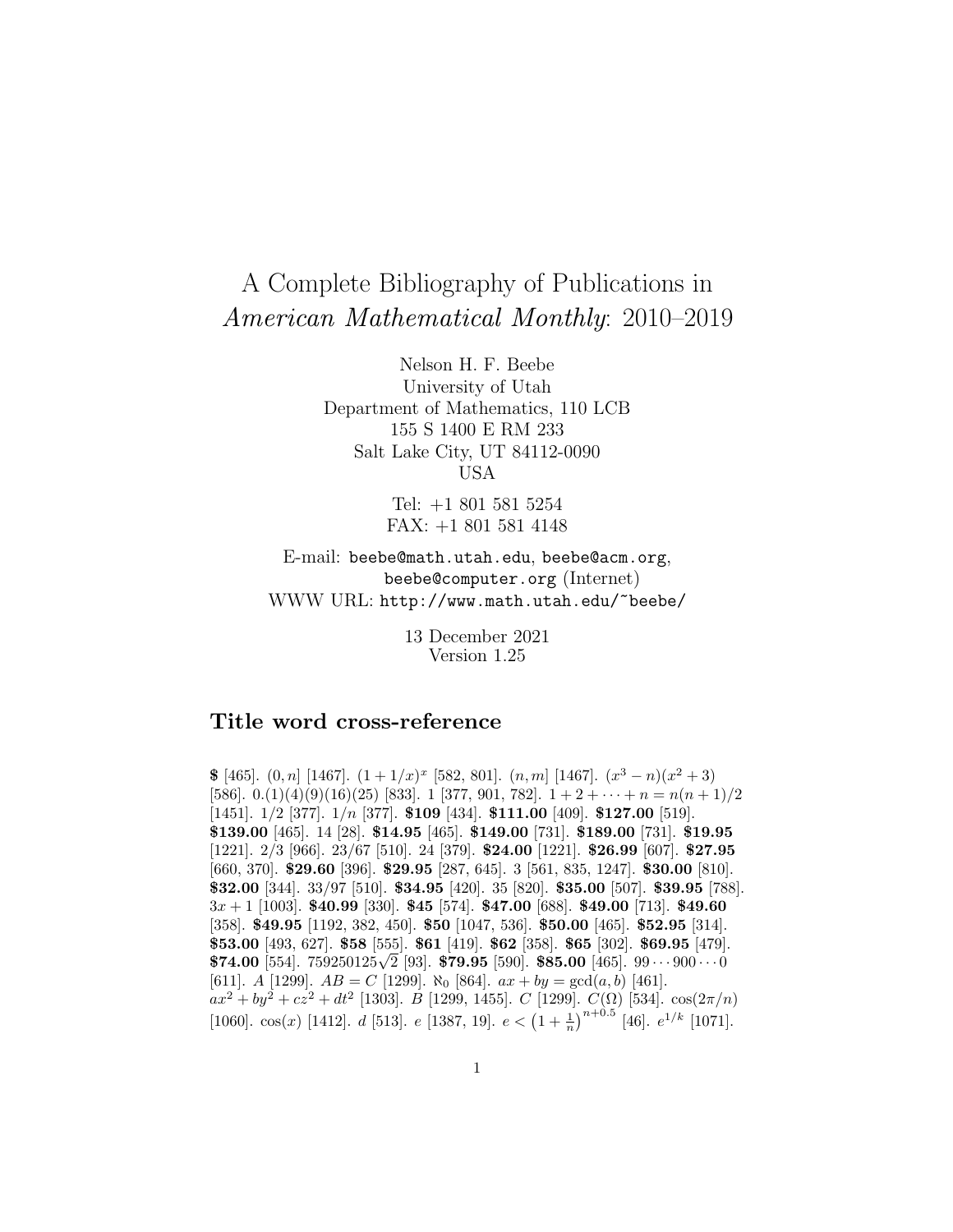$E_2$  [200].  $\ell^2$  [122].  $\ell^p$  [55]. f [756].  $\frac{p^3-p^2}{2}$  [486].  $\Gamma'(1) = -\gamma$  [9].  $\text{GL}_2(R_{\geq 0})$  $[841]$ . GL<sub>n</sub>(C) [915]. H [239]. k [1146, 1253, 1397]. kn − 1 [704]. L [1485, 782].  $L^p$  [1295, 950].  $L^p(R) + L^q(R)$  [390].  $L^r(R)$  [390].  $L_2(\mathbf{R})$  [567].  $L_p$  [81]. ln k [762]. m [858]. **N** [426]. **Q** [1394]. **R** [145, 805, 463]. **R**<sup>2</sup> [341]. **R**<sup>n</sup> [742, 746]. **Z**/ $p$ **Z** [458]. **Z**[x] [60]. N [388, 159, 1279, 425, 832, 1174, 1386, 378, 901, 1264, 16, 29, 720, 238].  $n^{\text{th}}$ [795].  $n \times n$  [1024].  $P$  [1171, 55].  $\pi$  [85, 1258, 19].  $\pi^2$  [1391].  $R$  [961].  $R^2$  [965]. s [1386].  $S_n$  [300]. sin(n) [1218]. sin x [470]. SO(3) [1376].  $\sqrt{2}$  [693, 1056].  $\sqrt{2+\sqrt{2}}$  [19].  $\sum_{k=n}^{\infty} k^{-s}$  [724].  $\sqrt{2}$  [601, 480].  $\wp$  [51].  $x^2 + \bar{m}y^2 = \bar{k}$  [458].  $x^3 = x$  [442].  $x^4 \pm y^4 = iz^2$  [96].  $x_k \equiv 1 \pmod{n}$  [1355].  $\zeta(2) = \frac{\pi^2}{6}$  [473].  $\zeta(2) = \pi^2/6$  [56, 223].  $\zeta(2k)$  [773, 895].  $\zeta(2m)$  [996].  $\zeta(2n)$  [406].

**-A4** [820]. **-ary** [858]. **-Cell** [379]. **-Constructible** [513]. **-Cube** [1264]. **-Dimensional** [1279, 425, 832, 378]. **-Free** [55]. **-Function** [51]. **-Functions** [782, 1485]. **-gon** [159]. **-in-a-Line** [561]. **-Orderings** [1171]. **-Person** [388]. **-points** [239]. **-Property** [966]. **-Ramanujan** [1146]. **-Resolvability** [864]. **-Set** [28]. **-Simplex** [1174, 720]. **-sums** [1386]. **-th** [1397]. **-th-order** [1253]. **-Tilings** [756].

#### **//maa.pinnaclecart.com** [507].

## **0-387-74502-5** [434]. **0-471-24195-4** [409]. **0-8218-3748-6** [344]. **0486492370.html** [1221].

**1** [507]. **100-year-old** [414].

**2014** [558]. **2016** [926]. **2018** [1418]. **215pp** [450]. **2nd** [590].

**3** [1192]. **3-Periodic** [1403]. **3rd** [434].

**4th** [465].

**5th** [1136].

**978** [1192, 507]. **978-0-262-01935-4** [645]. **978-0-262-19587-4** [302]. **978-0-387-74640-1** [479]. **978-0-465-03292-1** [607]. **978-0-486-49237-7** [1221]. **978-0-521-73794-4** [330]. **978-0-674-72500-3** [788]. **978-0-691-14247-0** [287]. **978-0-691-15270-7** [370]. **978-0-7864-4978-1** [574]. **978-0-8218-3750-4** [465]. **978-0-8218-4316-1** [419]. **978-0-8218-4794-7** [358]. **978-0-8218-5242-2** [396]. **978-0-8218-5368-9** [688]. **978-0-8218-6919-2** [493]. **978-0-8218-6932-1** [554]. **978-0-8218-8321-1** [713]. **978-0-8218-8795-0** [555]. **978-0-8229-4418-8** [660]. **978-0-88385-043-5** [314]. **978-0-88385-574-4** [810].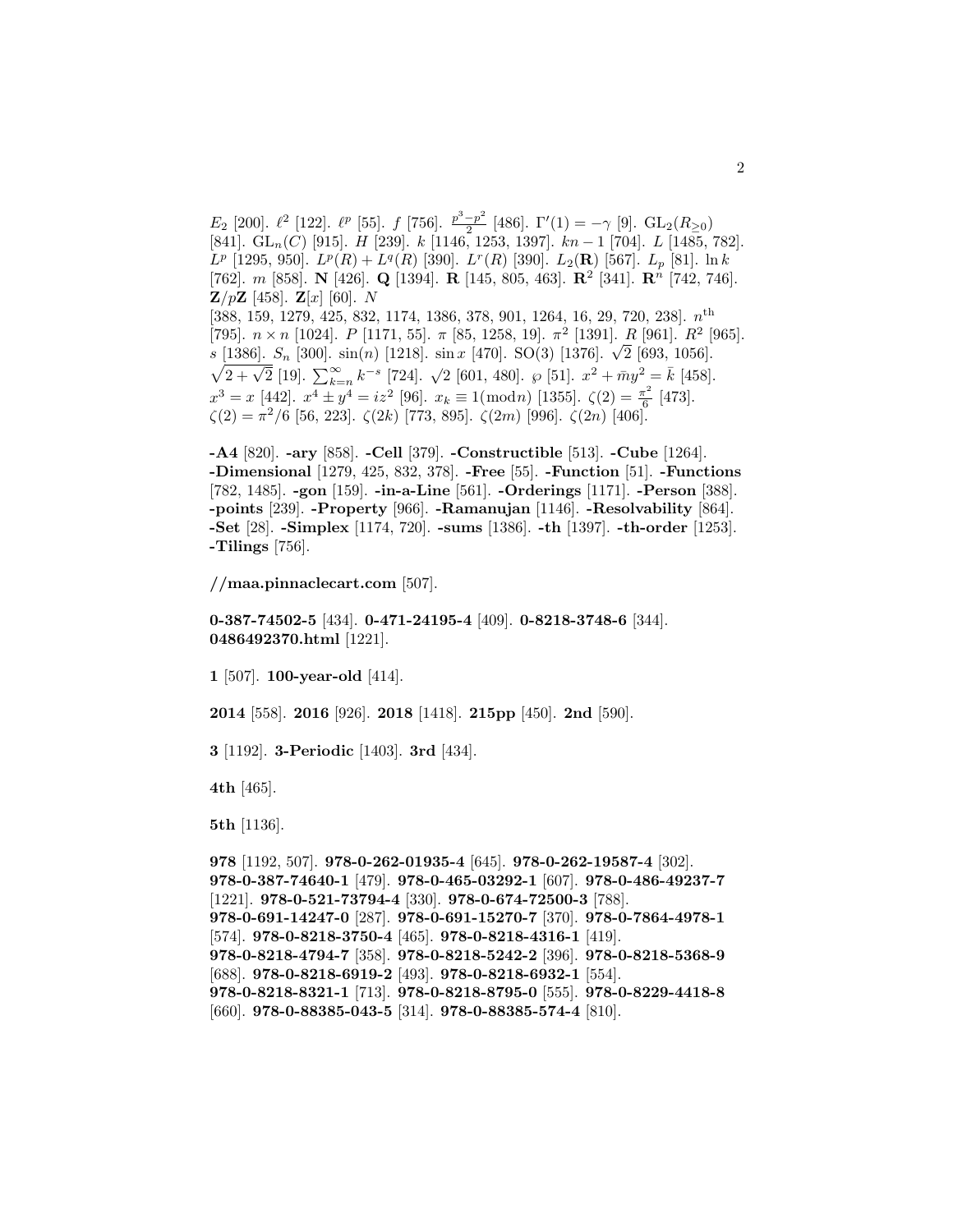**978-0-88385-581-2** [536]. **978-0-88385-756-4** [465]. **978-0-88385-777-9** [627]. **978-0-914098-91-1** [465]. **978-0-9838837-0-8** [465]. **978-1-107-00202-9** [519]. **978-1-4214-1918-3** [1192]. **978-1-4614-0298-5** [450]. **978-1-4614-5724-4** [731]. **978-1-4614-5725-1** [731]. **978-1-4704-1495-5** [1047]. **978-1-58488-517-7** [590]. **978-1-6144-610-1** [507]. **978-1442180956** [465]. **978-3-642-19532-7** [420]. **978-3-642-22463-8** [382]. **978-981-4725-72-9** [1221].

**A4** [820]. **Abacus** [1385]. **Abelian** [1007]. **Abscissas** [1128]. **Absent** [1457]. **Absent-Minded** [1457]. **Absolute** [225, 1184, 679, 757]. **Abused** [607, 1497]. **Academic** [382, 465, 1480, 1488]. **Accountant** [244]. **Accounts** [1105]. **Achievement** [207]. **Achieving** [1332]. **Action** [1356]. **Actions** [1129]. **Actually** [1125]. **Acute** [1460]. **AdaM** [1229]. **Add** [156]. **Addenda** [845]. **Adding** [931]. **Addition** [976]. **Additive** [143, 649, 1069, 525, 965]. **Adjoint** [711]. **Admissions** [439]. **Ado** [1097]. **Advances** [1176]. **Adventitious** [1008]. **Adventures** [1385]. **Advice** [1105]. **Afraid** [1303]. **Africa** [1152]. **After** [946]. **Again** [559, 585, 297, 480]. **AGM** [859]. **Agnesi** [1149]. **Ago** [1198, 1393, 691, 692]. **Agreeable** [3]. **Agreement** [4]. **AI** [1041]. **Aiyar** [244]. **akademischen** [1480]. **Alaoglu** [552]. **Alberto** [660]. **Alcuin** [269]. **Alexander** [479]. **Algebra** [1156, 258, 511, 262, 361, 172, 72, 532, 1325, 1136, 362]. **Algebraic** [143, 631, 722, 361, 43, 745, 336, 280, 1419]. **Algebras** [1189]. **Algorithm** [109, 1282, 43, 1431, 903, 461, 857, 192]. **Almost** [307, 1282, 1410, 1204]. **Almost-Near** [307]. **Along** [319]. **Alternate** [1031, 616, 795, 1010]. **Alternating** [1424, 1271, 69, 1228, 921, 654, 622, 1244]. **Alternative** [959, 807]. **Alvarez** [421]. **Alvaro ´** [396]. **AM** [1100]. **America** [465, 810, 507, 536, 627, 314]. **American** [1198, 554, 465, 344, 396, 493, 555, 1047, 1393, 713, 358, 688, 419, 735, 317]. **Amity** [98]. **Among** [979]. **AMS** [358]. **Analog** [1405, 516, 976]. **Analogue** [182]. **Analogues** [487]. **Analysis** [928, 465, 511, 247, 512, 519, 119, 267, 716, 440, 285, 352, 1421, 1482, 554]. **Analytic** [1011, 319, 1311]. **Analytical** [579]. **Ancient** [349, 31]. **Angle** [786, 320, 471, 1174, 1008]. **Angles** [637, 964, 720, 1008]. **Angular** [393]. **Anonymity** [1004]. **Answer** [738, 208]. **Anthology** [735]. **Anticipation** [51]. **Antiprisms** [1444]. **Any** [771, 597, 586]. **Anything** [1240]. **Apollonian** [180]. **Appearances** [574, 1493]. **Appending** [597, 157]. **Application** [1094, 743, 596, 507, 71, 490]. **Applications** [1394, 1054, 894]. **Applied** [425, 358]. **Apportionment** [619]. **Approach** [320, 1238, 284, 1435, 959, 905, 319, 272, 665, 1227, 1353, 1440, 1482, 1136]. **Approval** [1199]. **Approximate** [928]. **Approximately** [465]. **Approximation** [474, 583, 855, 798, 1124, 155]. **Approximations** [68]. **Arbelos** [516]. **Arbitrary** [1409]. **Arc** [650]. **Archimedean** [1263, 548, 1217, 903]. **Archimedes** [966, 1232, 132]. **Arcology** [973]. **Arctangent** [1423]. **Area** [832, 1075, 874, 1290, 741, 1183]. **Argument** [618].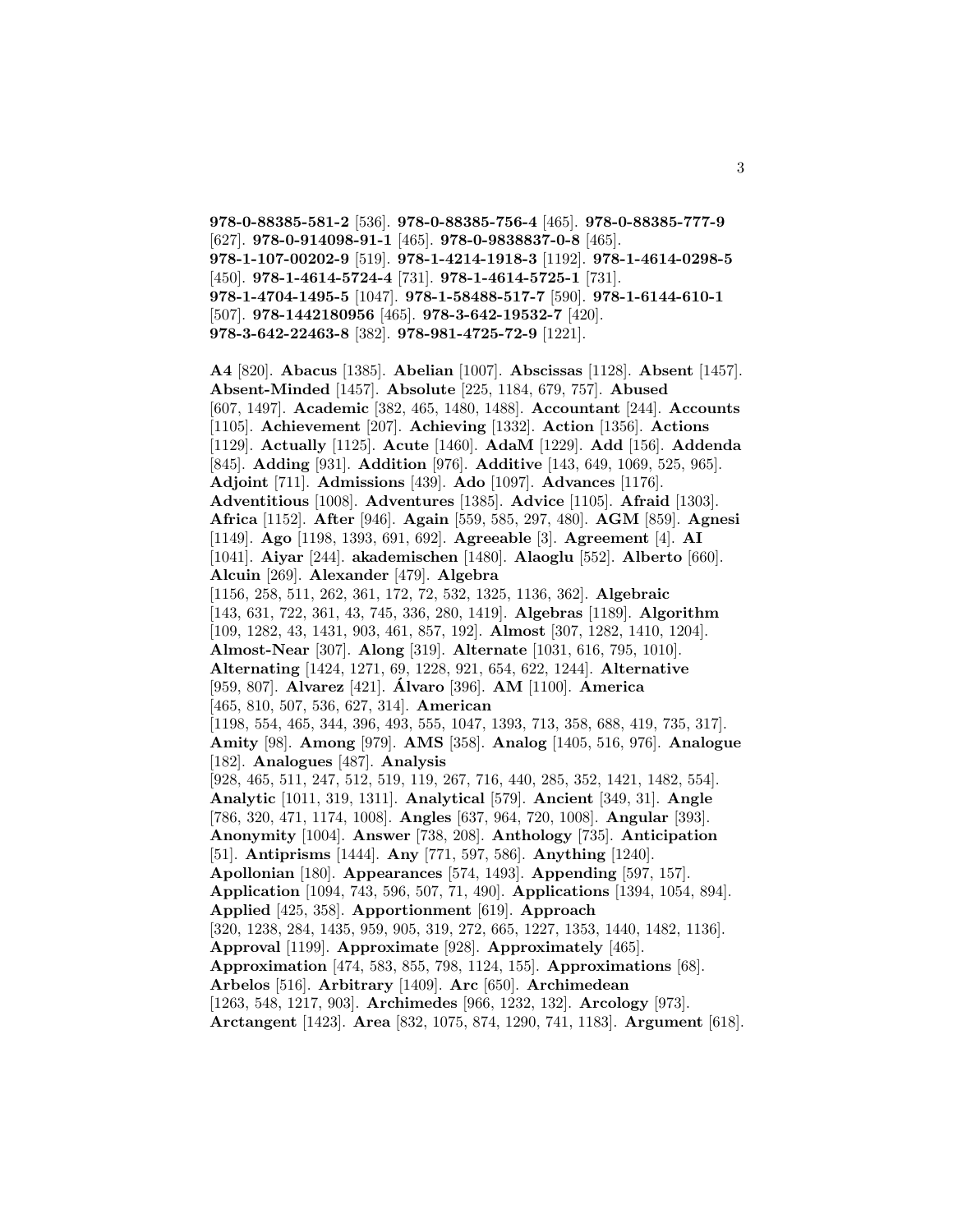#### **Arguments** [1132]. **Arising** [1373]. **Arithmetic**

[1331, 740, 356, 683, 1410, 1284, 1186, 1381, 704, 1083]. **Arithmetical** [413]. **Arnol'd** [131]. **Aronszajn** [311]. **Arrangement** [159]. **Arrangements** [816, 317]. **Arrays** [67]. **Art** [117, 1006]. **Articles** [735]. **Artifacts** [183]. **ary** [858]. **Arzel`a** [20]. **Ask** [1303]. **Asked** [945]. **Associated** [1403, 1348, 500]. **Association** [465, 810, 507, 536, 627, 314]. **Associativity** [1334]. **Asymptotic** [582, 60, 68, 801]. **Asymptotically** [1465]. **Asymptotics** [855]. **Atmospheric** [1094]. **Aurélien** [421]. **Author** [384, 521]. **Automorphism** [1439]. **Automorphisms** [199]. **Average** [1074]. **Averages** [8]. **Averaging** [991]. **Avoiding** [740]. **Award** [1080, 1222, 39, 167, 1359, 926, 558, 279, 424, 734]. **Awards** [1418]. **Axiom**

[707]. **Axioms** [156, 399].

#### **Bacharach** [854]. **Back**

[12, 25, 37, 49, 63, 76, 88, 101, 114, 127, 138, 151, 165, 178, 190, 203, 215, 228, 242, 254, 265, 277, 288, 303, 315, 331, 345, 359, 371, 385, 397, 410, 422, 435, 452, 466, 481, 494, 508, 522, 537, 556, 575, 591, 609, 628, 646, 661, 672, 673, 694, 695, 714, 732, 750, 768, 790, 811, 828, 849, 869, 890, 1049, 909, 924, 938, 953, 971, 986, 1000, 1016, 1034, 1195, 1065, 1078, 1091, 1106, 1121, 1137, 1153, 1167, 1179]. **Backward** [716]. **Baggett** [536]. **Balance** [1294]. **Balanced** [1039]. **Balancing** [425]. **Ball** [1187, 1257, 1349, 967]. **Balls** [353]. **Baltimore** [1192]. **Banach** [448, 552, 603, 250]. **Barbalat** [1012]. **Barry** [1261]. **Base** [1455, 758]. **Base-** [1455]. **Based** [392, 582, 196]. **Basel** [1272]. **Basement** [1093]. **Bases** [1148]. **Basic** [607, 362]. **Basis** [567, 718]. **Be** [388, 1377, 1460, 130, 1469, 1283]. **Beatty** [348, 930]. **Beautiful** [541, 251, 1258]. **Beauty** [1139]. **Becomes** [1308]. **Beginner** [1221]. **Beginners** [247]. **Beginning** [1133]. **Behavior** [1127, 34]. **Behind** [366]. **Beloch** [181]. **Benford** [217]. **Beppo** [797]. **Bergmann** [382]. **Berlin** [382]. **Bernoulli** [677, 1273, 1294]. **Bertrand** [476]. **Berzsenyi** [926]. **Besicovitch** [833]. **Best** [173, 282]. **Best-Fitting** [282]. **Bets** [2]. **Better** [105]. **Betting** [978]. **Between** [1387, 118, 281, 1284, 656, 706, 779, 602, 617, 666]. **Beukers** [1380]. **Beyond** [668, 896]. **B´ezout** [43]. **Bhargava** [1171]. **Bicentennial** [794]. **Bicycle** [414]. **Big** [1409]. **Bijection** [122]. **Bijections** [1360]. **Billiards** [1403]. **Binary** [683, 1298, 93]. **Binet** [1028]. **Binomial** [1245, 447, 1361, 338, 658, 583, 821, 1031, 211, 1099, 460, 814, 1227, 1150, 549, 622, 917, 820, 1266]. **Binomial-like** [338]. **Biology** [1178, 671]. **Bipartite** [45]. **Birgit** [382]. **Birthday** [474, 230]. **Bisection** [833]. **Bisectors** [471]. **Bit** [630]. **Bite** [334]. **Bits** [1298]. **Blichfeldt** [239]. **Blichfeldt-type** [239]. **Blind** [633]. **Blind-friendly** [633]. **Block** [143, 709]. **Bluffing** [831]. **Boca** [590]. **Bodies** [861]. **Body** [783, 752, 668]. **Bold** [892]. **Bonnet** [1088]. **Book** [287, 382, 969, 1192, 241, 993, 645, 554, 465, 113, 344, 810, 1105, 189, 264, 276, 731, 788, 1033, 952, 907, 396, 87, 887, 214, 866, 519, 867, 749, 1119, 985, 937, 1152, 202, 1014, 493, 574, 1090, 555, 177, 660, 479, 827, 1047, 507, 420, 480, 409, 48, 11, 24, 36, 62, 74, 100, 126, 164, 590, 923, 1136, 148, 421, 330, 253,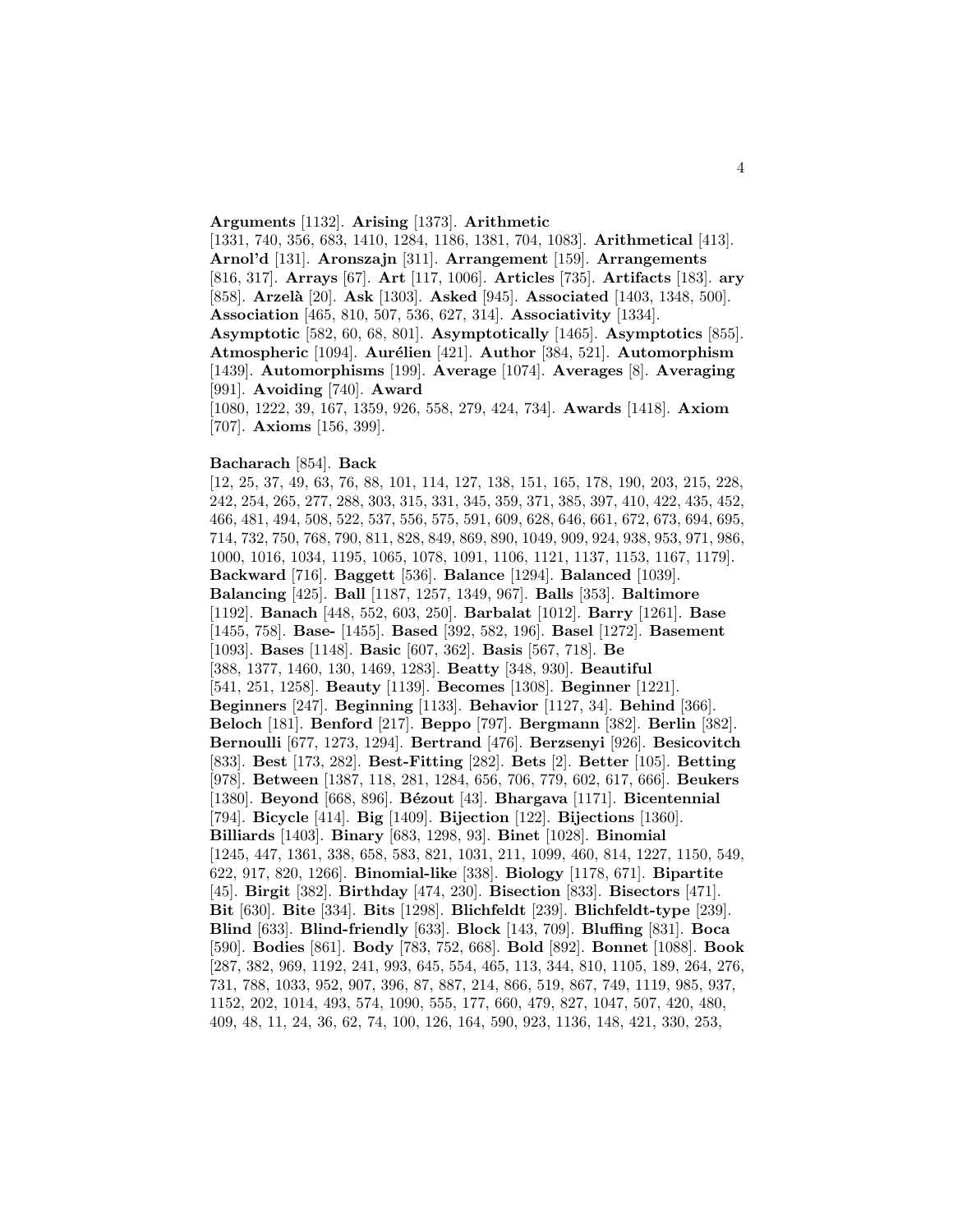999, 536, 713, 358, 302, 434, 627, 767, 847, 607, 149, 370, 314, 688, 137, 227, 450, 419, 479, 827]. **Books** [607]. **Bordered** [90]. **Borel** [530, 729]. **Borsuk** [428]. **Borwein** [810, 1018]. **Both** [981]. **Bottazzini** [731]. **Bound** [780, 1164, 364, 1466, 1353, 342]. **Boundaries** [246]. **Boundary** [1140, 1094]. **Bounded** [1432, 20]. **Boundedness** [198]. **Bounds** [1029, 724, 1461, 1133, 605]. **Bouquet** [247]. **Box** [1392, 195]. **Bradley** [764]. **Bressoud** [1222]. **Brian** [465]. **Brief** [735]. **Bring** [1070]. **Brocard** [786]. **Brouwer** [596, 1366, 934]. **Bruijn** [109, 525]. **Brunn** [1183]. **Buck** [1385]. **Bug** [763]. **Build** [1093]. **Built** [29]. **Bulb** [1166]. **Bullard** [392]. **Buoyancy** [462]. **Buoyancy-Driven** [462]. **Butterfly** [777].

**C** [507]. **CA** [465]. **Cake** [388, 195]. **Cake-Cutting** [388]. **Calcul** [465]. **Calculation** [353]. **Calculus** [465, 1296, 1133, 1047, 981, 1136, 193, 699, 900, 124, 1499, 153, 465, 465, 507]. **Calkin** [1443]. **Cambridge** [645, 788, 519, 330, 302]. **Came** [470]. **Can** [1188, 130, 912]. **Cancer** [670]. **Candy** [1126]. **Cannot** [1377, 1381, 1498]. **Cantelli** [729]. **Cantor** [1331, 642, 168, 95, 1040]. **Cantorvals** [856]. **Capacitance** [490]. **Caps** [1307, 342]. **Card** [367, 294]. **Cardioid** [721]. **Cardioids** [1374]. **Cards** [105]. **Carlitz** [935]. **Carlo** [330, 65]. **Carries** [649]. **Cars** [1044]. **Carus** [314]. **Case** [685, 927, 270, 197]. **Casual** [1125]. **Catalan** [310, 19]. **Catalan-Type** [19]. **Catch** [1302]. **Catch-Up** [1302]. **Catenary** [540, 991]. **Catenoids** [832]. **Cates** [465]. **Catherine** [330]. **Cauchy** [465, 1082, 1197, 54, 284, 1308, 1028, 532, 405, 1015, 824, 804, 1088, 197, 837, 1183, 445]. **Caustic** [775]. **Cavalieri** [353]. **Cayley** [993, 299, 684, 854, 51, 1202]. **Cech** [552]. **Cell** [379]. **Centennial** [697]. **Central** [583, 821, 622]. **Centrosymmetry** [745]. **Century** [1232]. **Certain** [354, 739, 979, 1239, 501, 744, 500, 58]. **Chain** [65]. **Chains** [990, 361, 1144]. **Challenging** [287, 1484]. **Chandler** [11]. **Change** [1045, 1476, 844, 344]. **Changing** [309]. **Chaos** [835, 590, 1490]. **Chaotic** [144, 871]. **Chapman** [590]. **Chapter** [258]. **Character** [285]. **Characteristic** [991]. **Characterization** [1394, 394, 1339, 160, 640, 1217, 1310, 1273]. **Characterizations** [1349]. **Characterizing** [858, 1069]. **Characters** [782]. **Charles** [1080, 1222, 39, 167, 1359, 734, 926, 558, 279, 424]. **Charleston** [465]. **Chase** [1278]. **Chaundy** [392]. **Chebyshev** [1304, 1114, 1060, 1461, 1388, 273]. **Chemistry** [1105]. **Chernoff** [1461]. **Chess** [897]. **Chief** [244]. **Chinese** [485]. **Choice** [707]. **Chord** [319]. **Chords** [1009]. **Chow** [512]. **Christiane** [496]. **Chromatic** [364]. **Circle** [1209, 572, 964, 319, 682]. **Circles** [775, 992, 66, 1084, 155]. **Circular** [4]. **Circumsolids** [425]. **City** [396]. **Clairaut** [551]. **Clark** [344]. **Class** [1375, 958, 260, 446, 1228, 1243]. **Classes** [739]. **Classic** [419, 1478]. **Classical** [554, 555, 429]. **ClassicalRealAnalysis.com** [465]. **Classification** [707]. **Claytor** [927]. **Close** [1070, 1391]. **Closed** [1082, 1148, 857]. **Closure** [1405]. **Closure-Complement** [1405]. **Clovers** [565]. **Cluster** [1256]. **Codes** [1238]. **coding** [778]. **Coefficient** [739, 821, 211, 814, 1227].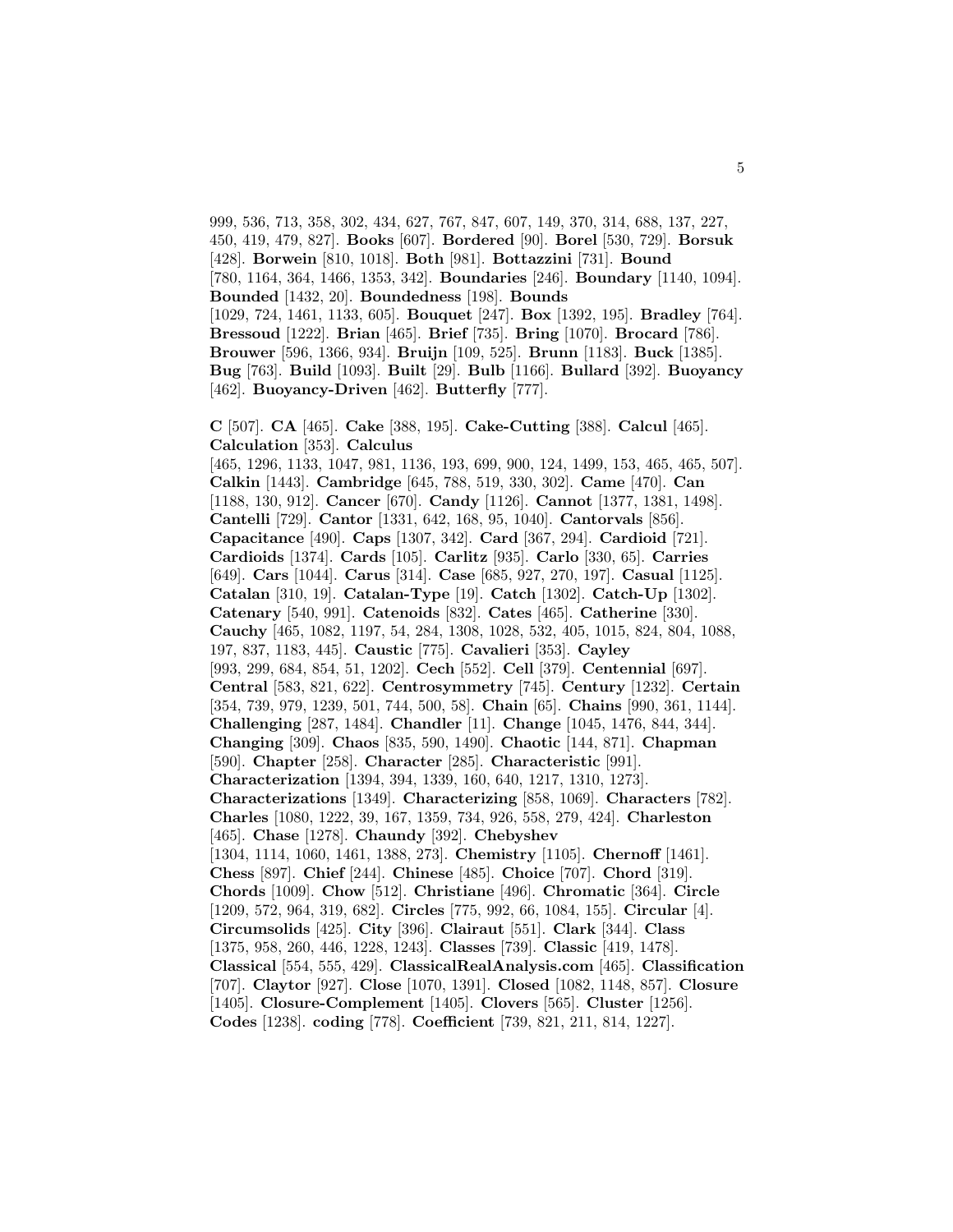**Coefficients** [944, 943, 658, 739, 583, 1259, 1099, 622, 1266]. **Cohen** [1395]. **Coin** [1381, 624]. **Coincidence** [1070]. **Coins** [298]. **Collapse** [792]. **Collapsed** [1377]. **Collapsing** [274]. **Collection** [1166, 1448]. **Collections** [290]. **College** [358, 1475, 439]. **Colmez** [607]. **Color** [524]. **Colored** [913, 1022]. **Coloring** [487, 615, 798, 780, 479, 827]. **Colorings** [634]. **Combinatorial** [109, 1141, 162, 921, 121, 622]. **Combinatorics** [325, 649, 1481, 706, 330]. **Comments** [1370]. **Committees** [245]. **Common** [1113, 852, 1099, 1466]. **Communication** [291]. **Commutative** [442, 1188]. **Commute** [1042]. **Commuting** [472]. **Compact** [803, 355, 878]. **Compact-Open** [355]. **Compactification** [552]. **Compactness** [813]. **Companion** [1208]. **Comparison** [863]. **Competition** [107, 235, 347, 483, 648, 830, 1002, 1155, 1289, 1429]. **Competition\*** [1055]. **Competitions** [420, 1500]. **Competitive** [1302]. **Complement** [1405]. **Complete** [246, 45, 399]. **Completeness** [399]. **Complex** [511, 731, 448, 501, 1388, 682, 767, 1421, 1495]. **Complexity** [1164]. **Components** [746]. **Composed** [1299]. **Composite** [1436, 597, 157]. **Composition** [617, 186]. **Compositions** [740, 1444]. **Compound** [1087]. **Comprehensive** [726]. **Computation** [499, 773, 1489]. **Computations** [1381]. **Computer** [512]. **Computing** [668, 996, 860]. **Concatenation** [1434]. **Concerning** [1271, 824, 158]. **Concise** [20]. **Concurrent** [1335]. **Conditions** [282]. **Conductor** [490]. **Cones** [353]. **Conewise** [943]. **Confidence** [1432]. **Configuration** [514]. **Configurations** [1335]. **Confluent** [834]. **Confocal** [123]. **Congressional** [619]. **Congruence** [42, 549, 1131]. **Congruences** [1141, 211]. **Congruent** [66, 1130, 238]. **Conic** [916]. **Conics** [526]. **Conjecture** [975, 1459, 1341, 1103, 414, 60, 896, 1305, 210, 1430]. **Connected** [746]. **Connection** [602]. **Connections** [1128, 656, 1192]. **Connes** [123]. **Consecutive** [1424, 1339, 1434]. **Consensus** [1432]. **Consequence** [680]. **Constant** [957, 175, 341, 1338, 1204, 903, 8]. **Constants** [983, 389]. **Construct** [1262]. **Constructible** [513]. **Construction** [1224, 822, 1346, 1365]. **Constructive** [1189]. **Contained** [390]. **Contains** [159]. **Content** [1166, 11]. **Continuation** [212, 79]. **Continued** [594, 929, 260, 446, 161, 1258, 155]. **Continuity** [803, 757, 160, 711, 878]. **Continuous** [1111, 1409, 122, 803, 642, 1321, 948, 270, 463, 1227, 718, 699, 878]. **Contour** [604, 1433]. **Controversy** [1139]. **Convergence** [175, 679, 1102, 930, 1352, 83, 20]. **Convergent** [1094]. **Converse** [623]. **Conversion** [758]. **Converting** [246]. **Convex** [1140, 874, 783, 852, 1009, 1310, 267, 861]. **Convexity** [919, 982, 1295]. **Convolution** [921, 622]. **Conway** [210]. **Cook** [370]. **Copies** [783]. **Coralie** [607]. **Core** [1176]. **Cores** [1176]. **Corput** [719]. **Correcting** [928]. **Correction** [853]. **Correctional** [1237]. **Corrections** [1250]. **Correlation** [1024]. **Corresponding** [1024]. **Corrigendum** [1045, 962]. **Cos** [545]. **Coset** [681]. **Cosine** [566]. **Cosines** [684, 655, 1298]. **cost** [421]. **Could** [945].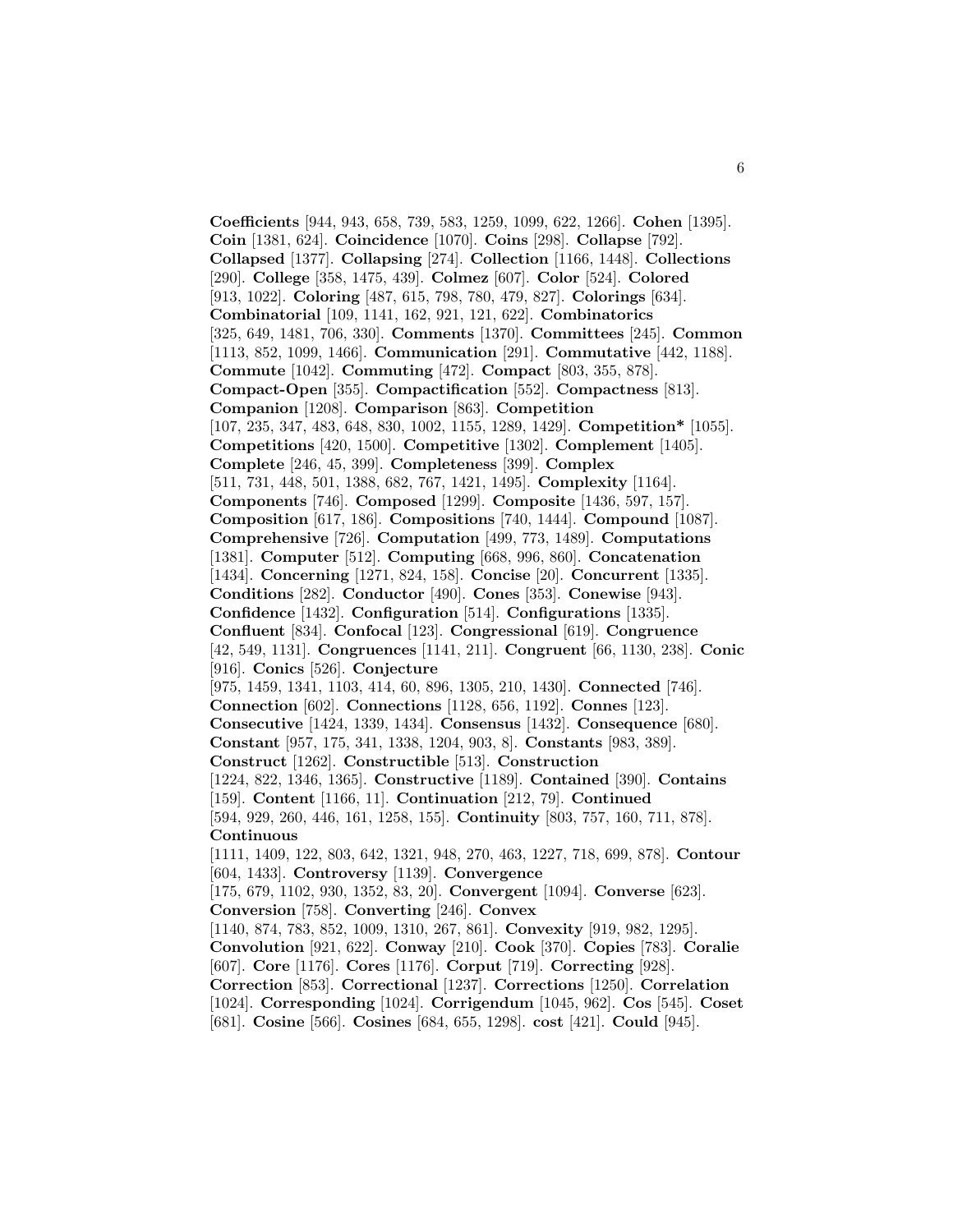**Count** [1438]. **Countable** [341]. **Counterexample** [355, 209]. **Counterexamples** [220]. **Counting**

[945, 955, 747, 1177, 1144, 32, 1101, 1266]. **Course** [465, 1047, 1499]. **Courtroom** [1316, 1497, 607]. **Cover** [1170, 409]. **Covered** [639]. **Covering** [262, 796]. **Coverings** [66]. **Covers** [194]. **Coxeter** [459]. **Cozzens** [713]. **Cram´er** [145]. **Craps** [912]. **CRC** [590]. **Creases** [181]. **Creative** [11]. **Creativity** [810]. **Creek** [465]. **Criteria** [1054]. **Criterion** [311, 475, 1213, 1081, 129, 1259]. **Critical** [173]. **Crossword** [621, 1306, 1315]. **Cube** [59, 378, 1181, 1264, 1425]. **Cube-Free** [59]. **Cubes** [1181]. **Cubic** [182, 1348, 1374, 656, 913, 1415, 1311, 1333]. **Cubics** [181, 120]. **Cult** [660, 1492]. **Culture** [574, 1480, 1488, 1493, 382]. **Cuoco** [514]. **Curious** [1394]. **Curvature** [957, 1236, 754, 324]. **Curve** [1082, 918, 17, 997]. **Curves** [1160, 1140, 560, 874, 1318, 415, 416, 396, 43, 1009, 29, 336, 282, 513, 1421, 1485]. **Cutting** [388]. **cycle** [1356]. **Cycles** [945, 548, 379]. **Cyclic** [763, 225, 611, 777, 197, 1131, 914, 744]. **Cyclotomic** [456, 677, 1354, 457].

**Cylindrical** [425]. **Cylindroids** [425].

**D** [1247]. **D.C** [507]. **Darboux** [33]. **Dark** [536, 770]. **Data** [468, 1307, 282]. **David** [1222, 507, 434]. **Davis** [11]. **Day** [559]. **DC** [465, 810, 536, 627, 314]. **Deal** [105]. **Decimal** [1420]. **Decoding** [1238]. **Decomposition** [258, 1367, 1181, 965, 1026, 843]. **Decompositions** [387, 52]. **Deconstructed** [465]. **Dedekind** [7, 1243]. **Deficient** [1407]. **Defined** [1102, 1368]. **Definition** [1238]. **Definitions** [78]. **Degrees** [1437]. **Dehn** [736]. **Deleting** [818]. **Demon** [613]. **Dennis** [465]. **Denny** [590]. **Denominators** [1157]. **Dense** [471, 835, 1239, 1448]. **Density** [893]. **Deranged** [705]. **Derangement** [1323]. **Derangements** [15]. **Derivation** [1133, 795, 1010]. **Derivations** [212]. **Derivative** [463]. **Derivatives** [808, 1412, 503, 860]. **Derived** [1008]. **Deriving** [651]. **Descartes** [946, 682]. **Descent** [319]. **Descriptive** [1306, 1315]. **Design** [1041, 1247]. **Designs** [183]. **Determinant** [1390, 569]. **Determinants** [1252]. **Determined** [1386]. **deutschsprachigen** [1480]. **Devaney** [835]. **Deviation** [605]. **Devious** [930]. **Devlin** [574]. **Diagrams** [913]. **Diameter** [271, 897]. **Diameters** [948]. **Diatomic** [1114, 91]. **Dice** [1248, 912, 1276]. **Dickson** [158]. **Dierk** [420]. **Difference** [1426, 601, 855, 1127, 528]. **Differences** [225, 757, 1360]. **Different** [1044, 977]. **Differentiable** [1321, 463]. **Differential** [447, 172, 995, 79, 1273, 706, 1136, 1433]. **Differentiate** [785]. **Differentiation** [394]. **Digit** [1037, 597, 157]. **Digits** [93]. **Dihedral** [1174, 720]. **Dilated** [1042]. **Dilog** [259]. **Dimension** [1447, 111, 1280, 455]. **Dimensional** [685, 1279, 425, 832, 487, 378, 448]. **Dimensions** [615, 726, 340, 1305, 421]. **Diophantine** [218, 233, 855, 798, 96, 461]. **Direct** [625, 171, 532, 638, 489, 1117]. **Directly** [428]. **Dirichlet** [1209, 212]. **Discontinuous** [742, 122, 247, 800]. **Discovered** [129]. **Discoveries** [670, 116]. **Discovering** [85]. **Discrete** [1241, 911]. **Discs** [444]. **Disks** [562].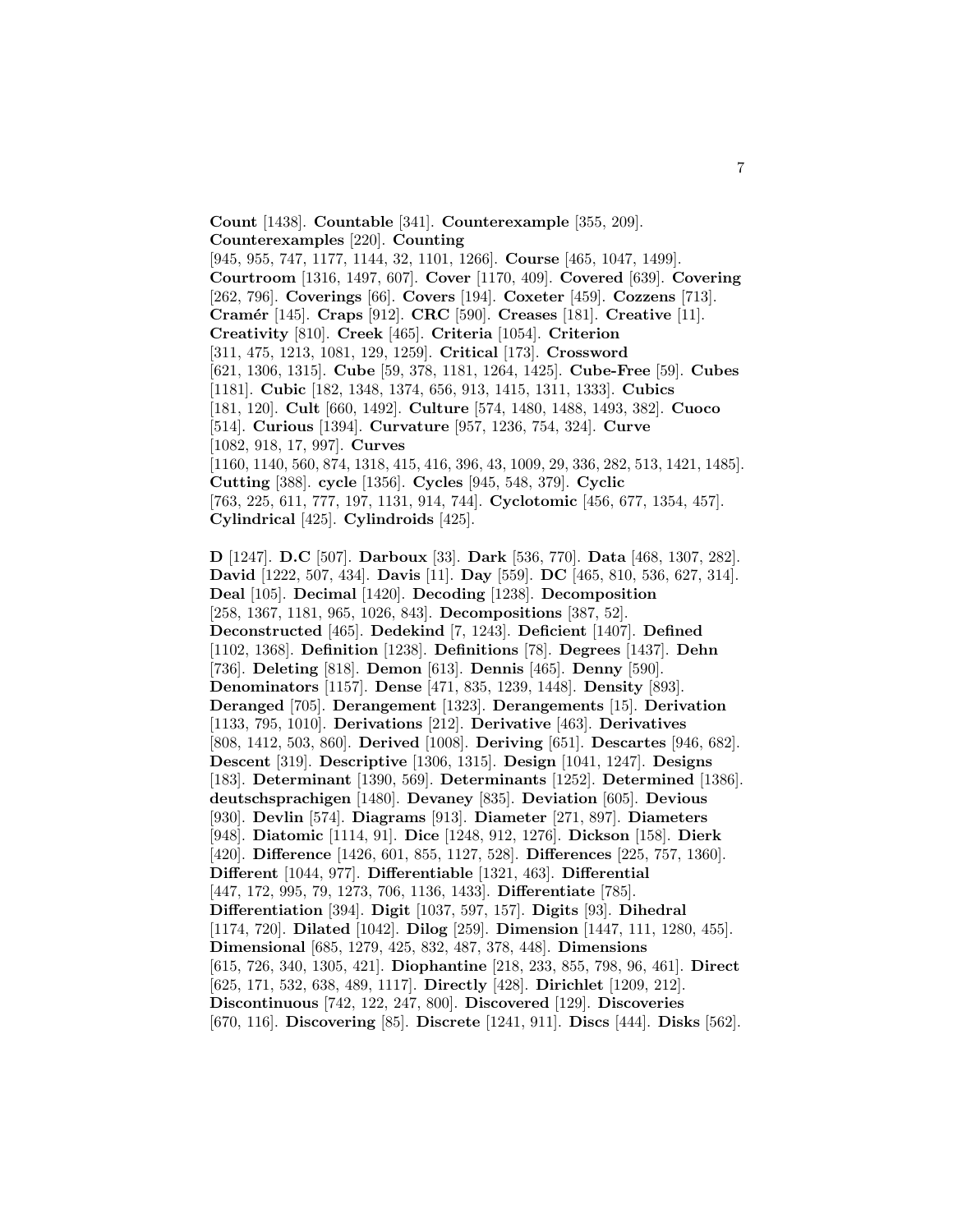**Dispersive** [92]. **Dissection** [1130]. **Dissections** [246, 491]. **Dissertation** [825]. **Distance** [271, 1084]. **Distances** [1158]. **Distinct** [542, 901, 1299]. **Distinguished** [1080, 1222, 39, 167, 1359, 734, 926, 558, 279, 424]. **Distribution** [680, 376]. **Divergence** [930, 1312]. **Diverges** [1225]. **Divide** [944, 1190, 16]. **Divided** [757]. **Divisibility** [456, 323, 611, 873]. **Divisible** [1266]. **Division** [337, 388, 1282, 857]. **Divisor** [1209, 306, 1113, 1099, 70, 500]. **Divisors** [296, 814]. **Dmitriev** [786]. **Dmitry** [419]. **Do** [559, 717, 1058]. **Doctoral** [825]. **Dodecahedron** [1351]. **Does** [944, 919, 877, 157, 510]. **Domain** [1250, 1243]. **Domains** [577, 531]. **Domino** [1158]. **Doodling** [154]. **Double** [772, 1057, 1380, 473, 820]. **Double-** [772]. **Dover** [1221]. **Down** [759]. **Down-Sets** [759]. **Dr** [1080, 1222, 39, 167, 1359, 734, 558, 279, 424]. **Dr.** [926]. **Dramatic** [825]. **Drawings** [45]. **Dream** [1141]. **Drilling** [292]. **Driven** [1178, 462]. **Drug** [578]. **Drug-Induced** [578]. **Ducci** [1319]. **Duren** [554]. **Dynamical** [27, 1262, 911, 314, 1482]. **Dynamics** [407, 667, 871, 1483, 1486, 302]. **Dynkin** [786].

**Early** [1171, 831, 617]. **Ease** [913]. **Easy** [1164, 725]. **eBook** [731]. **Echelon** [643]. **ed** [434]. **Edges** [818]. **Edited** [1198, 810, 574, 420]. **Edition** [1136, 465, 590, 507]. **Editor** [524, 383, 451, 520, 608, 689, 789, 888, 970, 1120, 1193, 256, 437, 697, 1018, 1036, 1051, 1401, 1473, 1330, 1328, 75]. **editors** [382, 420, 664, 1169, 412]. **Effective** [361]. **Efficiently** [588]. **Eigenproblems** [1094]. **Eigenvalue** [546, 678]. **Eigenvalues** [781, 1464, 489]. **Eigenvectors** [489, 1411]. **Eighth** [1289]. **Eisenstein** [129, 1142]. **Elasticity** [426]. **Elections** [32]. **Electric** [990]. **Electrical** [490]. **Electromagnetism** [932]. **Element** [1439]. **Elementary** [377, 823, 958, 361, 724, 40, 355, 1133, 596, 603, 728, 822, 723, 1280, 1227, 713, 198, 1189, 1433, 376, 404, 20, 1496]. **Elements** [1019, 1268, 1337, 1477, 799, 1119, 409]. **Elimination** [1373]. **Elizabeth** [574]. **Ellipse** [1109]. **Ellipses** [123, 1403, 208, 1345, 1388]. **Elliptic** [1403, 1485, 678, 31, 396]. **Embedding** [1143]. **Enable** [670]. **Encounters** [1490, 590]. **Encouraging** [116]. **Encryption** [713, 1496]. **End** [970, 1472]. **Endnotes** [383, 451, 520, 608, 689, 789, 888, 1120, 1193, 1401, 1473, 1328, 75, 149]. **England** [645]. **Enmity** [98]. **Entire** [728, 1086, 881]. **Entropy** [1212]. **Enumerating** [740, 249]. **Enumeration** [705]. **Envelope** [305]. **Envelopes** [775]. **Epple** [382]. **Equal** [877, 1181, 510, 1020, 376, 308]. **Equal-Tempered** [1020]. **Equality** [808]. **Equalization** [327]. **Equation** [601, 338, 458, 1217, 96, 461, 1333, 1445, 1083, 1433, 219, 1294, 1010]. **Equations** [447, 21, 546, 739, 218, 233, 1464, 1348, 855, 1127, 79, 528, 1273, 1311, 280]. **Equiangular** [778, 504]. **Equicevian** [880]. **Equidistant** [526]. **Equidistribution** [1362]. **Equilateral** [1075, 1005, 1130]. **Equilibria** [1125, 1465]. **Equimodular** [170]. **Equitable** [1126]. **Equivalent** [428, 848].

**Erdos** [1003, 352, 1445, 1083]. **Error** [1244]. **Errors** [928]. **Essays**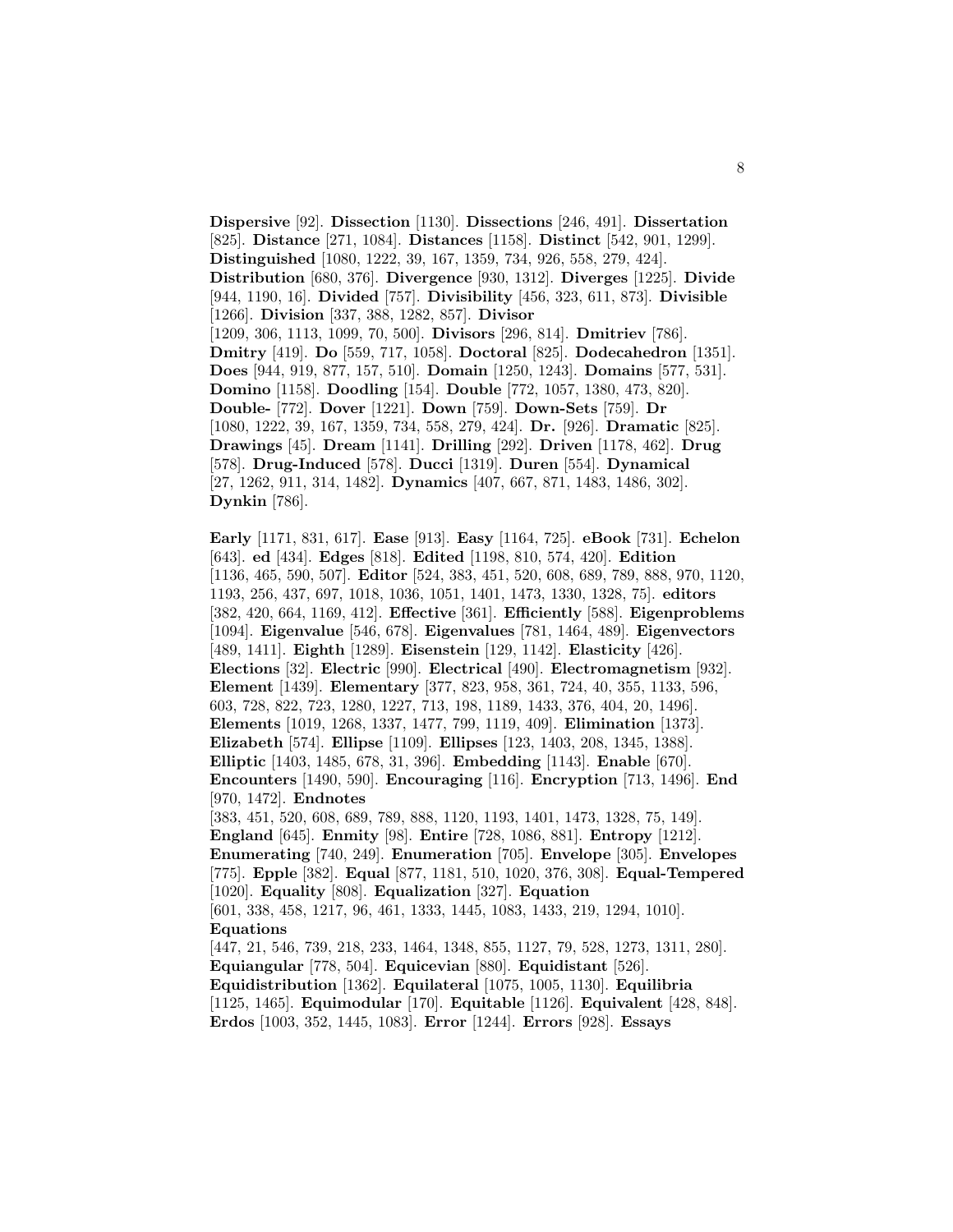[574, 1493]. **Essential** [124]. **Estimating** [490]. **Etienne ´** [421]. **Euclid** [1119, 602, 185, 1027, 43, 510, 599, 1369]. **Euclidean** [1250, 311, 1030, 1143, 1081, 40, 43, 1349, 66, 1431, 1325, 321, 461, 1098]. **Euler** [1387, 175, 563, 823, 963, 328, 259, 862, 389, 895, 8, 725, 170, 1010]. **Europe** [1152]. **Evaluate** [406]. **Evaluating** [588]. **Evaluation** [354]. **Evan** [688]. **Evasion** [763]. **Even** [1132, 1309]. **Eventually** [817, 221]. **Every** [159, 1204, 902, 196]. **Everyone** [1208]. **Everything** [1303]. **Everywhere** [122, 1321, 1204, 463, 1448]. **Evolutes** [415]. **Evolution** [1082, 1112, 455, 65]. **Evolutionary** [302, 666, 1483, 1486]. **Evolutoids** [676]. **Evolving** [676]. **Ewing** [279]. **Example** [463]. **Examples** [818]. **Exercise** [349]. **Exist** [282]. **Existence** [552, 581, 79, 489]. **Expanding** [817, 221]. **Expansion** [1390, 823, 587]. **Expect** [497]. **Expectation** [838]. **Expected** [980]. **Experimental** [555, 1068]. **Explained** [716]. **Explaining** [784]. **Explicit** [747, 965]. **exploration** [1494, 450]. **Exploring** [1192, 749]. **Exponential** [840, 501, 871]. **Exponentially** [897]. **Exponents** [134]. **Expressions** [983]. **Extended** [643, 583]. **Extension** [1211, 488, 1450]. **Extensions** [432, 640, 1446, 1025, 132, 914]. **Extraordinary** [337, 375]. **Extrema** [1111]. **Extremal** [1175]. **Extreme** [933, 806, 1117, 580]. **Extremely** [967].

**Face** [759]. **Faces** [15]. **Facet** [15]. **Fact** [838, 124]. **Factor** [916, 51]. **Factorial** [1249, 960]. **Factorials** [248]. **Factoring** [942, 1226]. **Factorization** [387, 1019, 426, 995, 1395]. **Factorizations** [143, 1039]. **Fail** [529]. **Fair** [912, 1276, 892]. **Fair-Bold** [892]. **Fairview** [465]. **Falling** [1053]. **Familiar** [297]. **Family** [817, 1030, 1406, 563]. **Famous** [1309]. **Fancy** [93]. **Fano** [1005]. **Fantasies** [731, 1495]. **Far** [1187]. **Farey** [7]. **Fast** [960]. **Faulhaber** [807]. **Feedback** [1285]. **Ferguson** [806]. **Fermat** [118, 407, 1131, 579]. **Feuerbach** [170]. **Few** [1268, 350, 366]. **Fewer** [1377]. **Feynman** [94]. **Fiber** [948]. **Fibonacci** [792, 1043, 941, 1342, 616, 1253, 1444, 819, 564, 1385]. **Fickett** [1341]. **Fiction** [574, 1493]. **Field** [1394]. **Fields** [679, 293, 1217, 872, 273]. **Fifteen** [142]. **Fifth** [830]. **Filling** [140]. **Film** [574, 1493]. **Finding** [2, 1019, 624]. **Fine** [753]. **Finite** [685, 21, 1190, 1268, 611, 448, 80, 293, 340, 273, 744, 796, 885]. **Finite-Dimensional** [685]. **Finitely** [1115]. **Finiteness** [294, 351]. **Finsler** [1059]. **Firing** [1385]. **First** [1426, 1146, 1156, 465, 129, 729, 172, 95, 334, 1047, 779, 699, 698, 1499, 235]. **First-Year** [465]. **Fit** [173]. **Fitting** [282]. **Five** [1055, 120, 1130, 793]. **Fixed** [596, 1366, 1205]. **Fixes** [1439]. **Flag** [317]. **Flat** [1469, 1283]. **Flexagons** [310]. **Flip** [974, 1158]. **Flipping** [1381]. **Floor** [1042]. **Flourishing** [1123]. **Flowers** [1172]. **Flows** [668]. **Foci** [1345]. **Focus** [1432]. **Foldable** [652]. **Footnote** [1231]. **Ford** [1418, 155]. **Forecast** [380]. **Forensic** [349]. **Foreword** [438, 574]. **Forgot** [599]. **Forgotten** [617]. **Form** [643, 683, 567, 581, 1449, 1058]. **Formal** [1297]. **Formation** [665]. **Forming** [245]. **Forms** [1304, 942, 82, 396, 836, 1136, 1485]. **Formula**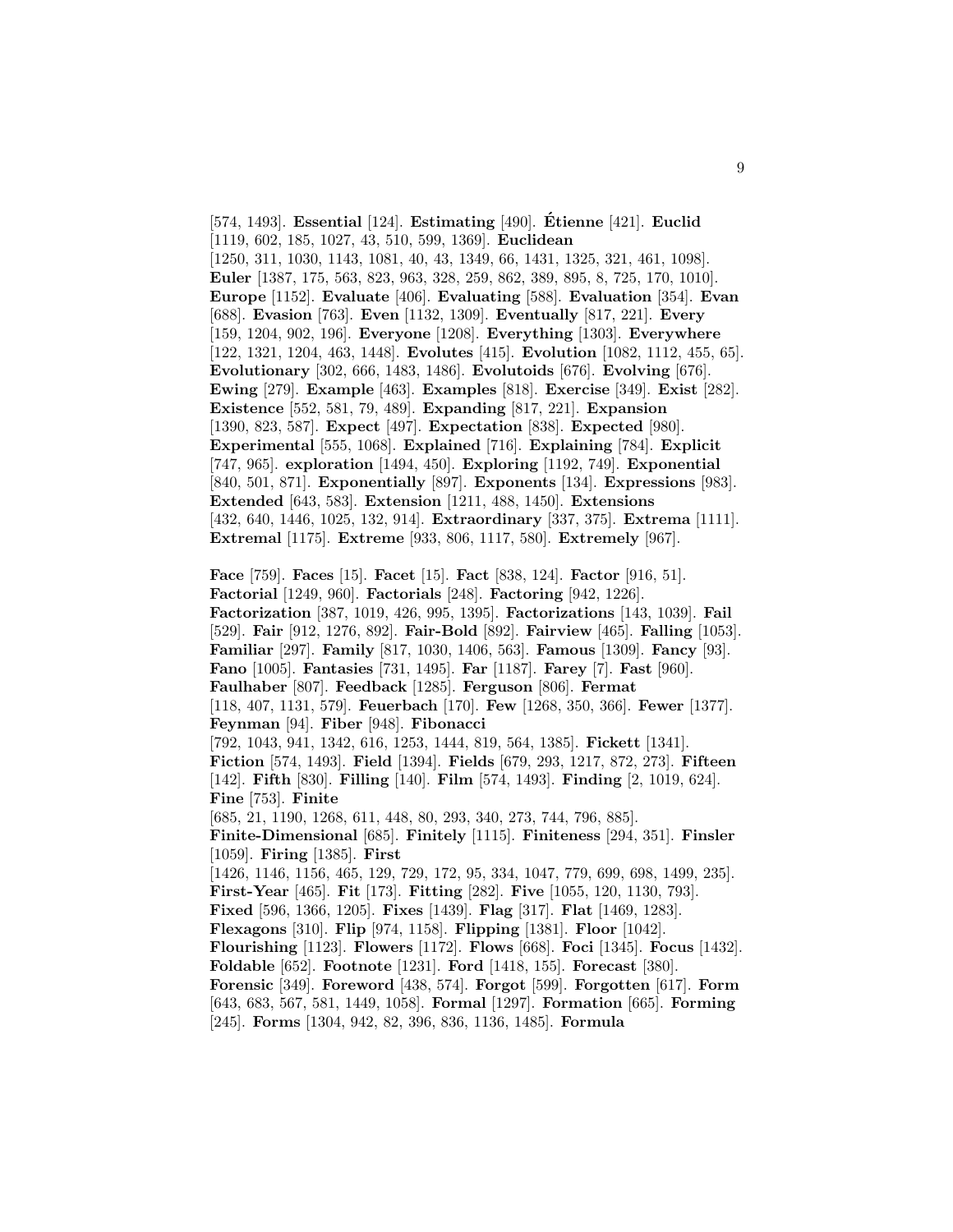[993, 582, 1219, 541, 488, 747, 543, 1308, 568, 834, 760, 60, 261, 72, 547, 807, 429, 584, 710, 1291, 801, 1309, 1196, 1202, 1206, 976, 1183, 782, 1286]. **Formulas** [474, 1423, 854]. **Found** [391]. **Foundations** [40]. **Four** [643, 632, 1129, 1230, 1345, 187, 779, 427, 793, 362]. **Four-Square** [1230]. **Fourier** [72, 285, 1433, 219]. **Fourth** [648]. **fractals** [1490, 590]. **Fraction** [1258]. **Fractional** [1008, 441, 8]. **Fractions** [594, 929, 1219, 901, 161, 155]. **Fragmentation** [1432]. **Francis** [192]. **Free** [55, 59, 548, 822]. **Freely** [841]. **Fresh** [1436]. **Freshman** [1141]. **Friend** [244]. **Friendly** [1108, 633]. **Friends** [915]. **Friendship** [1023]. **Friezes** [459]. **Frobenius** [486, 1101]. **Frogs** [1108]. **Front** [1, 13, 26, 38, 50, 64, 77, 89, 102, 115, 128, 139, 152, 166, 179, 191, 204, 216, 229, 243, 255, 266, 278, 289, 304, 316, 332, 346, 360, 372, 386, 398, 411, 423, 436, 453, 467, 482, 495, 509, 523, 538, 557, 576, 592, 610, 629, 647, 662, 663, 674, 675, 696, 715, 733, 751, 769, 791, 812, 829, 850, 870, 1035, 891, 910, 925, 939, 954, 972, 987, 1001, 1017, 1180, 1050, 1066, 1079, 1092, 1107, 1122, 1138, 1154, 1168]. **Frontier** [671]. **FTC** [588]. **Fuchs** [419]. **Fueter** [1040]. **Function** [740, 1459, 81, 582, 295, 488, 757, 731, 747, 517, 259, 1163, 340, 34, 1469, 1204, 1132, 892, 184, 1291, 902, 1309, 51, 463, 1283, 1353, 500, 701, 997, 1495]. **Functional** [21, 1217, 79]. **Functionals** [1392, 111]. **Functions** [1111, 816, 956, 1128, 377, 563, 1409, 1021, 958, 803, 341, 650, 247, 1321, 259, 995, 1042, 555, 1310, 728, 1210, 1420, 1086, 881, 718, 70, 699, 878, 782, 134, 1485, 396]. **Functor** [711]. **Fundamental** [1156, 361, 72, 532, 1325, 699, 362, 153]. **Funny** [836]. **Furstenberg** [602]. **Further** [1221, 1200, 1142]. **Future** [1004].

**G** [434]. **Gaetana** [1149]. **Galileo** [319]. **Gallery** [1006]. **Gallian** [167]. **Galois** [443, 640]. **Gambling** [892]. **Game** [1125, 367, 1041, 792, 512, 438, 294, 912, 364, 497]. **Games** [443, 485, 581, 574, 527, 302, 1483, 1486, 1493]. **Gamma** [1249, 488, 517, 110, 1291]. **Gap** [1162]. **Gaps** [1103, 1231]. **Gardner** [561]. **Gareth** [1192]. **Gauss** [1156, 1209, 339, 248, 544, 623, 1364, 1131]. **Gaussian** [505, 96, 324]. **Gelfand** [738]. **Gem** [786, 339]. **Gems** [632, 550, 898]. **General** [863]. **Generalization** [515, 1279, 391, 502, 162, 299, 603, 895, 161, 725, 935, 1320]. **Generalizations** [772, 540, 947, 1342, 917]. **Generalize** [528]. **Generalized** [106, 563, 1114, 1071, 1277, 1028, 1070, 267, 389, 881, 526, 579, 1252, 1458, 539]. **Generalizing** [339, 760]. **Generate** [775, 597, 157, 841]. **Generated** [335, 1253, 1115]. **Generating** [740, 259, 997]. **Generating-Function** [740]. **Generator** [1098]. **Generic** [282]. **Genesis** [1171]. **Genetic** [667]. **Geodesic** [879]. **Geometria** [1214]. **Geometric** [1304, 594, 1116, 731, 1284, 146, 913, 761, 261, 1376, 444, 727, 737, 797, 618, 1495]. **Geometrical** [786]. **Geometries** [40]. **Geometry** [721, 630, 1316, 290, 454, 1475, 777, 706, 52, 1291, 280, 78, 767, 358, 767]. **George** [1247, 926]. **German** [382, 1480, 1488]. **German-Speaking** [382, 1488, 1480]. **Gerrymandering** [1317, 1416]. **Gersgorin** [444]. **get**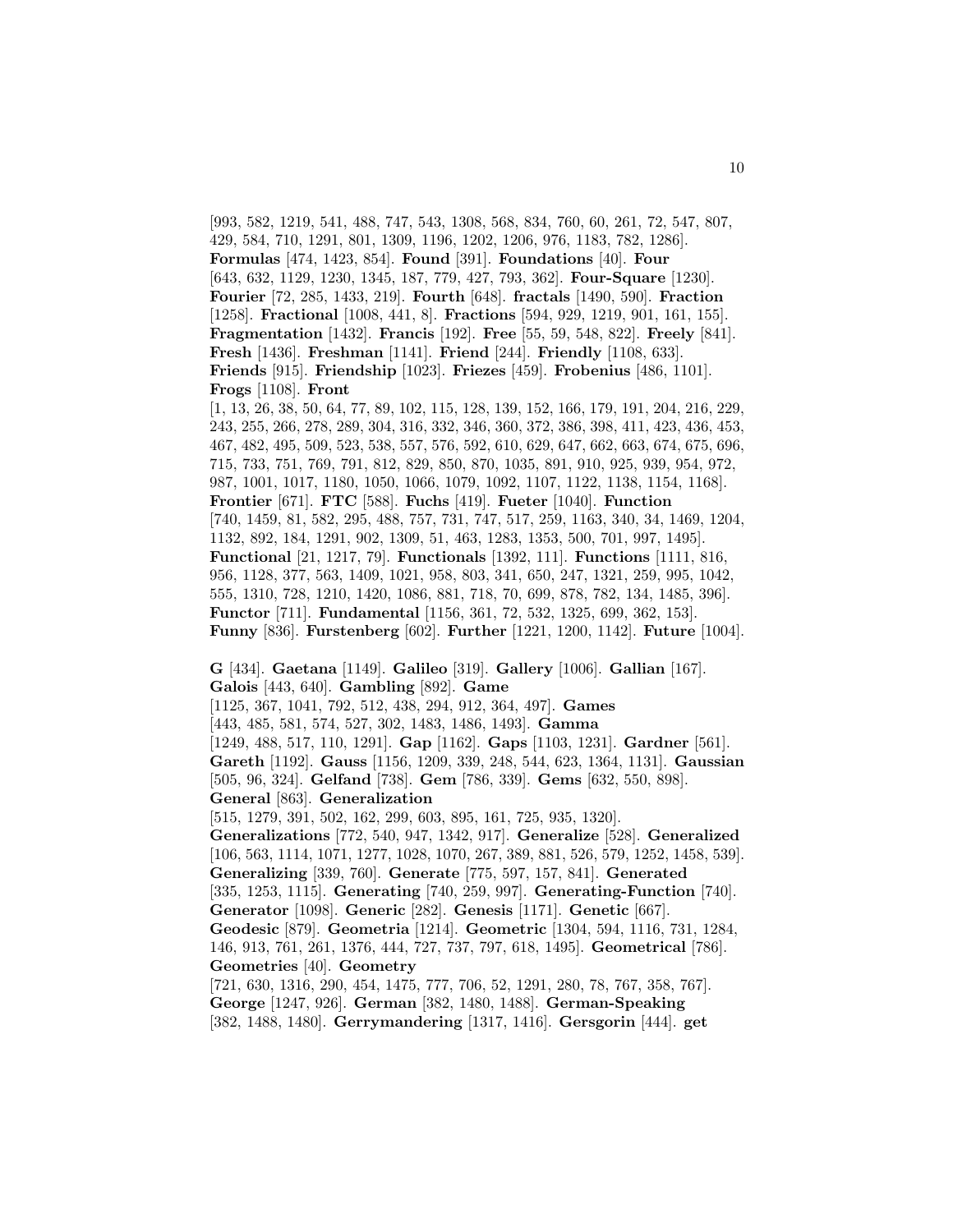[1497]. **Ghys** [421]. **Gian** [330]. **Gian-Carlo** [330]. **Gin** [1080, 1222, 39, 167, 1359, 734, 926, 558, 279, 424]. **Gini** [14, 374]. **Given** [944, 1019, 1290, 1435, 134]. **Glasser** [391]. **GM** [1100]. **Gödel** [1119]. **Goldbach** [563, 60, 133]. **Golden** [206, 95, 1437]. **Golomb** [1103]. **gon** [159]. **gons** [29]. **Good** [2, 350]. **Goose** [1278]. **Gordian** [1052]. **Grade** [1095, 104]. **Gradient** [1465]. **GrahaM** [1229]. **Graph** [1052, 875, 1144, 57, 1175, 1378]. **Graphs** [816, 681, 1129, 893, 1437, 174, 45, 1158, 52, 1175]. **Grasshopper** [141]. **Gray** [731]. **Greater** [913]. **Greatest** [1113, 1099]. **Greedy** [443]. **Green** [894]. **Gronwall** [1255]. **Gronwall-type** [1255]. **Group** [1093, 1337, 199, 649, 1356, 1435, 1439, 1243, 57, 736, 1405]. **Group-Theoretic** [1405]. **Groups** [21, 681, 59, 250, 822, 486, 899, 744]. **Grows** [897]. **Growth** [217]. **Guess** [298]. **Guessing** [527]. **Guest** [664, 1169, 412]. **Guide** [1221, 465]. **Guided** [767]. **Guinand** [170]. **Gulick** [590]. **Gung** [1080, 1222, 39, 167, 1359, 734, 558, 279, 424, 926]. **Gurvits** [18].

**H** [555, 330, 302]. **Hackensack** [1221]. **Hadamard** [569, 1366]. **Hadwiger** [1059]. **Hahn** [1367]. **Hair** [496]. **Hairy** [967, 1257]. **Half** [365]. **Half-integers** [365]. **Hall** [590, 1061, 1449]. **Hall/CRC** [590]. **Halmos** [1418]. **Halmos-Lester** [1418]. **Halving** [1461]. **Hamilton** [945, 299, 617]. **Hamiltonian** [548, 1404, 379]. **Hanging** [872]. **Hangover** [270]. **Hanoi** [57]. **Happens** [1282]. **hardcover** [731]. **Hardest** [1389, 1400]. **Hardy** [958, 1241, 1196]. **Harmonic** [1128, 1021, 69, 1228, 1370, 1242, 1312, 1225]. **Harmony** [731, 1332, 1495]. **Hartogs** [84]. **Harvard** [788]. **Hasse** [220]. **Hatchet** [414]. **Hating** [287, 1484]. **Hausdorffization** [657, 1062]. **Hawkins** [424]. **Heads** [633]. **Heidelberg** [382, 420]. **Helen** [810]. **Helge** [918]. **Help** [1340]. **Henle** [627]. **Henry** [1247]. **Hermite** [53, 567]. **Heron** [539, 267]. **Heronian** [402]. **Hersh** [287]. **Heuristic** [618]. **Hex** [533]. **Hexagons** [977]. **Hidden** [1495, 731]. **High** [438, 503]. **High-Order** [503]. **Higher** [487, 928, 835]. **Higher-Dimensional** [487]. **Highly** [1436]. **Hilbert** [1419, 1265]. **Hilbert's** [404]. **Histograms** [257]. **Historical** [153, 701]. **History** [735, 788, 813, 484]. **Hitting** [237]. **Hoboken** [409]. **Hölder** [804]. **Holditch** [1109]. **Homomorphism** [283]. **Homomorphisms** [534, 1144, 1175]. **Homothetic** [783]. **Homotopy** [1062]. **Hopf** [1267]. **Hopkins** [1192]. **Horseshoe** [974]. **Hot** [1458]. **Houston** [465]. **http** [507]. **Hu** [1080, 1222, 39, 167, 1359, 734, 926, 558, 279, 424]. **Hua** [618]. **Hull** [783]. **Human** [1123]. **Humans** [749]. **Hundred** [1166]. **Hyper** [772]. **Hyper-** [772]. **Hyperbola** [1452]. **Hyperbolas** [743]. **Hyperbolic** [777, 976]. **Hypercube** [980]. **Hyperplane** [378]. **Hypotenuses** [1339]. **Hypothesis** [1261].

**IAS** [396]. **IAS/Park** [396]. **Ice** [1307]. **Ideal** [1250]. **Idempotent** [1268]. **Identically** [1469, 1283]. **Identities** [1245, 1361, 368, 6, 703, 53, 470, 723, 156]. **Identity** [447, 391, 310, 162, 392, 529, 251, 131, 921, 1025, 1322, 460, 935, 917, 618, 619, 885, 182, 211]. **If**

11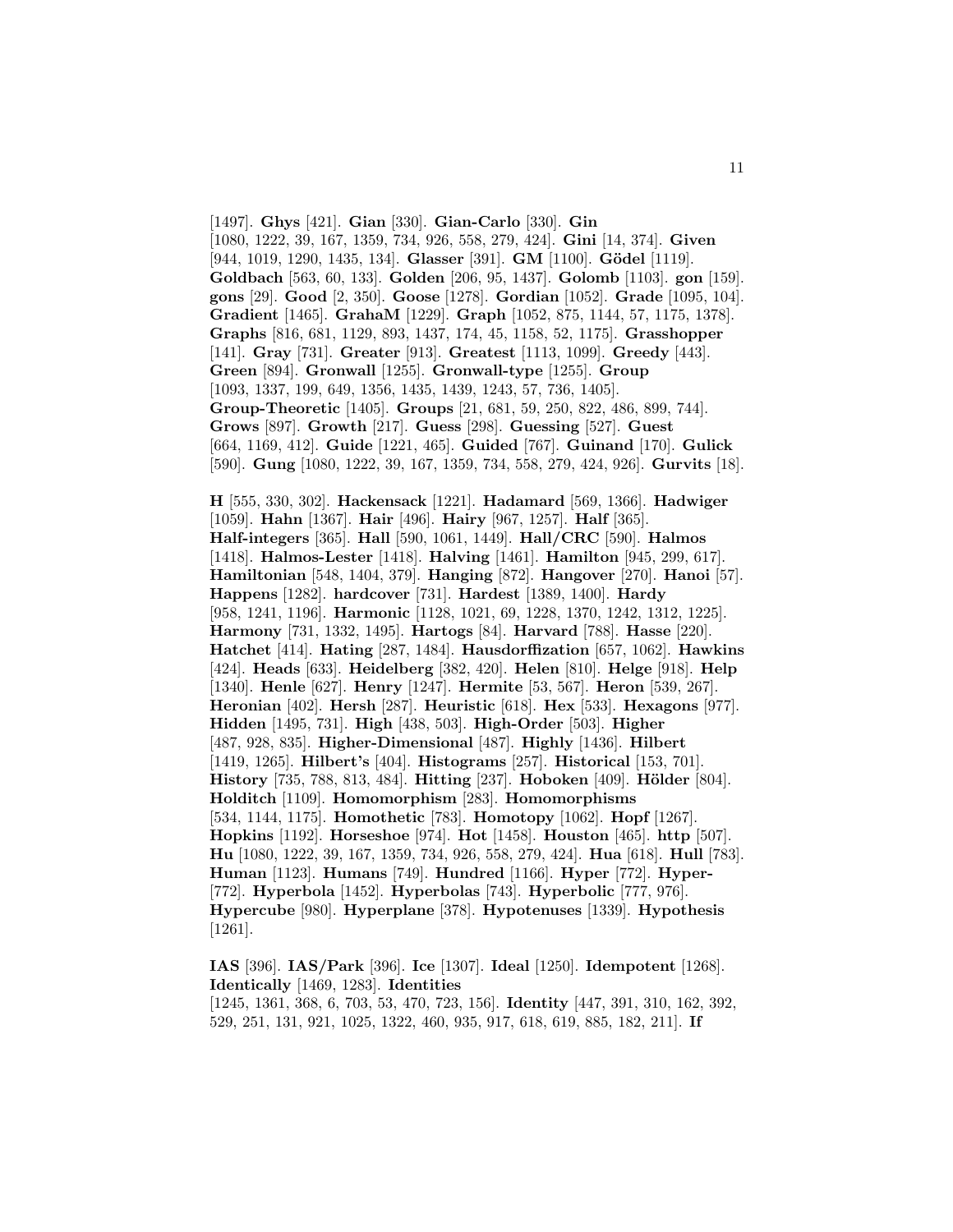[1190, 1292, 559]. **Illuminated** [209]. **Illuminating** [430]. **Illustrate** [468]. **Image** [1067]. **Images** [642]. **Imaginary** [200]. **Imaging** [470]. **Implies** [835, 428]. **Imply** [919]. **Importance** [1144]. **Impossibility** [1317]. **Improved** [1241]. **Improving** [175]. **Income** [374]. **Indefinite** [82]. **Independence** [108]. **Independent** [284, 1159, 340, 194, 1175]. **Index** [150, 384, 521, 14, 374]. **Indian** [349]. **Induced** [1404, 1086, 578]. **Inducing** [159]. **Inductive** [533]. **Industry** [217]. **Inequalities** [1304, 55, 30, 1461, 517, 1446, 272, 804, 500]. **Inequality** [840, 1271, 14, 1284, 1308, 374, 1241, 978, 46, 1437, 862, 569, 1059, 1233, 1015, 824, 797, 352, 1100, 1255, 784, 1218, 837, 404, 445]. **Infinite** [1334, 658, 1368, 1071, 994, 328, 1087, 762, 491, 1147, 736, 1173, 19]. **Infinitely** [747, 1186, 1262, 704, 1073]. **Infinitésimal** [465]. **Infinitesimals** [785, 472, 519]. **Infinitude** [602, 185, 1134, 776, 1297]. **Infinity** [130, 34]. **Information** [1477, 409]. **Inscribed** [123, 874]. **Inserting** [931]. **Insights** [1453]. **Instead** [913]. **Institute** [1237, 1178]. **Integer** [1387, 944, 1424, 940, 943, 1435, 586, 1259, 1468, 941, 157, 335, 1431, 1444, 1132, 1147]. **Integer-Valued** [940]. **Integers** [143, 225, 916, 884, 1386, 543, 157, 261, 1434, 96, 1354, 1309, 793, 365]. **Integrability** [757, 699, 134]. **Integrable** [34]. **Integral** [391, 1045, 153, 1211, 1412, 842, 180, 1433, 844, 83, 531, 465]. **Integrals** [958, 1380, 1392, 588, 473, 860]. **Integration** [894, 604, 1133, 705, 68]. **Interesting** [1406, 400, 1224, 32]. **Intermediate** [1453]. **Interpolation** [884, 1219, 960]. **Interpretation** [261, 1376]. **Intersecting** [416, 43]. **Intersection** [681]. **Intersections** [1349]. **Interval** [817, 82, 221, 1204, 902, 1270]. **Intervals** [878]. **Introducing** [1125]. **Introduction** [248, 493, 713, 280, 1496, 713]. **Invariance** [1108, 82]. **Invariant** [257]. **Inverse** [122, 917, 135]. **Inversion** [72, 1433]. **inversive** [1374]. **Invitation** [420, 1500, 871, 554]. **Involutes** [106, 415]. **Involving** [563, 658, 1218]. **Irrational** [964, 85]. **Irrationality** [601, 95, 949, 480, 693, 1056, 58]. **Irreducibility** [475, 1054, 1259, 1468, 1265, 457]. **Irreducible** [426, 120]. **Irreducibles** [1081]. **Isaacs** [358]. **ISBN** [287, 382, 1192, 645, 554, 465, 344, 810, 1221, 731, 788, 396, 519, 493, 574, 555, 660, 479, 1047, 507, 420, 409, 590, 330, 536, 713, 358, 302, 434, 627, 607, 370, 314, 688, 450, 419]. **ISBN-13** [420, 419]. **Island** [1047]. **Isolated** [864, 1254]. **Isometrically** [1143]. **Isometries** [900]. **Isoptic** [1009]. **Isosynchronous** [815]. **Iterated** [456, 997]. **Iterations** [903]. **Itself** [1351]. **ix** [344].

**J** [713, 370]. **J.** [635]. **Jacobi** [131, 268, 427, 885]. **Jacobsthal** [182]. **James** [734]. **Jan** [11]. **Jefferson** [574]. **Jensen** [978]. **Jeremy** [731]. **Jessica** [574]. **Jewish** [382, 1480, 1488]. **Joan** [558]. **Johannes** [1149]. **John** [287, 409, 279]. **John-Steiner** [287]. **Johns** [1192]. **Johnson** [1450]. **Jonathan** [1018]. **Jordan** [934]. **Jos** [421]. **Joseph** [167, 330]. **Joukowsky** [1333]. **Joy** [1235, 409]. **J¨udische** [1480]. **Julia** [117]. **Julius** [117]. **Jumble**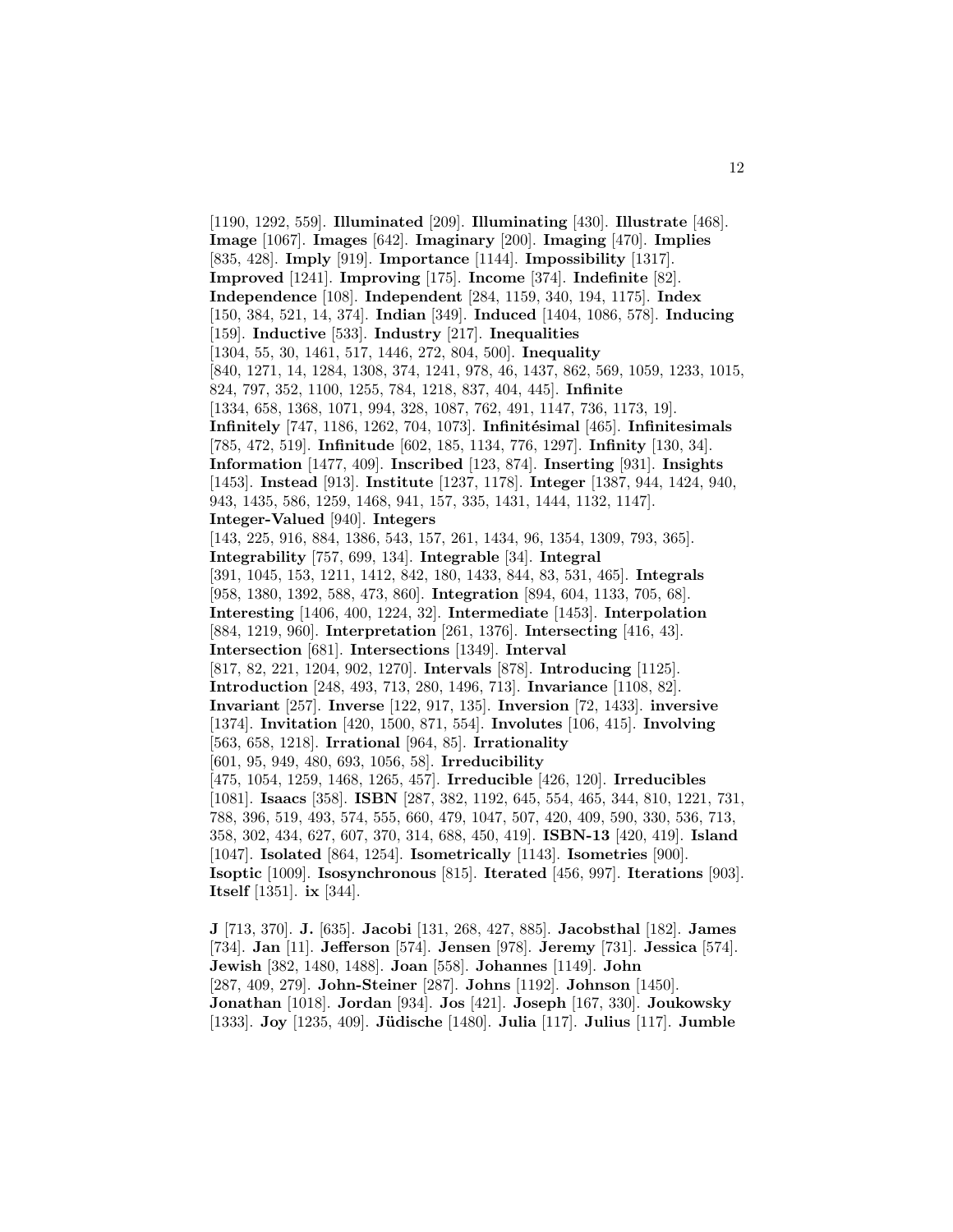[1340]. **Jumbles** [1389, 1400]. **Jump** [1041]. **Jumps** [141]. **Justin** [571].

**Kantorovich** [928]. **Keeler** [542]. **Keith** [574]. **Kenneth** [39]. **Kenschaft** [344]. **Kepler** [1149, 1087, 393]. **Kernel** [995]. **Khayyam** [913]. **Killer** [373]. **Kin** [351]. **Kinoshita** [1378]. **Kirkman** [142]. **Klarner** [1003]. **Klein** [1129]. **Knar** [1291]. **Knot** [615]. **Knotoids** [1402]. **Knots** [1172, 1402, 1052]. **Knotted** [1378]. **Know** [559, 940, 1292, 196, 1303]. **Knowledge** [499]. **Koch** [918, 29, 997]. **Kontsevich** [416]. **Korovkin** [1392]. **Kot** [1047]. **Kristopher** [450]. **Kronecker** [855, 709]. **Krull** [1280]. **Krylov** [928]. **Kultur** [1480]. **Kung** [330]. **Kuratowski** [1405, 28].

**L** [391, 396]. **L-functions** [396]. **Labeled** [1070]. **Lackmann** [420]. **Lagrange** [1230, 161, 619]. **Languages** [1438, 1297]. **Laplace** [1390, 6, 613]. **Laplacian** [933]. **Large** [1410, 978, 605, 784]. **Large-Deviation** [605]. **Larry** [536]. **Last** [334, 1445]. **Lattice** [1277, 652, 402, 1022]. **Lattices** [1162]. **Laurent** [950]. **Law** [963, 545, 978, 655, 784, 169, 727, 737, 217, 1462]. **Lawrence** [507]. **LCM** [873]. **LCM-Sequences** [873]. **Lead** [310]. **Leading** [601]. **Learn** [749]. **Learners** [913]. **Learning** [1285]. **Least** [1466, 238]. **Lebesgue** [947, 588, 1270, 843]. **Lectures** [419, 1478]. **Left** [249]. **Legendre** [354, 1247, 169]. **LEGO** [955]. **Lehmer** [400]. **Leibniz** [515]. **Leila** [607]. **Leitzel** [558]. **Lemma** [1160, 929, 947, 729, 1027, 861, 719, 117, 1012, 428, 1369]. **Lemniscate** [903]. **Length** [560, 650, 683, 1270]. **Lengths** [1140, 1019, 778, 1318, 1038, 426]. **Lens** [539]. **Leonid** [18]. **Less** [877, 1293]. **Lester** [1418]. **Letter** [664, 256, 437, 524, 697, 1018, 1036, 1051, 1330, 412]. **Letters** [913]. **Level** [1041, 1318, 562]. **Levi** [797]. **Lewis** [734]. **Lexell** [1096]. **Leys** [421]. **Library** [396, 1047]. **Lie** [568]. **Lies** [230]. **life** [1484, 287]. **Light** [1166, 775]. **Lights** [1185]. **Like** [1173, 367, 338]. **Liljedahl** [810]. **Lill** [181]. **Limit** [295, 863, 291, 44]. **Limiting** [1127]. **Limits** [645, 1392, 501, 981, 193, 1489, 1498]. **Limsup** [1447]. **Lindemann** [1324]. **Lindenstrauss** [1450]. **Line** [118, 337, 561, 580, 1239, 776, 1216, 1448]. **Line-of-Sight** [580]. **Linear** [817, 258, 636, 612, 108, 943, 511, 262, 1419, 1127, 982, 111, 1479, 1136, 461, 765, 434]. **Linear-algebraic** [1419]. **Linearly** [1159, 340]. **Lines** [159, 1277, 16, 173, 1335]. **Link** [1387]. **Links** [52, 666]. **Liouville** [320, 958, 881]. **List** [399]. **Little** [1097, 407, 1131]. **Littlewood** [635]. **Lives** [1415]. **Ljunggren** [549]. **Loaded** [912]. **Local** [1111]. **Locus** [31]. **Logarithmic** [1422, 908]. **logic** [1498, 1221, 1221]. **Logical** [1166]. **London** [645]. **Lonely** [1008]. **Long** [1036]. **Longest** [335]. **Look** [957, 539, 1436, 172]. **Looking** [350]. **Looks** [417]. **Looping** [893]. **Lorentz** [1214, 1251]. **Lost** [305, 209]. **Lottery** [2]. **Lover** [1208]. **Loving** [1484, 287]. **Lowell** [107, 235, 347, 483, 648, 830, 1002, 1155, 1289, 1429]. **Lower** [1164, 1466]. **Lozano** [396]. **Lozano-Robledo** [396]. **Lucas** [1342, 616, 819, 623, 564]. **Luenberger** [434].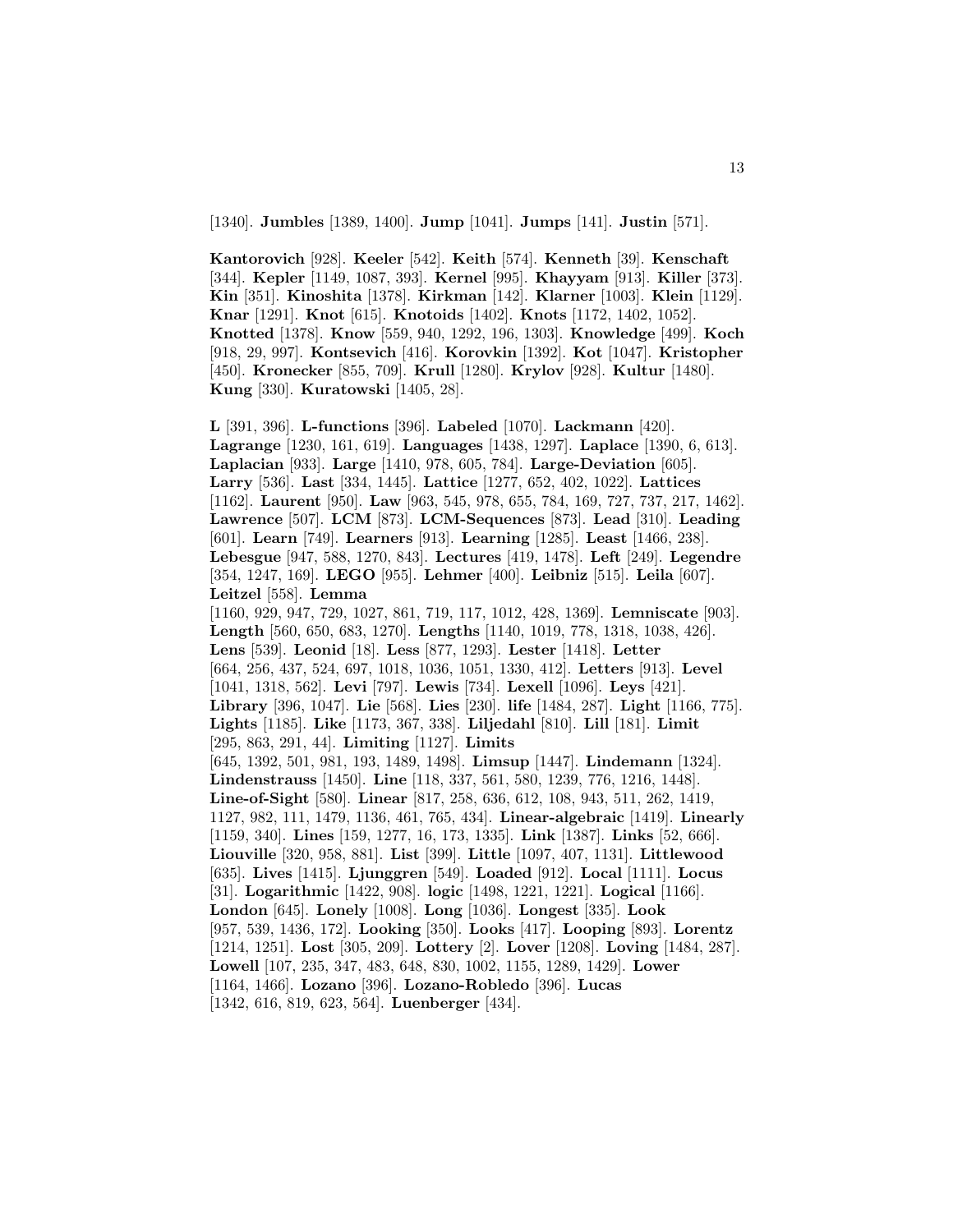**M** [465, 1018, 1221, 409]. **M.** [391]. **MA** [645, 302]. **MAA** [465, 697, 698]. **maa.pinnaclecart.com** [507]. **Macaulay** [587]. **Machine** [462]. **Made** [361]. **Magic** [1108, 363]. **Mahler** [755, 1305]. **Mail** [305]. **Majorization** [539]. **Majorization-Minimization** [539]. **Make** [334, 848]. **Makes** [1302]. **Malte** [420]. **Mamikon** [393]. **Mancala** [485]. **Many** [874, 1188, 281, 1186, 1262, 704, 1415, 1073, 498]. **Map** [487, 1333, 871]. **Mapping** [603]. **Mappings** [321, 800, 273]. **Maps** [817, 636, 742, 943, 221, 271, 948, 1325, 1086, 324]. **Marden** [625, 1116]. **Margaret** [713]. **Maria** [1149]. **Marjorie** [11]. **Mark** [1047]. **Market** [468, 1229]. **Markov** [990, 1461, 1144, 65]. **Marriage** [1108, 708, 439, 1061, 1449]. **Martha** [1080]. **Martin** [358, 561]. **Mart´ınez** [660]. **Mascheroni** [175]. **Mastering** [117]. **Masterpieces** [1208]. **Matchings** [705]. **Matchstick** [174]. **Math** [660, 1497, 1068, 1492, 607]. **math.org** [421]. **Mathemagical** [187]. **Mathematical** [287, 1166, 1198, 244, 554, 735, 465, 344, 810, 1221, 247, 1112, 1478, 1055, 396, 670, 107, 235, 347, 483, 648, 830, 1002, 1155, 493, 1289, 1429, 555, 479, 827, 1047, 507, 1393, 665, 536, 713, 358, 627, 669, 314, 688, 450, 419, 1484, 421, 1494, 1178, 419]. **Mathematically** [749]. **Mathematician** [510, 1292, 196, 536]. **Mathematicians** [382, 1480, 555, 1488, 810]. **Mathematics** [287, 1192, 349, 1077, 974, 1222, 1208, 788, 1119, 670, 374, 1152, 420, 825, 11, 927, 1359, 734, 926, 1285, 558, 770, 713, 1500, 1493, 1123, 1247, 484, 607, 154, 1489, 1496, 1478, 1484, 1476, 1498, 1080, 39, 167, 279, 424, 344, 419, 749, 574]. **Mathematiker** [1480]. **Matrices** [636, 1319, 702, 1024, 781, 208, 915, 745, 596, 1431, 1086, 841, 1299, 1226, 1411, 1324, 268]. **Matrix** [1350, 1334, 338, 1446, 838, 995, 5, 709, 1449, 1131, 1189]. **Matrix-norm** [1446]. **Matter** [12, 25, 37, 49, 63, 76, 88, 101, 127, 1, 13, 26, 38, 50, 64, 77, 89, 102, 115, 138, 151, 165, 178, 190, 203, 215, 228, 242, 254, 128, 139, 152, 166, 179, 191, 204, 216, 229, 243, 265, 277, 288, 303, 315, 331, 345, 359, 371, 385, 255, 266, 278, 289, 304, 316, 332, 346, 360, 372, 397, 410, 422, 435, 452, 466, 481, 494, 508, 522, 386, 398, 411, 423, 436, 453, 467, 482, 495, 509, 537, 556, 575, 591, 609, 628, 646, 661, 672]. **Matter** [673, 694, 695, 523, 538, 557, 576, 592, 610, 629, 647, 662, 663, 674, 675, 714, 732, 750, 768, 790, 811, 828, 849, 869, 890, 696, 715, 733, 751, 769, 791, 812, 829, 850, 870, 1049, 909, 924, 938, 953, 971, 986, 1000, 1016, 1034, 1035, 891, 910, 925, 939, 954, 972, 987, 1001, 1017, 1195, 1065, 1078, 1091, 1106, 1121, 1137, 1153, 1167, 1179, 1180, 1050, 1066, 1079, 1092, 1107, 1122, 1138, 1154, 1168, 770, 114]. **Matters** [1367, 291]. **Max** [736]. **Maxim** [416]. **Maximal** [1075, 1337, 1009, 784, 799, 194]. **Maximality** [949]. **Maximally** [1248]. **Maximum** [874, 650, 503, 431]. **May** [388]. **Mazur** [1261]. **McDougall** [572]. **McFarland** [574]. **MD** [1192]. **Meal** [334]. **Mean** [877, 612, 1128, 341, 1422, 570, 933, 1088, 908, 836]. **Means** [284, 350, 1284, 267]. **Measurability** [232]. **Measurable** [961, 44, 134]. **Measure** [80, 493, 717, 1173, 1270]. **Measures** [14, 477, 848]. **Measuring**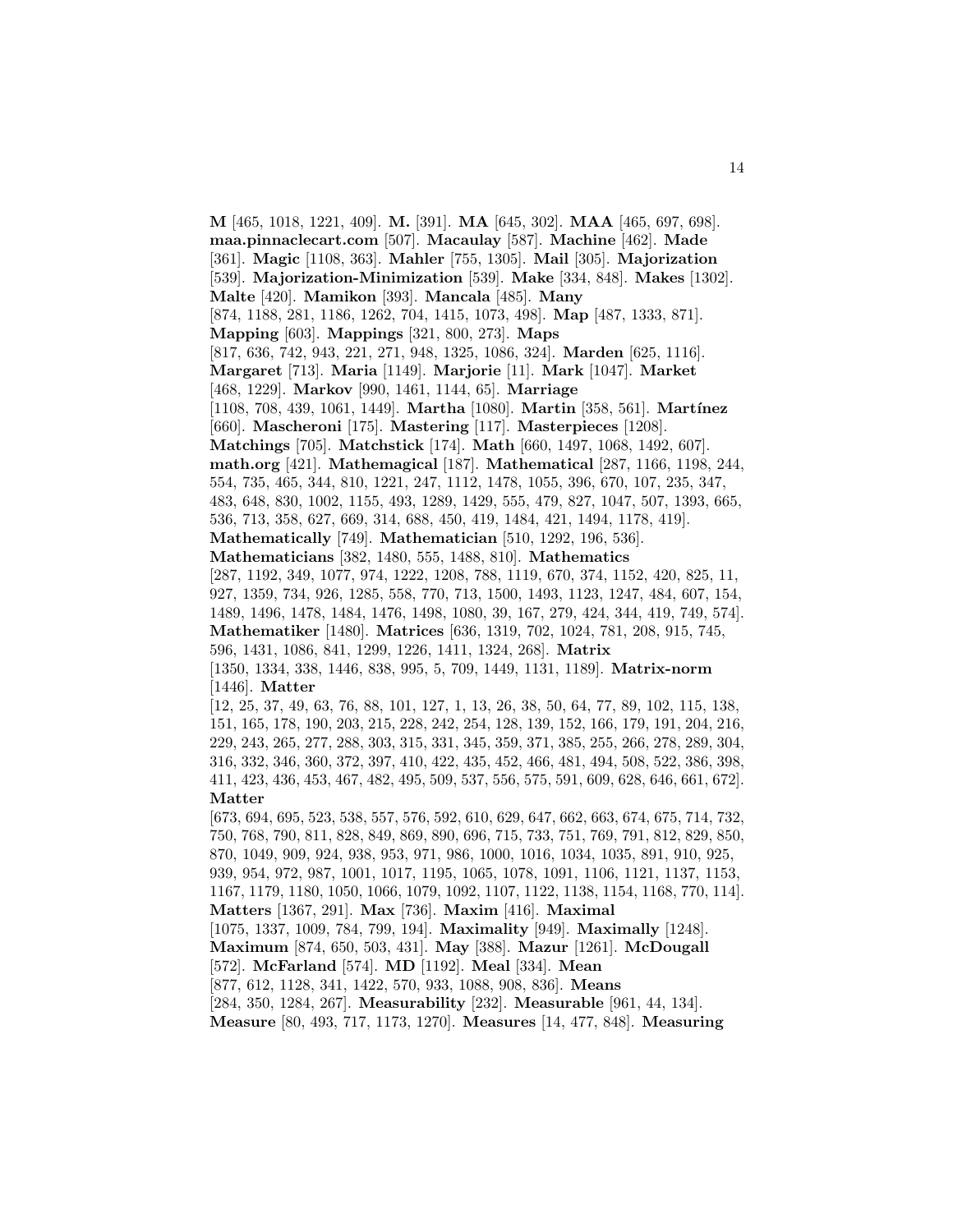[1416]. **media** [1493, 574]. **Medial** [234]. **Median** [282]. **Medical** [470]. **Medieval** [1152]. **Medium** [614]. **Meets** [1149, 43, 393]. **members** [358]. **Memoir** [536]. **Memorable** [1022]. **Memory** [497]. **Menelau** [1174]. **Menelaus** [1417]. **Menger** [1143]. **Mensa** [1237]. **Mercator** [281]. **Meromorphic** [212]. **Mersenne** [614]. **Metagrobologists** [1166]. **Method** [1145, 929, 1232, 455, 1363, 1305, 392]. **Methods** [928, 1088, 65]. **Metric** [499, 1143, 803, 864, 756]. **Michael** [465, 627]. **Microorganisms** [668]. **Middle** [814]. **Midpoints** [1128]. **Miller** [713]. **Milnor** [929]. **Minded** [1457]. **Mineola** [1221]. **Minimal** [818, 305, 1060]. **Minimalist** [1462]. **Minimax** [222]. **Minimization** [539]. **Minimizing** [741]. **Minimum** [561]. **Minkowski** [1164, 1183]. **Minorities** [344, 1476]. **minutes** [421]. **Miranda** [1366]. **Mirrors** [324]. **Mishandling** [1027]. **Missed** [392]. **Missing** [305]. **Mitscherlich** [282]. **Mixed** [816, 808]. **Mixing** [1173, 498]. **Mixing-Like** [1173]. **Mocposite** [956]. **Model** [348, 380, 1251]. **Modeling** [507]. **Models** [418]. **Modern** [519, 1090]. **Modified** [806]. **Modular** [396, 743, 960, 70, 1485]. **Modules** [387]. **Moduli** [1251]. **Modulo** [858, 586, 120, 238]. **Modulus** [146, 431]. **Moessner** [401]. **Moivre** [1206]. **Moll** [555]. **Mom** [1105]. **Moments** [1245, 779]. **Momentum** [393]. **Money** [309]. **Money-Changing** [309]. **Mongolian** [1022]. **Monic** [60]. **Monochromatic** [300]. **Monographs** [314]. **Monoids** [143, 611]. **Monotone** [210, 83]. **Monotonic** [650, 463]. **Monotonicity** [135]. **Monsters** [1296]. **Monte** [65]. **Month** [1198, 1393]. **Monthly** [690, 889, 1048, 1194, 1249, 716, 1068, 550, 898, 735, 692, 1329, 1198, 1474, 1393, 691, 1320]. **Moore** [507, 1145, 571]. **Moritz** [382]. **Morley** [761]. **Morrie** [727, 737]. **Moser** [945, 187, 1083]. **Most** [251, 334, 1161]. **Mostly** [1487, 688]. **Mothers** [1105]. **Motif** [218]. **Motion** [97, 1379, 462]. **Motivated** [1272, 899]. **Moving** [15]. **Multi** [1041]. **Multi-Jump** [1041]. **Multichoose** [921]. **Multiconnected** [932]. **Multidimensional** [353]. **Multinomial** [904]. **Multiple** [1070, 1466]. **Multiplication** [1334, 1148]. **Multiplicities** [1019, 444]. **Multiplier** [1215]. **Multiplying** [1226]. **Multiset** [1386]. **Multistep** [1023]. **Music** [1192]. **Must** [1469, 1283]. **My** [1201]. **Mycielski** [1346]. **Mysteries** [1007]. **Mysterious** [784]. **Myths** [287, 1484, 1492, 660].

**n** [159]. **Nader** [519]. **Nadis** [788]. **Nakajima** [861]. **Napoleon** [853, 700, 322, 1011, 1335]. **Napoleon-style** [1335]. **Napoleonic** [1382]. **Narayana** [244]. **Nash** [1125]. **Natural** [171]. **Nature** [291]. **NC** [574]. **Near** [307, 130, 22]. **Nearest** [335]. **Nearly** [1181, 617]. **Nearly-Forgotten** [617]. **Needed** [193]. **Neighbors** [1052]. **Nemirovski** [30]. **Nested** [528, 859]. **Nets** [1444]. **Network** [430, 990]. **Networks** [667]. **Neumann** [222, 633]. **Neuroscience** [669]. **Never** [718]. **Newman** [1082]. **Newton** [929, 368, 884, 6, 1348]. **NFL** [1037]. **Nillsen** [314]. **Nilpotent** [1268]. **Ninth** [1429]. **Nitecki** [465]. **NJ** [287, 1221, 409, 370]. **No** [388, 561, 358, 421]. **No-** [561]. **Nodes** [430]. **Noether** [1189]. **Noise** [1404]. **Noise-Induced** [1404].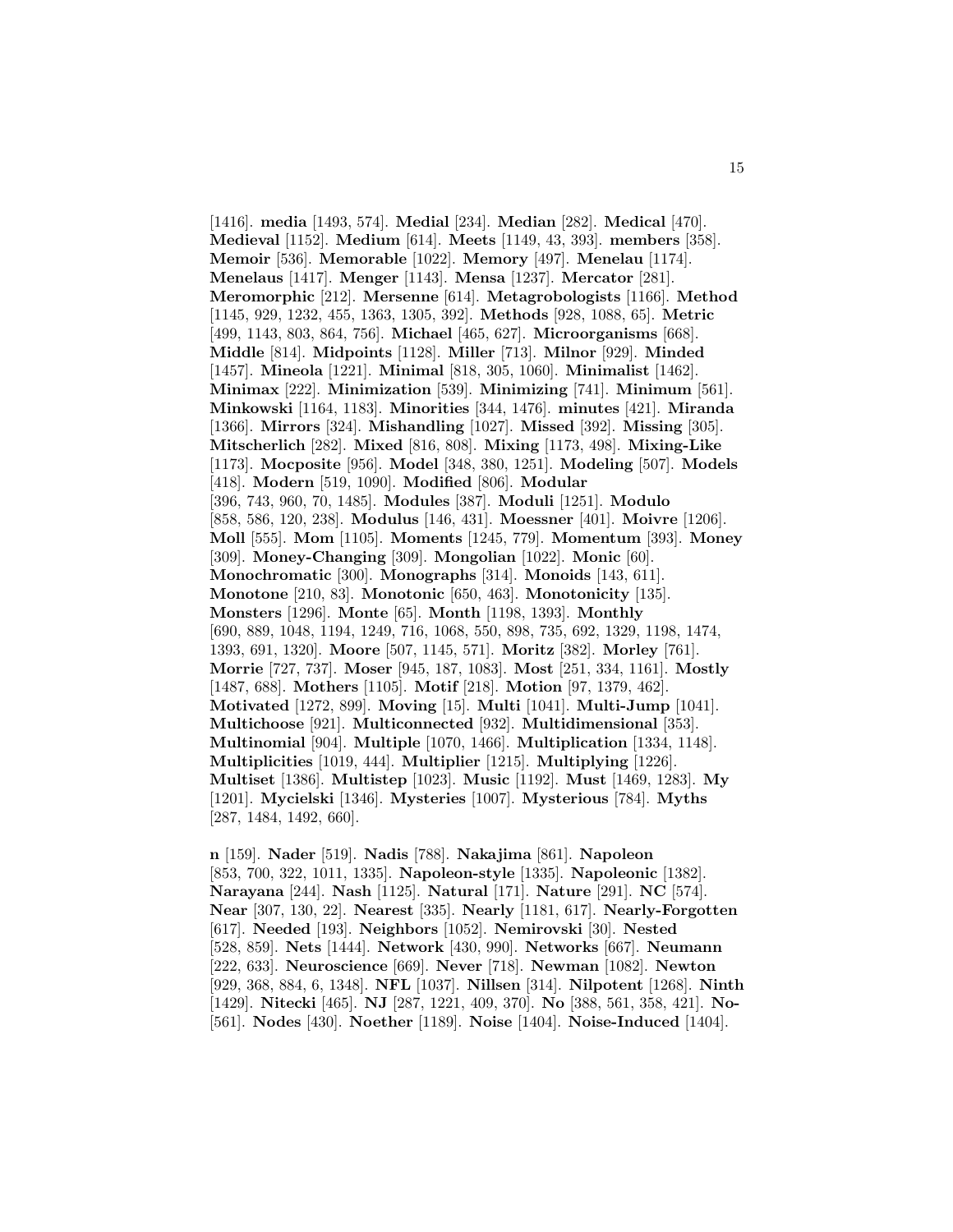**Non** [1030, 448, 543, 40, 872, 1007]. **Non-Abelian** [1007]. **Non-Euclidean** [1030, 40]. **Non-recursive** [543]. **Non-Supercyclicity** [448]. **Non-Uniform** [872]. **Nonaxis** [964]. **Noncommuting** [472]. **Nondefinability** [78]. **Nonexistence** [501]. **Noninductive** [1206]. **Noninteger** [156]. **Nonlinear** [1479, 434]. **Nonnegative** [1411]. **Nonopenness** [1111]. **Nonresidues** [1072]. **Nonreversible** [990]. **Nonsymmetric** [678]. **Nontransitive** [1248]. **Nontrivial** [1355, 1243]. **Nonuniqueness** [1281]. **Nonvanishing** [782]. **norm** [1446]. **Normal** [559, 581]. **Normality** [1213, 833]. **Norms** [81, 340, 111, 965]. **North** [1152]. **Noson** [645]. **Note** [685, 367, 1021, 1452, 1368, 1380, 1267, 1354, 1074, 1364, 908, 445]. **Notes** [970, 1379]. **Nothing** [504]. **Notion** [799]. **Notions** [1173]. **Novel** [1056]. **Nowhere** [1321]. **Null** [856]. **Nullstellensatz** [121]. **Number** [858, 1387, 325, 143, 310, 1190, 1375, 1337, 1377, 298, 16, 1090, 336, 417, 156, 364, 639, 795, 899, 980, 744, 314]. **Numbers** [759, 1426, 1261, 499, 262, 963, 1436, 611, 1043, 805, 597, 1407, 119, 941, 978, 921, 1444, 638, 677, 441, 158, 351, 1336, 1083, 784, 920, 627, 1223, 796, 1491, 1497, 555]. **Numerical** [983, 1203, 1133, 838, 1177, 677]. **NY** [1221].

**Observation** [416]. **Observations** [1453, 614, 824]. **Obtain** [93]. **Occasion** [794]. **Occurrence** [979]. **Occurs** [297]. **Oceanic** [1094]. **Octahedron** [17]. **Odd** [1268, 59, 639, 158]. **ODEs** [894]. **Often** [747]. **Old** [1160, 258, 651, 40, 915, 417, 526, 414]. **Olympiad** [1022]. **Omar** [913]. **Omnibus** [419, 1478]. **Once** [876, 585, 480]. **Oncology** [670]. **One** [1166, 1190, 580, 208, 1163, 1090, 693, 776, 455, 238, 782, 1252]. **One-Formula** [782]. **One-Line** [776]. **One-Sentence** [580]. **One-to-One** [1163]. **Online** [1125]. **onto** [742, 122]. **Open** [742, 355, 1130]. **Operations** [362]. **Operator** [1446, 995, 22, 135]. **Operator-valued** [1446]. **Operators** [22, 678]. **Opinions** [1432]. **Optimal** [1029]. **Optimality** [1215]. **Optimally** [911]. **Optimizing** [1041]. **Orbit** [1026]. **Orbits** [1403, 911]. **Order** [1268, 1337, 59, 486, 503, 1253]. **Ordered** [679, 1217]. **Ordering** [707]. **Orderings** [144, 1171]. **Origami** [52]. **Origin** [455]. **Original** [175]. **Origins** [736]. **Orthocenters** [131]. **Other** [1145, 1410, 15, 915, 574, 186, 1493]. **Out-of-Sight** [536]. **Outer** [645, 1270, 1498]. **Ownership** [868].

**P** [330, 340]. **PA** [660]. **Packing** [195]. **Packings** [180]. **Page** [993]. **Pair** [123, 912]. **Pairs** [348, 841]. **Pairwise** [66]. **Paleo** [349]. **Paleo-Mathematics** [349]. **Paper** [454]. **paperback** [1221]. **Parabolas** [966]. **Parabolic** [516]. **Paradox** [1023, 1373]. **Paradoxical** [1200]. **Parallelograms** [123, 326]. **Parameterizations** [280]. **Parametrization** [336]. **Parbelos** [516, 600]. **Parent** [564]. **Parents** [427]. **Parity** [45, 236, 795]. **Park** [396]. **Parking** [816, 1044]. **Part** [1205]. **Partial** [1219, 808, 901, 1397, 51]. **Partition** [582, 875, 1322, 1196]. **Partitional** [930]. **Partitioning** [746, 1448]. **Partitions** [858, 1387, 1339, 1132, 1254, 1176]. **Partnership** [1196]. **Parts**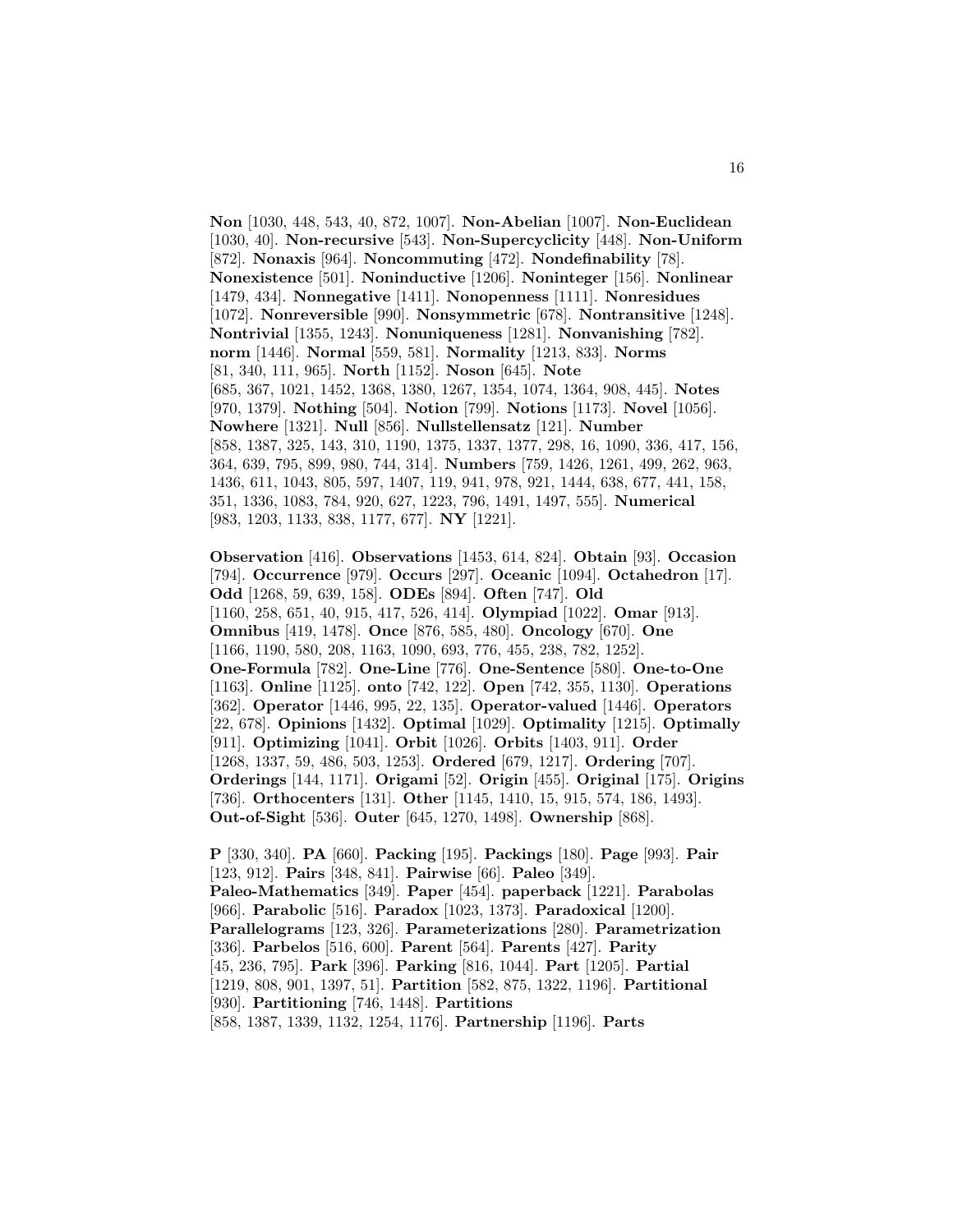[740, 1339, 894, 441, 8]. **Pascal** [915, 261, 5, 211, 1210, 513]. **Passengers** [1457]. **Passing** [1140, 1385]. **Pasta** [1247]. **Path** [1196, 784]. **Paths** [815, 319]. **Patricia** [344]. **Pattern** [665]. **Paul** [1418]. **Payments** [716]. **Peano** [530, 1421]. **Pedagogical** [813]. **Pedals** [205]. **Peer** [1285]. **Pennsylvania** [927]. **Pentagonal** [920]. **People** [1125]. **Perfect** [499, 388, 979, 1407, 1434, 158, 351, 490, 326]. **Perimeter** [1435]. **Period** [835]. **Periodic** [320, 943, 835, 260, 1403, 528, 800]. **Periodicities** [469]. **Periodicity** [577]. **Perish** [465]. **Permanents** [18]. **Permutation** [300, 236]. **Permutations** [1131]. **Perpetual** [462]. **Perron** [678]. **Perron-type** [678]. **Person** [388]. **Personal** [1105]. **Perspectiva** [1214]. **Perspectives** [767]. **Perturbations** [982]. **Perturbed** [1404]. **Peter** [554, 810]. **Ph.D** [927]. **Phasor** [976]. **Phi** [1293]. **Philip** [1359]. **Philosophies** [1077]. **Physical** [983, 1015]. **Physics** [291]. **Pi** [559, 845, 735, 469, 1423, 1293, 903]. **Pick** [771, 95]. **Pictorial** [900]. **PIDs** [1030]. **Piecewise** [817]. **Pigeonholes** [620]. **Pittsburgh** [660]. **Places** [15, 915]. **Plan** [334]. **Planar** [1140, 893]. **Plane** [943, 1005, 1347, 40, 43, 16, 634, 66, 1388, 977]. **Planes** [1349]. **Planimeters** [414]. **Plank** [1124]. **Play** [1125, 912, 1229]. **Player** [1041]. **Playing** [364]. **Please** [1201]. **Plus** [931, 1377, 1090]. **Poincar´e** [729, 1366, 882]. **Poinsot** [1087]. **Point** [864, 1277, 596, 555, 336, 1366, 706, 1272, 1311, 1205]. **Points** [1140, 1256, 1111, 1281, 835, 880, 964, 173, 1070, 800, 639, 44, 239]. **Poisson** [1010]. **Poker** [831]. **Polar** [1307]. **Political** [1416]. **Politics** [927]. **Polya** [883, 41, 1040, 653, 327]. **P´olya's** [598]. **Polygonal** [1182]. **Polygons** [700, 1075, 778, 1347, 292, 754, 356, 852, 459, 652, 280, 504, 853]. **Polyhedra** [42]. **Polyhedral** [741]. **Polyhedron** [1087]. **Polynomial** [944, 546, 312, 884, 407, 97, 543, 1464, 979, 1060, 130, 173, 1215, 1115, 1280, 133, 186, 564]. **Polynomials** [1304, 1029, 1323, 456, 1406, 1054, 940, 1219, 1114, 755, 323, 1113, 208, 1060, 293, 1374, 586, 1259, 1468, 941, 567, 146, 60, 1086, 677, 1040, 186, 170, 1362, 457, 531]. **Polytopes** [209]. **Pompeiu** [1279]. **Poncelet** [794]. **Ponomarenko** [1198]. **Pool** [978]. **Popcorn** [1163]. **Popular** [574, 1493]. **Population** [1483, 1486, 302]. **Porism** [777]. **Positive** [636, 157, 441, 1309]. **Positivity** [1459]. **Possible** [344, 1187, 1476]. **Possibly** [545]. **Postulate** [476]. **Power** [1424, 306, 337, 1094, 1157, 211, 981, 566, 272, 1272, 1397, 718, 1266]. **Power-Sum** [1157]. **Powers** [1426, 884, 658, 543, 1071, 745, 261, 1253, 641, 1161, 1286]. **pp** [287, 382, 645, 554, 465, 344, 810, 1221, 731, 788, 396, 519, 493, 574, 555, 660, 479, 1047, 420, 409, 590, 330, 536, 713, 358, 302, 434, 627, 607, 370, 314, 688, 419]. **Predicting** [1004]. **Prediction** [468]. **Prefer** [845, 735]. **Preimages** [1203]. **pr`es** [51]. **Press** [287, 1192, 645, 465, 788, 519, 660, 590, 330, 302, 370]. **Price** [1192, 507]. **Priest** [438]. **Primality** [717]. **Primary** [1083]. **Prime** [1426, 1146, 296, 1103, 1338, 747, 723, 1312, 725, 238, 1098, 1266, 1261]. **Prime-Representing** [1338]. **Primes** [839, 602, 469, 1190, 185, 658, 1410, 505, 1186, 1262, 1467, 704, 1073, 1134, 776, 599, 1299, 1297, 1142]. **Primitive** [1339, 1364]. **Primitivity** [1026]. **Princeton** [287, 370]. **Principal**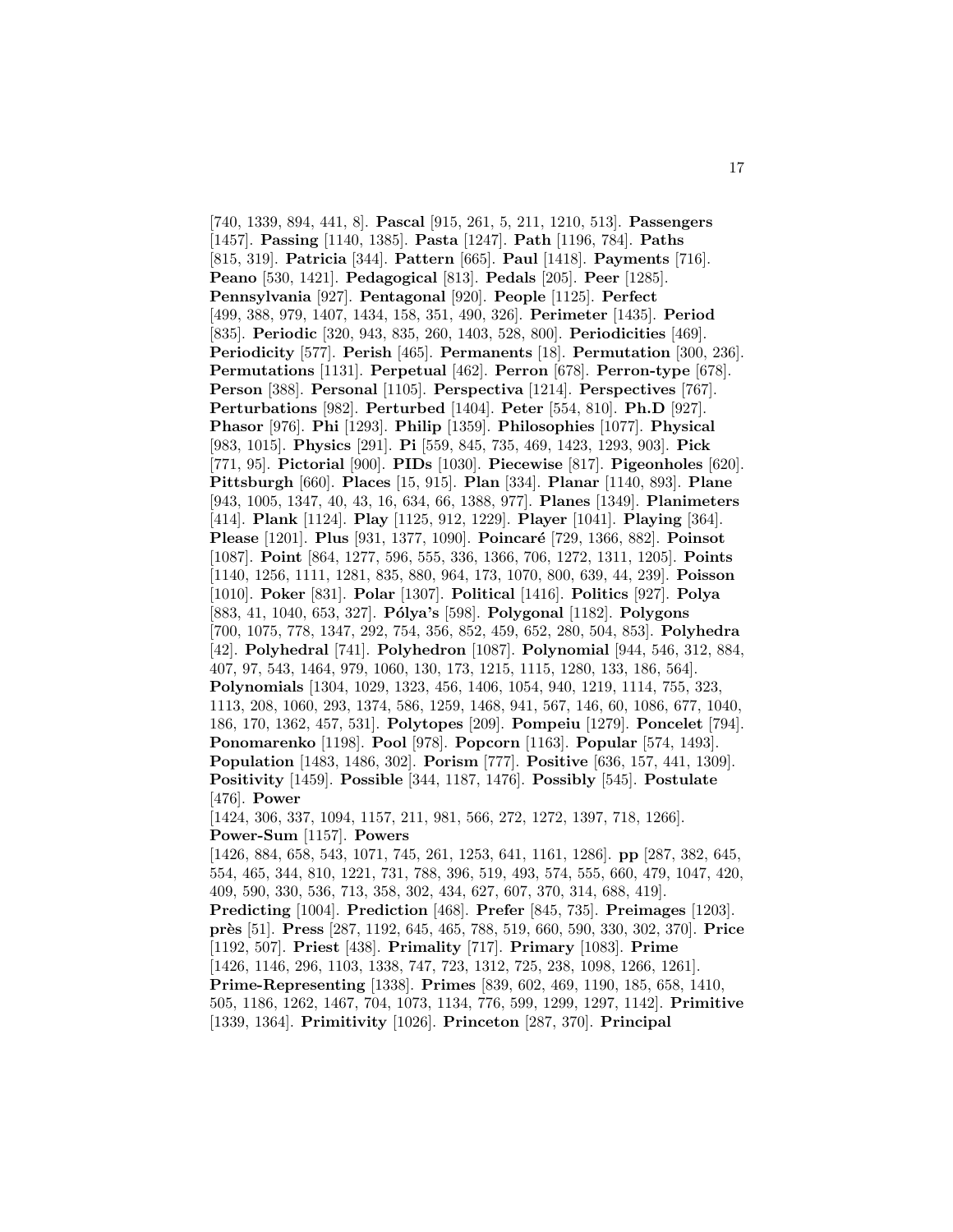[1250, 678]. **Principle** [307, 146, 503, 490, 431, 220, 353]. **Principles** [425]. **Printing** [1247]. **Prisoner** [1372]. **Prisoners** [1166]. **Probabilistic** [325, 162, 904, 460, 917, 1305, 1451]. **Probabilistically** [223]. **Probability** [468, 469, 1439, 765, 327]. **Problem** [1057, 474, 763, 487, 1323, 1209, 320, 42, 309, 875, 561, 955, 1278, 305, 1224, 780, 426, 1008, 1124, 1003, 905, 1070, 752, 267, 224, 1022, 308, 600, 579, 209, 1320, 539, 142, 141, 1272]. **Problems** [112, 136, 147, 163, 176, 188, 201, 213, 226, 240, 252, 263, 275, 286, 301, 313, 329, 343, 357, 369, 381, 384, 395, 408, 433, 449, 464, 478, 492, 506, 518, 521, 535, 553, 573, 589, 606, 626, 644, 659, 686, 687, 712, 730, 748, 766, 787, 809, 826, 846, 865, 886, 1046, 906, 922, 936, 951, 968, 984, 998, 1013, 1032, 1166, 1191, 1063, 1076, 1089, 1104, 1118, 1135, 1151, 1165, 1220, 1094, 413, 10, 35, 47, 61, 73, 86, 99, 1207, 1234, 1246, 1260, 1274, 1287, 1300, 1313, 1326]. **Problems** [1343, 1357, 1371, 1383, 1398, 1413, 1427, 1441, 1454, 1470, 23, 125, 373, 498, 1068]. **Product** [823, 568, 821, 328, 565, 959, 1199, 822, 68, 1147, 859, 885, 1440]. **Products** [598, 368, 542, 1071, 979, 879, 110, 19]. **Professor** [1105]. **Professors** [1105]. **Program** [484]. **Programming** [1479, 434]. **Programs** [337]. **Progression** [683, 704]. **Progressions** [1410, 1186, 1083]. **Projectile** [1379]. **Projection** [614]. **Projections** [281]. **Projective** [767]. **Proof** [1160, 1045, 1269, 625, 9, 1082, 764, 802, 1156, 222, 1458, 432, 530, 1396, 1116, 631, 722, 171, 145, 572, 162, 392, 823, 1257, 864, 407, 808, 545, 361, 1367, 580, 448, 805, 1284, 1419, 1011, 794, 774, 568, 1028, 328, 533, 838, 1031, 904, 761, 581, 95, 616, 862, 18, 532, 603, 547, 1059, 921, 946, 84, 638, 56, 551, 967, 476, 1450, 1073, 1134, 121, 655, 727, 737, 1395, 1015, 429, 33, 1280, 584, 693, 161, 776, 460, 1088, 1430, 1309, 1196, 473, 797, 352, 477, 1100, 489, 431, 1202, 1150, 1206, 1270, 549, 198]. **Proof** [1101, 622, 699, 1189, 844, 799, 806, 878, 1117, 843, 837, 1451, 600, 404, 782, 1462, 1265, 124, 882, 885, 20, 719, 1286]. **Proofs** [602, 46, 211, 1366, 981, 1378, 1295, 917, 457, 58]. **Properties** [232, 728]. **Property** [1263, 540, 991, 966, 133, 899, 600]. **Proposed** [384, 521]. **Prove** [1141, 1346, 1056]. **Proved** [129]. **Providence** [554, 465, 344, 396, 493, 555, 1047, 713, 358, 688, 419]. **Proving** [552, 85, 491, 223]. **Prüfer** [320]. **Pseudo** [1336]. **Pseudoperfect** [1083]. **Pseudospheres** [832]. **Publish** [465]. **Pure** [358]. **Pursuit** [370, 1489]. **Putnam** [107, 235, 347, 483, 648, 830, 1002, 1155, 1289, 1429, 1057, 1055, 820]. **Puzzle**

[770, 1306, 1315, 1372]. **Puzzles** [1166, 621]. **Pythagoras** [842, 1492]. **Pythagorean** [1350, 631, 722, 1339, 637, 726, 231, 774, 491, 946]. **Pythagorus** [660].

**Quadratic** [1072, 1304, 802, 683, 82, 544, 743, 200, 1443, 70, 1462, 169]. **Quadrature** [656]. **Quadrilaterals** [1348, 777]. **Quadruples** [300]. **Quantization** [92]. **Quantum** [80, 291]. **Quartic** [1419]. **Quasi** [54]. **Quasi-Cauchy** [54]. **Quasiconvex** [982]. **Quaternions** [617]. **Question** [123, 738]. **Questions** [208]. **Quick** [510]. **Quotient** [632, 233]. **Quotients**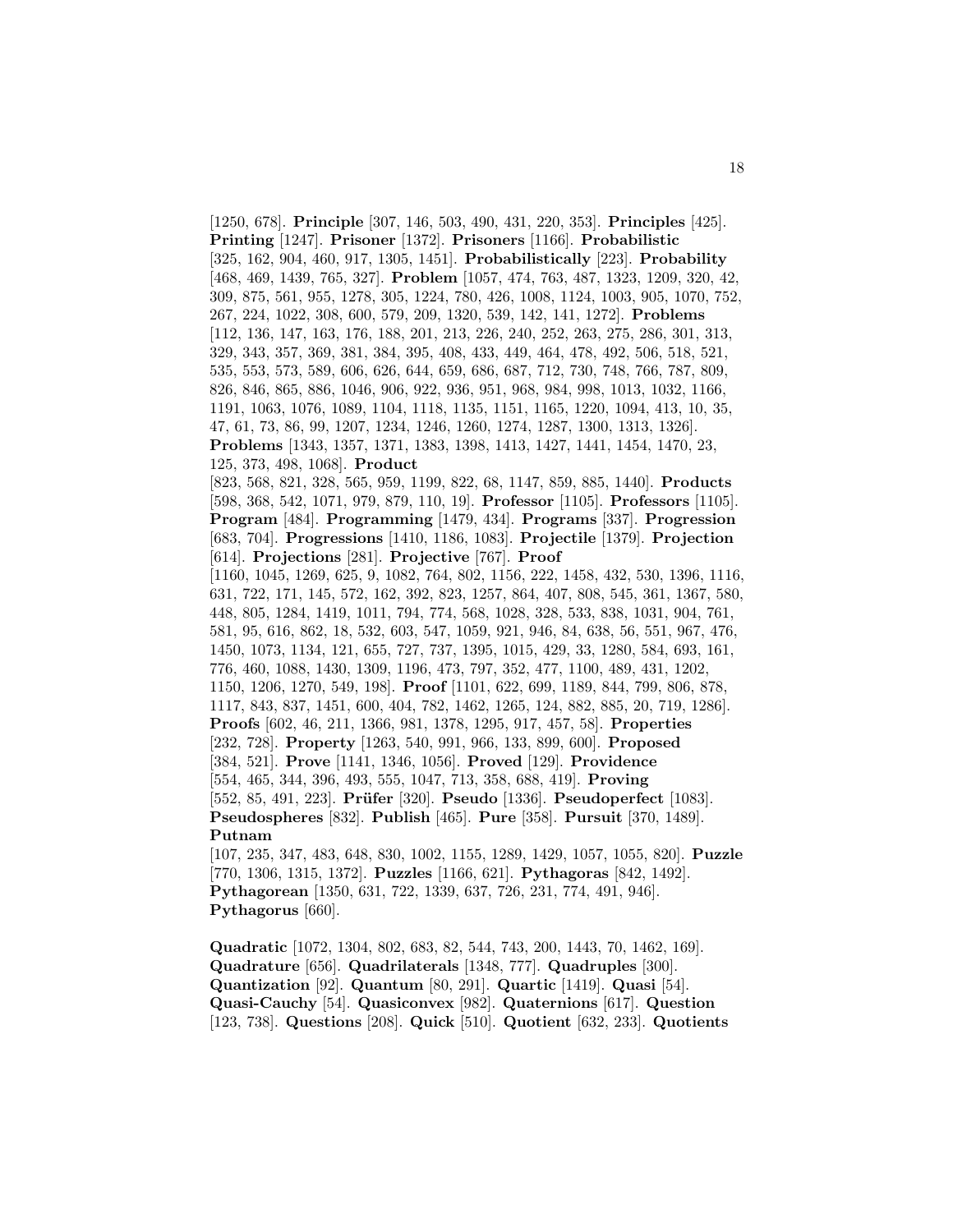[505, 1043].

**R** [1418]. **Rabbits** [187]. **Race** [927]. **Radial** [919]. **Radical** [914]. **Radicals** [260, 446, 528, 859]. **Ramanujan** [94, 1146, 244, 251, 476, 710, 1196, 701]. **Ramsey** [818]. **Random** [1245, 1347, 840, 284, 1447, 883, 41, 653, 578]. **Randomly** [335]. **Randomness** [1482, 314]. **Range** [1203, 988]. **Rank** [1201]. **Rate** [175, 893]. **Rates** [1352]. **Ratio** [1437, 95]. **Rational** [1290, 611, 1348, 964, 941, 155, 1085]. **Rationals** [144, 249]. **Ratios** [1424, 517]. **Raton** [590]. **Rayleigh** [432]. **Raymond** [1221]. **Real** [685, 1166, 534, 1184, 361, 805, 781, 1239, 441, 282, 1216, 440, 878, 767, 782, 1448, 1491, 1482, 627, 519]. **Real-Algebraic** [361]. **Real-Valued** [534, 878]. **Realization** [44]. **Really** [877, 322, 198]. **Reals** [144]. **Rearrangement** [69]. **Rearrangements** [1228]. **reason** [1498, 645]. **Reciprocal** [499, 1054]. **Reciprocals** [293, 725]. **Reciprocity** [802, 70, 169, 1462]. **Reconstruction** [234]. **Record** [621]. **Rectangles** [1097]. **Rectangular** [1022, 67]. **Recurrence** [729, 1102, 297, 1253, 314, 1482]. **Recurrences** [612, 765]. **Recurrent** [58]. **Recursion** [1057, 834]. **Recursive** [175, 543]. **Recursively** [1368]. **Rediscovery** [753]. **Reduction** [958]. **Redux** [1143, 544]. **Reed** [1238]. **Referees** [384, 521, 690, 889, 1048, 1194, 1329, 1474]. **Refinement** [635]. **Refinements** [1230]. **Reflected** [775]. **Reflections** [153, 614]. **Regarding** [123, 1267]. **Region** [1024]. **Regions** [246, 16]. **Regular** [1174, 1087, 720, 174, 22, 1175]. **Regularity** [22]. **Rejection** [613]. **Related** [1172, 1402, 1355, 1057, 1459, 1367, 1380, 834, 1322]. **Relates** [291]. **Relation** [1102, 616, 1253, 819, 617, 564]. **Relations** [832, 1342]. **Relationships** [779]. **Relativity** [82, 1408]. **Remainder** [485]. **Remark** [185, 1469, 701]. **Rental** [1332]. **Repeatedly** [597, 157]. **Replacement** [605, 799]. **Representation** [594, 1412, 762, 960, 1295]. **Representations** [1455, 295, 234, 206]. **Represented** [683]. **Representing** [1338, 901]. **Repulsion** [218]. **Repunits** [620]. **Research** [1172, 1178, 1500, 116, 420]. **Resembling** [903]. **Residue** [1197]. **Residues** [1072, 743]. **Resisting** [614]. **Resolvability** [864]. **Resolvent** [1213]. **Restrictions** [1409]. **Result** [1468, 486]. **Resulting** [775]. **Results** [651, 40, 528, 132]. **Rethinking** [595]. **Reuben** [287]. **Reveals** [1333]. **Reverse** [440, 135]. **Review** [287, 382, 969, 1192, 1261, 241, 645, 554, 465, 113, 344, 810, 1105, 189, 1221, 264, 276, 731, 788, 1033, 952, 907, 396, 87, 887, 214, 866, 519, 867, 749, 1119, 985, 937, 1152, 202, 1014, 493, 574, 1090, 555, 177, 660, 479, 827, 1047, 507, 420, 480, 409, 48, 11, 24, 36, 62, 74, 100, 126, 164, 590, 923, 1136, 148, 421, 330, 253, 999, 536, 713, 358, 302, 434, 627, 1247, 767, 847, 607, 149, 370, 314, 688, 137, 227, 450, 419]. **Reviewed** [713]. **Reviews** [1384, 1358, 1442, 1314, 1428, 1327, 1471, 1414, 1288, 1301, 1399, 1064, 1275, 1456, 1344, 969, 952, 907, 887, 866, 867, 985, 937, 923, 847]. **Revisited** [1361, 1187, 918, 30, 160, 992, 1422, 237, 883, 1006, 801, 820, 1223]. **Revisiting** [5]. **Revolution** [425, 305]. **Rhode** [1047]. **RI** [554, 465, 344, 396, 493, 555, 713, 358, 688, 419]. **Richard** [688]. **Riddles** [366]. **Riemann** [1045, 1261, 1459, 947, 295, 406, 1211, 69, 271, 1132, 844, 83].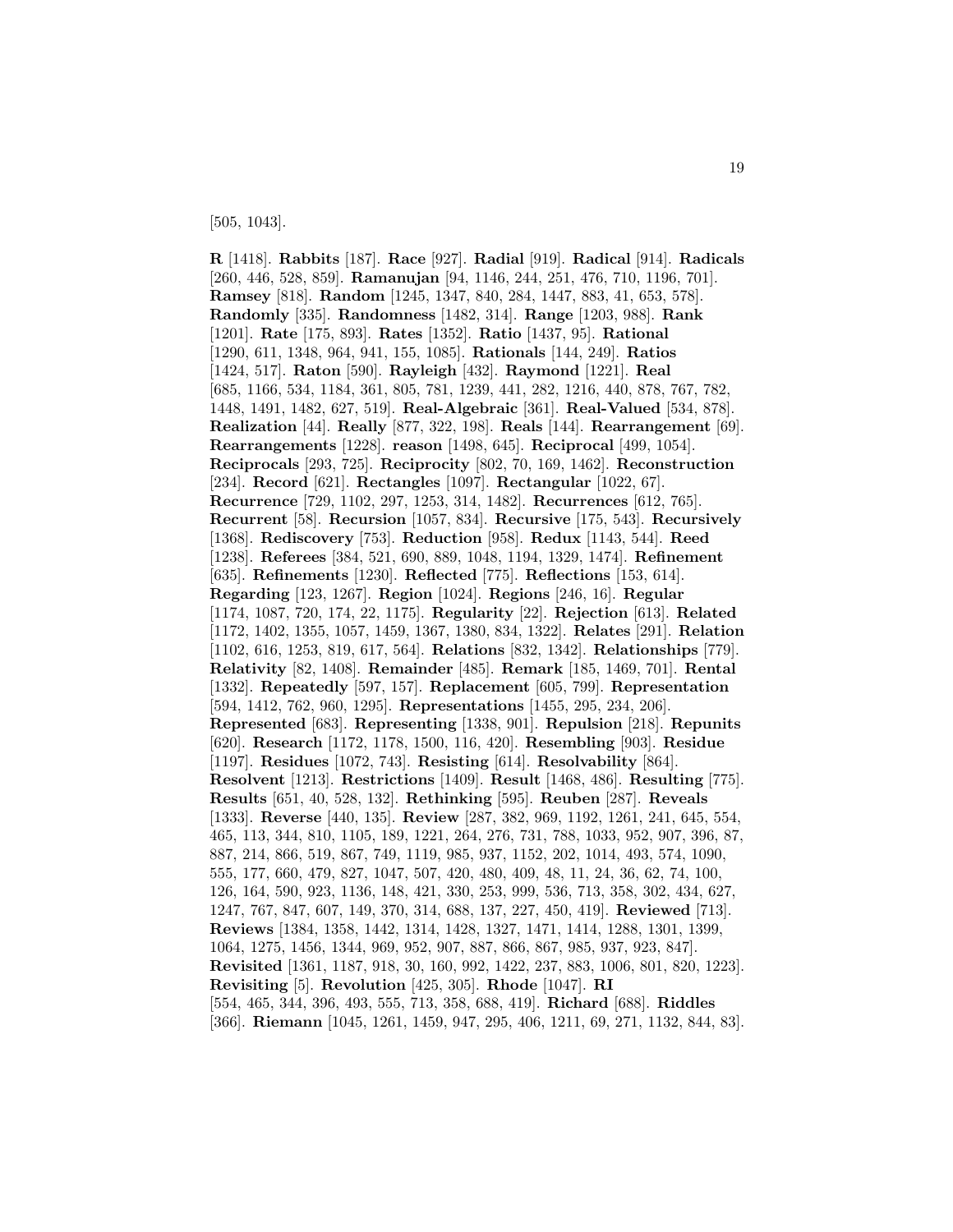**Riesz** [1219, 1295]. **Right** [1290, 249, 157]. **Rigorous** [512]. **Ring** [534, 1188, 1115, 1280, 1353]. **Ring-theoretic** [1353]. **Rings** [442, 1268, 200, 133, 796]. **Rise** [731, 1495]. **Road** [1036]. **Roads** [205]. **Robbins** [512]. **Roberts** [1192]. **Robledo** [396]. **Rodney** [314]. **Roll** [418]. **Rolle** [366]. **Rolling** [1160, 775, 318]. **Roommate** [1332]. **Root** [1184, 97, 1147, 1369, 283]. **Roots** [1029, 349, 1323, 755, 441, 709, 1074, 1298, 1364]. **Ropes** [140]. **Ross** [39]. **Rota** [330, 1481]. **Rotating** [815, 1070]. **Rotations** [617]. **Rotor** [988]. **Roulette** [1160]. **Roulettes** [205]. **Round** [831, 1363]. **Routh** [502, 1110]. **Rubik** [403]. **Ruderman** [224]. **Ruehr** [1361]. **Rule** [1302, 959, 641, 1440, 515]. **Rules** [611, 656, 981]. **Run** [335]. **Rupert** [1263, 1264, 1463]. **Ruti** [382].

**S** [465, 574, 330, 713]. **S.** [244, 710]. **Sacks** [1276]. **Saddle** [741]. **salesman** [1489, 370]. **Sally** [358]. **Same** [157]. **Sample** [284]. **Sampling** [1144, 605]. **Sandholm** [302]. **Sandpile** [893]. **Sank** [333]. **Satisfying** [442]. **Scheme** [175]. **Schemes** [598]. **Schleicher** [420]. **Schneps** [607]. **Schönemann** [129]. **School** [1095, 104]. **Schoolgirl** [142]. **Schur** [94, 300, 896]. **Schwartz** [688]. **Schwarz** [117, 824, 804, 837, 445]. **science** [1498, 11]. **Scientific** [1166, 1221]. **Scores** [1037]. **Seat** [624]. **Secant** [785, 455]. **Secants** [994]. **Second** [1269, 465, 808, 507, 347]. **Secret** [298, 510]. **Secretive** [1332]. **Sections** [916, 378]. **Seeing** [1236]. **Seems** [529]. **seen** [778]. **Segerman** [1247]. **Segmentally** [654]. **Segments** [1216]. **Selection** [1420]. **Self** [1182, 1374, 1306, 1315]. **Self-Descriptive** [1306, 1315]. **Self-inversive** [1374]. **Self-Similar** [1182]. **Semi** [885]. **Semi-Finite** [885]. **Semigroups** [1177, 677, 961]. **Semiperimeter** [231]. **Senechal** [11]. **Sentence** [580]. **Separating** [194]. **Separation** [1184, 934]. **Sequence** [740, 269, 1114, 157, 91]. **Sequences** [109, 1355, 1256, 950, 54, 296, 348, 207, 930, 1253, 856, 873]. **Serge** [419]. **Series** [950, 1094, 563, 1271, 400, 1102, 212, 1368, 69, 1228, 1370, 206, 863, 259, 762, 1242, 272, 1312, 1225, 725, 285, 654, 358, 618, 1244]. **Service** [1302, 1080, 1222, 39, 167, 1359, 734, 926, 558, 279, 424]. **Set** [1331, 632, 642, 595, 1254, 28, 134, 1235]. **Sets** [759, 1447, 1410, 233, 1159, 1460, 1038, 1129, 207, 1164, 634, 232, 1070, 562, 1084, 856, 1130, 526, 857, 44, 194, 1175, 1448]. **Seventeenth** [1232]. **Seventh** [1155]. **Seventieth** [107]. **Seventy** [1055, 1289, 1429, 235, 347, 483, 648, 830, 1002, 1155]. **Seventy-Eighth** [1289]. **Seventy-Fifth** [830]. **Seventy-First** [235]. **Seventy-Five** [1055]. **Seventy-Fourth** [648]. **Seventy-Ninth** [1429]. **Seventy-Second** [347]. **Seventy-Seventh** [1155]. **Seventy-Sixth** [1002]. **Seventy-Third** [483]. **Several** [457]. **Shadows** [1425]. **Shahriar** [465]. **Shape** [1140, 752, 11]. **Shared** [334]. **Sharhriari** [465]. **Sharing** [1126]. **Sharkovsky** [171]. **Sharp** [719]. **Sheldon** [1430]. **Shi** [816]. **Shift** [1212]. **Shing** [788]. **Shing-Tung** [788]. **Short**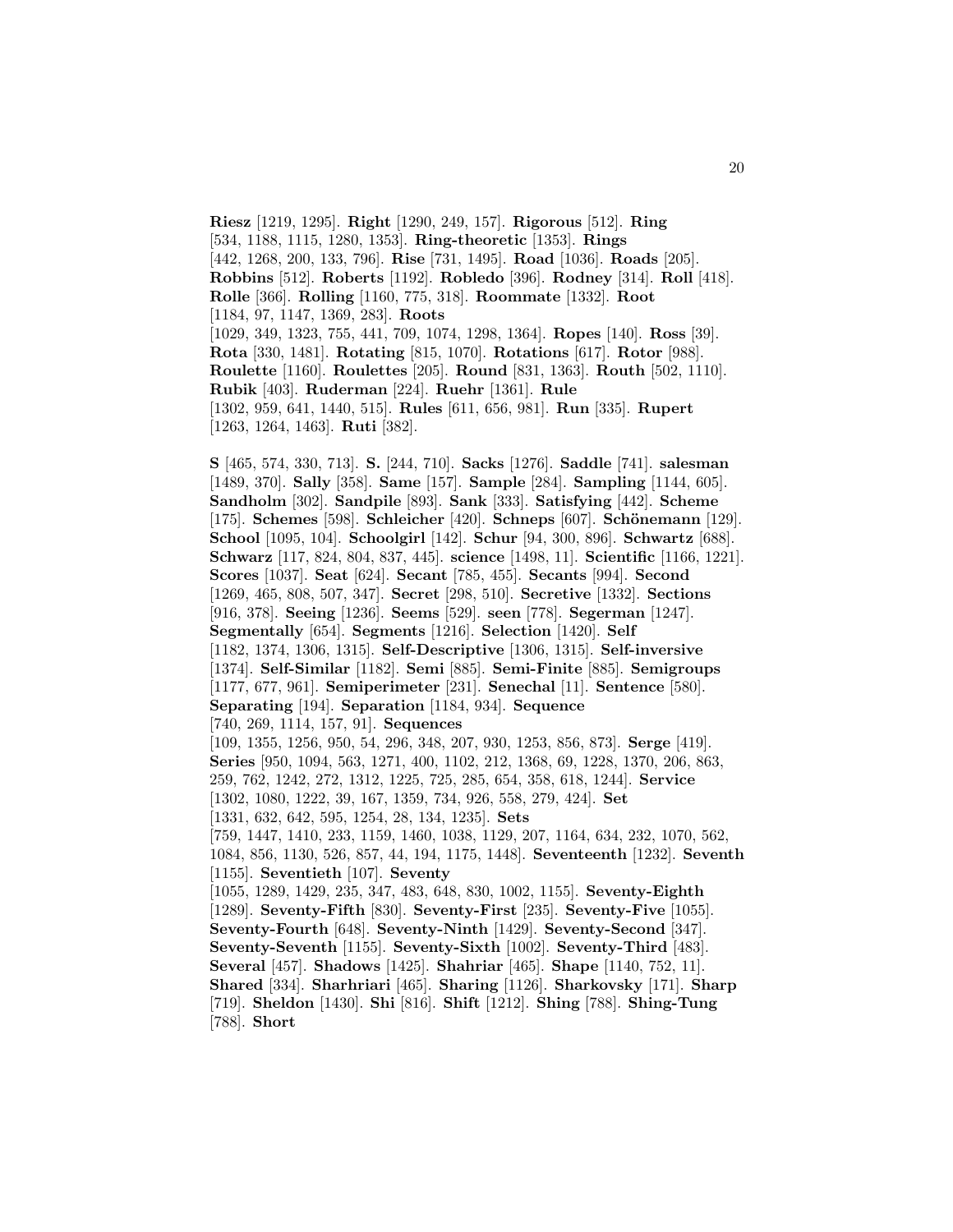[764, 432, 145, 572, 1257, 838, 547, 56, 967, 1134, 121, 110, 161, 1202, 1270, 1286]. **Shorten** [1381]. **Shortening** [825]. **Should** [940, 196]. **Shouldn't** [2]. **Shouting** [1372]. **Shuffles** [974]. **Side** [778, 536]. **Sided** [1061]. **Siebeck** [1116, 71]. **Siegel** [1080]. **Sierpiński** [1396]. **Sight** [580, 1277, 536]. **Signed** [1390, 141, 477]. **Signs** [931, 1377]. **Similar** [1182, 341]. **Simple** [159, 109, 474, 625, 9, 394, 1082, 1396, 773, 738, 1228, 794, 1028, 1366, 1450, 486, 960, 110, 1346, 477, 1295, 549, 198, 806, 878, 843, 404]. **Simpler** [222, 1395]. **Simplex** [1174, 720]. **Simplices** [1110]. **Simplicity** [1376]. **Simply** [892]. **Simpson** [641]. **Simultaneous** [1124, 1176, 699]. **Sinc** [81, 333, 651]. **Sine** [823, 541, 328, 566]. **Sines** [1298]. **Single** [1037]. **Singletons** [1254]. **Singular** [892, 184, 1205]. **Sinusoidal** [318]. **Six** [992, 1438]. **Sixpartite** [1281]. **Sixth** [1002]. **Sizes** [1044]. **Sklar** [574]. **Skolem** [1189]. **Slabs** [1349]. **Sleeping** [1139]. **Slender** [668]. **Slender-Body** [668]. **Slice** [980]. **Slightness** [200, 962]. **Slinky** [1053]. **Slow** [1256, 930]. **Small** [1075, 963, 130]. **Smaller** [1181]. **Smallest** [1426, 1355, 1377, 1299]. **Smith** [507]. **Smooth** [1325, 934]. **Smoothing** [1461]. **Smullyan** [1221]. **Sneaky** [431]. **Snowflake** [918, 997]. **Social** [1294]. **Societies** [3, 4, 1199]. **Society** [554, 465, 344, 396, 493, 555, 1047, 713, 358, 688, 419]. **Soifer** [479]. **Solids** [1263, 548]. **Solitaire** [485]. **Solomon** [1238]. **Solution** [1355, 1400, 612, 901, 913, 335, 1272, 1315, 1299, 600, 579]. **Solutions** [112, 136, 147, 163, 176, 188, 201, 213, 226, 240, 252, 263, 275, 286, 301, 313, 329, 343, 357, 369, 381, 384, 395, 408, 433, 449, 464, 478, 492, 506, 518, 521, 535, 553, 573, 589, 606, 626, 644, 659, 686, 687, 712, 730, 748, 766, 787, 809, 826, 846, 865, 886, 1046, 906, 922, 936, 951, 968, 984, 998, 1013, 1032, 1191, 1063, 1076, 1089, 1104, 1118, 1135, 1151, 1165, 1220, 10, 35, 47, 61, 73, 86, 99, 1207, 1234, 1246, 1260, 1274, 1287, 1300, 1313, 1326, 1343, 1357, 1371]. **Solutions** [1383, 1398, 1413, 1427, 1441, 1454, 1470, 23, 125, 1348, 855, 1127, 79]. **Solvable** [586]. **Solve** [739]. **Solved** [384, 521]. **Solving** [181, 267]. **Some** [947, 780, 66, 566, 272, 800, 860]. **Somewhat** [702]. **Sondow** [600]. **Sons** [409]. **Sore** [1197]. **Sort** [1240]. **Sound** [851]. **Sourcebook** [1152]. **Space** [311, 1143, 471, 864, 111, 1162, 718, 1251]. **Spaces** [1143, 803, 448, 80, 879, 1212, 1325]. **Spanning** [1159]. **Spatial** [1024, 415]. **Speaking** [382, 1480, 1488]. **Special** [82]. **Species** [666]. **Specified** [899]. **Spectral** [685]. **Specular** [1236]. **Speed** [291]. **Sperner** [428]. **Sphere** [140, 752, 321]. **Sphere-Filling** [140]. **Spheres** [425, 832]. **Spherical** [756, 342]. **Spiral** [118, 365]. **Spirals** [318]. **Spirographic** [560]. **Spivak** [465]. **Splines** [656]. **Splitting** [374]. **Sporadic** [1093]. **Sports** [1302]. **Spot** [1458]. **Spreads** [636]. **Springer** [382, 731, 479, 420, 434, 450]. **Springer-Verlag** [420]. **Square** [349, 1067, 1230, 634, 1147, 709, 1298, 1369, 1299, 283]. **Squares**

[1186, 979, 363, 1434, 1161, 1085, 427]. **Stability** [439]. **Stabilization** [1404]. **Stable** [1108, 1465]. **Stammler** [1452]. **Stamping** [183]. **Standard** [284].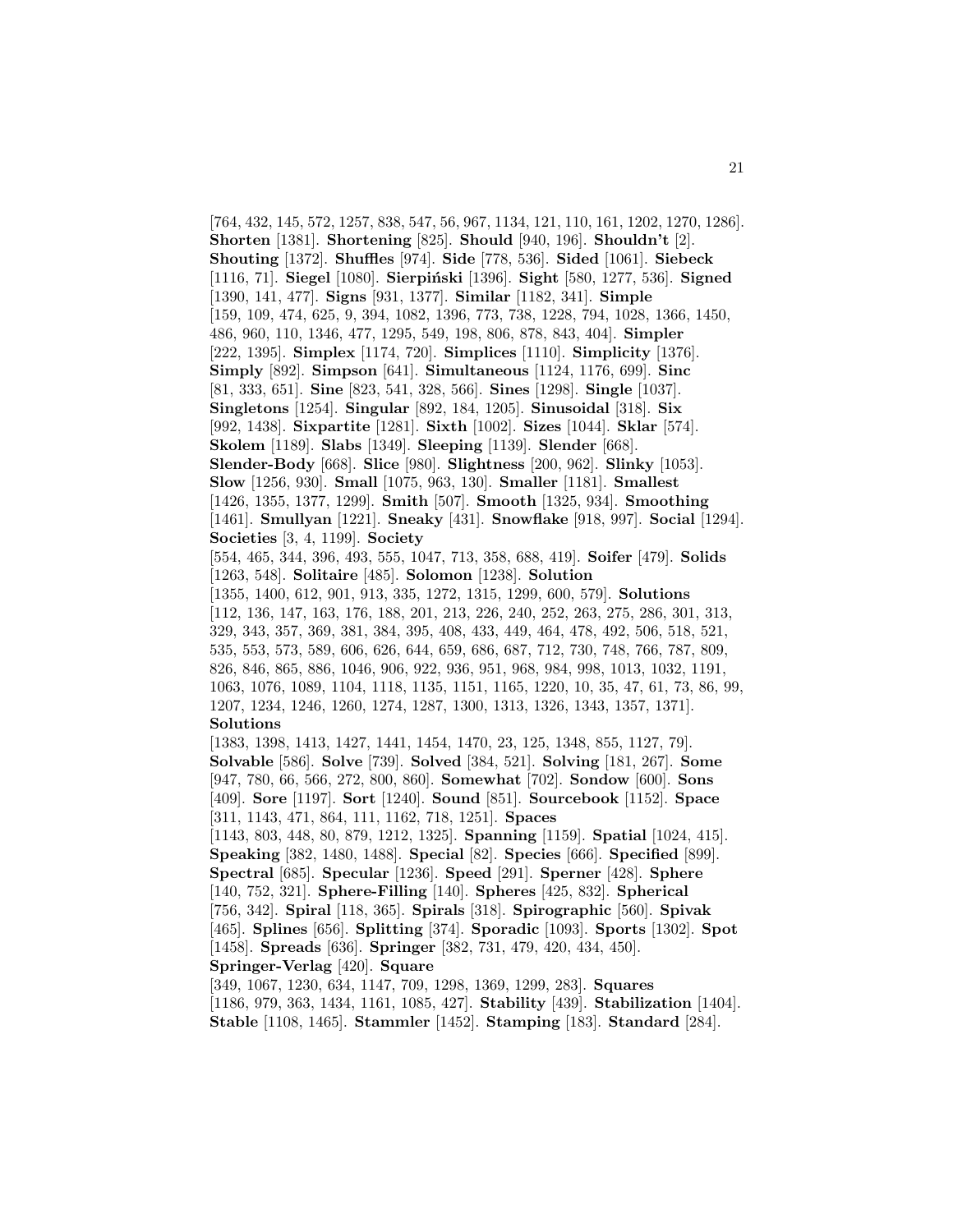**Standards** [196]. **Standards-Based** [196]. **Stanley** [1322]. **Stars** [317]. **Statement** [868]. **States** [484]. **Stein** [1261]. **Steiner** [287, 1110]. **Steinhaus** [250]. **Stereographic** [281, 703]. **Stern** [1114, 91]. **Steve** [788]. **Steven** [713]. **Still** [559, 1209]. **Stirling** [488, 583, 547, 584]. **Stochastic** [702, 1385]. **Stock** [1229]. **Stöer** [1214]. **Stokes** [1307]. **Stone** [552]. **Stone-Cech** [552]. **store.doverpublications.com** [1221]. **store.doverpublications.com/0486492370.html** [1221]. **Stories** [344, 1476]. **Story** [1460]. **Stråhle** [1020]. **Straight** [337, 16]. **Straightforward** [1440]. **Strange** [1271]. **Strategies** [581]. **Strategy** [1041]. **Streamlined** [124]. **String** [206]. **Stroll** [1142]. **Strong** [919, 456, 963, 873]. **Student** [1178, 396, 1047]. **Student-Driven** [1178]. **students** [1475, 358]. **Sturm** [320, 361]. **Sturmian** [792]. **style** [1335]. **Sub** [772]. **Sub-** [772]. **Subalgebras** [1115]. **Subdivision** [471]. **Subgroups** [899, 744]. **Submajorization** [290]. **Subordinate** [1212]. **Subrings** [1394]. **Subseries** [396, 1352]. **Subset** [122]. **Subsets** [341, 1239]. **Subspaces** [643]. **Substitution** [894]. **Substitutions** [21]. **Subsum** [856]. **Subsums** [1370, 1242]. **Success** [1027]. **Such** [657]. **Sudoku** [363]. **Sufficient** [282]. **Suggested** [1250]. **Sum** [1426, 788, 901, 543, 544, 206, 259, 1157, 211, 1161, 1397, 820, 268, 1286]. **Summing** [1090]. **Sums** [1072, 1424, 499, 306, 365, 884, 7, 994, 293, 634, 261, 566, 1132, 641, 996, 920, 1386]. **Sunny** [536]. **Supercyclicity** [448]. **Superfactorials** [772]. **Superpowered** [1098]. **Surd** [1443]. **Surface** [832, 815, 305, 454, 1183]. **Surfaces** [957, 1236, 90, 1021, 741, 1487, 688]. **Surjective** [1204, 902]. **Surjectivity** [1325, 1086]. **Surprise** [758]. **Surprised** [168]. **Surprises** [983]. **Surprising** [1387]. **Sury** [616, 1025]. **S¨uss** [861]. **SVD** [375]. **Sylow** [197, 1336]. **Symbols** [354]. **Symmetric** [1406, 840, 377, 781, 183, 1411]. **Symmetrically** [90]. **Symmetries** [57]. **Symmetry** [391, 851, 1494, 450]. **Synthetic** [671, 905, 600]. **System** [27, 718]. **Systems** [546, 1262, 1404, 1069, 911, 525, 997, 1465, 1482, 314]. **Szego** [680].

**Tabachnikov** [419]. **Tails** [633]. **Take** [2, 941]. **Tale** [103, 989]. **Tangency** [706, 600]. **Tangent** [785]. **Tangents** [994, 308]. **Tanks** [498]. **Tanvolutes** [106]. **Tao** [493]. **Tapp** [450]. **Tarski** [1124]. **Tau** [701]. **Taylor** [1363]. **Teaching** [153, 1453, 116]. **Technique** [604]. **Telescoping** [1100, 996]. **Television** [574, 1493]. **tell** [1498]. **Tempered** [1020]. **Terence** [493]. **Terms** [1102, 1368, 156]. **Ternary** [642, 1419]. **Territorial** [665]. **Tessellation** [27]. **Test** [863]. **Tests** [196]. **Tetrahedra** [684, 402]. **Tetrahedron** [142, 1463, 1233]. **Textbooks** [465]. **Texts** [358]. **th** [1253, 1397]. **Their** [246, 1238, 1345, 396, 1348, 52, 351, 1485]. **Them** [2, 1190, 1070]. **Theme** [740, 442]. **Theodorus** [365, 1365]. **Theorem** [685, 1317, 1045, 625, 1082, 1156, 222, 546, 1116, 153, 239, 299, 894, 529, 729, 1356, 726, 708, 361, 1367, 69, 552, 794, 774, 1392, 1028, 992, 237, 1031, 904, 401, 95, 596, 883, 72, 491, 41, 532, 603, 250, 1325, 84, 1162, 1110, 551, 967, 934, 45, 405, 1450, 71, 1006,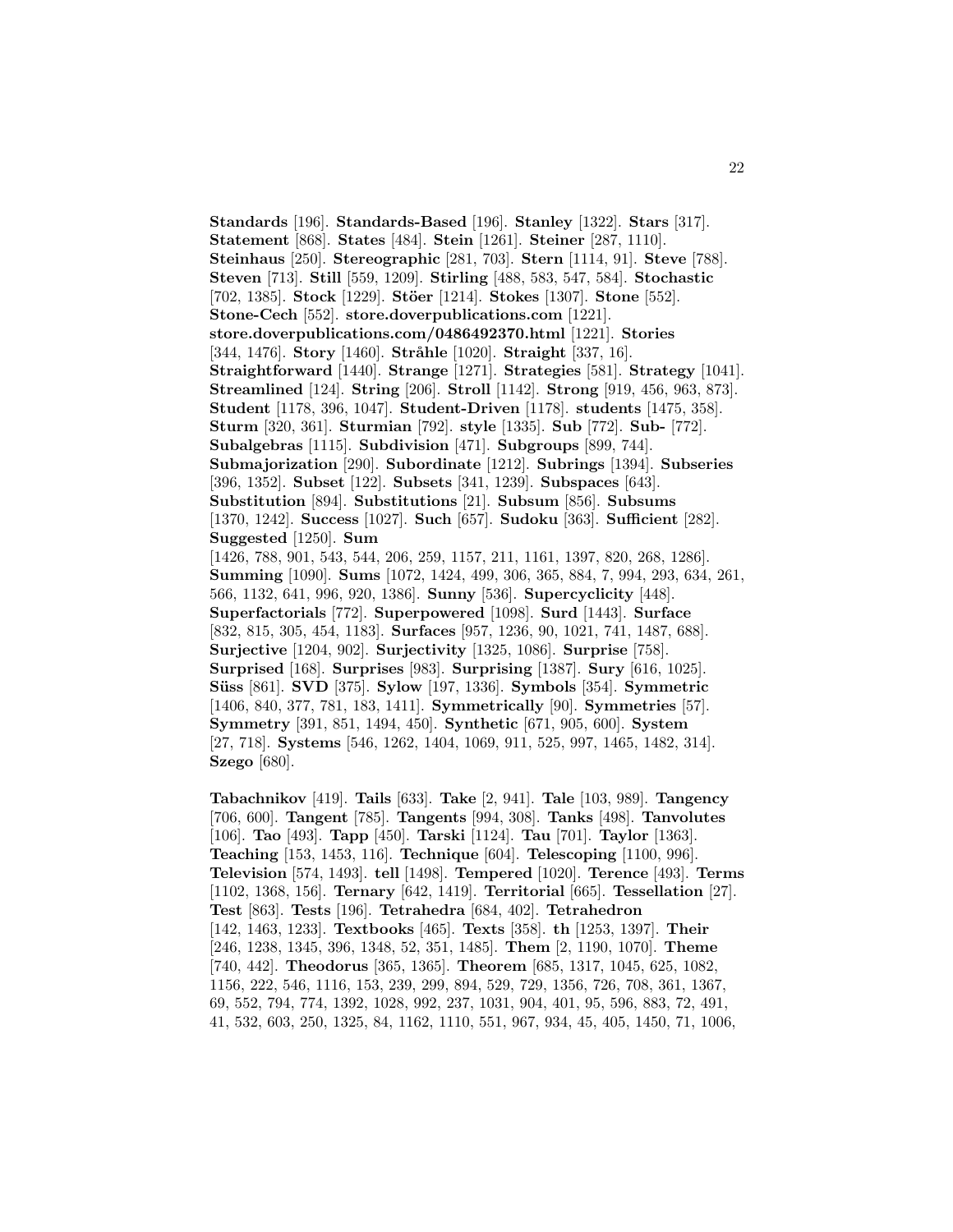1388, 895, 33, 525, 1040, 678, 623, 161, 682, 653, 274, 881, 1216, 1088, 158, 725, 1346, 477, 1405, 1061, 28, 1295, 1150, 198, 1101, 699, 1189, 844, 799, 806, 1117, 83, 843, 513, 680, 1265, 427, 793, 882, 635, 362, 20, 772, 1279, 1269, 764]. **Theorem** [1307, 502, 1382, 1458, 432, 530, 1396, 171, 145, 572, 1174, 185, 1257, 407, 542, 580, 1453, 1230, 1419, 322, 1011, 485, 761, 946, 1096, 319, 1366, 1322, 836, 1395, 1364, 197, 489, 366, 1231, 1449, 1131, 1324]. **Theorems** [1345, 777, 1366, 1417, 351, 170, 989]. **Theoretic** [1405, 1353]. **Theoretical** [1178]. **Theorist** [336, 778]. **Theory** [387, 143, 499, 1477, 649, 1435, 438, 595, 417, 1176, 668, 736, 376, 1183, 1495, 731, 493, 409, 1090]. **There** [388, 1073]. **Thin** [296]. **Thing** [300]. **Think** [749]. **Third** [483]. **Thirty** [419, 1478]. **Thomas** [409]. **Thomson** [465]. **Thoughts** [1200]. **Thrackles** [210]. **Three** [763, 928, 615, 749, 46, 1162, 752, 1417, 920, 989, 1231]. **Three-Body** [752]. **Throwing** [1187]. **Thumb** [1197]. **Tides** [1094]. **Tiling** [1182, 977, 379]. **Tilings** [756]. **Time** [237, 319]. **Times** [639]. **Tire** [414]. **Title** [384, 521]. **Today** [510]. **Too** [1460]. **Top** [187]. **Topological** [250]. **Topologically** [911]. **Topology** [103, 355, 736]. **Torricelli** [579]. **Torus** [403]. **Tossing** [298, 624]. **Totals** [1276]. **Totient** [1353]. **Tour** [767]. **Tournaments** [945]. **Tower** [1200, 57]. **Toy** [380]. **Trace** [838]. **Tracing** [666]. **Tracks** [414]. **Tractrices** [414]. **Tradition** [382, 1488]. **Trajectory** [1351]. **Transcendence** [389]. **Transcendental** [532, 638, 871]. **Transcending** [1488, 382]. **Transform** [6, 1433, 219]. **Transit** [577]. **Transition** [596]. **Transitive** [911, 52]. **Translates** [639]. **Translation** [465]. **Transpositions** [542]. **Transversals** [852, 67]. **Trapezoids** [1382]. **Traveling** [370, 1489]. **Treatment** [822]. **Tree** [771, 1443, 1202]. **Treisman** [1359]. **Tri** [1356]. **Tri-cycle** [1356]. **Trial** [607, 1497]. **Triangle** [502, 880, 1007, 1130, 1058]. **Triangles** [1095, 471, 1339, 104, 1005, 1347, 874, 1290, 637, 1435, 876, 684, 977, 352, 1058]. **Triangular** [795, 1251]. **Triangulations** [459, 652]. **Trick** [230]. **Trigonometric** [312, 1219, 703, 53, 1255, 58]. **Triple** [885]. **Triples** [1350, 231]. **Trisecting** [637]. **Tritangency** [170]. **Triumph** [1020]. **Tropical** [630]. **Trouble** [29]. **True** [1460]. **Truncated** [1463]. **Tung** [788]. **Tur´an** [325]. **Turning** [1172]. **Twice** [1293]. **Twin** [405]. **Twisted** [1415]. **Twisting** [548]. **Two** [1426, 1361, 540, 1113, 208, 374, 728, 319, 1025, 1022, 1378, 132, 1161, 1061, 1305]. **Two-Chord** [319]. **Two-Colored** [1022]. **Two-Sided** [1061]. **TX** [465]. **Type** [611, 1087, 19, 1252, 598, 239, 678, 1255]. **Ulam** [428]. **Ultimate** [825]. **Ultrasmall** [119]. **Umberto** [731].

**Umlaufsatz** [1267]. **Unbiased** [708, 1061, 1449]. **Unboundedness** [919]. **Unconstrained** [282]. **Uncountability** [95, 638]. **Uncountable** [805, 1239, 1448]. **Uncountably** [1448]. **Undergraduate** [1172, 468, 358, 484]. **Undetermined** [739]. **Undominated** [581]. **Unexpected** [915]. **Ungar** [382]. **Unified** [894, 1136]. **Uniform** [803, 757, 872, 1295, 198, 878]. **Unique** [427]. **Uniquely** [1386, 879]. **Uniqueness** [894, 533, 79]. **Unit** [901, 964, 634, 1216]. **United** [484]. **Units**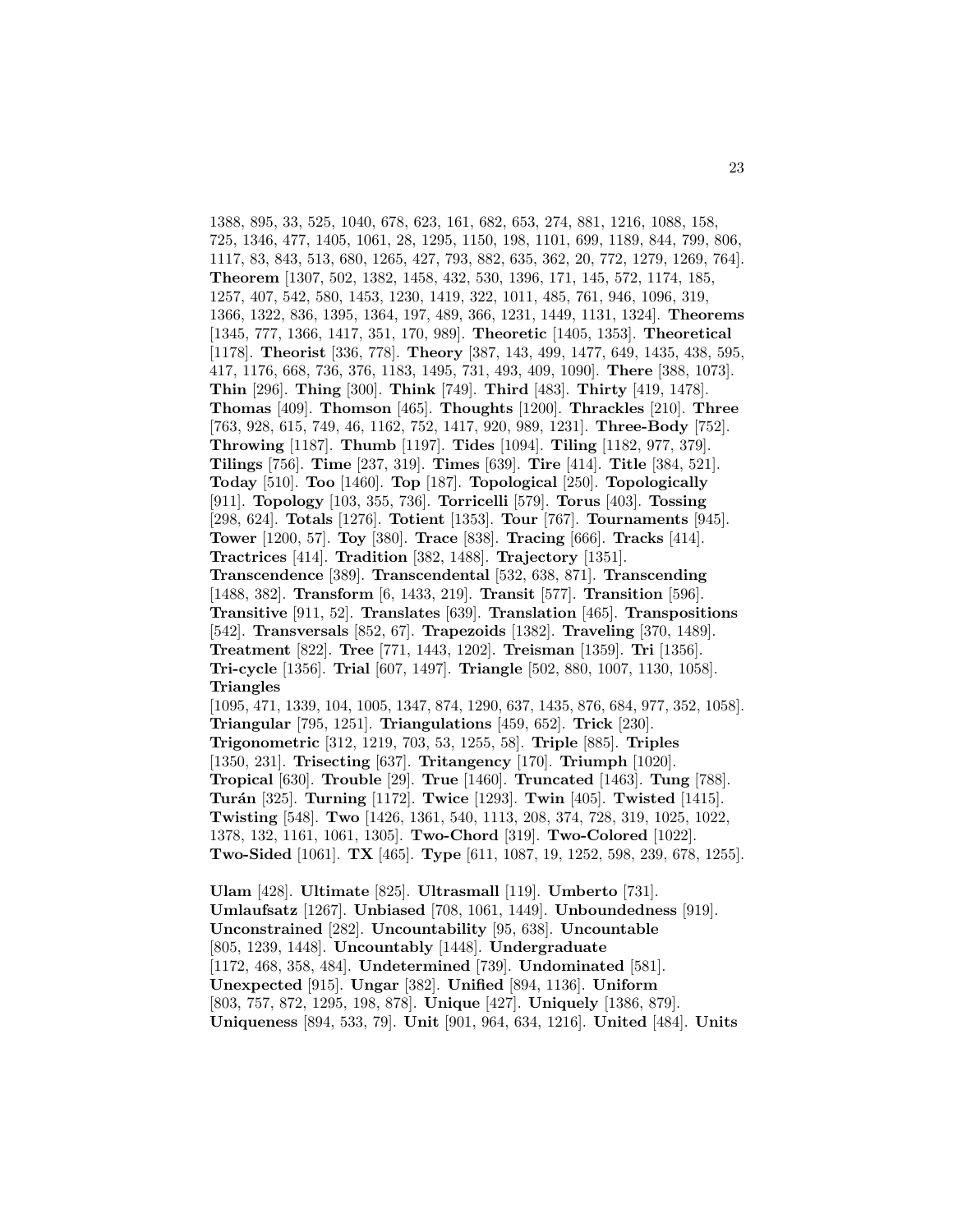[1188]. **Unity** [755, 1074]. **Universe** [932]. **University** [287, 1192, 788, 519, 660, 927, 330, 370]. **Unknots** [593]. **Unknotting** [593]. **Unknowable** [291]. **Unnoticed** [530, 680]. **Unordered** [290]. **Unreasonable** [200, 962]. **Unsettleable** [413]. **Unsolved** [1209]. **untitled** [241, 113, 189, 264, 276, 87, 214, 202, 177, 48, 24, 36, 62, 74, 100, 126, 164, 148, 253, 137, 227]. **Unveiled** [1109]. **Update** [1201]. **Upon** [559]. **Upper** [780, 342]. **Uri** [1359]. **Urn** [598, 41, 327]. **USAMO** [905]. **Use** [391]. **Used** [913, 607, 1497]. **Useful** [1468]. **Using** [468, 1141, 775, 916, 471, 1339, 739, 1377, 27, 1262, 785, 1461, 670, 995, 528, 353, 1366, 981, 960, 285, 473, 618, 1433, 1297, 996].

**Vadim** [1198]. **Vakil** [519]. **Valid** [747]. **Value** [1094, 1128, 580, 1113, 1453, 836, 1088, 806, 1117]. **Valued** [534, 940, 878, 1446]. **Values** [306, 979, 941, 838, 110, 933, 531, 58, 365]. **Vandermonde** [834, 1252]. **Variable** [1045, 739, 844]. **Variable-Coefficient** [739]. **Variables** [1245, 840, 284]. **Variants** [1185]. **Variation** [309, 416]. **Variational** [490]. **Variations** [740, 442, 1012, 1372, 28, 1499, 1047]. **Vec** [709]. **Vector** [111, 352, 1136]. **Venus** [577]. **Vera** [287]. **Verhulst** [282]. **Verlag** [382, 420]. **Version** [532, 84, 1088, 1061, 1449, 806]. **Versions** [1131]. **Versus** [624]. **Vertex** [1351, 634, 1437]. **Vertical** [614]. **Vertices** [1425, 980]. **Very** [1134]. **vi** [1221]. **via** [447, 1125, 511, 1174, 1114, 1435, 361, 212, 552, 72, 491, 41, 1144, 532, 949, 211, 68, 765, 1305]. **Vicsek** [997]. **Victor** [555]. **Video** [1041, 421]. **Viète** [1291]. **View** [336, 1311, 376, 555]. **vii** [358]. **viii** [465, 574]. **Viscosity** [837]. **Visibility** [1277]. **Visual** [393, 1251]. **Visualizing** [1247]. **Vitali** [232, 477]. **Vol** [1047, 396]. **Volterra** [79]. **Volume** [150, 832, 1390, 783, 1024, 353, 1233]. **Volume/Surface** [832]. **Vorono¨i** [27]. **Voting** [3, 1199]. **vs** [1467].

**W.** [734]. **Waerden** [839]. **Wahba** [1070]. **Walk** [988, 883, 653, 578]. **Walks** [41, 1144]. **Wall** [1458]. **Wallis** [94, 598, 821, 760, 565, 19]. **Wallis-** [19]. **Wallis-type** [598]. **Walls** [274]. **Walnut** [465]. **Wanted** [1303]. **War** [367, 294]. **War-like** [367]. **Warning** [1269]. **Was** [168]. **Washington** [465, 810, 507, 536, 627, 314]. **Wave** [219]. **Way** [105, 259, 93, 1056, 1481, 330]. **Wedges** [425]. **Weierstrass** [368, 51, 489]. **Weighted** [567]. **Well** [707]. **Well-Classification** [707]. **Well-Ordering** [707]. **Were** [1303]. **Weyl** [376]. **Wheels** [205]. **Where** [193, 1299, 1085]. **Which** [874, 747, 1491, 16, 913, 627]. **Who** [1105]. **Whose** [1128, 122, 463]. **Wikler** [11]. **Wild** [1278]. **Wiley** [409]. **Wilf** [975, 392, 1443]. **William** [1261, 107, 235, 347, 483, 648, 830, 1002, 1155, 1289, 1429, 302, 370, 424, 927]. **Wilson** [772]. **Win** [978]. **Winding** [1036]. **within** [426]. **Without** [864, 981, 655, 605, 282]. **Women** [344, 1476]. **Words** [335, 655]. **Work** [1171, 181, 617, 169, 713]. **Works** [1282]. **World** [1221]. **Worlds** [749]. **worldscibooks** [1221]. **worldscientific.com** [1221]. **worldscientific.com/worldscibooks/10.1142/9865** [1221]. **Worpitzky**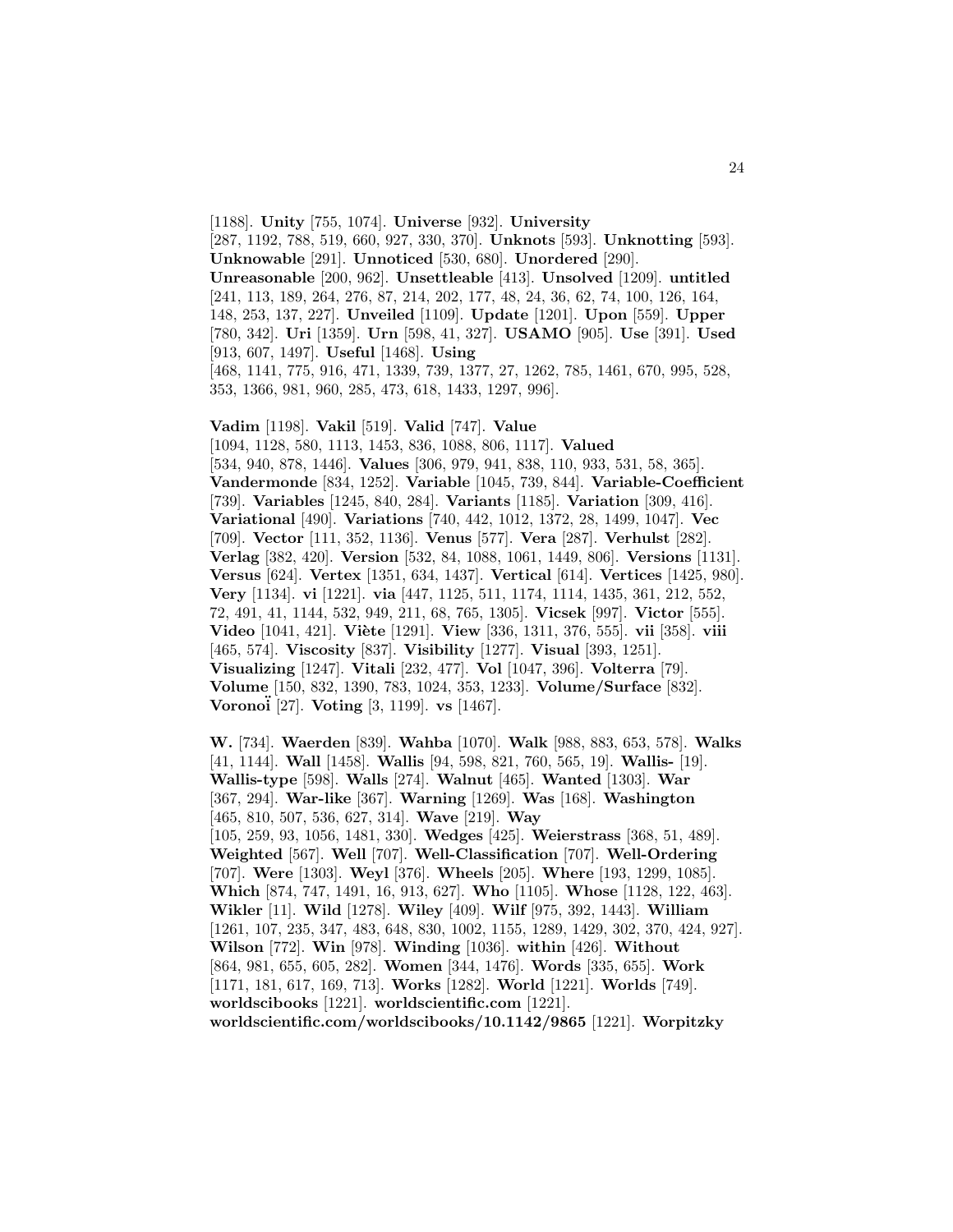[1223]. **Would** [406]. **Writing** [11]. **Wronskians** [108]. **www.dimensions** [421]. **www.dimensions-math.org** [421].

**x** [465, 1221, 1047, 627]. **xi** [382, 607]. **Xiang** [824]. **xii** [287, 330]. **xiii** [554, 370, 688]. **xiv** [645, 465, 420, 434, 450]. **xix** [519]. **xv** [419]. **xvi** [465, 493, 590]. **xvii** [465, 731]. **xviii** [810, 788, 713, 314]. **xxii** [660]. **xxiv** [409]. **xxv** [302]. **xxx** [479].

**Yan** [330]. **Yang** [118]. **Yanofsky** [645]. **Yau** [788]. **Ye** [434]. **Year** [465, 697, 414]. **Years** [1198, 788, 1055, 1393, 691, 692, 698]. **Yin** [118]. **Yinyu** [434]. **York** [731, 479, 330, 434, 607, 450]. **You're** [1292]. **Yueh** [1080, 1222, 39, 167, 1359, 734, 926, 558, 279, 424]. **Yueh-Gin** [1080, 1222, 39, 167, 1359, 734, 926, 558, 279, 424].

**Zagier** [123]. **Zariski** [258]. **Zbigniew** [465]. **Zeckendorf** [206]. **Zeilberger** [392, 392]. **Zero** [634]. **Zeros** [173, 1362]. **Zeta** [1459, 365, 563, 295, 585, 1132, 1309]. **Zeta-values** [365]. **Zhai** [810]. **Zwicky** [11].

# **References**

#### **Anonymous:2010:FMa**

[1] Anonymous. Front matter. American Mathematical Monthly, 117(1):??, January 2010. CODEN AMMYAE. ISSN 0002-9890 (print), 1930-0972 (electronic). URL http://www.jstor.org/stable/pdfplus/10.4169/ amermathmont.117.1.FM.pdf.

#### **Abrams:2010:FGB**

[2] Aaron Abrams and Skip Garibaldi. Finding good bets in the lottery, and why you shouldn't take them. American Mathematical Monthly, 117 (1):3–26, January 2010. CODEN AMMYAE. ISSN 0002-9890 (print), 1930-0972 (electronic). URL http://www.jstor.org/stable/pdfplus/ 10.4169/000298910X474952.pdf.

# **Berg:2010:VAS**

[3] Deborah E. Berg, Serguei Norine, Francis Edward Su, Robin Thomas, and Paul Wollan. Voting in agreeable societies. American Mathematical Monthly, 117(1):27–39, January 2010. CODEN AMMYAE. ISSN 0002-9890 (print), 1930-0972 (electronic). URL http://www.jstor.org/ stable/pdfplus/10.4169/000298910X474961.pdf.

## **Hardin:2010:ACS**

[4] Christopher S. Hardin. Agreement in circular societies. American Mathematical Monthly, 117(1):40–49, January 2010. CODEN AMMYAE. ISSN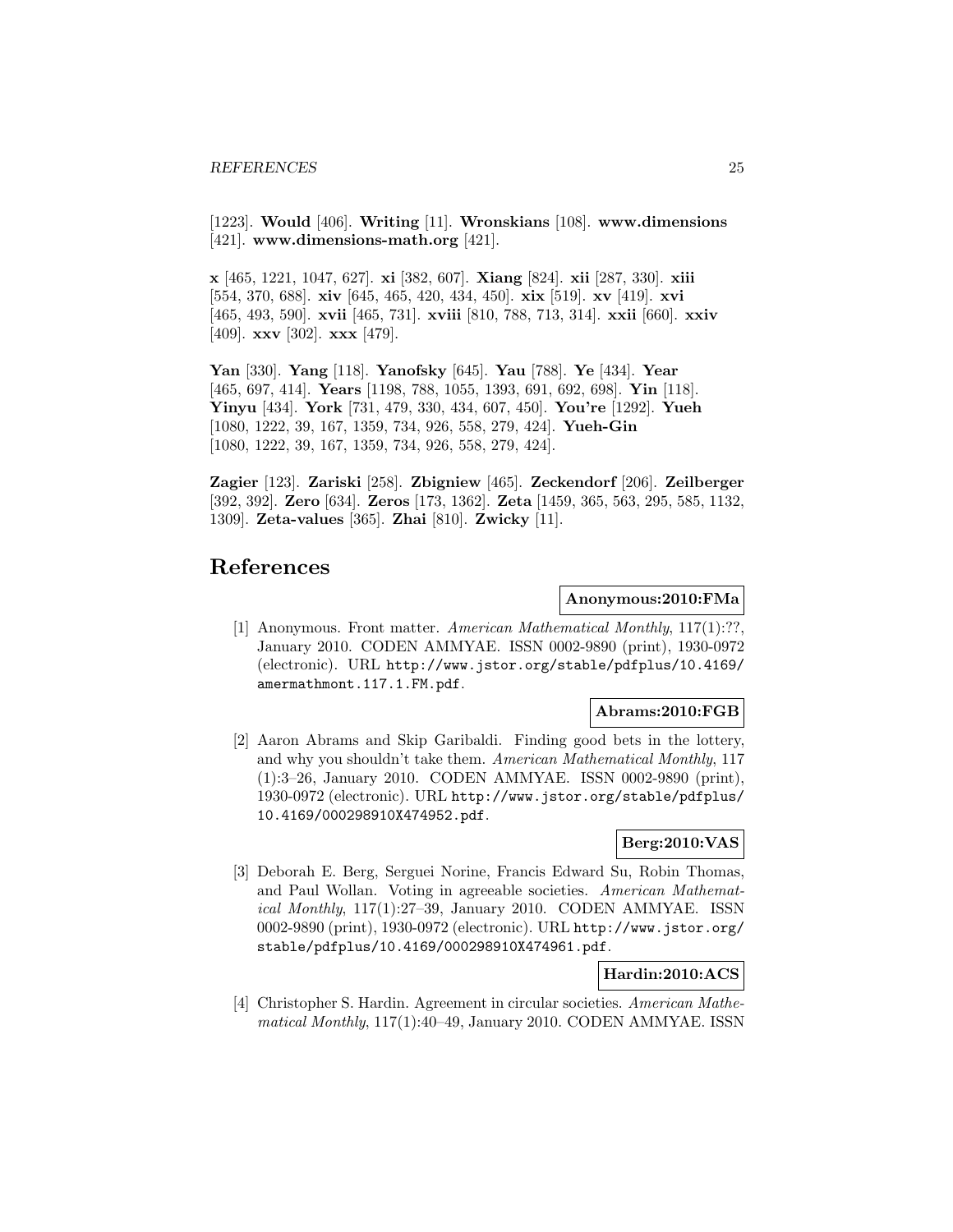0002-9890 (print), 1930-0972 (electronic). URL http://www.jstor.org/ stable/pdfplus/10.4169/000298910X474970.pdf.

# **Lewis:2010:RPM**

[5] Barry Lewis. Revisiting the Pascal matrix. American Mathematical Monthly,  $117(1):50-66$ , January 2010. CODEN AMMYAE. ISSN 0002-9890 (print), 1930-0972 (electronic). URL http://www.jstor.org/ stable/pdfplus/10.4169/000298910X474989.pdf.

# **Cirnu:2010:NIL**

[6] Mircea I. Cîrnu. Newton's identities and the Laplace transform. American Mathematical Monthly, 117(1):67–71, January 2010. CODEN AM-MYAE. ISSN 0002-9890 (print), 1930-0972 (electronic). URL http:// www.jstor.org/stable/pdfplus/10.4169/000298910X474998.pdf.

#### **Girstmair:2010:FSD**

[7] Kurt Girstmair. Farey sums and Dedekind sums. American Mathematical Monthly, 117(1):72–78, January 2010. CODEN AMMYAE. ISSN 0002-9890 (print), 1930-0972 (electronic). URL http://www.jstor.org/ stable/pdfplus/10.4169/000298910X475005.pdf.

# **Pillichshammer:2010:ECA**

[8] Friedrich Pillichshammer. Euler's constant and averages of fractional parts. American Mathematical Monthly, 117(1):78–83, January 2010. CODEN AMMYAE. ISSN 0002-9890 (print), 1930-0972 (electronic). URL http://www.jstor.org/stable/pdfplus/10.4169/ 000298910X475014.pdf.

# **Bagby:2010:SP**

[9] Richard Bagby. A simple proof that  $\Gamma'(1) = -\gamma$ . American Mathematical Monthly, 117(1):83–85, January 2010. CODEN AMMYAE. ISSN 0002-9890 (print), 1930-0972 (electronic). URL http://www.jstor.org/ stable/pdfplus/10.4169/000298910X475023.pdf.

### **Edgar:2010:PSa**

[10] Gerald A. Edgar, Doug Hensley, and Douglas B. West. Problems and solutions. American Mathematical Monthly, 117(1):86–93, January 2010. CODEN AMMYAE. ISSN 0002-9890 (print), 1930-0972 (electronic). URL http://www.jstor.org/stable/pdfplus/10.4169/ 000298910X475032.pdf.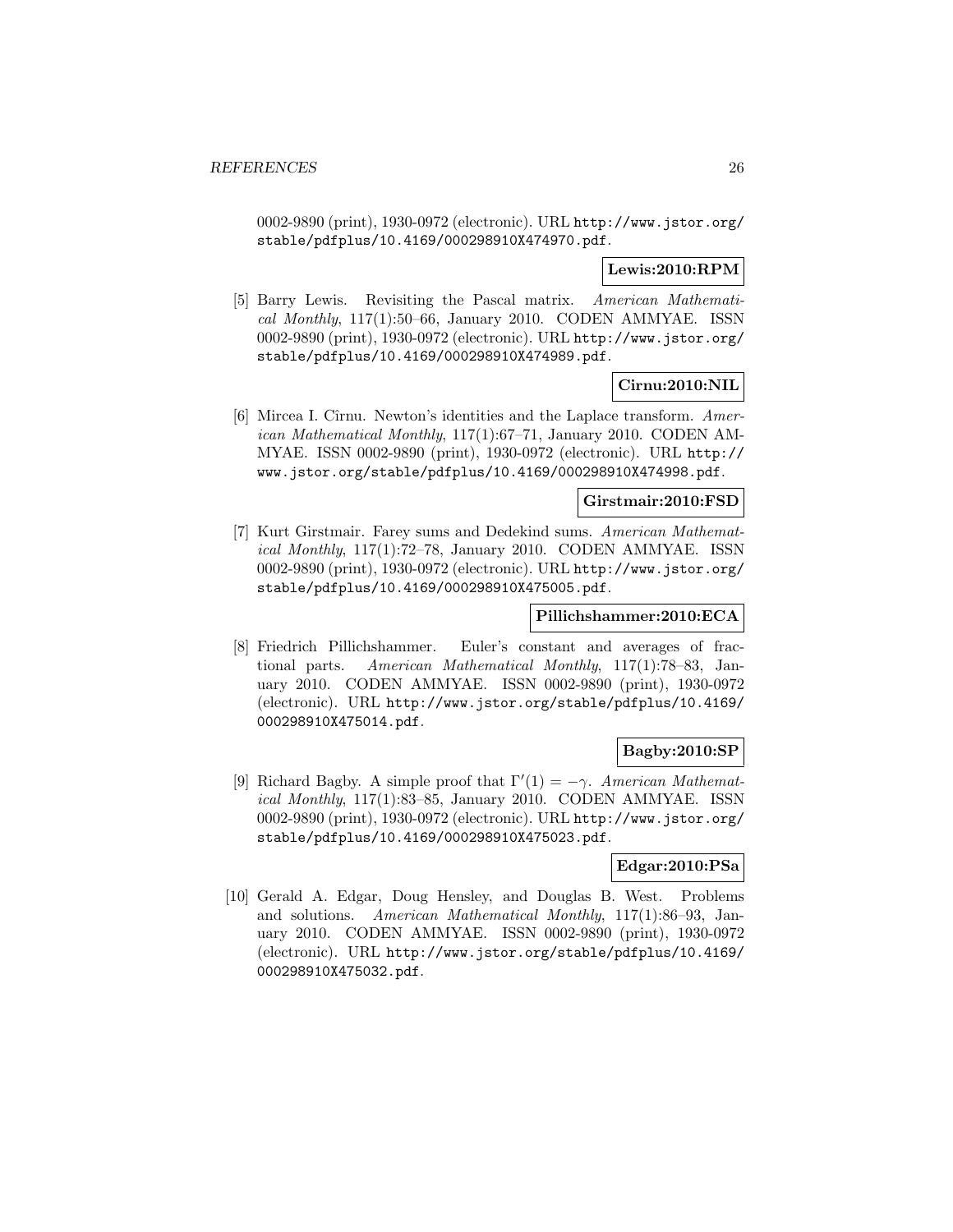#### **Nunemacher:2010:BRBa**

[11] Jeffrey Nunemacher and Amir Alexander. Book review: The Shape of Content: Creative Writing in Mathematics and Science, by Chandler Davis; Marjorie Wikler Senechal; Jan Zwicky. American Mathematical Monthly, 117(1):94–96, January 2010. CODEN AMMYAE. ISSN 0002-9890 (print), 1930-0972 (electronic). URL http://www.jstor.org/ stable/pdfplus/10.4169/000298910X475041.pdf.

#### **Anonymous:2010:BMa**

[12] Anonymous. Back matter. American Mathematical Monthly, 117(1):??, January 2010. CODEN AMMYAE. ISSN 0002-9890 (print), 1930-0972 (electronic). URL http://www.jstor.org/stable/pdfplus/10.4169/ amermathmont.117.1.BM.pdf.

#### **Anonymous:2010:FMb**

[13] Anonymous. Front matter. American Mathematical Monthly, 117(10):??, December 2010. CODEN AMMYAE. ISSN 0002-9890 (print), 1930-0972 (electronic). URL http://www.jstor.org/stable/pdfplus/10.4169/ amermathmont.117.10.FM.pdf.

# **Farris:2010:GIM**

[14] Frank A. Farris. The Gini index and measures of inequality. American Mathematical Monthly, 117(10):851–864, December 2010. CODEN AMMYAE. ISSN 0002-9890 (print), 1930-0972 (electronic). URL http: //www.jstor.org/stable/pdfplus/10.4169/000298910X523344.pdf.

#### **Gordon:2010:MFO**

[15] Gary Gordon and Elizabeth McMahon. Moving faces to other places: Facet derangements. American Mathematical Monthly, 117(10):865–880, December 2010. CODEN AMMYAE. ISSN 0002-9890 (print), 1930-0972 (electronic). URL http://www.jstor.org/stable/pdfplus/10.4169/ 000298910X523353.pdf.

#### **Ivanov:2010:NRW**

[16] Oleg A. Ivanov. On the number of regions into which  $n$  straight lines divide the plane. American Mathematical Monthly, 117(10):881–888, December 2010. CODEN AMMYAE. ISSN 0002-9890 (print), 1930-0972 (electronic). URL http://www.jstor.org/stable/pdfplus/10.4169/ 000298910X523362.pdf.

## **Langer:2010:WCO**

[17] Joel C. Langer and David A. Singer. When is a curve an octahedron? American Mathematical Monthly, 117(10):889–902, Decem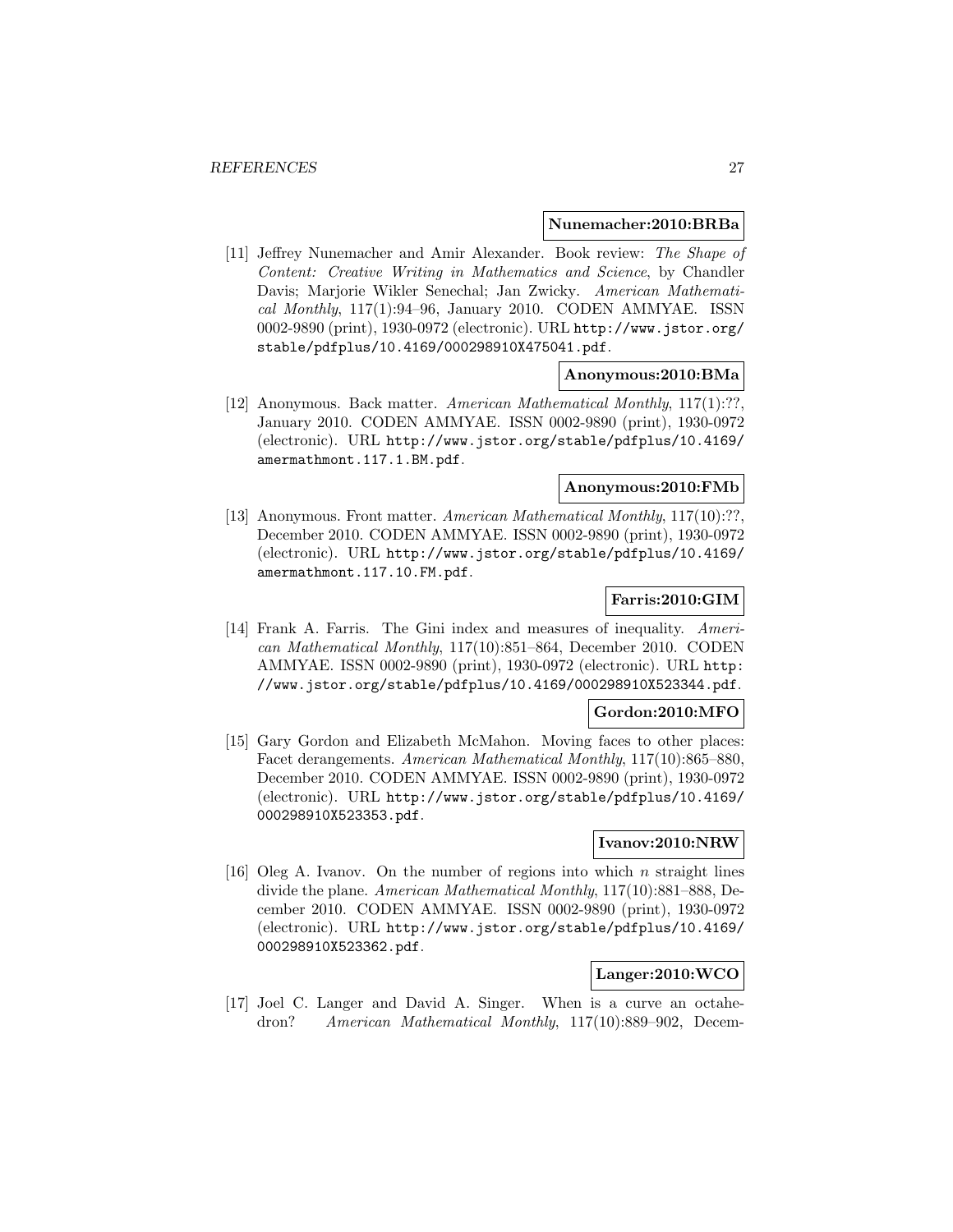ber 2010. CODEN AMMYAE. ISSN 0002-9890 (print), 1930-0972 (electronic). URL http://www.jstor.org/stable/pdfplus/10.4169/ 000298910X523371.pdf.

# **Laurent:2010:LGP**

[18] Monique Laurent and Alexander Schrijver. On Leonid Gurvits's proof for permanents. American Mathematical Monthly, 117(10):903–911, December 2010. CODEN AMMYAE. ISSN 0002-9890 (print), 1930-0972 (electronic). URL http://www.jstor.org/stable/pdfplus/10.4169/ 000298910X523380.pdf.

### **Sondow:2010:NWC**

[19] Jonathan Sondow and Huang Yi. New Wallis- and Catalan-type infinite products for  $\pi$ , e and  $\sqrt{2 + \sqrt{2}}$ . American Mathematical Monthly, 117 (10):912–917, December 2010. CODEN AMMYAE. ISSN 0002-9890 (print), 1930-0972 (electronic). URL http://www.jstor.org/stable/ pdfplus/10.4169/000298910X523399.pdf.

# **deSilva:2010:CEP**

[20] Nadish de Silva. A concise, elementary proof of Arzelà's bounded convergence theorem. American Mathematical Monthly, 117(10):918–920, December 2010. CODEN AMMYAE. ISSN 0002-9890 (print), 1930-0972 (electronic). URL http://www.jstor.org/stable/pdfplus/10.4169/ 000298910X523407.pdf.

## **Bessenyei:2010:FEF**

[21] Mihály Bessenyei. Functional equations and finite groups of substitutions. American Mathematical Monthly, 117(10):921–927, December 2010. CODEN AMMYAE. ISSN 0002-9890 (print), 1930-0972 (electronic). URL http://www.jstor.org/stable/pdfplus/10.4169/ 000298910X523416.pdf.

# **Liu:2010:RON**

[22] Shibo Liu. On the regularity of operators near a regular operator. American Mathematical Monthly, 117(10):927–928, December 2010. CODEN AMMYAE. ISSN 0002-9890 (print), 1930-0972 (electronic). URL http: //www.jstor.org/stable/pdfplus/10.4169/000298910X523425.pdf.

### **Edger:2010:PSa**

[23] Gerald A. Edger, Doug Hensley, and Douglas B. West. Problems and solutions. American Mathematical Monthly, 117(10):929–936, December 2010. CODEN AMMYAE. ISSN 0002-9890 (print), 1930-0972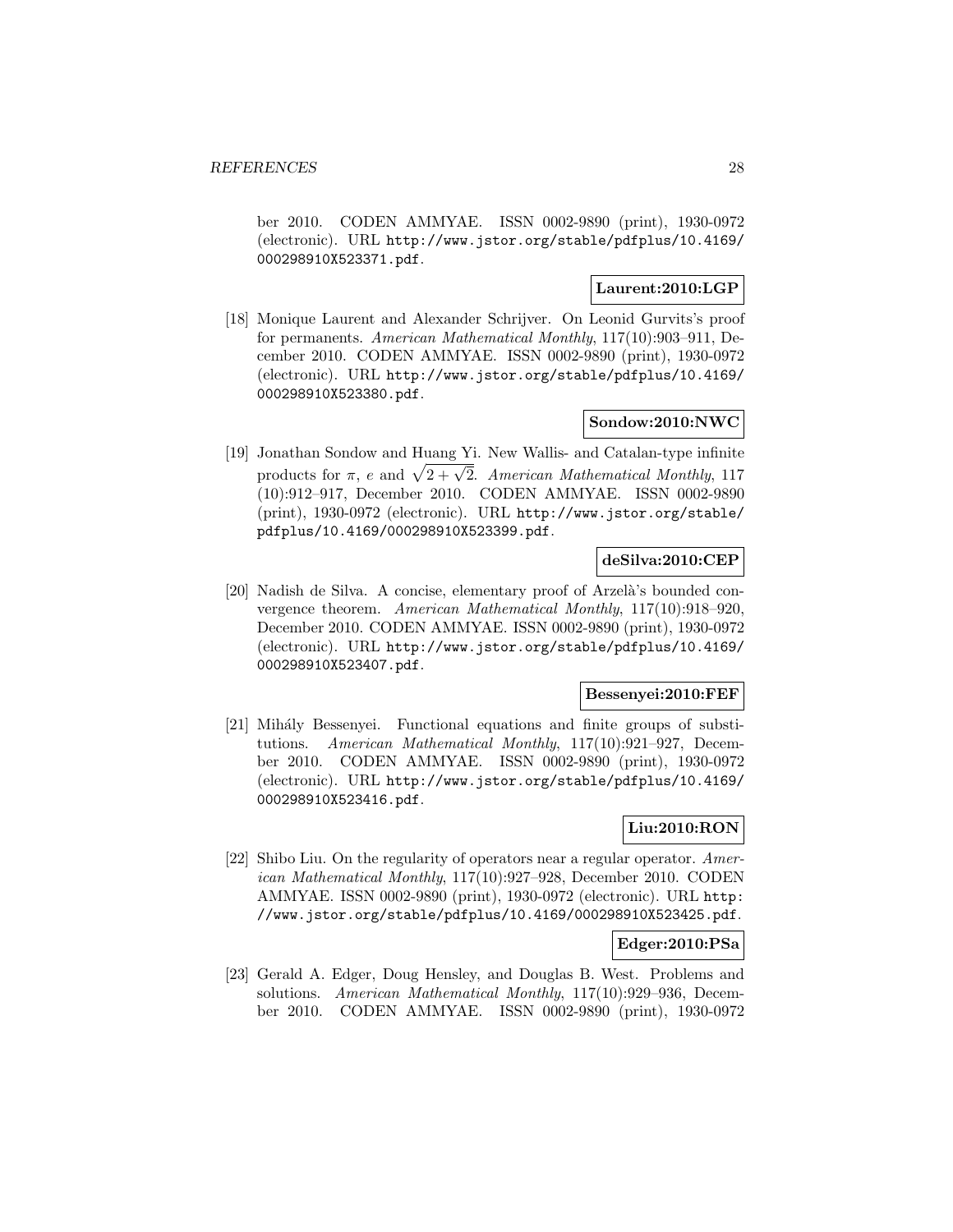(electronic). URL http://www.jstor.org/stable/pdfplus/10.4169/ 000298910X523434.pdf.

#### **Nunemacher:2010:BRBb**

[24] Jeffrey Nunemacher and Ethan Akin. Book review: [untitled]. American Mathematical Monthly, 117(10):937–940, December 2010. CODEN AMMYAE. ISSN 0002-9890 (print), 1930-0972 (electronic). URL http: //www.jstor.org/stable/pdfplus/10.4169/000298910X523443.pdf.

## **Anonymous:2010:BMb**

[25] Anonymous. Back matter. American Mathematical Monthly, 117(10):??, December 2010. CODEN AMMYAE. ISSN 0002-9890 (print), 1930-0972 (electronic). URL http://www.jstor.org/stable/pdfplus/10.4169/ amermathmont.117.10.BM.pdf.

#### **Anonymous:2010:FMc**

[26] Anonymous. Front matter. American Mathematical Monthly, 117(2):??, February 2010. CODEN AMMYAE. ISSN 0002-9890 (print), 1930-0972 (electronic). URL http://www.jstor.org/stable/pdfplus/10.4169/ amermathmont.117.2.FM.pdf.

# **Frank:2010:DSU**

[27] Natalie Priebe Frank and Sean M. Hart. A dynamical system using the Vorono¨i tessellation. American Mathematical Monthly, 117(2):99–112, February 2010. CODEN AMMYAE. ISSN 0002-9890 (print), 1930-0972 (electronic). URL http://www.jstor.org/stable/pdfplus/10.4169/ 000298910X476022.pdf.

### **Sherman:2010:VKS**

[28] David Sherman. Variations on Kuratowski's 14-set theorem. American Mathematical Monthly, 117(2):113–123, February 2010. CODEN AM-MYAE. ISSN 0002-9890 (print), 1930-0972 (electronic). URL http:// www.jstor.org/stable/pdfplus/10.4169/000298910X476031.pdf.

### **Keleti:2010:TKC**

[29] Tamás Keleti and Elliot Paquette. The trouble with von Koch curves built from n gons. American Mathematical Monthly, 117(2):124–137, February 2010. CODEN AMMYAE. ISSN 0002-9890 (print), 1930-0972 (electronic). URL http://www.jstor.org/stable/pdfplus/10.4169/ 000298910X476040.pdf.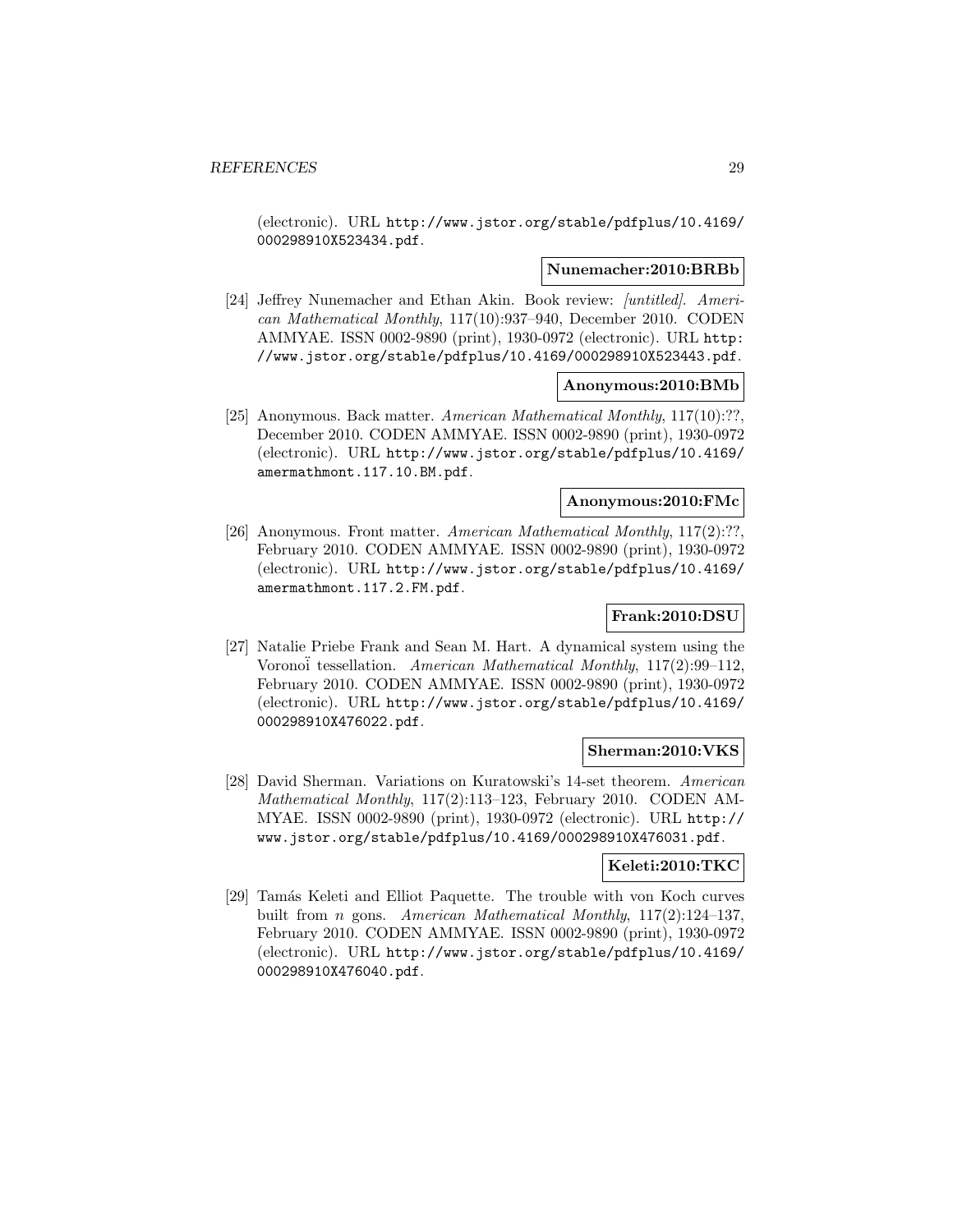#### **Dumbgen:2010:NIR**

[30] Lutz D¨umbgen, Sara A. van de Geer, Mark C. Veraar, and Jon A. Wellner. Nemirovski's inequalities revisited. American Mathematical Monthly, 117(2):138–160, February 2010. CODEN AMMYAE. ISSN 0002-9890 (print), 1930-0972 (electronic). URL http://www.jstor.org/ stable/pdfplus/10.4169/000298910X476059.pdf.

# **Wetzel:2010:AEL**

[31] John E. Wetzel and Ed Scheinerman. An ancient elliptic locus. American Mathematical Monthly, 117(2):161–167, February 2010. CODEN AMMYAE. ISSN 0002-9890 (print), 1930-0972 (electronic). URL http: //www.jstor.org/stable/pdfplus/10.4169/000298910X476068.pdf.

# **Pudwell:2010:CIE**

[32] Lara K. Pudwell and Eric S. Rowland. Counting interesting elections. American Mathematical Monthly, 117(2):167–174, February 2010. CODEN AMMYAE. ISSN 0002-9890 (print), 1930-0972 (electronic). URL http://www.jstor.org/stable/pdfplus/10.4169/ 000298910X476077.pdf.

# **Nadler:2010:PDT**

[33] Sam B. Nadler, Jr. A proof of Darboux's theorem. American Mathematical Monthly, 117(2):174–175, February 2010. CODEN AMMYAE. ISSN 0002-9890 (print), 1930-0972 (electronic). URL http://www.jstor.org/ stable/pdfplus/10.4169/000298910X476086.pdf.

#### **Lesigne:2010:BII**

[34] Emmanuel Lesigne. On the behavior at infinity of an integrable function. American Mathematical Monthly, 117(2):175–181, February 2010. CODEN AMMYAE. ISSN 0002-9890 (print), 1930-0972 (electronic). URL http://www.jstor.org/stable/pdfplus/10.4169/ 000298910X476095.pdf.

# **Edgar:2010:PSb**

[35] Gerald A. Edgar, Doug Hensley, and Douglas B. West. Problems and solutions. American Mathematical Monthly, 117(2):182–189, February 2010. CODEN AMMYAE. ISSN 0002-9890 (print), 1930-0972 (electronic). URL http://www.jstor.org/stable/pdfplus/10.4169/ 000298910X476103.pdf.

## **Nunemacher:2010:BRBc**

[36] Jeffrey Nunemacher and Daniel S. Silver. Book review: [untitled]. American Mathematical Monthly, 117(2):190–192, February 2010. CODEN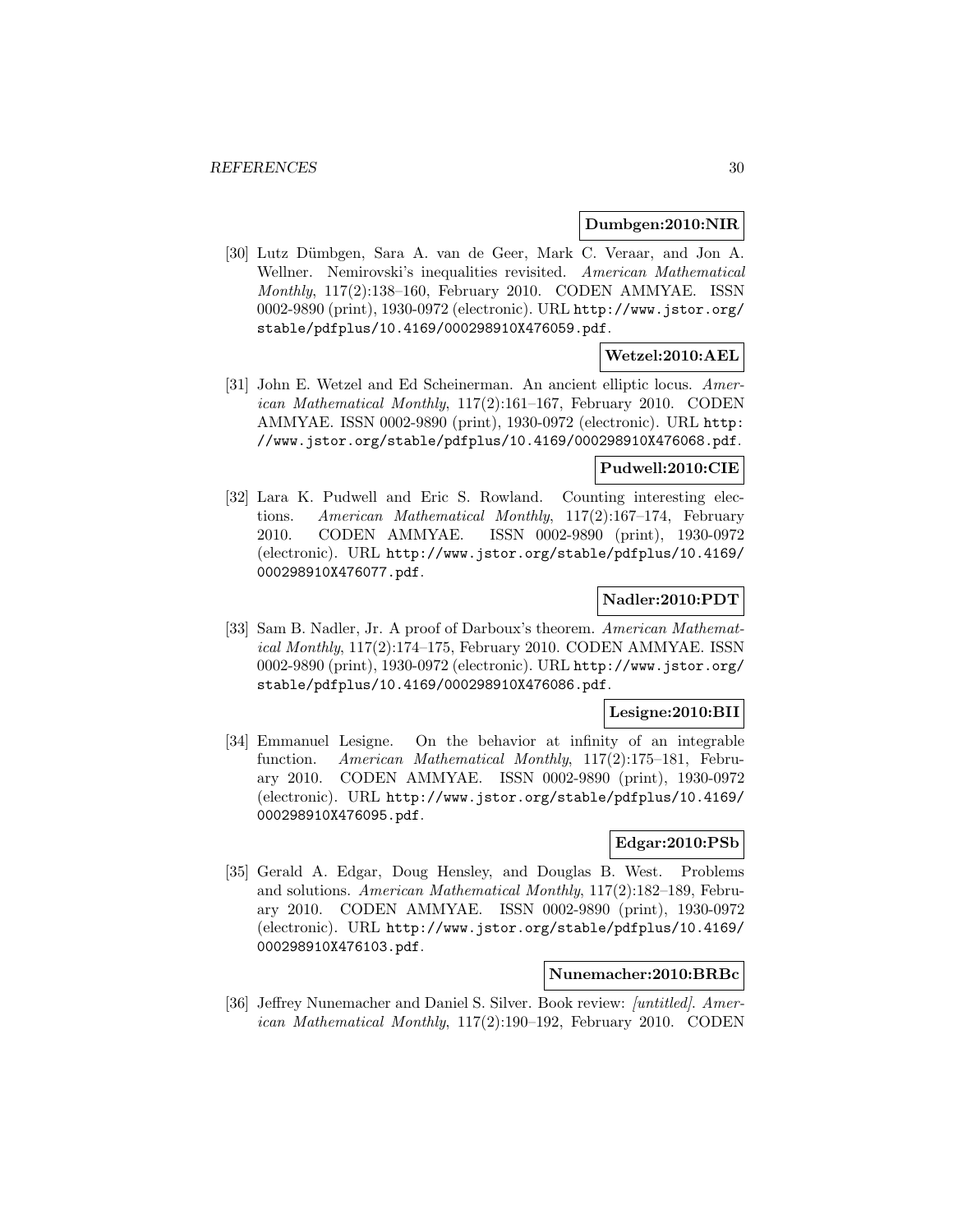AMMYAE. ISSN 0002-9890 (print), 1930-0972 (electronic). URL http: //www.jstor.org/stable/pdfplus/10.4169/000298910X476112.pdf.

#### **Anonymous:2010:BMc**

[37] Anonymous. Back matter. American Mathematical Monthly, 117(2):??, February 2010. CODEN AMMYAE. ISSN 0002-9890 (print), 1930-0972 (electronic). URL http://www.jstor.org/stable/pdfplus/10.4169/ amermathmont.117.2.BM.pdf.

## **Anonymous:2010:FMd**

[38] Anonymous. Front matter. American Mathematical Monthly, 117(3):??, March 2010. CODEN AMMYAE. ISSN 0002-9890 (print), 1930-0972 (electronic). URL http://www.jstor.org/stable/pdfplus/10.4169/ amermathmont.117.3.FM.pdf.

## **Faires:2010:YGG**

[39] Barbara Faires. Yueh-Gin Gung and Dr. Charles Y. Hu Award for 2010 to Kenneth A. Ross for Distinguished Service to Mathematics. American Mathematical Monthly, 117(3):195–197, March 2010. CODEN AM-MYAE. ISSN 0002-9890 (print), 1930-0972 (electronic). URL http:// www.jstor.org/stable/pdfplus/10.4169/000298910X480054.pdf.

### **Greenberg:2010:ONR**

[40] Marvin Jay Greenberg. Old and new results in the foundations of elementary plane Euclidean and non-Euclidean geometries. American Mathematical Monthly, 117(3):198–219, March 2010. CODEN AM-MYAE. ISSN 0002-9890 (print), 1930-0972 (electronic). URL http:/ /www.jstor.org/stable/pdfplus/10.4169/000298910X480063.pdf.

# **Levin:2010:PTR**

[41] David A. Levin and Yuval Peres. Pólya's theorem on random walks via Pólya's urn. American Mathematical Monthly, 117(3):220-231, March 2010. CODEN AMMYAE. ISSN 0002-9890 (print), 1930-0972 (electronic). URL http://www.jstor.org/stable/pdfplus/10.4169/ 000298910X480072.pdf.

# **Borisov:2010:CPP**

[42] Alexander Borisov, Mark Dickinson, and Stuart Hastings. A congruence problem for polyhedra. American Mathematical Monthly, 117(3):232– 249, March 2010. CODEN AMMYAE. ISSN 0002-9890 (print), 1930- 0972 (electronic). URL http://www.jstor.org/stable/pdfplus/10. 4169/000298910X480081.pdf.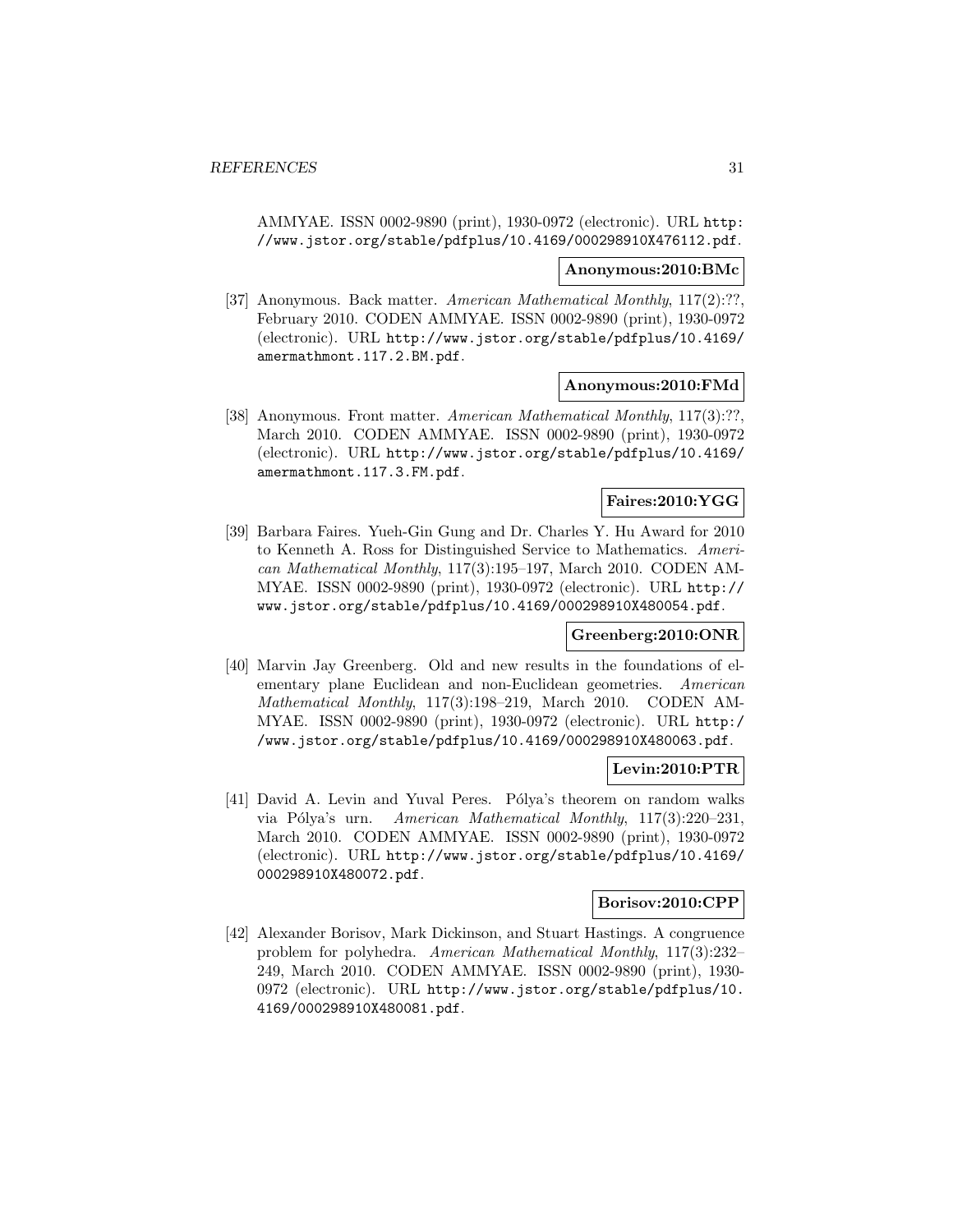#### **Hilmar:2010:EMB**

[43] Jan Hilmar and Chris Smyth. Euclid meets Bézout: Intersecting algebraic plane curves with the Euclidean algorithm. American Mathematical Monthly, 117(3):250–260, March 2010. CODEN AMMYAE. ISSN 0002-9890 (print), 1930-0972 (electronic). URL http://www.jstor.org/ stable/pdfplus/10.4169/000298910X480090.pdf.

### **Tanaka:2010:RMS**

[44] Jun Tanaka and Peter F. McLoughlin. A realization of measurable sets as limit points. American Mathematical Monthly, 117(3):261–266, March 2010. CODEN AMMYAE. ISSN 0002-9890 (print), 1930-0972 (electronic). URL http://www.jstor.org/stable/pdfplus/10.4169/ 000298910X480108.pdf.

# **McQuillan:2010:PTD**

[45] Dan McQuillan and R. Bruce Richter. A parity theorem for drawings of complete and complete bipartite graphs. American Mathematical Monthly, 117(3):267–273, March 2010. CODEN AMMYAE. ISSN 0002-9890 (print), 1930-0972 (electronic). URL http://www.jstor.org/ stable/pdfplus/10.4169/000298910X480117.pdf.

# **Khattri:2010:TPI**

[46] Sanjay K. Khattri. Three proofs of the inequality  $e < (1 + \frac{1}{n})^{n+0.5}$ . American Mathematical Monthly, 117(3):273–277, March 2010. CODEN AMMYAE. ISSN 0002-9890 (print), 1930-0972 (electronic). URL http: //www.jstor.org/stable/pdfplus/10.4169/000298910X480126.pdf.

#### **Edgar:2010:PSc**

[47] Gerald A. Edgar, Doug Hensley, and Douglas B. West. Problems and solutions. American Mathematical Monthly, 117(3):278–285, March 2010. CODEN AMMYAE. ISSN 0002-9890 (print), 1930-0972 (electronic). URL http://www.jstor.org/stable/pdfplus/10.4169/ 000298910X480135.pdf.

#### **Nerode:2010:BRB**

[48] Anil Nerode. Book review: [untitled]. American Mathematical Monthly, 117(3):286–288, March 2010. CODEN AMMYAE. ISSN 0002-9890 (print), 1930-0972 (electronic). URL http://www.jstor.org/stable/ pdfplus/10.4169/000298910X480144.pdf.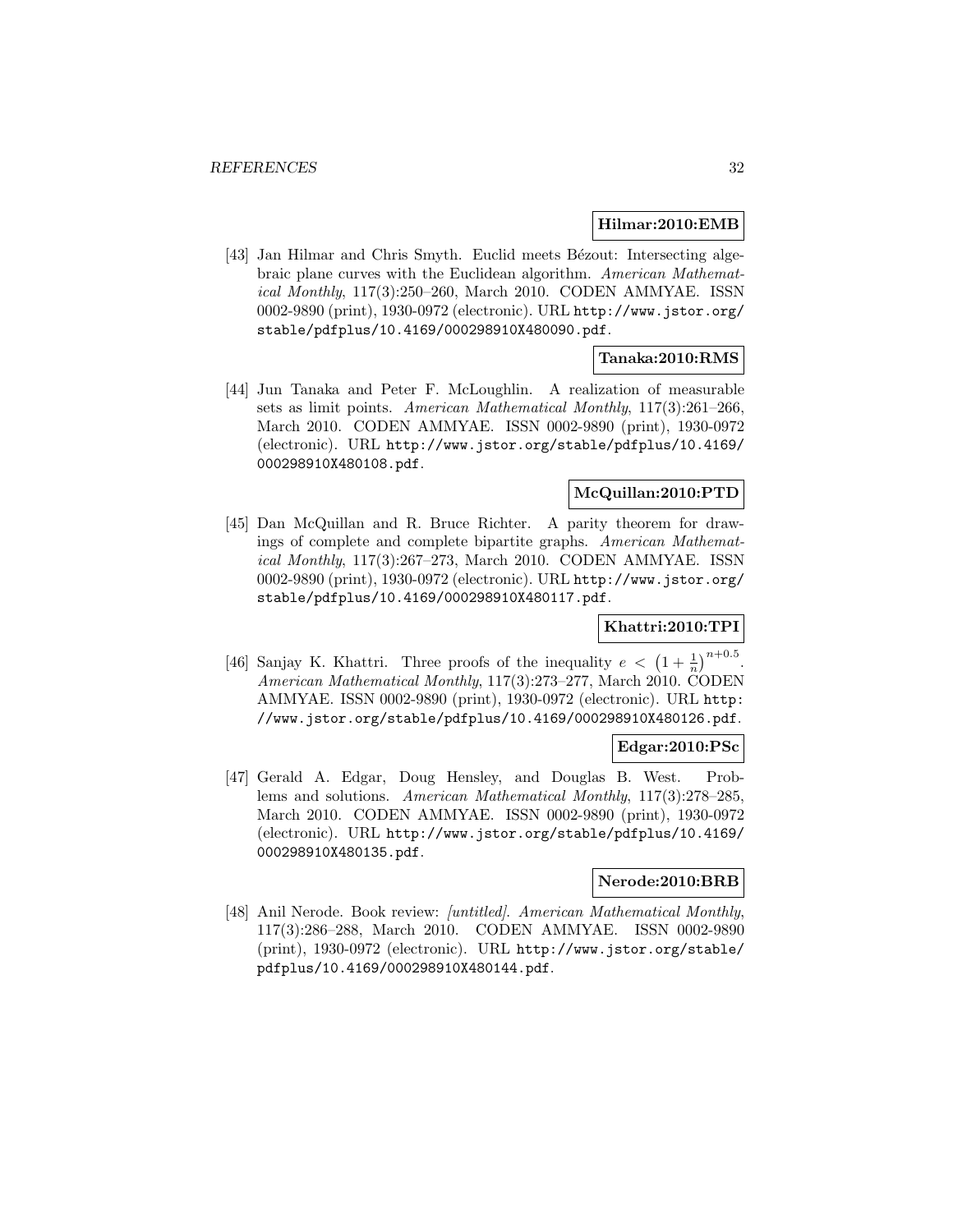#### **Anonymous:2010:BMd**

[49] Anonymous. Back matter. American Mathematical Monthly, 117(3):??, March 2010. CODEN AMMYAE. ISSN 0002-9890 (print), 1930-0972 (electronic). URL http://www.jstor.org/stable/pdfplus/10.4169/ amermathmont.117.3.BM.pdf.

# **Anonymous:2010:FMe**

[50] Anonymous. Front matter. American Mathematical Monthly, 117(4): ??, April 2010. CODEN AMMYAE. ISSN 0002-9890 (print), 1930-0972 (electronic). URL http://www.jstor.org/stable/pdfplus/10.4169/ amermathmont.117.4.FM.pdf.

# **Rice:2010:FPC**

[51] Adrian Rice. "to a factor près": Cayley's partial anticipation of the Weierstrass  $\wp$ -function. American Mathematical Monthly, 117(4):291– 302, April 2010. CODEN AMMYAE. ISSN 0002-9890 (print), 1930-0972 (electronic). URL http://www.jstor.org/stable/pdfplus/10.4169/ 000298910X480766.pdf.

# **Pearce:2010:TDG**

[52] Geoffrey Pearce. Transitive decompositions of graphs and their links with geometry and origami. American Mathematical Monthly, 117(4): 303–310, April 2010. CODEN AMMYAE. ISSN 0002-9890 (print), 1930- 0972 (electronic). URL http://www.jstor.org/stable/pdfplus/10. 4169/000298910X480775.pdf.

#### **Johnson:2010:TIH**

[53] Warren P. Johnson. Trigonometric identities à la Hermite. American Mathematical Monthly, 117(4):311–327, April 2010. CODEN AM-MYAE. ISSN 0002-9890 (print), 1930-0972 (electronic). URL http:// www.jstor.org/stable/pdfplus/10.4169/000298910X480784.pdf.

### **Burton:2010:QCS**

[54] David Burton and John Coleman. Quasi-Cauchy sequences. American Mathematical Monthly, 117(4):328–333, April 2010. CODEN AM-MYAE. ISSN 0002-9890 (print), 1930-0972 (electronic). URL http:// www.jstor.org/stable/pdfplus/10.4169/000298910X480793.pdf.

### **Bennett:2010:FI**

[55] Grahame Bennett. p-free  $\ell^p$  inequalities. American Mathematical Monthly, 117(4):334–351, April 2010. CODEN AMMYAE. ISSN 0002- 9890 (print), 1930-0972 (electronic). URL http://www.jstor.org/ stable/pdfplus/10.4169/000298910X480801.pdf.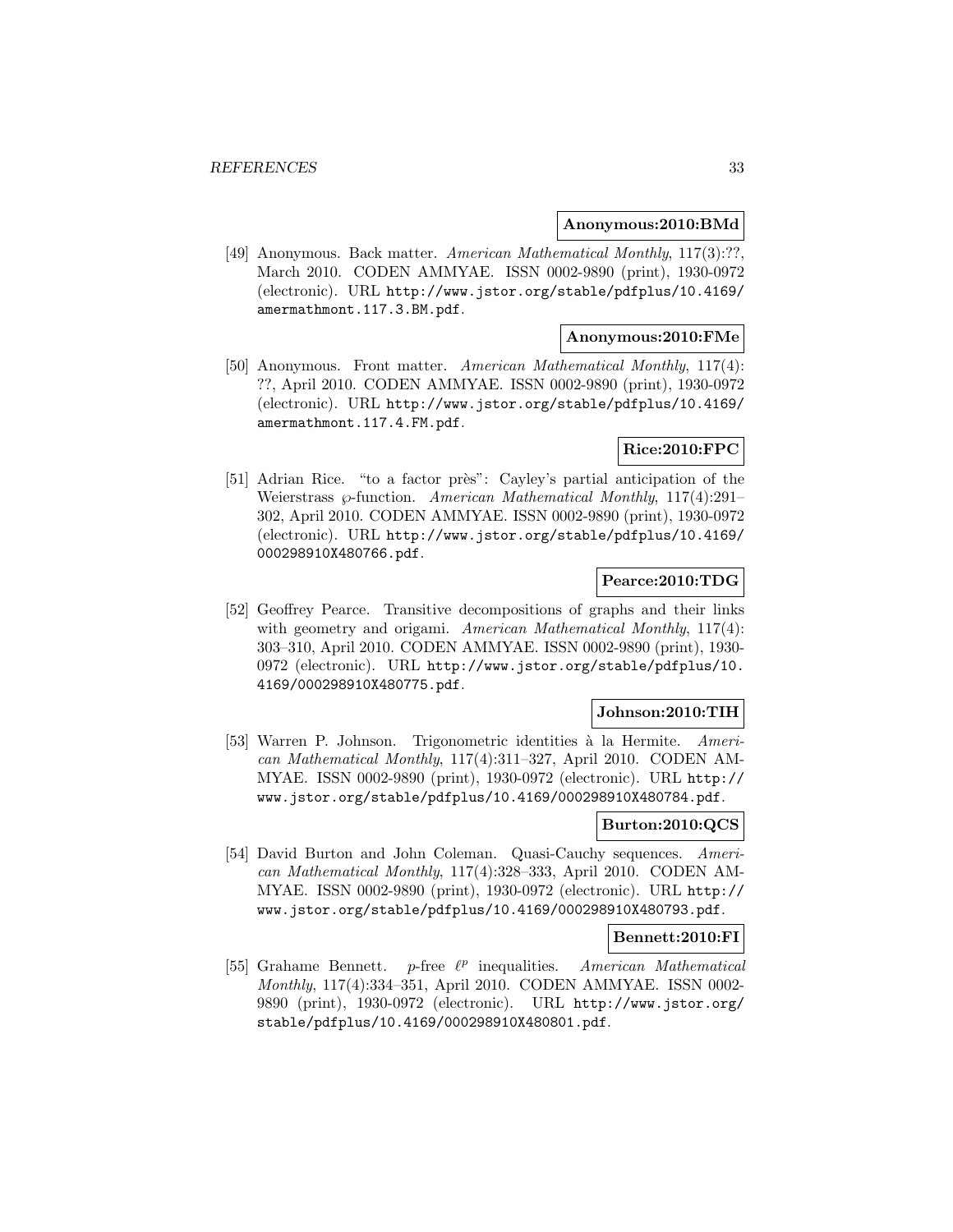### **Marshall:2010:SP**

[56] Timothy Marshall. A short proof of  $\zeta(2) = \pi^2/6$ . American Mathematical Monthly, 117(4):352–353, April 2010. CODEN AMMYAE. ISSN 0002-9890 (print), 1930-0972 (electronic). URL http://www.jstor.org/ stable/pdfplus/10.4169/000298910X480810.pdf.

# **Park:2010:GST**

[57] So Eun Park. The group of symmetries of the Tower of Hanoi graph. American Mathematical Monthly, 117(4):353–360, April 2010. CODEN AMMYAE. ISSN 0002-9890 (print), 1930-0972 (electronic). URL http: //www.jstor.org/stable/pdfplus/10.4169/000298910X480829.pdf.

## **Zhou:2010:RPI**

[58] Li Zhou and Lubomir Markov. Recurrent proofs of the irrationality of certain trigonometric values. American Mathematical Monthly, 117 (4):360–362, April 2010. CODEN AMMYAE. ISSN 0002-9890 (print), 1930-0972 (electronic). URL http://www.jstor.org/stable/pdfplus/ 10.4169/000298910X480838.pdf.

# **Curran:2010:GCF**

[59] M. John Curran. Groups of cube-free odd order. American Mathematical Monthly, 117(4):363–365, April 2010. CODEN AMMYAE. ISSN 0002-9890 (print), 1930-0972 (electronic). URL http://www.jstor.org/ stable/pdfplus/10.4169/000298910X480847.pdf.

### **Kozek:2010:AFG**

[60] Mark Kozek. An asymptotic formula for Goldbach's conjecture with monic polynomials in  $\mathbf{Z}[x]$ . American Mathematical Monthly, 117(4): 365–369, April 2010. CODEN AMMYAE. ISSN 0002-9890 (print), 1930- 0972 (electronic). URL http://www.jstor.org/stable/pdfplus/10. 4169/000298910X480856.pdf.

#### **Edgar:2010:PSd**

[61] Gerald A. Edgar, Doug Hensley, and Douglas B. West. Problems and solutions. American Mathematical Monthly, 117(4):370–377, April 2010. CODEN AMMYAE. ISSN 0002-9890 (print), 1930-0972 (electronic). URL http://www.jstor.org/stable/pdfplus/10.4169/ 000298910X480865.pdf.

### **Nunemacher:2010:BRBd**

[62] Jeffrey Nunemacher and Sanford L. Segal. Book review: [untitled]. American Mathematical Monthly, 117(4):378–380, April 2010. CODEN AM-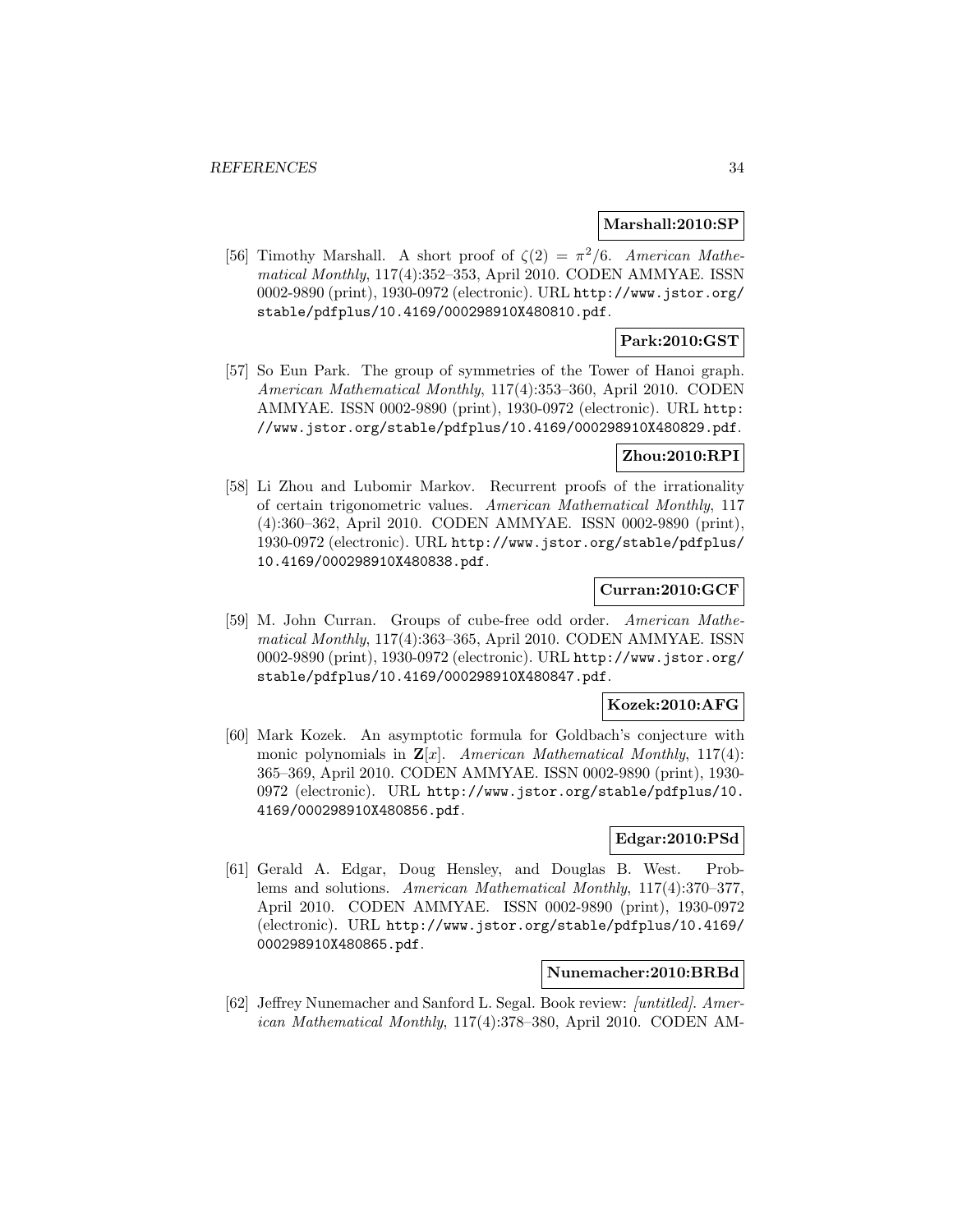MYAE. ISSN 0002-9890 (print), 1930-0972 (electronic). URL http:// www.jstor.org/stable/pdfplus/10.4169/000298910X480874.pdf.

#### **Anonymous:2010:BMe**

[63] Anonymous. Back matter. American Mathematical Monthly, 117(4): ??, April 2010. CODEN AMMYAE. ISSN 0002-9890 (print), 1930-0972 (electronic). URL http://www.jstor.org/stable/pdfplus/10.4169/ amermathmont.117.4.BM.pdf.

### **Anonymous:2010:FMf**

[64] Anonymous. Front matter. American Mathematical Monthly, 117(5): ??, May 2010. CODEN AMMYAE. ISSN 0002-9890 (print), 1930-0972 (electronic). URL http://www.jstor.org/stable/pdfplus/10.4169/ amermathmont.117.5.FM.pdf.

#### **Richey:2010:EMC**

[65] Matthew Richey. The evolution of Markov chain Monte Carlo methods. American Mathematical Monthly, 117(5):383–413, May 2010. CODEN AMMYAE. ISSN 0002-9890 (print), 1930-0972 (electronic). URL http: //www.jstor.org/stable/pdfplus/10.4169/000298910X485923.pdf.

#### **Kharazishvili:2010:SCE**

[66] A. B. Kharazishvili and T. Sh. Tetunashvili. On some coverings of the Euclidean plane with pairwise congruent circles. American Mathematical Monthly, 117(5):414–423, May 2010. CODEN AMMYAE. ISSN 0002-9890 (print), 1930-0972 (electronic). URL http://www.jstor.org/ stable/pdfplus/10.4169/000298910X485932.pdf.

# **Stein:2010:TRA**

[67] Sherman Stein. Transversals in rectangular arrays. American Mathematical Monthly, 117(5):424–433, May 2010. CODEN AMMYAE. ISSN 0002-9890 (print), 1930-0972 (electronic). URL http://www.jstor.org/ stable/pdfplus/10.4169/000298910X485941.pdf.

# **Mortici:2010:PAA**

[68] Cristinel Mortici. Product approximations via asymptotic integration. American Mathematical Monthly, 117(5):434–441, May 2010. CODEN AMMYAE. ISSN 0002-9890 (print), 1930-0972 (electronic). URL http: //www.jstor.org/stable/pdfplus/10.4169/000298910X485950.pdf.

# **Freniche:2010:RRT**

[69] Francisco J. Freniche. On Riemann's rearrangement theorem for the alternating harmonic series. American Mathematical Monthly, 117(5):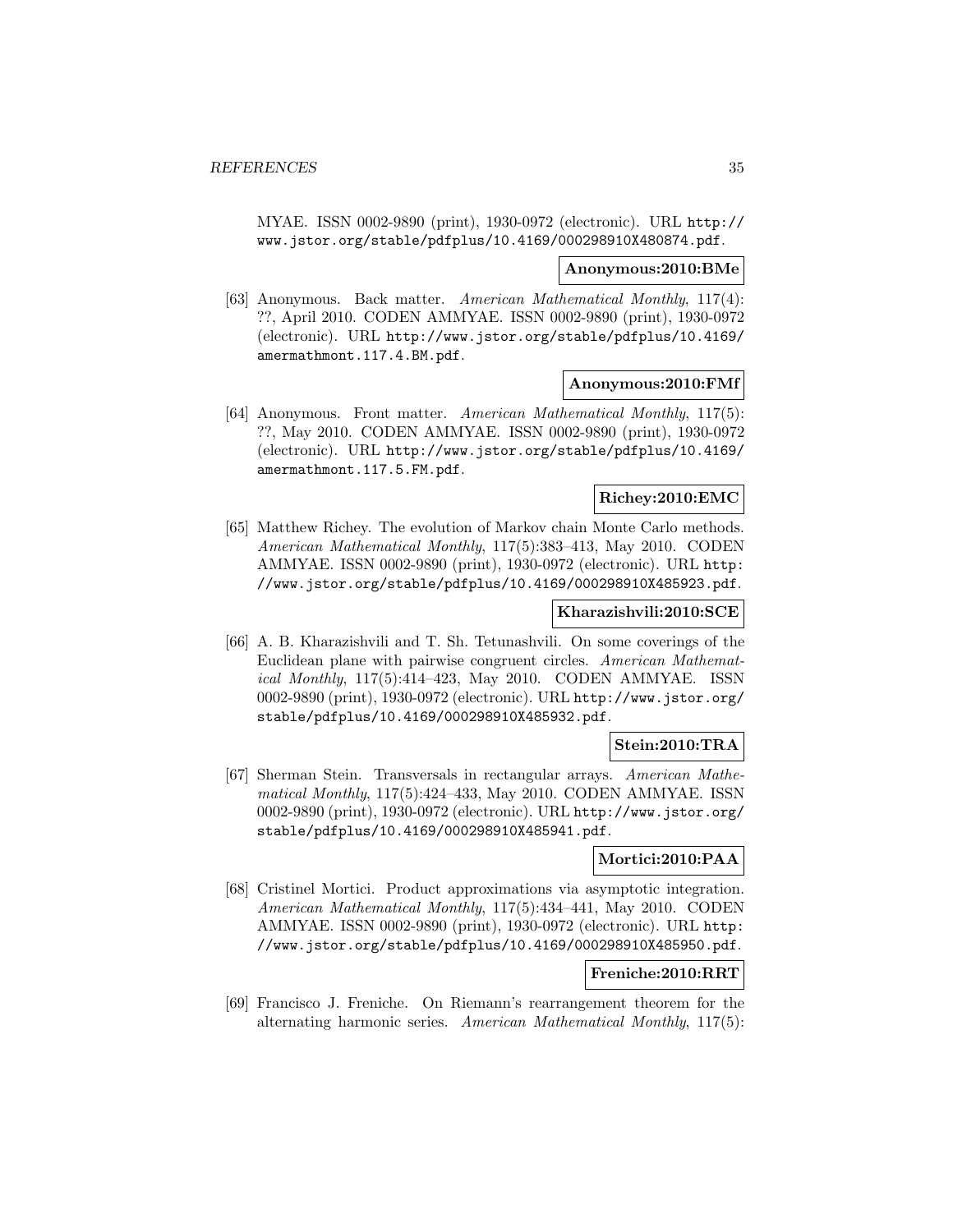442–448, May 2010. CODEN AMMYAE. ISSN 0002-9890 (print), 1930- 0972 (electronic). URL http://www.jstor.org/stable/pdfplus/10. 4169/000298910X485969.pdf.

## **Steiner:2010:MDF**

[70] Richard Steiner. Modular divisor functions and quadratic reciprocity. American Mathematical Monthly, 117(5):448–451, May 2010. CODEN AMMYAE. ISSN 0002-9890 (print), 1930-0972 (electronic). URL http: //www.jstor.org/stable/pdfplus/10.4169/000298910X485978.pdf.

### **Mercer:2010:AAS**

[71] Peter R. Mercer. Another application of Siebeck's theorem. American Mathematical Monthly, 117(5):452–454, May 2010. CODEN AM-MYAE. ISSN 0002-9890 (print), 1930-0972 (electronic). URL http:// www.jstor.org/stable/pdfplus/10.4169/000298910X485987.pdf.

### **Lazer:2010:FTA**

[72] Alan C. Lazer and Mark Leckband. The fundamental theorem of algebra via the Fourier inversion formula. American Mathematical Monthly, 117 (5):455–457, May 2010. CODEN AMMYAE. ISSN 0002-9890 (print), 1930-0972 (electronic). URL http://www.jstor.org/stable/pdfplus/ 10.4169/000298910X485996.pdf.

### **Edgar:2010:PSe**

[73] Gerald A. Edgar, Dough Hensley, and Douglas B. West. Problems and solutions. American Mathematical Monthly, 117(5):458–465, May 2010. CODEN AMMYAE. ISSN 0002-9890 (print), 1930-0972 (electronic). URL http://www.jstor.org/stable/pdfplus/10.4169/ 000298910X486003.pdf.

#### **Nunemacher:2010:BRBe**

[74] Jeffrey Nunemacher and Carol S. Schumacher. Book review: *[untitled]*. American Mathematical Monthly, 117(5):466–468, May 2010. CODEN AMMYAE. ISSN 0002-9890 (print), 1930-0972 (electronic). URL http: //www.jstor.org/stable/pdfplus/10.4169/000298910X486012.pdf.

#### **Velleman:2010:EE**

[75] Daniel J. Velleman. Editor's endnotes. American Mathematical Monthly, 117(5):469–470, May 2010. CODEN AMMYAE. ISSN 0002-9890 (print), 1930-0972 (electronic). URL http://www.jstor.org/stable/pdfplus/ 10.4169/000298910X486021.pdf.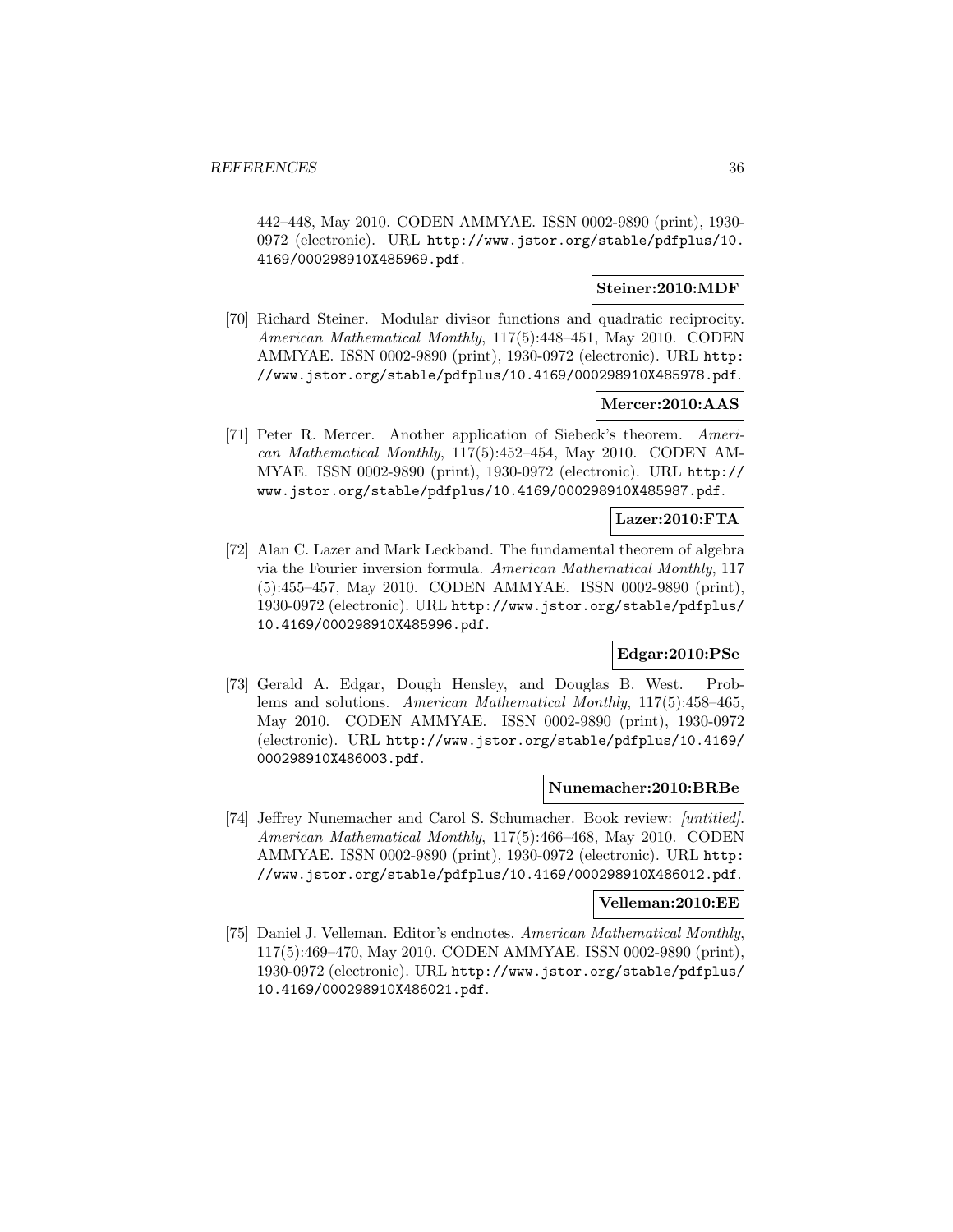#### **Anonymous:2010:BMf**

[76] Anonymous. Back matter. American Mathematical Monthly, 117(5): ??, May 2010. CODEN AMMYAE. ISSN 0002-9890 (print), 1930-0972 (electronic). URL http://www.jstor.org/stable/pdfplus/10.4169/ amermathmont.117.5.BM.pdf.

## **Anonymous:2010:FMg**

[77] Anonymous. Front matter. American Mathematical Monthly, 117(6): ??, June 2010. CODEN AMMYAE. ISSN 0002-9890 (print), 1930-0972 (electronic). URL http://www.jstor.org/stable/pdfplus/10.4169/ amermathmont.117.6.FM.pdf.

#### **Smith:2010:DNG**

[78] James T. Smith. Definitions and nondefinability in geometry. American Mathematical Monthly, 117(6):475–489, June 2010. CODEN AM-MYAE. ISSN 0002-9890 (print), 1930-0972 (electronic). URL http:// www.jstor.org/stable/pdfplus/10.4169/000298910X492781.pdf.

# **Logemann:2010:VFD**

[79] Hartmut Logemann and Eugene P. Ryan. Volterra functional differential equations: Existence, uniqueness, and continuation of solutions. American Mathematical Monthly, 117(6):490–511, June 2010. CODEN AMMYAE. ISSN 0002-9890 (print), 1930-0972 (electronic). URL http: //www.jstor.org/stable/pdfplus/10.4169/000298910X492790.pdf.

### **Gudder:2010:FQM**

[80] Stan Gudder. Finite quantum measure spaces. American Mathematical Monthly, 117(6):512–527, June 2010. CODEN AMMYAE. ISSN 0002-9890 (print), 1930-0972 (electronic). URL http://www.jstor.org/ stable/pdfplus/10.4169/000298910X492808.pdf.

## **Borwein:2010:NSF**

[81] David Borwein, Jonathan M. Borwein, and Isaac E. Leonard.  $L_p$  norms and the sinc function. American Mathematical Monthly, 117(6):528–539, June 2010. CODEN AMMYAE. ISSN 0002-9890 (print), 1930-0972 (electronic). URL http://www.jstor.org/stable/pdfplus/10.4169/ 000298910X492817.pdf.

### **Elton:2010:IQF**

[82] John H. Elton. Indefinite quadratic forms and the invariance of the interval in special relativity. American Mathematical Monthly, 117(6):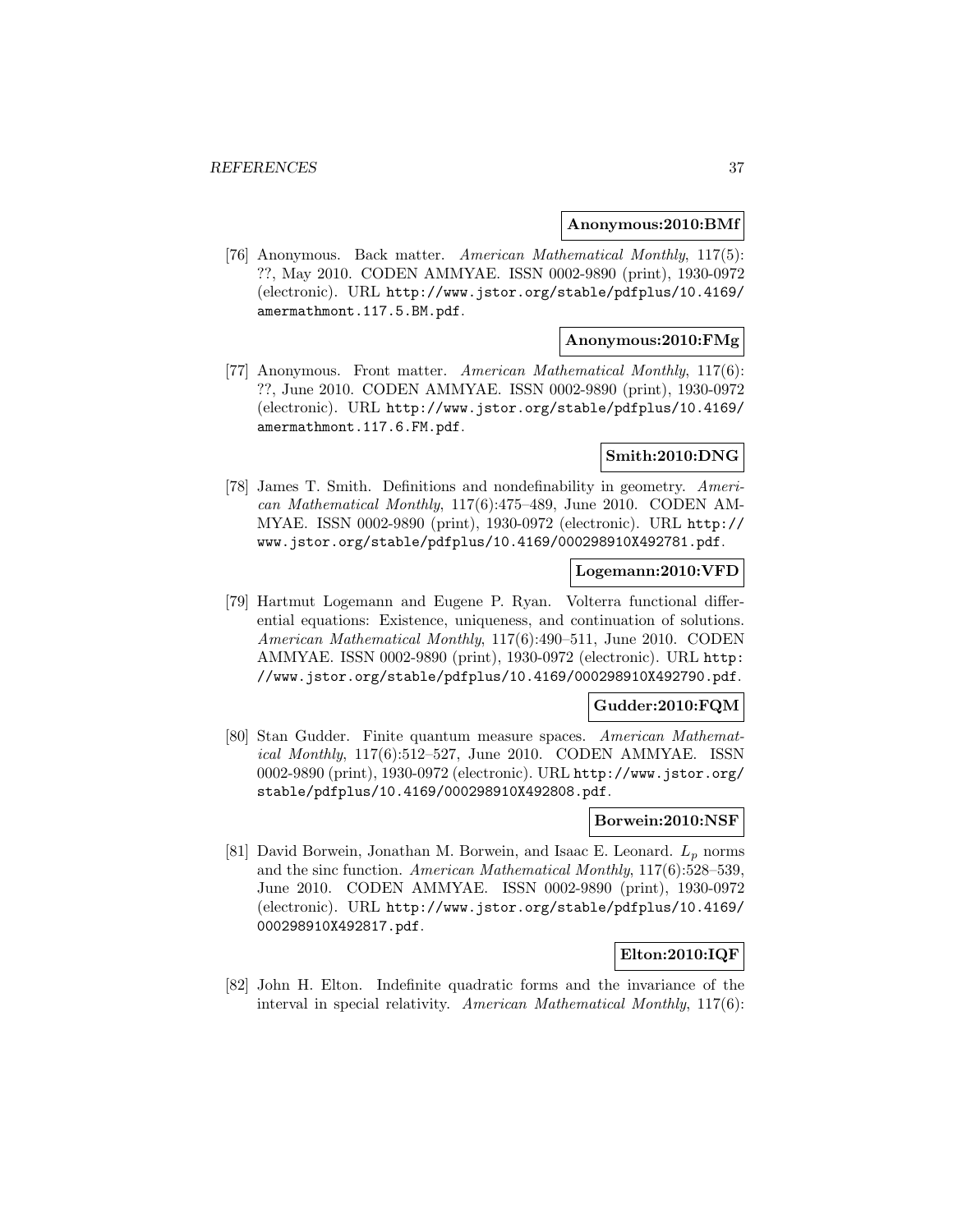540–547, June 2010. CODEN AMMYAE. ISSN 0002-9890 (print), 1930- 0972 (electronic). URL http://www.jstor.org/stable/pdfplus/10. 4169/000298910X492826.pdf.

# **Thomson:2010:MCT**

[83] Brian S. Thomson. Monotone convergence theorem for the Riemann integral. American Mathematical Monthly, 117(6):547–550, June 2010. CODEN AMMYAE. ISSN 0002-9890 (print), 1930-0972 (electronic). URL http://www.jstor.org/stable/pdfplus/10.4169/ 000298910X492835.pdf.

# **Manetti:2010:PVT**

[84] Marco Manetti. A proof of a version of a theorem of Hartogs. American Mathematical Monthly, 117(6):550–552, June 2010. CODEN AM-MYAE. ISSN 0002-9890 (print), 1930-0972 (electronic). URL http:// www.jstor.org/stable/pdfplus/10.4169/000298910X492844.pdf.

# **Jones:2010:DPI**

[85] Timothy W. Jones. Discovering and proving that  $\pi$  is irrational. American Mathematical Monthly, 117(6):553–557, June 2010. CODEN AM-MYAE. ISSN 0002-9890 (print), 1930-0972 (electronic). URL http:// www.jstor.org/stable/pdfplus/10.4169/000298910X492853.pdf.

### **Edgar:2010:PSf**

[86] Gerald A. Edgar, Doug Hensley, and Douglas B. West. Problems and solutions. American Mathematical Monthly, 117(6):558–565, June 2010. CODEN AMMYAE. ISSN 0002-9890 (print), 1930-0972 (electronic). URL http://www.jstor.org/stable/pdfplus/10.4169/ 000298910X492862.pdf.

## **Hampton:2010:BRB**

[87] Charles R. Hampton and Jeffrey Nunemacher. Book review: *[untitled]*. American Mathematical Monthly, 117(6):566–568, June 2010. CODEN AMMYAE. ISSN 0002-9890 (print), 1930-0972 (electronic). URL http: //www.jstor.org/stable/pdfplus/10.4169/000298910X492871.pdf.

#### **Anonymous:2010:BMg**

[88] Anonymous. Back matter. American Mathematical Monthly, 117(6): ??, June 2010. CODEN AMMYAE. ISSN 0002-9890 (print), 1930-0972 (electronic). URL http://www.jstor.org/stable/pdfplus/10.4169/ amermathmont.117.6.BM.pdf.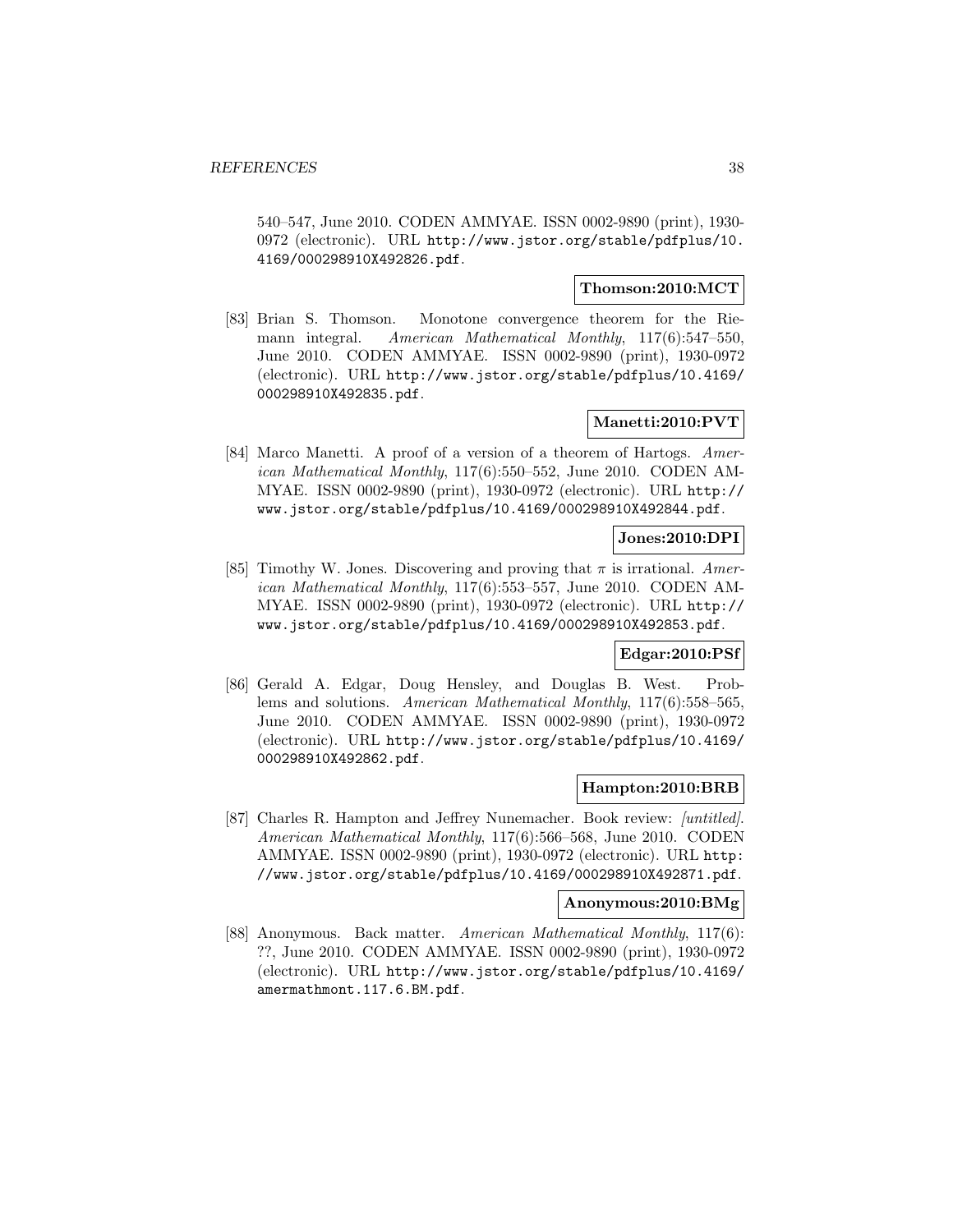#### **Anonymous:2010:FMh**

[89] Anonymous. Front matter. American Mathematical Monthly, 117(7):??, August 2010. CODEN AMMYAE. ISSN 0002-9890 (print), 1930-0972 (electronic). URL http://www.jstor.org/stable/pdfplus/10.4169/ amermathmont.117.7.FM.pdf.

### **Cavendish:2010:SBS**

[90] William Cavendish and John H. Conway. Symmetrically bordered surfaces. American Mathematical Monthly, 117(7):571–580, August 2010. CODEN AMMYAE. ISSN 0002-9890 (print), 1930-0972 (electronic). URL http://www.jstor.org/stable/pdfplus/10.4169/ 000298910X496705.pdf.

#### **Northshield:2010:SDS**

[91] Sam Northshield. Stern's diatomic sequence  $0, 1, 1, 2, 1, 3, 2, 3, 1, 4, \ldots$ American Mathematical Monthly, 117(7):581–598, August 2010. CODEN AMMYAE. ISSN 0002-9890 (print), 1930-0972 (electronic). URL http: //www.jstor.org/stable/pdfplus/10.4169/000298910X496714.pdf.

# **Olver:2010:DQ**

[92] Peter J. Olver. Dispersive quantization. American Mathematical Monthly, 117(7):599–610, August 2010. CODEN AMMYAE. ISSN 0002-9890 (print), 1930-0972 (electronic). URL http://www.jstor.org/ stable/pdfplus/10.4169/000298910X496723.pdf.

### **Stoll:2010:FWO**

[93] Thomas Stoll. A fancy way to obtain the binary digits of  $759250125\sqrt{2}$ . American Mathematical Monthly, 117(7):611–617, August 2010. CODEN AMMYAE. ISSN 0002-9890 (print), 1930-0972 (electronic). URL http: //www.jstor.org/stable/pdfplus/10.4169/000298910X496732.pdf.

## **Amdeberhan:2010:WRS**

[94] T. Amdeberhan, O. Espinosa, V. H. Moll, and A. Straub. Wallis– Ramanujan–Schur–Feynman. American Mathematical Monthly, 117(7): 618–632, August 2010. CODEN AMMYAE. ISSN 0002-9890 (print), 1930-0972 (electronic). URL http://www.jstor.org/stable/pdfplus/ 10.4169/000298910X496741.pdf.

# **Krebs:2010:CFU**

[95] Mike Krebs and Thomas Wright. On Cantor's first uncountability proof, Pick's theorem, and the irrationality of the golden ratio. American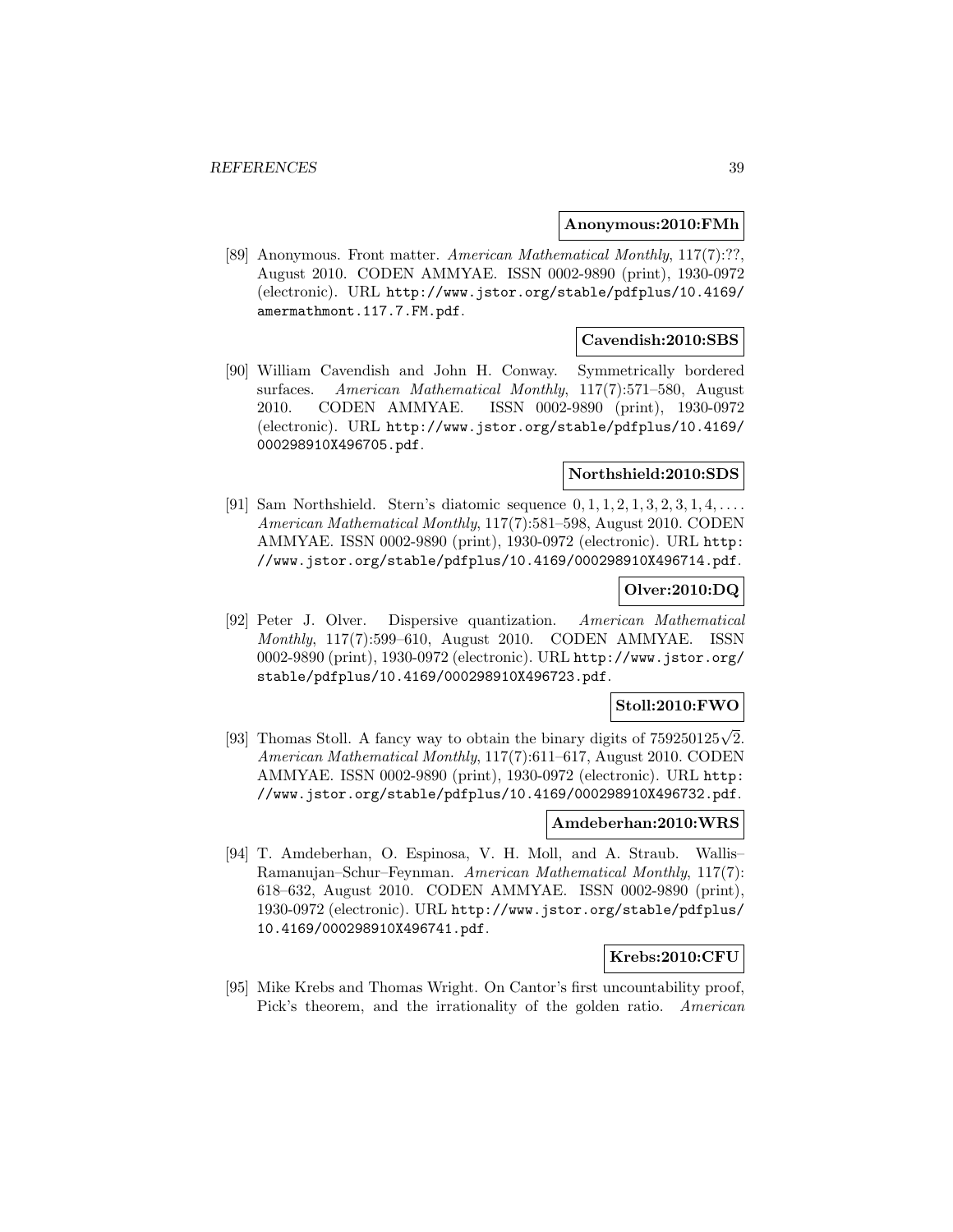Mathematical Monthly, 117(7):633–637, August 2010. CODEN AM-MYAE. ISSN 0002-9890 (print), 1930-0972 (electronic). URL http:/ /www.jstor.org/stable/pdfplus/10.4169/000298910X496750.pdf.

### **Najman:2010:DEG**

[96] Filip Najman. The Diophantine equation  $x^4 \pm y^4 = iz^2$  in Gaussian integers. American Mathematical Monthly, 117(7):637–641, August 2010. CODEN AMMYAE. ISSN 0002-9890 (print), 1930-0972 (electronic). URL http://www.jstor.org/stable/pdfplus/10.4169/ 000298910X496769.pdf.

# **Frayer:2010:PRM**

[97] Christopher Frayer and James A. Swenson. Polynomial root motion. American Mathematical Monthly, 117(7):641–646, August 2010. CODEN AMMYAE. ISSN 0002-9890 (print), 1930-0972 (electronic). URL http: //www.jstor.org/stable/pdfplus/10.4169/000298910X496778.pdf.

### **Fraenkel:2010:EA**

[98] Aviezri S. Fraenkel. From enmity to amity. American Mathematical Monthly, 117(7):646–648, August 2010. CODEN AMMYAE. ISSN 0002-9890 (print), 1930-0972 (electronic). URL http://www.jstor.org/ stable/pdfplus/10.4169/000298910X496787.pdf.

# **Edgar:2010:PSg**

[99] Gerald A. Edgar, Doug Hensley, and Douglas B. West. Problems and solutions. American Mathematical Monthly, 117(7):649–656, August 2010. CODEN AMMYAE. ISSN 0002-9890 (print), 1930-0972 (electronic). URL http://www.jstor.org/stable/pdfplus/10.4169/ 000298910X496796.pdf.

### **Nunemacher:2010:BRBf**

[100] Jeffrey Nunemacher and Peter Sin. Book review: [untitled]. American Mathematical Monthly, 117(7):657–660, August 2010. CODEN AM-MYAE. ISSN 0002-9890 (print), 1930-0972 (electronic). URL http:// www.jstor.org/stable/pdfplus/10.4169/000298910X496804.pdf.

#### **Anonymous:2010:BMh**

[101] Anonymous. Back matter. American Mathematical Monthly, 117(7):??, August 2010. CODEN AMMYAE. ISSN 0002-9890 (print), 1930-0972 (electronic). URL http://www.jstor.org/stable/pdfplus/10.4169/ amermathmont.117.7.BM.pdf.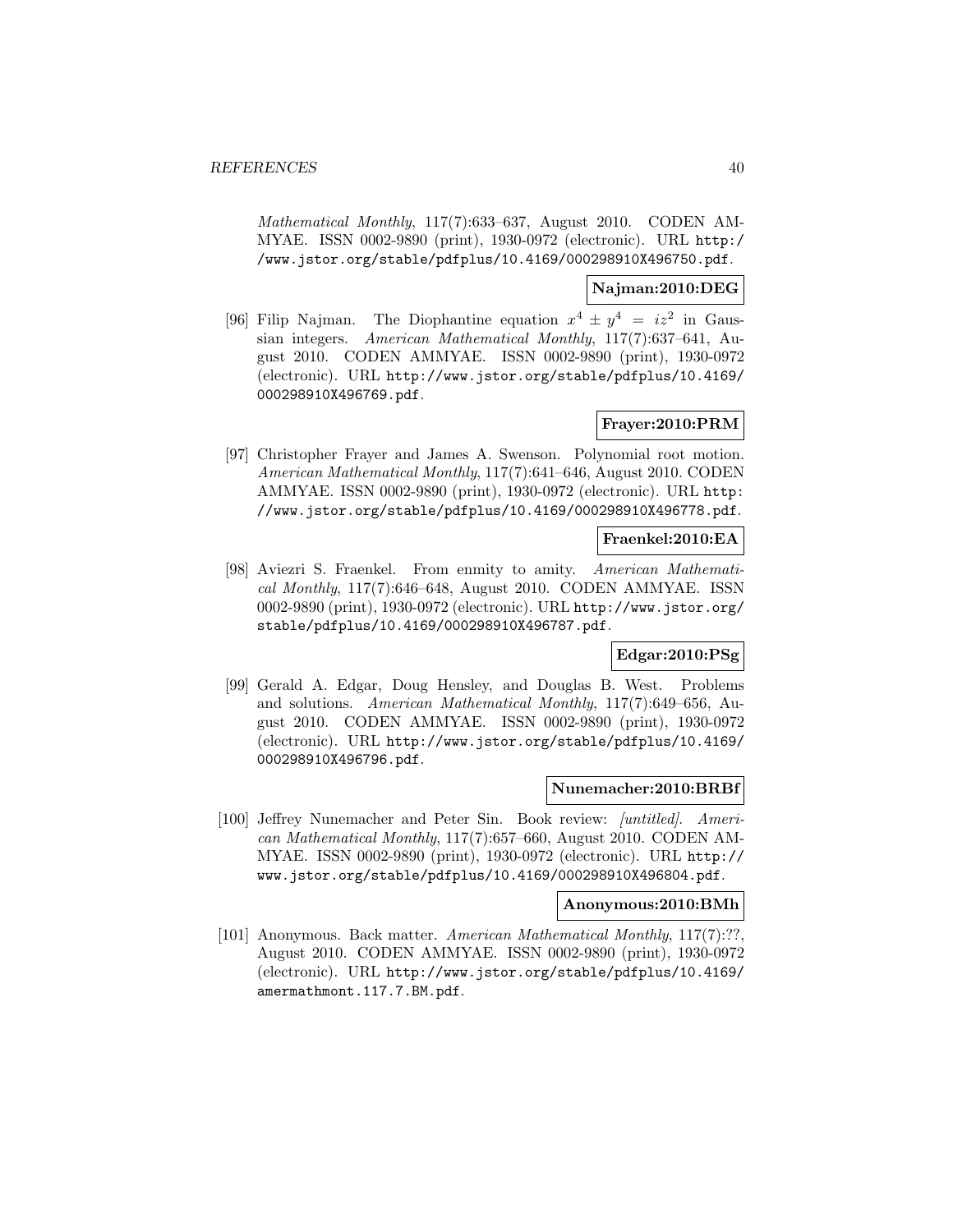#### **Anonymous:2010:FMi**

[102] Anonymous. Front matter. American Mathematical Monthly, 117(8):??, October 2010. CODEN AMMYAE. ISSN 0002-9890 (print), 1930-0972 (electronic). URL http://www.jstor.org/stable/pdfplus/10.4169/ amermathmont.117.8.FM.pdf.

# **Folland:2010:TT**

[103] Gerald B. Folland. A tale of topology. American Mathematical Monthly, 117(8):663–672, October 2010. CODEN AMMYAE. ISSN 0002-9890 (print), 1930-0972 (electronic). URL http://www.jstor.org/stable/ pdfplus/10.4169/000298910X515730.pdf.

# **Calcut:2010:GST**

[104] Jack S. Calcut. Grade school triangles. American Mathematical Monthly, 117(8):673–685, October 2010. CODEN AMMYAE. ISSN 0002-9890 (print), 1930-0972 (electronic). URL http://www.jstor.org/stable/ pdfplus/10.4169/000298910X515749.pdf.

## **Conger:2010:BWD**

[105] Mark A. Conger and Jason Howald. A better way to deal the cards. American Mathematical Monthly, 117(8):686–700, October 2010. CODEN AMMYAE. ISSN 0002-9890 (print), 1930-0972 (electronic). URL http://www.jstor.org/stable/pdfplus/10.4169/ 000298910X515758.pdf.

# **Apostol:2010:TGI**

[106] Tom M. Apostol and Mamikon A. Mnatsakanian. Tanvolutes: Generalized involutes. American Mathematical Monthly, 117(8):701–713, October 2010. CODEN AMMYAE. ISSN 0002-9890 (print), 1930-0972 (electronic). URL http://www.jstor.org/stable/pdfplus/10.4169/ 000298910X515767.pdf.

# **Klosinski:2010:SWL**

[107] Leonard F. Klosinski, Gerald L. Alexanderson, and Loren C. Larson. The Seventieth William Lowell Putnam Mathematical Competition. American Mathematical Monthly, 117(8):714–721, October 2010. CODEN AM-MYAE. ISSN 0002-9890 (print), 1930-0972 (electronic). URL http:// www.jstor.org/stable/pdfplus/10.4169/000298910X515776.pdf.

## **Bostan:2010:WLI**

[108] Alin Bostan and Philippe Dumas. Wronskians and linear independence. American Mathematical Monthly, 117(8):722–727, October 2010. CODEN AMMYAE. ISSN 0002-9890 (print), 1930-0972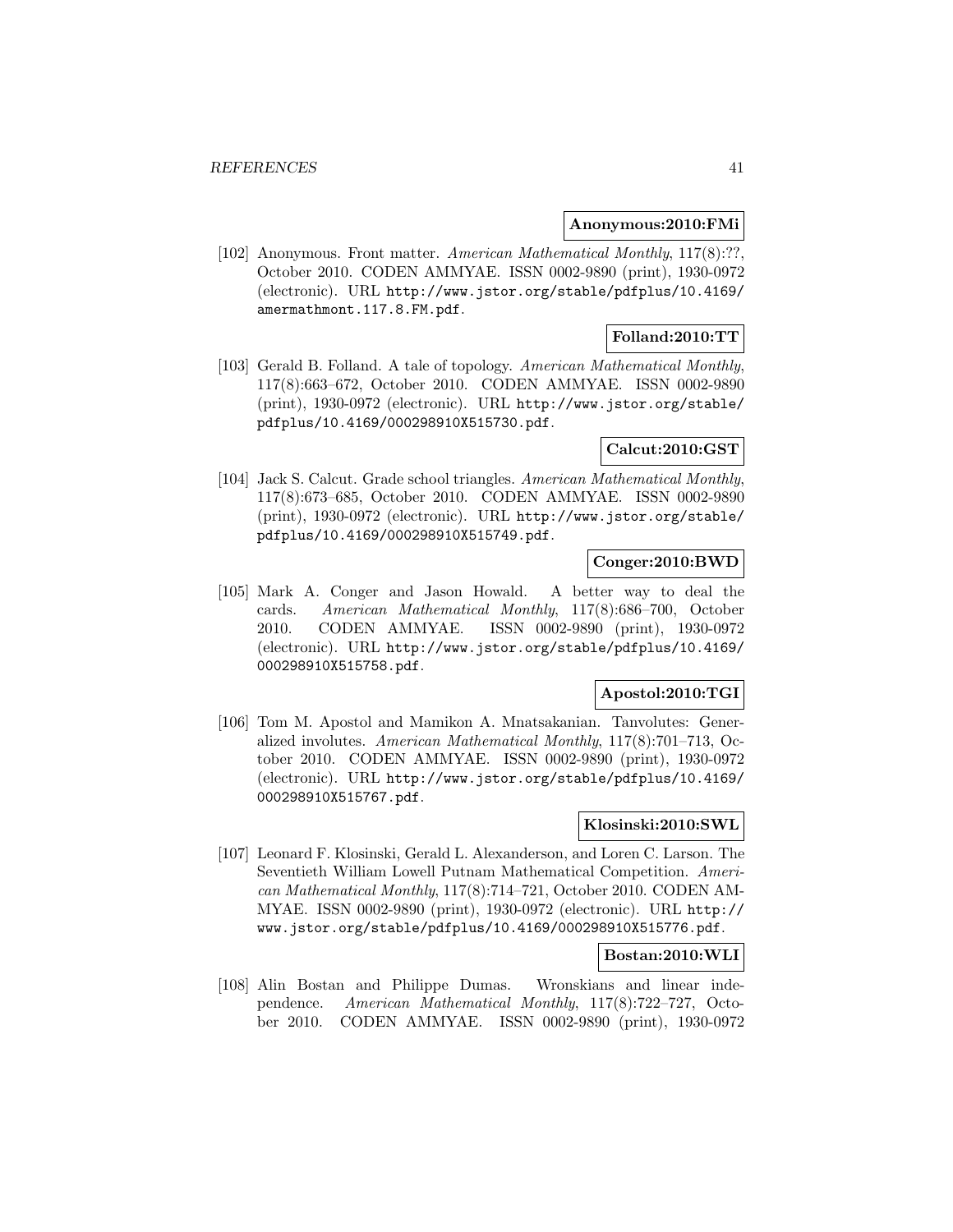(electronic). URL http://www.jstor.org/stable/pdfplus/10.4169/ 000298910X515785.pdf.

# **Alhakim:2010:SCA**

[109] Abbas M. Alhakim. A simple combinatorial algorithm for de Bruijn sequences. American Mathematical Monthly, 117(8):728–732, October 2010. CODEN AMMYAE. ISSN 0002-9890 (print), 1930-0972 (electronic). URL http://www.jstor.org/stable/pdfplus/10.4169/ 000298910X515794.pdf.

### **Nijenhuis:2010:SGP**

[110] Albert Nijenhuis. Short gamma products with simple values. American Mathematical Monthly, 117(8):733–737, October 2010. CODEN AM-MYAE. ISSN 0002-9890 (print), 1930-0972 (electronic). URL http:// www.jstor.org/stable/pdfplus/10.4169/000298910X515802.pdf.

#### **Kwon:2010:DLF**

[111] Miyeon Kwon. Dimension, linear functionals, and norms in a vector space. American Mathematical Monthly, 117(8):738–740, October 2010. CODEN AMMYAE. ISSN 0002-9890 (print), 1930-0972 (electronic). URL http://www.jstor.org/stable/pdfplus/10.4169/ 000298910X515811.pdf.

#### **Anonymous:2010:PS**

[112] Anonymous. Problems and solutions. American Mathematical Monthly, 117(8):741–748, October 2010. CODEN AMMYAE. ISSN 0002-9890 (print), 1930-0972 (electronic). URL http://www.jstor.org/stable/ pdfplus/10.4169/000298910X515820.pdf.

#### **Cohen:2010:BRB**

[113] Marion Deutsche Cohen. Book review: [untitled]. American Mathematical Monthly, 117(8):749–753, October 2010. CODEN AMMYAE. ISSN 0002-9890 (print), 1930-0972 (electronic). URL http://www.jstor.org/ stable/pdfplus/10.4169/000298910X515839.pdf.

#### **Anonymous:2010:BMi**

[114] Anonymous. Back matter. American Mathematical Monthly, 117(8):??, October 2010. CODEN AMMYAE. ISSN 0002-9890 (print), 1930-0972 (electronic). URL http://www.jstor.org/stable/pdfplus/10.4169/ amermathmont.117.8.BM.pdf.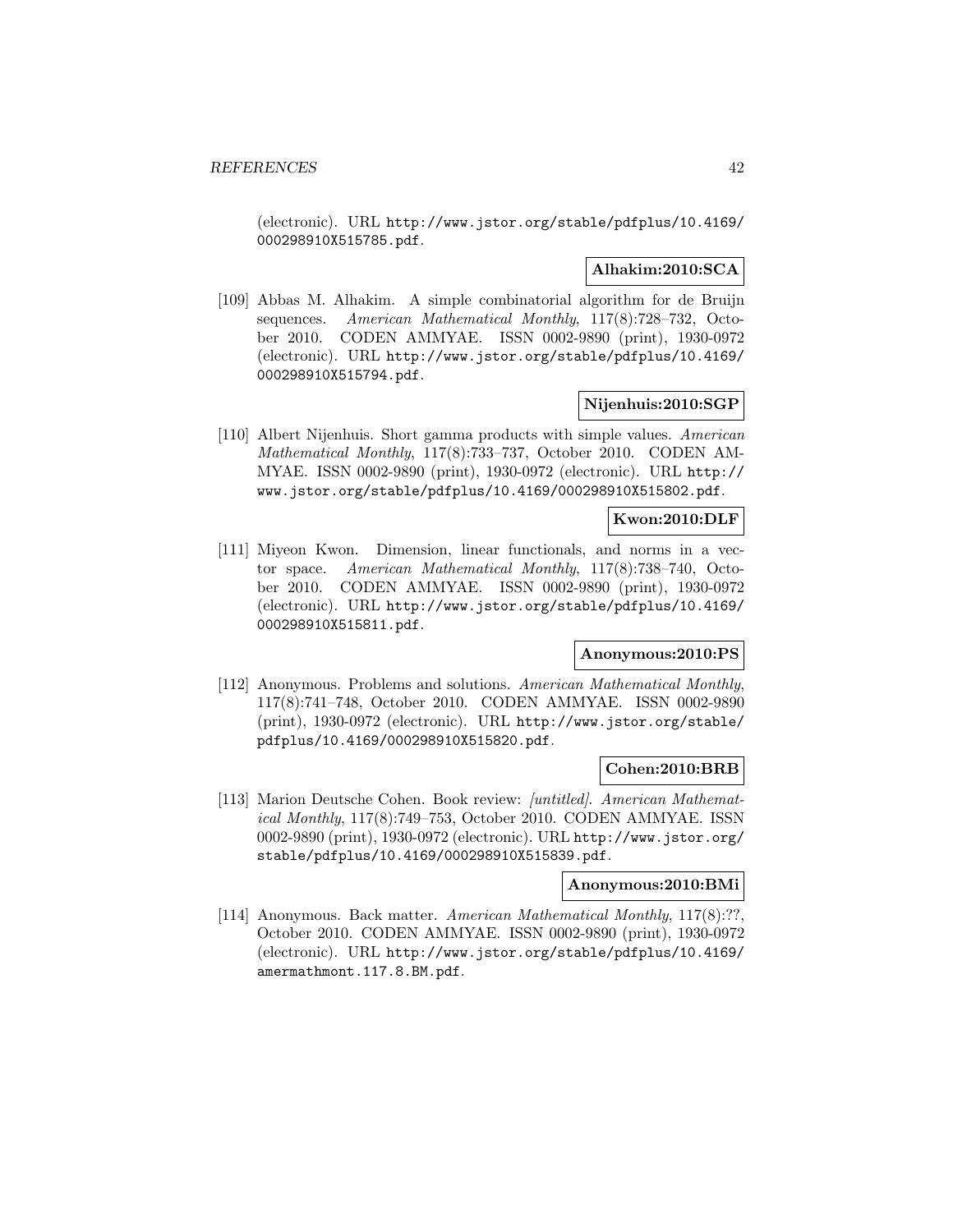#### **Anonymous:2010:FMj**

[115] Anonymous. Front matter. American Mathematical Monthly, 117(9):??, November 2010. CODEN AMMYAE. ISSN 0002-9890 (print), 1930-0972 (electronic). URL http://www.jstor.org/stable/pdfplus/10.4169/ amermathmont.117.9.FM.pdf.

# **Su:2010:TRE**

[116] Francis Edward Su. Teaching research: Encouraging discoveries. American Mathematical Monthly, 117(9):759–769, November 2010. CODEN AMMYAE. ISSN 0002-9890 (print), 1930-0972 (electronic). URL http: //www.jstor.org/stable/pdfplus/10.4169/000298910X521634.pdf.

### **Boas:2010:JJM**

[117] Harold P. Boas. Julius and Julia: Mastering the art of the Schwarz Lemma. American Mathematical Monthly, 117(9):770–785, November 2010. CODEN AMMYAE. ISSN 0002-9890 (print), 1930-0972 (electronic). URL http://www.jstor.org/stable/pdfplus/10.4169/ 000298910X521643.pdf.

# **Banakh:2010:FSL**

[118] Taras Banakh, Oleg Verbitsky, and Yaroslav Vorobets. Fermat's spiral and the line between Yin and Yang. American Mathematical Monthly, 117(9):786–800, November 2010. CODEN AMMYAE. ISSN 0002-9890 (print), 1930-0972 (electronic). URL http://www.jstor.org/stable/ pdfplus/10.4169/000298910X521652.pdf.

### **Hrbacek:2010:AUN**

[119] Karel Hrbacek, Olivier Lessmann, and Richard O'Donovan. Analysis with ultrasmall numbers. American Mathematical Monthly, 117(9):801– 816, November 2010. CODEN AMMYAE. ISSN 0002-9890 (print), 1930- 0972 (electronic). URL http://www.jstor.org/stable/pdfplus/10. 4169/000298910X521661.pdf.

# **Lenstra:2010:ICM**

[120] Hendrik Lenstra. Irreducible cubics modulo five. American Mathematical Monthly, 117(9):817–821, November 2010. CODEN AMMYAE. ISSN 0002-9890 (print), 1930-0972 (electronic). URL http://www.jstor.org/ stable/pdfplus/10.4169/000298910X521670.pdf.

### **Michalek:2010:SPC**

[121] Mateusz Michałek. A short proof of combinatorial Nullstellensatz. American Mathematical Monthly, 117(9):821–823, November 2010. CODEN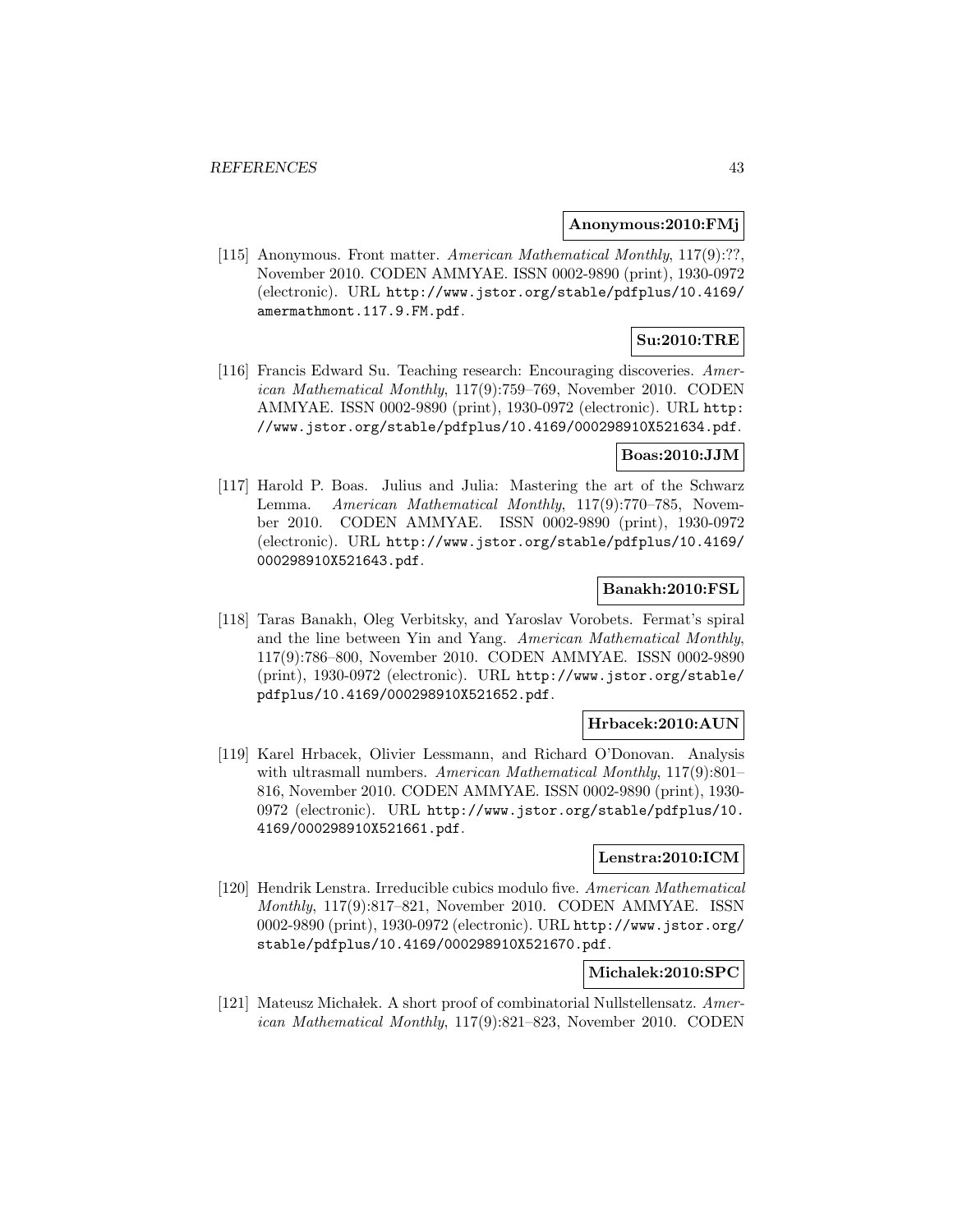AMMYAE. ISSN 0002-9890 (print), 1930-0972 (electronic). URL http: //www.jstor.org/stable/pdfplus/10.4169/000298910X521689.pdf.

#### **Creswell:2010:CBS**

[122] Sam H. Creswell. A continuous bijection from  $\ell^2$  onto a subset of  $\ell^2$  whose inverse is everywhere discontinuous. American Mathematical Monthly, 117(9):823–828, November 2010. CODEN AMMYAE. ISSN 0002-9890 (print), 1930-0972 (electronic). URL http://www.jstor.org/stable/ pdfplus/10.4169/000298910X521698.pdf.

# **Anghel:2010:QCZ**

[123] Nicolae Anghel. On a question of Connes and Zagier regarding parallelograms inscribed in a pair of confocal ellipses. American Mathematical Monthly, 117(9):828–831, November 2010. CODEN AMMYAE. ISSN 0002-9890 (print), 1930-0972 (electronic). URL http://www.jstor.org/ stable/pdfplus/10.4169/000298910X521706.pdf.

# **Walk:2010:SPE**

[124] Stephen M. Walk. A streamlined proof of an essential calculus fact. American Mathematical Monthly, 117(9):832–833, November 2010. CODEN AMMYAE. ISSN 0002-9890 (print), 1930-0972 (electronic). URL http://www.jstor.org/stable/pdfplus/10.4169/ 000298910X521715.pdf. We present a short, classroom-friendly proof of a standard theorem of calculus: continuity on an interval implies Riemann integrability on that interval.

### **Edger:2010:PSb**

[125] Gerald A. Edger, Doug Hensley, and Douglas B. West. Problems and solutions. American Mathematical Monthly, 117(9):834–843, November 2010. CODEN AMMYAE. ISSN 0002-9890 (print), 1930-0972 (electronic). URL http://www.jstor.org/stable/pdfplus/10.4169/ 000298910X521724.pdf.

#### **Nunemacher:2010:BRBg**

[126] Jeffrey Nunemacher and Rebecca F. Goldin. Book review: [untitled]. American Mathematical Monthly, 117(9):844–847, November 2010. CODEN AMMYAE. ISSN 0002-9890 (print), 1930-0972 (electronic). URL http://www.jstor.org/stable/pdfplus/10.4169/ 000298910X521733.pdf.

### **Anonymous:2010:BMj**

[127] Anonymous. Back matter. American Mathematical Monthly, 117(9):??, November 2010. CODEN AMMYAE. ISSN 0002-9890 (print), 1930-0972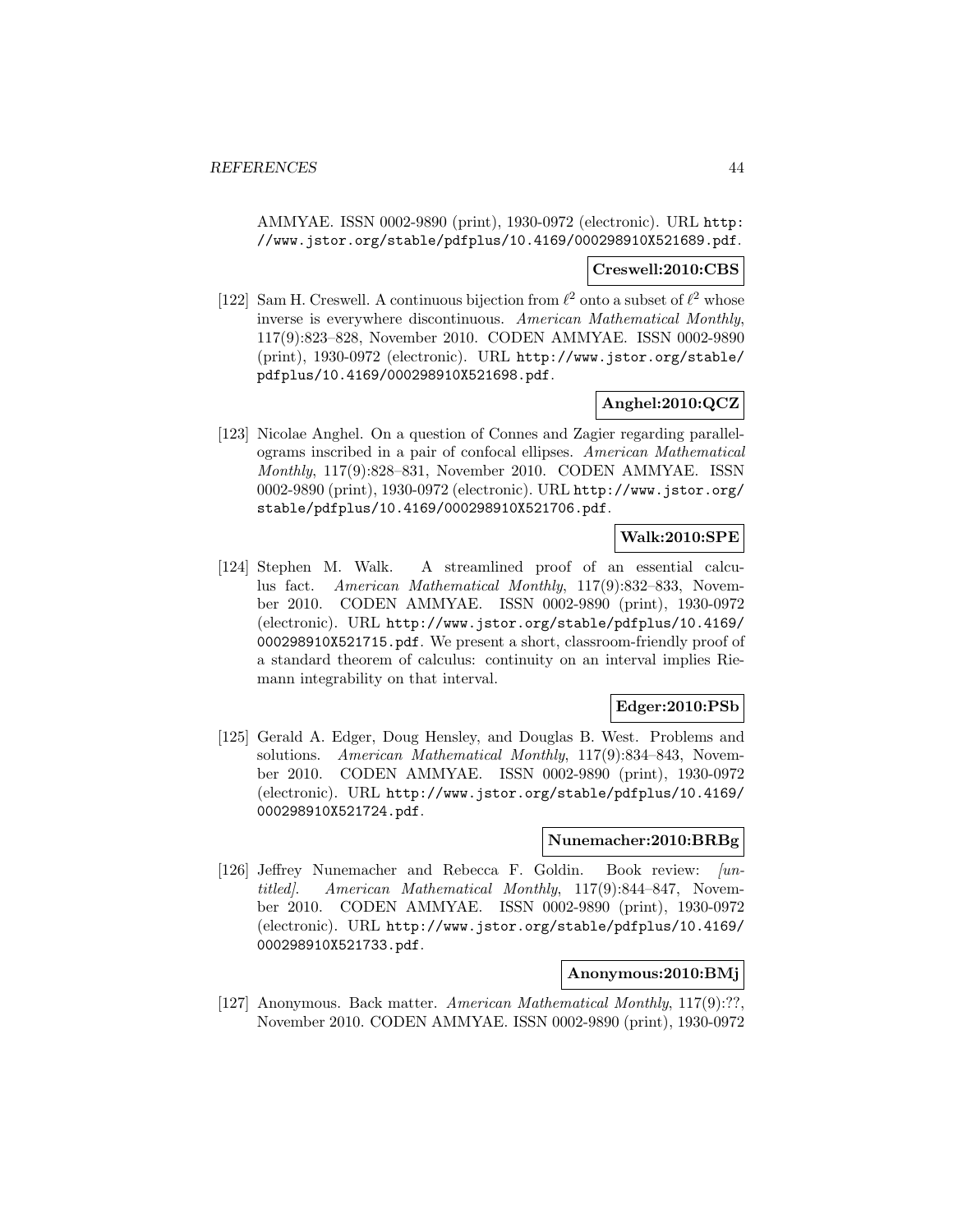(electronic). URL http://www.jstor.org/stable/pdfplus/10.4169/ amermathmont.117.9.BM.pdf.

#### **Anonymous:2011:FMa**

[128] Anonymous. Front matter. American Mathematical Monthly, 118(1):1–2, January 2011. CODEN AMMYAE. ISSN 0002-9890 (print), 1930-0972 (electronic). URL http://www.jstor.org/stable/pdfplus/10.4169/ amer.math.monthly.118.01.fm.pdf.

# **Cox:2011:WEP**

[129] David A. Cox. Why Eisenstein proved the Eisenstein criterion and why Schönemann discovered it first. American Mathematical Monthly, 118 (1):3–21, January 2011. CODEN AMMYAE. ISSN 0002-9890 (print), 1930-0972 (electronic). URL http://www.jstor.org/stable/pdfplus/ 10.4169/amer.math.monthly.118.01.003.pdf.

# **Johnson:2011:HSC**

[130] Jennifer M. Johnson and János Kollár. How small can a polynomial be near infinity? American Mathematical Monthly, 118(1):22–40, January 2011. CODEN AMMYAE. ISSN 0002-9890 (print), 1930-0972 (electronic). URL http://www.jstor.org/stable/pdfplus/10.4169/ amer.math.monthly.118.01.022.pdf.

# **Ivanov:2011:AJI**

[131] Nikolai V. Ivanov. Arnol'd, the Jacobi identity, and orthocenters. American Mathematical Monthly, 118(1):41–65, January 2011. CODEN AM-MYAE. ISSN 0002-9890 (print), 1930-0972 (electronic). URL http:// www.jstor.org/stable/pdfplus/10.4169/amer.math.monthly.118. 01.041.pdf.

### **Pippenger:2011:TER**

[132] Nicholas Pippenger. Two extensions of results of Archimedes. American Mathematical Monthly, 118(1):66–71, January 2011. CODEN AM-MYAE. ISSN 0002-9890 (print), 1930-0972 (electronic). URL http:// www.jstor.org/stable/pdfplus/10.4169/amer.math.monthly.118. 01.066.pdf.

#### **Pollack:2011:PRG**

[133] Paul Pollack. On polynomial rings with a Goldbach property. American Mathematical Monthly, 118(1):71–77, January 2011. CODEN AM-MYAE. ISSN 0002-9890 (print), 1930-0972 (electronic). URL http:// www.jstor.org/stable/pdfplus/10.4169/amer.math.monthly.118. 01.071.pdf.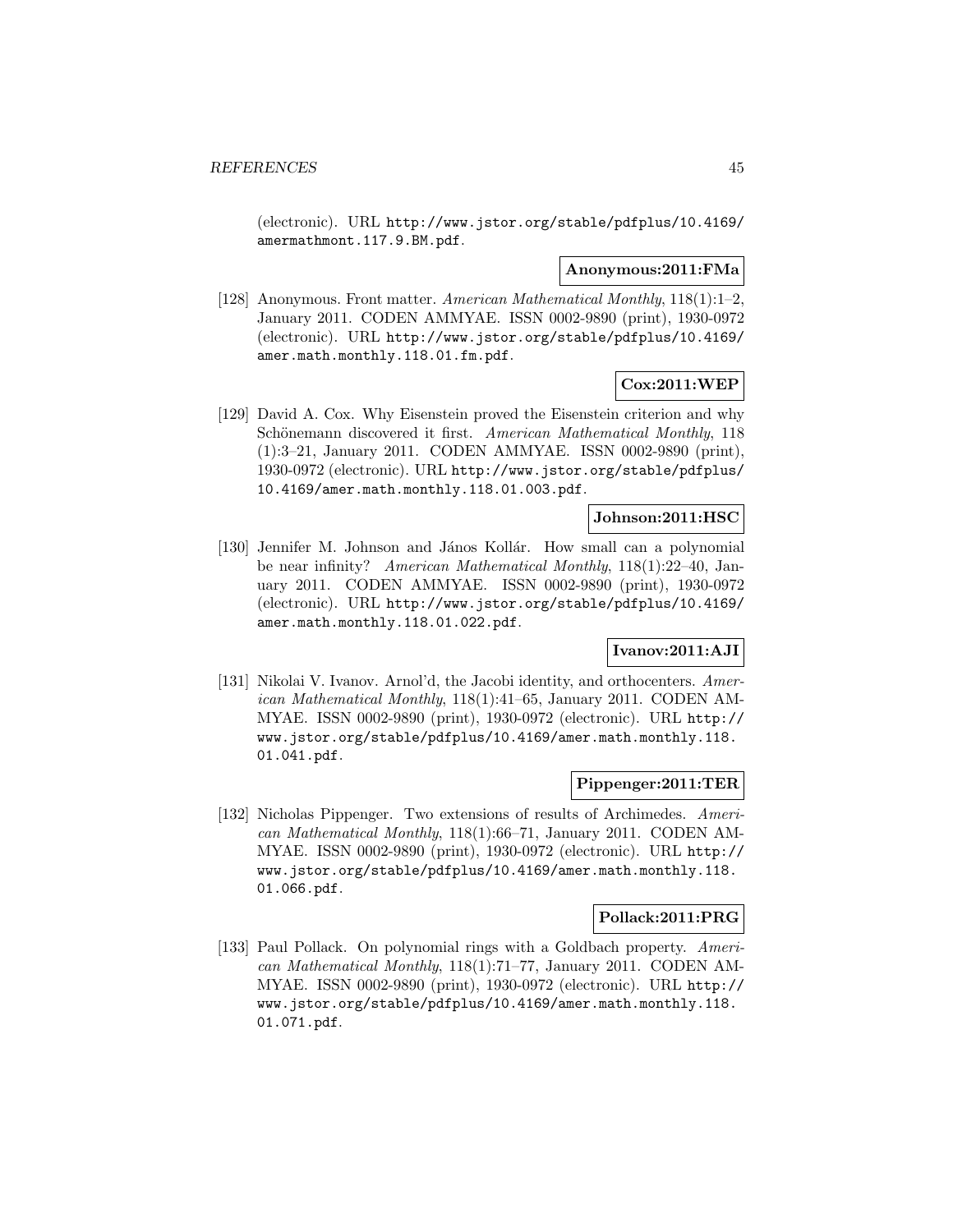#### **Villani:2011:MFG**

[134] Alfonso Villani. Measurable functions with a given set of integrability exponents. American Mathematical Monthly, 118(1):77–82, January 2011. CODEN AMMYAE. ISSN 0002-9890 (print), 1930-0972 (electronic). URL http://www.jstor.org/stable/pdfplus/10.4169/ amer.math.monthly.118.01.077.pdf.

# **Toda:2011:ORM**

[135] Alexis Akira Toda. Operator reverse monotonicity of the inverse. American Mathematical Monthly, 118(1):82–83, January 2011. CODEN AM-MYAE. ISSN 0002-9890 (print), 1930-0972 (electronic). URL http:// www.jstor.org/stable/pdfplus/10.4169/amer.math.monthly.118. 01.082.pdf.

### **Anonymous:2011:PSa**

[136] Anonymous. Problems and solutions. American Mathematical Monthly, 118(1):84–91, January 2011. CODEN AMMYAE. ISSN 0002-9890 (print), 1930-0972 (electronic). URL http://www.jstor.org/stable/ pdfplus/10.4169/amer.math.monthly.118.01.084.pdf.

#### **Warfield:2011:BRB**

[137] Virginia McShane Warfield. Book review: [untitled]. American Mathematical Monthly, 118(1):92–95, January 2011. CODEN AMMYAE. ISSN 0002-9890 (print), 1930-0972 (electronic). URL http://www.jstor.org/ stable/pdfplus/10.4169/amer.math.monthly.118.01.092.pdf.

# **Anonymous:2011:BMa**

[138] Anonymous. Back matter. American Mathematical Monthly, 118(1):96, January 2011. CODEN AMMYAE. ISSN 0002-9890 (print), 1930-0972 (electronic). URL http://www.jstor.org/stable/pdfplus/10.4169/ amer.math.monthly.118.01.bm.pdf.

### **Anonymous:2011:FMb**

[139] Anonymous. Front matter. American Mathematical Monthly, 118(10): 861–862, December 2011. CODEN AMMYAE. ISSN 0002-9890 (print), 1930-0972 (electronic). URL http://www.jstor.org/stable/pdfplus/ 10.4169/amer.math.monthly.118.10.fm.pdf.

#### **Gerlach:2011:SFR**

[140] Henryk Gerlach and Heiko von der Mosel. On sphere-filling ropes. American Mathematical Monthly, 118(10):863–876, December 2011. CODEN AMMYAE. ISSN 0002-9890 (print), 1930-0972 (electronic).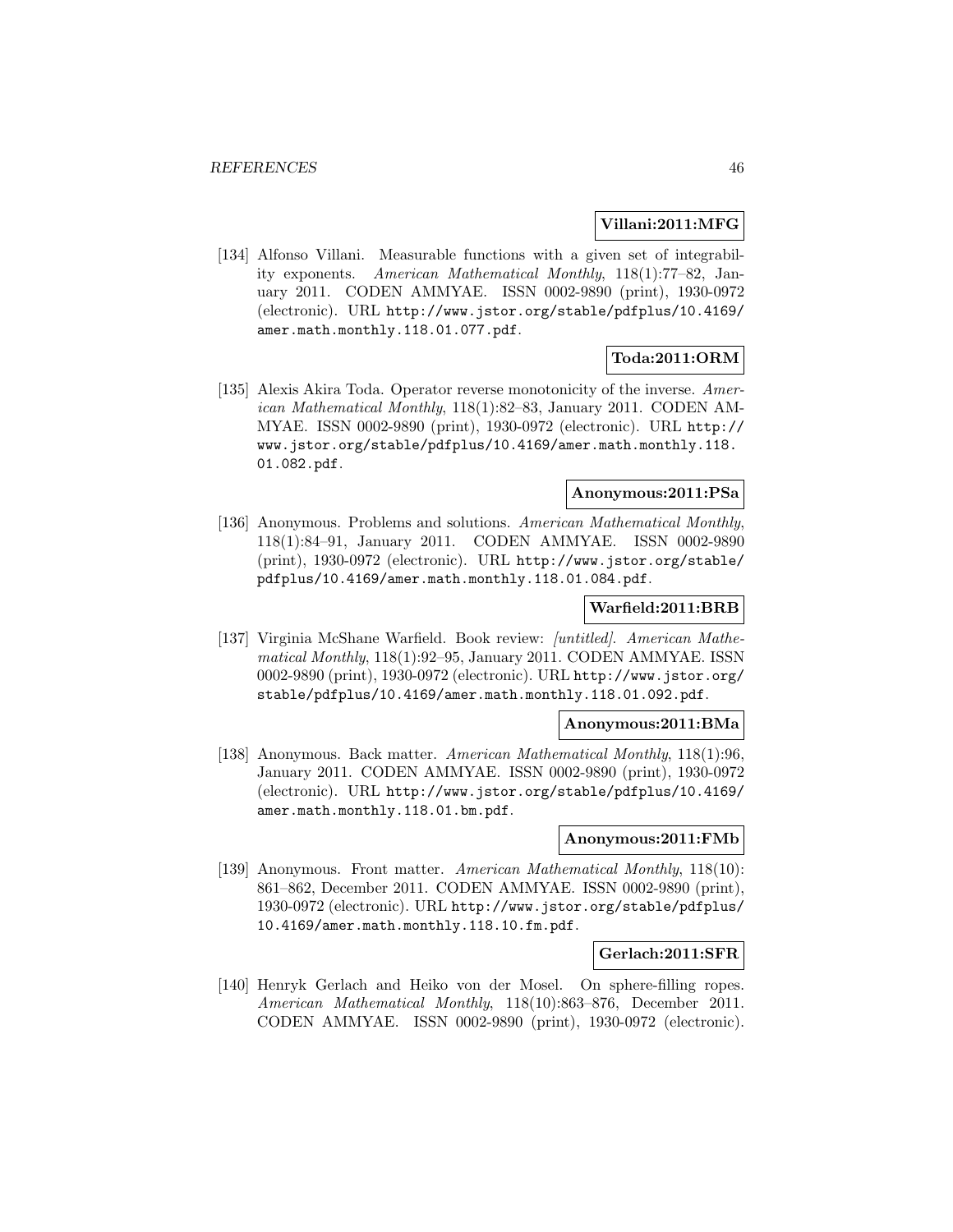URL http://www.jstor.org/stable/pdfplus/10.4169/amer.math. monthly.118.10.863.pdf.

# **Kos:2011:GPS**

[141] Géza Kós. On the Grasshopper Problem with signed jumps. American Mathematical Monthly, 118(10):877–886, December 2011. CODEN AM-MYAE. ISSN 0002-9890 (print), 1930-0972 (electronic). URL http:// www.jstor.org/stable/pdfplus/10.4169/amer.math.monthly.118. 10.877.pdf.

# **Falcone:2011:KTF**

[142] Giovanni Falcone and Marco Pavone. Kirkman's tetrahedron and the Fifteen Schoolgirl Problem. American Mathematical Monthly, 118(10): 887–900, December 2011. CODEN AMMYAE. ISSN 0002-9890 (print), 1930-0972 (electronic). URL http://www.jstor.org/stable/pdfplus/ 10.4169/amer.math.monthly.118.10.887.pdf.

# **Baginski:2011:FAI**

[143] Paul Baginski and Scott T. Chapman. Factorizations of algebraic integers, block monoids, and additive number theory. American Mathematical Monthly, 118(10):901–920, December 2011. CODEN AM-MYAE. ISSN 0002-9890 (print), 1930-0972 (electronic). URL http:// www.jstor.org/stable/pdfplus/10.4169/amer.math.monthly.118. 10.901.pdf.

# **Ardal:2011:COR**

[144] Hayri Ardal, Tom Brown, and Veselin Jungić. Chaotic orderings of the rationals and reals. American Mathematical Monthly, 118(10):921–925, December 2011. CODEN AMMYAE. ISSN 0002-9890 (print), 1930-0972 (electronic). URL http://www.jstor.org/stable/pdfplus/10.4169/ amer.math.monthly.118.10.921.pdf.

# **Cerf:2011:SPC**

[145] Raphaël Cerf and Pierre Petit. A short proof of Cramér's Theorem in **R**. American Mathematical Monthly, 118(10):925–931, December 2011. CODEN AMMYAE. ISSN 0002-9890 (print), 1930-0972 (electronic). URL http://www.jstor.org/stable/pdfplus/10.4169/ amer.math.monthly.118.10.925.pdf.

#### **Kalantari:2011:GMP**

[146] Bahman Kalantari. A geometric modulus principle for polynomials. American Mathematical Monthly, 118(10):931–935, December 2011. CODEN AMMYAE. ISSN 0002-9890 (print), 1930-0972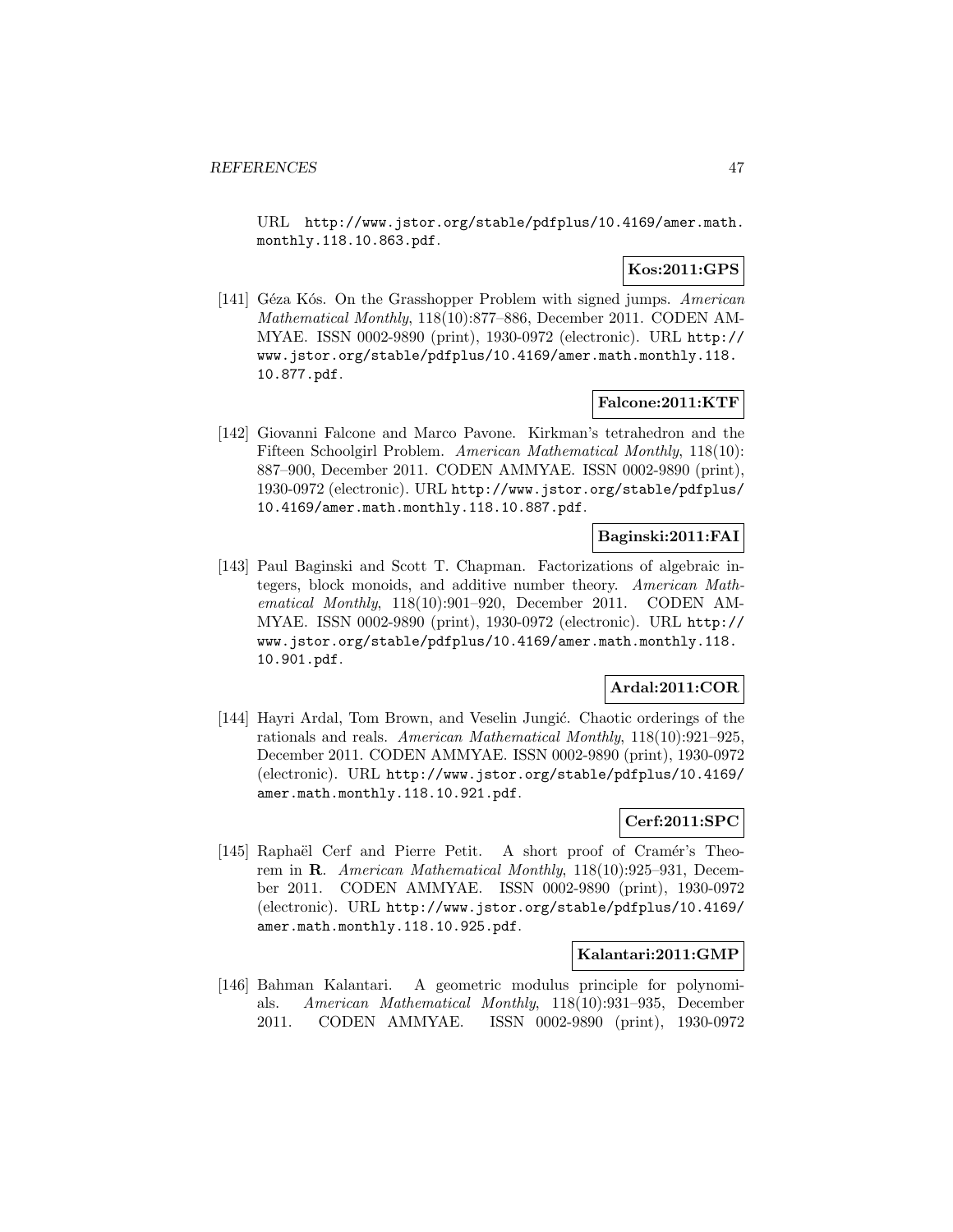(electronic). URL http://www.jstor.org/stable/pdfplus/10.4169/ amer.math.monthly.118.10.931.pdf.

#### **Anonymous:2011:PSb**

[147] Anonymous. Problems and solutions. American Mathematical Monthly, 118(10):936–945, December 2011. CODEN AMMYAE. ISSN 0002-9890 (print), 1930-0972 (electronic). URL http://www.jstor.org/stable/ pdfplus/10.4169/amer.math.monthly.118.10.936.pdf.

#### **Odlyzko:2011:BRB**

[148] Andrew Odlyzko. Book review: [untitled]. American Mathematical Monthly, 118(10):946–951, December 2011. CODEN AMMYAE. ISSN 0002-9890 (print), 1930-0972 (electronic). URL http://www.jstor.org/ stable/pdfplus/10.4169/amer.math.monthly.118.10.946.pdf.

#### **Velleman:2011:BRB**

[149] Daniel J. Velleman. Book review: Endnotes. American Mathematical Monthly, 118(10):952–953, December 2011. CODEN AMMYAE. ISSN 0002-9890 (print), 1930-0972 (electronic). URL http://www.jstor.org/ stable/pdfplus/10.4169/amer.math.monthly.118.10.952.pdf.

# **Anonymous:2011:IV**

[150] Anonymous. Index to volume 118. American Mathematical Monthly, 118(10):954–964, December 2011. CODEN AMMYAE. ISSN 0002-9890 (print), 1930-0972 (electronic). URL http://www.jstor.org/stable/ pdfplus/10.4169/amer.math.monthly.118.10.954.pdf.

#### **Anonymous:2011:BMb**

[151] Anonymous. Back matter. American Mathematical Monthly, 118(10):??, December 2011. CODEN AMMYAE. ISSN 0002-9890 (print), 1930-0972 (electronic). URL http://www.jstor.org/stable/pdfplus/10.4169/ amer.math.monthly.118.10.bm.pdf.

#### **Anonymous:2011:FMc**

[152] Anonymous. Front matter. American Mathematical Monthly, 118(2): 97–98, February 2011. CODEN AMMYAE. ISSN 0002-9890 (print), 1930-0972 (electronic). URL http://www.jstor.org/stable/pdfplus/ 10.4169/amer.math.monthly.118.02.fm.pdf.

#### **Bressoud:2011:HRT**

[153] David M. Bressoud. Historical reflections on teaching the Fundamental Theorem of Integral Calculus. American Mathematical Monthly, 118(2):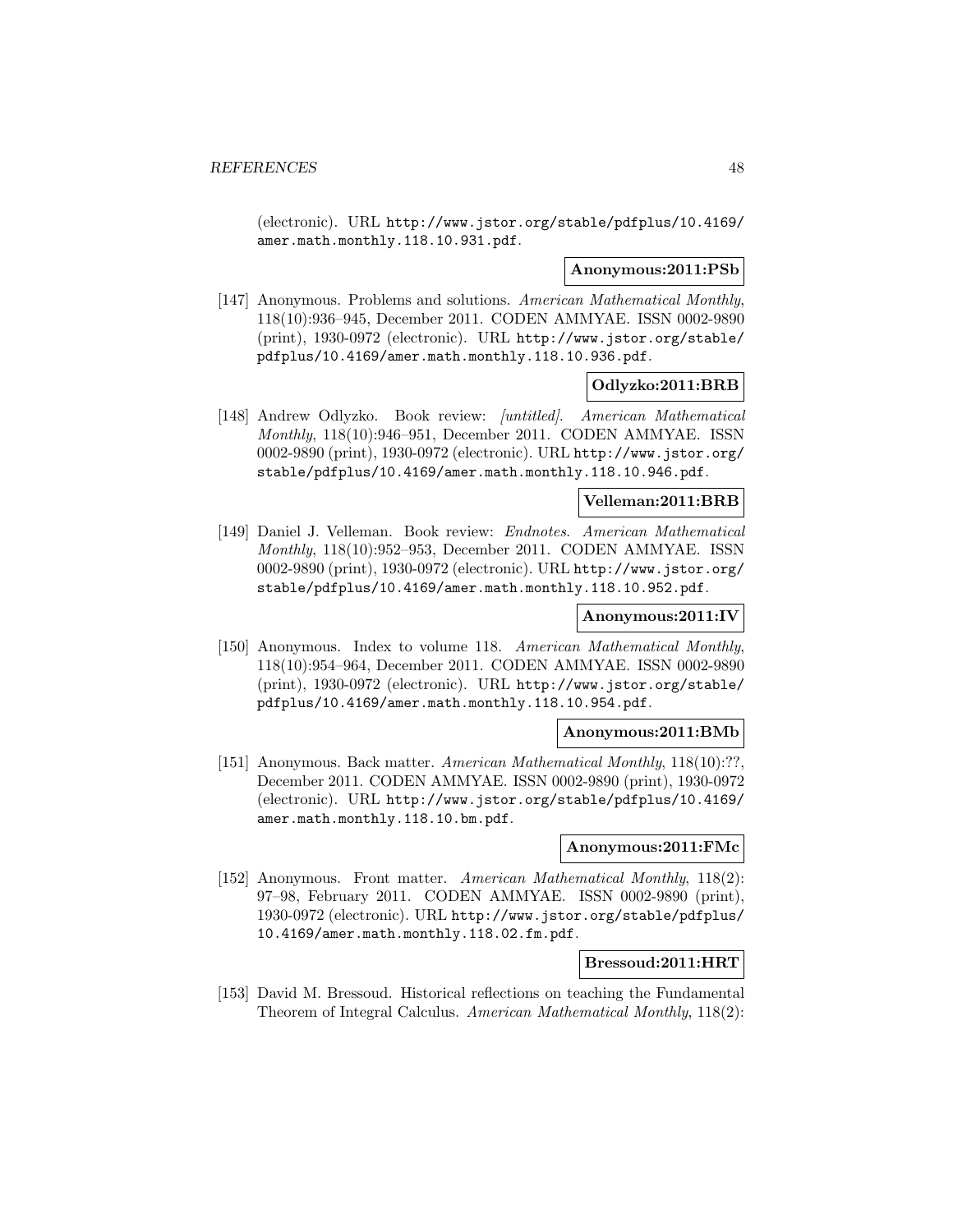99–115, February 2011. CODEN AMMYAE. ISSN 0002-9890 (print), 1930-0972 (electronic). URL http://www.jstor.org/stable/pdfplus/ 10.4169/amer.math.monthly.118.02.099.pdf.

# **Vakil:2011:MD**

[154] Ravi Vakil. The mathematics of doodling. American Mathematical Monthly, 118(2):116–129, February 2011. CODEN AMMYAE. ISSN 0002-9890 (print), 1930-0972 (electronic). URL http://www.jstor.org/ stable/pdfplus/10.4169/amer.math.monthly.118.02.116.pdf.

# **Short:2011:FCC**

[155] Ian Short. Ford circles, continued fractions, and rational approximation. American Mathematical Monthly, 118(2):130–135, February 2011. CODEN AMMYAE. ISSN 0002-9890 (print), 1930-0972 (electronic). URL http://www.jstor.org/stable/pdfplus/10.4169/ amer.math.monthly.118.02.130.pdf.

# **Muller:2011:HAN**

[156] Markus Müller and Dierk Schleicher. How to add a noninteger number of terms: From axioms to new identities. American Mathematical Monthly, 118(2):136–152, February 2011. CODEN AMMYAE. ISSN 0002-9890 (print), 1930-0972 (electronic). URL http://www.jstor.org/stable/ pdfplus/10.4169/amer.math.monthly.118.02.136.pdf.

# **Jones:2011:WDA**

[157] Lenny Jones. When does appending the same digit repeatedly on the right of a positive integer generate a sequence of composite integers? American Mathematical Monthly, 118(2):153–160, February 2011. CODEN AMMYAE. ISSN 0002-9890 (print), 1930-0972 (electronic). URL http://www.jstor.org/stable/pdfplus/10.4169/ amer.math.monthly.118.02.153.pdf.

### **Pollack:2011:DTC**

[158] Paul Pollack. On Dickson's theorem concerning odd perfect numbers. American Mathematical Monthly, 118(2):161–164, February 2011. CODEN AMMYAE. ISSN 0002-9890 (print), 1930-0972 (electronic). URL http://www.jstor.org/stable/pdfplus/10.4169/ amer.math.monthly.118.02.161.pdf.

#### **Ackerman:2011:ESA**

[159] Eyal Ackerman, Rom Pinchasi, Ludmila Scharf, and Marc Scherfenberg. Every simple arrangement of n lines contains an inducing simple n-gon. American Mathematical Monthly, 118(2):164–167, Febru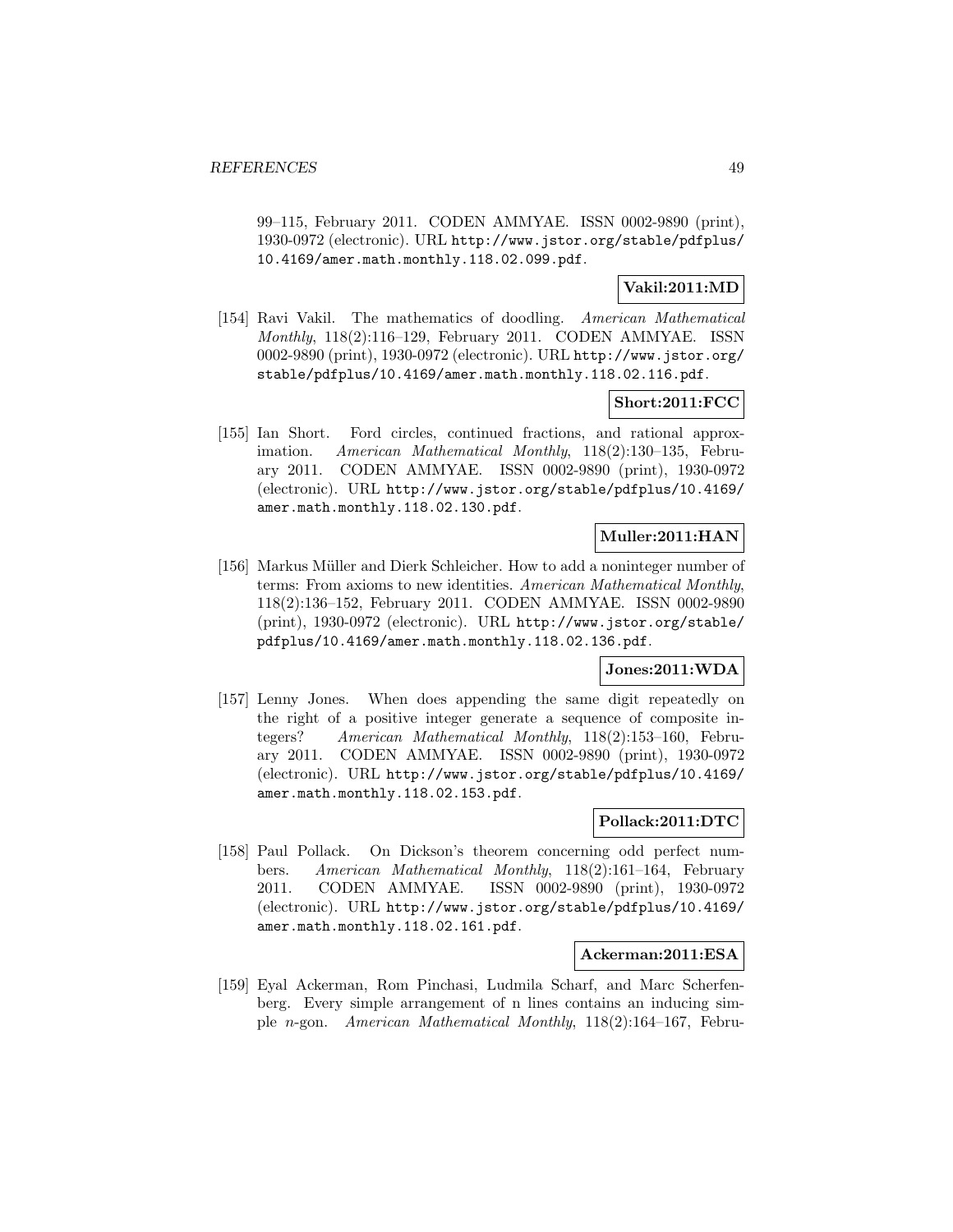ary 2011. CODEN AMMYAE. ISSN 0002-9890 (print), 1930-0972 (electronic). URL http://www.jstor.org/stable/pdfplus/10.4169/ amer.math.monthly.118.02.164.pdf.

### **Gamez-Merino:2011:CCR**

[160] José L. Gámez-Merino, Gustavo A. Muñoz-Fernández, and Juan B. Seoane-Sepúlveda. A characterization of continuity revisited. American Mathematical Monthly, 118(2):167–170, February 2011. CODEN AM-MYAE. ISSN 0002-9890 (print), 1930-0972 (electronic). URL http:// www.jstor.org/stable/pdfplus/10.4169/amer.math.monthly.118. 02.167.pdf.

# **Northshield:2011:SPG**

[161] Sam Northshield. A short proof and generalization of Lagrange's theorem on continued fractions. American Mathematical Monthly, 118(2):171– 175, February 2011. CODEN AMMYAE. ISSN 0002-9890 (print), 1930- 0972 (electronic). URL http://www.jstor.org/stable/pdfplus/10. 4169/amer.math.monthly.118.02.171.pdf.

# **Chang:2011:GPP**

[162] Guisong Chang and Chen Xu. Generalization and probabilistic proof of a combinatorial identity. American Mathematical Monthly, 118(2): 175–177, February 2011. CODEN AMMYAE. ISSN 0002-9890 (print), 1930-0972 (electronic). URL http://www.jstor.org/stable/pdfplus/ 10.4169/amer.math.monthly.118.02.175.pdf.

#### **Anonymous:2011:PSc**

[163] Anonymous. Problems and solutions. American Mathematical Monthly, 118(2):178–185, February 2011. CODEN AMMYAE. ISSN 0002-9890 (print), 1930-0972 (electronic). URL http://www.jstor.org/stable/ pdfplus/10.4169/amer.math.monthly.118.02.178.pdf.

## **Nunemacher:2011:BRB**

[164] Jeffrey Nunemacher. Book review: [untitled]. American Mathematical Monthly, 118(2):186–189, February 2011. CODEN AMMYAE. ISSN 0002-9890 (print), 1930-0972 (electronic). URL http://www.jstor.org/ stable/pdfplus/10.4169/amer.math.monthly.118.02.186.pdf.

#### **Anonymous:2011:BMc**

[165] Anonymous. Back matter. American Mathematical Monthly, 118(2): 190–192, February 2011. CODEN AMMYAE. ISSN 0002-9890 (print), 1930-0972 (electronic). URL http://www.jstor.org/stable/pdfplus/ 10.4169/amer.math.monthly.118.02.bm.pdf.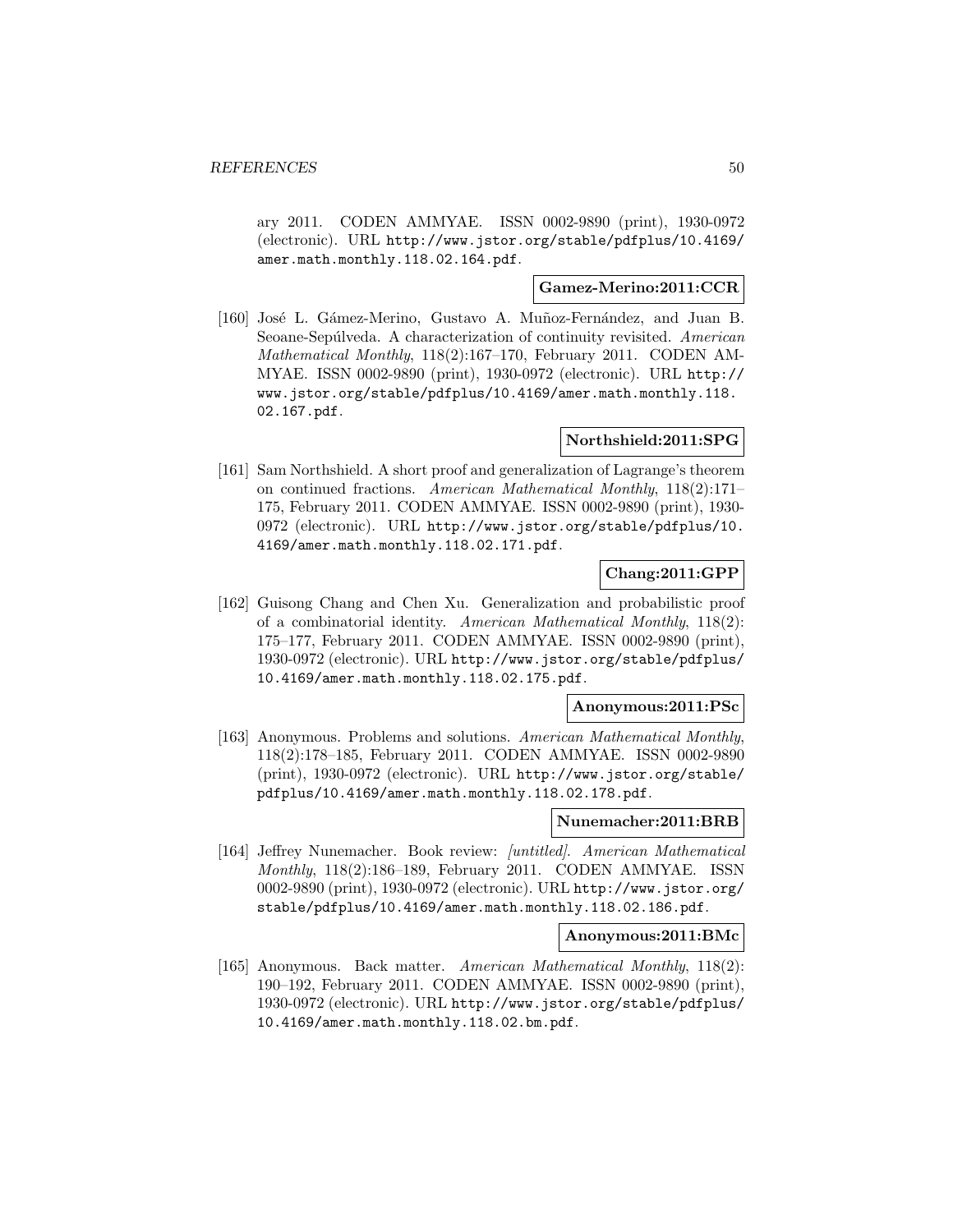#### **Anonymous:2011:FMd**

[166] Anonymous. Front matter. American Mathematical Monthly, 118(3): 193–194, March 2011. CODEN AMMYAE. ISSN 0002-9890 (print), 1930-0972 (electronic). URL http://www.jstor.org/stable/pdfplus/ 10.4169/amer.math.monthly.118.03.fm.pdf.

## **Faires:2011:YGG**

[167] Barbara Faires. Yueh-Gin Gung and Dr. Charles Y. Hu Award for 2011 to Joseph A. Gallian for Distinguished Service to Mathematics. American Mathematical Monthly, 118(3):195–197, March 2011. CODEN AMMYAE. ISSN 0002-9890 (print), 1930-0972 (electronic). URL http://www.jstor.org/stable/pdfplus/10.4169/ amer.math.monthly.118.03.195.pdf.

# **Gouvea:2011:WCS**

[168] Fernando Q. Gouvêa. Was Cantor surprised? American Mathematical Monthly, 118(3):198–209, March 2011. CODEN AMMYAE. ISSN 0002-9890 (print), 1930-0972 (electronic). URL http://www.jstor.org/ stable/pdfplus/10.4169/amer.math.monthly.118.03.198.pdf.

#### **Weintraub:2011:LWL**

[169] Steven H. Weintraub. On Legendre's work on the law of quadratic reciprocity. American Mathematical Monthly, 118(3):210–216, March 2011. CODEN AMMYAE. ISSN 0002-9890 (print), 1930-0972 (electronic). URL http://www.jstor.org/stable/pdfplus/10.4169/ amer.math.monthly.118.03.210.pdf.

### **Ryba:2011:EPT**

[170] Alexander Ryba and Joseph Stern. Equimodular polynomials and the tritangency theorems of Euler, Feuerbach, and Guinand. American Mathematical Monthly, 118(3):217–228, March 2011. CODEN AM-MYAE. ISSN 0002-9890 (print), 1930-0972 (electronic). URL http:// www.jstor.org/stable/pdfplus/10.4169/amer.math.monthly.118. 03.217.pdf.

### **Burns:2011:STN**

[171] Keith Burns and Boris Hasselblatt. The Sharkovsky Theorem: a natural direct proof. American Mathematical Monthly, 118(3):229–244, March 2011. CODEN AMMYAE. ISSN 0002-9890 (print), 1930-0972 (electronic). URL http://www.jstor.org/stable/pdfplus/10.4169/ amer.math.monthly.118.03.229.pdf.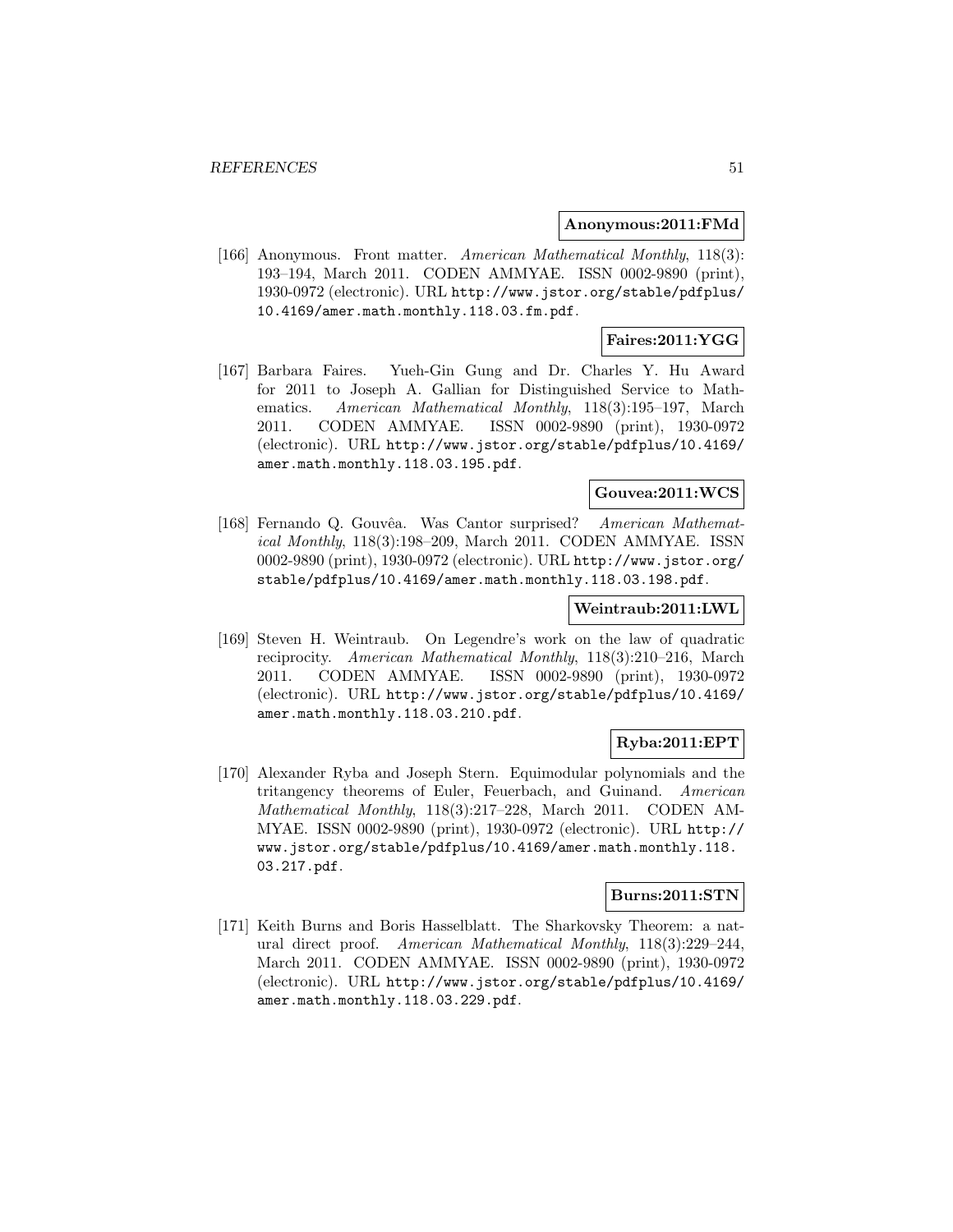#### **Hubbard:2011:FLD**

[172] John H. Hubbard and Benjamin E. Lundell. A first look at differential algebra. American Mathematical Monthly, 118(3):245–261, March 2011. CODEN AMMYAE. ISSN 0002-9890 (print), 1930-0972 (electronic). URL http://www.jstor.org/stable/pdfplus/10.4169/ amer.math.monthly.118.03.245.pdf.

# **Keady:2011:LBF**

[173] Grant Keady. Lines of best fit for the zeros and for the critical points of a polynomial. American Mathematical Monthly, 118(3):262–264, March 2011. CODEN AMMYAE. ISSN 0002-9890 (print), 1930-0972 (electronic). URL http://www.jstor.org/stable/pdfplus/10.4169/ amer.math.monthly.118.03.262.pdf.

# **Kurz:2011:RMG**

[174] Sascha Kurz and Rom Pinchasi. Regular matchstick graphs. American Mathematical Monthly, 118(3):264–267, March 2011. CODEN AM-MYAE. ISSN 0002-9890 (print), 1930-0972 (electronic). URL http:// www.jstor.org/stable/pdfplus/10.4169/amer.math.monthly.118. 03.264.pdf.

## **Chlebus:2011:RSI**

[175] Edward Chlebus. A recursive scheme for improving the original rate of convergence to the Euler–Mascheroni constant. American Mathematical Monthly, 118(3):268–274, March 2011. CODEN AMMYAE. ISSN 0002-9890 (print), 1930-0972 (electronic). URL http://www.jstor.org/ stable/pdfplus/10.4169/amer.math.monthly.118.03.268.pdf.

### **Anonymous:2011:PSd**

[176] Anonymous. Problems and solutions. American Mathematical Monthly, 118(3):275–282, March 2011. CODEN AMMYAE. ISSN 0002-9890 (print), 1930-0972 (electronic). URL http://www.jstor.org/stable/ pdfplus/10.4169/amer.math.monthly.118.03.275.pdf.

## **Leary:2011:BRB**

[177] Christopher C. Leary. Book review: [untitled]. American Mathematical Monthly, 118(3):283–286, March 2011. CODEN AMMYAE. ISSN 0002-9890 (print), 1930-0972 (electronic). URL http://www.jstor.org/ stable/pdfplus/10.4169/amer.math.monthly.118.03.283.pdf.

#### **Anonymous:2011:BMd**

[178] Anonymous. Back matter. American Mathematical Monthly, 118(3): 287–288, March 2011. CODEN AMMYAE. ISSN 0002-9890 (print),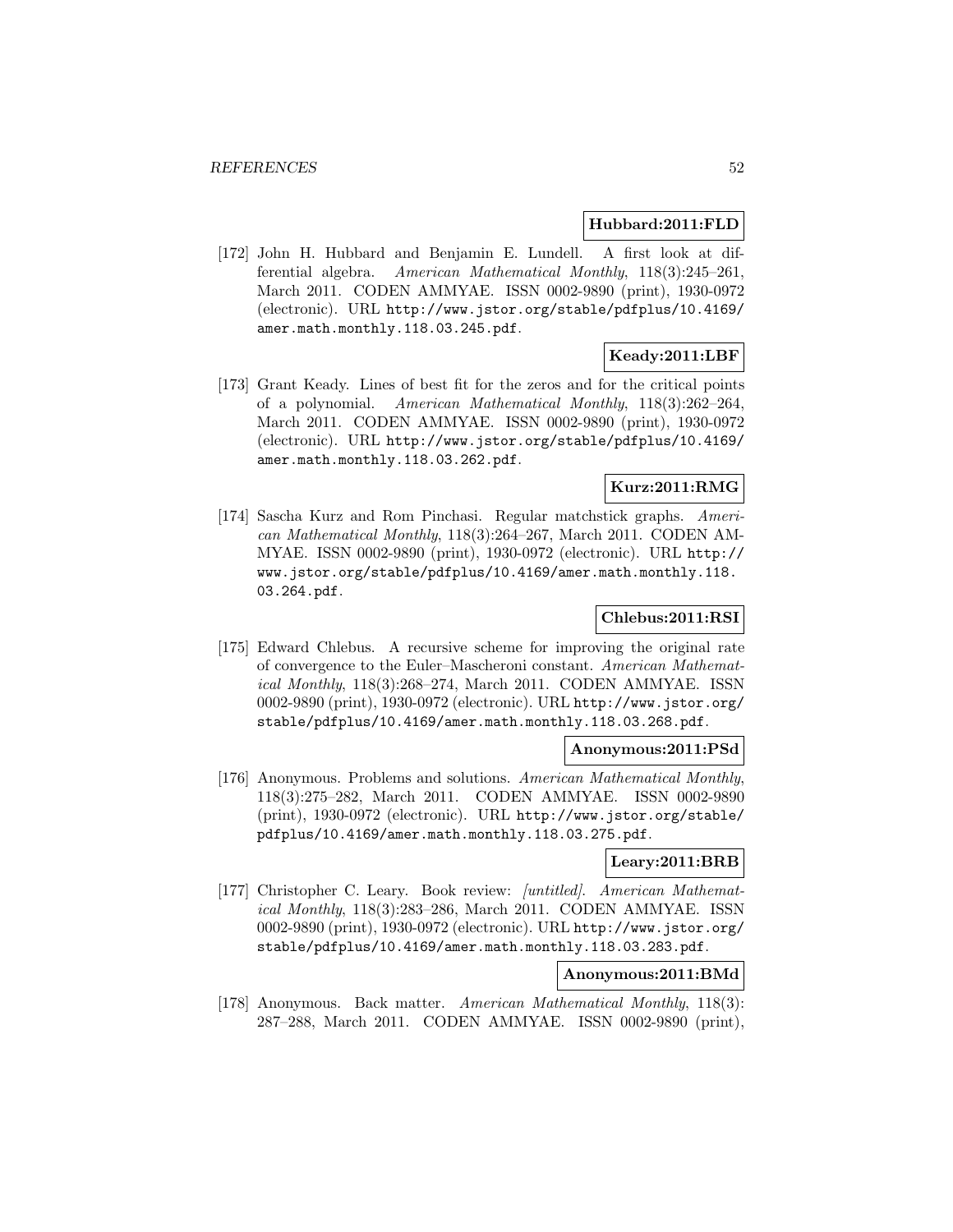1930-0972 (electronic). URL http://www.jstor.org/stable/pdfplus/ 10.4169/amer.math.monthly.118.03.bm.pdf.

#### **Anonymous:2011:FMe**

[179] Anonymous. Front matter. American Mathematical Monthly, 118(4): 289–290, April 2011. CODEN AMMYAE. ISSN 0002-9890 (print), 1930- 0972 (electronic). URL http://www.jstor.org/stable/pdfplus/10. 4169/amer.math.monthly.118.04.fm.pdf.

# **Sarnak:2011:IAP**

[180] Peter Sarnak. Integral Apollonian packings. American Mathematical Monthly, 118(4):291–306, April 2011. CODEN AMMYAE. ISSN 0002-9890 (print), 1930-0972 (electronic). URL http://www.jstor.org/ stable/pdfplus/10.4169/amer.math.monthly.118.04.291.pdf.

# **Hull:2011:SCC**

[181] Thomas C. Hull. Solving cubics with creases: The work of Beloch and Lill. American Mathematical Monthly, 118(4):307–315, April 2011. CODEN AMMYAE. ISSN 0002-9890 (print), 1930-0972 (electronic). URL http://www.jstor.org/stable/pdfplus/10.4169/ amer.math.monthly.118.04.307.pdf.

# **Chan:2011:CAJ**

[182] Heng Huat Chan, Ling Long, and YiFan Yang. A cubic analogue of the Jacobsthal Identity. American Mathematical Monthly, 118(4):316–326, April 2011. CODEN AMMYAE. ISSN 0002-9890 (print), 1930-0972 (electronic). URL http://www.jstor.org/stable/pdfplus/10.4169/ amer.math.monthly.118.04.316.pdf.

### **Hilden:2011:ASS**

[183] H. M. Hilden, J. M. Montesinos, D. M. Tejada, and M. M. Toro. Artifacts for stamping symmetric designs. American Mathematical Monthly, 118 (4):327–343, April 2011. CODEN AMMYAE. ISSN 0002-9890 (print), 1930-0972 (electronic). URL http://www.jstor.org/stable/pdfplus/ 10.4169/amer.math.monthly.118.04.327.pdf.

## **Paradis:2011:NSF**

[184] Jaume Paradís, Pelegrí Viader, and Lluís Bibiloni. A new singular function. American Mathematical Monthly, 118(4):344–354, April 2011. CODEN AMMYAE. ISSN 0002-9890 (print), 1930-0972 (electronic). URL http://www.jstor.org/stable/pdfplus/10.4169/ amer.math.monthly.118.04.344.pdf.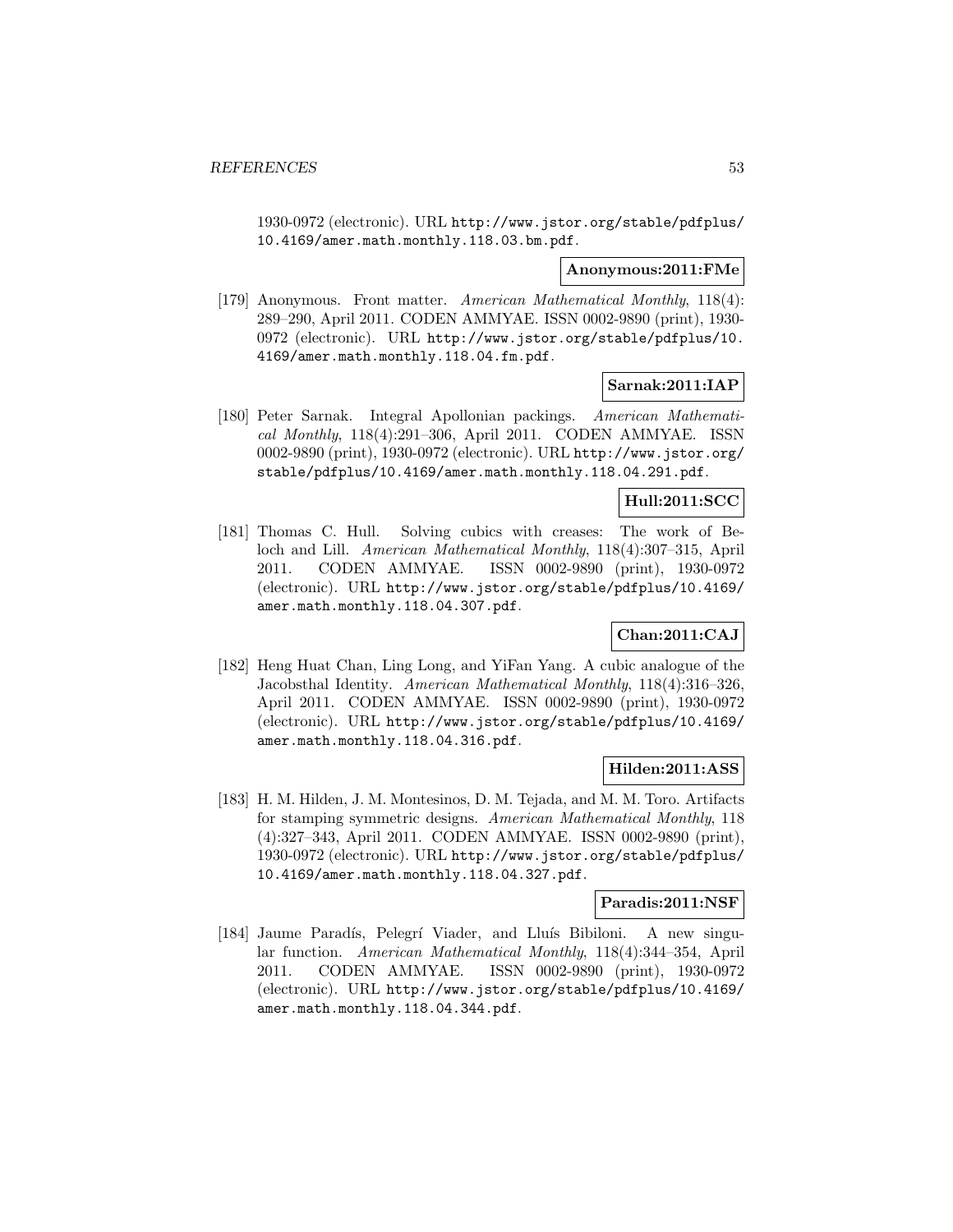#### **Cooke:2011:RET**

[185] Roger Cooke. A remark on Euclid's Theorem on the infinitude of the primes. American Mathematical Monthly, 118(4):355–358, April 2011. CODEN AMMYAE. ISSN 0002-9890 (print), 1930-0972 (electronic). URL http://www.jstor.org/stable/pdfplus/10.4169/ amer.math.monthly.118.04.355.pdf.

# **Rickards:2011:WPC**

[186] James Rickards. When is a polynomial a composition of other polynomials? American Mathematical Monthly, 118(4):358–363, April 2011. CODEN AMMYAE. ISSN 0002-9890 (print), 1930-0972 (electronic). URL http://www.jstor.org/stable/pdfplus/10.4169/ amer.math.monthly.118.04.358.pdf.

### **Moree:2011:TMF**

[187] Pieter Moree. A top hat for Moser's four mathemagical rabbits. American Mathematical Monthly, 118(4):364–370, April 2011. CODEN AM-MYAE. ISSN 0002-9890 (print), 1930-0972 (electronic). URL http:// www.jstor.org/stable/pdfplus/10.4169/amer.math.monthly.118. 04.364.pdf.

### **Anonymous:2011:PSe**

[188] Anonymous. Problems and solutions. American Mathematical Monthly, 118(4):371–378, April 2011. CODEN AMMYAE. ISSN 0002-9890 (print), 1930-0972 (electronic). URL http://www.jstor.org/stable/pdfplus/ 10.4169/amer.math.monthly.118.04.371.pdf.

# **Colley:2011:BRB**

[189] Susan Jane Colley. Book review: [untitled]. American Mathematical Monthly, 118(4):379–382, April 2011. CODEN AMMYAE. ISSN 0002-9890 (print), 1930-0972 (electronic). URL http://www.jstor.org/ stable/pdfplus/10.4169/amer.math.monthly.118.04.379.pdf.

#### **Anonymous:2011:BMe**

[190] Anonymous. Back matter. American Mathematical Monthly, 118(4):383– 384, April 2011. CODEN AMMYAE. ISSN 0002-9890 (print), 1930-0972 (electronic). URL http://www.jstor.org/stable/pdfplus/10.4169/ amer.math.monthly.118.04.bm.pdf.

### **Anonymous:2011:FMf**

[191] Anonymous. Front matter. American Mathematical Monthly, 118(5): 385–386, May 2011. CODEN AMMYAE. ISSN 0002-9890 (print), 1930-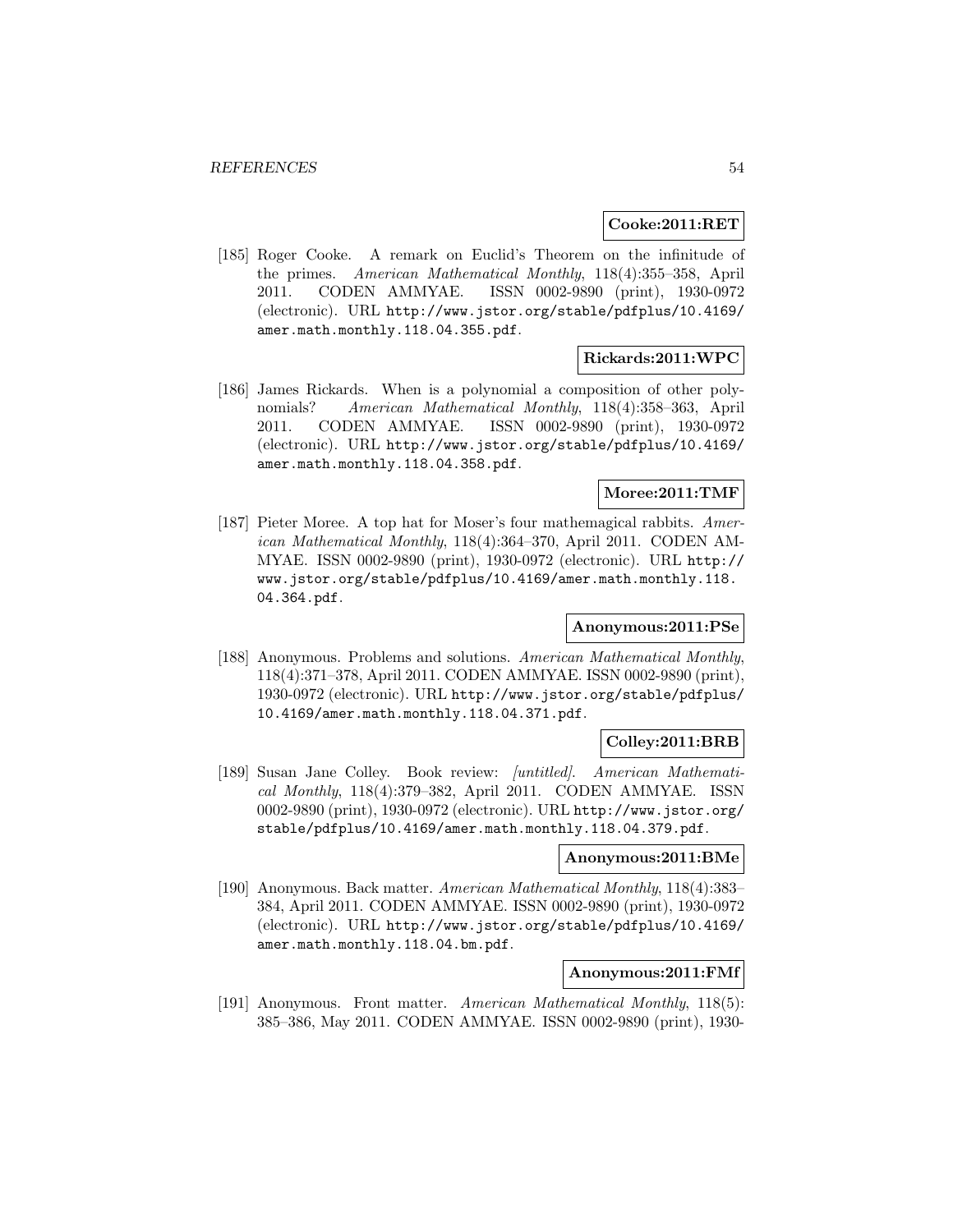0972 (electronic). URL http://www.jstor.org/stable/pdfplus/10. 4169/amer.math.monthly.118.05.fm.pdf.

# **Watkins:2011:FA**

[192] David S. Watkins. Francis's algorithm. American Mathematical Monthly, 118(5):387–403, May 2011. CODEN AMMYAE. ISSN 0002-9890 (print), 1930-0972 (electronic). URL http://www.jstor.org/stable/info/10. 4169/amer.math.monthly.118.05.387.

### **Range:2011:WLN**

[193] R. Michael Range. Where are limits needed in calculus? American Mathematical Monthly, 118(5):404–417, May 2011. CODEN AMMYAE. ISSN 0002-9890 (print), 1930-0972 (electronic). URL http://www.jstor.org/ stable/pdfplus/10.4169/amer.math.monthly.118.05.404.pdf.

#### **Vatter:2011:MIS**

[194] Vincent Vatter. Maximal independent sets and separating covers. American Mathematical Monthly, 118(5):418–423, May 2011. CODEN AM-MYAE. ISSN 0002-9890 (print), 1930-0972 (electronic). URL http:// www.jstor.org/stable/pdfplus/10.4169/amer.math.monthly.118. 05.418.pdf.

### **Skopenkov:2011:PCB**

[195] M. Skopenkov. Packing a cake into a box. American Mathematical Monthly, 118(5):424–433, May 2011. CODEN AMMYAE. ISSN 0002-9890 (print), 1930-0972 (electronic). URL http://www.jstor.org/ stable/pdfplus/10.4169/amer.math.monthly.118.05.424.pdf.

#### **Tucker:2011:WEM**

[196] Alan Tucker. What every mathematician should know about standardsbased tests. American Mathematical Monthly, 118(5):434–447, May 2011. CODEN AMMYAE. ISSN 0002-9890 (print), 1930-0972 (electronic). URL http://www.jstor.org/stable/pdfplus/10.4169/ amer.math.monthly.118.05.434.pdf.

#### **Robinson:2011:CTS**

[197] Geoffrey R. Robinson. Cauchy's Theorem and Sylow's Theorem from the cyclic case. American Mathematical Monthly, 118(5):448–449, May 2011. CODEN AMMYAE. ISSN 0002-9890 (print), 1930-0972 (electronic). URL http://www.jstor.org/stable/pdfplus/10.4169/ amer.math.monthly.118.05.448.pdf.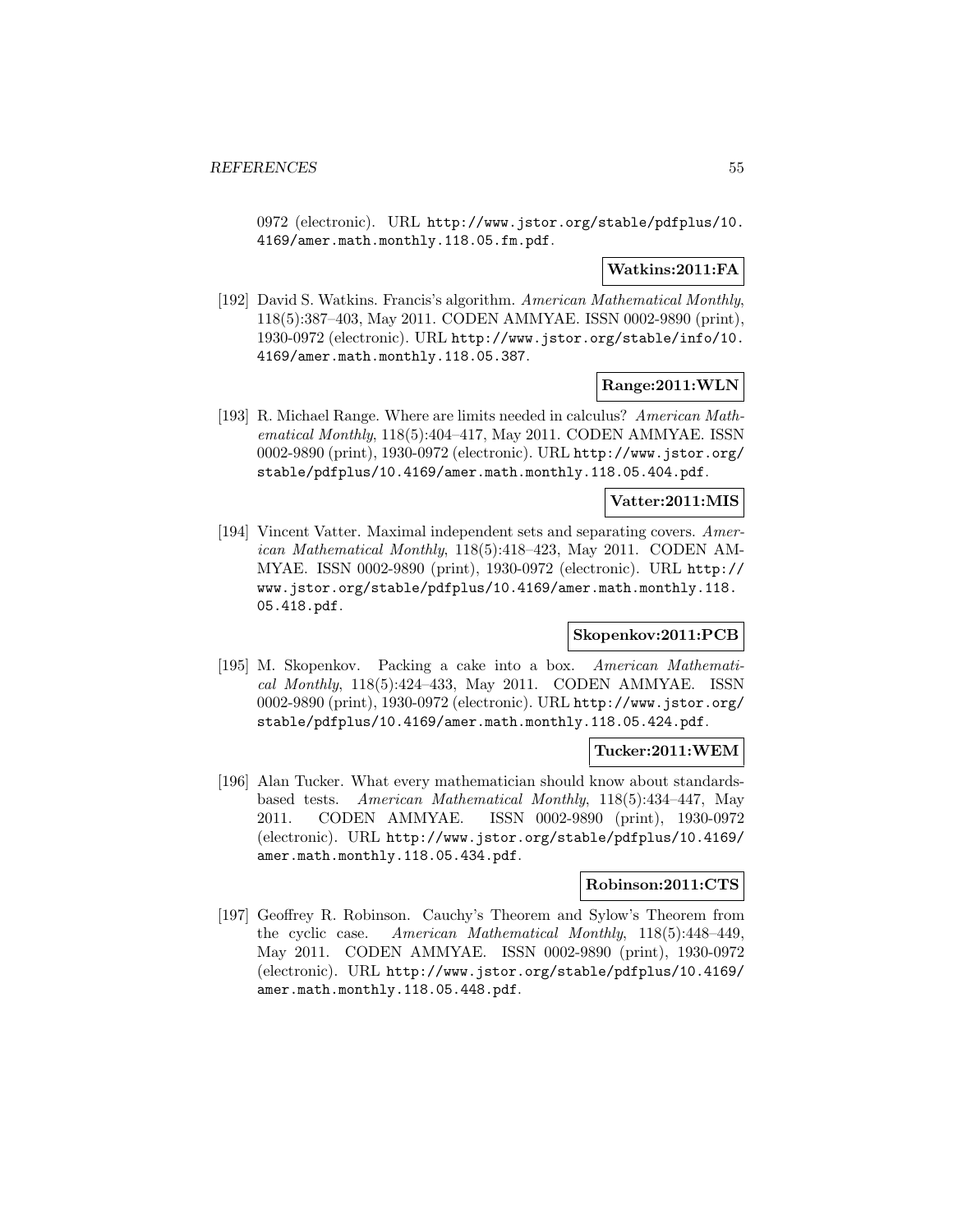#### **Sokal:2011:RSE**

[198] Alan D. Sokal. A really simple elementary proof of the uniform boundedness theorem. American Mathematical Monthly, 118(5):450– 452, May 2011. CODEN AMMYAE. ISSN 0002-9890 (print), 1930-0972 (electronic). URL http://www.jstor.org/stable/pdfplus/10.4169/ amer.math.monthly.118.05.450.pdf.

#### **Deaconescu:2011:GAG**

[199] Marian Deaconescu and Gary L. Walls. On the group of automorphisms of a group. American Mathematical Monthly, 118(5):452–455, May 2011. CODEN AMMYAE. ISSN 0002-9890 (print), 1930-0972 (electronic). URL http://www.jstor.org/stable/pdfplus/10.4169/ amer.math.monthly.118.05.452.pdf.

#### **Nica:2011:USI**

[200] Bogdan Nica. The unreasonable slightness of  $E_2$  over imaginary quadratic rings. American Mathematical Monthly, 118(5):455–462, May 2011. CODEN AMMYAE. ISSN 0002-9890 (print), 1930-0972 (electronic). URL http://www.jstor.org/stable/pdfplus/10.4169/ amer.math.monthly.118.05.455.pdf. See corrigendum [962].

### **Anonymous:2011:PSf**

[201] Anonymous. Problems and solutions. American Mathematical Monthly, 118(5):463–470, May 2011. CODEN AMMYAE. ISSN 0002-9890 (print), 1930-0972 (electronic). URL http://www.jstor.org/stable/pdfplus/ 10.4169/amer.math.monthly.118.05.463.pdf.

### **Kidwell:2011:BRB**

[202] Peggy Aldrich Kidwell. Book review: [untitled]. American Mathematical Monthly, 118(5):471–474, May 2011. CODEN AMMYAE. ISSN 0002-9890 (print), 1930-0972 (electronic). URL http://www.jstor.org/ stable/pdfplus/10.4169/amer.math.monthly.118.05.471.pdf.

#### **Anonymous:2011:BMf**

[203] Anonymous. Back matter. American Mathematical Monthly, 118(5):475– 476, May 2011. CODEN AMMYAE. ISSN 0002-9890 (print), 1930-0972 (electronic). URL http://www.jstor.org/stable/pdfplus/10.4169/ amer.math.monthly.118.05.bm.pdf.

### **Anonymous:2011:FMg**

[204] Anonymous. Front matter. American Mathematical Monthly, 118(6): 477–478, June 2011. CODEN AMMYAE. ISSN 0002-9890 (print), 1930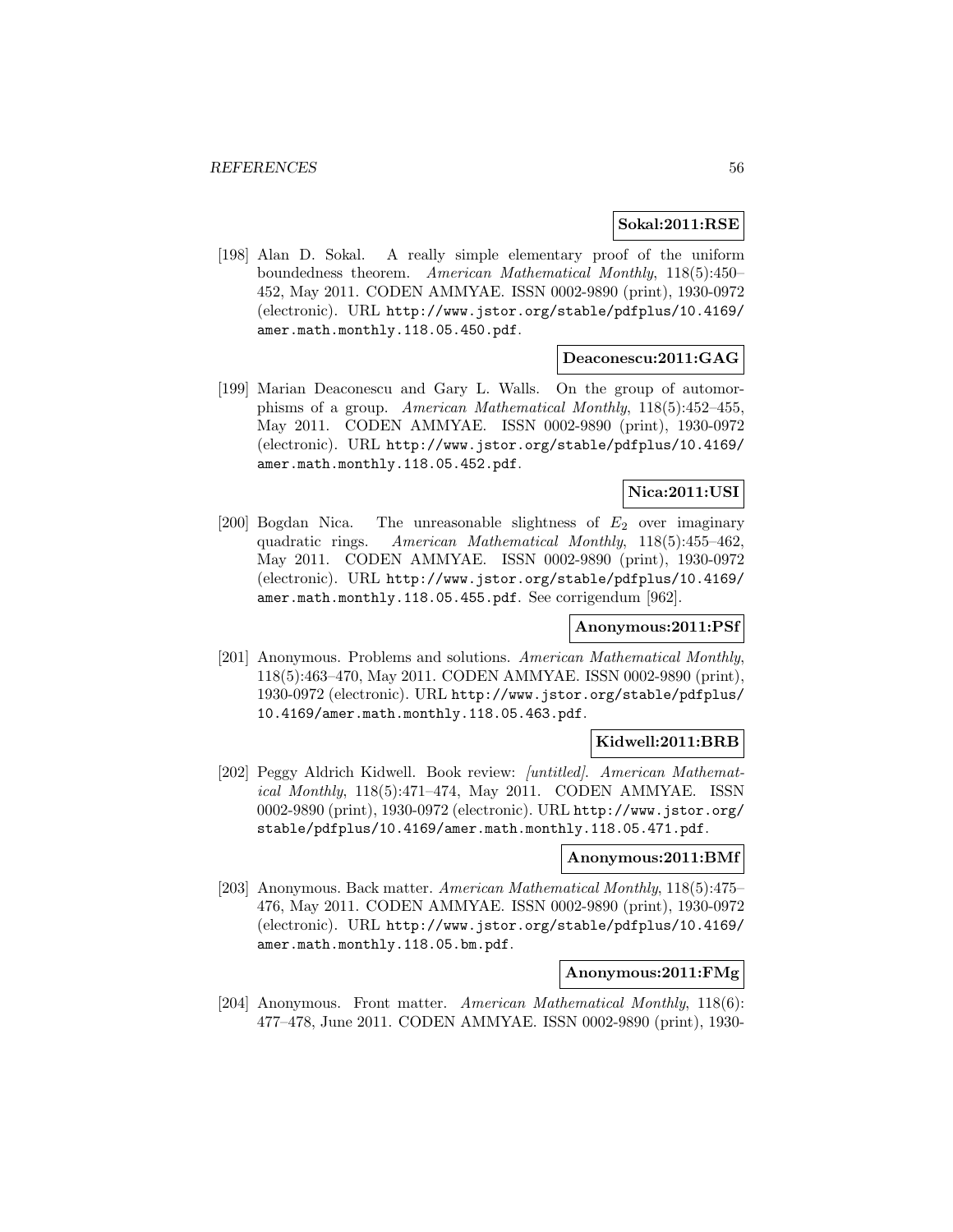0972 (electronic). URL http://www.jstor.org/stable/pdfplus/10. 4169/amer.math.monthly.118.06.fm.pdf.

#### **Kuczmarski:2011:RWR**

[205] Fred Kuczmarski. Roads and wheels, roulettes and pedals. American Mathematical Monthly, 118(6):479–496, June 2011. CODEN AM-MYAE. ISSN 0002-9890 (print), 1930-0972 (electronic). URL http:// www.jstor.org/stable/pdfplus/10.4169/amer.math.monthly.118. 06.479.pdf.

#### **Griffiths:2011:GSZ**

[206] Martin Griffiths. The golden string, Zeckendorf representations, and the sum of a series. American Mathematical Monthly, 118(6):497–507, June 2011. CODEN AMMYAE. ISSN 0002-9890 (print), 1930-0972 (electronic). URL http://www.jstor.org/stable/pdfplus/10.4169/ amer.math.monthly.118.06.497.pdf.

### **Jones:2011:ASS**

[207] Rafe Jones. Achievement sets of sequences. American Mathematical Monthly, 118(6):508–521, June 2011. CODEN AMMYAE. ISSN 0002-9890 (print), 1930-0972 (electronic). URL http://www.jstor.org/ stable/pdfplus/10.4169/amer.math.monthly.118.06.508.pdf.

#### **Gorkin:2011:PEM**

[208] Pamela Gorkin and Elizabeth Skubak. Polynomials, ellipses, and matrices: Two questions, one answer. American Mathematical Monthly, 118 (6):522–533, June 2011. CODEN AMMYAE. ISSN 0002-9890 (print), 1930-0972 (electronic). URL http://www.jstor.org/stable/pdfplus/ 10.4169/amer.math.monthly.118.06.522.pdf.

#### **Wotzlaw:2011:LCP**

[209] Ronald F. Wotzlaw and Günter M. Ziegler. A lost counterexample and a problem on illuminated polytopes. American Mathematical Monthly, 118 (6):534–543, June 2011. CODEN AMMYAE. ISSN 0002-9890 (print), 1930-0972 (electronic). URL http://www.jstor.org/stable/pdfplus/ 10.4169/amer.math.monthly.118.06.534.pdf.

#### **Pach:2011:CCM**

[210] János Pach and Ethan Sterling. Conway's Conjecture for monotone thrackles. American Mathematical Monthly, 118(6):544–548, June 2011. CODEN AMMYAE. ISSN 0002-9890 (print), 1930-0972 (electronic). URL http://www.jstor.org/stable/pdfplus/10.4169/ amer.math.monthly.118.06.544.pdf.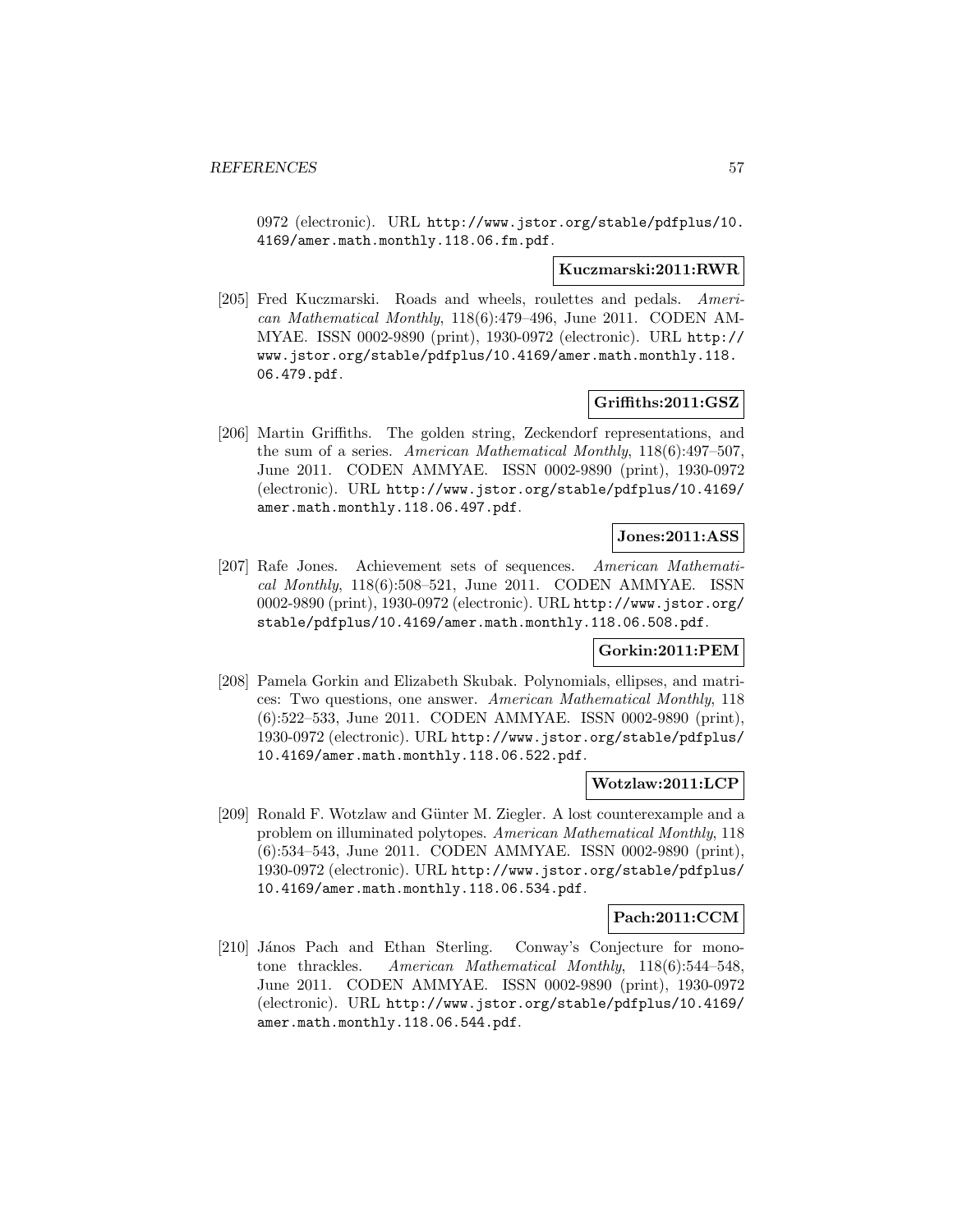#### **MacMillan:2011:PPS**

[211] Kieren MacMillan and Jonathan Sondow. Proofs of power sum and binomial coefficient congruences via Pascal's Identity. American Mathematical Monthly, 118(6):549–551, June 2011. CODEN AMMYAE. ISSN 0002-9890 (print), 1930-0972 (electronic). URL http://www.jstor.org/ stable/pdfplus/10.4169/amer.math.monthly.118.06.549.pdf.

### **Emmons:2011:MCD**

[212] Caleb Emmons. Meromorphic continuation of Dirichlet series via derivations. American Mathematical Monthly, 118(6):551–556, June 2011. CODEN AMMYAE. ISSN 0002-9890 (print), 1930-0972 (electronic). URL http://www.jstor.org/stable/pdfplus/10.4169/ amer.math.monthly.118.06.551.pdf.

## **Anonymous:2011:PSg**

[213] Anonymous. Problems and solutions. American Mathematical Monthly, 118(6):557–564, June 2011. CODEN AMMYAE. ISSN 0002-9890 (print), 1930-0972 (electronic). URL http://www.jstor.org/stable/10.4169/ amer.math.monthly.118.06.557.

#### **Hartshorne:2011:BRB**

[214] Robin Hartshorne. Book review: [untitled]. American Mathematical Monthly, 118(6):565–568, June 2011. CODEN AMMYAE. ISSN 0002-9890 (print), 1930-0972 (electronic). URL http://www.jstor.org/ stable/pdfplus/10.4169/amer.math.monthly.118.06.565.pdf.

#### **Anonymous:2011:BMg**

[215] Anonymous. Back matter. American Mathematical Monthly, 118(6): ??, June 2011. CODEN AMMYAE. ISSN 0002-9890 (print), 1930-0972 (electronic). URL http://www.jstor.org/stable/pdfplus/10.4169/ amer.math.monthly.118.06.bm.pdf.

#### **Anonymous:2011:FMh**

[216] Anonymous. Front matter. American Mathematical Monthly, 118(7): 569–570, August 2011. CODEN AMMYAE. ISSN 0002-9890 (print), 1930-0972 (electronic). URL http://www.jstor.org/stable/pdfplus/ 10.4169/amer.math.monthly.118.07.fm.pdf.

#### **Ross:2011:BLG**

[217] Kenneth A. Ross. Benford's Law, a growth industry. American Mathematical Monthly, 118(7):571–583, August/September 2011.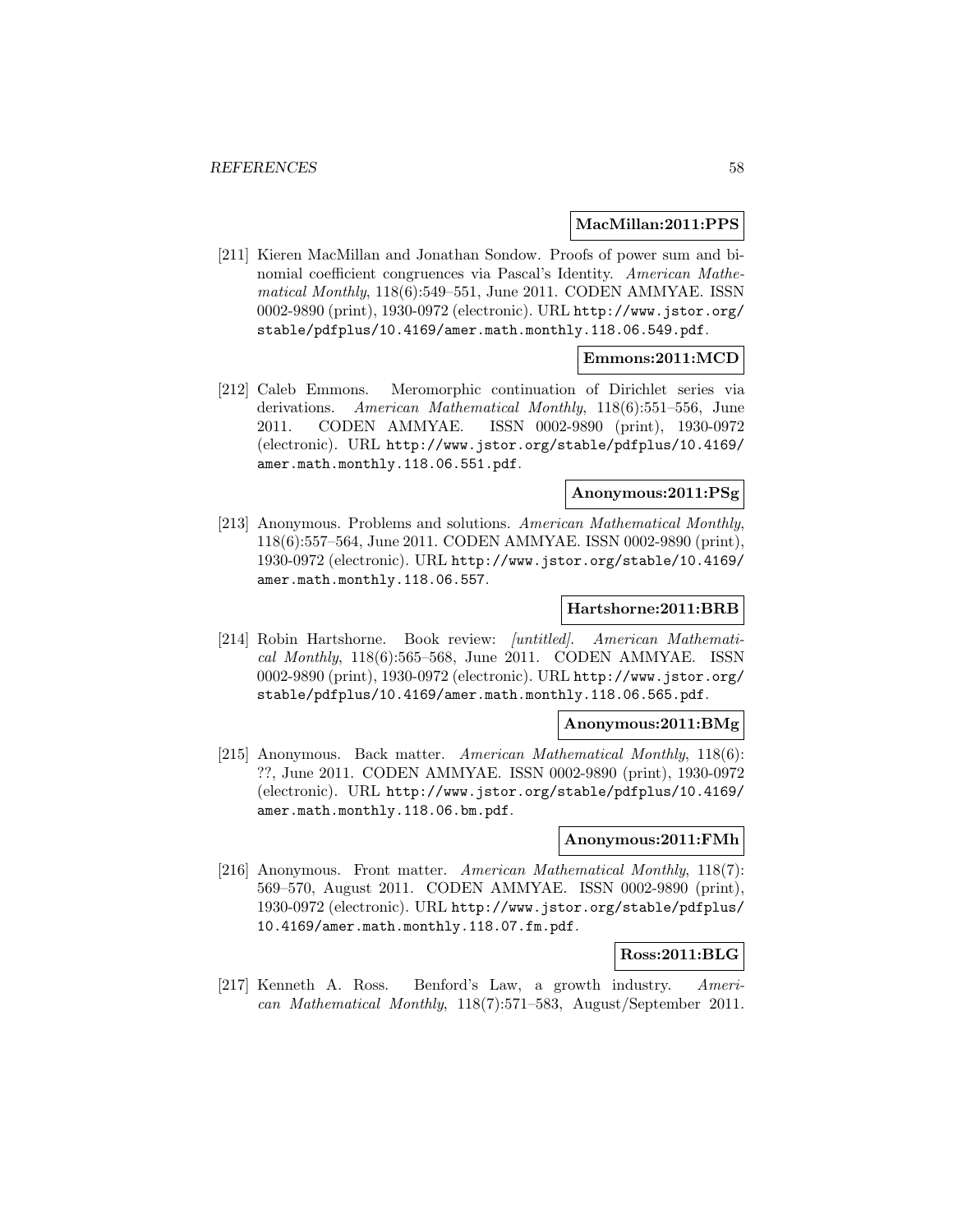CODEN AMMYAE. ISSN 0002-9890 (print), 1930-0972 (electronic). URL http://www.jstor.org/stable/10.4169; http:// www.jstor.org/stable/pdfplus/10.4169/amer.math.monthly.118. 07.571.pdf; http://www.maa.org/history/presidents/ross.html.

## **Everest:2011:RMD**

[218] Graham Everest and Thomas Ward. A repulsion motif in Diophantine equations. American Mathematical Monthly, 118(7):584–598, August 2011. CODEN AMMYAE. ISSN 0002-9890 (print), 1930-0972 (electronic). URL http://www.jstor.org/stable/pdfplus/10.4169/ amer.math.monthly.118.07.584.pdf.

### **Torchinsky:2011:FTW**

[219] Alberto Torchinsky. The Fourier transform and the wave equation. American Mathematical Monthly, 118(7):599–609, August 2011. CODEN AM-MYAE. ISSN 0002-9890 (print), 1930-0972 (electronic). URL http:// www.jstor.org/stable/pdfplus/10.4169/amer.math.monthly.118. 07.599.pdf.

# **Aitken:2011:CHP**

[220] W. Aitken and F. Lemmermeyer. Counterexamples to the Hasse Principle. American Mathematical Monthly, 118(7):610–628, August 2011. CODEN AMMYAE. ISSN 0002-9890 (print), 1930-0972 (electronic). URL http://www.jstor.org/stable/pdfplus/10.4169/ amer.math.monthly.118.07.610.pdf.

### **Eslami:2011:EEM**

[221] Peyman Eslami and Pawel Góra. On eventually expanding maps of the interval. American Mathematical Monthly, 118(7):629–635, August 2011. CODEN AMMYAE. ISSN 0002-9890 (print), 1930-0972 (electronic). URL http://www.jstor.org/stable/pdfplus/10.4169/ amer.math.monthly.118.07.629.pdf.

#### **Ben-El-Mechaiekh:2011:SPN**

[222] Hichem Ben-El-Mechaiekh and Robert W. Dimand. A simpler proof of the von Neumann minimax theorem. American Mathematical Monthly, 118(7):636–641, August 2011. CODEN AMMYAE. ISSN 0002-9890 (print), 1930-0972 (electronic). URL http://www.jstor.org/stable/ pdfplus/10.4169/amer.math.monthly.118.07.636.pdf.

### **Pace:2011:PPZ**

[223] Luigi Pace. Probabilistically proving that  $\zeta(2) = \pi^2/6$ . American Mathematical Monthly, 118(7):641–643, August 2011. CODEN AM-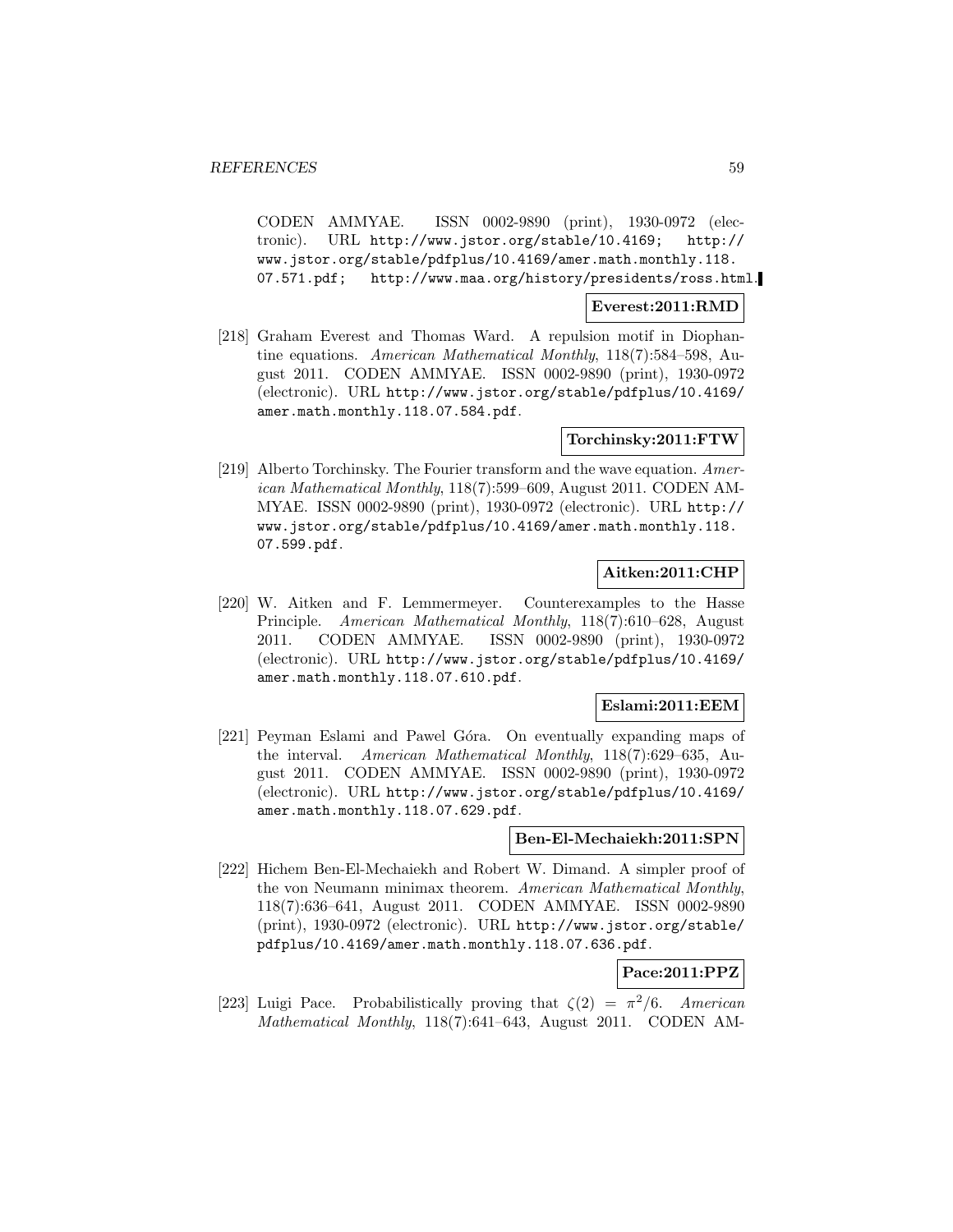MYAE. ISSN 0002-9890 (print), 1930-0972 (electronic). URL http:// www.jstor.org/stable/pdfplus/10.4169/amer.math.monthly.118. 07.641.pdf.

# **Murty:2011:PR**

[224] M. Ram Murty and V. Kumar Murty. On a problem of Ruderman. American Mathematical Monthly, 118(7):644–650, August 2011. CODEN AMMYAE. ISSN 0002-9890 (print), 1930-0972 (electronic). URL http://www.jstor.org/stable/pdfplus/10.4169/ amer.math.monthly.118.07.644.pdf.

# **Beardon:2011:CAD**

[225] Alan F. Beardon. Cyclic absolute differences of integers. American Mathematical Monthly, 118(7):650–652, August 2011. CODEN AM-MYAE. ISSN 0002-9890 (print), 1930-0972 (electronic). URL http:// www.jstor.org/stable/pdfplus/10.4169/amer.math.monthly.118. 07.650.pdf.

#### **Anonymous:2011:PSh**

[226] Anonymous. Problems and solutions. American Mathematical Monthly, 118(7):653–660, August 2011. CODEN AMMYAE. ISSN 0002-9890 (print), 1930-0972 (electronic). URL http://www.jstor.org/stable/ pdfplus/10.4169/amer.math.monthly.118.07.653.pdf.

### **Winkler:2011:BRB**

[227] Peter Winkler. Book review: [untitled]. American Mathematical Monthly, 118(7):661–664, August 2011. CODEN AMMYAE. ISSN 0002-9890 (print), 1930-0972 (electronic). URL http://www.jstor.org/stable/ pdfplus/10.4169/amer.math.monthly.118.07.661.pdf.

### **Anonymous:2011:BMh**

[228] Anonymous. Back matter. American Mathematical Monthly, 118(7):??, August 2011. CODEN AMMYAE. ISSN 0002-9890 (print), 1930-0972 (electronic). URL http://www.jstor.org/stable/pdfplus/10.4169/ amer.math.monthly.118.07.bm.pdf.

#### **Anonymous:2011:FMi**

[229] Anonymous. Front matter. American Mathematical Monthly, 118(8): 665–666, October 2011. CODEN AMMYAE. ISSN 0002-9890 (print), 1930-0972 (electronic). URL http://www.jstor.org/stable/pdfplus/ 10.4169/amer.math.monthly.118.08.fm.pdf.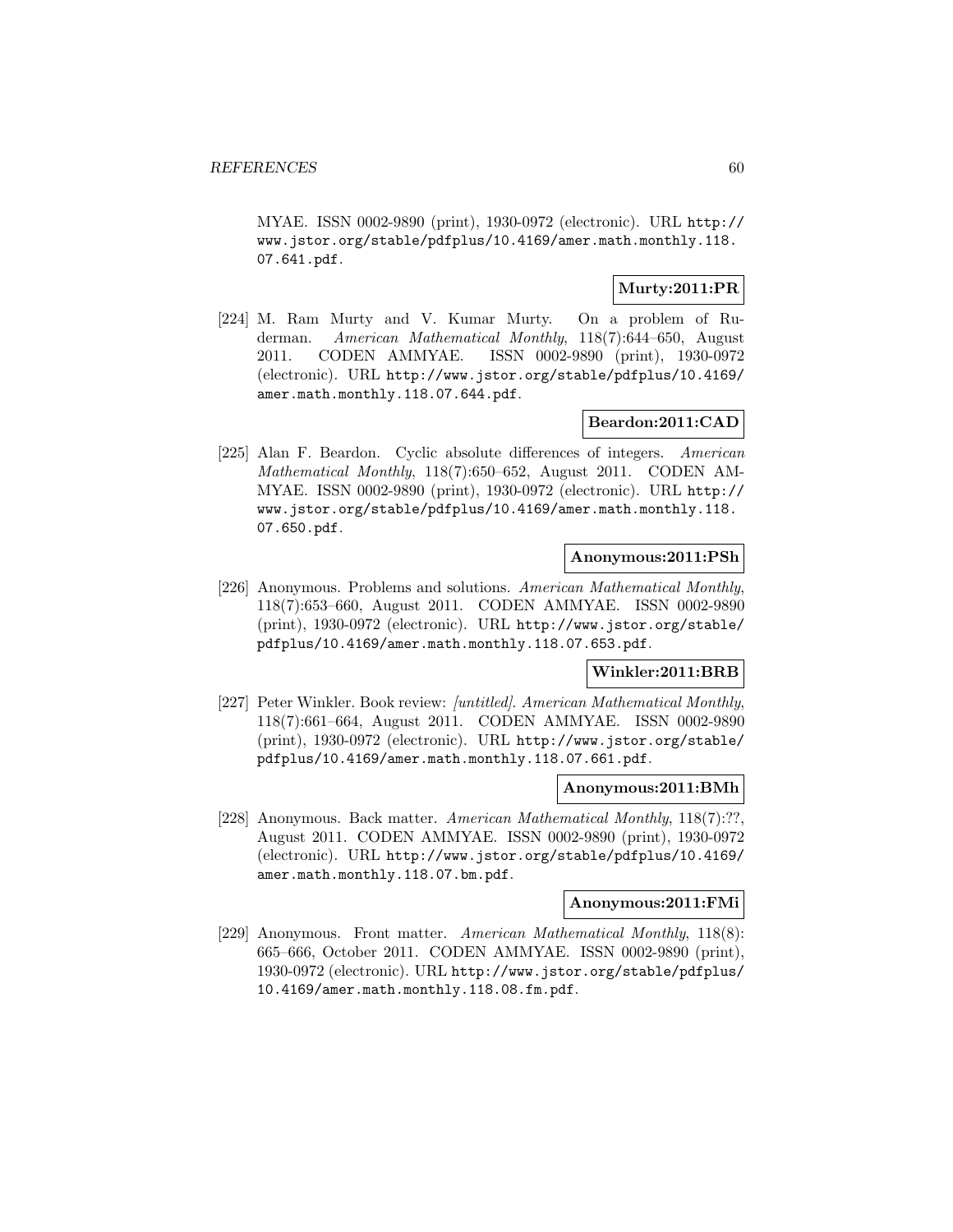#### **Ozaydin:2011:BTL**

[230] Murad Ozaydın and Charlotte Simmons. The birthday trick with lies. American Mathematical Monthly, 118(8):667–679, October 2011. CODEN AMMYAE. ISSN 0002-9890 (print), 1930-0972 (electronic). URL http://www.jstor.org/stable/pdfplus/10.4169/amer.math. monthly.118.08.667.pdf.

### **Gordon:2011:SPT**

[231] Russell A. Gordon. Semiperimeter and Pythagorean triples. American Mathematical Monthly, 118(8):680–692, October 2011. CODEN AM-MYAE. ISSN 0002-9890 (print), 1930-0972 (electronic). URL http:// www.jstor.org/stable/pdfplus/10.4169/amer.math.monthly.118. 08.680.pdf.

# **Kharazishvili:2011:MPV**

[232] A. B. Kharazishvili. Measurability properties of Vitali sets. American Mathematical Monthly, 118(8):693–703, October 2011. CODEN AM-MYAE. ISSN 0002-9890 (print), 1930-0972 (electronic). URL http:// www.jstor.org/stable/pdfplus/10.4169/amer.math.monthly.118. 08.693.pdf.

# **Garcia:2011:QSD**

[233] Stephan Ramon Garcia, Vincent Selhorst-Jones, Daniel E. Poore, and Noah Simon. Quotient sets and Diophantine equations. American Mathematical Monthly, 118(8):704–711, October 2011. CODEN AM-MYAE. ISSN 0002-9890 (print), 1930-0972 (electronic). URL http:// www.jstor.org/stable/pdfplus/10.4169/amer.math.monthly.118. 08.704.pdf.

# **Giblin:2011:RMR**

[234] P. J. Giblin and J. P. Warder. Reconstruction from medial representations. American Mathematical Monthly, 118(8):712–725, October 2011. CODEN AMMYAE. ISSN 0002-9890 (print), 1930-0972 (electronic). URL http://www.jstor.org/stable/pdfplus/10.4169/ amer.math.monthly.118.08.712.pdf.

#### **Klosinski:2011:SFW**

[235] Leonard F. Klosinski, Gerald L. Alexanderson, Loren C. Larson, and Mark Krusemeyer. The Seventy-First William Lowell Putnam Mathematical Competition. American Mathematical Monthly, 118(8):726–733, October 2011. CODEN AMMYAE. ISSN 0002-9890 (print), 1930-0972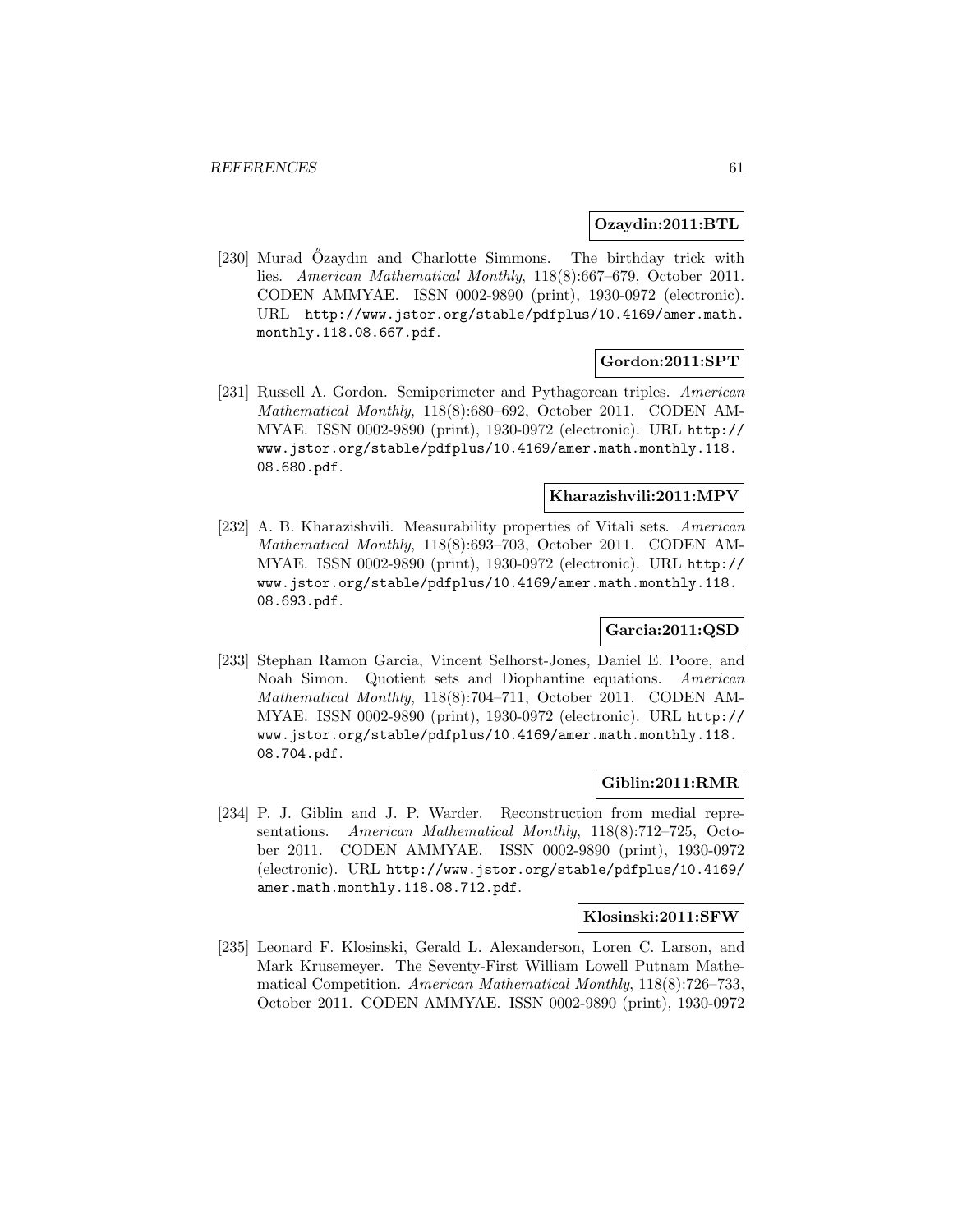(electronic). URL http://www.jstor.org/stable/pdfplus/10.4169/ amer.math.monthly.118.08.726.pdf.

# **Oliver:2011:PP**

[236] R. K. Oliver. On the parity of a permutation. American Mathematical Monthly, 118(8):734–735, October 2011. CODEN AMMYAE. ISSN 0002-9890 (print), 1930-0972 (electronic). URL http://www.jstor.org/ stable/pdfplus/10.4169/amer.math.monthly.118.08.734.pdf.

# **Kager:2011:HTT**

[237] Wouter Kager. The hitting time theorem revisited. American Mathematical Monthly, 118(8):735–737, October 2011. CODEN AMMYAE. ISSN 0002-9890 (print), 1930-0972 (electronic). URL http://www.jstor.org/ stable/pdfplus/10.4169/amer.math.monthly.118.08.735.pdf.

### **Thangadurai:2011:LPC**

[238] R. Thangadurai and A. Vatwani. The least prime congruent to one modulo n. American Mathematical Monthly, 118(8):737–742, October 2011. CODEN AMMYAE. ISSN 0002-9890 (print), 1930-0972 (electronic). URL http://www.jstor.org/stable/pdfplus/10.4169/ amer.math.monthly.118.08.737.pdf.

# **Cao:2011:BTT**

[239] Penghao Cao and Liping Yuan. A Blichfeldt-type theorem for Hpoints. American Mathematical Monthly, 118(8):743–746, October 2011. CODEN AMMYAE. ISSN 0002-9890 (print), 1930-0972 (electronic). URL http://www.jstor.org/stable/pdfplus/10.4169/ amer.math.monthly.118.08.743.pdf.

#### **Anonymous:2011:PSi**

[240] Anonymous. Problems and solutions. American Mathematical Monthly, 118(8):747–754, October 2011. CODEN AMMYAE. ISSN 0002-9890 (print), 1930-0972 (electronic). URL http://www.jstor.org/stable/ pdfplus/10.4169/amer.math.monthly.118.08.747.pdf.

#### **Askey:2011:BRB**

[241] Richard Askey. Book review: [untitled]. American Mathematical Monthly, 118(8):755–762, October 2011. CODEN AMMYAE. ISSN 0002-9890 (print), 1930-0972 (electronic). URL http://www.jstor.org/ stable/pdfplus/10.4169/amer.math.monthly.118.08.755.pdf.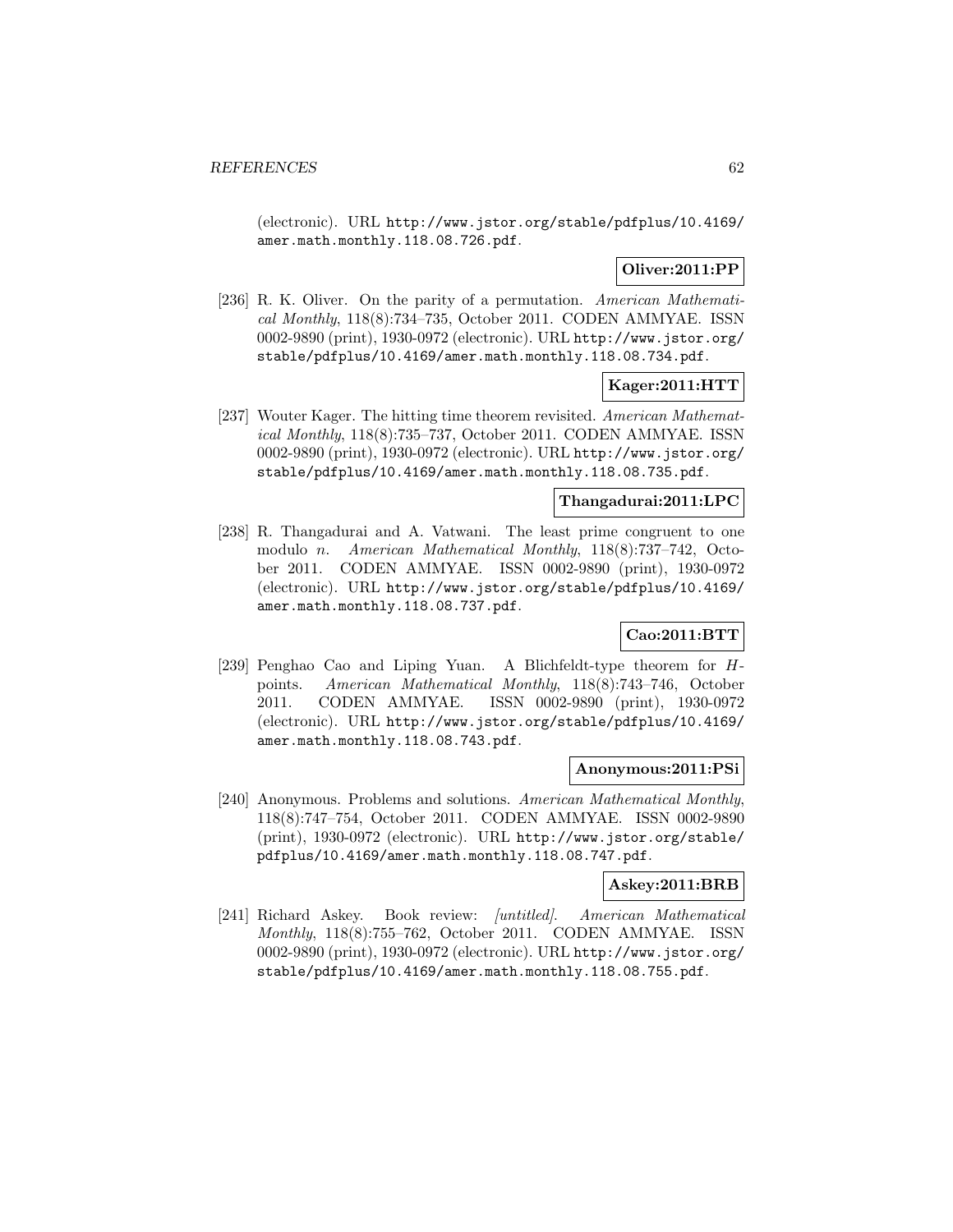#### **Anonymous:2011:BMi**

[242] Anonymous. Back matter. American Mathematical Monthly, 118(8):??, October 2011. CODEN AMMYAE. ISSN 0002-9890 (print), 1930-0972 (electronic). URL http://www.jstor.org/stable/pdfplus/10.4169/ amer.math.monthly.118.08.bm.pdf.

## **Anonymous:2011:FMj**

[243] Anonymous. Front matter. American Mathematical Monthly, 118(9): 765–766, November 2011. CODEN AMMYAE. ISSN 0002-9890 (print), 1930-0972 (electronic). URL http://www.jstor.org/stable/pdfplus/ 10.4169/amer.math.monthly.118.09.fm.pdf.

### **Berndt:2011:CAM**

[244] Bruce C. Berndt. The chief accountant and mathematical friend of Ramanujan — S. Narayana Aiyar. American Mathematical Monthly, 118(9): 767–776, November 2011. CODEN AMMYAE. ISSN 0002-9890 (print), 1930-0972 (electronic). URL http://www.jstor.org/stable/pdfplus/ 10.4169/amer.math.monthly.118.09.767.pdf.

# **Haxell:2011:FC**

[245] P. Haxell. On forming committees. American Mathematical Monthly, 118(9):777–788, November 2011. CODEN AMMYAE. ISSN 0002-9890 (print), 1930-0972 (electronic). URL http://www.jstor.org/stable/ pdfplus/10.4169/amer.math.monthly.118.09.777.pdf.

# **Apostol:2011:CDC**

[246] Tom M. Apostol and Mamikon A. Mnatsakanian. Complete dissections: Converting regions and their boundaries. American Mathematical Monthly, 118(9):789–798, November 2011. CODEN AMMYAE. ISSN 0002-9890 (print), 1930-0972 (electronic). URL http://www.jstor.org/ stable/pdfplus/10.4169/amer.math.monthly.118.09.789.pdf.

# **Drago:2011:BDF**

[247] Giacomo Drago, Pier Domenico Lamberti, and Paolo Toni. A "bouquet" of discontinuous functions for beginners in mathematical analysis. American Mathematical Monthly, 118(9):799–811, November 2011. CODEN AMMYAE. ISSN 0002-9890 (print), 1930-0972 (electronic). URL http://www.jstor.org/stable/pdfplus/10.4169/ amer.math.monthly.118.09.799.pdf.

## **Cosgrave:2011:IGF**

[248] John B. Cosgrave and Karl Dilcher. An introduction to Gauss factorials. American Mathematical Monthly, 118(9):812–829, Novem-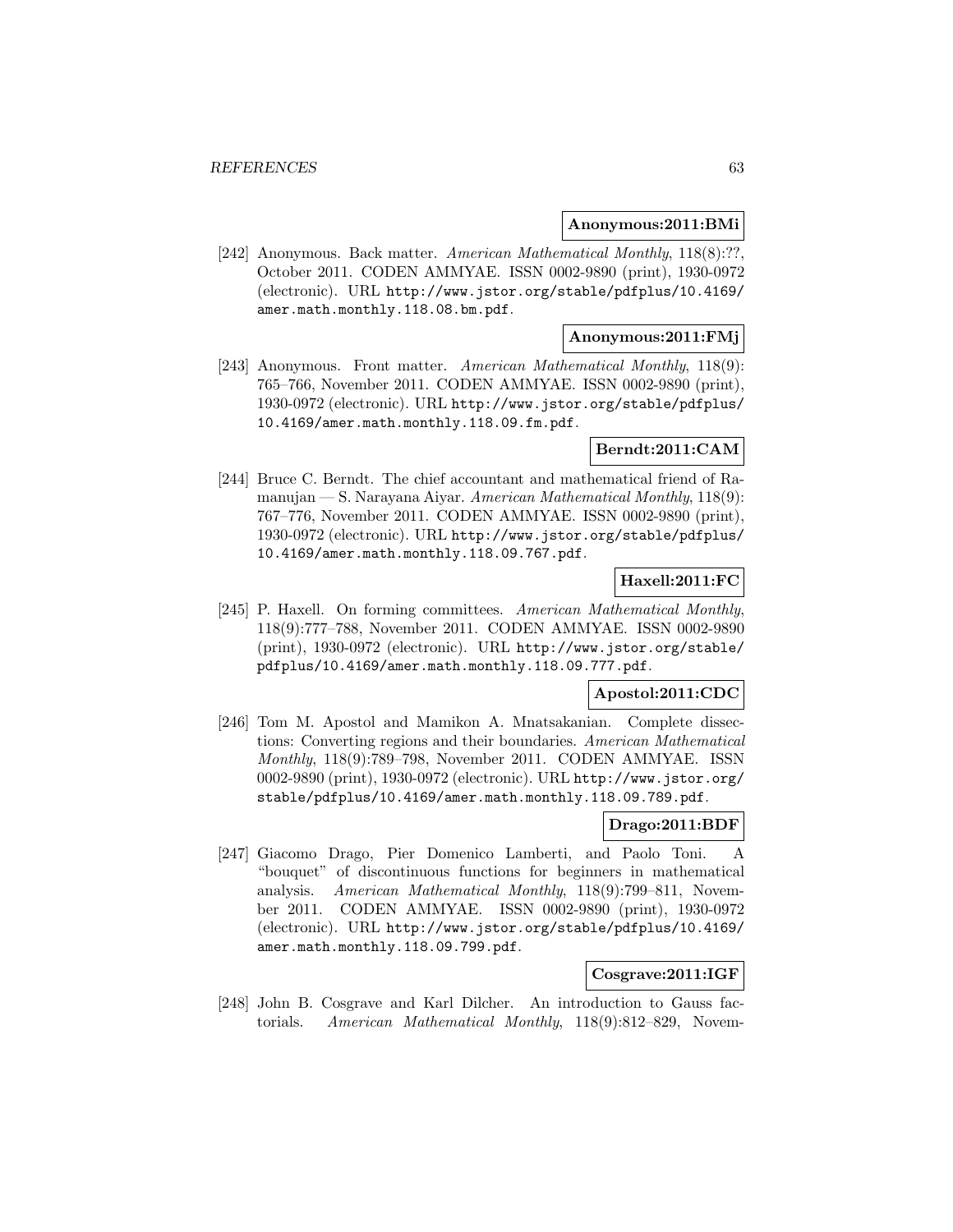ber 2011. CODEN AMMYAE. ISSN 0002-9890 (print), 1930-0972 (electronic). URL http://www.jstor.org/stable/pdfplus/10.4169/ amer.math.monthly.118.09.812.pdf.

# **Glasby:2011:ERL**

[249] S. P. Glasby. Enumerating the rationals from left to right. American Mathematical Monthly, 118(9):830–835, November 2011. CODEN AM-MYAE. ISSN 0002-9890 (print), 1930-0972 (electronic). URL http:// www.jstor.org/stable/pdfplus/10.4169/amer.math.monthly.118. 09.830.pdf.

### **Litvinov:2011:BST**

[250] Semyon N. Litvinov. On the Banach–Steinhaus theorem for topological groups. American Mathematical Monthly, 118(9):836–838, November 2011. CODEN AMMYAE. ISSN 0002-9890 (print), 1930-0972 (electronic). URL http://www.jstor.org/stable/pdfplus/10.4169/ amer.math.monthly.118.09.836.pdf.

#### **Hirschhorn:2011:RMB**

[251] Michael D. Hirschhorn. Ramanujan's "Most Beautiful Identity". American Mathematical Monthly, 118(9):839–845, November 2011. CO-DEN AMMYAE. ISSN 0002-9890 (print), 1930-0972 (electronic). URL http://www.jstor.org/stable/pdfplus/10.4169/amer.math. monthly.118.09.839.pdf.

## **Anonymous:2011:PSj**

[252] Anonymous. Problems and solutions. American Mathematical Monthly, 118(9):846–853, November 2011. CODEN AMMYAE. ISSN 0002-9890 (print), 1930-0972 (electronic). URL http://www.jstor.org/stable/ pdfplus/10.4169/amer.math.monthly.118.09.846.pdf.

#### **Richey:2011:BRB**

[253] Matthew Richey. Book review: [untitled]. American Mathematical Monthly, 118(9):854–858, November 2011. CODEN AMMYAE. ISSN 0002-9890 (print), 1930-0972 (electronic). URL http://www.jstor.org/ stable/pdfplus/10.4169/amer.math.monthly.118.09.854.pdf.

#### **Anonymous:2011:BMj**

[254] Anonymous. Back matter. American Mathematical Monthly, 118(9):??, November 2011. CODEN AMMYAE. ISSN 0002-9890 (print), 1930-0972 (electronic). URL http://www.jstor.org/stable/pdfplus/10.4169/ amer.math.monthly.118.09.bm.pdf.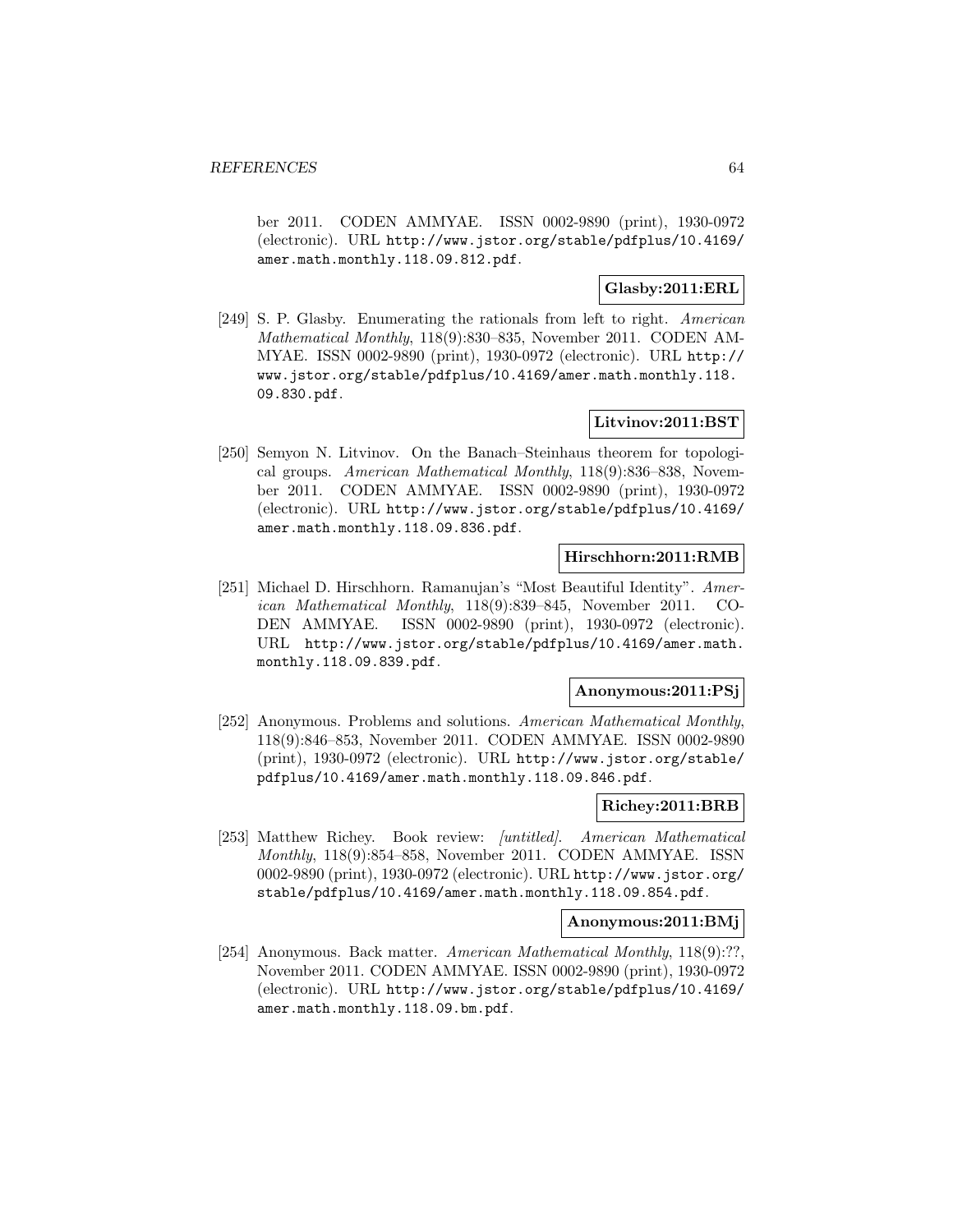#### **Anonymous:2012:FMa**

[255] Anonymous. Front matter. American Mathematical Monthly, 119(1):1–2, January 2012. CODEN AMMYAE. ISSN 0002-9890 (print), 1930-0972 (electronic). URL http://www.jstor.org/stable/pdfplus/10.4169/ amer.math.monthly.119.01.fm.pdf.

## **Chapman:2012:LE**

[256] Scott Chapman. A letter from the Editor. American Mathematical Monthly, 119(1):3, January 2012. CODEN AMMYAE. ISSN 0002-9890 (print), 1930-0972 (electronic). URL http://www.jstor.org/stable/ pdfplus/10.4169/amer.math.monthly.119.01.003.pdf.

#### **Brinkman:2012:IH**

[257] Daniel Brinkman and Peter J. Olver. Invariant histograms. American Mathematical Monthly, 119(1):4–24, January 2012. CODEN AM-MYAE. ISSN 0002-9890 (print), 1930-0972 (electronic). URL http:// www.jstor.org/stable/pdfplus/10.4169/amer.math.monthly.119. 01.004.pdf.

### **Bauer:2012:ZDN**

[258] Thomas Bauer, Mirel Caibăr, and Gary Kennedy. Zariski decomposition: a new (old) chapter of linear algebra. American Mathematical Monthly, 119(1):25–41, January 2012. CODEN AMMYAE. ISSN 0002-9890 (print), 1930-0972 (electronic). URL http://www.jstor.org/ stable/pdfplus/10.4169/amer.math.monthly.119.01.025.pdf.

## **Kalman:2012:AWS**

[259] Dan Kalman and Mark McKinzie. Another way to sum a series: Generating functions, Euler, and the dilog function. American Mathematical Monthly, 119(1):42–51, January 2012. CODEN AMMYAE. ISSN 0002-9890 (print), 1930-0972 (electronic). URL http://www.jstor.org/ stable/pdfplus/10.4169/amer.math.monthly.119.01.042.pdf.

#### **Efthimiou:2012:CPC**

[260] Costas J. Efthimiou. A class of periodic continued radicals. American Mathematical Monthly, 119(1):52–58, January 2012. CODEN AM-MYAE. ISSN 0002-9890 (print), 1930-0972 (electronic). URL http:// www.jstor.org/stable/pdfplus/10.4169/amer.math.monthly.119. 01.052.pdf.

#### **Laosinchai:2012:GIP**

[261] Parames Laosinchai and Bhinyo Panijpan. A geometric interpretation of Pascal's formula for sums of powers of integers. American Mathemat-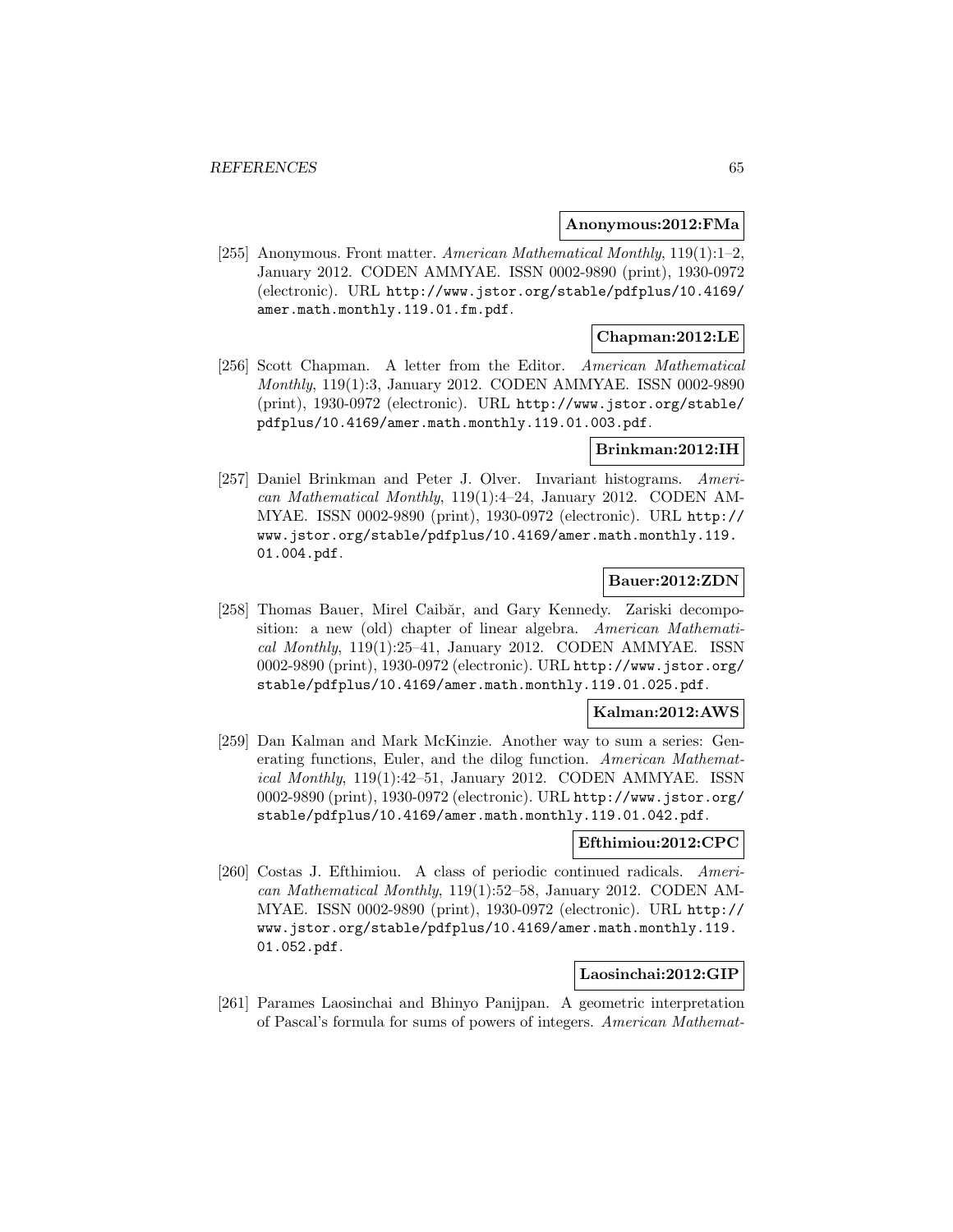ical Monthly, 119(1):58–64, January 2012. CODEN AMMYAE. ISSN 0002-9890 (print), 1930-0972 (electronic). URL http://www.jstor.org/ stable/pdfplus/10.4169/amer.math.monthly.119.01.058.pdf.

#### **Clark:2012:CNL**

[262] Pete L. Clark. Covering numbers in linear algebra. American Mathematical Monthly, 119(1):65–67, January 2012. CODEN AMMYAE. ISSN 0002-9890 (print), 1930-0972 (electronic). URL http://www.jstor.org/ stable/pdfplus/10.4169/amer.math.monthly.119.01.065.pdf.

#### **Anonymous:2012:PSa**

[263] Anonymous. Problems and solutions. American Mathematical Monthly, 119(1):68–75, January 2012. CODEN AMMYAE. ISSN 0002-9890 (print), 1930-0972 (electronic). URL http://www.jstor.org/stable/ pdfplus/10.4169/amer.math.monthly.119.01.068.pdf.

### **Durfee:2012:BRB**

[264] Alan Durfee. Book review: [untitled]. American Mathematical Monthly, 119(1):76–82, January 2012. CODEN AMMYAE. ISSN 0002-9890 (print), 1930-0972 (electronic). URL http://www.jstor.org/stable/ pdfplus/10.4169/amer.math.monthly.119.01.076.pdf.

#### **Anonymous:2012:BMa**

[265] Anonymous. Back matter. American Mathematical Monthly, 119(1):83– 84, January 2012. CODEN AMMYAE. ISSN 0002-9890 (print), 1930- 0972 (electronic). URL http://www.jstor.org/stable/pdfplus/10. 4169/amer.math.monthly.119.01.bm.pdf.

#### **Anonymous:2012:FMb**

[266] Anonymous. Front matter. American Mathematical Monthly, 119(2): 85–86, February 2012. CODEN AMMYAE. ISSN 0002-9890 (print), 1930-0972 (electronic). URL http://www.jstor.org/stable/pdfplus/ 10.4169/amer.math.monthly.119.02.fm.pdf.

#### **Mordukhovich:2012:SGH**

[267] Boris S. Mordukhovich, Nguyen Mau Nam, and Juan Salinas, Jr. Solving a generalized heron problem by means of convex analysis. American Mathematical Monthly, 119(2):87–99, February 2012. CODEN AM-MYAE. ISSN 0002-9890 (print), 1930-0972 (electronic). URL http:// www.jstor.org/stable/pdfplus/10.4169/amer.math.monthly.119. 02.087.pdf.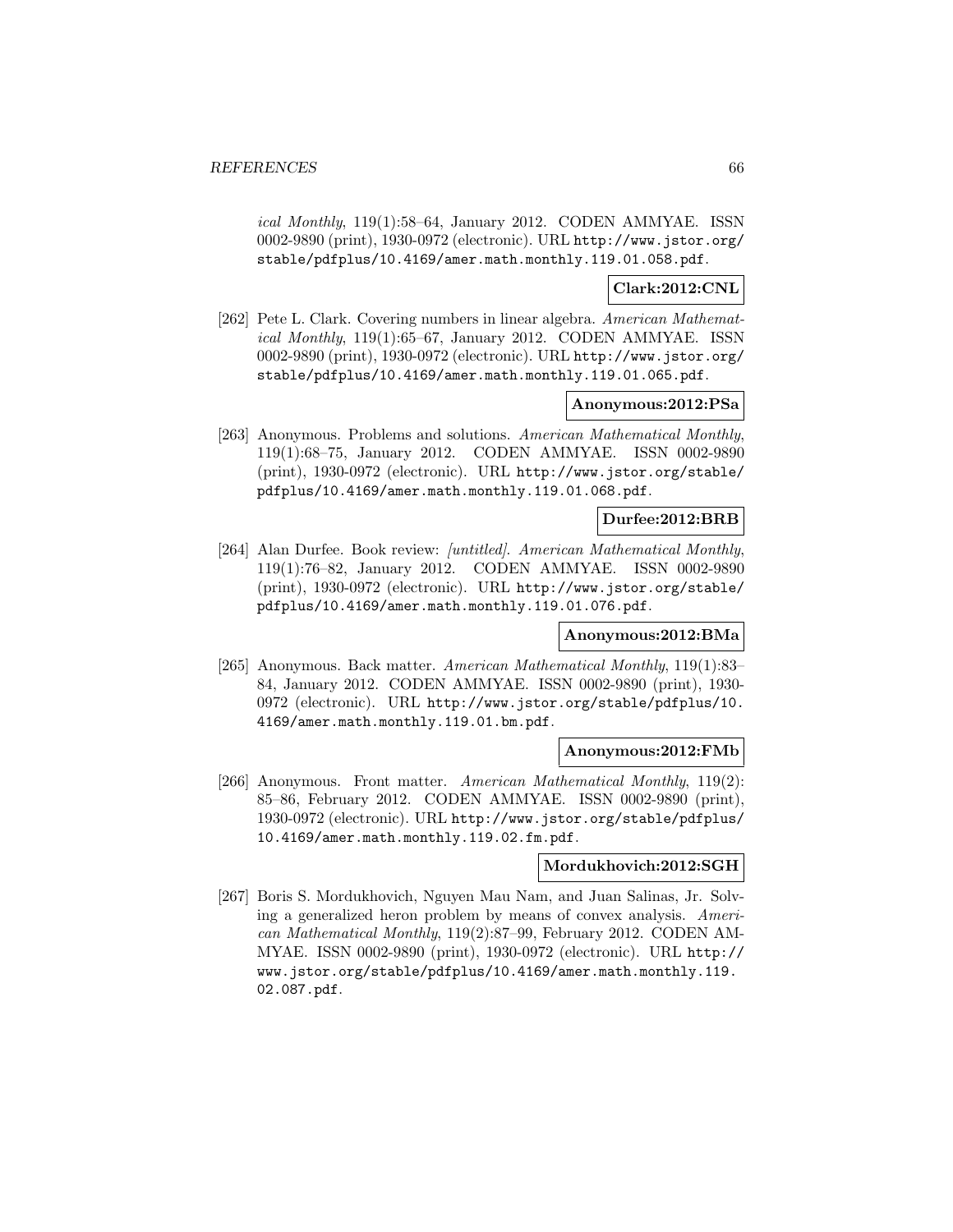#### **Vandervelde:2012:JSM**

[268] Sam Vandervelde. Jacobi sum matrices. American Mathematical Monthly, 119(2):100–114, February 2012. CODEN AMMYAE. ISSN 0002-9890 (print), 1930-0972 (electronic). URL http://www.jstor.org/ stable/pdfplus/10.4169/amer.math.monthly.119.02.100.pdf.

#### **Bindner:2012:AS**

[269] Donald J. Bindner and Martin Erickson. Alcuin's sequence. American Mathematical Monthly, 119(2):115–121, February 2012. CODEN AM-MYAE. ISSN 0002-9890 (print), 1930-0972 (electronic). URL http:// www.jstor.org/stable/pdfplus/10.4169/amer.math.monthly.119. 02.115.pdf.

#### **Polster:2012:CCH**

[270] Burkard Polster, Marty Ross, and David Treeby. A case of continuous hangover. American Mathematical Monthly, 119(2):122–139, February 2012. CODEN AMMYAE. ISSN 0002-9890 (print), 1930-0972 (electronic). URL http://www.jstor.org/stable/pdfplus/10.4169/ amer.math.monthly.119.02.122.pdf.

#### **Herron:2012:RMD**

[271] David A. Herron. Riemann maps and diameter distance. American Mathematical Monthly, 119(2):140–147, February 2012. CODEN AM-MYAE. ISSN 0002-9890 (print), 1930-0972 (electronic). URL http:// www.jstor.org/stable/pdfplus/10.4169/amer.math.monthly.119. 02.140.pdf.

### **Mortici:2012:PSA**

[272] Cristinel Mortici. A power series approach to some inequalities. American Mathematical Monthly, 119(2):147–151, February 2012. CODEN AM-MYAE. ISSN 0002-9890 (print), 1930-0972 (electronic). URL http:// www.jstor.org/stable/pdfplus/10.4169/amer.math.monthly.119. 02.147.pdf.

# **Rosen:2012:CMF**

[273] Julian Rosen, Zachary Scherr, Benjamin Weiss, and Michael E. Zieve. Chebyshev mappings of finite fields. American Mathematical Monthly, 119(2):151–155, February 2012. CODEN AMMYAE. ISSN 0002-9890 (print), 1930-0972 (electronic). URL http://www.jstor.org/stable/ pdfplus/10.4169/amer.math.monthly.119.02.151.pdf.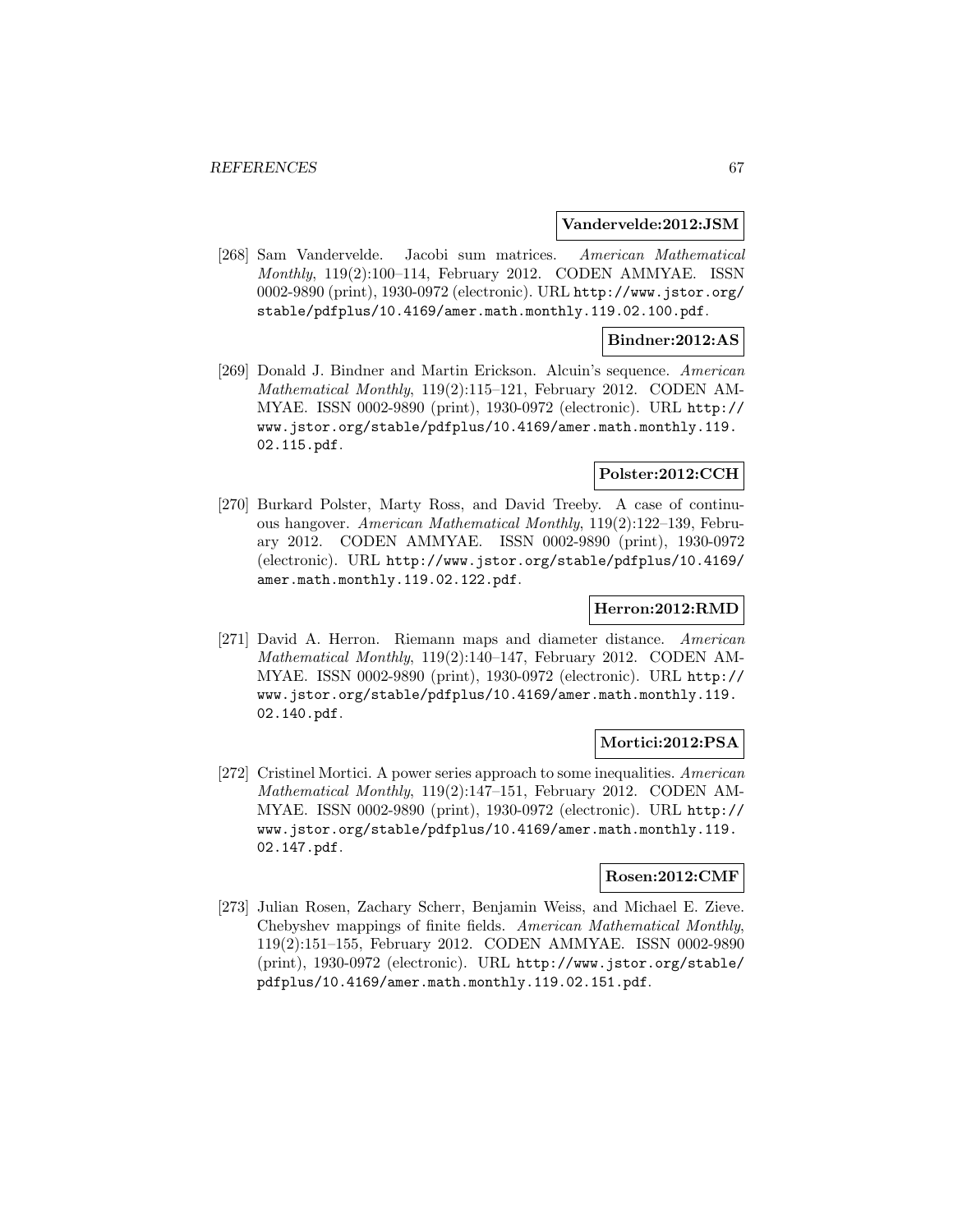## **Pak:2012:CWT**

[274] Igor Pak and Rom Pinchasi. Collapsing walls theorem. American Mathematical Monthly, 119(2):156–160, February 2012. CODEN AM-MYAE. ISSN 0002-9890 (print), 1930-0972 (electronic). URL http:// www.jstor.org/stable/pdfplus/10.4169/amer.math.monthly.119. 02.156.pdf.

### **Anonymous:2012:PSb**

[275] Anonymous. Problems and solutions. American Mathematical Monthly, 119(2):161–168, February 2012. CODEN AMMYAE. ISSN 0002-9890 (print), 1930-0972 (electronic). URL http://www.jstor.org/stable/ pdfplus/10.4169/amer.math.monthly.119.02.161.pdf.

#### **Ferreiros:2012:BRB**

[276] José Ferreirós. Book review: [untitled]. American Mathematical Monthly, 119(2):169–176, February 2012. CODEN AMMYAE. ISSN 0002-9890 (print), 1930-0972 (electronic). URL http://www.jstor.org/stable/ pdfplus/10.4169/amer.math.monthly.119.02.169.pdf.

#### **Anonymous:2012:BMb**

[277] Anonymous. Back matter. American Mathematical Monthly, 119(2):??, February 2012. CODEN AMMYAE. ISSN 0002-9890 (print), 1930-0972 (electronic). URL http://www.jstor.org/stable/pdfplus/10.4169/ amer.math.monthly.119.02.bm.pdf.

#### **Anonymous:2012:FMc**

[278] Anonymous. Front matter. American Mathematical Monthly, 119(3): 177–178, March 2012. CODEN AMMYAE. ISSN 0002-9890 (print), 1930-0972 (electronic). URL http://www.jstor.org/stable/pdfplus/ 10.4169/amer.math.monthly.119.03.fm.pdf.

## **Watkins:2012:YGG**

[279] Ann E. Watkins. Yueh-Gin Gung and Dr. Charles Y. Hu Award for 2012 to John Ewing for Distinguished Service to Mathematics. American Mathematical Monthly, 119(3):179–182, March 2012. CODEN AM-MYAE. ISSN 0002-9890 (print), 1930-0972 (electronic). URL http:// www.jstor.org/stable/pdfplus/10.4169/amer.math.monthly.119. 03.179.pdf.

### **Sidman:2012:IAG**

[280] Jessica Sidman. An introduction to algebraic geometry: Polygons, parameterizations, and equations. American Mathematical Monthly, 119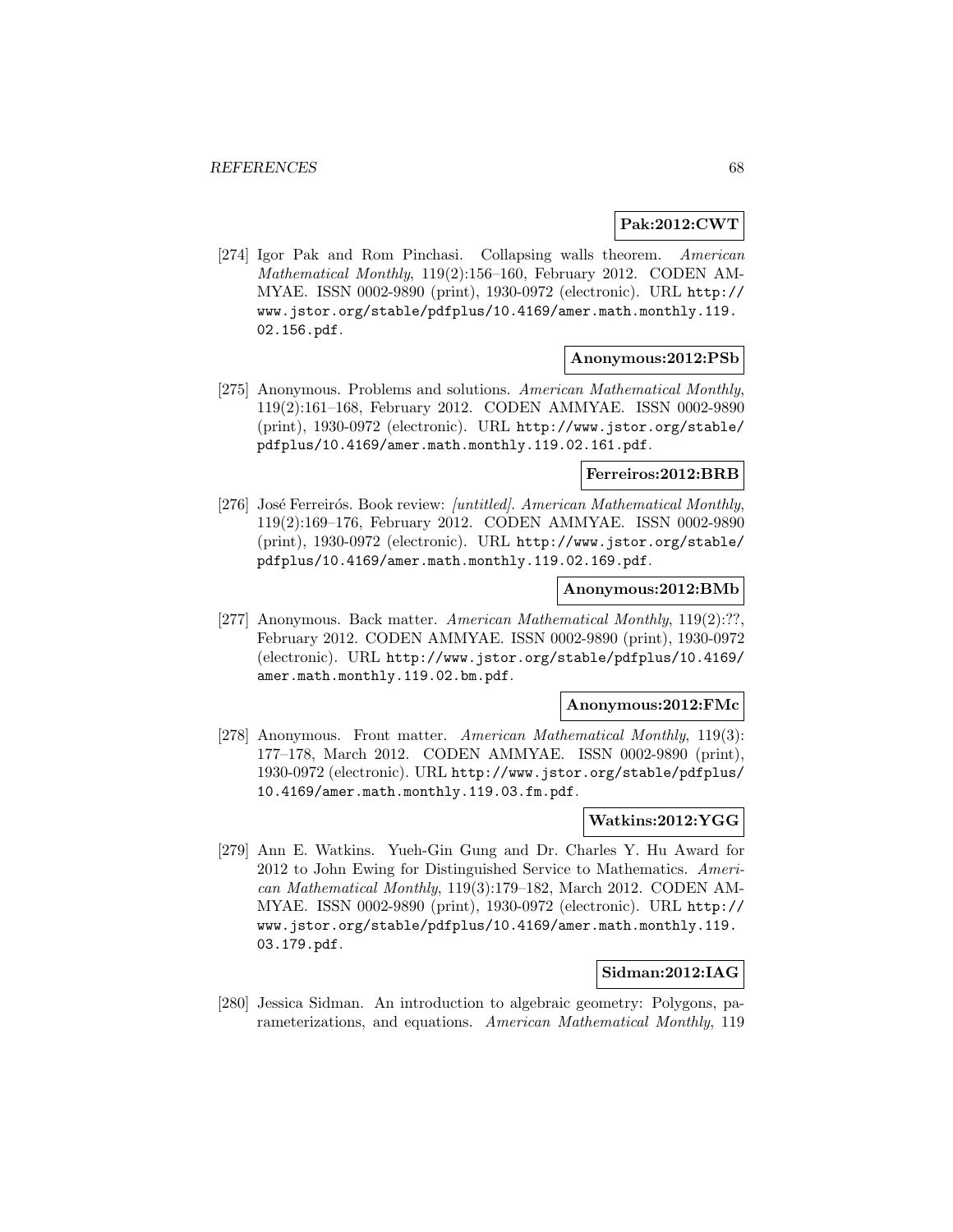(3):183–198, March 2012. CODEN AMMYAE. ISSN 0002-9890 (print), 1930-0972 (electronic). URL http://www.jstor.org/stable/pdfplus/ 10.4169/amer.math.monthly.119.03.183.pdf.

## **Daners:2012:MSP**

[281] Daniel Daners. The Mercator and stereographic projections, and many in between. American Mathematical Monthly, 119(3):199–210, March 2012. CODEN AMMYAE. ISSN 0002-9890 (print), 1930-0972 (electronic). URL http://www.jstor.org/stable/pdfplus/10.4169/ amer.math.monthly.119.03.199.pdf.

# **Nievergelt:2012:RGD**

[282] Yves Nievergelt. Real and generic data without unconstrained bestfitting Verhulst curves and sufficient conditions for median Mitscherlich and Verhulst curves to exist. American Mathematical Monthly, 119(3): 211–234, March 2012. CODEN AMMYAE. ISSN 0002-9890 (print), 1930-0972 (electronic). URL http://www.jstor.org/stable/pdfplus/ 10.4169/amer.math.monthly.119.03.211.pdf.

# **Waterhouse:2012:SRH**

[283] William C. Waterhouse. Square root as a homomorphism. American Mathematical Monthly, 119(3):235–239, March 2012. CODEN AM-MYAE. ISSN 0002-9890 (print), 1930-0972 (electronic). URL http:// www.jstor.org/stable/pdfplus/10.4169/amer.math.monthly.119. 03.235.pdf.

# **Cohen:2012:SMI**

[284] Michael P. Cohen. Sample means of independent standard Cauchy random variables are standard Cauchy: a new approach. American Mathematical Monthly, 119(3):240–244, March 2012. CODEN AM-MYAE. ISSN 0002-9890 (print), 1930-0972 (electronic). URL http:// www.jstor.org/stable/pdfplus/10.4169/amer.math.monthly.119. 03.240.pdf.

# **Reem:2012:CAU**

[285] Daniel Reem. Character analysis using Fourier series. American Mathematical Monthly, 119(3):245–246, March 2012. CODEN AM-MYAE. ISSN 0002-9890 (print), 1930-0972 (electronic). URL http:// www.jstor.org/stable/pdfplus/10.4169/amer.math.monthly.119. 03.245.pdf.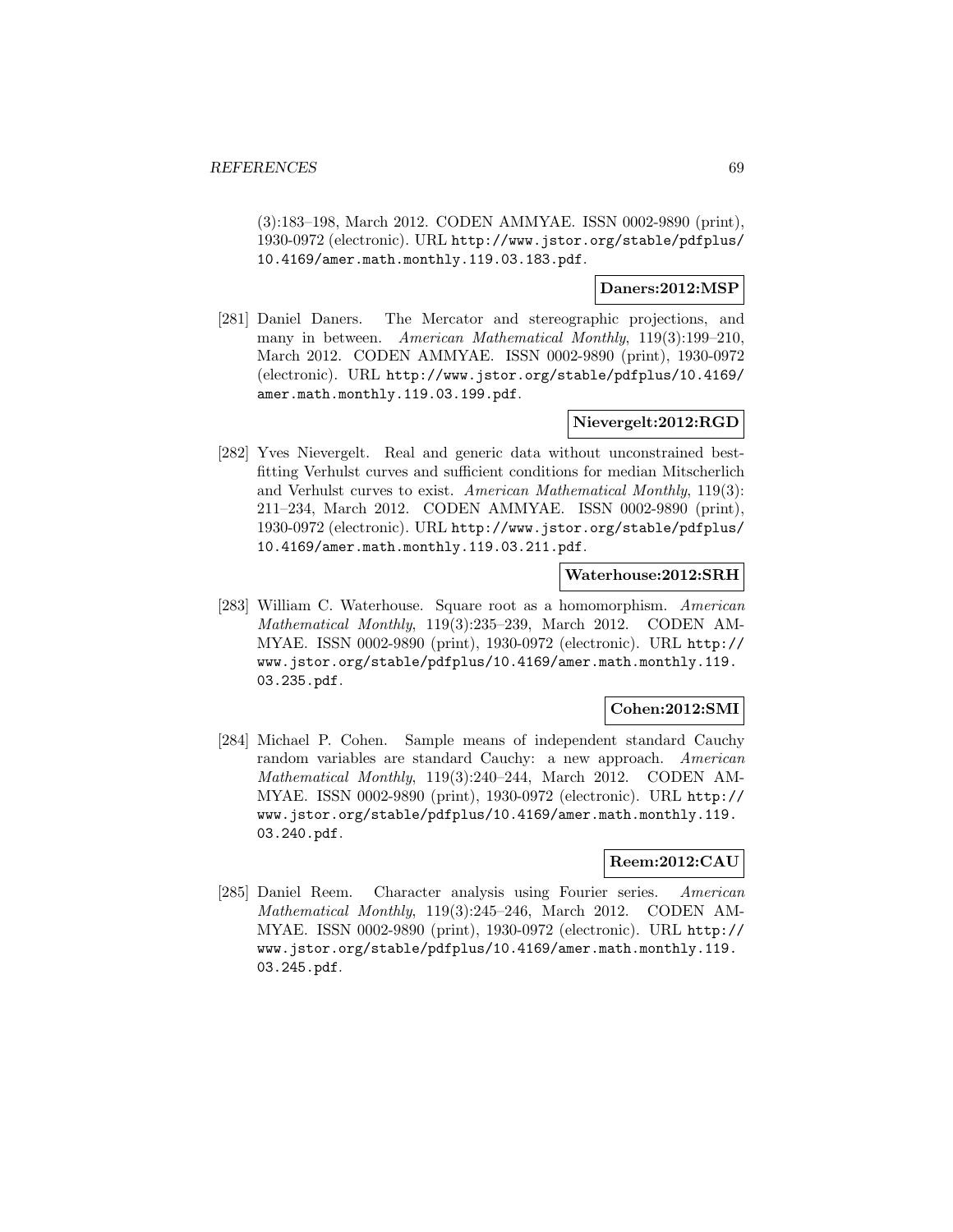#### **Anonymous:2012:PSc**

[286] Anonymous. Problems and solutions. American Mathematical Monthly, 119(3):247–254, March 2012. CODEN AMMYAE. ISSN 0002-9890 (print), 1930-0972 (electronic). URL http://www.jstor.org/stable/ pdfplus/10.4169/amer.math.monthly.119.03.247.pdf.

### **Alexanderson:2012:BRBa**

[287] Gerald L. Alexanderson. Book review: Loving and Hating Mathematics: Challenging the Myths of Mathematical Life, by Reuben Hersh and Vera John-Steiner. Princeton University Press, Princeton, NJ, 2011, xii + 416 pp. ISBN 978-0-691-14247-0, \$29.95. American Mathematical Monthly, 119(3):255–259, March 2012. CODEN AMMYAE. ISSN 0002-9890 (print), 1930-0972 (electronic). URL http://www.jstor.org/stable/ pdfplus/10.4169/amer.math.monthly.119.03.255.pdf.

### **Anonymous:2012:BMc**

[288] Anonymous. Back matter. American Mathematical Monthly, 119(3):260, March 2012. CODEN AMMYAE. ISSN 0002-9890 (print), 1930-0972 (electronic). URL http://www.jstor.org/stable/pdfplus/10.4169/ amer.math.monthly.119.03.bm.pdf.

### **Anonymous:2012:FMd**

[289] Anonymous. Front matter. American Mathematical Monthly, 119(4): 261–262, April 2012. CODEN AMMYAE. ISSN 0002-9890 (print), 1930- 0972 (electronic). URL http://www.jstor.org/stable/pdfplus/10. 4169/amer.math.monthly.119.04.fm.pdf.

# **Hall:2012:SGU**

[290] Rachel Wells Hall and Dmitri Tymoczko. Submajorization and the geometry of unordered collections. American Mathematical Monthly, 119 (4):263–283, April 2012. CODEN AMMYAE. ISSN 0002-9890 (print), 1930-0972 (electronic). URL http://www.jstor.org/stable/pdfplus/ 10.4169/amer.math.monthly.119.04.263.pdf.

### **McAdam:2012:UMH**

[291] Stephen McAdam. Unknowable matters: How Nature's speed limit on communication relates to quantum physics. American Mathematical Monthly, 119(4):284–299, April 2012. CODEN AMMYAE. ISSN 0002-9890 (print), 1930-0972 (electronic). URL http://www.jstor.org/ stable/pdfplus/10.4169/amer.math.monthly.119.04.284.pdf.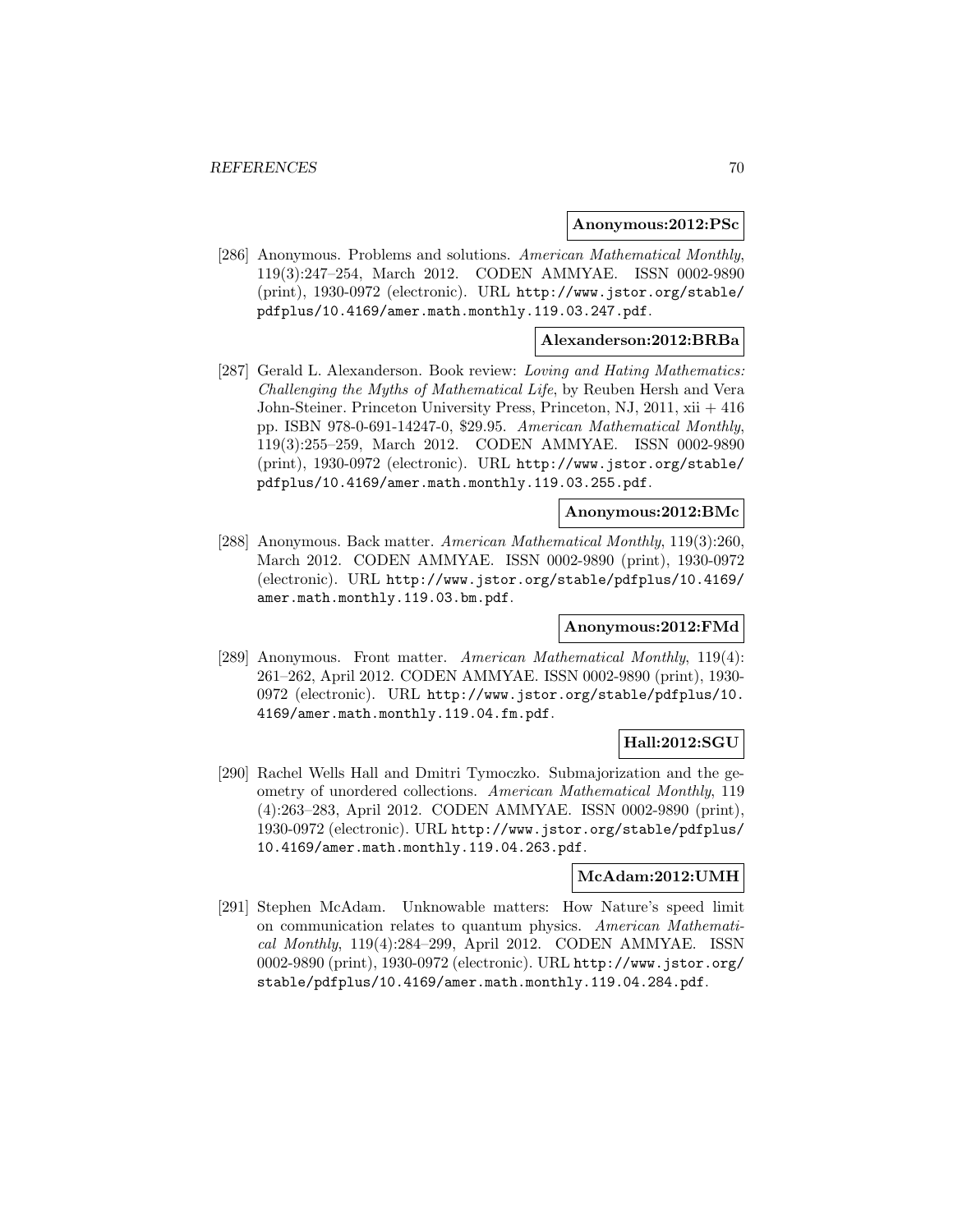# **Cox:2012:DP**

[292] Barry Cox and Stan Wagon. Drilling for polygons. American Mathematical Monthly, 119(4):300–312, April 2012. CODEN AMMYAE. ISSN 0002-9890 (print), 1930-0972 (electronic). URL http://www.jstor.org/ stable/pdfplus/10.4169/amer.math.monthly.119.04.300.pdf.

### **Hicks:2012:SRP**

[293] Kenneth Hicks, Xiang dong Hou, and Gary L. Mullen. Sums of reciprocals of polynomials over finite fields. American Mathematical Monthly, 119(4):313–317, April 2012. CODEN AMMYAE. ISSN 0002-9890 (print), 1930-0972 (electronic). URL http://www.jstor.org/stable/pdfplus/ 10.4169/amer.math.monthly.119.04.313.pdf.

### **Lakshtanov:2012:FCG**

[294] Evgeny Lakshtanov and Vera Roshchina. On finiteness in the card game of War. American Mathematical Monthly, 119(4):318–323, April 2012. CODEN AMMYAE. ISSN 0002-9890 (print), 1930-0972 (electronic). URL http://www.jstor.org/stable/pdfplus/10.4169/ amer.math.monthly.119.04.318.pdf.

# **Cvijovic:2012:LRR**

[295] Djurdje Cvijović and Hari M. Srivastava. Limit representations of Riemann's zeta function. American Mathematical Monthly, 119(4):324–330, April 2012. CODEN AMMYAE. ISSN 0002-9890 (print), 1930-0972 (electronic). URL http://www.jstor.org/stable/pdfplus/10.4169/ amer.math.monthly.119.04.324.pdf.

### **Elsholtz:2012:PDT**

[296] Christian Elsholtz. Prime divisors of thin sequences. American Mathematical Monthly, 119(4):331–333, April 2012. CODEN AMMYAE. ISSN 0002-9890 (print), 1930-0972 (electronic). URL http://www.jstor.org/ stable/pdfplus/10.4169/amer.math.monthly.119.04.331.pdf.

#### **Leonard:2012:FRO**

[297] I. E. Leonard and A. C. F. Liu. A familiar recurrence occurs again. American Mathematical Monthly, 119(4):333–336, April 2012. CODEN AM-MYAE. ISSN 0002-9890 (print), 1930-0972 (electronic). URL http:// www.jstor.org/stable/pdfplus/10.4169/amer.math.monthly.119. 04.333.pdf.

# **Fokkink:2012:TCG**

[298] Robbert Fokkink. Tossing coins to guess a secret number. American Mathematical Monthly, 119(4):337–339, April 2012. CODEN AM-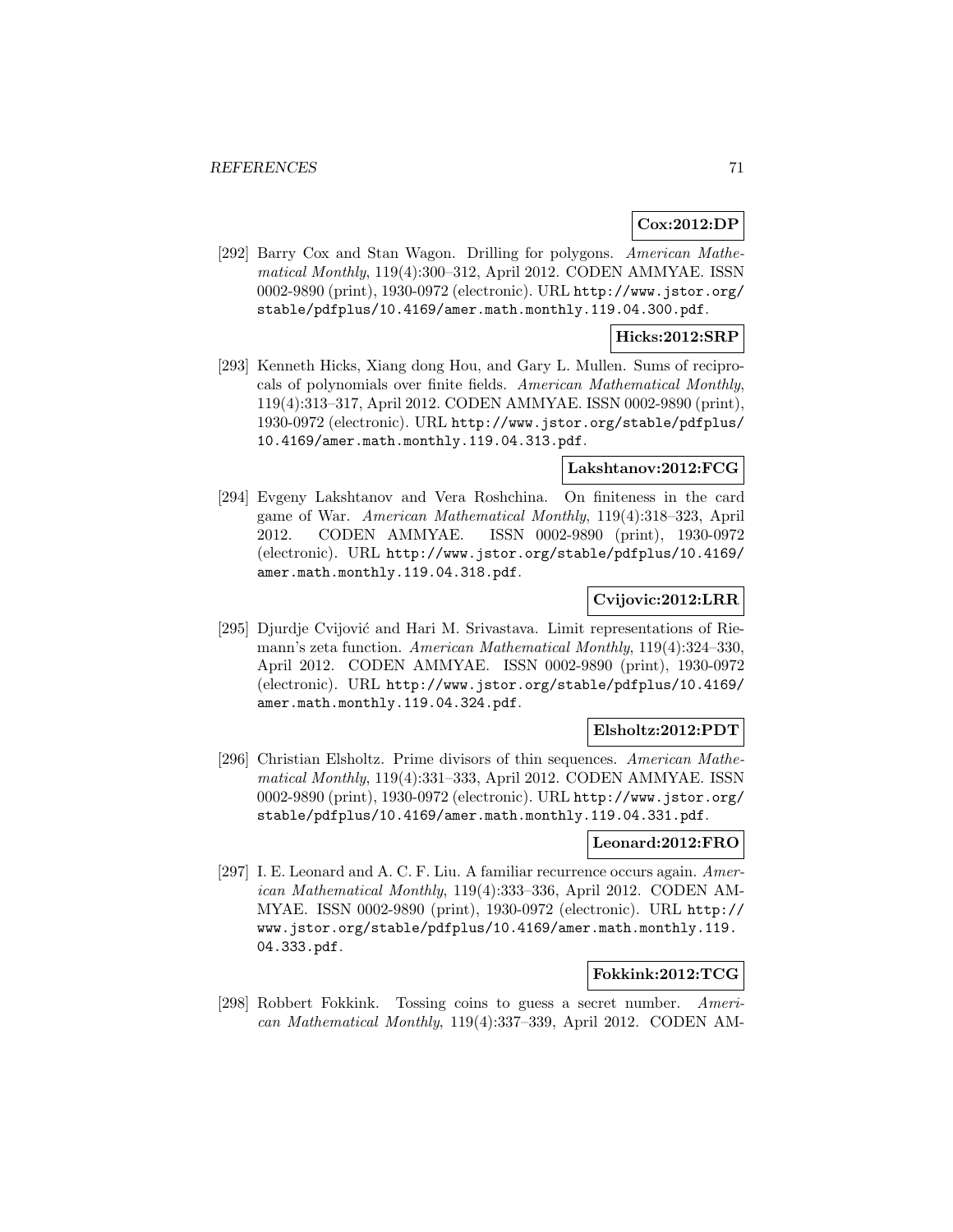MYAE. ISSN 0002-9890 (print), 1930-0972 (electronic). URL http:// www.jstor.org/stable/pdfplus/10.4169/amer.math.monthly.119. 04.337.pdf.

# **Chen:2012:GCH**

[299] Lizhou Chen. A generalization of the Cayley–Hamilton theorem. American Mathematical Monthly, 119(4):340–342, April 2012. CODEN AM-MYAE. ISSN 0002-9890 (print), 1930-0972 (electronic). URL http:// www.jstor.org/stable/pdfplus/10.4169/amer.math.monthly.119. 04.340.pdf.

### **McCutcheon:2012:MPQ**

[300] R. McCutcheon. Monochromatic permutation quadruples — a Schur thing in  $S_n$ . American Mathematical Monthly, 119(4):342–343, April 2012. CODEN AMMYAE. ISSN 0002-9890 (print), 1930-0972 (electronic). URL http://www.jstor.org/stable/pdfplus/10.4169/ amer.math.monthly.119.04.342.pdf.

#### **Anonymous:2012:PSd**

[301] Anonymous. Problems and solutions. American Mathematical Monthly, 119(4):344–351, April 2012. CODEN AMMYAE. ISSN 0002-9890 (print), 1930-0972 (electronic). URL http://www.jstor.org/stable/pdfplus/ 10.4169/amer.math.monthly.119.04.344.pdf.

# **Shulman:2012:BRB**

[302] Bonnie Shulman. Book review: Population Games and Evolutionary Dynamics, by William H. Sandholm. MIT Press, Cambridge, MA, 2011, xxv + 589 pp., ISBN 978-0-262-19587-4, \$65. American Mathematical Monthly, 119(4):352–356, April 2012. CODEN AMMYAE. ISSN 0002-9890 (print), 1930-0972 (electronic). URL http://www.jstor.org/ stable/pdfplus/10.4169/amer.math.monthly.119.04.352.pdf.

## **Anonymous:2012:BMd**

[303] Anonymous. Back matter. American Mathematical Monthly, 119(4): ??, April 2012. CODEN AMMYAE. ISSN 0002-9890 (print), 1930-0972 (electronic). URL http://www.jstor.org/stable/pdfplus/10.4169/ amer.math.monthly.119.04.bm.pdf.

#### **Anonymous:2012:FMe**

[304] Anonymous. Front matter. American Mathematical Monthly, 119(5): 357–358, May 2012. CODEN AMMYAE. ISSN 0002-9890 (print), 1930- 0972 (electronic). URL http://www.jstor.org/stable/pdfplus/10. 4169/amer.math.monthly.119.05.fm.pdf.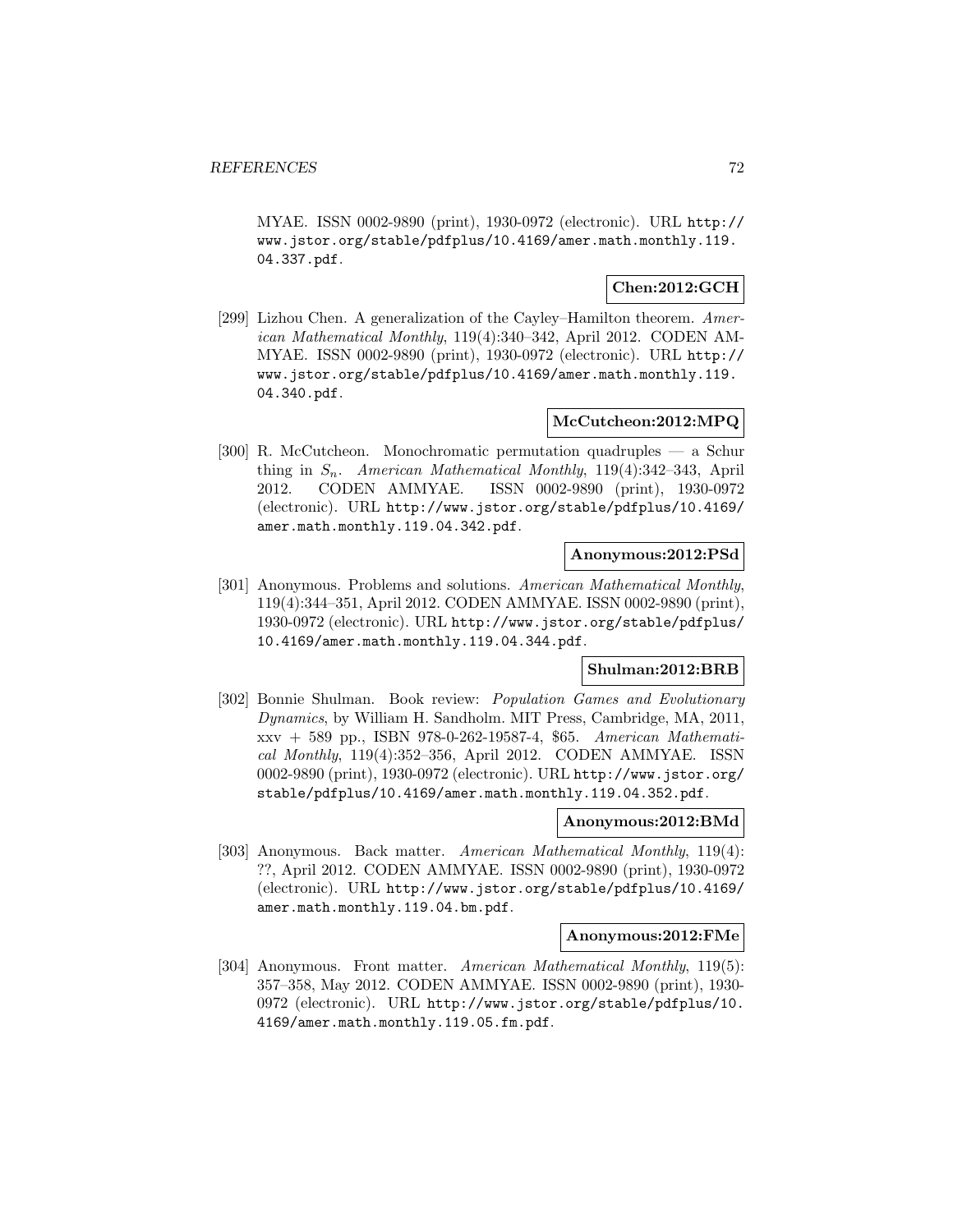#### **Gilbert:2012:LMM**

[305] Tony Gilbert. Lost mail: The missing envelope in the problem of the minimal surface of revolution. American Mathematical Monthly, 119(5): 359–372, May 2012. CODEN AMMYAE. ISSN 0002-9890 (print), 1930- 0972 (electronic). URL http://www.jstor.org/stable/pdfplus/10. 4169/amer.math.monthly.119.05.359.pdf.

# **Beukers:2012:PVD**

[306] Frits Beukers, Florian Luca, and Frans Oort. Power values of divisor sums. American Mathematical Monthly, 119(5):373–380, May 2012. CODEN AMMYAE. ISSN 0002-9890 (print), 1930-0972 (electronic). URL http://www.jstor.org/stable/pdfplus/10.4169/ amer.math.monthly.119.05.373.pdf.

# **Boualem:2012:WAN**

[307] Hassan Boualem and Robert Brouzet. On what is the almostnear principle. American Mathematical Monthly, 119(5):381–397, May 2012. CODEN AMMYAE. ISSN 0002-9890 (print), 1930-0972 (electronic). URL http://www.jstor.org/stable/pdfplus/10.4169/ amer.math.monthly.119.05.381.pdf.

## **Tabachnikov:2012:ETP**

[308] Serge Tabachnikov. The (un)equal tangents problem. American Mathematical Monthly, 119(5):398–405, May 2012. CODEN AMMYAE. ISSN 0002-9890 (print), 1930-0972 (electronic). URL http://www.jstor.org/ stable/pdfplus/10.4169/amer.math.monthly.119.05.398.pdf.

#### **Bryant:2012:VMC**

[309] Lance Bryant, James Hamblin, and Lenny Jones. A variation on the money-changing problem. American Mathematical Monthly, 119(5):406– 414, May 2012. CODEN AMMYAE. ISSN 0002-9890 (print), 1930-0972 (electronic). URL http://www.jstor.org/stable/pdfplus/10.4169/ amer.math.monthly.119.05.406.pdf.

# **Callan:2012:FLC**

[310] David Callan. Flexagons lead to a Catalan number identity. American Mathematical Monthly, 119(5):415–419, May 2012. CODEN AM-MYAE. ISSN 0002-9890 (print), 1930-0972 (electronic). URL http:// www.jstor.org/stable/pdfplus/10.4169/amer.math.monthly.119. 05.415.pdf.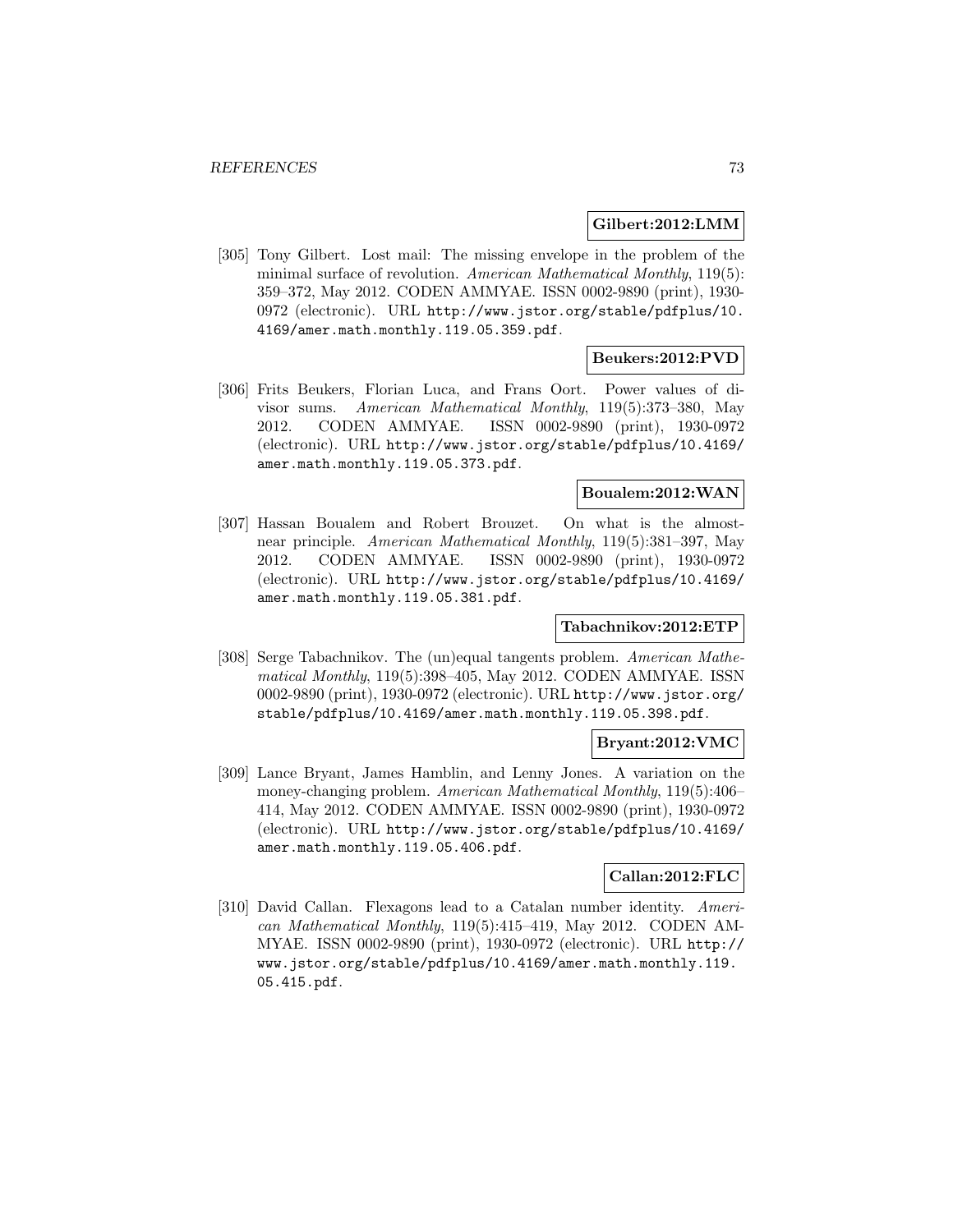#### **Arthan:2012:ACE**

[311] R. D. Arthan. Aronszajn's criterion for Euclidean space. American Mathematical Monthly, 119(5):419–422, May 2012. CODEN AMMYAE. ISSN 0002-9890 (print), 1930-0972 (electronic). URL http://www.jstor.org/ stable/pdfplus/10.4169/amer.math.monthly.119.05.419.pdf.

## **Borzellino:2012:WTP**

[312] Joseph E. Borzellino and Morgan Sherman. When is a trigonometric polynomial not a trigonometric polynomial? American Mathematical Monthly, 119(5):422–425, May 2012. CODEN AMMYAE. ISSN 0002-9890 (print), 1930-0972 (electronic). URL http://www.jstor.org/ stable/pdfplus/10.4169/amer.math.monthly.119.05.422.pdf.

## **Anonymous:2012:PSe**

[313] Anonymous. Problems and solutions. American Mathematical Monthly, 119(5):426–433, May 2012. CODEN AMMYAE. ISSN 0002-9890 (print), 1930-0972 (electronic). URL http://www.jstor.org/stable/pdfplus/ 10.4169/amer.math.monthly.119.05.426.pdf.

## **Walsh:2012:BRB**

[314] James A. Walsh. Book review: Randomness and Recurrence in Dynamical Systems, by Rodney Nillsen. The Carus Mathematical Monographs Number 31, Mathematical Association of America, Washington, DC, 2010, xviii + 357 pp., ISBN 978-0-88385-043-5, \$52.95. American Mathematical Monthly, 119(5):434–438, May 2012. CODEN AMMYAE. ISSN 0002-9890 (print), 1930-0972 (electronic). URL http://www.jstor.org/ stable/pdfplus/10.4169/amer.math.monthly.119.05.434.pdf.

#### **Anonymous:2012:BMe**

[315] Anonymous. Back matter. American Mathematical Monthly, 119(5):439– 440, May 2012. CODEN AMMYAE. ISSN 0002-9890 (print), 1930-0972 (electronic). URL http://www.jstor.org/stable/pdfplus/10.4169/ amer.math.monthly.119.05.bm.pdf.

#### **Anonymous:2012:FMf**

[316] Anonymous. Front matter. American Mathematical Monthly, 119(6): 441–442, June 2012. CODEN AMMYAE. ISSN 0002-9890 (print), 1930- 0972 (electronic). URL http://www.jstor.org/stable/pdfplus/10. 4169/amer.math.monthly.119.06.fm.pdf.

# **Koukoulopoulos:2012:ASA**

[317] Dimitris Koukoulopoulos and Johann Thiel. Arrangements of stars on the American flag. American Mathematical Monthly, 119(6):443–450,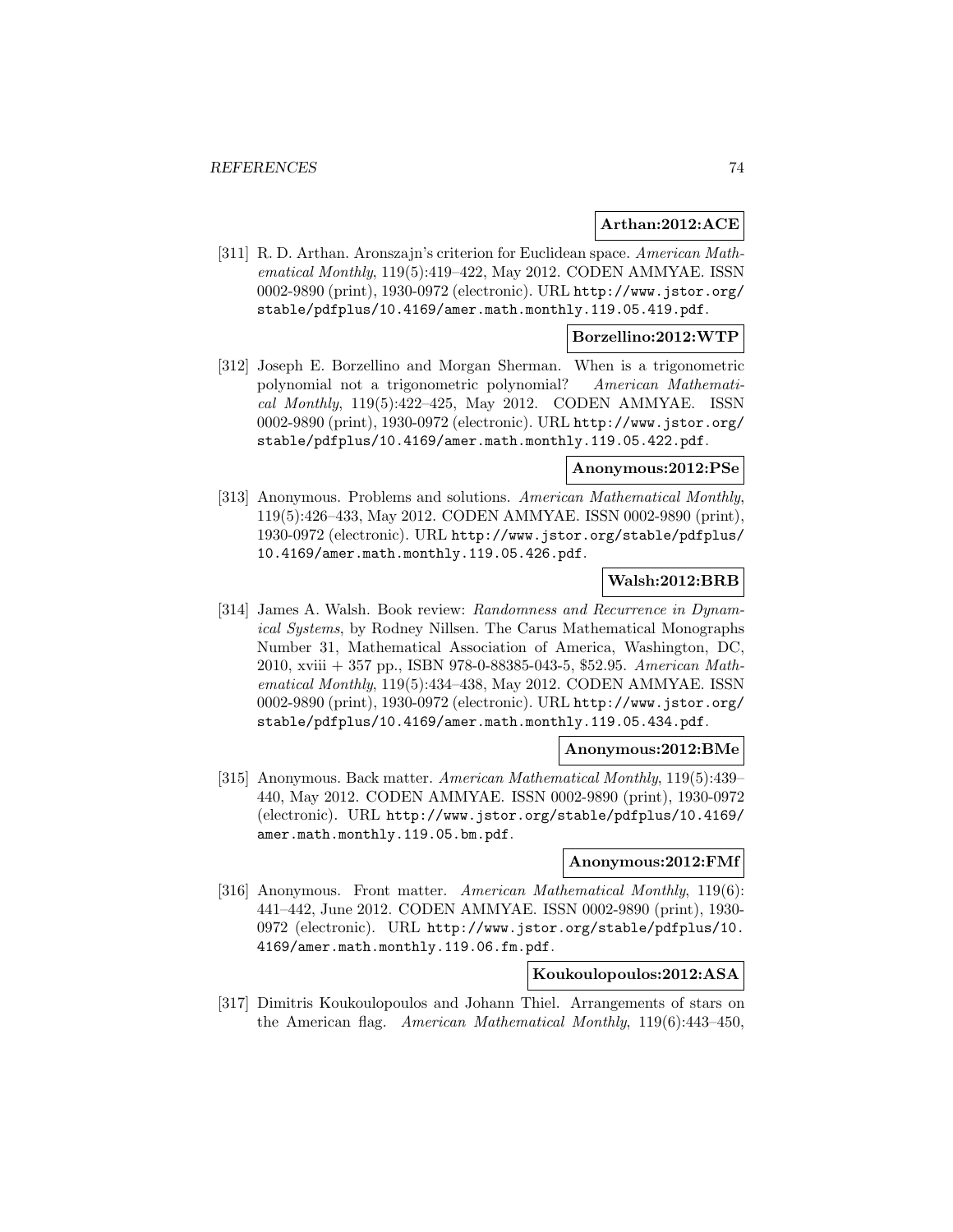June 2012. CODEN AMMYAE. ISSN 0002-9890 (print), 1930-0972 (electronic). URL http://www.jstor.org/stable/pdfplus/10.4169/ amer.math.monthly.119.06.443.pdf.

## **Kuczmarski:2012:RSS**

[318] Fred Kuczmarski. Rolling sinusoidal spirals. American Mathematical Monthly, 119(6):451–467, June 2012. CODEN AMMYAE. ISSN 0002-9890 (print), 1930-0972 (electronic). URL http://www.jstor.org/ stable/pdfplus/10.4169/amer.math.monthly.119.06.451.pdf.

# **Mandl:2012:AAG**

[319] Robert Mandl, Thomas Pühringer, and Maximilian Thaler. Analytic approach to Galileo's Theorem on the descent time along two-chord paths in a circle. American Mathematical Monthly, 119(6):468–476, June 2012. CODEN AMMYAE. ISSN 0002-9890 (print), 1930-0972 (electronic). URL http://www.jstor.org/stable/pdfplus/10.4169/ amer.math.monthly.119.06.468.pdf.

# **Binding:2012:PAA**

[320] Paul Binding and Hans Volkmer. A Prüfer angle approach to the periodic Sturm–Liouville problem. American Mathematical Monthly, 119(6):477– 484, June 2012. CODEN AMMYAE. ISSN 0002-9890 (print), 1930-0972 (electronic). URL http://www.jstor.org/stable/pdfplus/10.4169/ amer.math.monthly.119.06.477.pdf.

## **Mortini:2012:MES**

[321] Raymond Mortini and Rudolf Rupp. Mappings into the Euclidean sphere. American Mathematical Monthly, 119(6):485–494, June 2012. CODEN AMMYAE. ISSN 0002-9890 (print), 1930-0972 (electronic). URL http://www.jstor.org/stable/pdfplus/10.4169/amer.math. monthly.119.06.485.pdf.

# **Grunbaum:2012:NTR**

[322] Branko Grünbaum. Is Napoleon's Theorem really Napoleon's Theorem? American Mathematical Monthly, 119(6):495–501, June 2012. CODEN AMMYAE. ISSN 0002-9890 (print), 1930-0972 (electronic). URL http://www.jstor.org/stable/pdfplus/10.4169/ amer.math.monthly.119.06.495.pdf.

#### **Dorfling:2012:PD**

[323] Michael J. Dorfling and Johan H. Meyer. On polynomials and divisibility. American Mathematical Monthly, 119(6):502–506, June 2012. CODEN AMMYAE. ISSN 0002-9890 (print), 1930-0972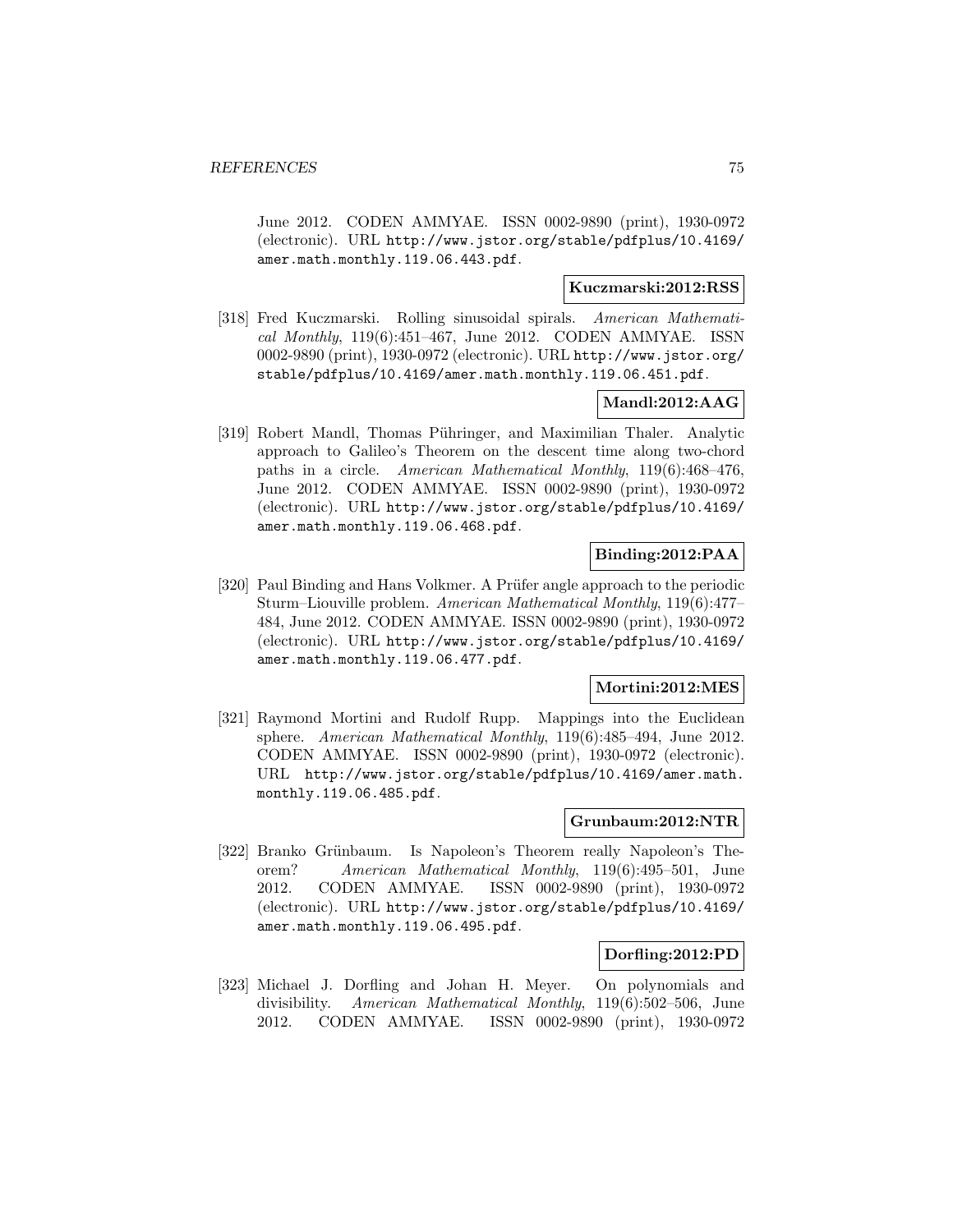(electronic). URL http://www.jstor.org/stable/pdfplus/10.4169/ amer.math.monthly.119.06.502.pdf.

## **Roitman:2012:GCM**

[324] Pedro Roitman. Gaussian curvature, mirrors, and maps. American Mathematical Monthly, 119(6):506–509, June 2012. CODEN AMMYAE. ISSN 0002-9890 (print), 1930-0972 (electronic). URL http://www.jstor.org/ stable/pdfplus/10.4169/amer.math.monthly.119.06.506.pdf.

# **Aw:2012:TNP**

[325] Alan J. Aw. The Turán number and probabilistic combinatorics. American Mathematical Monthly, 119(6):510–513, June 2012. CODEN AM-MYAE. ISSN 0002-9890 (print), 1930-0972 (electronic). URL http:// www.jstor.org/stable/pdfplus/10.4169/amer.math.monthly.119. 06.510.pdf.

# **Wyss:2012:PP**

[326] Walter Wyss. Perfect parallelograms. American Mathematical Monthly, 119(6):513–515, June 2012. CODEN AMMYAE. ISSN 0002-9890 (print), 1930-0972 (electronic). URL http://www.jstor.org/stable/pdfplus/ 10.4169/amer.math.monthly.119.06.513.pdf.

#### **Wallstrom:2012:EPP**

[327] Timothy C. Wallstrom. The equalization probability of the Pólya urn. American Mathematical Monthly, 119(6):516–518, June 2012. CODEN AMMYAE. ISSN 0002-9890 (print), 1930-0972 (electronic). URL http://www.jstor.org/stable/pdfplus/10.4169/amer.math. monthly.119.06.516.pdf.

# **Holst:2012:PEI**

[328] Lars Holst. A proof of Euler's infinite product for the sine. American Mathematical Monthly, 119(6):518–521, June 2012. CODEN AM-MYAE. ISSN 0002-9890 (print), 1930-0972 (electronic). URL http:// www.jstor.org/stable/pdfplus/10.4169/amer.math.monthly.119. 06.518.pdf.

#### **Anonymous:2012:PSf**

[329] Anonymous. Problems and solutions. American Mathematical Monthly, 119(6):522–529, June 2012. CODEN AMMYAE. ISSN 0002-9890 (print), 1930-0972 (electronic). URL http://www.jstor.org/stable/pdfplus/ 10.4169/amer.math.monthly.119.06.522.pdf.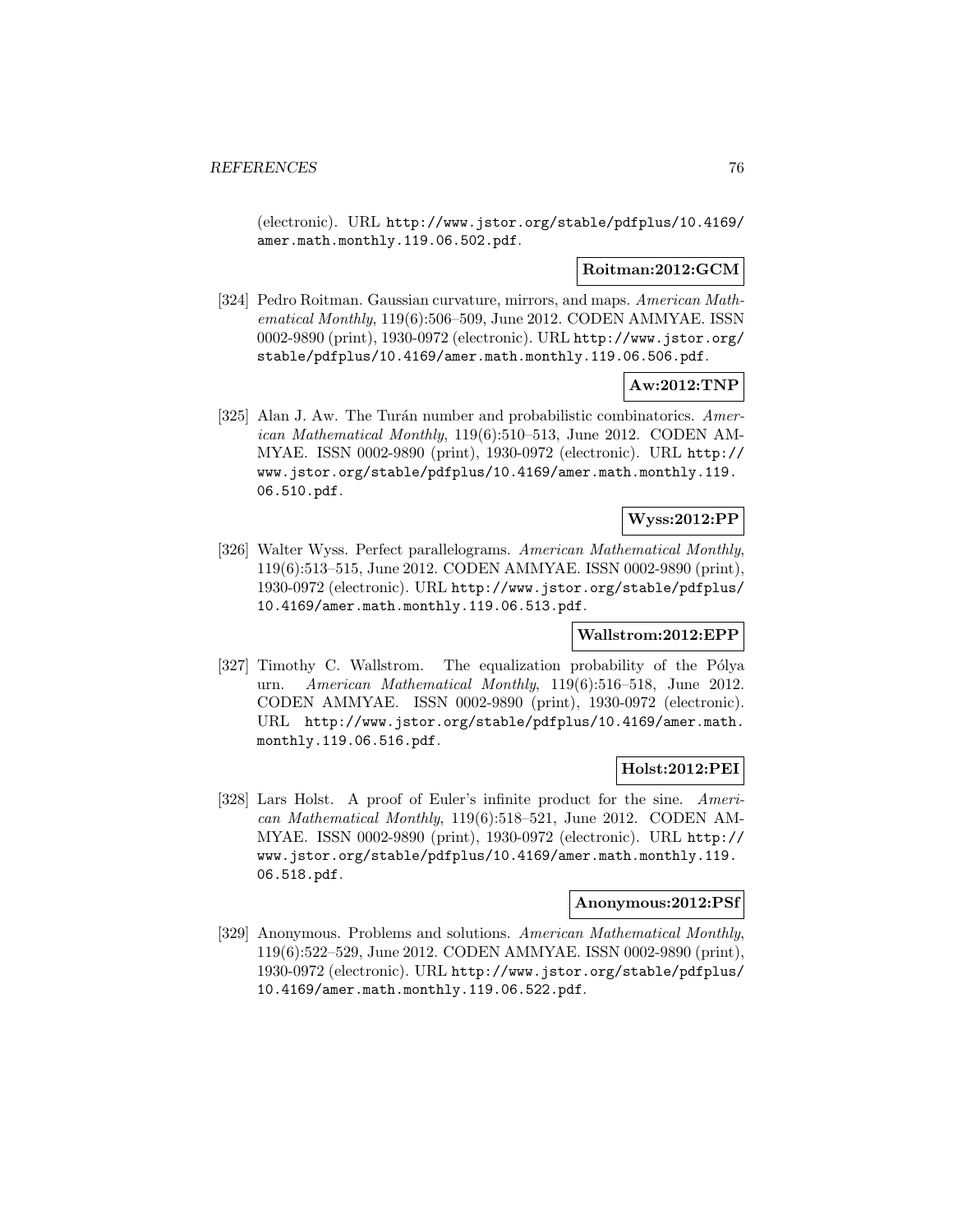#### **Quinn:2012:BRB**

[330] Jennifer J. Quinn. Book review: Combinatorics the Rota Way, by Joseph P. S. Kung, Gian-Carlo Rota, and Catherine H. Yan. Cambridge University Press, New York, 2009, xii + 396 pp., ISBN 978-0- 521-73794-4, \$40.99. American Mathematical Monthly, 119(6):530–532, June 2012. CODEN AMMYAE. ISSN 0002-9890 (print), 1930-0972 (electronic). URL http://www.jstor.org/stable/pdfplus/10.4169/ amer.math.monthly.119.06.530.pdf.

#### **Anonymous:2012:BMf**

[331] Anonymous. Back matter. American Mathematical Monthly, 119(6): ??, June 2012. CODEN AMMYAE. ISSN 0002-9890 (print), 1930-0972 (electronic). URL http://www.jstor.org/stable/pdfplus/10.4169/ amer.math.monthly.119.06.bm.pdf.

## **Anonymous:2012:FMg**

[332] Anonymous. Front matter. American Mathematical Monthly, 119(7): 533–534, August 2012. CODEN AMMYAE. ISSN 0002-9890 (print), 1930-0972 (electronic). URL http://www.jstor.org/stable/pdfplus/ 10.4169/amer.math.monthly.119.07.fm.pdf.

#### **Borwein:2012:SS**

[333] David Borwein, Jonathan M. Borwein, and Armin Straub. A sinc that sank. American Mathematical Monthly, 119(7):535–549, August 2012. CODEN AMMYAE. ISSN 0002-9890 (print), 1930-0972 (electronic). URL http://www.jstor.org/stable/pdfplus/10.4169/ amer.math.monthly.119.07.535.pdf.

#### **Levine:2012:HMM**

[334] Lionel Levine and Katherine E. Stange. How to make the most of a shared meal: Plan the last bite first. American Mathematical Monthly, 119(7): 550–565, August 2012. CODEN AMMYAE. ISSN 0002-9890 (print), 1930-0972 (electronic). URL http://www.jstor.org/stable/pdfplus/ 10.4169/amer.math.monthly.119.07.550.pdf.

#### **Kristensen:2012:NIS**

[335] Kai F. Kristensen. A nearest integer solution to the longest run of randomly generated words. American Mathematical Monthly, 119(7):566– 572, August 2012. CODEN AMMYAE. ISSN 0002-9890 (print), 1930- 0972 (electronic). URL http://www.jstor.org/stable/pdfplus/10. 4169/amer.math.monthly.119.07.566.pdf.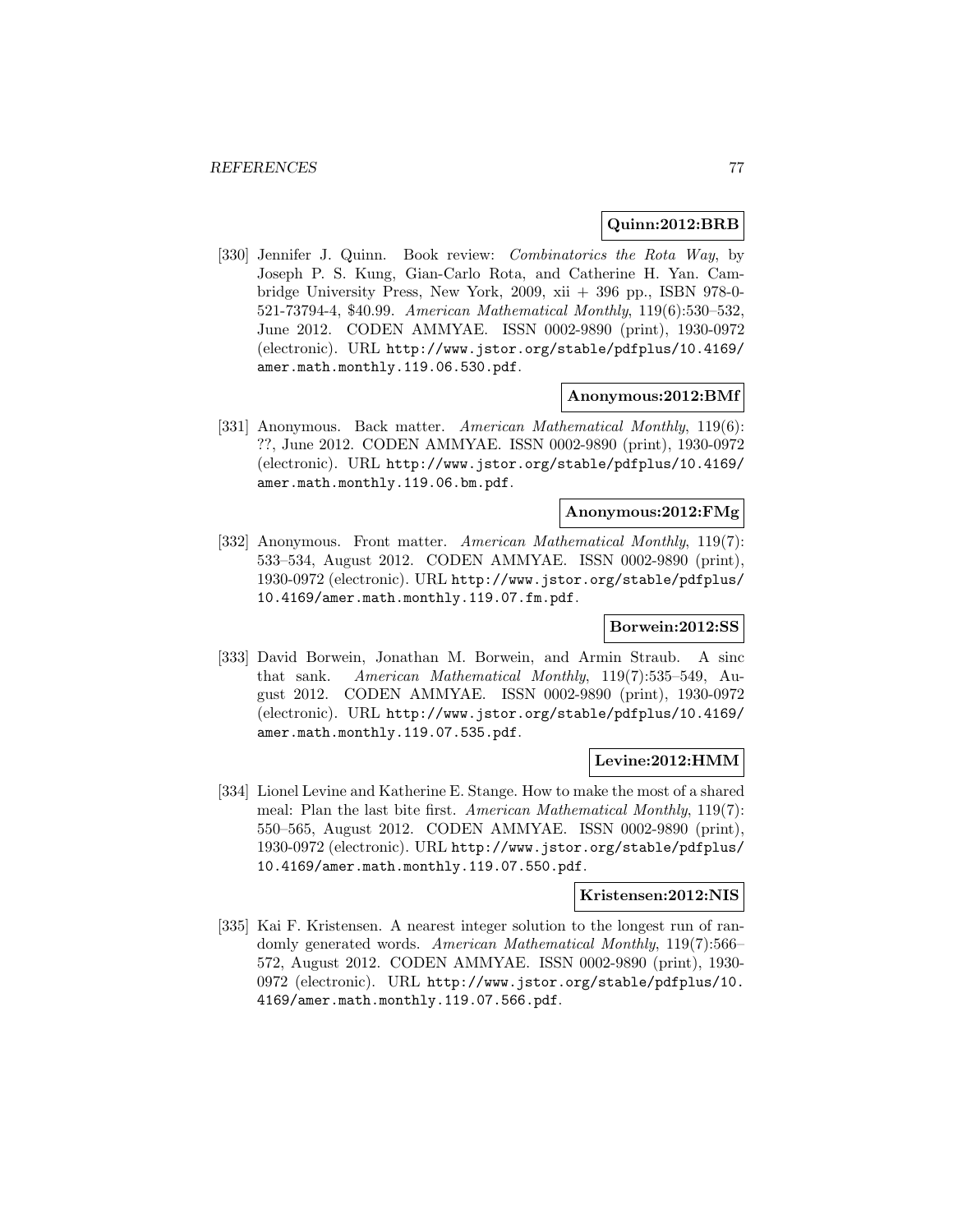#### **Lemmermeyer:2012:PAC**

[336] F. Lemmermeyer. Parametrization of algebraic curves from a number theorist's point of view. American Mathematical Monthly, 119(7):573– 583, August 2012. CODEN AMMYAE. ISSN 0002-9890 (print), 1930- 0972 (electronic). URL http://www.jstor.org/stable/pdfplus/10. 4169/amer.math.monthly.119.07.573.pdf.

## **Borwein:2012:EPD**

[337] Peter Borwein and Joe Hobart. The extraordinary power of division in straight line programs. American Mathematical Monthly, 119(7):584– 592, August 2012. CODEN AMMYAE. ISSN 0002-9890 (print), 1930- 0972 (electronic). URL http://www.jstor.org/stable/pdfplus/10. 4169/amer.math.monthly.119.07.584.pdf.

#### **Bostan:2012:BLM**

[338] Alin Bostan and Thierry Combot. A binomial-like matrix equation. American Mathematical Monthly, 119(7):593–597, August 2012. CO-DEN AMMYAE. ISSN 0002-9890 (print), 1930-0972 (electronic). URL http://www.jstor.org/stable/pdfplus/10.4169/amer.math. monthly.119.07.593.pdf.

# **Brown:2012:GGG**

[339] Ezra Brown and Marc Chamberland. Generalizing Gauss's Gem. American Mathematical Monthly, 119(7):597–601, August 2012. CODEN AM-MYAE. ISSN 0002-9890 (print), 1930-0972 (electronic). URL http:// www.jstor.org/stable/pdfplus/10.4169/amer.math.monthly.119. 07.597.pdf.

#### **Kuperberg:2012:NFP**

[340] Greg Kuperberg. Norms as a function of p are linearly independent in finite dimensions. American Mathematical Monthly, 119(7):601–603, August 2012. CODEN AMMYAE. ISSN 0002-9890 (print), 1930-0972 (electronic). URL http://www.jstor.org/stable/pdfplus/10.4169/ amer.math.monthly.119.07.601.pdf.

# **DeGroote:2012:FCM**

[341] Cédric De Groote and Mitia Duerinckx. Functions with constant mean on similar countable subsets of **R**<sup>2</sup>. American Mathematical Monthly, 119 (7):603–605, August 2012. CODEN AMMYAE. ISSN 0002-9890 (print), 1930-0972 (electronic). URL http://www.jstor.org/stable/pdfplus/ 10.4169/amer.math.monthly.119.07.603.pdf.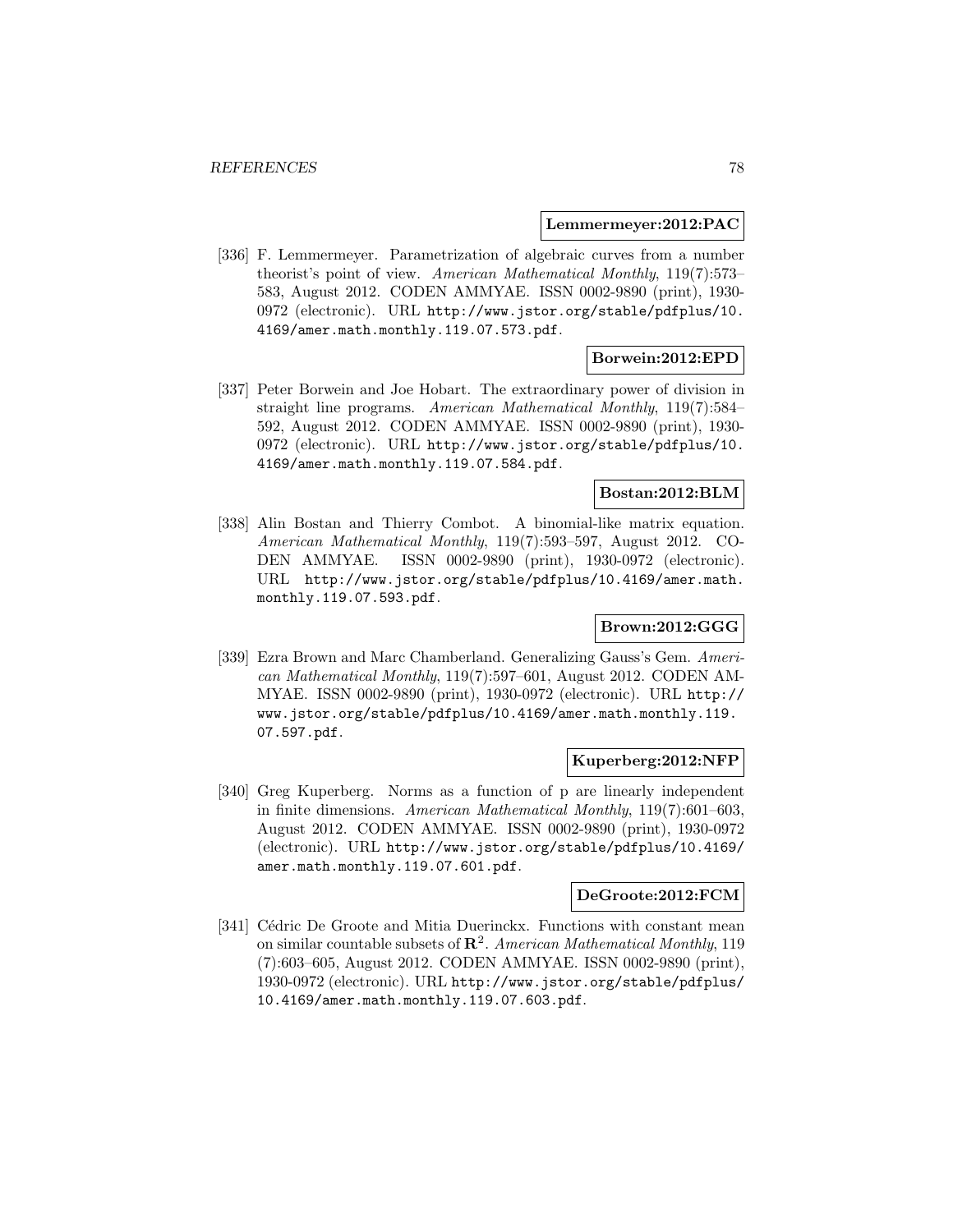#### **Tkocz:2012:UBS**

[342] Tomasz Tkocz. An upper bound for spherical caps. American Mathematical Monthly, 119(7):606–607, August 2012. CODEN AMMYAE. ISSN 0002-9890 (print), 1930-0972 (electronic). URL http://www.jstor.org/ stable/pdfplus/10.4169/amer.math.monthly.119.07.606.pdf.

#### **Anonymous:2012:PSg**

[343] Anonymous. Problems and solutions. American Mathematical Monthly, 119(7):608–615, August 2012. CODEN AMMYAE. ISSN 0002-9890 (print), 1930-0972 (electronic). URL http://www.jstor.org/stable/ pdfplus/10.4169/amer.math.monthly.119.07.608.pdf.

### **Cohen:2012:BRB**

[344] Marion Cohen. Book review: Change Is Possible: Stories of Women and Minorities in Mathematics, by Patricia Clark Kenschaft. American Mathematical Society, Providence, RI, 2005,  $ix + 211$  pp., ISBN 0-8218-3748-6, \$32.00. American Mathematical Monthly, 119(7):616–620, August 2012. CODEN AMMYAE. ISSN 0002-9890 (print), 1930-0972 (electronic). URL http://www.jstor.org/stable/pdfplus/10.4169/ amer.math.monthly.119.07.616.pdf.

## **Anonymous:2012:BMg**

[345] Anonymous. Back matter. American Mathematical Monthly, 119(7):??, August 2012. CODEN AMMYAE. ISSN 0002-9890 (print), 1930-0972 (electronic). URL http://www.jstor.org/stable/pdfplus/10.4169/ amer.math.monthly.119.07.bm.pdf.

#### **Anonymous:2012:FMh**

[346] Anonymous. Front matter. American Mathematical Monthly, 119(8): 621–622, October 2012. CODEN AMMYAE. ISSN 0002-9890 (print), 1930-0972 (electronic). URL http://www.jstor.org/stable/pdfplus/ 10.4169/amer.math.monthly.119.08.fm.pdf.

#### **Klosinski:2012:SSW**

[347] Leonard F. Klosinski, Gerald L. Alexanderson, and Mark Krusemeyer. The Seventy-Second William Lowell Putnam Mathematical Competition. American Mathematical Monthly, 119(8):623–635, October 2012. CODEN AMMYAE. ISSN 0002-9890 (print), 1930-0972 (electronic). URL http://www.jstor.org/stable/pdfplus/10.4169/ amer.math.monthly.119.08.623.pdf.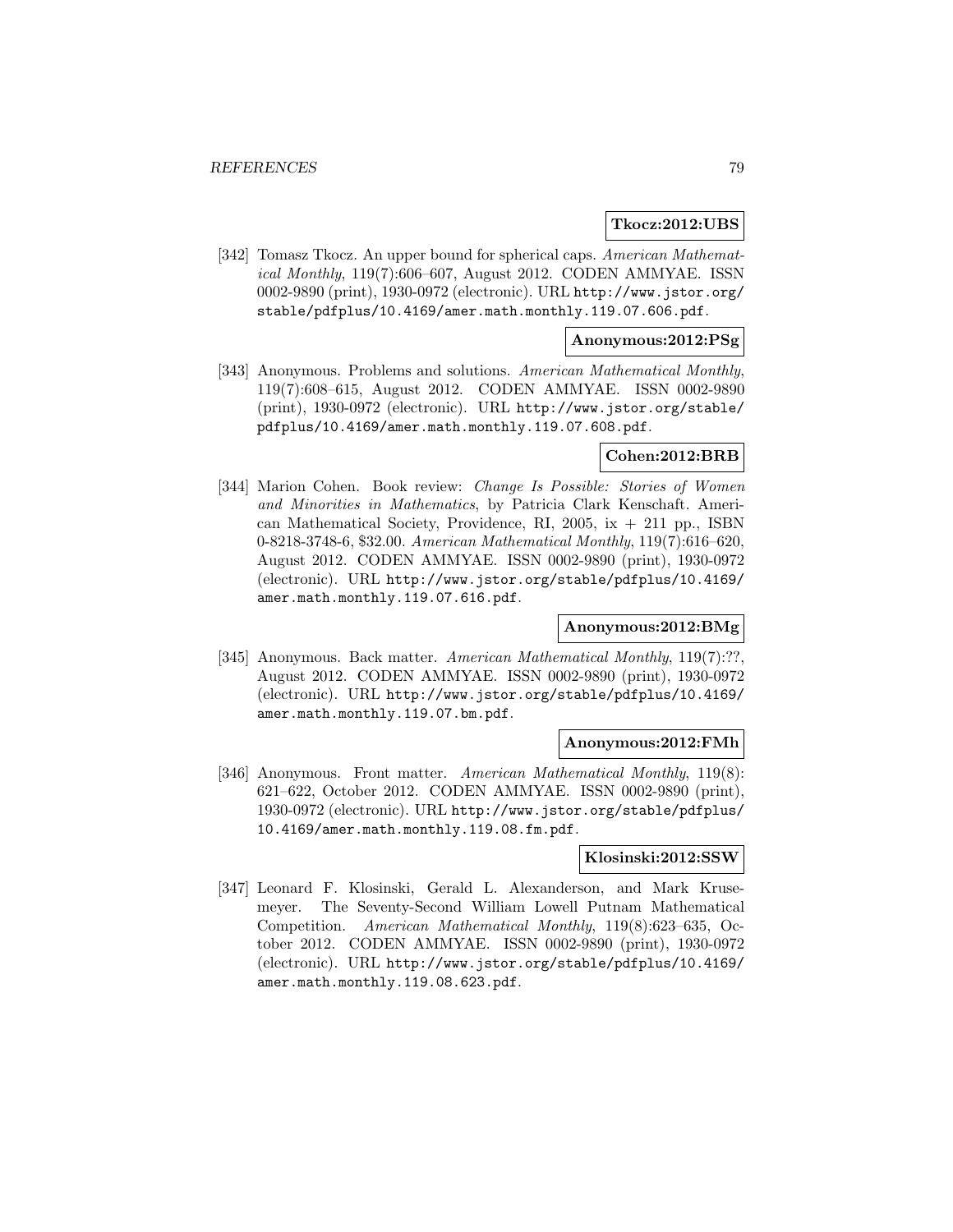#### **Ginosar:2012:MPB**

[348] Yuval Ginosar and Ilan Yona. A model for pairs of Beatty sequences. American Mathematical Monthly, 119(8):636–645, October 2012. CODEN AMMYAE. ISSN 0002-9890 (print), 1930-0972 (electronic). URL http://www.jstor.org/stable/pdfplus/10.4169/ amer.math.monthly.119.08.636.pdf.

# **Bailey:2012:AIS**

[349] David H. Bailey and Jonathan M. Borwein. Ancient Indian square roots: An exercise in forensic paleo-mathematics. American Mathematical Monthly, 119(8):646–657, October 2012. CODEN AMMYAE. ISSN 0002-9890 (print), 1930-0972 (electronic). URL http://www.jstor.org/ stable/pdfplus/10.4169/amer.math.monthly.119.08.646.pdf.

## **Ebanks:2012:LFG**

[350] Bruce Ebanks. Looking for a few good means. American Mathematical Monthly, 119(8):658–669, October 2012. CODEN AMMYAE. ISSN 0002-9890 (print), 1930-0972 (electronic). URL http://www.jstor.org/ stable/pdfplus/10.4169/amer.math.monthly.119.08.658.pdf.

#### **Pollack:2012:FTP**

[351] Paul Pollack. Finiteness theorems for perfect numbers and their kin. American Mathematical Monthly, 119(8):670–681, October 2012. CODEN AMMYAE. ISSN 0002-9890 (print), 1930-0972 (electronic). URL http://www.jstor.org/stable/pdfplus/10.4169/amer.math. monthly.119.08.670.pdf.

#### **Sakurai:2012:VAP**

[352] Akira Sakurai. Vector analysis proof of Erdős' inequality for triangles. American Mathematical Monthly, 119(8):682–684, October 2012. CODEN AMMYAE. ISSN 0002-9890 (print), 1930-0972 (electronic). URL http://www.jstor.org/stable/pdfplus/10.4169/ amer.math.monthly.119.08.682.pdf.

#### **Makarov:2012:CVM**

[353] Boris M. Makarov. Calculation of the volume of multidimensional cones and balls using Cavalieri's Principle. American Mathematical Monthly, 119(8):685–689, October 2012. CODEN AMMYAE. ISSN 0002-9890 (print), 1930-0972 (electronic). URL http://www.jstor.org/stable/ pdfplus/10.4169/amer.math.monthly.119.08.685.pdf.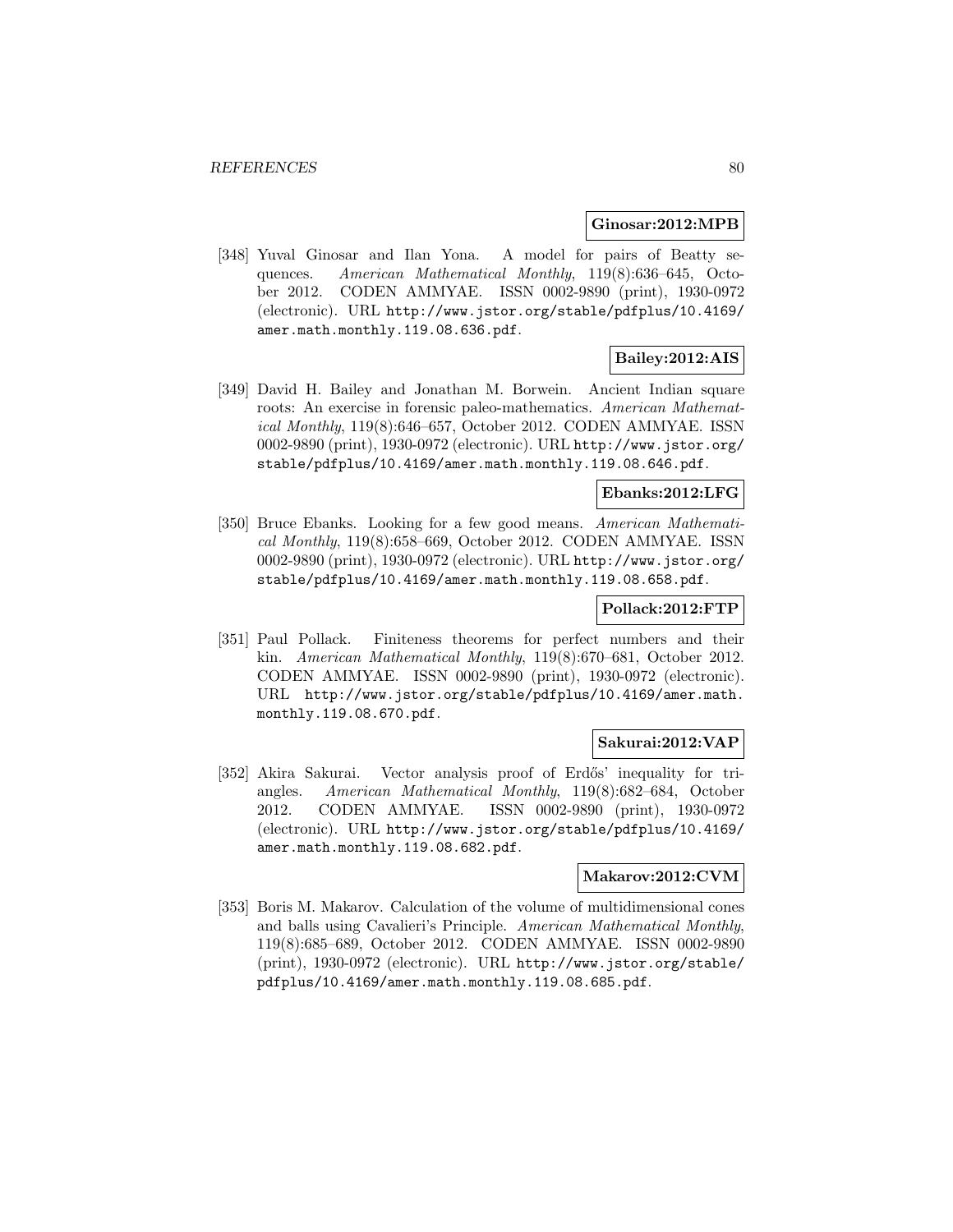#### **Angell:2012:ECL**

[354] David Angell. Evaluation of certain Legendre symbols. American Mathematical Monthly, 119(8):690–693, October 2012. CODEN AM-MYAE. ISSN 0002-9890 (print), 1930-0972 (electronic). URL http:// www.jstor.org/stable/pdfplus/10.4169/amer.math.monthly.119. 08.690.pdf.

# **Groves:2012:ECC**

[355] Jonathan Groves. An elementary counterexample in the compactopen topology. American Mathematical Monthly, 119(8):693–694, October 2012. CODEN AMMYAE. ISSN 0002-9890 (print), 1930-0972 (electronic). URL http://www.jstor.org/stable/pdfplus/10.4169/ amer.math.monthly.119.08.693.pdf.

## **Dawson:2012:AP**

[356] Robert Dawson. Arithmetic polygons. American Mathematical Monthly, 119(8):695–698, October 2012. CODEN AMMYAE. ISSN 0002-9890 (print), 1930-0972 (electronic). URL http://www.jstor.org/stable/ pdfplus/10.4169/amer.math.monthly.119.08.695.pdf.

## **Anonymous:2012:PSh**

[357] Anonymous. Problems and solutions. American Mathematical Monthly, 119(8):699–706, October 2012. CODEN AMMYAE. ISSN 0002-9890 (print), 1930-0972 (electronic). URL http://www.jstor.org/stable/ pdfplus/10.4169/amer.math.monthly.119.08.699.pdf.

#### **Schwartz:2012:BRB**

[358] Mark Schwartz. Book review: Geometry for College Students, by I. Martin Isaacs. American Mathematical Society, The Sally Series, Pure and Applied Undergraduate Texts No. 8, Providence, RI, 2001. vii + 222 pp., ISBN 978-0-8218-4794-7. \$62 (\$49.60 to AMS members). American Mathematical Monthly, 119(8):707-711, October 2012. CODEN AMMYAE. ISSN 0002-9890 (print), 1930-0972 (electronic). URL http://www.jstor.org/stable/pdfplus/10.4169/ amer.math.monthly.119.08.707.pdf.

#### **Anonymous:2012:BMh**

[359] Anonymous. Back matter. American Mathematical Monthly, 119(8):712, October 2012. CODEN AMMYAE. ISSN 0002-9890 (print), 1930-0972 (electronic). URL http://www.jstor.org/stable/pdfplus/10.4169/ amer.math.monthly.119.08.bm.pdf.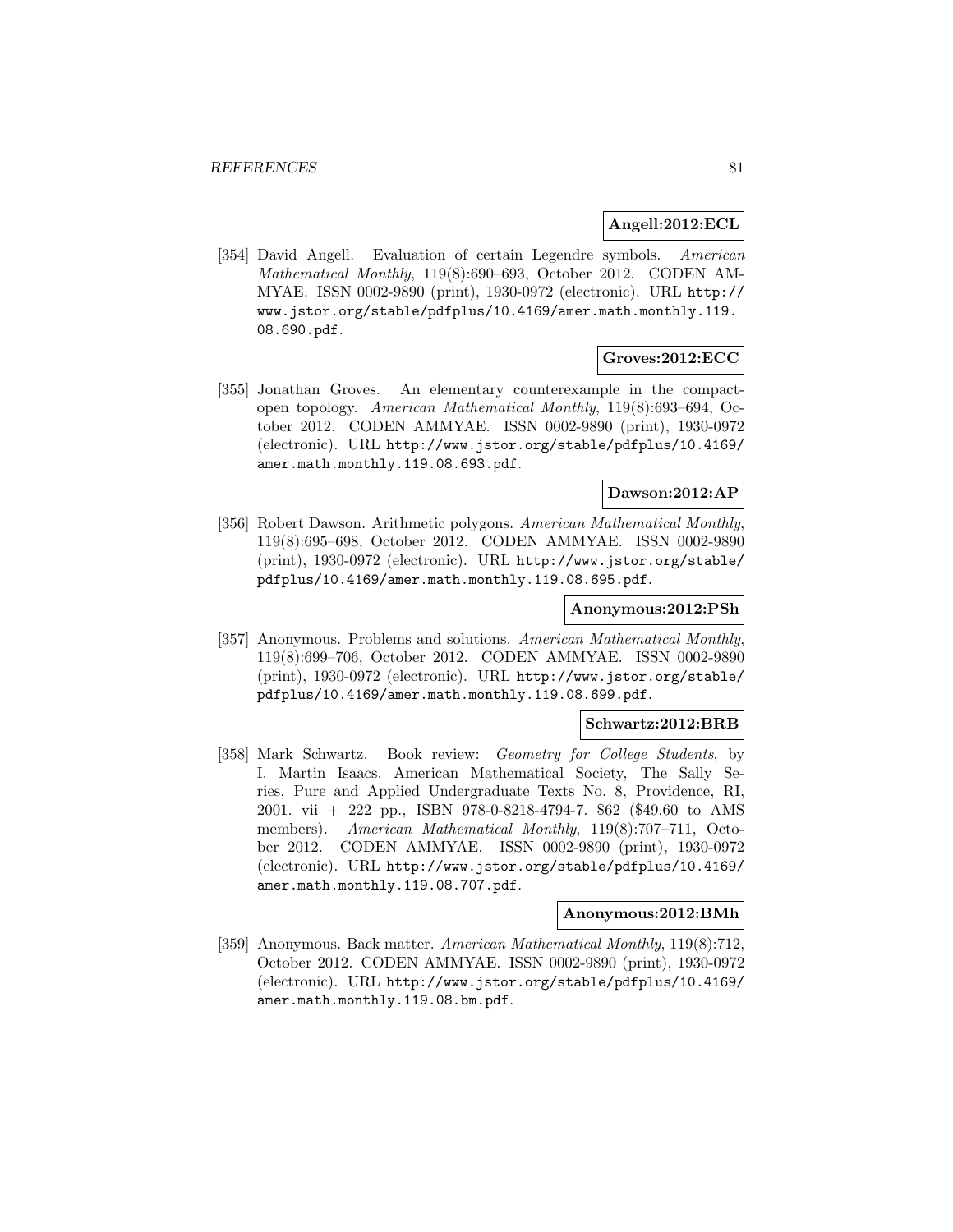#### **Anonymous:2012:FMi**

[360] Anonymous. Front matter. American Mathematical Monthly, 119(9): 713–714, November 2012. CODEN AMMYAE. ISSN 0002-9890 (print), 1930-0972 (electronic). URL http://www.jstor.org/stable/pdfplus/ 10.4169/amer.math.monthly.119.09.fm.pdf.

## **Eisermann:2012:FTA**

[361] Michael Eisermann. The fundamental theorem of algebra made effective: An elementary real-algebraic proof via Sturm chains. American Mathematical Monthly, 119(9):715–752, November 2012. CODEN AM-MYAE. ISSN 0002-9890 (print), 1930-0972 (electronic). URL http:// www.jstor.org/stable/pdfplus/10.4169/amer.math.monthly.119. 09.715.pdf.

# **deOliveira:2012:FTA**

[362] Oswaldo Rio Branco de Oliveira. The fundamental theorem of algebra: From the four basic operations. American Mathematical Monthly, 119(9): 753–758, November 2012. CODEN AMMYAE. ISSN 0002-9890 (print), 1930-0972 (electronic). URL http://www.jstor.org/stable/pdfplus/ 10.4169/amer.math.monthly.119.09.753.pdf.

## **Lorch:2012:MSS**

[363] John Lorch. Magic squares and Sudoku. American Mathematical Monthly, 119(9):759–770, November 2012. CODEN AMMYAE. ISSN 0002-9890 (print), 1930-0972 (electronic). URL http://www.jstor.org/ stable/pdfplus/10.4169/amer.math.monthly.119.09.759.pdf.

#### **Panagopoulou:2012:PGB**

[364] Panagiota N. Panagopoulou and Paul G. Spirakis. Playing a game to bound the chromatic number. American Mathematical Monthly, 119(9): 771–778, November 2012. CODEN AMMYAE. ISSN 0002-9890 (print), 1930-0972 (electronic). URL http://www.jstor.org/stable/pdfplus/ 10.4169/amer.math.monthly.119.09.771.pdf.

#### **Brink:2012:STS**

[365] David Brink. The spiral of Theodorus and sums of zeta-values at the half-integers. American Mathematical Monthly, 119(9):779–786, November 2012. CODEN AMMYAE. ISSN 0002-9890 (print), 1930-0972 (electronic). URL http://www.jstor.org/stable/pdfplus/10.4169/ amer.math.monthly.119.09.779.pdf.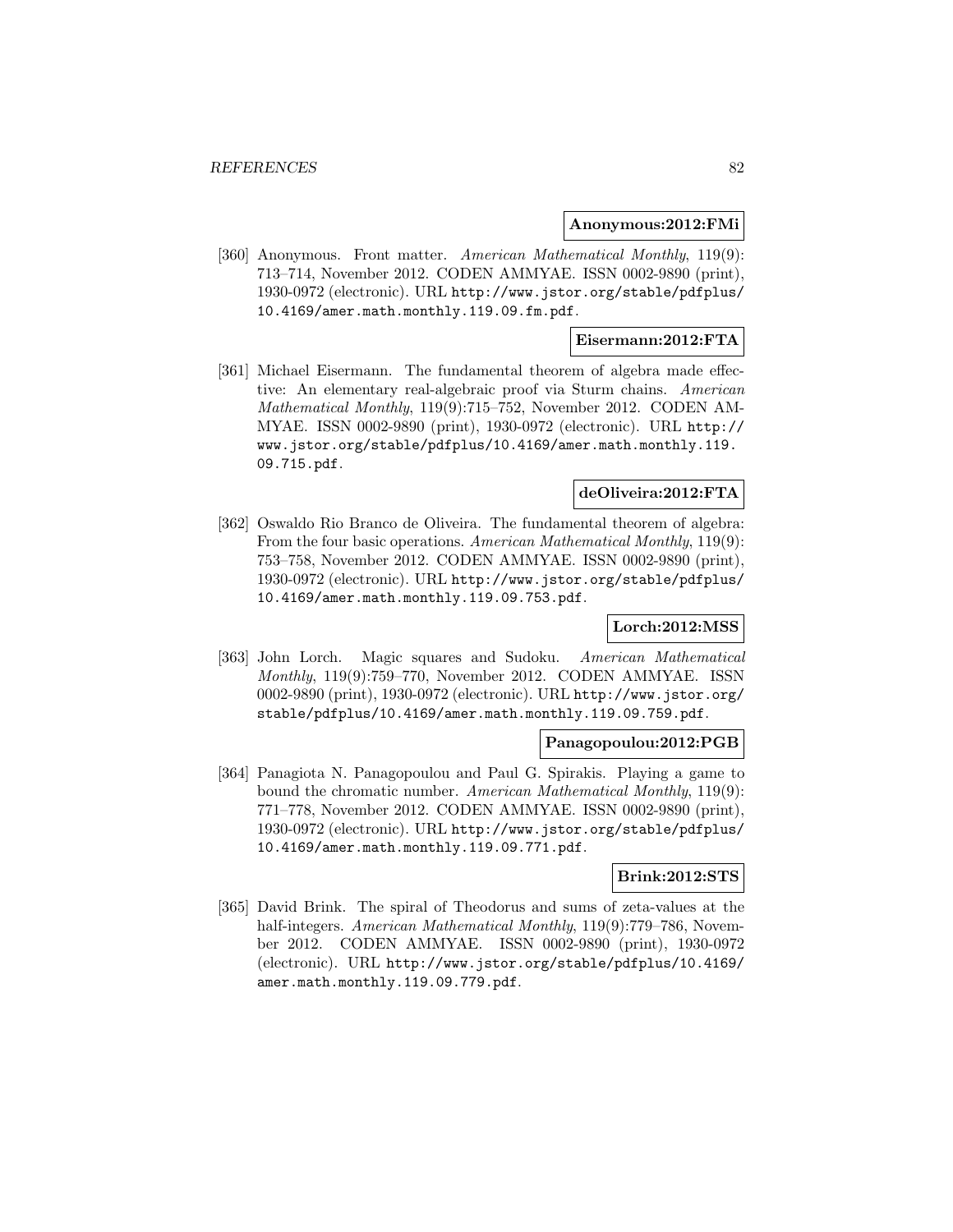#### **Shapiro:2012:FRB**

[366] B. Shapiro and M. Shapiro. A few riddles behind Rolle's Theorem. American Mathematical Monthly, 119(9):787–793, November 2012. CODEN AMMYAE. ISSN 0002-9890 (print), 1930-0972 (electronic). URL http://www.jstor.org/stable/pdfplus/10.4169/ amer.math.monthly.119.09.787.pdf.

## **Alexeev:2012:NWL**

[367] Boris Alexeev and Jacob Tsimerman. Note on a War-like card game. American Mathematical Monthly, 119(9):793–795, November 2012. CODEN AMMYAE. ISSN 0002-9890 (print), 1930-0972 (electronic). URL http://www.jstor.org/stable/pdfplus/10.4169/ amer.math.monthly.119.09.793.pdf.

# **Breuer:2012:NIW**

[368] Florian Breuer. Newton identities for Weierstrass products. American Mathematical Monthly, 119(9):796–799, November 2012. CODEN AM-MYAE. ISSN 0002-9890 (print), 1930-0972 (electronic). URL http:// www.jstor.org/stable/pdfplus/10.4169/amer.math.monthly.119. 09.796.pdf.

## **Anonymous:2012:PSi**

[369] Anonymous. Problems and solutions. American Mathematical Monthly, 119(9):800–807, November 2012. CODEN AMMYAE. ISSN 0002-9890 (print), 1930-0972 (electronic). URL http://www.jstor.org/stable/ pdfplus/10.4169/amer.math.monthly.119.09.800.pdf.

#### **Wagon:2012:BRB**

[370] Stan Wagon. Book review: In Pursuit of the Traveling Salesman, by William J. Cook. Princeton University Press, Princeton, NJ, 2012 xiii + 228 pp., ISBN 978-0-691-15270-7, \$27.95. American Mathematical Monthly, 119(9):808–811, November 2012. CODEN AMMYAE. ISSN 0002-9890 (print), 1930-0972 (electronic). URL http://www.jstor.org/ stable/pdfplus/10.4169/amer.math.monthly.119.09.808.pdf.

# **Anonymous:2012:BMi**

[371] Anonymous. Back matter. American Mathematical Monthly, 119(9):812, November 2012. CODEN AMMYAE. ISSN 0002-9890 (print), 1930-0972 (electronic). URL http://www.jstor.org/stable/pdfplus/10.4169/ amer.math.monthly.119.09.bm.pdf.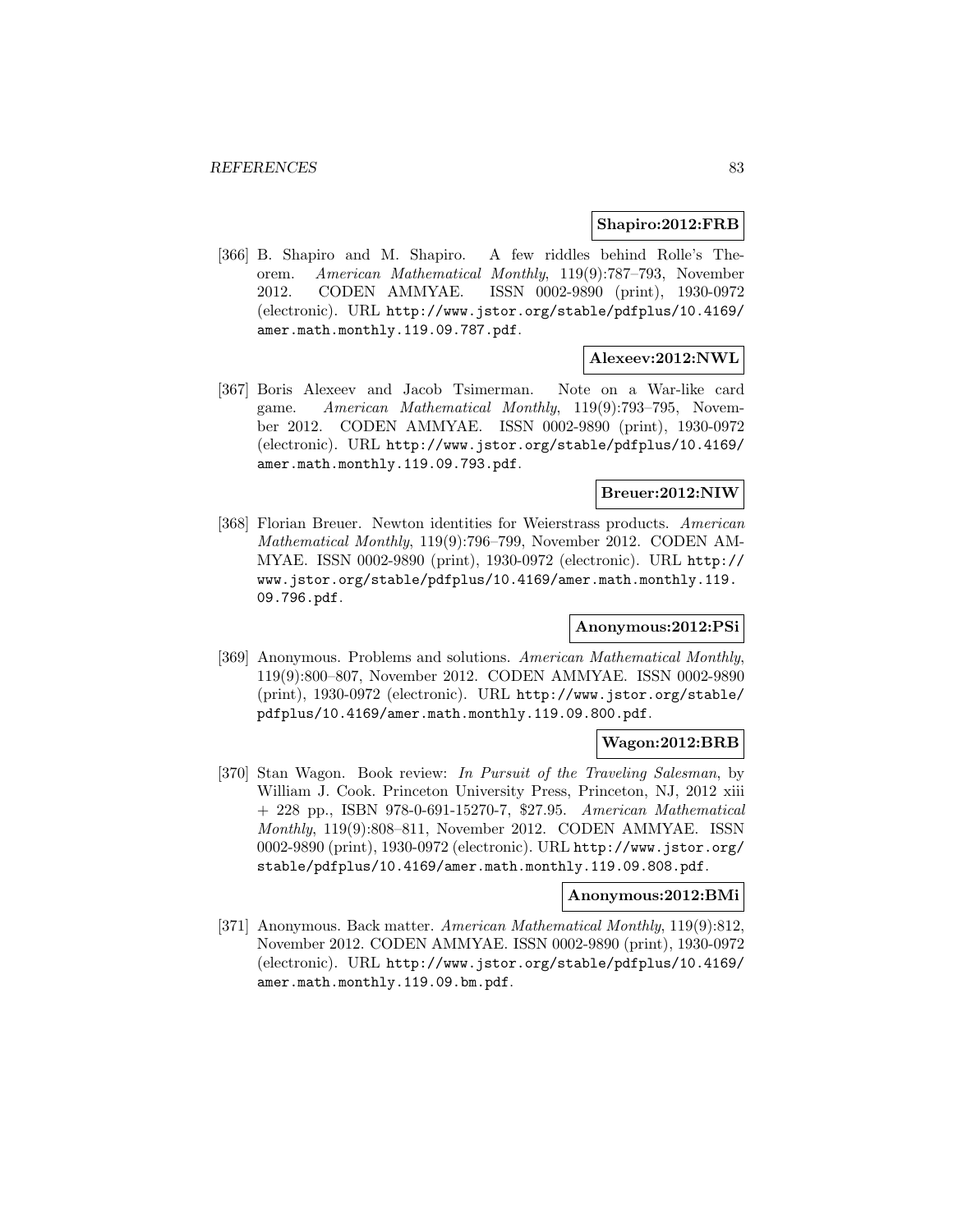#### **Anonymous:2012:FMj**

[372] Anonymous. Front matter. American Mathematical Monthly, 119(10): 813–814, December 2012. CODEN AMMYAE. ISSN 0002-9890 (print), 1930-0972 (electronic). URL http://www.jstor.org/stable/pdfplus/ 10.4169/amer.math.monthly.119.10.fm.pdf.

#### **Khovanova:2012:KP**

[373] Tanya Khovanova and Alexey Radul. Killer problems. American Mathematical Monthly, 119(10):815–823, December 2012. CODEN AM-MYAE. ISSN 0002-9890 (print), 1930-0972 (electronic). URL http:// www.jstor.org/stable/pdfplus/10.4169/amer.math.monthly.119. 10.815.pdf.

# **Jantzen:2012:MII**

[374] Robert T. Jantzen and Klaus Volpert. On the mathematics of income inequality: Splitting the Gini index in two. American Mathematical Monthly, 119(10):824–837, December 2012. CODEN AMMYAE. ISSN 0002-9890 (print), 1930-0972 (electronic). URL http://www.jstor.org/ stable/pdfplus/10.4169/amer.math.monthly.119.10.824.pdf.

#### **Martin:2012:ES**

[375] Carla D. Martin and Mason A. Porter. The extraordinary SVD. American Mathematical Monthly, 119(10):838–851, December 2012. CO-DEN AMMYAE. ISSN 0002-9890 (print), 1930-0972 (electronic). URL http://www.jstor.org/stable/pdfplus/10.4169/amer.math. monthly.119.10.838.pdf.

# **Trench:2012:EVW**

[376] William F. Trench. An elementary view of Weyl's Theory of Equal Distribution. American Mathematical Monthly, 119(10):852–861, December 2012. CODEN AMMYAE. ISSN 0002-9890 (print), 1930-0972 (electronic). URL http://www.jstor.org/stable/pdfplus/10.4169/ amer.math.monthly.119.10.852.pdf.

#### **Chen:2012:ESF**

[377] Yong-Gao Chen and Min Tang. On the elementary symmetric functions of 1,  $1/2, \ldots, 1/n$ . American Mathematical Monthly,  $119(10):862-867$ , December 2012. CODEN AMMYAE. ISSN 0002-9890 (print), 1930-0972 (electronic). URL http://www.jstor.org/stable/pdfplus/10.4169/ amer.math.monthly.119.10.862.pdf.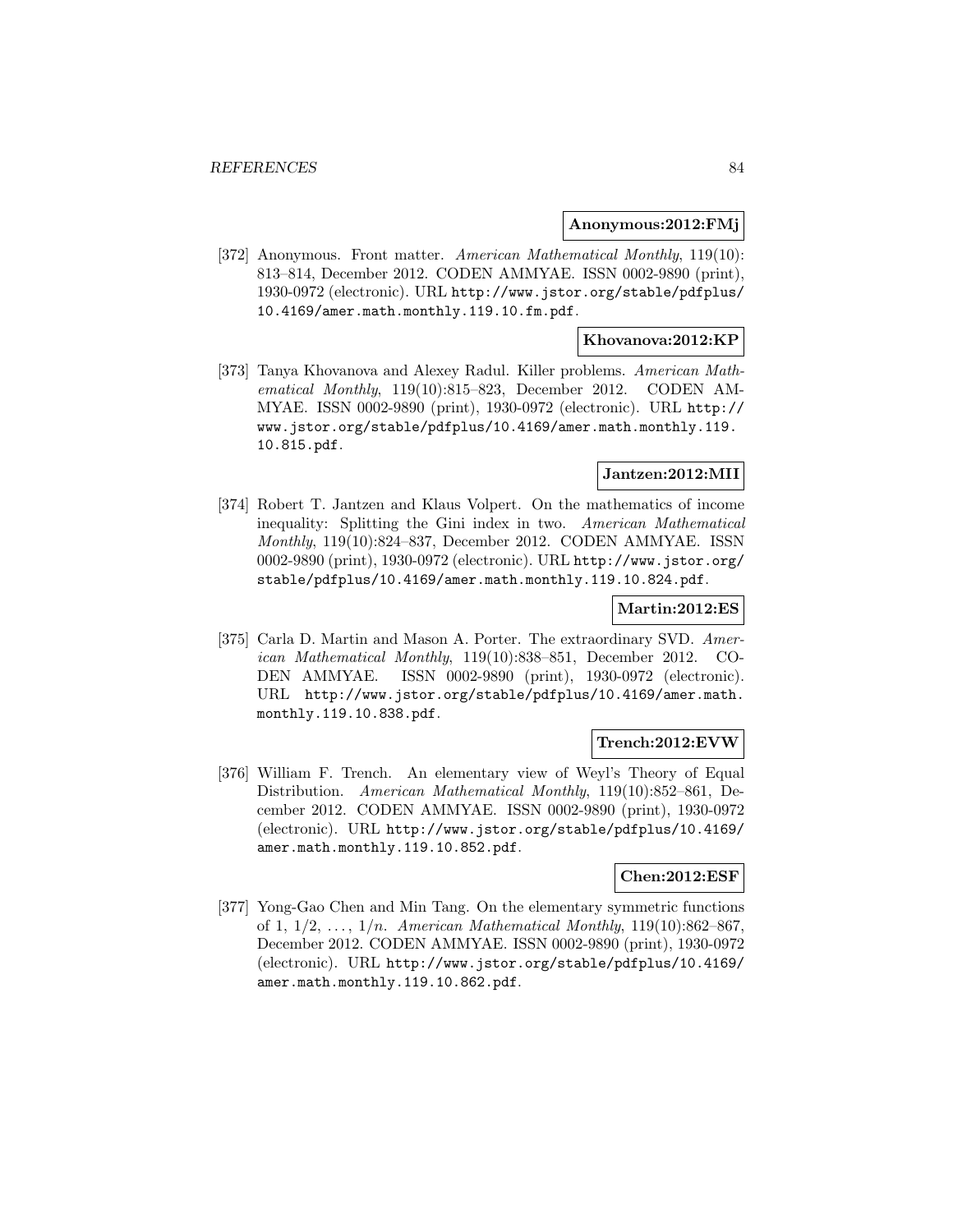#### **Frank:2012:HSD**

[378] Rolfdieter Frank and Harald Riede. Hyperplane sections of the ndimensional cube. American Mathematical Monthly, 119(10):868–872, December 2012. CODEN AMMYAE. ISSN 0002-9890 (print), 1930-0972 (electronic). URL http://www.jstor.org/stable/pdfplus/10.4169/ amer.math.monthly.119.10.868.pdf.

#### **Siehler:2012:THC**

[379] Jacob A. Siehler. Tiling Hamiltonian cycles on the 24-cell. American Mathematical Monthly, 119(10):872–875, December 2012. CODEN AM-MYAE. ISSN 0002-9890 (print), 1930-0972 (electronic). URL http:// www.jstor.org/stable/pdfplus/10.4169/amer.math.monthly.119. 10.872.pdf.

#### **Sadowski:2012:TFM**

[380] Witold Sadowski. A toy forecast model. American Mathematical Monthly, 119(10):876–879, December 2012. CODEN AMMYAE. ISSN 0002-9890 (print), 1930-0972 (electronic). URL http://www.jstor.org/ stable/pdfplus/10.4169/amer.math.monthly.119.10.876.pdf.

#### **Anonymous:2012:PSj**

[381] Anonymous. Problems and solutions. American Mathematical Monthly, 119(10):880–887, December 2012. CODEN AMMYAE. ISSN 0002-9890 (print), 1930-0972 (electronic). URL http://www.jstor.org/stable/ pdfplus/10.4169/amer.math.monthly.119.10.880.pdf.

#### **Alexanderson:2012:BRBb**

[382] Gerald L. Alexanderson. Book review: Transcending Tradition: Jewish Mathematicians in German-Speaking Academic Culture, by Birgit Bergmann, Moritz Epple, and Ruti Ungar, editors. Springer Verlag, Berlin and Heidelberg, 2012, xi + 289 pp., ISBN 978-3-642-22463- 8, \$49.95. American Mathematical Monthly, 119(10):888–891, December 2012. CODEN AMMYAE. ISSN 0002-9890 (print), 1930-0972 (electronic). URL http://www.jstor.org/stable/pdfplus/10.4169/ amer.math.monthly.119.10.888.pdf.

#### **Anonymous:2012:EE**

[383] Anonymous. Editor's endnotes. American Mathematical Monthly, 119 (10):892–894, December 2012. CODEN AMMYAE. ISSN 0002-9890 (print), 1930-0972 (electronic). URL http://www.jstor.org/stable/ pdfplus/10.4169/amer.math.monthly.119.10.892.pdf.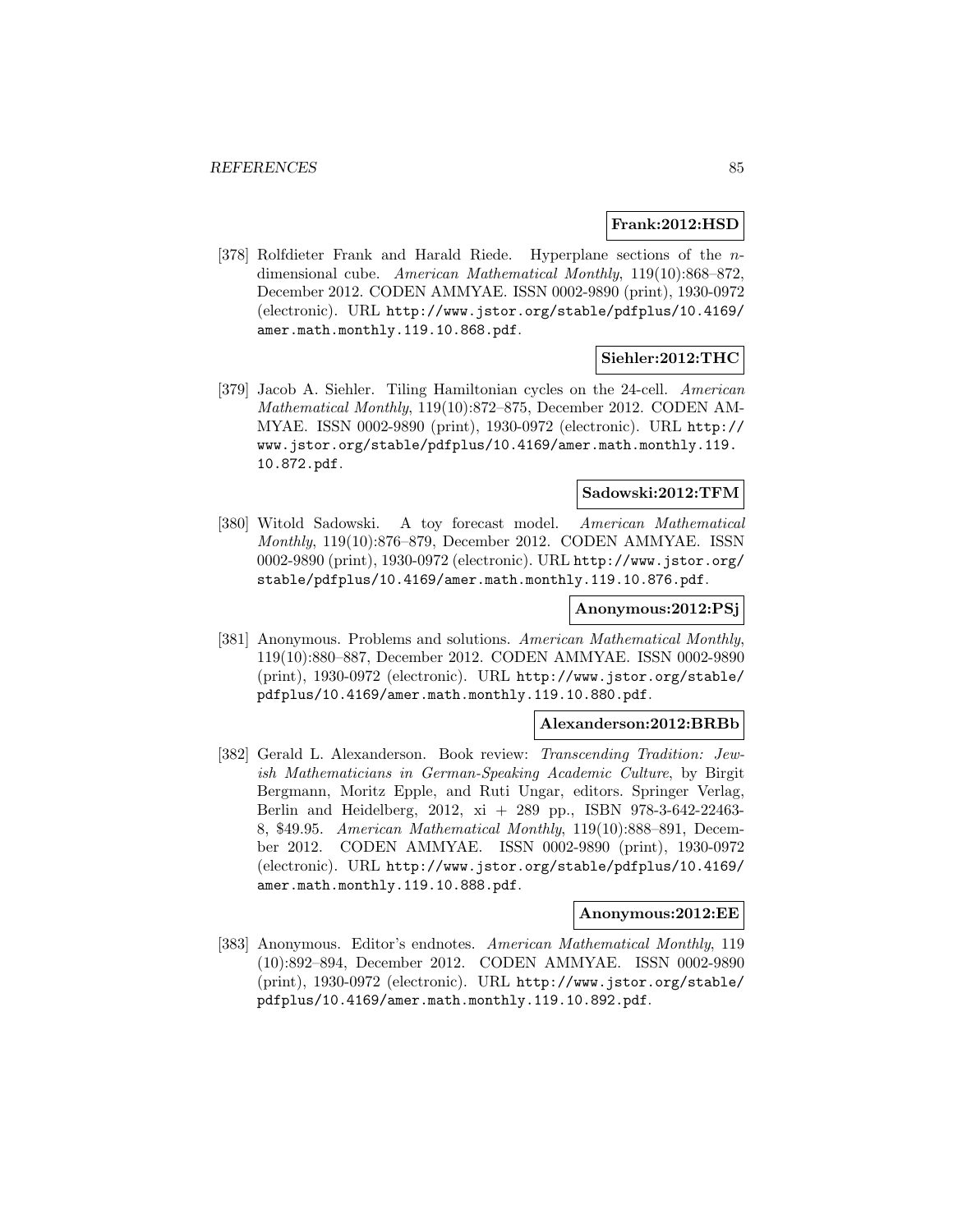#### **Anonymous:2012:TIA**

[384] Anonymous. Title index, author index, problems proposed, problems solved, solutions, referees. American Mathematical Monthly, 119(10): 895–905, December 2012. CODEN AMMYAE. ISSN 0002-9890 (print), 1930-0972 (electronic). URL http://www.jstor.org/stable/pdfplus/ 10.4169/amer.math.monthly.119.10.895.pdf.

## **Anonymous:2012:BMj**

[385] Anonymous. Back matter. American Mathematical Monthly, 119(10): 906–908, December 2012. CODEN AMMYAE. ISSN 0002-9890 (print), 1930-0972 (electronic). URL http://www.jstor.org/stable/pdfplus/ 10.4169/amer.math.monthly.119.10.bm.pdf.

# **Anonymous:2013:FMa**

[386] Anonymous. Front matter. American Mathematical Monthly, 120(1):1–2, January 2013. CODEN AMMYAE. ISSN 0002-9890 (print), 1930-0972 (electronic). URL http://www.jstor.org/stable/pdfplus/10.4169/ amer.math.monthly.120.01.fm.pdf.

# **Baeth:2013:FTD**

[387] Nicholas R. Baeth and Roger Wiegand. Factorization theory and decompositions of modules. American Mathematical Monthly, 120(1):3–34, January 2013. CODEN AMMYAE. ISSN 0002-9890 (print), 1930-0972 (electronic). URL http://www.jstor.org/stable/pdfplus/10.4169/ amer.math.monthly.120.01.003.pdf.

#### **Brams:2013:PCC**

[388] Steven J. Brams, Michael A. Jones, and Christian Klamler. N-person cake-cutting: There may be no perfect division. American Mathematical Monthly, 120(1):35–47, January 2013. CODEN AMMYAE. ISSN 0002-9890 (print), 1930-0972 (electronic). URL http://www.jstor.org/ stable/pdfplus/10.4169/amer.math.monthly.120.01.035.pdf.

## **Murty:2013:TGE**

[389] M. Ram Murty and Anastasia Zaytseva. Transcendence of generalized Euler constants. American Mathematical Monthly, 120(1):48–54, January 2013. CODEN AMMYAE. ISSN 0002-9890 (print), 1930-0972 (electronic). URL http://www.jstor.org/stable/pdfplus/10.4169/ amer.math.monthly.120.01.048.pdf.

# **Hiriart-Urruty:2013:WC**

[390] Jean-Baptiste Hiriart-Urruty and Patrice Lassère. When is  $L^r(R)$  contained in  $L^p(R) + L^q(R)$ ? American Mathematical Monthly, 120(1):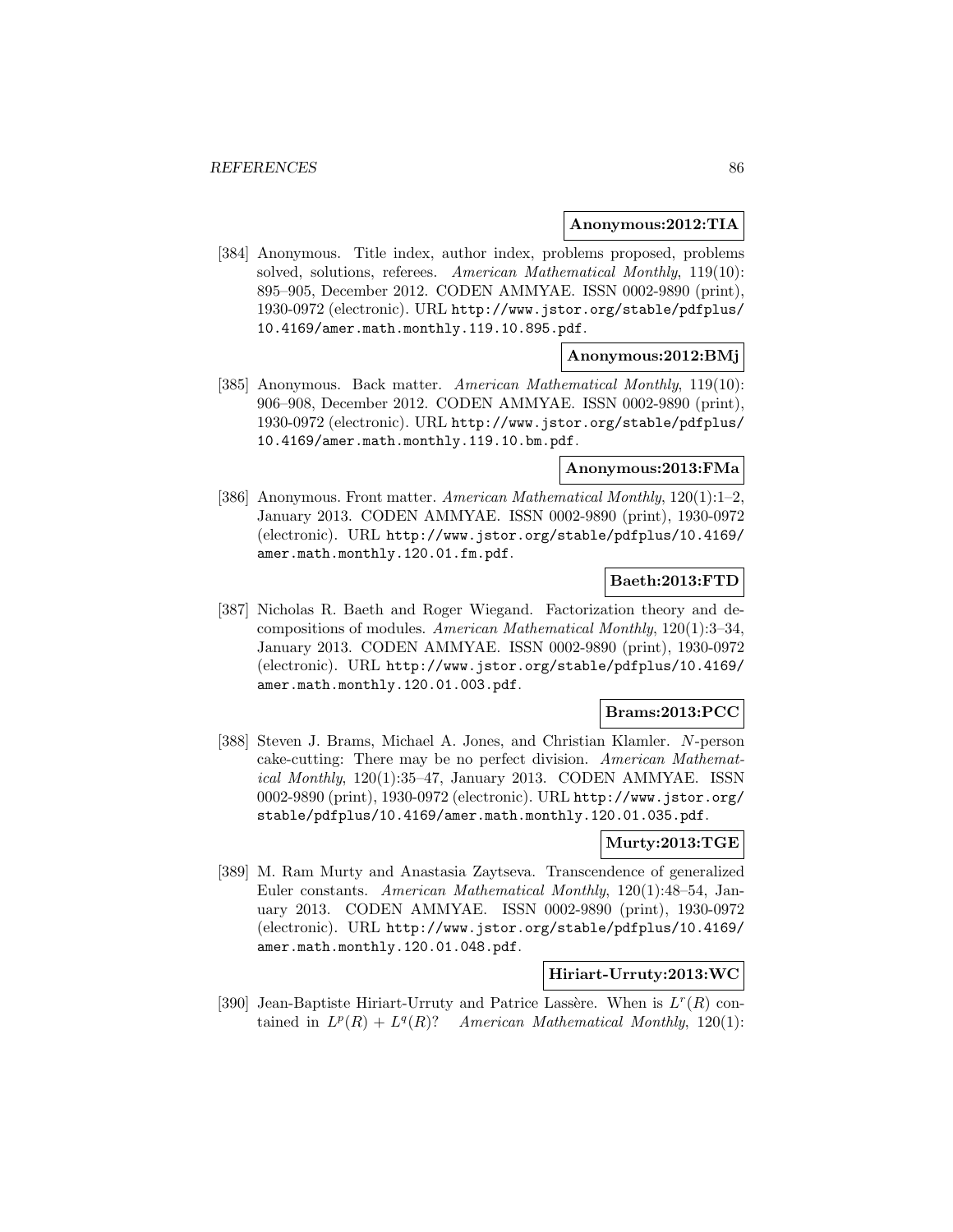55–61, January 2013. CODEN AMMYAE. ISSN 0002-9890 (print), 1930-0972 (electronic). URL http://www.jstor.org/stable/pdfplus/ 10.4169/amer.math.monthly.120.01.055.pdf.

# **Anghel:2013:USG**

[391] Vinicius Nicolae Petre Anghel. A use of symmetry: Generalization of an integral identity found by M. L. Glasser. American Mathematical Monthly,  $120(1):62-69$ , January 2013. CODEN AMMYAE. ISSN 0002-9890 (print), 1930-0972 (electronic). URL http://www.jstor.org/ stable/pdfplus/10.4169/amer.math.monthly.120.01.062.pdf.

# **Chen:2013:PZM**

[392] Yi Jun Chen. A proof that Zeilberger missed: a new proof of an identity by Chaundy and Bullard based on the Wilf–Zeilberger Method. American Mathematical Monthly, 120(1):69–70, January 2013. CODEN AMMYAE. ISSN 0002-9890 (print), 1930-0972 (electronic). URL http://www.jstor.org/stable/pdfplus/10.4169/ amer.math.monthly.120.01.069.pdf.

# **Withers:2013:VAM**

[393] L. P. Withers, Jr. Visual angular momentum: Mamikon meets Kepler. American Mathematical Monthly, 120(1):71–73, January 2013. CODEN AMMYAE. ISSN 0002-9890 (print), 1930-0972 (electronic). URL http://www.jstor.org/stable/pdfplus/10.4169/ amer.math.monthly.120.01.071.pdf.

# **Bak:2013:SCD**

[394] Wlodzimierz Bak. A simple characterization of differentiation. American Mathematical Monthly, 120(1):74–75, January 2013. CODEN AM-MYAE. ISSN 0002-9890 (print), 1930-0972 (electronic). URL http:// www.jstor.org/stable/pdfplus/10.4169/amer.math.monthly.120. 01.074.pdf.

#### **Anonymous:2013:PSa**

[395] Anonymous. Problems and solutions. American Mathematical Monthly, 120(1):76–83, January 2013. CODEN AMMYAE. ISSN 0002-9890 (print), 1930-0972 (electronic). URL http://www.jstor.org/stable/ pdfplus/10.4169/amer.math.monthly.120.01.076.pdf.

# **Gouvea:2013:BRB**

[396] Fernando Q. Gouvêa. Book review: Elliptic Curves, Modular Forms, and Their L-functions (Student Mathematical Library IAS/Park City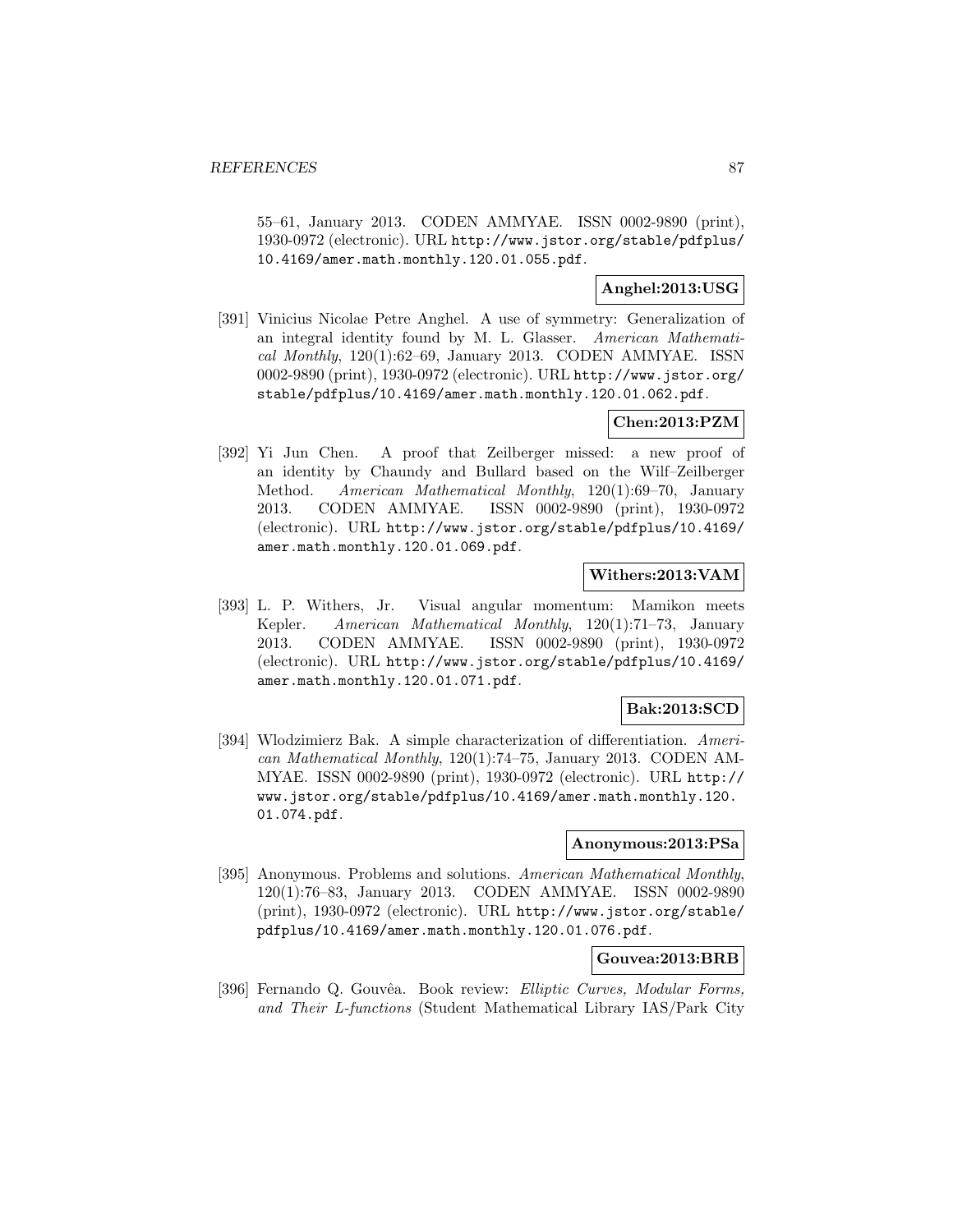Subseries, vol, by Álvaro Lozano-Robledo. 58), American Mathematical Society, Providence, RI, 2011, 195 pp., ISBN 978-0-8218- 5242-2, \$29.60. American Mathematical Monthly, 120(1):84–94, January 2013. CODEN AMMYAE. ISSN 0002-9890 (print), 1930-0972 (electronic). URL http://www.jstor.org/stable/pdfplus/10.4169/ amer.math.monthly.120.01.084.pdf.

## **Anonymous:2013:BMa**

[397] Anonymous. Back matter. American Mathematical Monthly, 120(1):95– 96, January 2013. CODEN AMMYAE. ISSN 0002-9890 (print), 1930- 0972 (electronic). URL http://www.jstor.org/stable/pdfplus/10. 4169/amer.math.monthly.120.01.bm.pdf.

# **Anonymous:2013:FMb**

[398] Anonymous. Front matter. American Mathematical Monthly, 120(2): 97–98, February 2013. CODEN AMMYAE. ISSN 0002-9890 (print), 1930-0972 (electronic). URL http://www.jstor.org/stable/pdfplus/ 10.4169/amer.math.monthly.120.02.fm.pdf.

#### **Teismann:2013:TMC**

[399] Holger Teismann. Toward a more complete list of completeness axioms. American Mathematical Monthly, 120(2):99–114, February 2013. CODEN AMMYAE. ISSN 0002-9890 (print), 1930-0972 (electronic). URL http://www.jstor.org/stable/pdfplus/10.4169/ amer.math.monthly.120.02.099.pdf.

## **Dyson:2013:LIS**

[400] Freeman J. Dyson, Norman E. Frankel, and M. Lawrence Glasser. Lehmer's interesting series. American Mathematical Monthly, 120(2): 116–130, February 2013. CODEN AMMYAE. ISSN 0002-9890 (print), 1930-0972 (electronic). URL http://www.jstor.org/stable/pdfplus/ 10.4169/amer.math.monthly.120.02.116.pdf.

#### **Kozen:2013:MT**

[401] Dexter Kozen and Alexandra Silva. On Moessner's theorem. American Mathematical Monthly, 120(2):131–139, February 2013. CODEN AM-MYAE. ISSN 0002-9890 (print), 1930-0972 (electronic). URL http:// www.jstor.org/stable/pdfplus/10.4169/amer.math.monthly.120. 02.131.pdf.

# **Marshall:2013:HTL**

[402] Susan H. Marshall and Alexander R. Perlis. Heronian tetrahedra are lattice tetrahedra. American Mathematical Monthly, 120(2):140–149,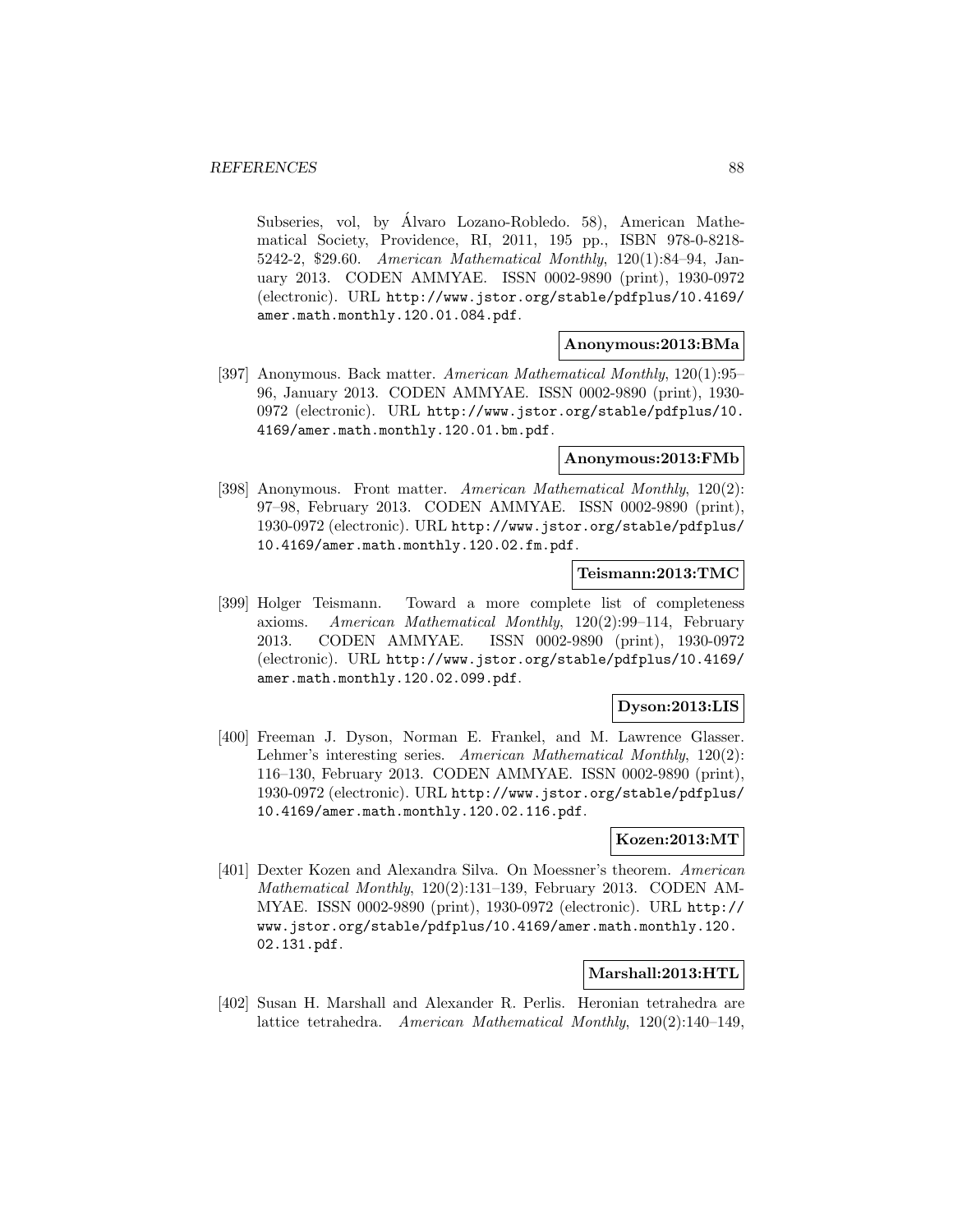February 2013. CODEN AMMYAE. ISSN 0002-9890 (print), 1930-0972 (electronic). URL http://www.jstor.org/stable/pdfplus/10.4169/ amer.math.monthly.120.02.140.pdf.

# **Alm:2013:RT**

[403] Jeremy Alm, Michael Gramelspacher, and Theodore Rice. Rubik's on the torus. American Mathematical Monthly, 120(2):150–160, February 2013. CODEN AMMYAE. ISSN 0002-9890 (print), 1930-0972 (electronic). URL http://www.jstor.org/stable/pdfplus/10.4169/ amer.math.monthly.120.02.150.pdf.

# **Ullrich:2013:SEP**

[404] David C. Ullrich. A simple elementary proof of Hilbert's inequality. American Mathematical Monthly, 120(2):161–164, February 2013. CODEN AMMYAE. ISSN 0002-9890 (print), 1930-0972 (electronic). URL http://www.jstor.org/stable/pdfplus/10.4169/amer.math. monthly.120.02.161.pdf.

## **Melman:2013:TTC**

[405] Aaron Melman. The twin of a theorem by Cauchy. American Mathematical Monthly, 120(2):164–168, February 2013. CODEN AMMYAE. ISSN 0002-9890 (print), 1930-0972 (electronic). URL http://www.jstor.org/ stable/pdfplus/10.4169/amer.math.monthly.120.02.164.pdf.

# **Dalai:2013:HWR**

[406] Marco Dalai. How would Riemann evaluate  $\zeta(2n)$ ? American Mathematical Monthly,  $120(2):169-171$ , February 2013. CODEN AMMYAE. ISSN 0002-9890 (print), 1930-0972 (electronic). URL http://www.jstor.org/ stable/pdfplus/10.4169/amer.math.monthly.120.02.169.pdf.

## **Dragovic:2013:PDP**

[407] Vladimir Dragović. Polynomial dynamics and a proof of the Fermat Little Theorem. American Mathematical Monthly, 120(2):171–173, February 2013. CODEN AMMYAE. ISSN 0002-9890 (print), 1930-0972 (electronic). URL http://www.jstor.org/stable/pdfplus/10.4169/ amer.math.monthly.120.02.171.pdf.

## **Anonymous:2013:PSb**

[408] Anonymous. Problems and solutions. American Mathematical Monthly, 120(2):174–181, February 2013. CODEN AMMYAE. ISSN 0002-9890 (print), 1930-0972 (electronic). URL http://www.jstor.org/stable/ pdfplus/10.4169/amer.math.monthly.120.02.174.pdf.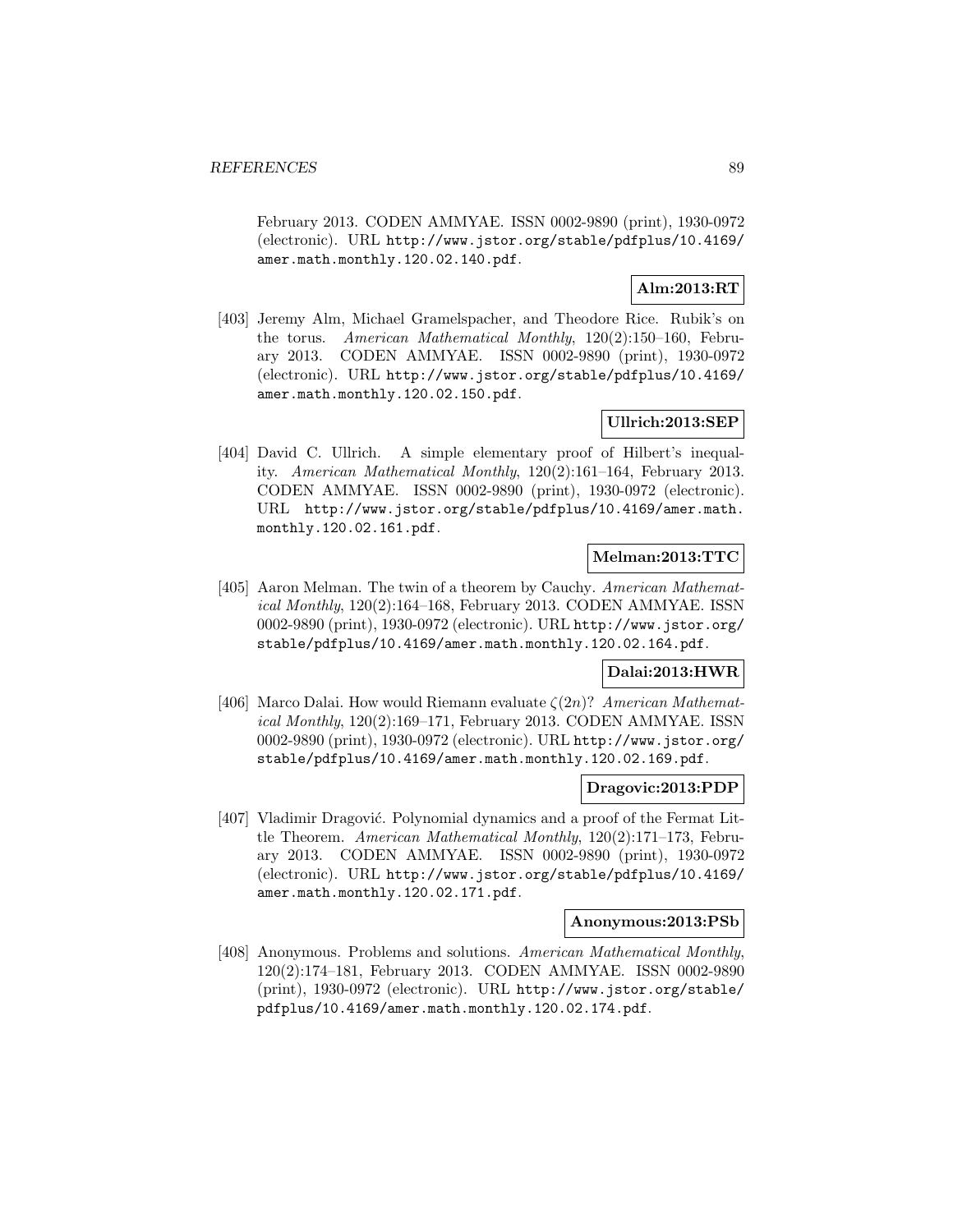#### **Nathanson:2013:BRB**

[409] Michael Nathanson. Book review: Elements of Information Theory, by Thomas M. Cover and Joy A. Thomas. John Wiley and Sons, Inc., Hoboken, NJ, 2006, xxiv + 748 pp., ISBN 0-471-24195- 4, \$111.00. American Mathematical Monthly, 120(2):182–187, February 2013. CODEN AMMYAE. ISSN 0002-9890 (print), 1930-0972 (electronic). URL http://www.jstor.org/stable/pdfplus/10.4169/ amer.math.monthly.120.02.182.pdf.

#### **Anonymous:2013:BMb**

[410] Anonymous. Back matter. American Mathematical Monthly, 120(2):188, February 2013. CODEN AMMYAE. ISSN 0002-9890 (print), 1930-0972 (electronic). URL http://www.jstor.org/stable/pdfplus/10.4169/ amer.math.monthly.120.02.bm.pdf.

#### **Anonymous:2013:FMc**

[411] Anonymous. Front matter. American Mathematical Monthly, 120(3): 189–190, March 2013. CODEN AMMYAE. ISSN 0002-9890 (print), 1930-0972 (electronic). URL http://www.jstor.org/stable/pdfplus/ 10.4169/amer.math.monthly.120.03.fm.pdf.

## **Schleicher:2013:LGE**

[412] Dierk Schleicher and Serge Tabachnikov. Letter from the Guest Editors. American Mathematical Monthly, 120(3):191, March 2013. CODEN AM-MYAE. ISSN 0002-9890 (print), 1930-0972 (electronic). URL http:// www.jstor.org/stable/pdfplus/10.4169/amer.math.monthly.120. 03.191.pdf.

## **Conway:2013:UAP**

[413] John H. Conway. On unsettleable arithmetical problems. American Mathematical Monthly, 120(3):192–198, March 2013. CODEN AM-MYAE. ISSN 0002-9890 (print), 1930-0972 (electronic). URL http:// www.jstor.org/stable/pdfplus/10.4169/amer.math.monthly.120. 03.192.pdf.

## **Foote:2013:TBT**

[414] Robert Foote, Mark Levi, and Serge Tabachnikov. Tractrices, bicycle tire tracks, hatchet planimeters, and a 100-year-old conjecture. American Mathematical Monthly, 120(3):199–216, March 2013. CODEN AM-MYAE. ISSN 0002-9890 (print), 1930-0972 (electronic). URL http:// www.jstor.org/stable/pdfplus/10.4169/amer.math.monthly.120. 03.199.pdf.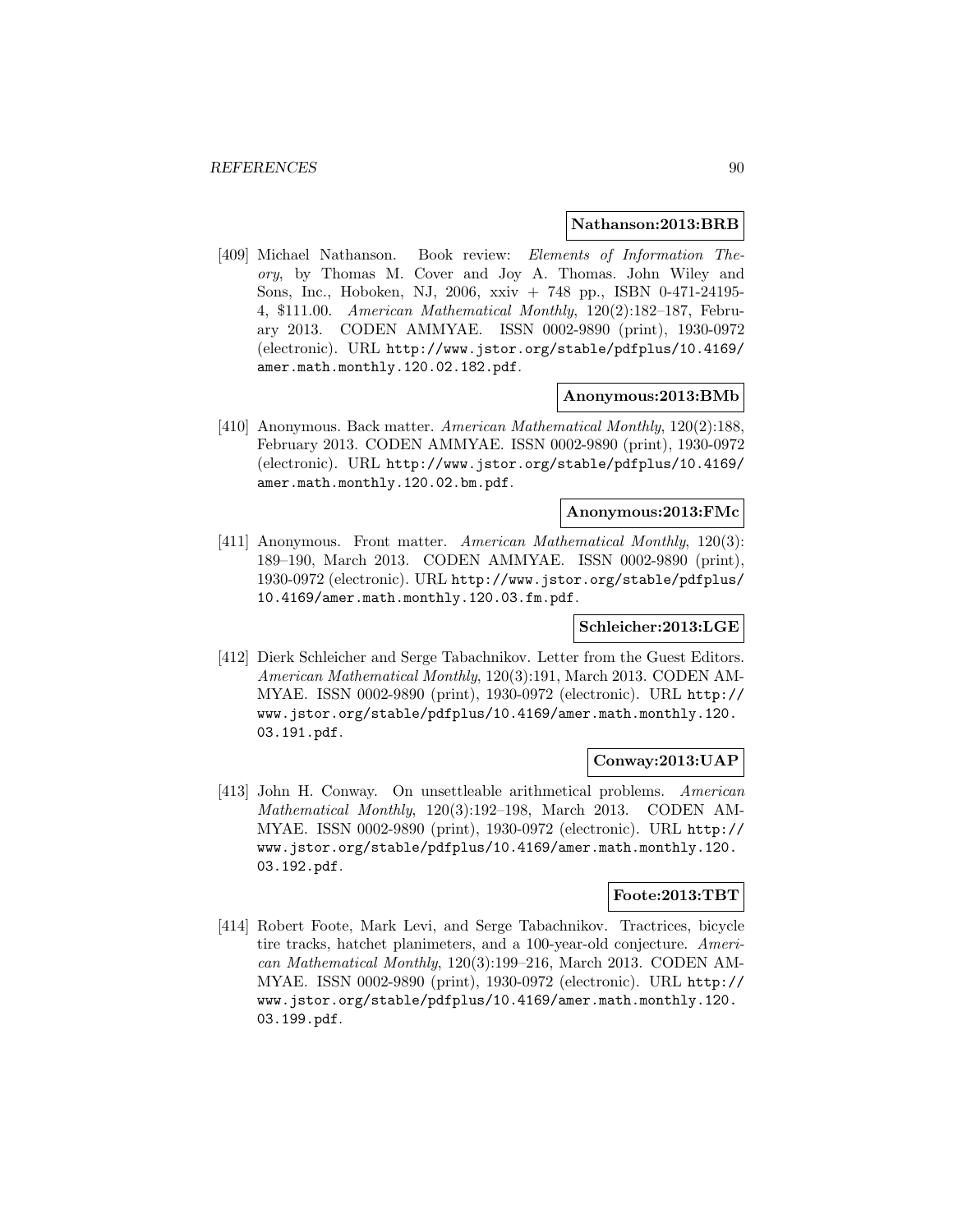#### **Fuchs:2013:EIS**

[415] Dmitry Fuchs. Evolutes and involutes of spatial curves. American Mathematical Monthly, 120(3):217–231, March 2013. CODEN AM-MYAE. ISSN 0002-9890 (print), 1930-0972 (electronic). URL http:// www.jstor.org/stable/pdfplus/10.4169/amer.math.monthly.120. 03.217.pdf.

# **Ghys:2013:ICV**

[416] Etienne Ghys. Intersecting curves (variation on an observation of Maxim Kontsevich). American Mathematical Monthly, 120(3):232–242, March 2013. CODEN AMMYAE. ISSN 0002-9890 (print), 1930-0972 (electronic). URL http://www.jstor.org/stable/pdfplus/10.4169/ amer.math.monthly.120.03.232.pdf.

# **Malter:2013:NLO**

[417] Aimeric Malter, Dierk Schleicher, and Don Zagier. New looks at old number theory. American Mathematical Monthly, 120(3):243–264, March 2013. CODEN AMMYAE. ISSN 0002-9890 (print), 1930-0972 (electronic). URL http://www.jstor.org/stable/pdfplus/10.4169/ amer.math.monthly.120.03.243.pdf.

## **Tokieda:2013:RM**

[418] Tadashi Tokieda. Roll models. American Mathematical Monthly, 120 (3):265–282, March 2013. CODEN AMMYAE. ISSN 0002-9890 (print), 1930-0972 (electronic). URL http://www.jstor.org/stable/pdfplus/ 10.4169/amer.math.monthly.120.03.265.pdf.

#### **Zivaljevic:2013:BRB**

[419] Rade T. Zivaljević. Book review: *Mathematical Omnibus: Thirty Lec*tures on Classic Mathematics, by Dmitry Fuchs and Serge Tabachnikov. American Mathematical Society, Providence, RI, 2007, xv + 463 pp., ISBN-13: 978-0-8218-4316-1, \$61. American Mathematical Monthly, 120 (3):283–286, March 2013. CODEN AMMYAE. ISSN 0002-9890 (print), 1930-0972 (electronic). URL http://www.jstor.org/stable/pdfplus/ 10.4169/amer.math.monthly.120.03.283.pdf.

#### **Moree:2013:BRB**

[420] Pieter Moree. Book review: An Invitation to Mathematics: From Competitions to Research, [edited] by Dierk Schleicher and Malte Lackmann, editors. Springer-Verlag, Heidelberg, 2011, xiv + 220 pp. ISBN-13: 978-3- 642-19532-7, \$34.95. American Mathematical Monthly, 120(3):286–288, March 2013. CODEN AMMYAE. ISSN 0002-9890 (print), 1930-0972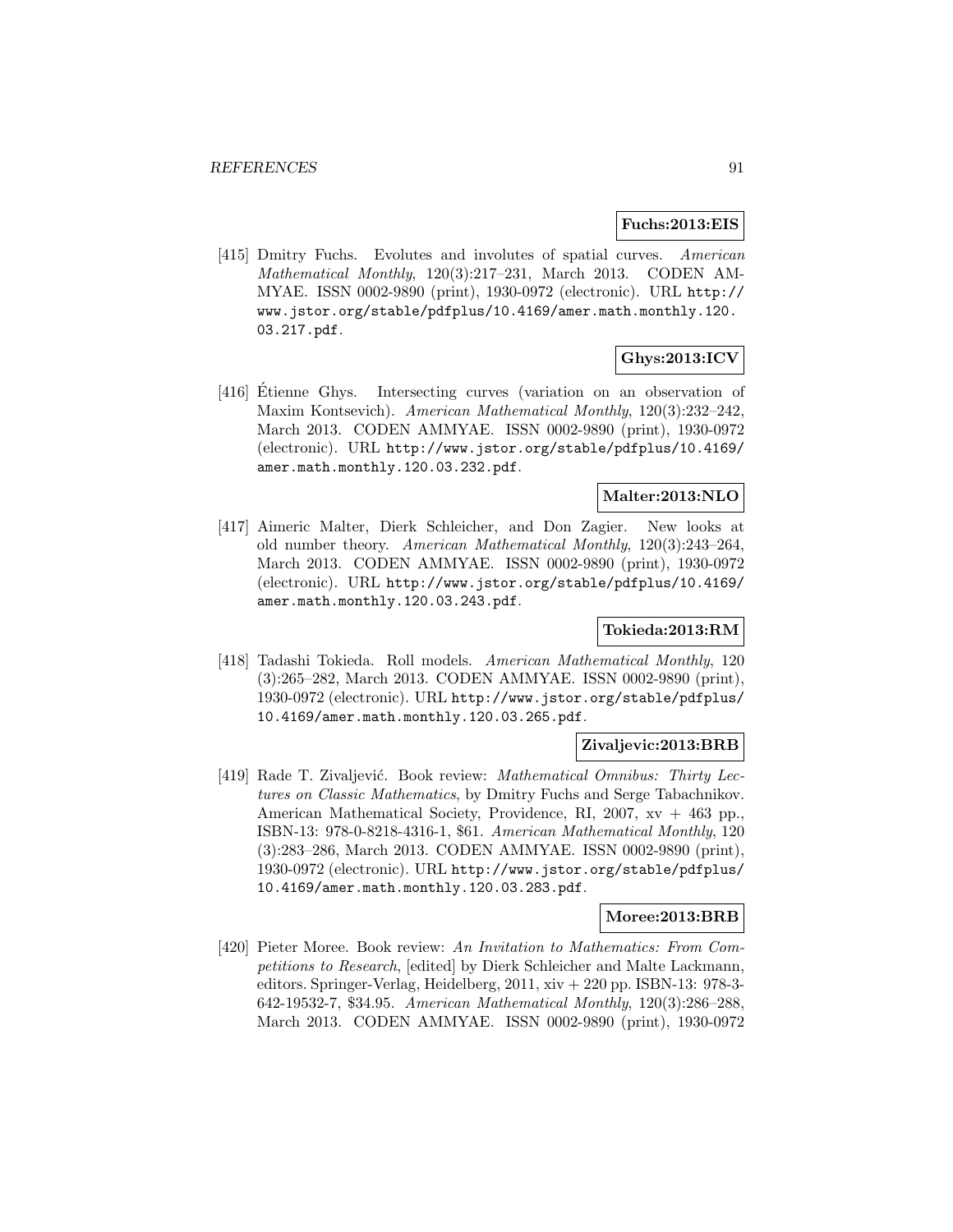(electronic). URL http://www.jstor.org/stable/pdfplus/10.4169/ amer.math.monthly.120.03.286.pdf.

# **Poppe:2013:BRB**

[421] Christoph Pöppe. Book review: *Dimensions*, by Jos Leys, Etienne Ghys, and Aurélien Alvarez. A mathematical video. www.dimensions-math.org, 117 minutes, no cost. American Mathematical Monthly, 120(3):288–290, March 2013. CODEN AMMYAE. ISSN 0002-9890 (print), 1930-0972 (electronic). URL http://www.jstor.org/stable/pdfplus/10.4169/ amer.math.monthly.120.03.288.pdf.

#### **Anonymous:2013:BMc**

[422] Anonymous. Back matter. American Mathematical Monthly, 120(3): 291–292, March 2013. CODEN AMMYAE. ISSN 0002-9890 (print), 1930-0972 (electronic). URL http://www.jstor.org/stable/pdfplus/ 10.4169/amer.math.monthly.120.03.bm.pdf.

#### **Anonymous:2013:FMd**

[423] Anonymous. Front matter. American Mathematical Monthly, 120(4): 293–294, April 2013. CODEN AMMYAE. ISSN 0002-9890 (print), 1930- 0972 (electronic). URL http://www.jstor.org/stable/pdfplus/10. 4169/amer.math.monthly.120.04.fm.pdf.

## **Watkins:2013:YGG**

[424] Ann E. Watkins. Yueh-Gin Gung and Dr. Charles Y. Hu Award for 2013 to William A. Hawkins for Distinguished Service to Mathematics. American Mathematical Monthly, 120(4):295–297, April 2013. CODEN AMMYAE. ISSN 0002-9890 (print), 1930-0972 (electronic). URL http://www.jstor.org/stable/pdfplus/10.4169/ amer.math.monthly.120.04.295.pdf.

#### **Apostol:2013:NBP**

[425] Tom M. Apostol and Mamikon A. Mnatsakanian. New balancing principles applied to circumsolids of revolution, and to n-dimensional spheres, cylindroids, and cylindrical wedges. American Mathematical Monthly, 120(4):298–321, April 2013. CODEN AMMYAE. ISSN 0002-9890 (print), 1930-0972 (electronic). URL http://www.jstor.org/stable/pdfplus/ 10.4169/amer.math.monthly.120.04.298.pdf.

#### **Jenssen:2013:IFL**

[426] Matthew Jenssen, Daniel Montealegre, and Vadim Ponomarenko. Irreducible factorization lengths and the elasticity problem within **N**. Amer-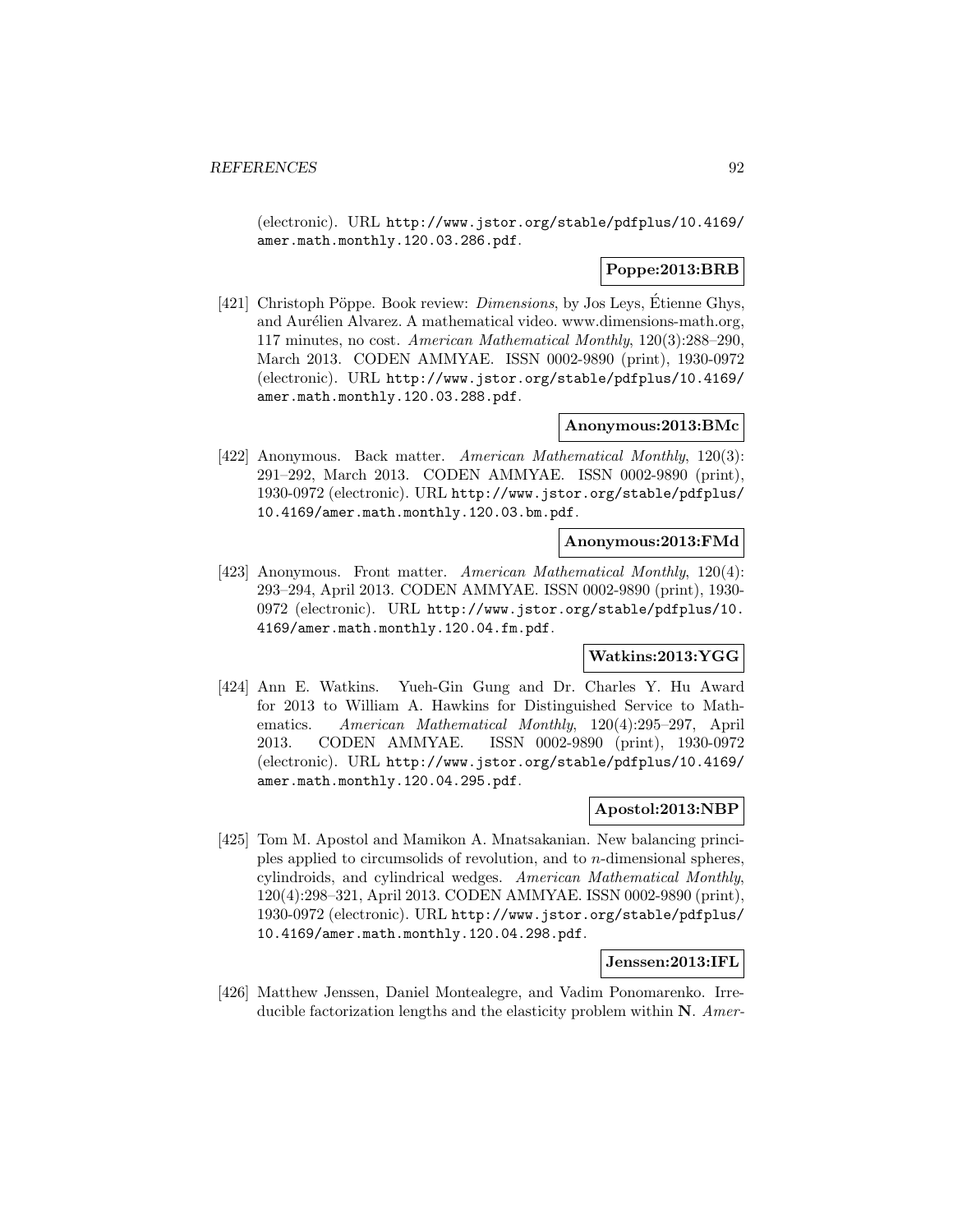ican Mathematical Monthly, 120(4):322–328, April 2013. CODEN AM-MYAE. ISSN 0002-9890 (print), 1930-0972 (electronic). URL http:// www.jstor.org/stable/pdfplus/10.4169/amer.math.monthly.120. 04.322.pdf.

## **Williams:2013:PJF**

[427] Kenneth S. Williams. The parents of Jacobi's four squares theorem are unique. American Mathematical Monthly, 120(4):329–345, April 2013. CODEN AMMYAE. ISSN 0002-9890 (print), 1930-0972 (electronic). URL http://www.jstor.org/stable/pdfplus/10.4169/ amer.math.monthly.120.04.329.pdf.

# **Nyman:2013:BUE**

[428] Kathryn L. Nyman and Francis Edward Su. A Borsuk–Ulam equivalent that directly implies Sperner's Lemma. American Mathematical Monthly, 120(4):346–354, April 2013. CODEN AMMYAE. ISSN 0002-9890 (print), 1930-0972 (electronic). URL http://www.jstor.org/stable/pdfplus/ 10.4169/amer.math.monthly.120.04.346.pdf.

# **Muzaffar:2013:NPC**

[429] Habib Bin Muzaffar. A new proof of a classical formula. American Mathematical Monthly, 120(4):355–358, April 2013. CODEN AMMYAE. ISSN 0002-9890 (print), 1930-0972 (electronic). URL http://www.jstor.org/ stable/pdfplus/10.4169/amer.math.monthly.120.04.355.pdf.

## **Alpern:2013:INN**

[430] Steve Alpern and Robbert Fokkink. Illuminating a network from its nodes. American Mathematical Monthly, 120(4):358–359, April 2013. CODEN AMMYAE. ISSN 0002-9890 (print), 1930-0972 (electronic). URL http://www.jstor.org/stable/pdfplus/10.4169/ amer.math.monthly.120.04.358.pdf.

## **Shalit:2013:SPM**

[431] Orr Moshe Shalit. A sneaky proof of the maximum modulus principle. American Mathematical Monthly, 120(4):359–362, April 2013. CODEN AMMYAE. ISSN 0002-9890 (print), 1930-0972 (electronic). URL http://www.jstor.org/stable/pdfplus/10.4169/ amer.math.monthly.120.04.359.pdf.

## **Bernardi:2013:SPR**

[432] Olivier Bernardi. A short proof of Rayleigh's Theorem with extensions. American Mathematical Monthly, 120(4):362–364, April 2013. CODEN AMMYAE. ISSN 0002-9890 (print), 1930-0972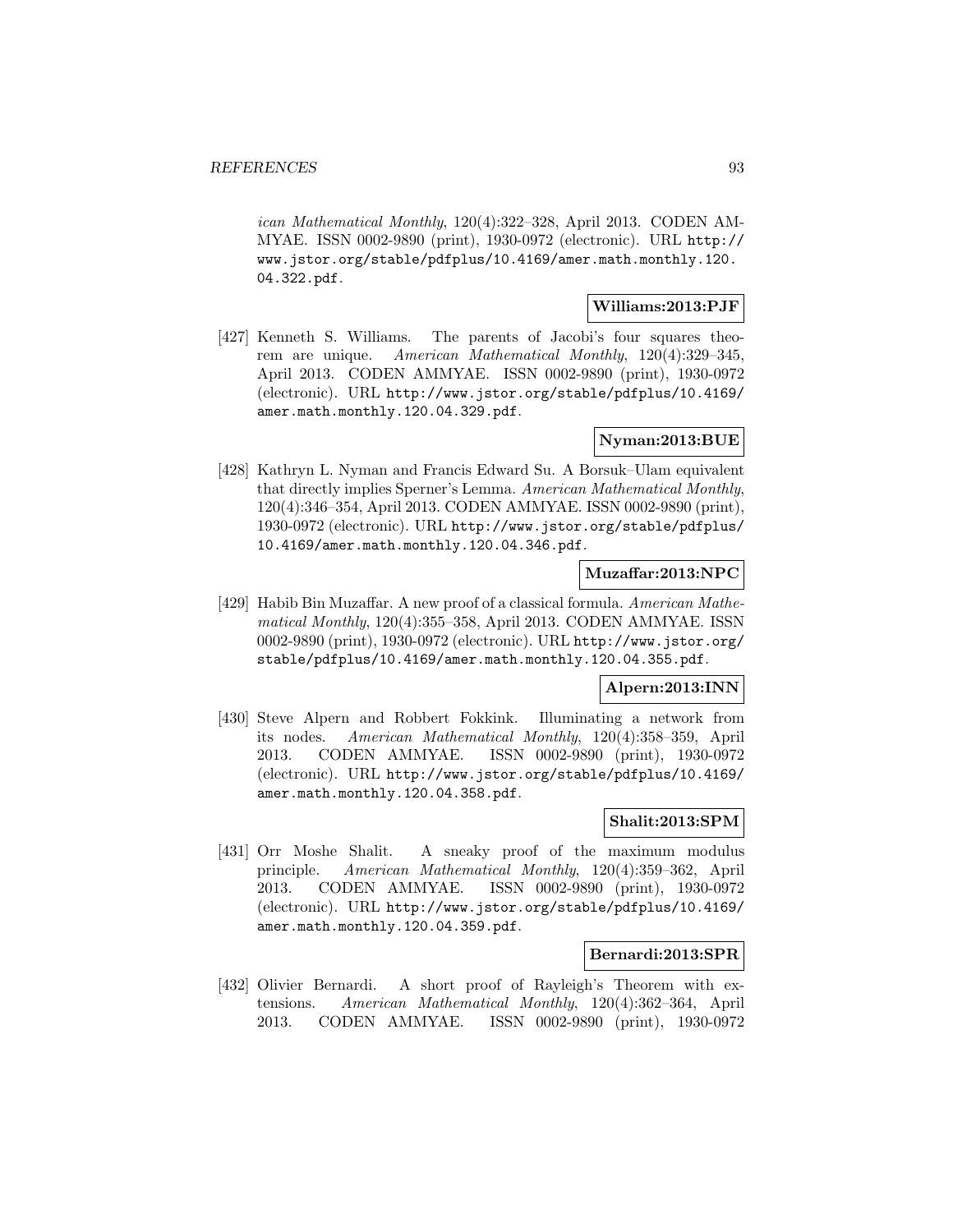(electronic). URL http://www.jstor.org/stable/pdfplus/10.4169/ amer.math.monthly.120.04.362.pdf.

#### **Anonymous:2013:PSc**

[433] Anonymous. Problems and solutions. American Mathematical Monthly, 120(4):365–372, April 2013. CODEN AMMYAE. ISSN 0002-9890 (print), 1930-0972 (electronic). URL http://www.jstor.org/stable/pdfplus/ 10.4169/amer.math.monthly.120.04.365.pdf.

## **Snipes:2013:BRB**

[434] Marie Snipes. Book review: Linear and Nonlinear Programming, 3rd ed, by David G. Luenberger and Yinyu Ye., Springer, New York, 2008, xiv + 546 pp., ISBN 0-387-74502-5, \$109. American Mathematical Monthly, 120(4):373–379, April 2013. CODEN AMMYAE. ISSN 0002-9890 (print), 1930-0972 (electronic). URL http://www.jstor.org/stable/pdfplus/ 10.4169/amer.math.monthly.120.04.373.pdf.

# **Anonymous:2013:BMd**

[435] Anonymous. Back matter. American Mathematical Monthly, 120(4): 380, April 2013. CODEN AMMYAE. ISSN 0002-9890 (print), 1930-0972 (electronic). URL http://www.jstor.org/stable/pdfplus/10.4169/ amer.math.monthly.120.04.bm.pdf.

#### **Anonymous:2013:FMe**

[436] Anonymous. Front matter. American Mathematical Monthly, 120(5): 381–382, May 2013. CODEN AMMYAE. ISSN 0002-9890 (print), 1930- 0972 (electronic). URL http://www.jstor.org/stable/pdfplus/10. 4169/amer.math.monthly.120.05.fm.pdf.

#### **Chapman:2013:LE**

[437] Scott Chapman. A letter from the Editor. American Mathematical Monthly, 120(5):383, May 2013. CODEN AMMYAE. ISSN 0002-9890 (print), 1930-0972 (electronic). URL http://www.jstor.org/stable/ pdfplus/10.4169/amer.math.monthly.120.05.383.pdf.

#### **Kalai:2013:FHP**

[438] Ehud Kalai. Foreword: The high priest of game theory. American Mathematical Monthly, 120(5):384–385, May 2013. CODEN AMMYAE. ISSN 0002-9890 (print), 1930-0972 (electronic). URL http://www.jstor.org/ stable/pdfplus/10.4169/amer.math.monthly.120.05.384.pdf.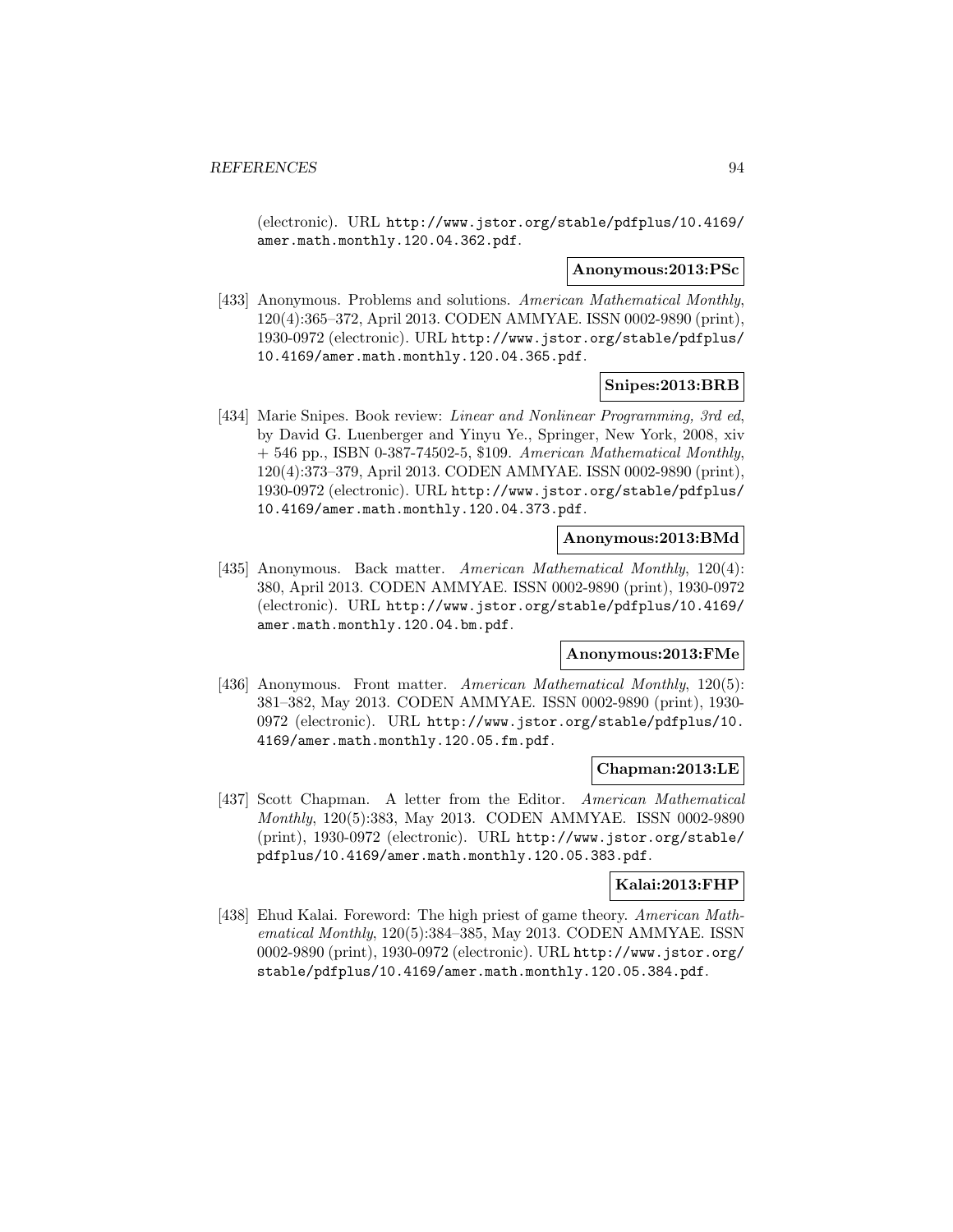# **Gale:2013:CAS**

[439] D. Gale and L. S. Shapley. College admissions and the stability of marriage. American Mathematical Monthly, 120(5):386–391, May 2013. CODEN AMMYAE. ISSN 0002-9890 (print), 1930-0972 (electronic). URL http://www.jstor.org/stable/pdfplus/10.4169/ amer.math.monthly.120.05.386.pdf.

# **Propp:2013:RAR**

[440] James Propp. Real analysis in reverse. American Mathematical Monthly, 120(5):392–408, May 2013. CODEN AMMYAE. ISSN 0002-9890 (print), 1930-0972 (electronic). URL http://www.jstor.org/stable/pdfplus/ 10.4169/amer.math.monthly.120.05.392.pdf.

## **Nathanson:2013:FPR**

[441] Melvyn B. Nathanson. On the fractional parts of roots of positive real numbers. American Mathematical Monthly, 120(5):409–429, May 2013. CODEN AMMYAE. ISSN 0002-9890 (print), 1930-0972 (electronic). URL http://www.jstor.org/stable/pdfplus/10.4169/ amer.math.monthly.120.05.409.pdf.

## **Buckley:2013:VTR**

[442] Stephen M. Buckley and Desmond MacHale. Variations on a theme: Rings satisfying  $x^3 = x$  are commutative. American Mathematical Monthly, 120(5):430–440, May 2013. CODEN AMMYAE. ISSN 0002- 9890 (print), 1930-0972 (electronic). URL http://www.jstor.org/ stable/pdfplus/10.4169/amer.math.monthly.120.05.430.pdf.

## **Cooper:2013:GGG**

[443] Joshua Cooper and Aaron Dutle. Greedy Galois games. American Mathematical Monthly, 120(5):441–451, May 2013. CODEN AMMYAE. ISSN 0002-9890 (print), 1930-0972 (electronic). URL http://www.jstor.org/ stable/pdfplus/10.4169/amer.math.monthly.120.05.441.pdf.

#### **Marsli:2013:GMG**

[444] Rachid Marsli and Frank J. Hall. Geometric multiplicities and Gersgorin discs. American Mathematical Monthly, 120(5):452–455, May 2013. CODEN AMMYAE. ISSN 0002-9890 (print), 1930-0972 (electronic). URL http://www.jstor.org/stable/pdfplus/10.4169/ amer.math.monthly.120.05.452.pdf.

# **Xiang:2013:NCS**

[445] Jim X. Xiang. A note on the Cauchy–Schwarz inequality. American Mathematical Monthly, 120(5):456–459, May 2013. CODEN AM-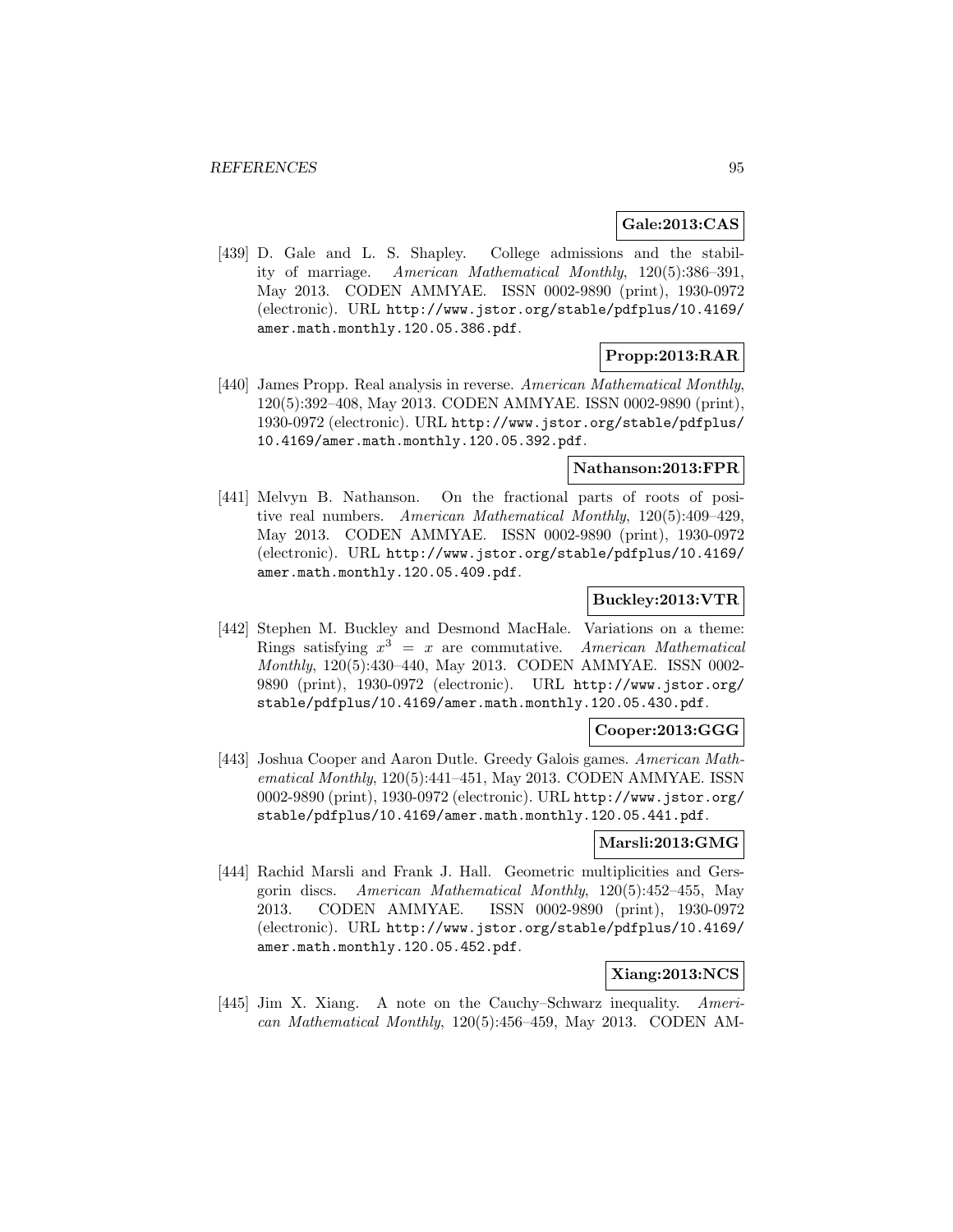MYAE. ISSN 0002-9890 (print), 1930-0972 (electronic). URL http:// www.jstor.org/stable/pdfplus/10.4169/amer.math.monthly.120. 05.456.pdf.

# **Efthimiou:2013:CCR**

[446] Costas J. Efthimiou. A class of continued radicals. American Mathematical Monthly, 120(5):459–461, May 2013. CODEN AMMYAE. ISSN 0002-9890 (print), 1930-0972 (electronic). URL http://www.jstor.org/ stable/pdfplus/10.4169/amer.math.monthly.120.05.459.pdf.

## **Aharonov:2013:BID**

[447] D. Aharonov and U. Elias. A binomial identity via differential equations. American Mathematical Monthly, 120(5):462–466, May 2013. CODEN AMMYAE. ISSN 0002-9890 (print), 1930-0972 (electronic). URL http://www.jstor.org/stable/pdfplus/10.4169/ amer.math.monthly.120.05.462.pdf.

# **Galaz-Fontes:2013:APN**

[448] F. Galaz-Fontes. Another proof for non-supercyclicity in finite dimensional complex Banach spaces. American Mathematical Monthly, 120(5): 466–468, May 2013. CODEN AMMYAE. ISSN 0002-9890 (print), 1930- 0972 (electronic). URL http://www.jstor.org/stable/pdfplus/10. 4169/amer.math.monthly.120.05.466.pdf.

# **Anonymous:2013:PSd**

[449] Anonymous. Problems and solutions. American Mathematical Monthly, 120(5):469–476, May 2013. CODEN AMMYAE. ISSN 0002-9890 (print), 1930-0972 (electronic). URL http://www.jstor.org/stable/pdfplus/ 10.4169/amer.math.monthly.120.05.469.pdf.

#### **Woods:2013:BRB**

[450] Kevin Woods. Book review: Symmetry: A Mathematical Exploration, by Kristopher Tapp. Springer, New York, 2012, xiv + 215pp., ISBN 978-1-4614-0298-5, \$49.95. American Mathematical Monthly, 120(5):477– 481, May 2013. CODEN AMMYAE. ISSN 0002-9890 (print), 1930-0972 (electronic). URL http://www.jstor.org/stable/pdfplus/10.4169/ amer.math.monthly.120.05.477.pdf.

#### **Anonymous:2013:EEa**

[451] Anonymous. Editor's endnotes. American Mathematical Monthly, 120 (5):482–483, May 2013. CODEN AMMYAE. ISSN 0002-9890 (print), 1930-0972 (electronic). URL http://www.jstor.org/stable/pdfplus/ 10.4169/amer.math.monthly.120.05.482.pdf.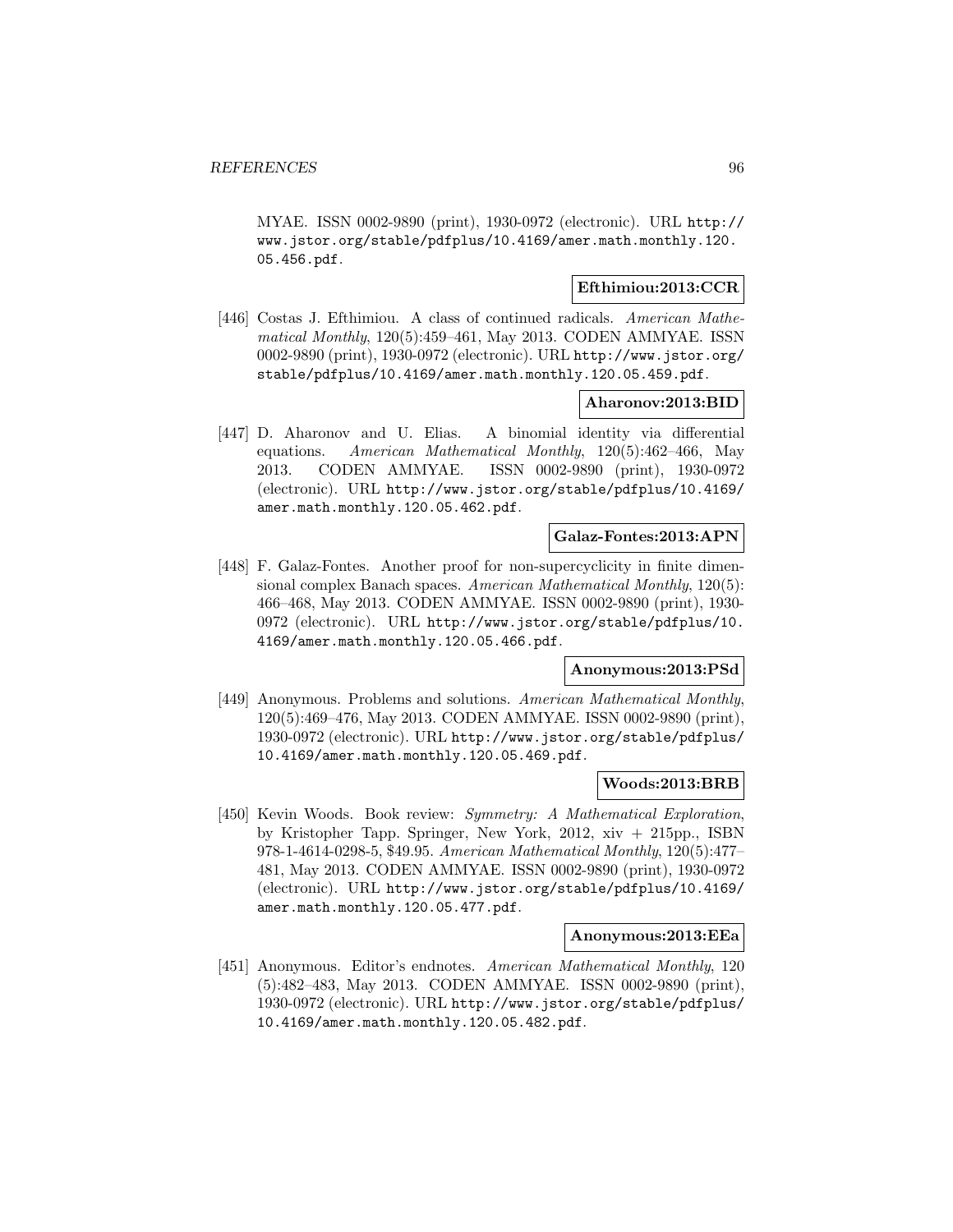#### **Anonymous:2013:BMe**

[452] Anonymous. Back matter. American Mathematical Monthly, 120(5): 484, May 2013. CODEN AMMYAE. ISSN 0002-9890 (print), 1930-0972 (electronic). URL http://www.jstor.org/stable/pdfplus/10.4169/ amer.math.monthly.120.05.bm.pdf.

## **Anonymous:2013:FMf**

[453] Anonymous. Front matter. American Mathematical Monthly, 120(6): 485–486, June 2013. CODEN AMMYAE. ISSN 0002-9890 (print), 1930- 0972 (electronic). URL http://www.jstor.org/stable/pdfplus/10. 4169/amer.math.monthly.120.06.fm.pdf.

#### **Hwang:2013:PSG**

[454] Andrew D. Hwang. Paper surface geometry. American Mathematical Monthly, 120(6):487–499, June 2013. CODEN AMMYAE. ISSN 0002-9890 (print), 1930-0972 (electronic). URL http://www.jstor.org/ stable/pdfplus/10.4169/amer.math.monthly.120.06.487.pdf.

#### **Papakonstantinou:2013:OES**

[455] Joanna M. Papakonstantinou and Richard A. Tapia. Origin and evolution of the secant method in one dimension. American Mathematical Monthly, 120(6):500–518, June 2013. CODEN AMMYAE. ISSN 0002-9890 (print), 1930-0972 (electronic). URL http://www.jstor.org/stable/pdfplus/ 10.4169/amer.math.monthly.120.06.500.pdf.

## **Bliss:2013:SDC**

[456] Nathan Bliss, Ben Fulan, Stephen Lovett, and Jeff Sommars. Strong divisibility, cyclotomic polynomials, and iterated polynomials. American Mathematical Monthly, 120(6):519–536, June 2013. CODEN AM-MYAE. ISSN 0002-9890 (print), 1930-0972 (electronic). URL http:// www.jstor.org/stable/pdfplus/10.4169/amer.math.monthly.120. 06.519.pdf.

## **Weintraub:2013:SPI**

[457] Steven H. Weintraub. Several proofs of the irreducibility of the cyclotomic polynomials. American Mathematical Monthly, 120(6):537–545, June 2013. CODEN AMMYAE. ISSN 0002-9890 (print), 1930-0972 (electronic). URL http://www.jstor.org/stable/pdfplus/10.4169/ amer.math.monthly.120.06.537.pdf.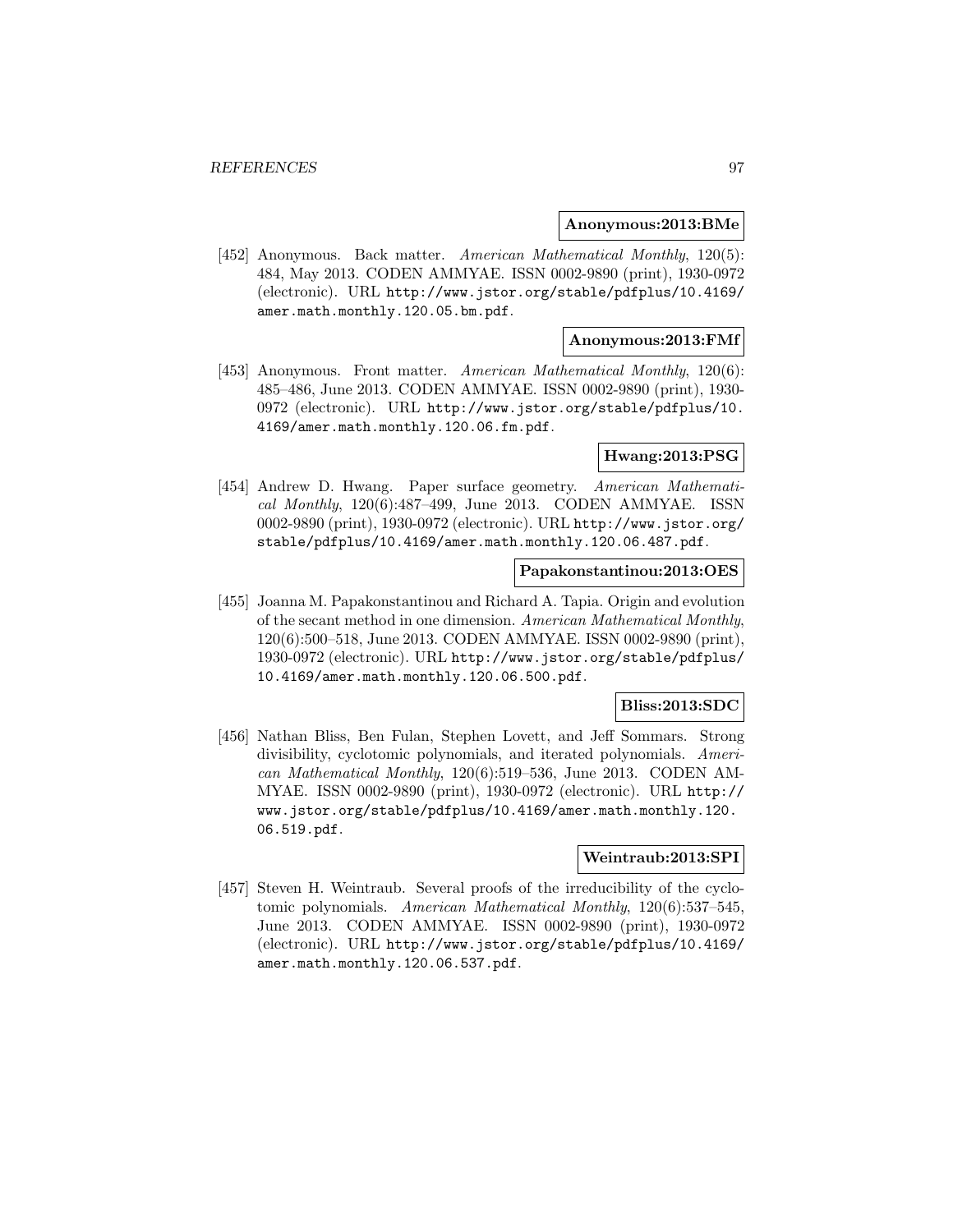#### **Girstmair:2013:EIS**

[458] Kurt Girstmair. The equation  $x^2 + \bar{m}y^2 = \bar{k}$  in **Z**/p**Z**. American Mathematical Monthly, 120(6):546–552, June 2013. CODEN AMMYAE. ISSN 0002-9890 (print), 1930-0972 (electronic). URL http://www.jstor.org/ stable/pdfplus/10.4169/amer.math.monthly.120.06.546.pdf.

# **Henry:2013:CFT**

[459] Claire-Soizic Henry. Coxeter friezes and triangulations of polygons. American Mathematical Monthly, 120(6):553–558, June 2013. CO-DEN AMMYAE. ISSN 0002-9890 (print), 1930-0972 (electronic). URL http://www.jstor.org/stable/pdfplus/10.4169/amer.math. monthly.120.06.553.pdf.

## **Peterson:2013:PPB**

[460] Jonathon Peterson. A probabilistic proof of a binomial identity. American Mathematical Monthly, 120(6):558–562, June 2013. CODEN AM-MYAE. ISSN 0002-9890 (print), 1930-0972 (electronic). URL http:// www.jstor.org/stable/pdfplus/10.4169/amer.math.monthly.120. 06.558.pdf.

# **Rankin:2013:EAL**

[461] S. A. Rankin. The Euclidean algorithm and the linear Diophantine equation  $ax + by = \gcd(a, b)$ . American Mathematical Monthly, 120(6):562-564, June 2013. CODEN AMMYAE. ISSN 0002-9890 (print), 1930-0972 (electronic). URL http://www.jstor.org/stable/pdfplus/10.4169/ amer.math.monthly.120.06.562.pdf.

# **Tokieda:2013:BDP**

[462] Tadashi Tokieda. A buoyancy-driven perpetual motion machine. American Mathematical Monthly, 120(6):564–566, June 2013. CODEN AM-MYAE. ISSN 0002-9890 (print), 1930-0972 (electronic). URL http:// www.jstor.org/stable/pdfplus/10.4169/amer.math.monthly.120. 06.564.pdf.

#### **Sahoo:2013:EME**

[463] Manas R. Sahoo. Example of a monotonic, everywhere differentiable function on **R** whose derivative is not continuous. American Mathematical Monthly, 120(6):566–568, June 2013. CODEN AMMYAE. ISSN 0002-9890 (print), 1930-0972 (electronic). URL http://www.jstor.org/ stable/pdfplus/10.4169/amer.math.monthly.120.06.566.pdf.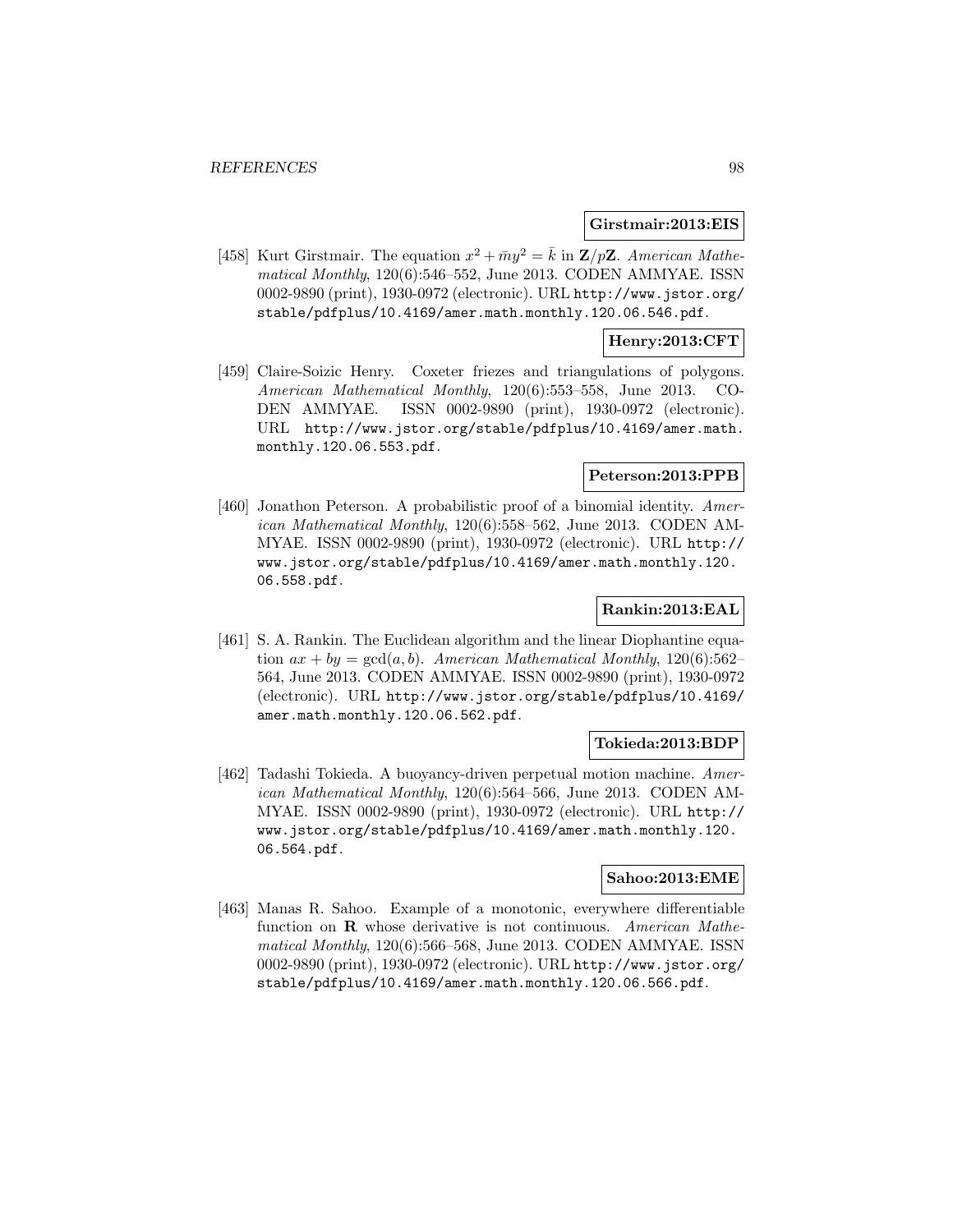#### **Anonymous:2013:PSe**

[464] Anonymous. Problems and solutions. American Mathematical Monthly, 120(6):569–576, June 2013. CODEN AMMYAE. ISSN 0002-9890 (print), 1930-0972 (electronic). URL http://www.jstor.org/stable/pdfplus/ 10.4169/amer.math.monthly.120.06.569.pdf.

#### **Bressoud:2013:BRB**

[465] David Bressoud. Book review: Calculus, by Michael Spivak; Calculus Deconstructed: A Second Course in First-Year Calculus. MAA Textbooks, Mathematical Association of America, Washington, DC, 2009, xvi + 491 pp., ISBN 978-0-88385-756-4, \$ 59.95. by Zbigniew Nitecki; Approximately Calculus. American Mathematical Society, Providence, RI, 2006, xvii + 292 pp., ISBN 978-0-8218-3750-4, \$50.00. by Shahriar Sharhriari; Guide to Cauchy's Calculus: A Translation and Analysis of Calcul Infinitésimal. Fairview Academic Press, Walnut Creek, CA, 2012, viii  $+ 616$  pp., ISBN 978-0-9838837-0-8, \$139.00. by Dennis M. Cates; The Calculus Integral. ClassicalRealAnalysis.com, Charleston, SC, 2010, x + 291, ISBN 978-1442180956, \$14.95. by Brian S. Thomson. 4th edition. Publish or Perish, Houston, TX,  $2008$ ,  $xiv + 680$  pp., ISBN 978-0-914098-91-1, \$85.00. American Mathematical Monthly, 120(6):577–580, June 2013. CODEN AMMYAE. ISSN 0002-9890 (print), 1930-0972 (electronic). URL http://www.jstor.org/stable/pdfplus/10.4169/ amer.math.monthly.120.06.577.pdf.

#### **Anonymous:2013:BMf**

[466] Anonymous. Back matter. American Mathematical Monthly, 120(6): ??, June 2013. CODEN AMMYAE. ISSN 0002-9890 (print), 1930-0972 (electronic). URL http://www.jstor.org/stable/pdfplus/10.4169/ amer.math.monthly.120.06.bm.pdf.

#### **Anonymous:2013:FMg**

[467] Anonymous. Front matter. American Mathematical Monthly, 120(7): 581–582, August 2013. CODEN AMMYAE. ISSN 0002-9890 (print), 1930-0972 (electronic). URL http://www.jstor.org/stable/pdfplus/ 10.4169/amer.math.monthly.120.07.fm.pdf.

#### **Aldous:2013:UPM**

[468] David J. Aldous. Using prediction market data to illustrate undergraduate probability. American Mathematical Monthly, 120(7):583–593, August 2013. CODEN AMMYAE. ISSN 0002-9890 (print), 1930-0972 (electronic). URL http://www.jstor.org/stable/pdfplus/10.4169/ amer.math.monthly.120.07.583.pdf.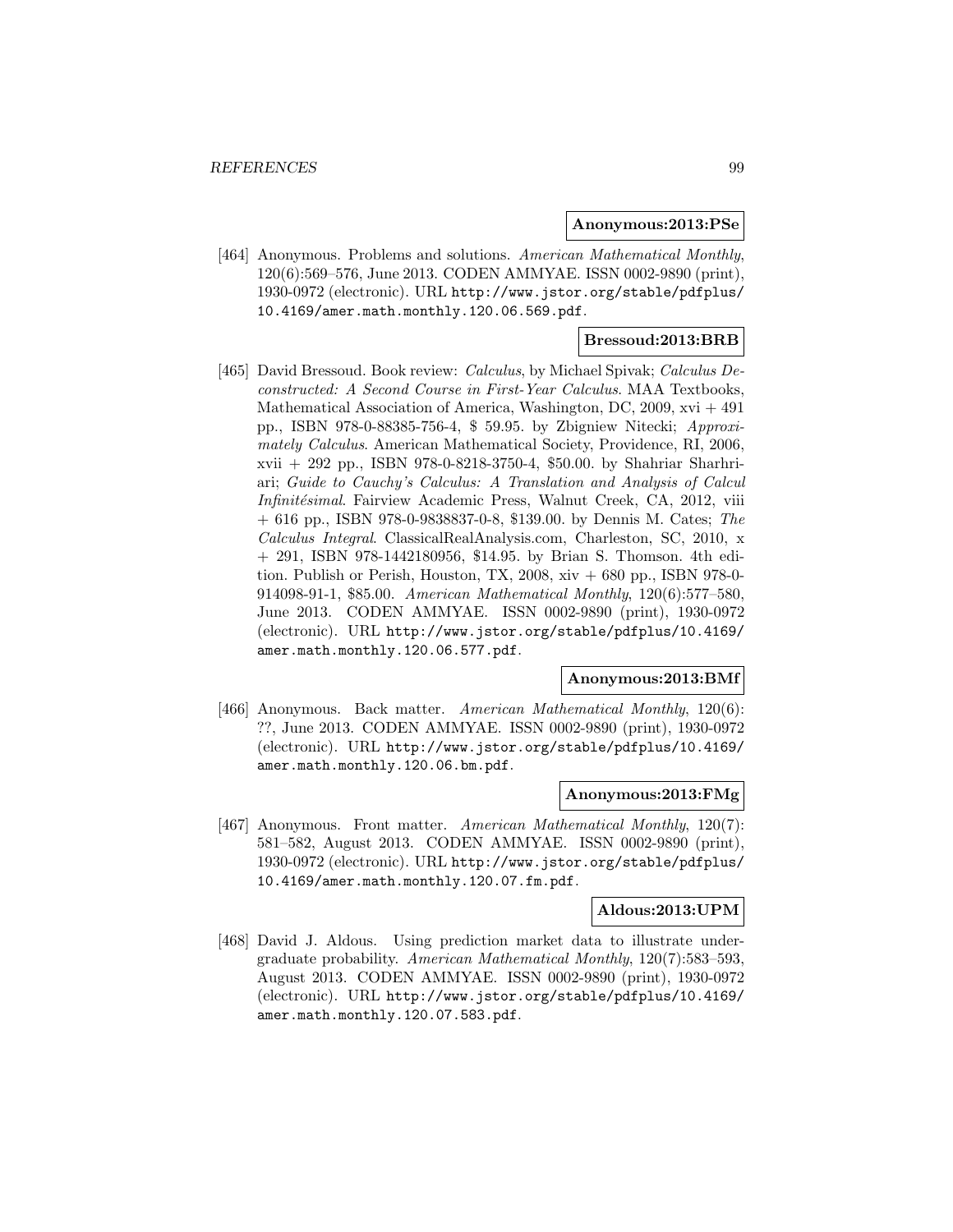## **Casey:2013:PPP**

[469] Stephen D. Casey and Brian M. Sadler. Pi, the primes, periodicities, and probability. American Mathematical Monthly, 120(7):594–608, August 2013. CODEN AMMYAE. ISSN 0002-9890 (print), 1930-0972 (electronic). URL http://www.jstor.org/stable/pdfplus/10.4169/ amer.math.monthly.120.07.594.pdf.

# **Kuchment:2013:ISX**

[470] Peter Kuchment and Sergey Lvin. Identities for  $\sin x$  that came from medical imaging. American Mathematical Monthly, 120(7):609–621, August 2013. CODEN AMMYAE. ISSN 0002-9890 (print), 1930-0972 (electronic). URL http://www.jstor.org/stable/pdfplus/10.4169/ amer.math.monthly.120.07.609.pdf.

## **Butler:2013:SUA**

[471] Steve Butler and Ron Graham. Subdivision using angle bisectors is dense in the space of triangles. American Mathematical Monthly, 120(7):622– 630, August 2013. CODEN AMMYAE. ISSN 0002-9890 (print), 1930- 0972 (electronic). URL http://www.jstor.org/stable/pdfplus/10. 4169/amer.math.monthly.120.07.622.pdf.

# **Katz:2013:CNI**

[472] Mikhail G. Katz and Eric Leichtnam. Commuting and noncommuting infinitesimals. American Mathematical Monthly, 120(7):631–641, August 2013. CODEN AMMYAE. ISSN 0002-9890 (print), 1930-0972 (electronic). URL http://www.jstor.org/stable/pdfplus/10.4169/ amer.math.monthly.120.07.631.pdf.

## **Ritelli:2013:API**

[473] Daniele Ritelli. Another proof of  $\zeta(2) = \frac{\pi^2}{6}$  using double integrals. American Mathematical Monthly, 120(7):642–645, August 2013. CODEN AM-MYAE. ISSN 0002-9890 (print), 1930-0972 (electronic). URL http:// www.jstor.org/stable/pdfplus/10.4169/amer.math.monthly.120. 07.642.pdf.

# **Arnold:2013:SAF**

[474] Matthias Arnold and Werner Glaß. Simple approximation formulas for the birthday problem. American Mathematical Monthly, 120(7):645–648, August 2013. CODEN AMMYAE. ISSN 0002-9890 (print), 1930-0972 (electronic). URL http://www.jstor.org/stable/pdfplus/10.4169/ amer.math.monthly.120.07.645.pdf.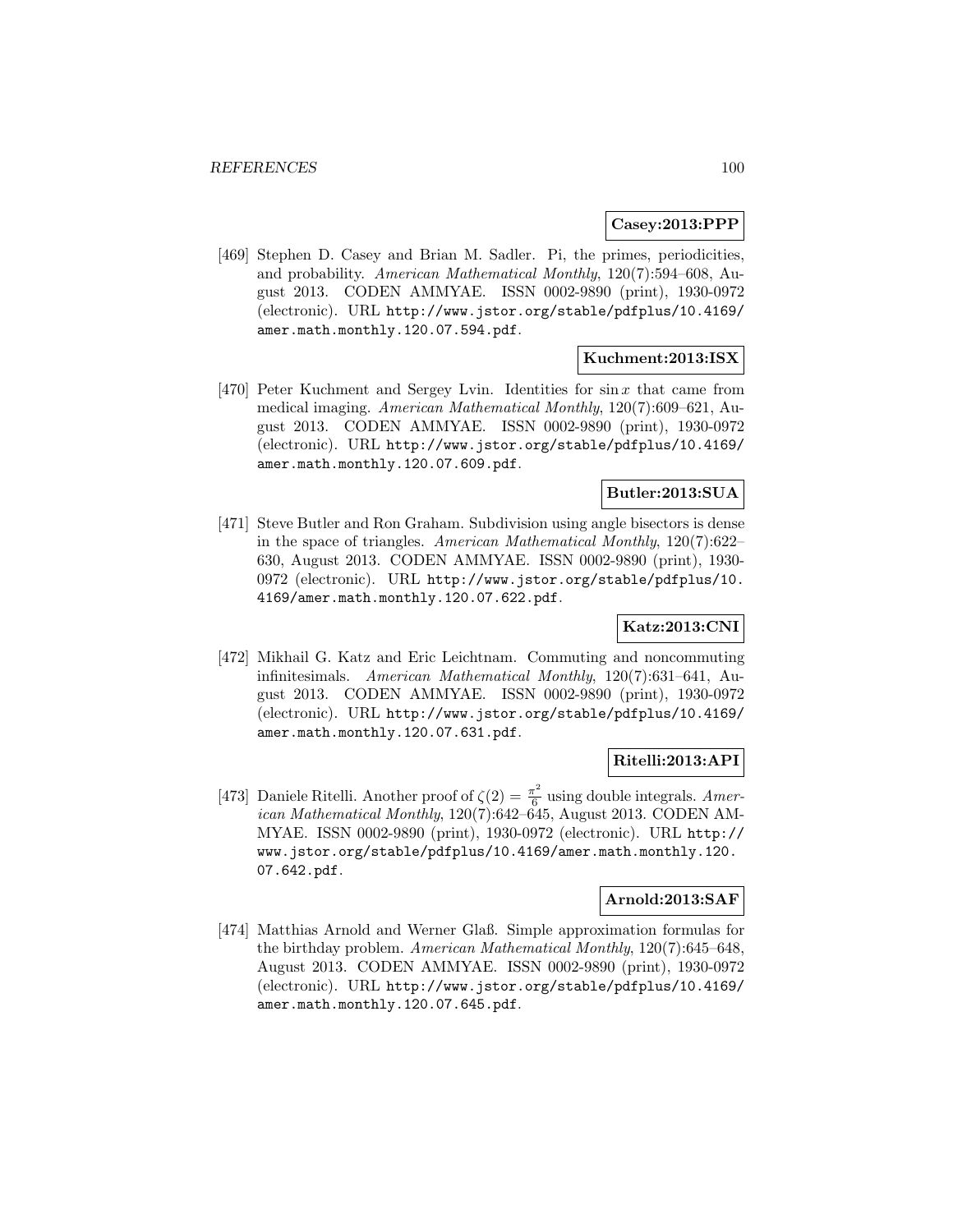#### **Bevelacqua:2013:AIC**

[475] Anthony J. Bevelacqua. Another irreducibility criterion. American Mathematical Monthly, 120(7):648–650, August 2013. CODEN AM-MYAE. ISSN 0002-9890 (print), 1930-0972 (electronic). URL http:// www.jstor.org/stable/pdfplus/10.4169/amer.math.monthly.120. 07.648.pdf.

# **Meher:2013:RPB**

[476] Jaban Meher and M. Ram Murty. Ramanujan's proof of Bertrand's postulate. American Mathematical Monthly, 120(7):650–653, August 2013. CODEN AMMYAE. ISSN 0002-9890 (print), 1930-0972 (electronic). URL http://www.jstor.org/stable/pdfplus/10.4169/ amer.math.monthly.120.07.650.pdf.

# **Samuel:2013:SPV**

[477] T. Samuel. A simple proof of Vitali's theorem for signed measures. American Mathematical Monthly, 120(7):654–659, August 2013. CODEN AMMYAE. ISSN 0002-9890 (print), 1930-0972 (electronic). URL http://www.jstor.org/stable/pdfplus/10.4169/ amer.math.monthly.120.07.654.pdf.

## **Anonymous:2013:PSf**

[478] Anonymous. Problems and solutions. American Mathematical Monthly, 120(7):660–669, August 2013. CODEN AMMYAE. ISSN 0002-9890 (print), 1930-0972 (electronic). URL http://www.jstor.org/stable/ pdfplus/10.4169/amer.math.monthly.120.07.660.pdf.

#### **Malkevitch:2013:BRB**

[479] Joseph Malkevitch. Book review: The Mathematical Coloring Book, by Alexander Soifer. Springer, New York, xxx + 607 pp., ISBN 978-0- 387-74640-1, \$69.95. American Mathematical Monthly, 120(7):670–674, August 2013. CODEN AMMYAE. ISSN 0002-9890 (print), 1930-0972 (electronic). URL http://www.jstor.org/stable/pdfplus/10.4169/ amer.math.monthly.120.07.670.pdf.

## **Moreno:2013:BRB**

[480] Samuel G. Moreno and Esther M. García-Caballero. Book review: On the Irrationality of  $\sqrt{2}$  Once Again. American Mathematical Monthly, 120(7):674, August 2013. CODEN AMMYAE. ISSN 0002-9890 (print), 1930-0972 (electronic). URL http://www.jstor.org/stable/pdfplus/ 10.4169/amer.math.monthly.120.07.674.pdf.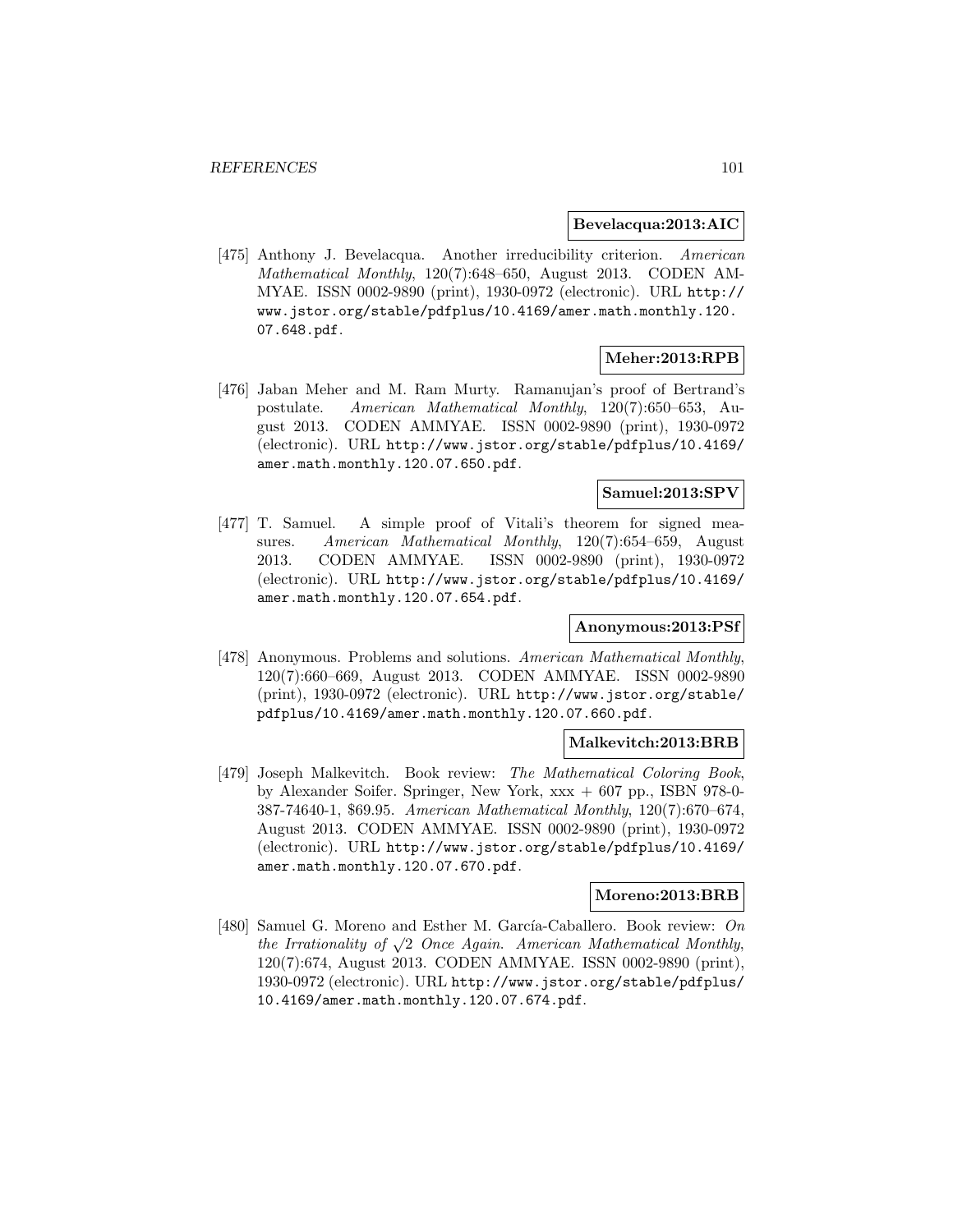#### **Anonymous:2013:BMg**

[481] Anonymous. Back matter. American Mathematical Monthly, 120(7): 675–676, August 2013. CODEN AMMYAE. ISSN 0002-9890 (print), 1930-0972 (electronic). URL http://www.jstor.org/stable/pdfplus/ 10.4169/amer.math.monthly.120.07.bm.pdf.

### **Anonymous:2013:FMh**

[482] Anonymous. Front matter. American Mathematical Monthly, 120(8): 677–678, October 2013. CODEN AMMYAE. ISSN 0002-9890 (print), 1930-0972 (electronic). URL http://www.jstor.org/stable/pdfplus/ 10.4169/amer.math.monthly.120.08.fm.pdf.

#### **Klosinski:2013:STW**

[483] Leonard F. Klosinski, Gerald L. Alexanderson, and Mark Krusemeyer. The Seventy-Third William Lowell Putnam Mathematical Competition. American Mathematical Monthly, 120(8):679–688, October 2013. CODEN AMMYAE. ISSN 0002-9890 (print), 1930-0972 (electronic). URL http://www.jstor.org/stable/pdfplus/10.4169/ amer.math.monthly.120.08.679.pdf.

## **Tucker:2013:HUP**

[484] Alan Tucker. The history of the undergraduate program in mathematics in the United States. American Mathematical Monthly, 120(8):689–705, October 2013. CODEN AMMYAE. ISSN 0002-9890 (print), 1930-0972 (electronic). URL http://www.jstor.org/stable/pdfplus/10.4169/ amer.math.monthly.120.08.689.pdf.

## **Jones:2013:SMG**

[485] Brant Jones, Laura Taalman, and Anthony Tongen. Solitaire Mancala games and the Chinese Remainder Theorem. American Mathematical Monthly, 120(8):706–724, October 2013. CODEN AMMYAE. ISSN 0002-9890 (print), 1930-0972 (electronic). URL http://www.jstor.org/ stable/pdfplus/10.4169/amer.math.monthly.120.08.706.pdf.

## **Monsky:2013:FRS**

[486] Paul Monsky. Frobenius' result on simple groups of order  $\frac{p^3-p^2}{2}$ . American Mathematical Monthly, 120(8):725–732, October 2013. CODEN AM-MYAE. ISSN 0002-9890 (print), 1930-0972 (electronic). URL http:// www.jstor.org/stable/pdfplus/10.4169/amer.math.monthly.120. 08.725.pdf.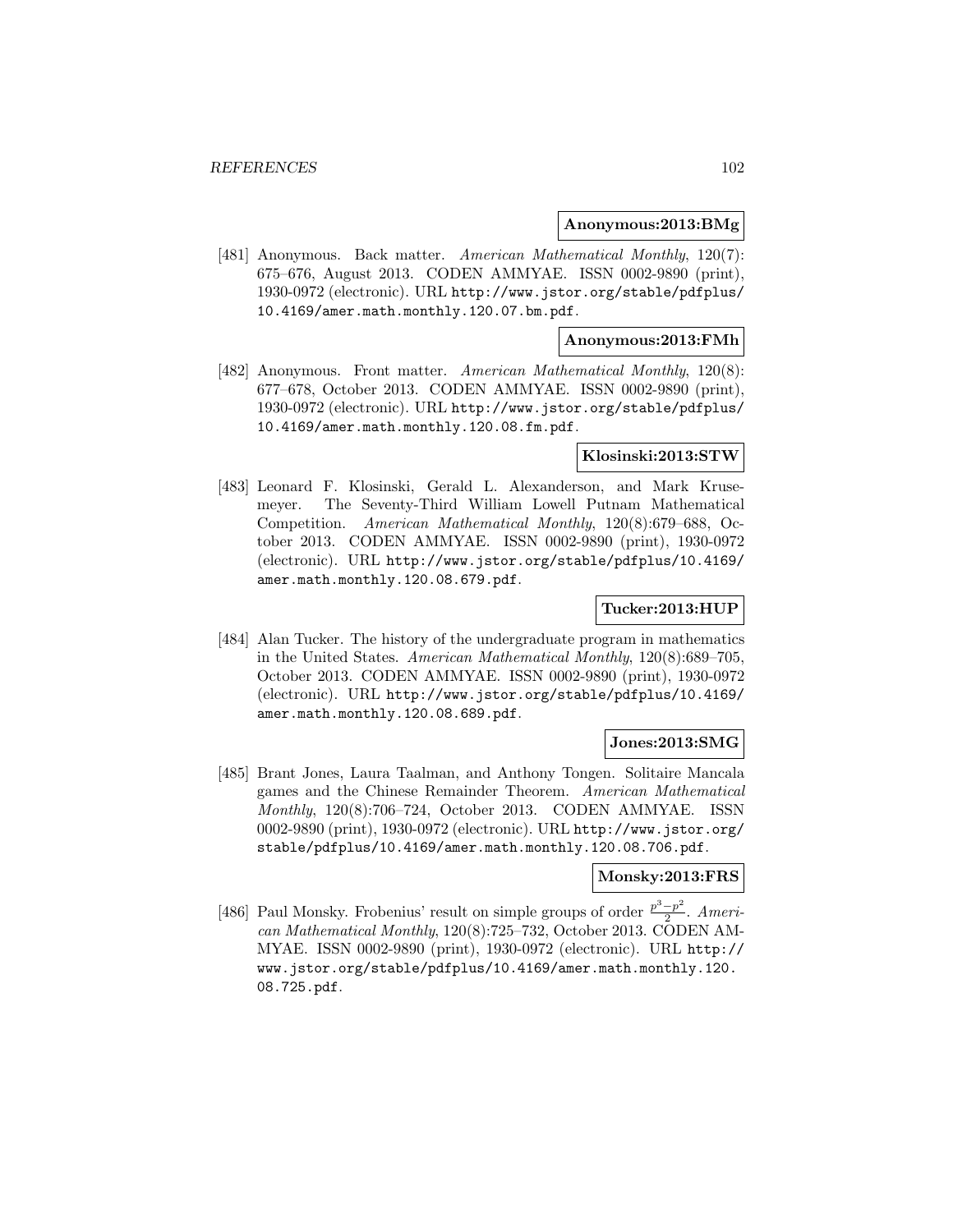## **Bagchi:2013:HDA**

[487] Bhaskar Bagchi and Basudeb Datta. Higher-dimensional analogues of the map coloring problem. American Mathematical Monthly, 120(8):733–737, October 2013. CODEN AMMYAE. ISSN 0002-9890 (print), 1930-0972 (electronic). URL http://www.jstor.org/stable/pdfplus/10.4169/ amer.math.monthly.120.08.733.pdf.

# **Dutkay:2013:SFE**

[488] Dorin Ervin Dutkay, Constantin P. Niculescu, and Florin Popovici. Stirling's formula and its extension for the gamma function. American Mathematical Monthly, 120(8):737–740, October 2013. CODEN AM-MYAE. ISSN 0002-9890 (print), 1930-0972 (electronic). URL http:// www.jstor.org/stable/pdfplus/10.4169/amer.math.monthly.120. 08.737.pdf.

# **Schaftingen:2013:DPE**

[489] Jean Van Schaftingen. A direct proof of the existence of eigenvalues and eigenvectors by Weierstrass's Theorem. American Mathematical Monthly, 120(8):741–746, October 2013. CODEN AMMYAE. ISSN 0002-9890 (print), 1930-0972 (electronic). URL http://www.jstor.org/ stable/pdfplus/10.4169/amer.math.monthly.120.08.741.pdf.

# **Ramm:2013:VPA**

[490] A. G. Ramm. A variational principle and its application to estimating the electrical capacitance of a perfect conductor. American Mathematical Monthly, 120(8):747–751, October 2013. CODEN AMMYAE. ISSN 0002-9890 (print), 1930-0972 (electronic). URL http://www.jstor.org/ stable/pdfplus/10.4169/amer.math.monthly.120.08.747.pdf.

## **Lengvarszky:2013:PPT**

[491] Zsolt Lengvárszky. Proving the Pythagorean theorem via infinite dissections. American Mathematical Monthly, 120(8):751–753, October 2013. CODEN AMMYAE. ISSN 0002-9890 (print), 1930-0972 (electronic). URL http://www.jstor.org/stable/pdfplus/10.4169/ amer.math.monthly.120.08.751.pdf.

#### **Anonymous:2013:PSg**

[492] Anonymous. Problems and solutions. American Mathematical Monthly, 120(8):754–761, October 2013. CODEN AMMYAE. ISSN 0002-9890 (print), 1930-0972 (electronic). URL http://www.jstor.org/stable/ pdfplus/10.4169/amer.math.monthly.120.08.754.pdf.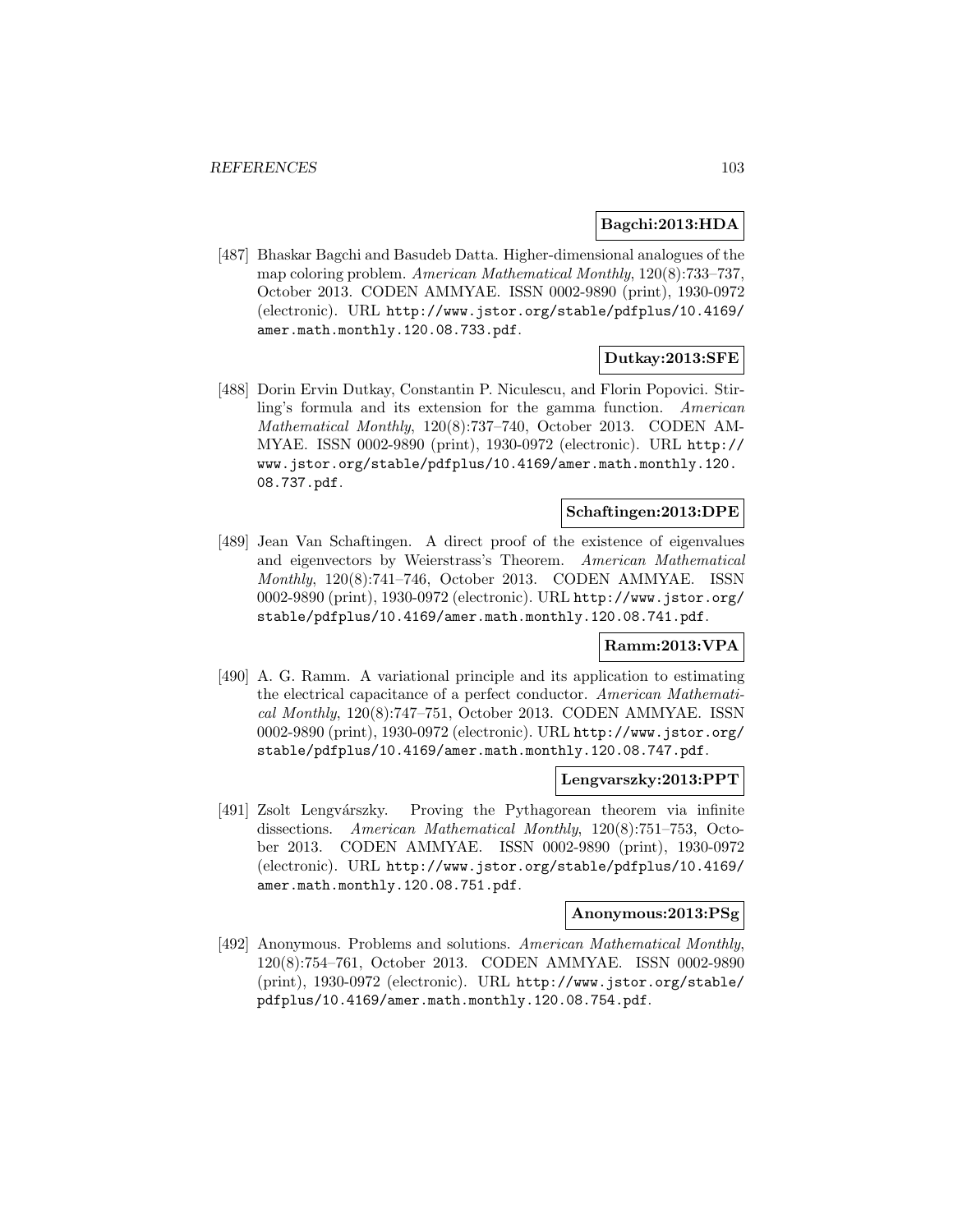#### **Konstantopoulos:2013:BRB**

[493] Takis Konstantopoulos. Book review: An Introduction to Measure Theory, by Terence Tao. American Mathematical Society, Providence RI, 2011, xvi + 206 pp., ISBN 978-0-8218-6919-2, \$53.00. American Mathematical Monthly, 120(8):762–768, October 2013. CODEN AM-MYAE. ISSN 0002-9890 (print), 1930-0972 (electronic). URL http:// www.jstor.org/stable/pdfplus/10.4169/amer.math.monthly.120. 08.762.pdf.

#### **Anonymous:2013:BMh**

[494] Anonymous. Back matter. American Mathematical Monthly, 120(8):??, October 2013. CODEN AMMYAE. ISSN 0002-9890 (print), 1930-0972 (electronic). URL http://www.jstor.org/stable/pdfplus/10.4169/ amer.math.monthly.120.08.bm.pdf.

## **Anonymous:2013:FMi**

[495] Anonymous. Front matter. American Mathematical Monthly, 120(9): 769–770, November 2013. CODEN AMMYAE. ISSN 0002-9890 (print), 1930-0972 (electronic). URL http://www.jstor.org/stable/pdfplus/ 10.4169/amer.math.monthly.120.09.fm.pdf.

## **Vehel:2013:CH**

[496] Jacques Lévy Véhel and Franklin Mendivil. Christiane's hair. American Mathematical Monthly, 120(9):771–786, November 2013. CODEN AM-MYAE. ISSN 0002-9890 (print), 1930-0972 (electronic). URL http:// www.jstor.org/stable/pdfplus/10.4169/amer.math.monthly.120. 09.771.pdf.

## **Velleman:2013:WEG**

[497] Daniel J. Velleman and Gregory S. Warrington. What to expect in a game of memory. American Mathematical Monthly, 120(9):787–805, November 2013. CODEN AMMYAE. ISSN 0002-9890 (print), 1930-0972 (electronic). URL http://www.jstor.org/stable/pdfplus/10.4169/ amer.math.monthly.120.09.787.pdf.

#### **Slavik:2013:MPM**

[498] Antonín Slavík. Mixing problems with many tanks. American Mathematical Monthly, 120(9):806–821, November 2013. CODEN AMMYAE. ISSN 0002-9890 (print), 1930-0972 (electronic). URL http://www.jstor.org/ stable/pdfplus/10.4169/amer.math.monthly.120.09.806.pdf.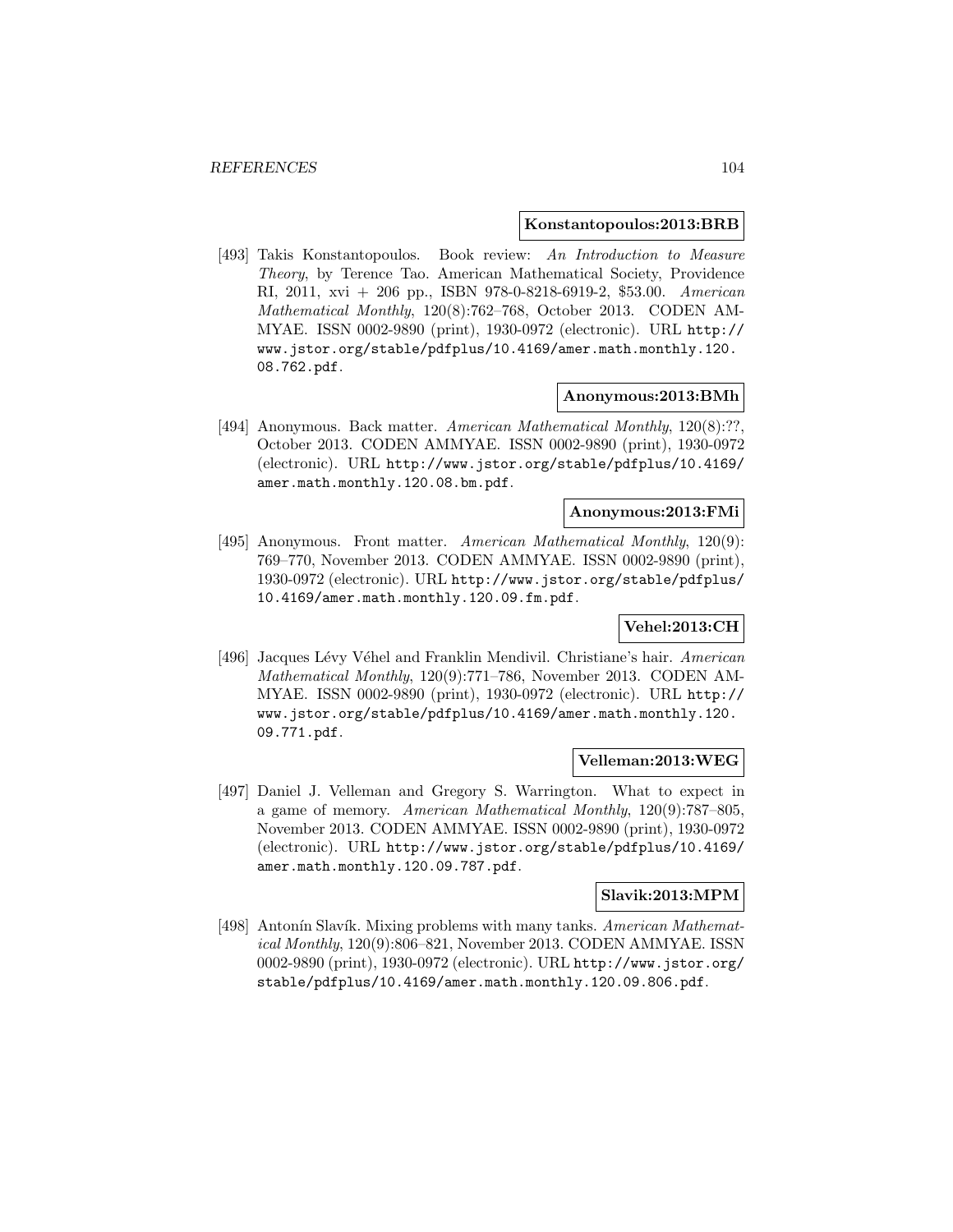#### **Bayless:2013:RSK**

[499] Jonathan Bayless and Dominic Klyve. Reciprocal sums as a knowledge metric: Theory, computation, and perfect numbers. American Mathematical Monthly, 120(9):822–831, November 2013. CODEN AM-MYAE. ISSN 0002-9890 (print), 1930-0972 (electronic). URL http:// www.jstor.org/stable/pdfplus/10.4169/amer.math.monthly.120. 09.822.pdf.

# **Villacorta:2013:CIA**

[500] Jorge Luis Cimadevilla Villacorta. Certain inequalities associated with the divisor function. American Mathematical Monthly, 120(9):832–837, November 2013. CODEN AMMYAE. ISSN 0002-9890 (print), 1930-0972 (electronic). URL http://www.jstor.org/stable/pdfplus/10.4169/ amer.math.monthly.120.09.832.pdf.

# **Kahane:2013:NCL**

[501] Charles S. Kahane. On the nonexistence of certain limits for the complex exponential. American Mathematical Monthly, 120(9):837–840, November 2013. CODEN AMMYAE. ISSN 0002-9890 (print), 1930-0972 (electronic). URL http://www.jstor.org/stable/pdfplus/10.4169/ amer.math.monthly.120.09.837.pdf.

# **Benyi:2013:GRT**

[502] Arpád Bényi and Branko Curgus. A generalization of Routh's Triangle Theorem. American Mathematical Monthly, 120(9):841–846, November 2013. CODEN AMMYAE. ISSN 0002-9890 (print), 1930-0972 (electronic). URL http://www.jstor.org/stable/pdfplus/10.4169/ amer.math.monthly.120.09.841.pdf.

## **Pan:2013:MPH**

[503] David Pan. A maximum principle for high-order derivatives. American Mathematical Monthly, 120(9):846–848, November 2013. CODEN AM-MYAE. ISSN 0002-9890 (print), 1930-0972 (electronic). URL http:// www.jstor.org/stable/pdfplus/10.4169/amer.math.monthly.120. 09.846.pdf.

## **Woeginger:2013:NNA**

[504] Gerhard J. Woeginger. Nothing new about equiangular polygons. American Mathematical Monthly, 120(9):849–850, November 2013. CO-DEN AMMYAE. ISSN 0002-9890 (print), 1930-0972 (electronic). URL http://www.jstor.org/stable/pdfplus/10.4169/amer.math. monthly.120.09.849.pdf.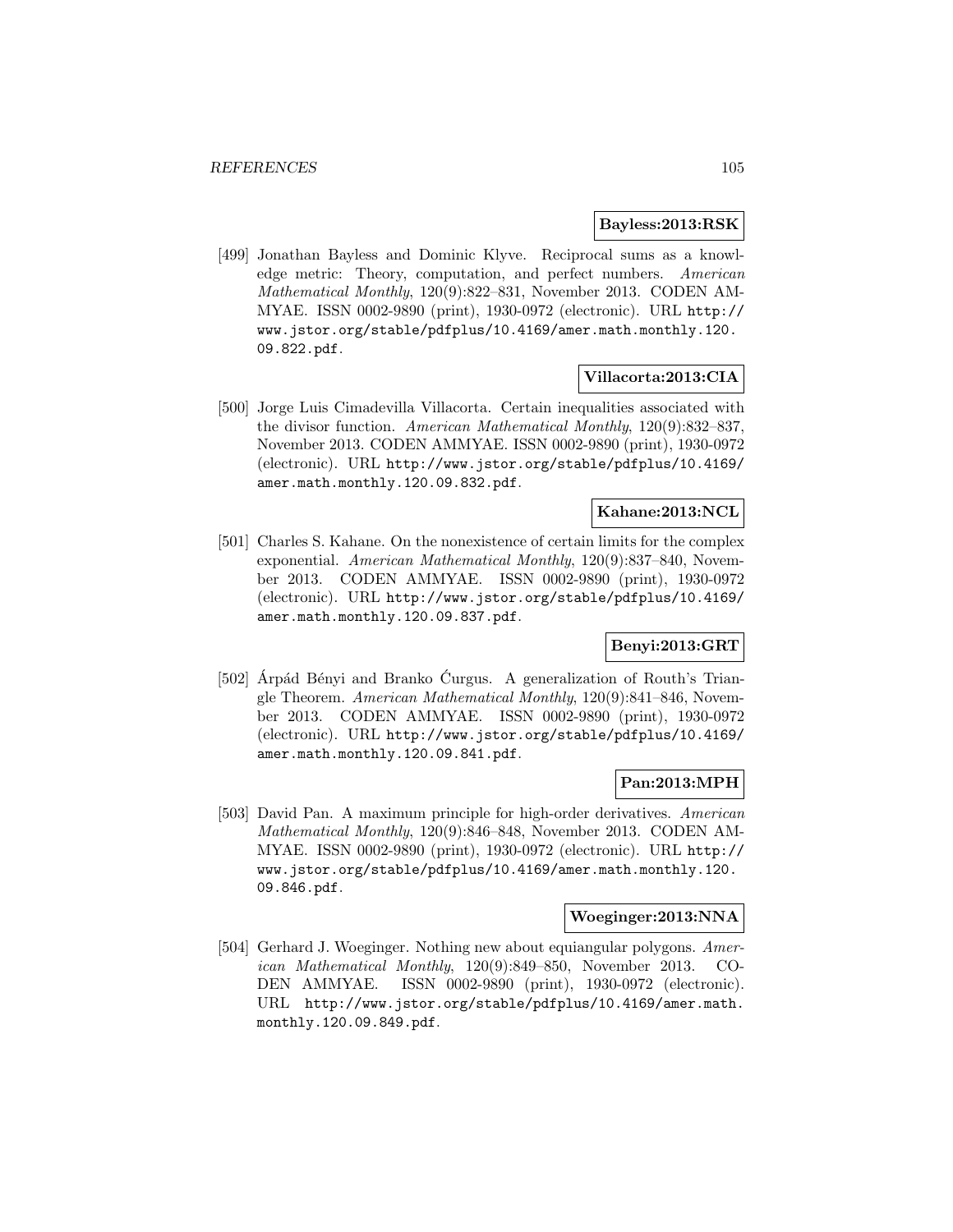## **Garcia:2013:QGP**

[505] Stephan Ramon Garcia. Quotients of Gaussian primes. American Mathematical Monthly, 120(9):851–853, November 2013. CODEN AM-MYAE. ISSN 0002-9890 (print), 1930-0972 (electronic). URL http:// www.jstor.org/stable/pdfplus/10.4169/amer.math.monthly.120. 09.851.pdf.

#### **Anonymous:2013:PSh**

[506] Anonymous. Problems and solutions. American Mathematical Monthly, 120(9):854–861, November 2013. CODEN AMMYAE. ISSN 0002-9890 (print), 1930-0972 (electronic). URL http://www.jstor.org/stable/ pdfplus/10.4169/amer.math.monthly.120.09.854.pdf.

#### **Mayfield:2013:BRB**

[507] Betty Mayfield. Book review: *Calculus: Modeling and Applica*tion, second edition, by David A. Smith and Lawrence C. Moore. Mathematical Association of America, Washington, D.C., 2010. http://maa.pinnaclecart.com. Price: \$35.00. ISBN 978-1-6144-610-1. American Mathematical Monthly, 120(9):862–864, November 2013. CO-DEN AMMYAE. ISSN 0002-9890 (print), 1930-0972 (electronic). URL http://www.jstor.org/stable/pdfplus/10.4169/amer.math. monthly.120.09.862.pdf.

#### **Anonymous:2013:BMi**

[508] Anonymous. Back matter. American Mathematical Monthly, 120(9):??, November 2013. CODEN AMMYAE. ISSN 0002-9890 (print), 1930-0972 (electronic). URL http://www.jstor.org/stable/pdfplus/10.4169/ amer.math.monthly.120.09.bm.pdf.

#### **Anonymous:2013:FMj**

[509] Anonymous. Front matter. American Mathematical Monthly, 120(10): 865–866, December 2013. CODEN AMMYAE. ISSN 0002-9890 (print), 1930-0972 (electronic). URL http://www.jstor.org/stable/pdfplus/ 10.4169/amer.math.monthly.120.10.fm.pdf.

## **Pengelley:2013:QDE**

[510] David Pengelley. Quick, does 23/67 equal 33/97 ? A mathematician's secret from Euclid to today. American Mathematical Monthly, 120(10): 867–876, December 2013. CODEN AMMYAE. ISSN 0002-9890 (print), 1930-0972 (electronic). URL http://www.jstor.org/stable/pdfplus/ 10.4169/amer.math.monthly.120.10.867.pdf.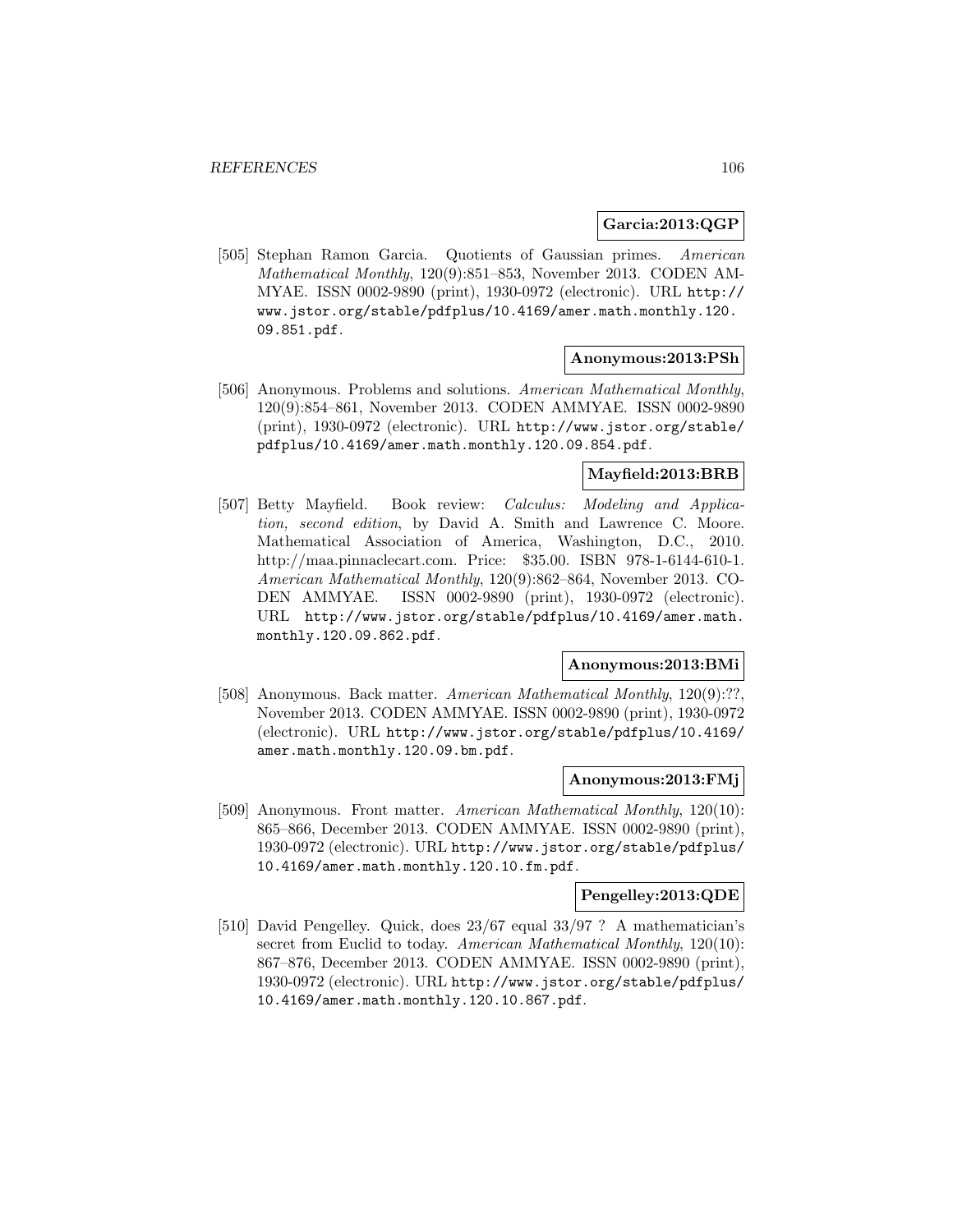#### **Campbell:2013:LAC**

[511] Alexander P. Campbell and Daniel Daners. Linear algebra via complex analysis. American Mathematical Monthly, 120(10):877–892, December 2013. CODEN AMMYAE. ISSN 0002-9890 (print), 1930-0972 (electronic). URL http://www.jstor.org/stable/pdfplus/10.4169/ amer.math.monthly.120.10.877.pdf.

# **Haggstrom:2013:RCA**

[512] Olle Häggström and Johan Wästlund. Rigorous computer analysis of the Chow–Robbins game. American Mathematical Monthly, 120(10): 893–900, December 2013. CODEN AMMYAE. ISSN 0002-9890 (print), 1930-0972 (electronic). URL http://www.jstor.org/stable/pdfplus/ 10.4169/amer.math.monthly.120.10.893.pdf.

# **Traves:2013:PTD**

[513] Will Traves. From Pascal's theorem to d-constructible curves. American Mathematical Monthly, 120(10):901–915, December 2013. CODEN AM-MYAE. ISSN 0002-9890 (print), 1930-0972 (electronic). URL http:// www.jstor.org/stable/pdfplus/10.4169/amer.math.monthly.120. 10.901.pdf.

# **Howe:2013:CC**

[514] Roger E. Howe. The Cuoco configuration. American Mathematical Monthly, 120(10):916–923, December 2013. CODEN AMMYAE. ISSN 0002-9890 (print), 1930-0972 (electronic). URL http://www.jstor.org/ stable/pdfplus/10.4169/amer.math.monthly.120.10.916.pdf.

## **Abel:2013:GLR**

[515] Ulrich Abel. A generalization of the Leibniz Rule. American Mathematical Monthly, 120(10):924–928, December 2013. CODEN AM-MYAE. ISSN 0002-9890 (print), 1930-0972 (electronic). URL http:// www.jstor.org/stable/pdfplus/10.4169/amer.math.monthly.120. 10.924.pdf.

## **Sondow:2013:PPA**

[516] Jonathan Sondow. The Parbelos, a parabolic analog of the Arbelos. American Mathematical Monthly, 120(10):929–935, December 2013. CODEN AMMYAE. ISSN 0002-9890 (print), 1930-0972 (electronic). URL http://www.jstor.org/stable/pdfplus/10.4169/ amer.math.monthly.120.10.929.pdf.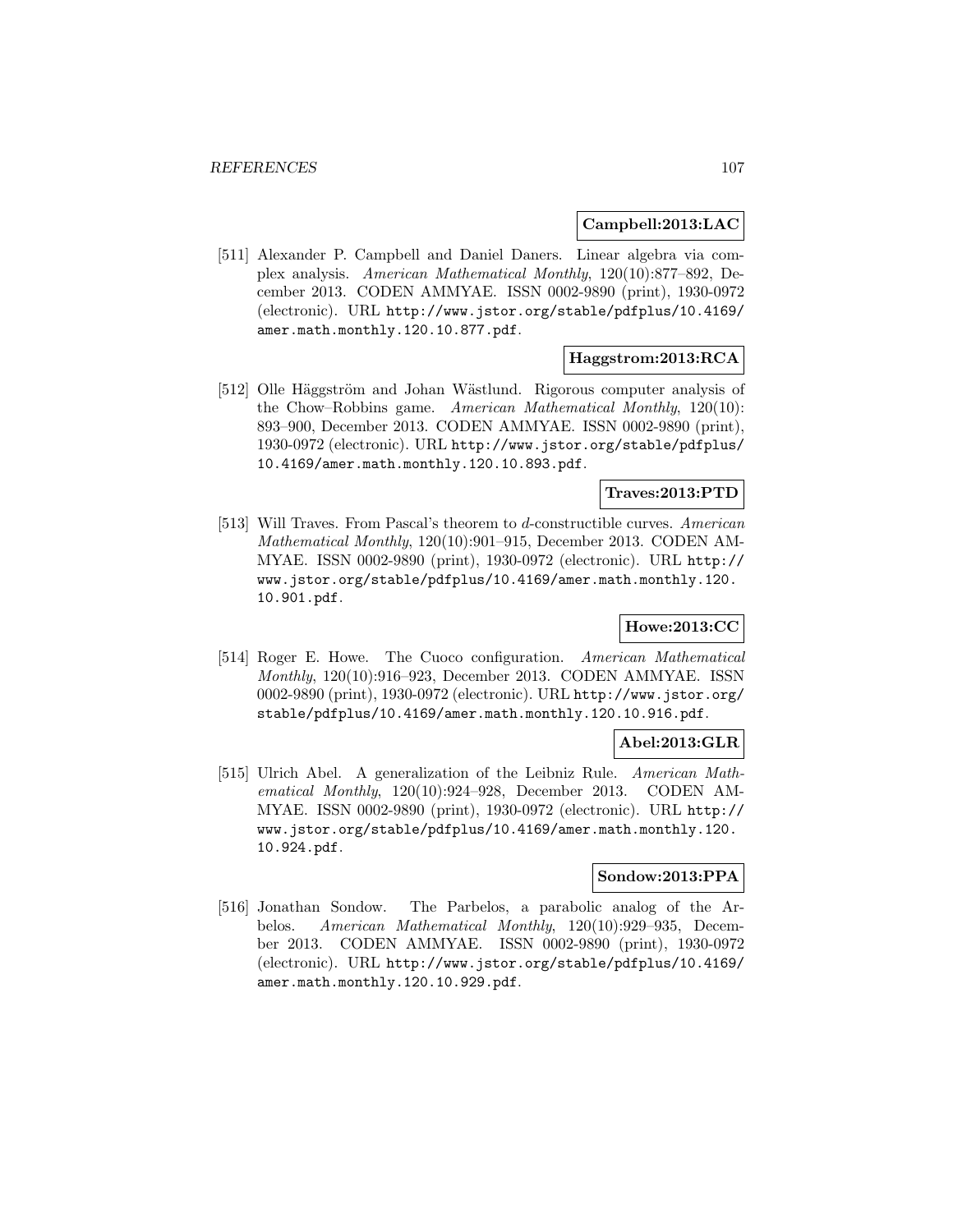#### **Jameson:2013:IGF**

[517] G. J. O. Jameson. Inequalities for gamma function ratios. American Mathematical Monthly, 120(10):936–940, December 2013. CODEN AM-MYAE. ISSN 0002-9890 (print), 1930-0972 (electronic). URL http:// www.jstor.org/stable/pdfplus/10.4169/amer.math.monthly.120. 10.936.pdf.

#### **Anonymous:2013:PSi**

[518] Anonymous. Problems and solutions. American Mathematical Monthly, 120(10):941–948, December 2013. CODEN AMMYAE. ISSN 0002-9890 (print), 1930-0972 (electronic). URL http://www.jstor.org/stable/ pdfplus/10.4169/amer.math.monthly.120.10.941.pdf.

# **Henle:2013:BRB**

[519] James M. Henle and Michael G. Henle. Book review: Real Analysis Through Modern Infinitesimals, Cambridge University Press, 2011, xix + 565 pp, by Nader Vakil., ISBN 978-1-107-00202-9, \$127.00. American Mathematical Monthly, 120(10):949–953, December 2013. CODEN AM-MYAE. ISSN 0002-9890 (print), 1930-0972 (electronic). URL http:// www.jstor.org/stable/pdfplus/10.4169/amer.math.monthly.120. 10.949.pdf.

## **Anonymous:2013:EEb**

[520] Anonymous. Editor's endnotes. American Mathematical Monthly, 120 (10):954–956, December 2013. CODEN AMMYAE. ISSN 0002-9890 (print), 1930-0972 (electronic). URL http://www.jstor.org/stable/ pdfplus/10.4169/amer.math.monthly.120.10.954.pdf.

#### **Anonymous:2013:TIA**

[521] Anonymous. Title index, author index, problems proposed, problems solved, solutions, referees. American Mathematical Monthly, 120(10): 957–967, December 2013. CODEN AMMYAE. ISSN 0002-9890 (print), 1930-0972 (electronic). URL http://www.jstor.org/stable/pdfplus/ 10.4169/amer.math.monthly.120.10.957.pdf.

# **Anonymous:2013:BMj**

[522] Anonymous. Back matter. American Mathematical Monthly, 120(10): 968, December 2013. CODEN AMMYAE. ISSN 0002-9890 (print), 1930- 0972 (electronic). URL http://www.jstor.org/stable/pdfplus/10. 4169/amer.math.monthly.120.10.bm.pdf.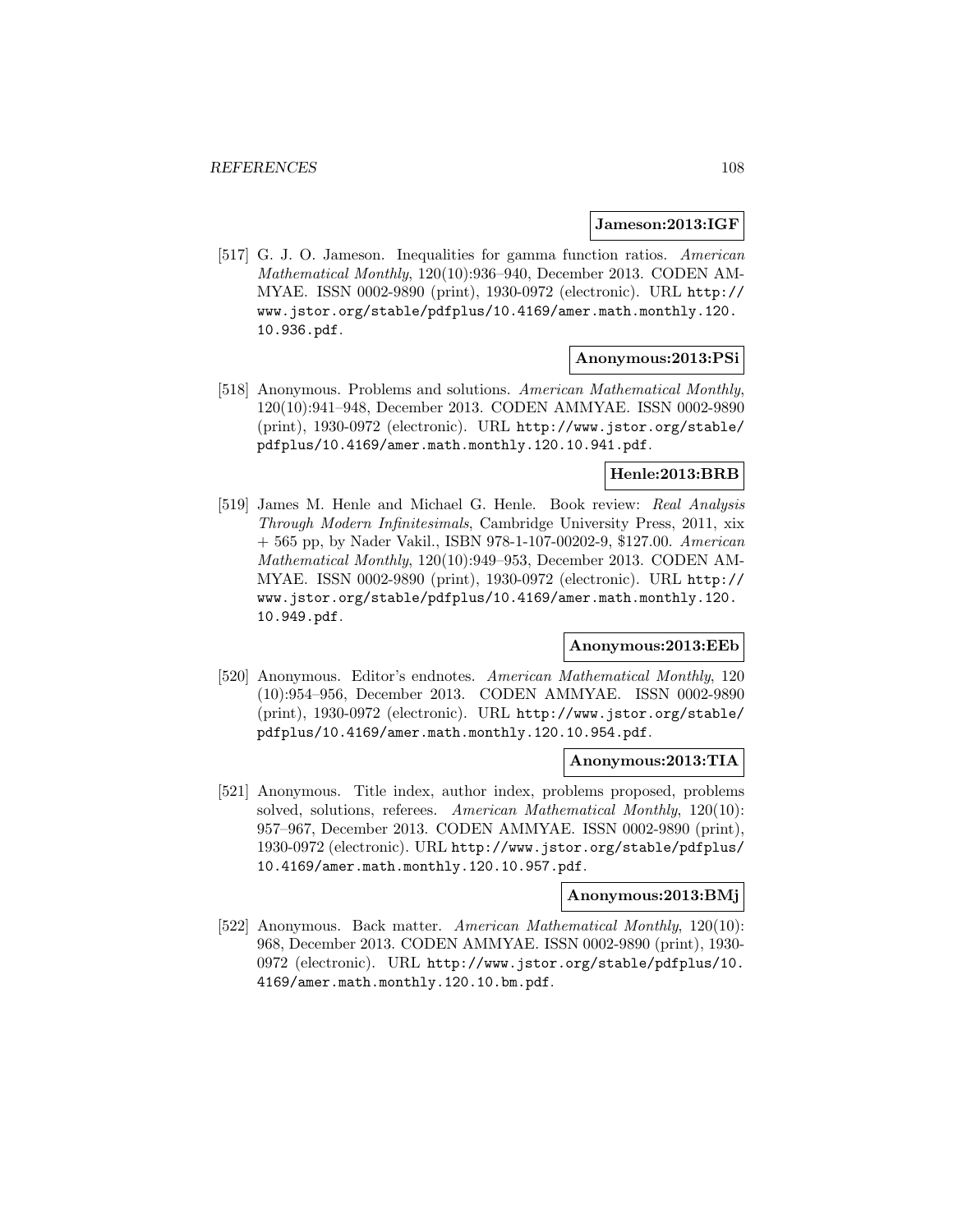#### **Anonymous:2014:FMa**

[523] Anonymous. Front matter. American Mathematical Monthly, 121(1):1–2, January 2014. CODEN AMMYAE. ISSN 0002-9890 (print), 1930-0972 (electronic). URL http://www.jstor.org/stable/pdfplus/10.4169/ amer.math.monthly.121.01.fm.pdf.

### **Chapman:2014:LEW**

[524] Scott T. Chapman. A letter from the editor: What's in a color? American Mathematical Monthly,  $121(1):3-4$ , January 2014. CODEN AM-MYAE. ISSN 0002-9890 (print), 1930-0972 (electronic). URL http:// www.jstor.org/stable/pdfplus/10.4169/amer.math.monthly.121. 01.003.pdf.

#### **Nathanson:2014:AST**

[525] Melvyn B. Nathanson. Additive systems and a theorem of de Bruijn. American Mathematical Monthly, 121(1):5–17, January 2014. CO-DEN AMMYAE. ISSN 0002-9890 (print), 1930-0972 (electronic). URL http://www.jstor.org/stable/pdfplus/10.4169/amer.math. monthly.121.01.005.pdf.

### **Ponce:2014:ESG**

[526] Mario Ponce and Patricio Santibáñez. On equidistant sets and generalized conics: The old and the new. American Mathematical Monthly, 121 (1):18–32, January 2014. CODEN AMMYAE. ISSN 0002-9890 (print), 1930-0972 (electronic). URL http://www.jstor.org/stable/pdfplus/ 10.4169/amer.math.monthly.121.01.018.pdf.

# **Mendes:2014:GG**

[527] Anthony Mendes and Kent E. Morrison. Guessing games. American Mathematical Monthly, 121(1):33–44, January 2014. CODEN AM-MYAE. ISSN 0002-9890 (print), 1930-0972 (electronic). URL http:// www.jstor.org/stable/pdfplus/10.4169/amer.math.monthly.121. 01.033.pdf.

### **Lynd:2014:UDE**

[528] Chris D. Lynd. Using difference equations to generalize results for periodic nested radicals. American Mathematical Monthly, 121(1):45–59, January 2014. CODEN AMMYAE. ISSN 0002-9890 (print), 1930-0972 (electronic). URL http://www.jstor.org/stable/pdfplus/10.4169/ amer.math.monthly.121.01.045.pdf.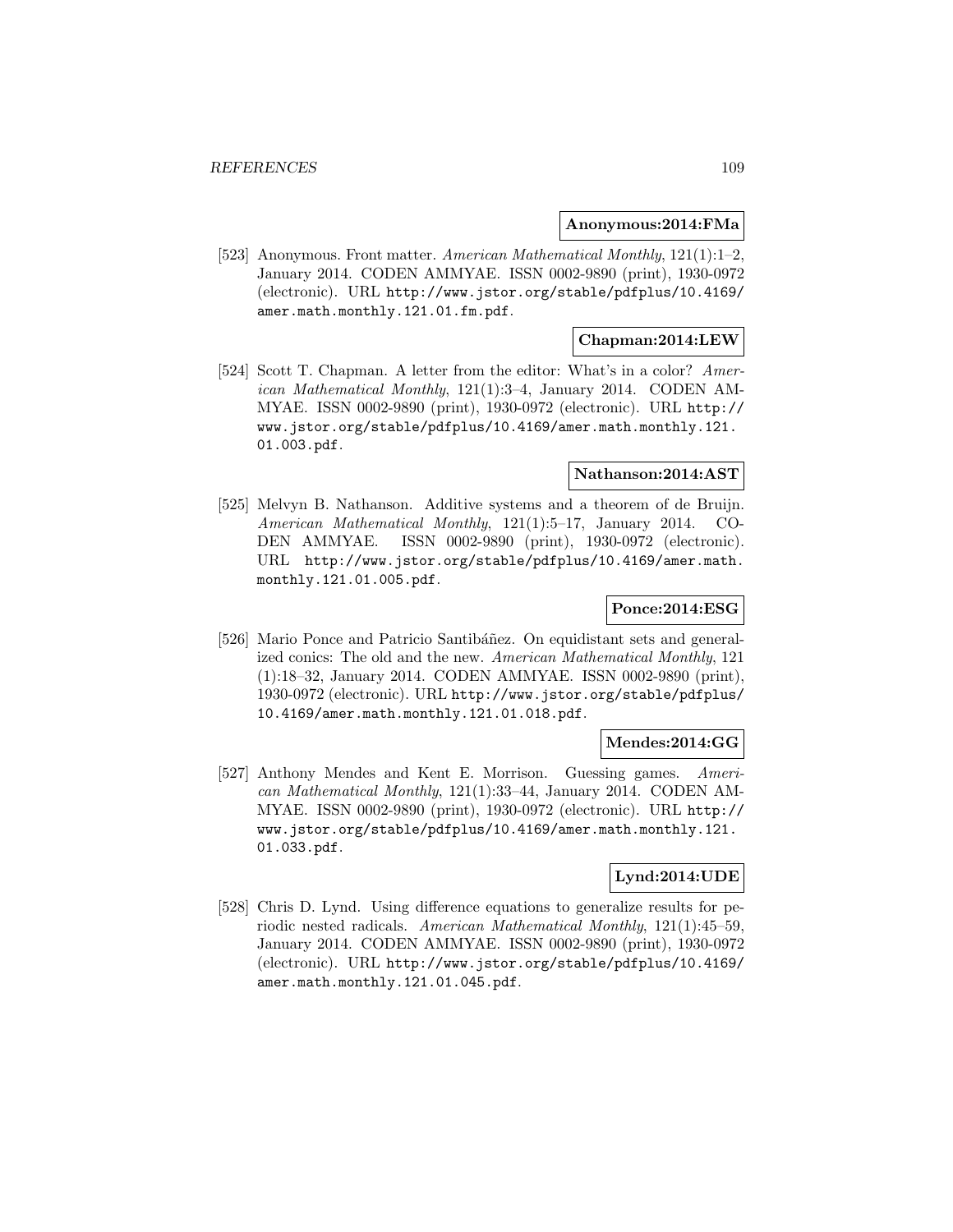### **Conejero:2014:WIT**

[529] J. A. Conejero, P. Jiménez-Rodríguez, G. A. Muñoz-Fernández, and J. B. Seoane-Sepúlveda. When the identity theorem "seems" to fail. American Mathematical Monthly, 121(1):60–68, January 2014. CODEN AM-MYAE. ISSN 0002-9890 (print), 1930-0972 (electronic). URL http:// www.jstor.org/stable/pdfplus/10.4169/amer.math.monthly.121. 01.060.pdf.

#### **Besenyei:2014:PUP**

[530] Ádám Besenyei. Peano's unnoticed proof of Borel's Theorem. American Mathematical Monthly, 121(1):69–72, January 2014. CODEN AM-MYAE. ISSN 0002-9890 (print), 1930-0972 (electronic). URL http:// www.jstor.org/stable/pdfplus/10.4169/amer.math.monthly.121. 01.069.pdf.

# **Weintraub:2014:VPI**

[531] Steven H. Weintraub. Values of polynomials over integral domains. American Mathematical Monthly, 121(1):73–74, January 2014. CO-DEN AMMYAE. ISSN 0002-9890 (print), 1930-0972 (electronic). URL http://www.jstor.org/stable/pdfplus/10.4169/amer.math. monthly.121.01.073.pdf.

# **Li:2014:DPT**

[532] Bao Qin Li. A direct proof and a transcendental version of the fundamental theorem of algebra via Cauchy's theorem. American Mathematical Monthly, 121(1):75–77, January 2014. CODEN AMMYAE. ISSN 0002-9890 (print), 1930-0972 (electronic). URL http://www.jstor.org/ stable/pdfplus/10.4169/amer.math.monthly.121.01.075.pdf.

### **Huneke:2014:IPH**

[533] Samuel Clowes Huneke. An inductive proof of hex uniqueness. American Mathematical Monthly, 121(1):78–80, January 2014. CODEN AM-MYAE. ISSN 0002-9890 (print), 1930-0972 (electronic). URL http:// www.jstor.org/stable/pdfplus/10.4169/amer.math.monthly.121. 01.078.pdf.

#### **Boulabiar:2014:RVR**

[534] Karim Boulabiar. Real-valued ring homomorphisms on  $C(\Omega)$ . American Mathematical Monthly, 121(1):81–82, January 2014. CODEN AM-MYAE. ISSN 0002-9890 (print), 1930-0972 (electronic). URL http:// www.jstor.org/stable/pdfplus/10.4169/amer.math.monthly.121. 01.081.pdf.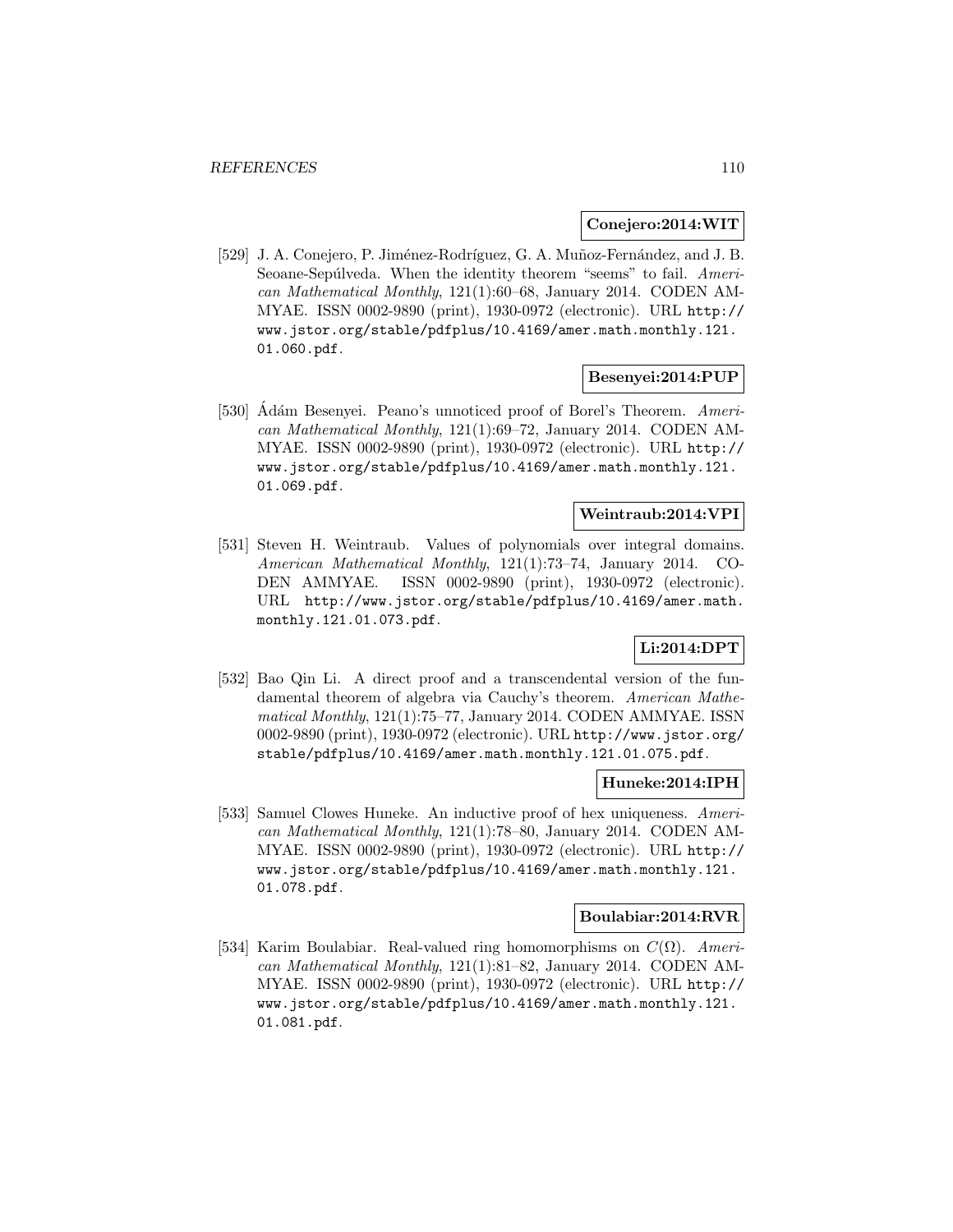#### **Anonymous:2014:PSa**

[535] Anonymous. Problems and solutions. American Mathematical Monthly, 121(1):83–90, January 2014. CODEN AMMYAE. ISSN 0002-9890 (print), 1930-0972 (electronic). URL http://www.jstor.org/stable/ pdfplus/10.4169/amer.math.monthly.121.01.083.pdf.

# **Ross:2014:BRB**

[536] Kenneth A. Ross. Book review: In the Dark on the Sunny Side: a Memoir of an Out-of-Sight Mathematician, Mathematical Association of America, Washington, DC, 2012, 206 pp, by Larry Baggett., ISBN 978-0-88385-581-2, \$50. American Mathematical Monthly, 121(1):91–92, January 2014. CODEN AMMYAE. ISSN 0002-9890 (print), 1930-0972 (electronic). URL http://www.jstor.org/stable/pdfplus/10.4169/ amer.math.monthly.121.01.091.pdf.

### **Anonymous:2014:BMa**

[537] Anonymous. Back matter. American Mathematical Monthly, 121(1):??, January 2014. CODEN AMMYAE. ISSN 0002-9890 (print), 1930-0972 (electronic). URL http://www.jstor.org/stable/pdfplus/10.4169/ amer.math.monthly.121.01.bm.pdf.

### **Anonymous:2014:FMb**

[538] Anonymous. Front matter. American Mathematical Monthly, 121(2): 93–94, February 2014. CODEN AMMYAE. ISSN 0002-9890 (print), 1930-0972 (electronic). URL http://www.jstor.org/stable/pdfplus/ 10.4169/amer.math.monthly.121.02.fm.pdf.

# **Chi:2014:LGH**

[539] Eric C. Chi and Kenneth Lange. A look at the Generalized Heron Problem through the lens of majorization-minimization. American Mathematical Monthly, 121(2):95–108, February 2014. CODEN AMMYAE. ISSN 0002-9890 (print), 1930-0972 (electronic). URL http://www.jstor.org/ stable/pdfplus/10.4169/amer.math.monthly.121.02.095.pdf.

### **Coll:2014:TGP**

[540] Vincent Coll and Mike Harrison. Two generalizations of a property of the catenary. American Mathematical Monthly, 121(2):109–119, February 2014. CODEN AMMYAE. ISSN 0002-9890 (print), 1930-0972 (electronic). URL http://www.jstor.org/stable/pdfplus/10.4169/ amer.math.monthly.121.02.109.pdf.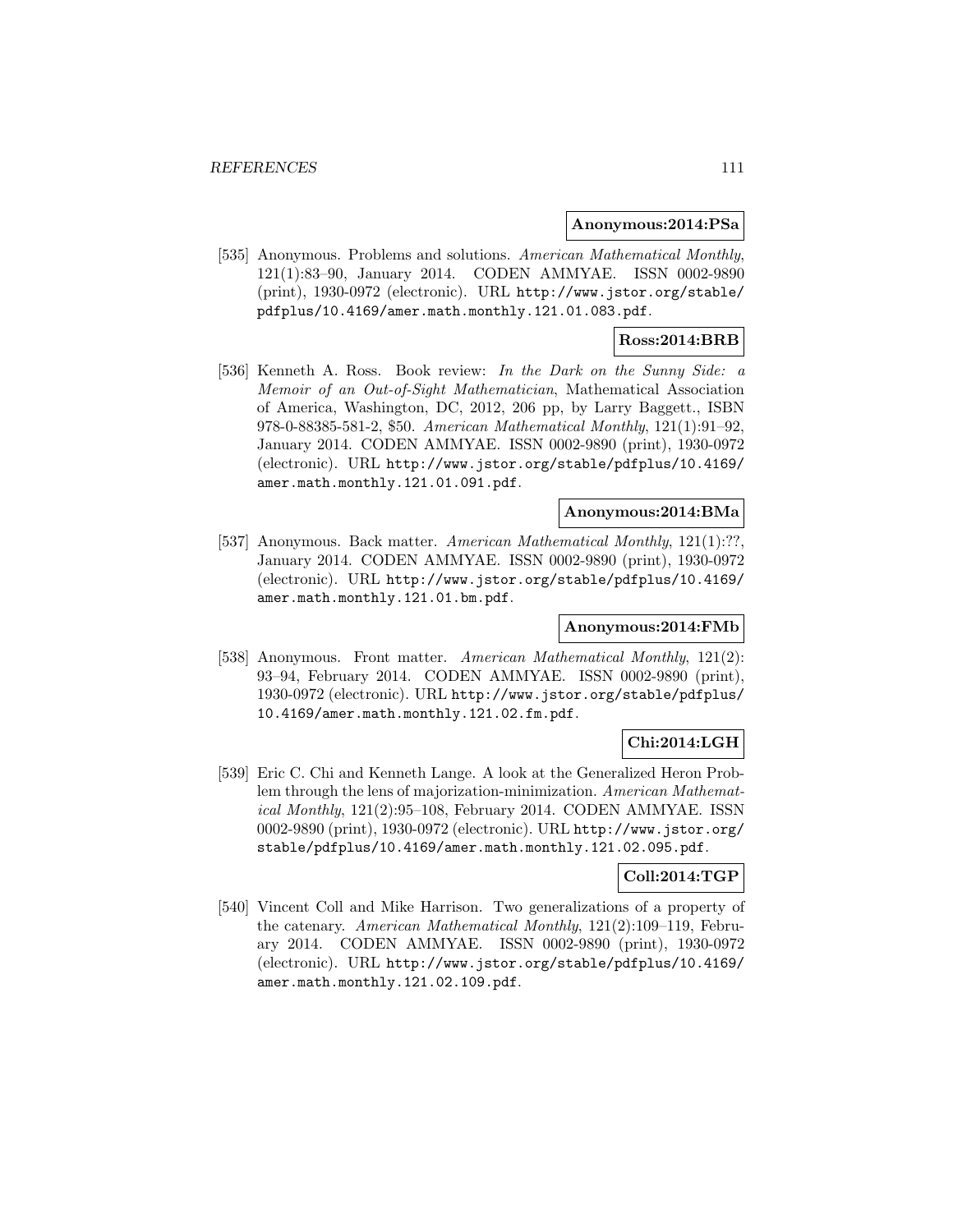#### **Damianou:2014:BSF**

[541] Pantelis A. Damianou. A beautiful sine formula. American Mathematical Monthly, 121(2):120–135, February 2014. CODEN AMMYAE. ISSN 0002-9890 (print), 1930-0972 (electronic). URL http://www.jstor.org/ stable/pdfplus/10.4169/amer.math.monthly.121.02.120.pdf.

### **Evans:2014:KTP**

[542] Ron Evans, Lihua Huang, and Tuan Nguyen. Keeler's Theorem and products of distinct transpositions. American Mathematical Monthly, 121(2):136–144, February 2014. CODEN AMMYAE. ISSN 0002-9890 (print), 1930-0972 (electronic). URL http://www.jstor.org/stable/ pdfplus/10.4169/amer.math.monthly.121.02.136.pdf.

# **Gaspar:2014:NRP**

[543] Jaime Gaspar. Non-recursive polynomial formula for the sum of the powers of the integers. American Mathematical Monthly, 121(2):144, February 2014. CODEN AMMYAE. ISSN 0002-9890 (print), 1930-0972 (electronic). URL http://www.jstor.org/stable/pdfplus/10.4169/ amer.math.monthly.121.02.144.pdf.

# **Grant:2014:QGS**

[544] David Grant. The quadratic Gauss sum redux. American Mathematical Monthly, 121(2):145–149, February 2014. CODEN AMMYAE. ISSN 0002-9890 (print), 1930-0972 (electronic). URL http://www.jstor.org/ stable/pdfplus/10.4169/amer.math.monthly.121.02.145.pdf.

#### **Edwards:2014:PNP**

[545] Miles Dillon Edwards. A possibly new proof of the law of cos. American Mathematical Monthly, 121(2):149, February 2014. CODEN AM-MYAE. ISSN 0002-9890 (print), 1930-0972 (electronic). URL http:// www.jstor.org/stable/pdfplus/10.4169/amer.math.monthly.121. 02.149.pdf.

## **Billig:2014:ETS**

[546] Yuly Billig and John D. Dixon. An eigenvalue theorem for systems of polynomial equations. American Mathematical Monthly, 121(2):150–153, February 2014. CODEN AMMYAE. ISSN 0002-9890 (print), 1930-0972 (electronic). URL http://www.jstor.org/stable/pdfplus/10.4169/ amer.math.monthly.121.02.150.pdf.

### **Lou:2014:SPS**

[547] Hongwei Lou. A short proof of Stirling's formula. American Mathematical Monthly, 121(2):154–157, February 2014. CODEN AMMYAE. ISSN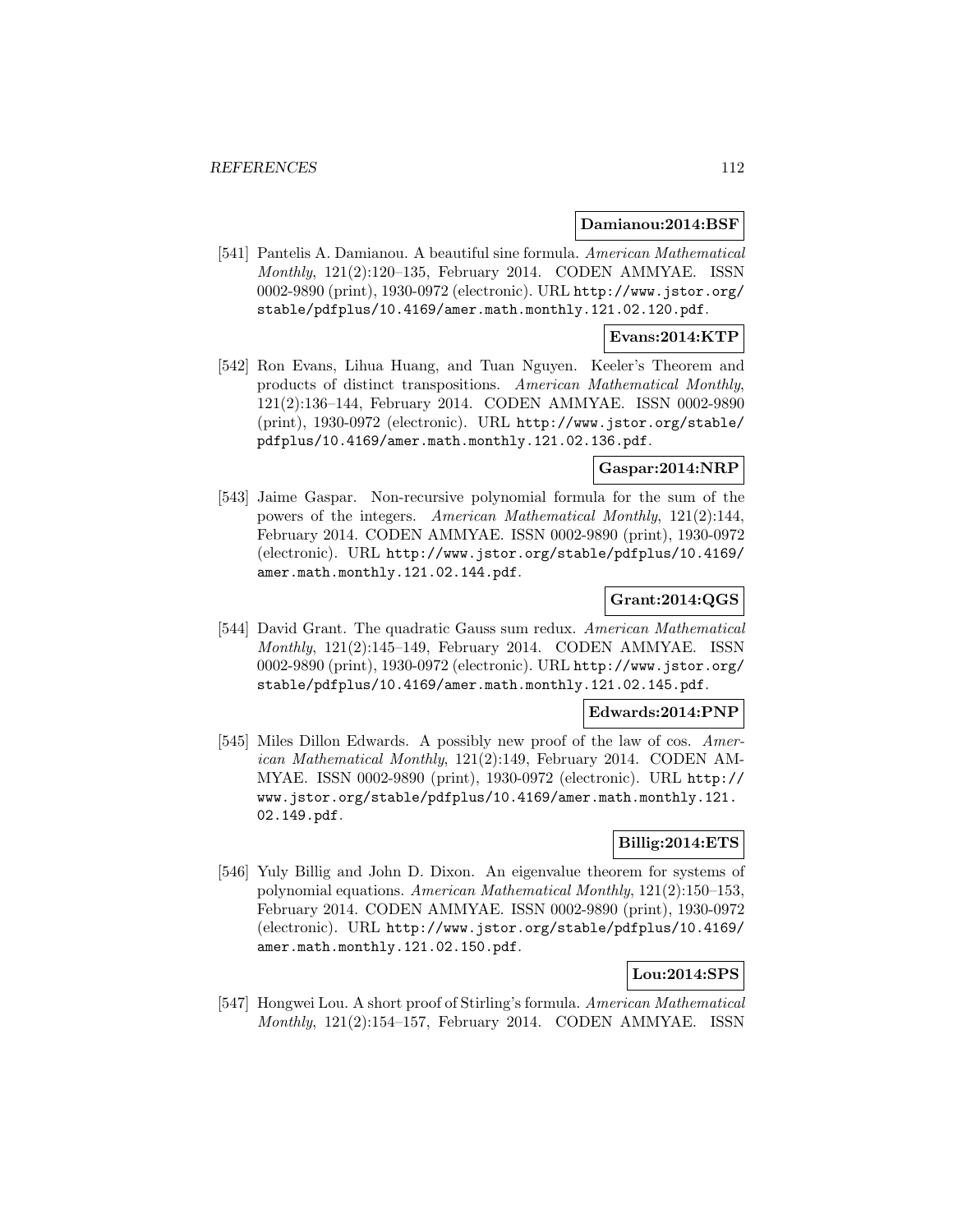0002-9890 (print), 1930-0972 (electronic). URL http://www.jstor.org/ stable/pdfplus/10.4169/amer.math.monthly.121.02.154.pdf.

#### **Ehrenborg:2014:HCA**

[548] Richard Ehrenborg. Hamiltonian cycles on Archimedean solids are twisting free. American Mathematical Monthly, 121(2):158–161, February 2014. CODEN AMMYAE. ISSN 0002-9890 (print), 1930-0972 (electronic). URL http://www.jstor.org/stable/pdfplus/10.4169/ amer.math.monthly.121.02.158.pdf.

### **Siong:2014:SPL**

[549] Chua Cheong Siong. A simple proof of Ljunggren's binomial congruence. American Mathematical Monthly, 121(2):162–164, February 2014. CODEN AMMYAE. ISSN 0002-9890 (print), 1930-0972 (electronic). URL http://www.jstor.org/stable/pdfplus/10.4169/ amer.math.monthly.121.02.162.pdf.

# **Velleman:2014:MG**

[550] Daniel J. Velleman. Monthly gems. American Mathematical Monthly, 121(2):164, February 2014. CODEN AMMYAE. ISSN 0002-9890 (print), 1930-0972 (electronic). URL http://www.jstor.org/stable/pdfplus/ 10.4169/amer.math.monthly.121.02.164.pdf.

# **McGrath:2014:APC**

[551] Peter J. McGrath. Another proof of Clairaut's theorem. American Mathematical Monthly, 121(2):165–166, February 2014. CODEN AM-MYAE. ISSN 0002-9890 (print), 1930-0972 (electronic). URL http:// www.jstor.org/stable/pdfplus/10.4169/amer.math.monthly.121. 02.165.pdf.

# **Giv:2014:PBA**

[552] Hossein Hosseini Giv. Proving the Banach–Alaoglu theorem via the existence of the Stone-Cech compactification. American Mathematical Monthly, 121(2):167–169, February 2014. CODEN AMMYAE. ISSN 0002-9890 (print), 1930-0972 (electronic). URL http://www.jstor.org/ stable/pdfplus/10.4169/amer.math.monthly.121.02.167.pdf.

## **Anonymous:2014:PSb**

[553] Anonymous. Problems and solutions. American Mathematical Monthly, 121(2):170–177, February 2014. CODEN AMMYAE. ISSN 0002-9890 (print), 1930-0972 (electronic). URL http://www.jstor.org/stable/ pdfplus/10.4169/amer.math.monthly.121.02.170.pdf.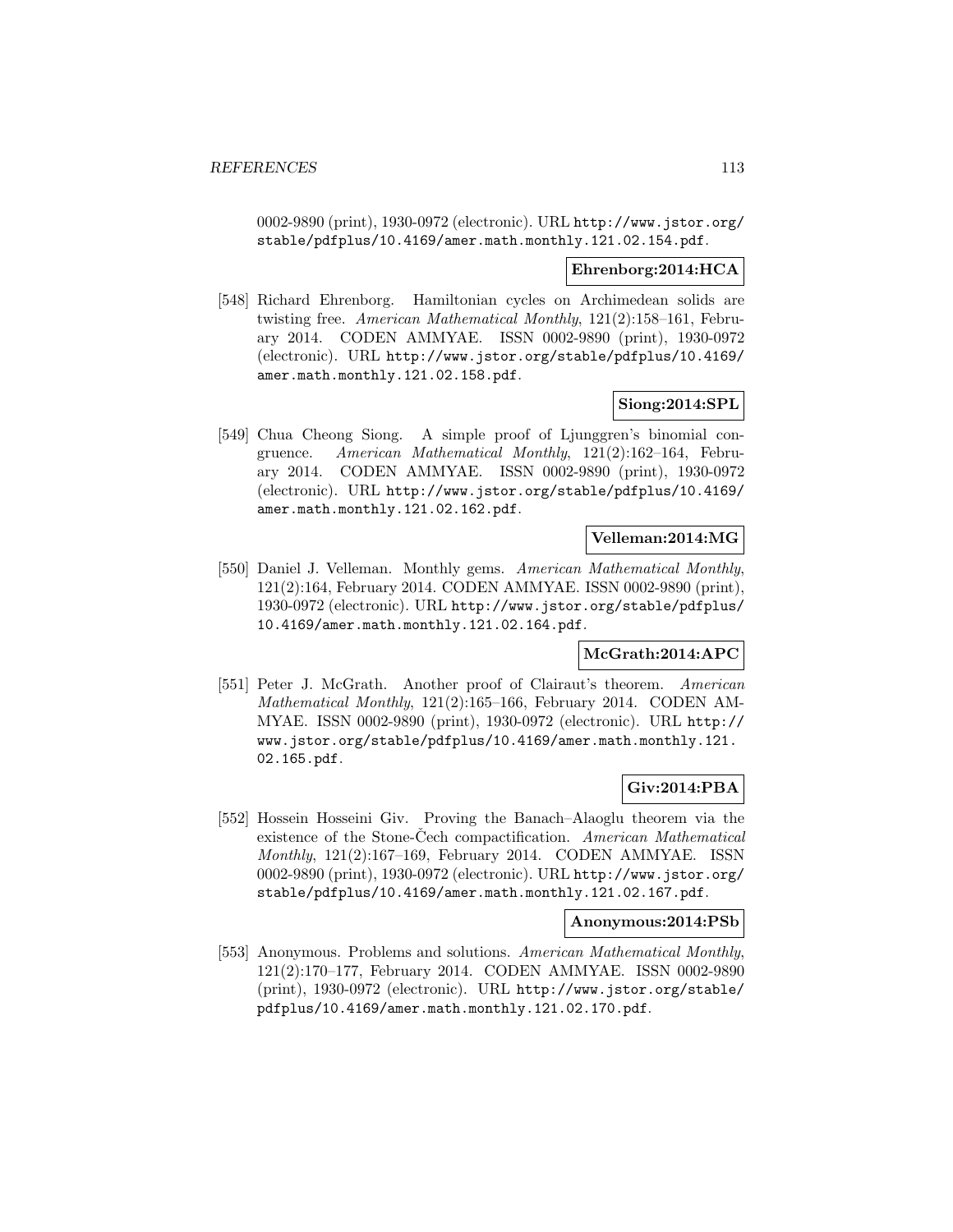### **Boas:2014:BRB**

[554] Harold P. Boas. Book review: *Invitation to Classical Analysis*, American Mathematical Society, Providence, RI, 2012,  $xiii + 392$  pp, by Peter Duren., ISBN 978-0-8218-6932-1, \$74.00. American Mathematical Monthly, 121(2):178–182, February 2014. CODEN AMMYAE. ISSN 0002-9890 (print), 1930-0972 (electronic). URL http://www.jstor.org/ stable/pdfplus/10.4169/amer.math.monthly.121.02.178.pdf.

# **Lax:2014:BRB**

[555] Peter D. Lax. Book review: Numbers and Functions: From a Classical Experimental Mathematicians Point of View, American Mathematical Society, Providence, RI, 2012, 504 pp, by Victor H. Moll., ISBN 978-0-8218-8795-0, \$58. American Mathematical Monthly, 121(2):183, February 2014. CODEN AMMYAE. ISSN 0002-9890 (print), 1930-0972 (electronic). URL http://www.jstor.org/stable/pdfplus/10.4169/ amer.math.monthly.121.02.183.pdf.

#### **Anonymous:2014:BMb**

[556] Anonymous. Back matter. American Mathematical Monthly, 121(2):184, February 2014. CODEN AMMYAE. ISSN 0002-9890 (print), 1930-0972 (electronic). URL http://www.jstor.org/stable/pdfplus/10.4169/ amer.math.monthly.121.02.bm.pdf.

#### **Anonymous:2014:FMc**

[557] Anonymous. Front matter. American Mathematical Monthly, 121(3): 185–186, March 2014. CODEN AMMYAE. ISSN 0002-9890 (print), 1930-0972 (electronic). URL http://www.jstor.org/stable/pdfplus/ 10.4169/amer.math.monthly.121.03.fm.pdf.

# **Ross:2014:YGG**

[558] Kenneth A. Ross and Ann E. Watkins. Yueh-Gin Gung and Dr. Charles Y. Hu Award for 2014 to Joan Leitzel for distinguished service to mathematics. American Mathematical Monthly, 121(3):187–190, March 2014. CODEN AMMYAE. ISSN 0002-9890 (print), 1930-0972 (electronic). URL http://www.jstor.org/stable/pdfplus/10.4169/ amer.math.monthly.121.03.187.pdf.

#### **Bailey:2014:PDU**

[559] David H. Bailey and Jonathan Borwein. Pi day is upon us again and we still do not know if pi is normal. American Mathematical Monthly, 121 (3):191–206, March 2014. CODEN AMMYAE. ISSN 0002-9890 (print), 1930-0972 (electronic). URL http://www.jstor.org/stable/pdfplus/ 10.4169/amer.math.monthly.121.03.191.pdf.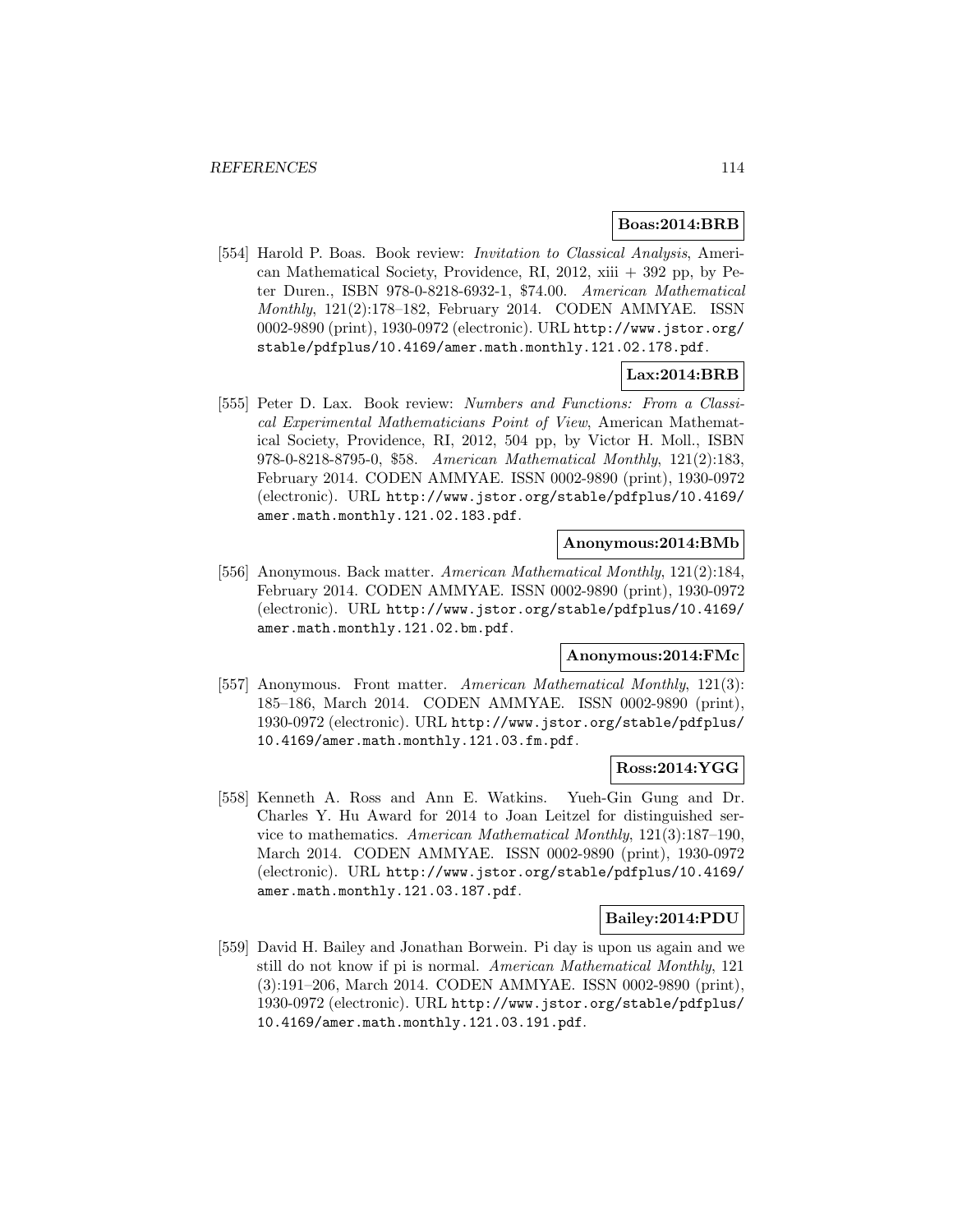#### **Berendonk:2014:LSC**

[560] Stephan Berendonk. The length of spirographic curves. American Mathematical Monthly, 121(3):207–212, March 2014. CODEN AM-MYAE. ISSN 0002-9890 (print), 1930-0972 (electronic). URL http:// www.jstor.org/stable/pdfplus/10.4169/amer.math.monthly.121. 03.207.pdf.

# **Cooper:2014:MGM**

[561] Alec S. Cooper, Oleg Pikhurko, John R. Schmitt, and Gregory S. Warrington. Martin Gardner's minimum no-3-in-a-line problem. American Mathematical Monthly, 121(3):213–221, March 2014. CODEN AM-MYAE. ISSN 0002-9890 (print), 1930-0972 (electronic). URL http:// www.jstor.org/stable/pdfplus/10.4169/amer.math.monthly.121. 03.213.pdf.

# **Maliszewski:2014:LSD**

[562] Aleksander Maliszewski and Marcin Szyszkowski. Level sets on disks. American Mathematical Monthly, 121(3):222–228, March 2014. CO-DEN AMMYAE. ISSN 0002-9890 (print), 1930-0972 (electronic). URL http://www.jstor.org/stable/pdfplus/10.4169/amer.math. monthly.121.03.222.pdf.

# **Choi:2014:SIZ**

[563] Junesang Choi and Hari M. Srivastava. Series involving the zeta functions and a family of generalized Goldbach–Euler series. American Mathematical Monthly, 121(3):229–236, March 2014. CODEN AMMYAE. ISSN 0002-9890 (print), 1930-0972 (electronic). URL http://www.jstor.org/ stable/pdfplus/10.4169/amer.math.monthly.121.03.229.pdf.

### **Sury:2014:PPF**

[564] B. Sury. A polynomial parent to a Fibonacci–Lucas relation. American Mathematical Monthly, 121(3):236, March 2014. CODEN AM-MYAE. ISSN 0002-9890 (print), 1930-0972 (electronic). URL http:// www.jstor.org/stable/pdfplus/10.4169/amer.math.monthly.121. 03.236.pdf.

### **Hyde:2014:WPC**

[565] Trevor Hyde. A Wallis product on clovers. American Mathematical Monthly, 121(3):237–243, March 2014. CODEN AMMYAE. ISSN 0002-9890 (print), 1930-0972 (electronic). URL http://www.jstor.org/ stable/pdfplus/10.4169/amer.math.monthly.121.03.237.pdf.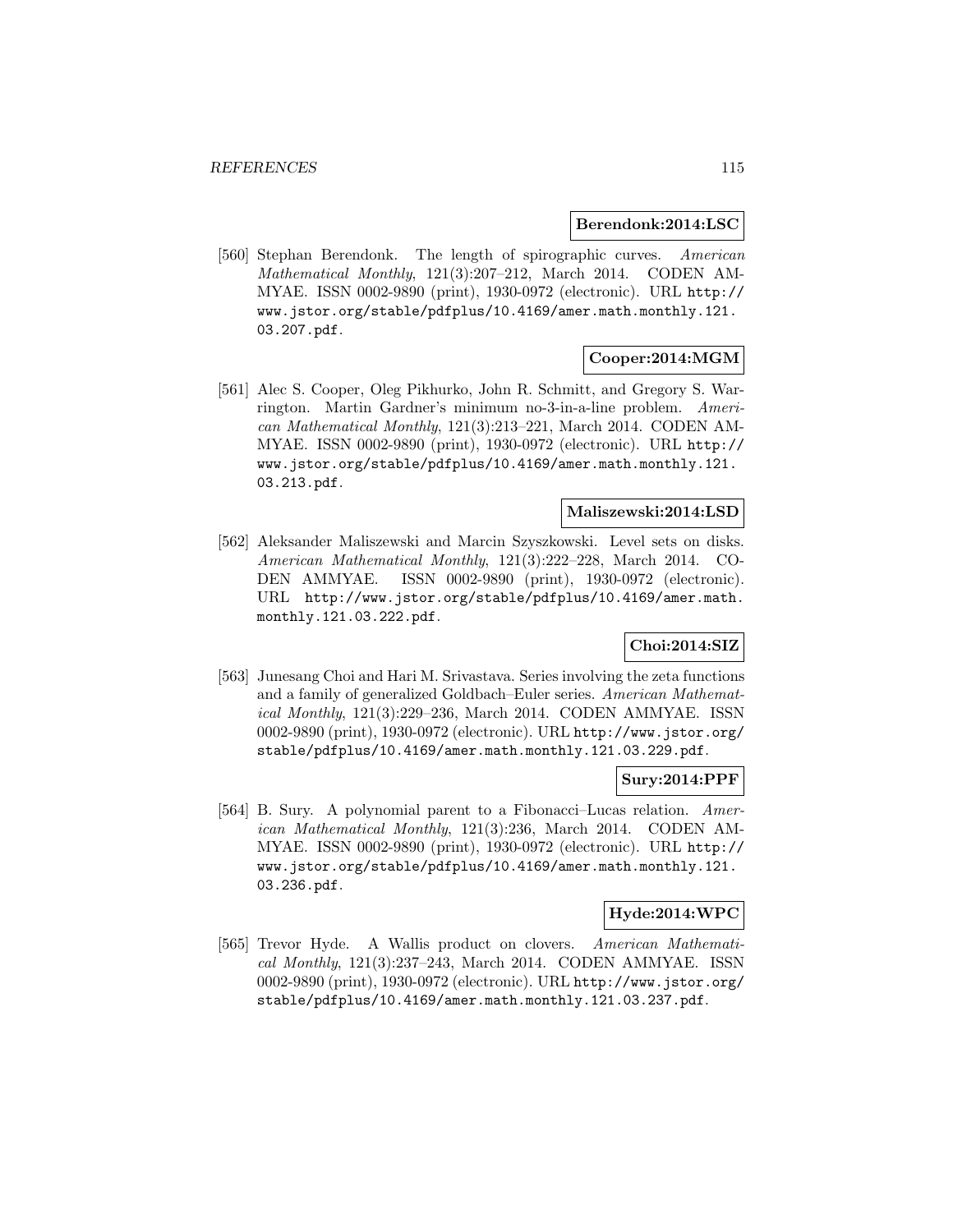### **Merca:2014:SPS**

[566] Mircea Merca. On some power sums of sine or cosine. American Mathematical Monthly, 121(3):244–248, March 2014. CODEN AM-MYAE. ISSN 0002-9890 (print), 1930-0972 (electronic). URL http:// www.jstor.org/stable/pdfplus/10.4169/amer.math.monthly.121. 03.244.pdf.

#### **Johnston:2014:WHP**

[567] William Johnston. The weighted Hermite polynomials form a basis for  $L_2(\mathbf{R})$ . American Mathematical Monthly, 121(3):249–253, March 2014. CODEN AMMYAE. ISSN 0002-9890 (print), 1930-0972 (electronic). URL http://www.jstor.org/stable/pdfplus/10.4169/ amer.math.monthly.121.03.249.pdf.

# **Herzog:2014:PLP**

[568] Gerd Herzog. A proof of Lie's product formula. American Mathematical Monthly, 121(3):254–257, March 2014. CODEN AMMYAE. ISSN 0002-9890 (print), 1930-0972 (electronic). URL http://www.jstor.org/ stable/pdfplus/10.4169/amer.math.monthly.121.03.254.pdf.

#### **Lange:2014:HDI**

[569] Kenneth Lange. Hadamard's determinant inequality. American Mathematical Monthly, 121(3):258–259, March 2014. CODEN AM-MYAE. ISSN 0002-9890 (print), 1930-0972 (electronic). URL http:// www.jstor.org/stable/pdfplus/10.4169/amer.math.monthly.121. 03.258.pdf.

### **Kocak:2014:MMM**

[570] S. Kocak and M. Limoncu. Mean of the mean of the mean ....  $Amer$ ican Mathematical Monthly, 121(3):259, March 2014. CODEN AM-MYAE. ISSN 0002-9890 (print), 1930-0972 (electronic). URL http:// www.jstor.org/stable/pdfplus/10.4169/amer.math.monthly.121. 03.259.pdf.

## **Moore:2014:JTM**

[571] Justin Tatch Moore. Justin Tatch Moore. American Mathematical Monthly, 121(3):260–262, March 2014. CODEN AMMYAE. ISSN 0002-9890 (print), 1930-0972 (electronic). URL http://www.jstor.org/ stable/pdfplus/10.4169/amer.math.monthly.121.03.260.pdf.

# **Chamberland:2014:SPM**

[572] Marc Chamberland and Doron Zeilberger. A short proof of McDougall's Circle Theorem. American Mathematical Monthly, 121(3):263–265,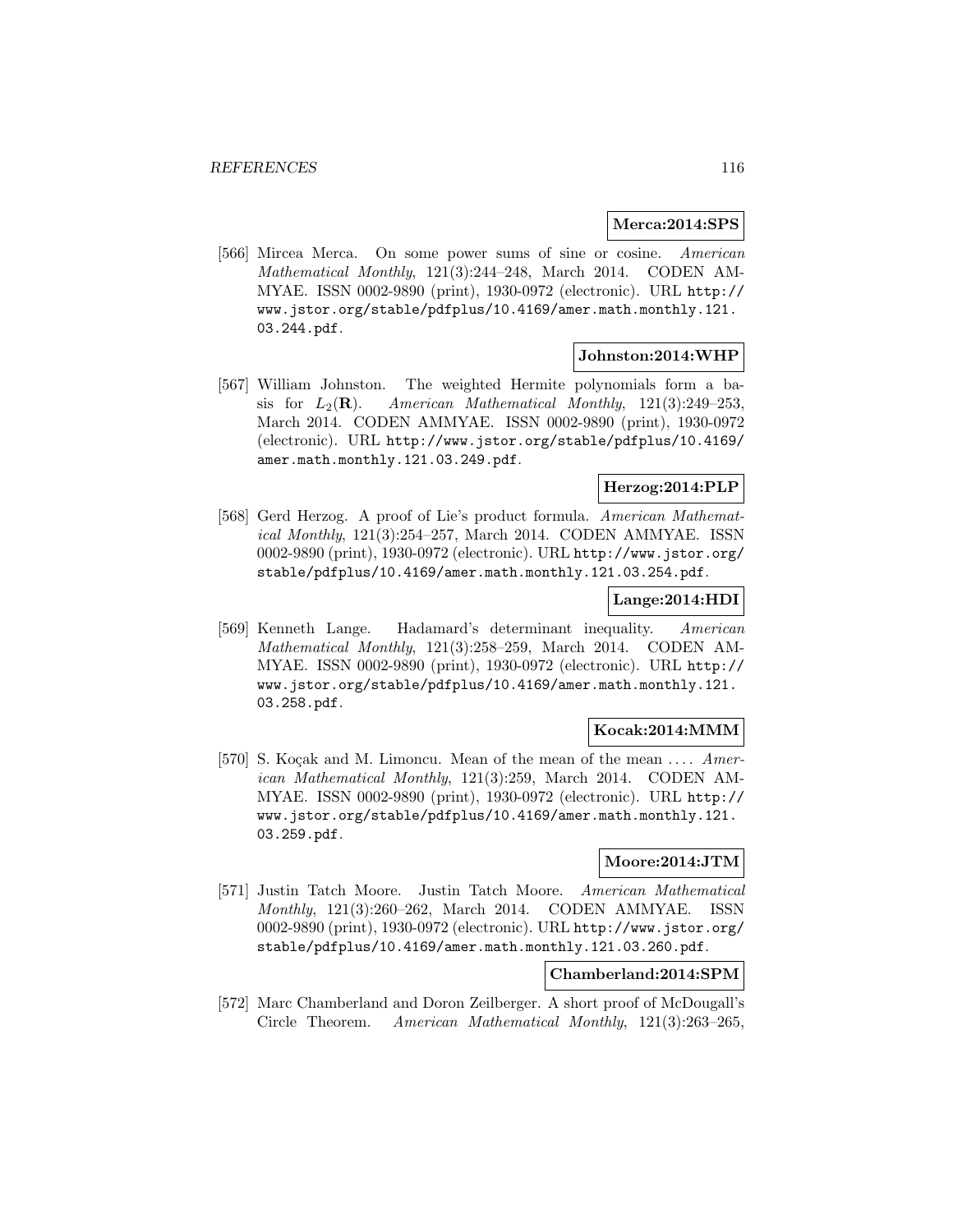March 2014. CODEN AMMYAE. ISSN 0002-9890 (print), 1930-0972 (electronic). URL http://www.jstor.org/stable/pdfplus/10.4169/ amer.math.monthly.121.03.263.pdf.

### **Anonymous:2014:PSc**

[573] Anonymous. Problems and solutions. American Mathematical Monthly, 121(3):266–273, March 2014. CODEN AMMYAE. ISSN 0002-9890 (print), 1930-0972 (electronic). URL http://www.jstor.org/stable/ pdfplus/10.4169/amer.math.monthly.121.03.266.pdf.

#### **Kozek:2014:BRB**

[574] Mark Kozek. Book review: Mathematics in Popular Culture: Essays on Appearances in Film, Fiction, Games, Television and Other Media. Edited by Jessica K. Sklar and Elizabeth S. Sklar; Foreword by Keith Devlin. McFarland, Jefferson, NC, 2012, viii + 345 pp., ISBN 978- 0-7864-4978-1, \$45. American Mathematical Monthly, 121(3):274–278, March 2014. CODEN AMMYAE. ISSN 0002-9890 (print), 1930-0972 (electronic). URL http://www.jstor.org/stable/pdfplus/10.4169/ amer.math.monthly.121.03.274.pdf.

# **Anonymous:2014:BMc**

[575] Anonymous. Back matter. American Mathematical Monthly, 121(3): 279–280, March 2014. CODEN AMMYAE. ISSN 0002-9890 (print), 1930-0972 (electronic). URL http://www.jstor.org/stable/pdfplus/ 10.4169/amer.math.monthly.121.03.bm.pdf.

#### **Anonymous:2014:FMd**

[576] Anonymous. Front matter. American Mathematical Monthly, 121(4): 281–282, April 2014. CODEN AMMYAE. ISSN 0002-9890 (print), 1930-0972 (electronic). URL http://www.jstor.org/stable/10.4169/ amer.math.monthly.121.04.fm.

## **Simoson:2014:PDT**

[577] Andrew J. Simoson. Periodicity domains and the transit of Venus. American Mathematical Monthly, 121(4):283–298, April 2014. CODEN AM-MYAE. ISSN 0002-9890 (print), 1930-0972 (electronic). URL http:// www.jstor.org/stable/10.4169/amer.math.monthly.121.04.283.

#### **Velleman:2014:DIR**

[578] Daniel J. Velleman. A drug-induced random walk. American Mathematical Monthly, 121(4):299–317, April 2014. CODEN AMMYAE. ISSN 0002-9890 (print), 1930-0972 (electronic). URL http://www.jstor.org/ stable/10.4169/amer.math.monthly.121.04.299.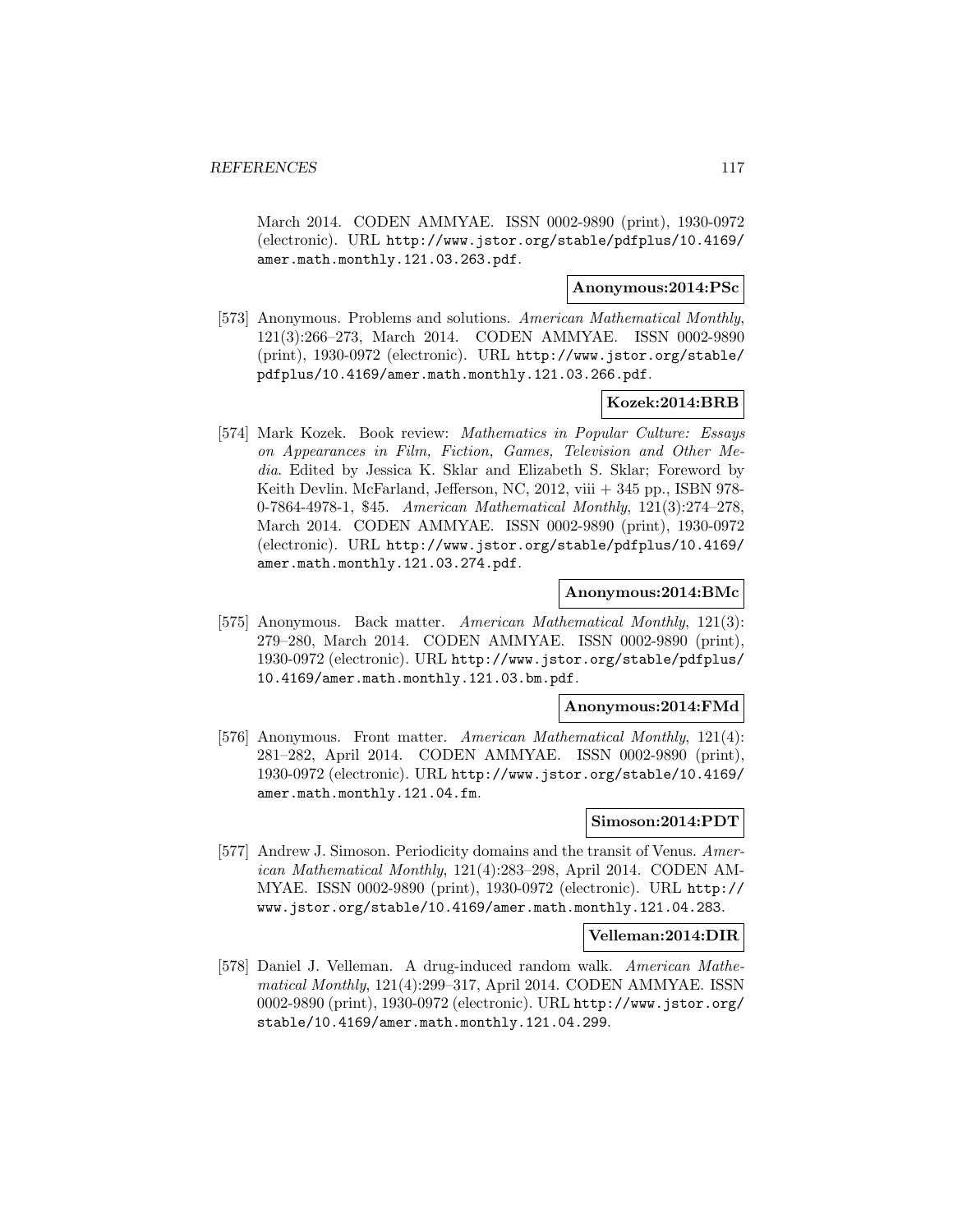#### **Uteshev:2014:ASG**

[579] Alexei Yu. Uteshev. Analytical solution for the generalized Fermat– Torricelli problem. American Mathematical Monthly, 121(4):318–331, April 2014. CODEN AMMYAE. ISSN 0002-9890 (print), 1930- 0972 (electronic). URL http://www.jstor.org/stable/10.4169/ amer.math.monthly.121.04.318.

# **Ferguson:2014:OSL**

[580] Samuel J. Ferguson. A one-sentence line-of-sight proof of the Extreme Value Theorem. American Mathematical Monthly, 121(4):331, April 2014. CODEN AMMYAE. ISSN 0002-9890 (print), 1930-0972 (electronic). URL http://www.jstor.org/stable/10.4169/amer.math. monthly.121.04.331.

# **Kovar:2014:PEU**

[581] Martin Kovár and Alena Chernikava. On the proof of the existence of undominated strategies in normal form games. American Mathematical Monthly, 121(4):332–337, April 2014. CODEN AMMYAE. ISSN 0002-9890 (print), 1930-0972 (electronic). URL http://www.jstor.org/ stable/10.4169/amer.math.monthly.121.04.332.

### **Chen:2014:AFX**

[582] Chao-Ping Chen and Junesang Choi. An asymptotic formula for (1 +  $1/x)^x$  based on the partition function. American Mathematical Monthly, 121(4):338–343, April 2014. CODEN AMMYAE. ISSN 0002-9890 (print), 1930-0972 (electronic). URL http://www.jstor.org/stable/10.4169/ amer.math.monthly.121.04.338.

### **Eger:2014:SAC**

[583] Steffen Eger. Stirling's approximation for central extended binomial coefficients. American Mathematical Monthly, 121(4):344–349, April 2014. CODEN AMMYAE. ISSN 0002-9890 (print), 1930-0972 (electronic). URL http://www.jstor.org/stable/10.4169/amer.math. monthly.121.04.344.

# **Neuschel:2014:NPS**

[584] Thorsten Neuschel. A new proof of Stirling's formula. American Mathematical Monthly, 121(4):350–352, April 2014. CODEN AMMYAE. ISSN 0002-9890 (print), 1930-0972 (electronic). URL http://www.jstor.org/ stable/10.4169/amer.math.monthly.121.04.350.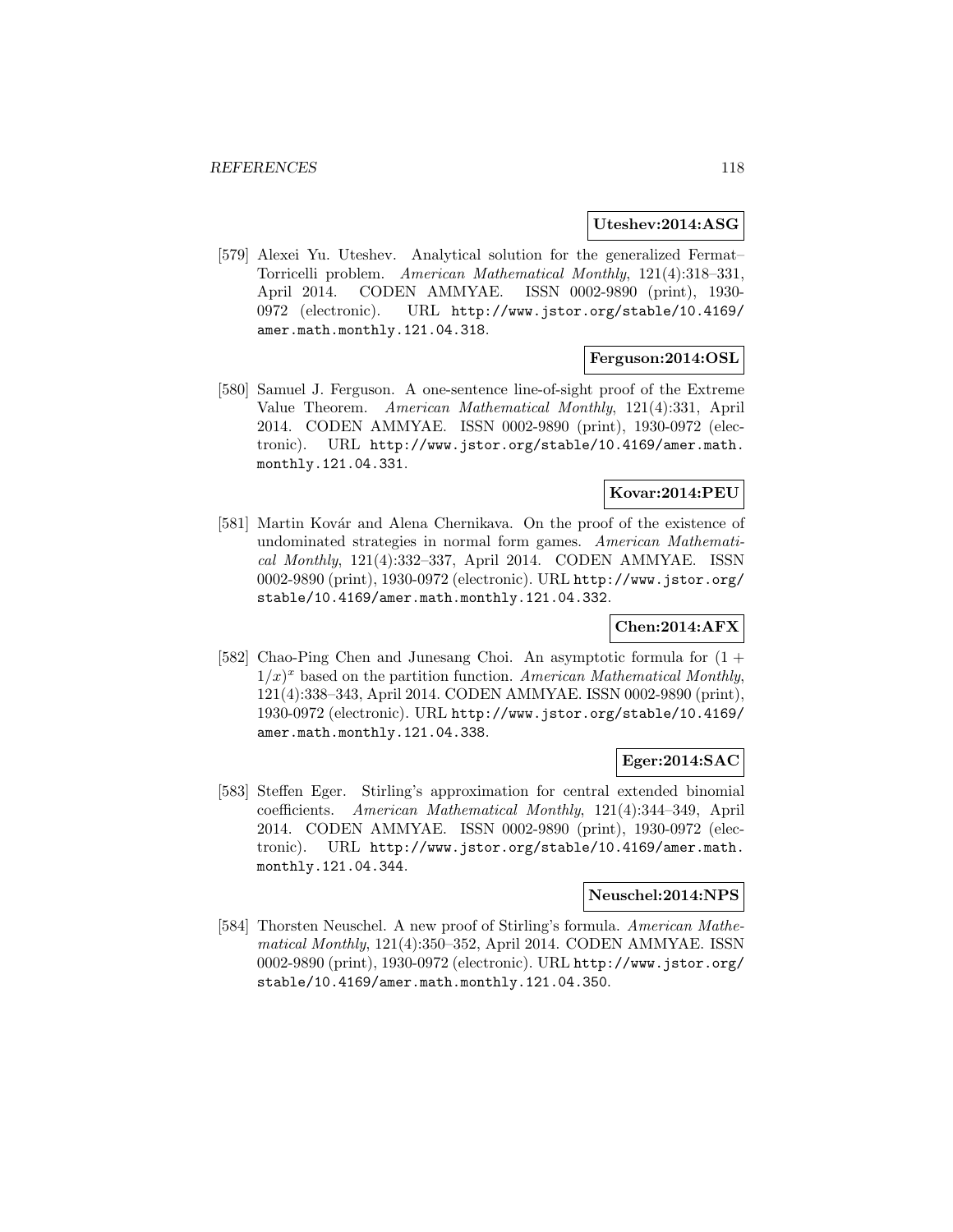### **Krause:2014:ZOA**

[585] Ralph M. Krause. Zeta(2) once again. American Mathematical Monthly, 121(4):353–354, April 2014. CODEN AMMYAE. ISSN 0002-9890 (print), 1930-0972 (electronic). URL http://www.jstor.org/stable/10.4169/ amer.math.monthly.121.04.353.

# **Hyde:2014:PSM**

[586] Andrea M. Hyde, Paul D. Lee, and Blair K. Spearman. Polynomials  $(x^3$  $n(x^2+3)$  solvable modulo any integer. American Mathematical Monthly, 121(4):355–358, April 2014. CODEN AMMYAE. ISSN 0002-9890 (print), 1930-0972 (electronic). URL http://www.jstor.org/stable/10.4169/ amer.math.monthly.121.04.355.

### **Sury:2014:ME**

[587] B. Sury. Macaulay expansion. American Mathematical Monthly, 121 (4):359–360, April 2014. CODEN AMMYAE. ISSN 0002-9890 (print), 1930-0972 (electronic). URL http://www.jstor.org/stable/10.4169/ amer.math.monthly.121.04.359.

# **Koliha:2014:ELI**

[588] J. J. Koliha. Evaluating Lebesgue integrals efficiently with the FTC. American Mathematical Monthly, 121(4):361–364, April 2014. CODEN AMMYAE. ISSN 0002-9890 (print), 1930-0972 (electronic). URL http: //www.jstor.org/stable/10.4169/amer.math.monthly.121.04.361.

#### **Anonymous:2014:PSd**

[589] Anonymous. Problems and solutions. American Mathematical Monthly, 121(4):365–372, April 2014. CODEN AMMYAE. ISSN 0002-9890 (print), 1930-0972 (electronic). URL http://www.jstor.org/stable/10.4169/ amer.math.monthly.121.04.365.

# **Nunemacher:2014:BRB**

[590] Jeffrey Nunemacher. Book review: Encounters with Chaos and Fractals, 2nd edition. By Denny Gulick. Chapman and Hall/CRC Press, Boca Raton, 2012, xvi + 371 pp., ISBN 978-1-58488-517-7, \$79.95. American Mathematical Monthly, 121(4):373–376, April 2014. CODEN AM-MYAE. ISSN 0002-9890 (print), 1930-0972 (electronic). URL http:// www.jstor.org/stable/10.4169/amer.math.monthly.121.04.373.

# **Anonymous:2014:BMd**

[591] Anonymous. Back matter. American Mathematical Monthly, 121 (4):??, April 2014. CODEN AMMYAE. ISSN 0002-9890 (print),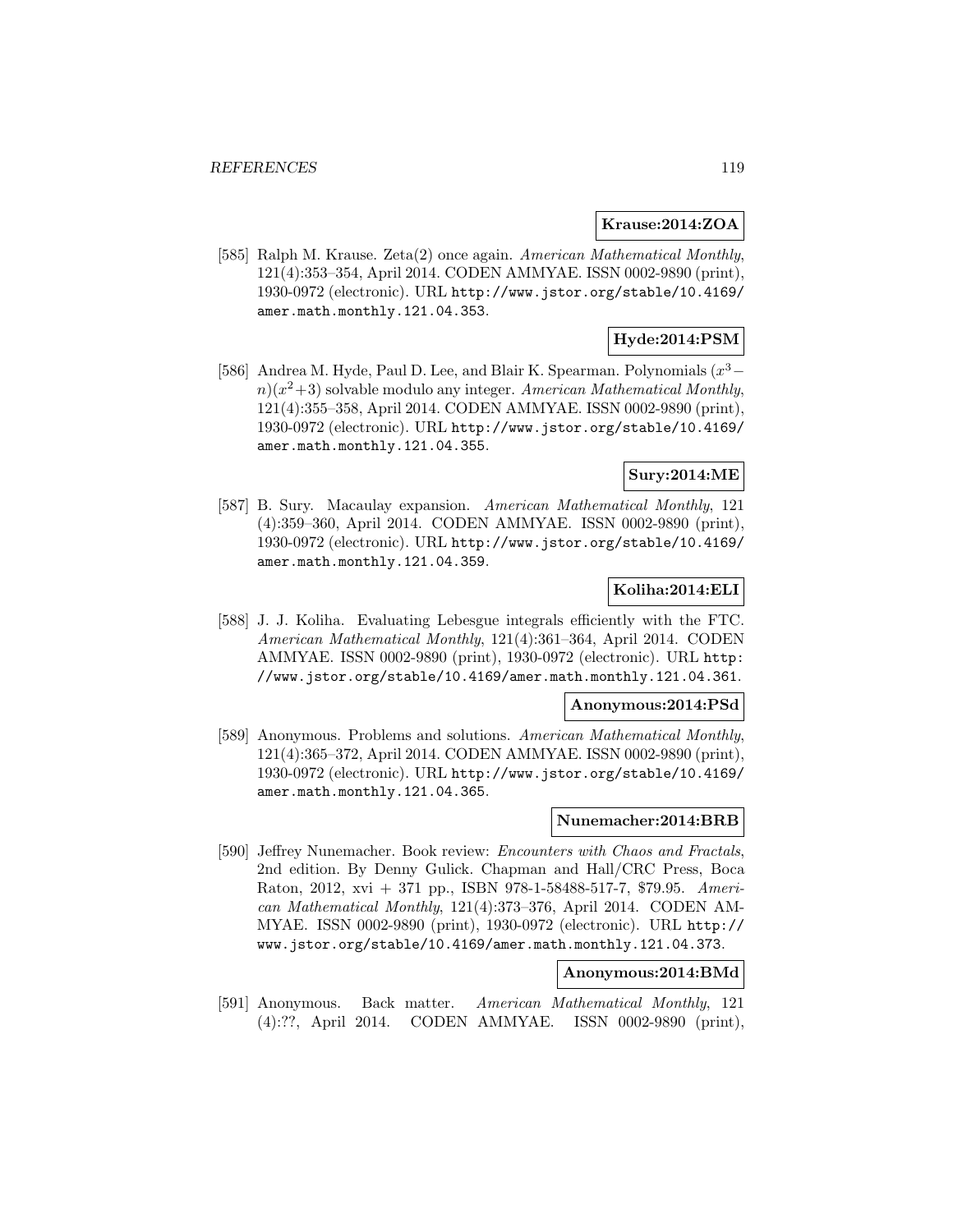1930-0972 (electronic). URL http://www.jstor.org/stable/10.4169/ amer.math.monthly.121.04.bm.

#### **Anonymous:2014:FMe**

[592] Anonymous. Front matter. American Mathematical Monthly, 121(5): 377–378, May 2014. CODEN AMMYAE. ISSN 0002-9890 (print), 1930-0972 (electronic). URL http://www.jstor.org/stable/10.4169/ amer.math.monthly.121.05.fm.

### **Henrich:2014:UU**

[593] Allison Henrich and Louis H. Kauffman. Unknotting unknots. American Mathematical Monthly, 121(5):379–390, May 2014. CODEN AM-MYAE. ISSN 0002-9890 (print), 1930-0972 (electronic). URL http:// www.jstor.org/stable/10.4169/amer.math.monthly.121.05.379.

#### **Beardon:2014:GRC**

[594] Alan F. Beardon and Ian Short. A geometric representation of continued fractions. American Mathematical Monthly, 121(5):391–402, May 2014. CODEN AMMYAE. ISSN 0002-9890 (print), 1930-0972 (electronic). URL http://www.jstor.org/stable/10.4169/amer.math. monthly.121.05.391.

#### **Leinster:2014:RST**

[595] Tom Leinster. Rethinking set theory. American Mathematical Monthly, 121(5):403–415, May 2014. CODEN AMMYAE. ISSN 0002-9890 (print), 1930-0972 (electronic). URL http://www.jstor.org/stable/10.4169/ amer.math.monthly.121.05.403.

#### **Kroopnick:2014:EAB**

[596] Allan J. Kroopnick. An elementary application of Brouwer's fixed point theorem to transition matrices. American Mathematical Monthly, 121(5):415, May 2014. CODEN AMMYAE. ISSN 0002-9890 (print), 1930-0972 (electronic). URL http://www.jstor.org/stable/10.4169/ amer.math.monthly.121.05.415.

#### **Grantham:2014:RAD**

[597] Jon Grantham, Witold Jarnicki, John Rickert, and Stan Wagon. Repeatedly appending any digit to generate composite numbers. American Mathematical Monthly, 121(5):416–421, May 2014. CODEN AM-MYAE. ISSN 0002-9890 (print), 1930-0972 (electronic). URL http:// www.jstor.org/stable/10.4169/amer.math.monthly.121.05.416.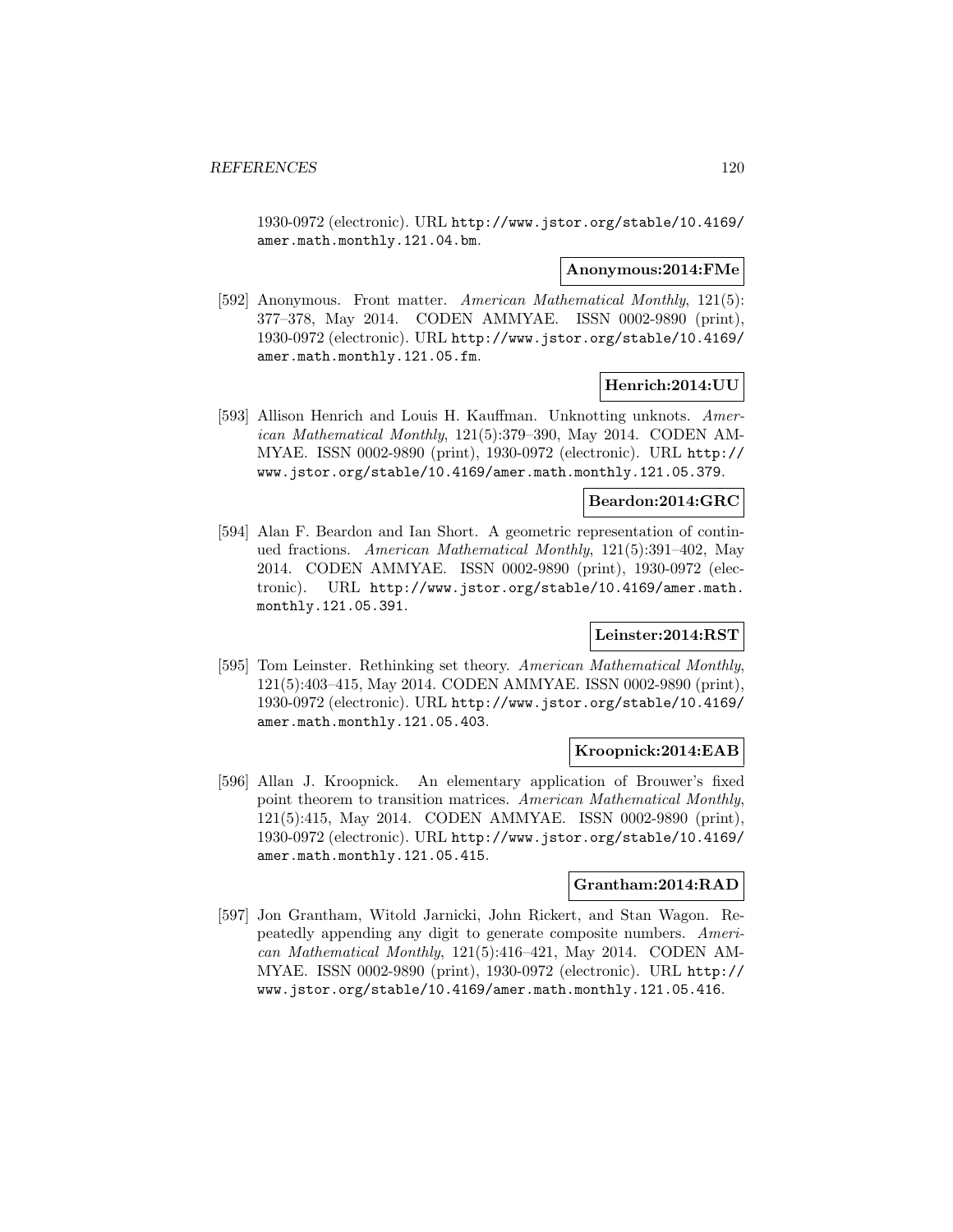#### **Ben-Ari:2014:WTP**

[598] Iddo Ben-Ari, Diana Hay, and Alexander Roitershtein. On Wallis-type products and Pólya's urn schemes. American Mathematical Monthly, 121(5):422–432, May 2014. CODEN AMMYAE. ISSN 0002-9890 (print), 1930-0972 (electronic). URL http://www.jstor.org/stable/10.4169/ amer.math.monthly.121.05.422.

# **Pollack:2014:PEF**

[599] Paul Pollack and Enrique Treviño. The primes that Euclid forgot. American Mathematical Monthly, 121(5):433–437, May 2014. CODEN AM-MYAE. ISSN 0002-9890 (print), 1930-0972 (electronic). URL http:// www.jstor.org/stable/10.4169/amer.math.monthly.121.05.433.

#### **Tsukerman:2014:SSP**

[600] Emmanuel Tsukerman. Solution of Sondow's problem: A synthetic proof of the tangency property of the Parbelos. American Mathematical Monthly, 121(5):438–443, May 2014. CODEN AMMYAE. ISSN 0002-9890 (print), 1930-0972 (electronic). URL http://www.jstor.org/ stable/10.4169/amer.math.monthly.121.05.438.

#### **Araujo:2014:DEL**

 $[601]$  José Angel Cid Araújo. A difference equation leading to the irrationality of  $\sqrt{2}$ . American Mathematical Monthly, 121(5):443, May 2014. CODEN AMMYAE. ISSN 0002-9890 (print), 1930-0972 (electronic). URL http: //www.jstor.org/stable/10.4169/amer.math.monthly.121.05.443.

### **Carlson:2014:CBF**

[602] Nathan A. Carlson. A connection between Furstenberg's and Euclid's proofs of the infinitude of primes. American Mathematical Monthly, 121(5):444, May 2014. CODEN AMMYAE. ISSN 0002-9890 (print), 1930-0972 (electronic). URL http://www.jstor.org/stable/10.4169/ amer.math.monthly.121.05.444.

# **Li:2014:EPG**

[603] Ming-Chia Li. An elementary proof of a generalization of Banach's mapping theorem. American Mathematical Monthly, 121(5):445–446, May 2014. CODEN AMMYAE. ISSN 0002-9890 (print), 1930-0972 (electronic). URL http://www.jstor.org/stable/10.4169/amer.math. monthly.121.05.445.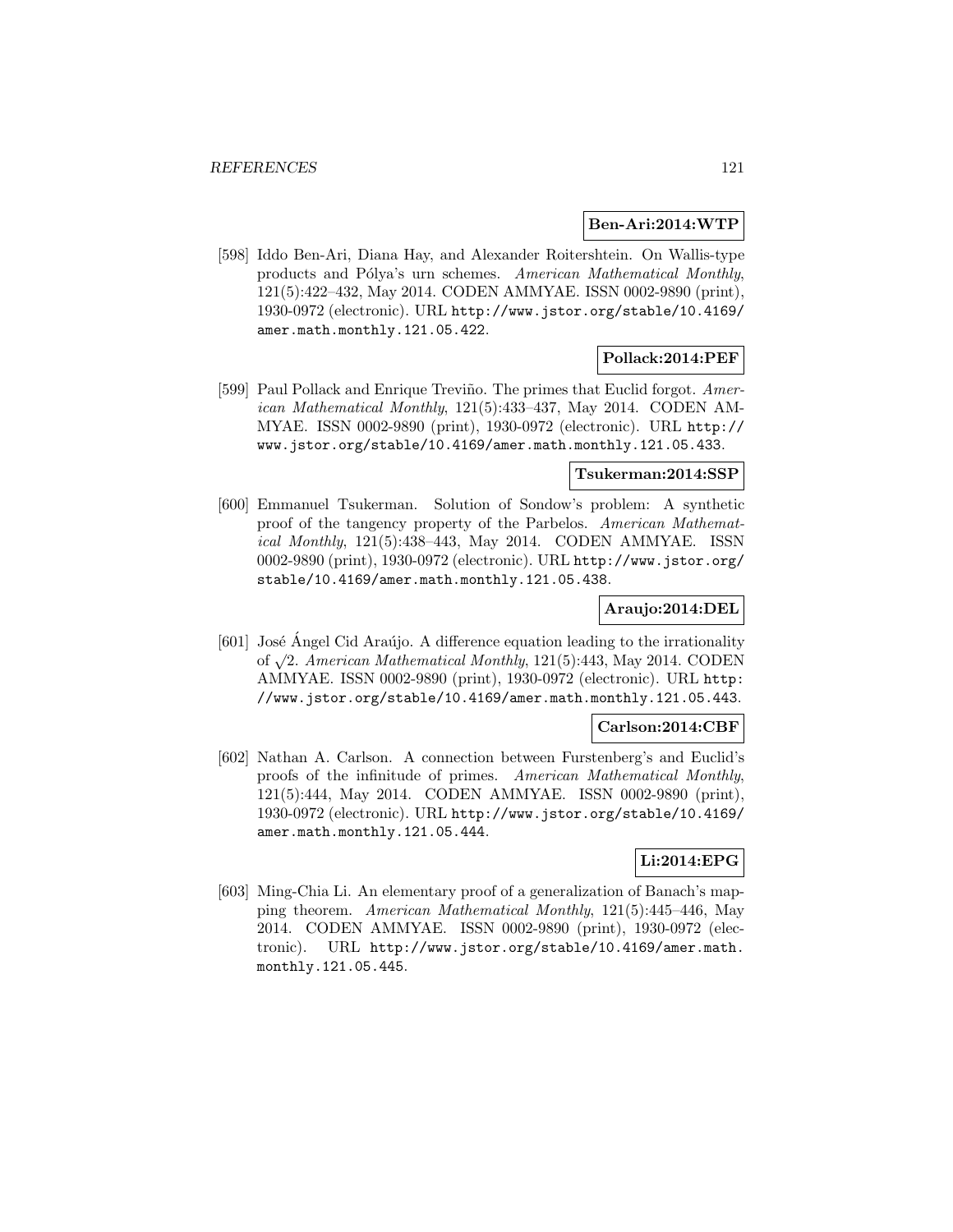#### **Glasser:2014:TCI**

[604] M. L. Glasser. A technique in contour integration. American Mathematical Monthly, 121(5):447–448, May 2014. CODEN AMMYAE. ISSN 0002-9890 (print), 1930-0972 (electronic). URL http://www.jstor.org/ stable/10.4169/amer.math.monthly.121.05.447.

# **Luh:2014:LDB**

[605] Kyle Luh and Nicholas Pippenger. Large-deviation bounds for sampling without replacement. American Mathematical Monthly, 121(5): 449–454, May 2014. CODEN AMMYAE. ISSN 0002-9890 (print), 1930-0972 (electronic). URL http://www.jstor.org/stable/10.4169/ amer.math.monthly.121.05.449.

# **Anonymous:2014:PSe**

[606] Anonymous. Problems and solutions. American Mathematical Monthly, 121(5):455–462, May 2014. CODEN AMMYAE. ISSN 0002-9890 (print), 1930-0972 (electronic). URL http://www.jstor.org/stable/10.4169/ amer.math.monthly.121.05.455.

# **Ullman:2014:BRB**

[607] Daniel Ullman. Book review: Math on Trial: How Mathematics Is Used and Abused in the Courtroom, By Leila Schneps and Coralie Colmez, Basic Books, New York, 2013, xi + 256 pp., ISBN 978-0-465- 03292-1, \$26.99. American Mathematical Monthly, 121(5):463–466, May 2014. CODEN AMMYAE. ISSN 0002-9890 (print), 1930-0972 (electronic). URL http://www.jstor.org/stable/10.4169/amer.math. monthly.121.05.463.

### **Anonymous:2014:EEa**

[608] Anonymous. Editor's endnotes. American Mathematical Monthly, 121 (5):467–468, May 2014. CODEN AMMYAE. ISSN 0002-9890 (print), 1930-0972 (electronic). URL http://www.jstor.org/stable/10.4169/ amer.math.monthly.121.05.467.

#### **Anonymous:2014:BMe**

[609] Anonymous. Back matter. American Mathematical Monthly, 121(5):??, May 2014. CODEN AMMYAE. ISSN 0002-9890 (print), 1930-0972 (electronic). URL http://www.jstor.org/stable/10.4169/amer.math. monthly.121.05.bm.

#### **Anonymous:2014:FMf**

[610] Anonymous. Front matter. American Mathematical Monthly, 121(6): 469–470, June 2014. CODEN AMMYAE. ISSN 0002-9890 (print),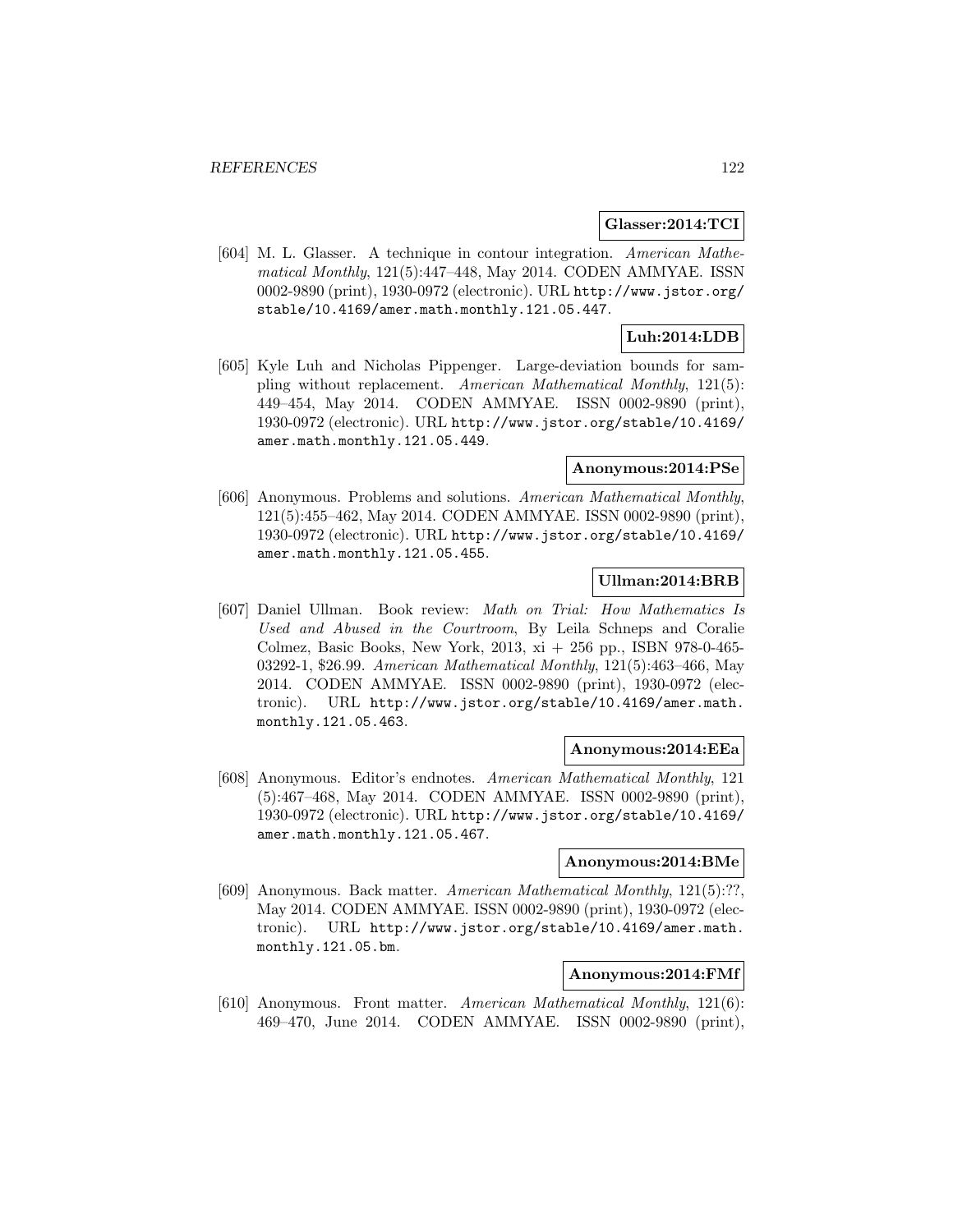1930-0972 (electronic). URL http://www.jstor.org/stable/10.4169/ amer.math.monthly.121.06.fm.

# **Facchini:2014:RNF**

[611] Alberto Facchini and Giulia Simonetta. Rational numbers, finite cyclic monoids, divisibility rules, and numbers of type  $99 \cdots 900 \cdots 0$ . American Mathematical Monthly, 121(6):471–485, June 2014. CODEN AM-MYAE. ISSN 0002-9890 (print), 1930-0972 (electronic). URL http:// www.jstor.org/stable/10.4169/amer.math.monthly.121.06.471.

### **Borwein:2014:SLM**

[612] David Borwein, Jonathan M. Borwein, and Brailey Sims. On the solution of linear mean recurrences. American Mathematical Monthly, 121 (6):486–498, June 2014. CODEN AMMYAE. ISSN 0002-9890 (print), 1930-0972 (electronic). URL http://www.jstor.org/stable/10.4169/ amer.math.monthly.121.06.486.

### **Rukavicka:2014:RLD**

[613] Josef Rukavicka. Rejection of Laplace's demon. American Mathematical Monthly, 121(6):498, June 2014. CODEN AMMYAE. ISSN 0002-9890 (print), 1930-0972 (electronic). URL http://www.jstor.org/stable/ 10.4169/amer.math.monthly.121.06.498.

### **Groetsch:2014:VPR**

[614] C. W. Groetsch and S. A. Yost. Vertical projection in a resisting medium: Reflections on observations of Mersenne. American Mathematical Monthly,  $121(6):499-505$ , June 2014. CODEN AMMYAE. ISSN 0002-9890 (print), 1930-0972 (electronic). URL http://www.jstor.org/ stable/10.4169/amer.math.monthly.121.06.499.

#### **Carter:2014:TDK**

[615] J. Scott Carter, Daniel S. Silver, and Susan G. Williams. Three dimensions of knot coloring. American Mathematical Monthly, 121(6): 506–514, June 2014. CODEN AMMYAE. ISSN 0002-9890 (print), 1930-0972 (electronic). URL http://www.jstor.org/stable/10.4169/ amer.math.monthly.121.06.506.

## **Kwong:2014:APS**

[616] Harris Kwong. An alternate proof of Sury's Fibonacci–Lucas relation. American Mathematical Monthly, 121(6):514, June 2014. CODEN AM-MYAE. ISSN 0002-9890 (print), 1930-0972 (electronic). URL http:// www.jstor.org/stable/10.4169/amer.math.monthly.121.06.514.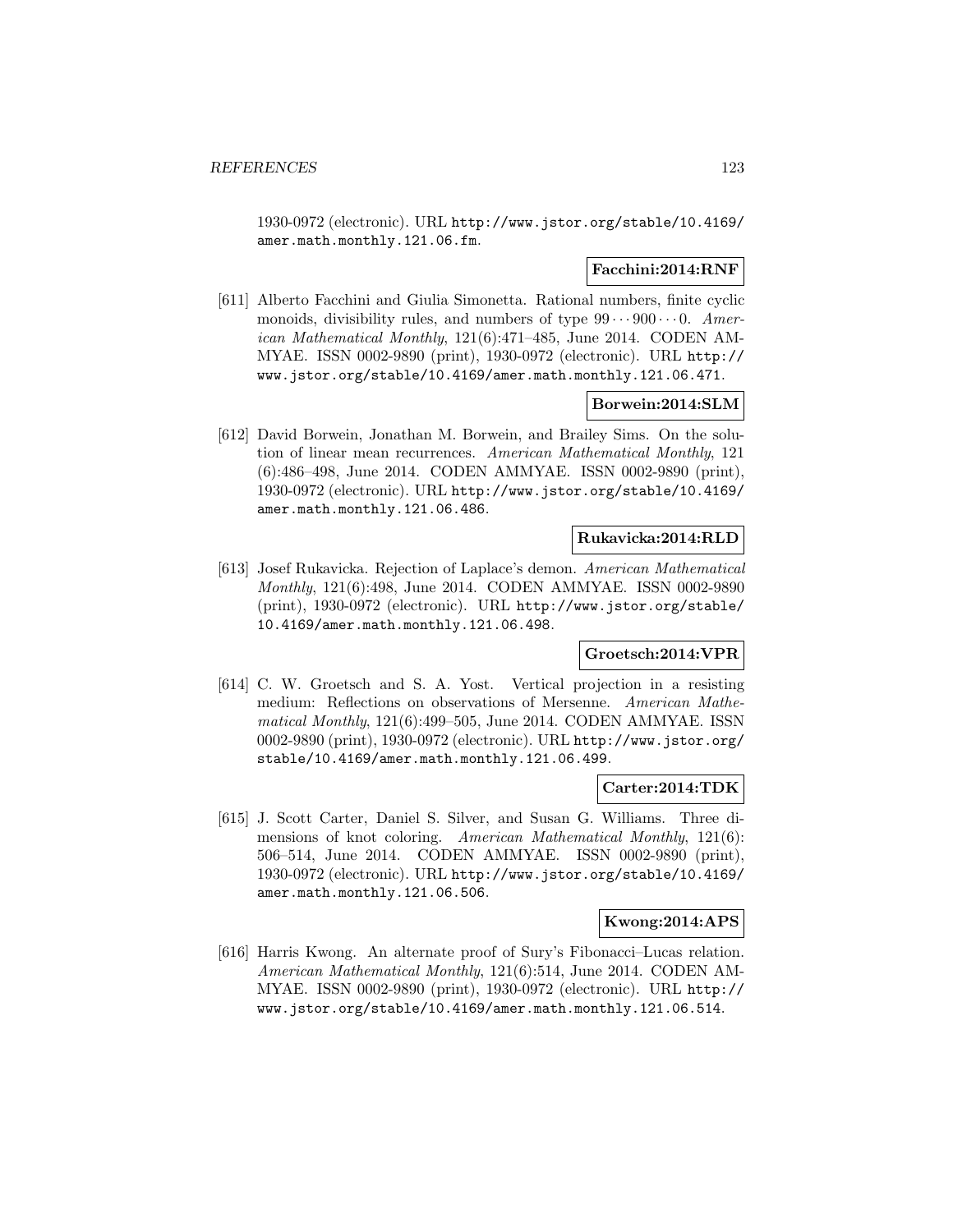# **Pujol:2014:HNF**

[617] Jose Pujol. On Hamilton's nearly-forgotten early work on the relation between rotations and quaternions and on the composition of rotations. American Mathematical Monthly, 121(6):515–522, June 2014. CODEN AMMYAE. ISSN 0002-9890 (print), 1930-0972 (electronic). URL http: //www.jstor.org/stable/10.4169/amer.math.monthly.121.06.515.

# **Sury:2014:HAH**

[618] B. Sury. A heuristic argument for Hua's identity using geometric series. American Mathematical Monthly, 121(6):522, June 2014. CODEN AMMYAE. ISSN 0002-9890 (print), 1930-0972 (electronic). URL http: //www.jstor.org/stable/10.4169/amer.math.monthly.121.06.522.

### **Wright:2014:LIC**

[619] Tommy Wright. Lagrange's identity and Congressional apportionment. American Mathematical Monthly, 121(6):523–528, June 2014. CODEN AMMYAE. ISSN 0002-9890 (print), 1930-0972 (electronic). URL http: //www.jstor.org/stable/10.4169/amer.math.monthly.121.06.523.

# **Wu:2014:PR**

[620] Chai Wah Wu. Pigeonholes and repunits. American Mathematical Monthly, 121(6):529–533, June 2014. CODEN AMMYAE. ISSN 0002- 9890 (print), 1930-0972 (electronic). URL http://www.jstor.org/ stable/10.4169/amer.math.monthly.121.06.529.

### **Ferland:2014:RCP**

[621] Kevin K. Ferland. Record crossword puzzles. American Mathematical Monthly, 121(6):534–536, June 2014. CODEN AMMYAE. ISSN 0002-9890 (print), 1930-0972 (electronic). URL http://www.jstor.org/ stable/10.4169/amer.math.monthly.121.06.534.

# **Spivey:2014:CPA**

[622] Michael Z. Spivey. A combinatorial proof for the alternating convolution of the central binomial coefficients. American Mathematical Monthly, 121 (6):537–540, June 2014. CODEN AMMYAE. ISSN 0002-9890 (print), 1930-0972 (electronic). URL http://www.jstor.org/stable/10.4169/ amer.math.monthly.121.06.537.

#### **Nikolov:2014:CGL**

[623] Nikolai Nikolov and Blagovest Sendov. A converse of the Gauss– Lucas theorem. American Mathematical Monthly, 121(6):541–544, June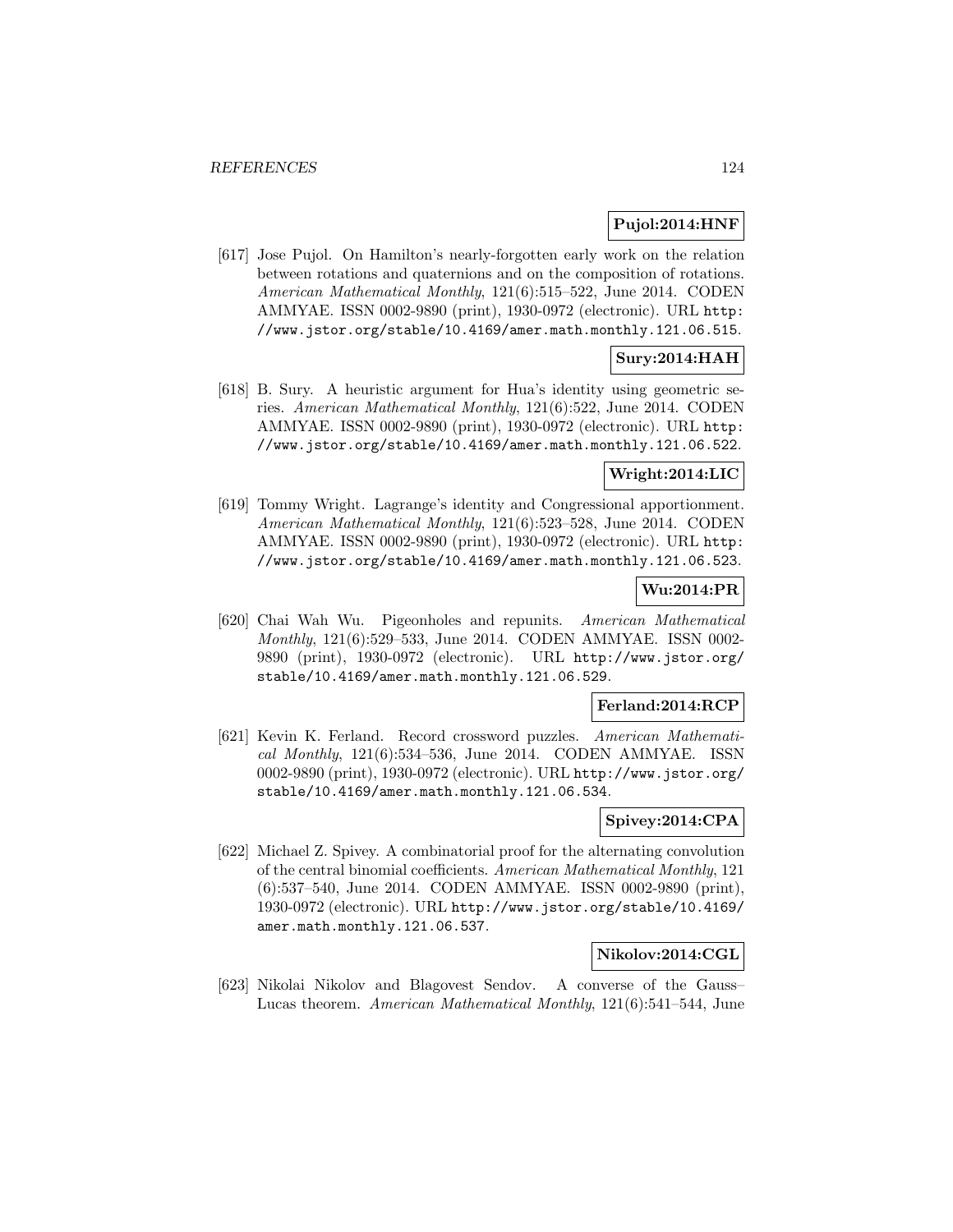2014. CODEN AMMYAE. ISSN 0002-9890 (print), 1930-0972 (electronic). URL http://www.jstor.org/stable/10.4169/amer.math. monthly.121.06.541.

# **Nigussie:2014:FYS**

[624] Yared Nigussie. Finding your seat versus tossing a coin. American Mathematical Monthly, 121(6):545–546, June 2014. CODEN AMMYAE. ISSN 0002-9890 (print), 1930-0972 (electronic). URL http://www.jstor.org/ stable/10.4169/amer.math.monthly.121.06.545.

#### **Badertscher:2014:SDP**

[625] Erich Badertscher. A simple direct proof of Marden's theorem. American Mathematical Monthly, 121(6):547–548, June 2014. CODEN AM-MYAE. ISSN 0002-9890 (print), 1930-0972 (electronic). URL http:// www.jstor.org/stable/10.4169/amer.math.monthly.121.06.547.

#### **Anonymous:2014:PSf**

[626] Anonymous. Problems and solutions. American Mathematical Monthly, 121(6):549–556, June 2014. CODEN AMMYAE. ISSN 0002-9890 (print), 1930-0972 (electronic). URL http://www.jstor.org/stable/10.4169/ amer.math.monthly.121.06.549.

#### **Swenson:2014:BRB**

[627] James A. Swenson. Book review: Which Numbers Are Real?, By Michael Henle. Mathematical Association of America, Washington, DC, 2012, x + 219 pp., ISBN 978-0-88385-777-9, \$53.00. American Mathematical Monthly,  $121(6):557-560$ , June 2014. CODEN AMMYAE. ISSN 0002-9890 (print), 1930-0972 (electronic). URL http://www.jstor.org/ stable/10.4169/amer.math.monthly.121.06.557.

#### **Anonymous:2014:BMf**

[628] Anonymous. Back matter. American Mathematical Monthly, 121(6):??, June 2014. CODEN AMMYAE. ISSN 0002-9890 (print), 1930-0972 (electronic). URL http://www.jstor.org/stable/10.4169/amer.math. monthly.121.06.bm.

## **Anonymous:2014:FMg**

[629] Anonymous. Front matter. American Mathematical Monthly, 121(7): 561–562, August 2014. CODEN AMMYAE. ISSN 0002-9890 (print), 1930-0972 (electronic). URL http://www.jstor.org/stable/10.4169/ amer.math.monthly.121.07.fm.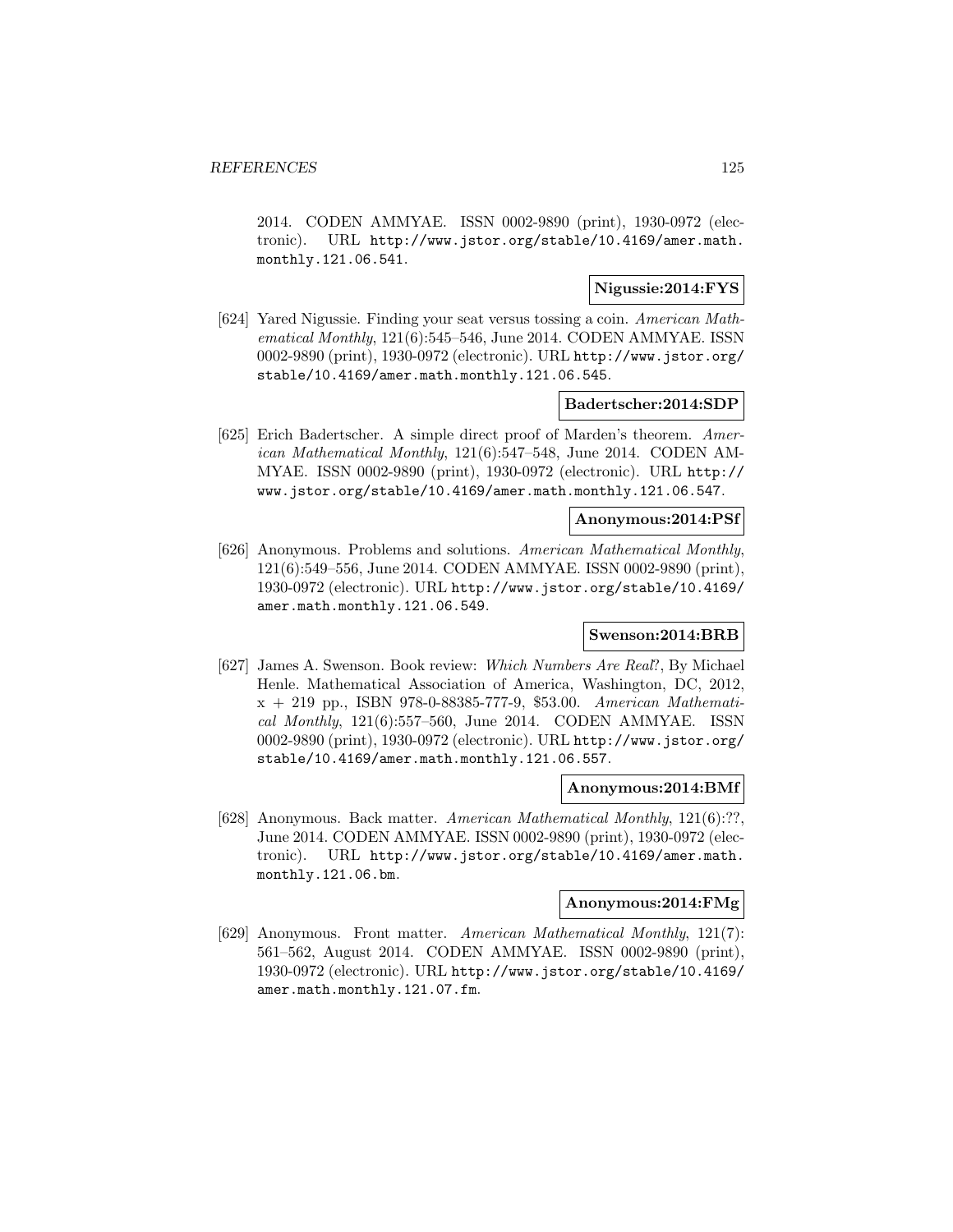#### **Brugalle:2014:BTG**

[630] Erwan Brugallé and Kristin Shaw. A bit of tropical geometry. American Mathematical Monthly, 121(7):563–589, August 2014. CODEN AM-MYAE. ISSN 0002-9890 (print), 1930-0972 (electronic). URL http:// www.jstor.org/stable/10.4169/amer.math.monthly.121.07.563.

## **Brafman:2014:AAP**

[631] Marcelo Brafman. Another algebraic Pythagorean proof. American Mathematical Monthly, 121(7):589, August 2014. CODEN AMMYAE. ISSN 0002-9890 (print), 1930-0972 (electronic). URL http://www. jstor.org/stable/10.4169/amer.math.monthly.121.07.589.

#### **Brown:2014:FQS**

[632] Bryan Brown, Michael Dairyko, Stephan Ramon Garcia, Bob Lutz, and Michael Someck. Four quotient set gems. American Mathematical Monthly, 121(7):590–598, August 2014. CODEN AMMYAE. ISSN 0002-9890 (print), 1930-0972 (electronic). URL http://www.jstor.org/ stable/10.4169/amer.math.monthly.121.07.590.

#### **deSa:2014:BFN**

[633] Vinícius G. Pereira de Sá and Celina M. H. de Figueiredo. Blind-friendly von Neumann's heads or tails. American Mathematical Monthly, 121 (7):600–609, August 2014. CODEN AMMYAE. ISSN 0002-9890 (print), 1930-0972 (electronic). URL http://www.jstor.org/stable/10.4169/ amer.math.monthly.121.07.600.

### **Katz:2014:ZSU**

[634] Richard Katz, Mike Krebs, and Anthony Shaheen. Zero sums on unit square vertex sets and plane colorings. American Mathematical Monthly, 121(7):610–618, August 2014. CODEN AMMYAE. ISSN 0002-9890 (print), 1930-0972 (electronic). URL http://www.jstor.org/stable/ 10.4169/amer.math.monthly.121.07.610.

# **Zagier:2014:RTJ**

[635] D. Zagier. A refinement of a theorem of J. E. Littlewood. American Mathematical Monthly, 121(7):618, August 2014. CODEN AMMYAE. ISSN 0002-9890 (print), 1930-0972 (electronic). URL http://www.jstor.org/ stable/10.4169/amer.math.monthly.121.07.618.

### **Bhatia:2014:PLM**

[636] Rajendra Bhatia and Rajesh Sharma. Positive linear maps and spreads of matrices. American Mathematical Monthly, 121(7):619–624, August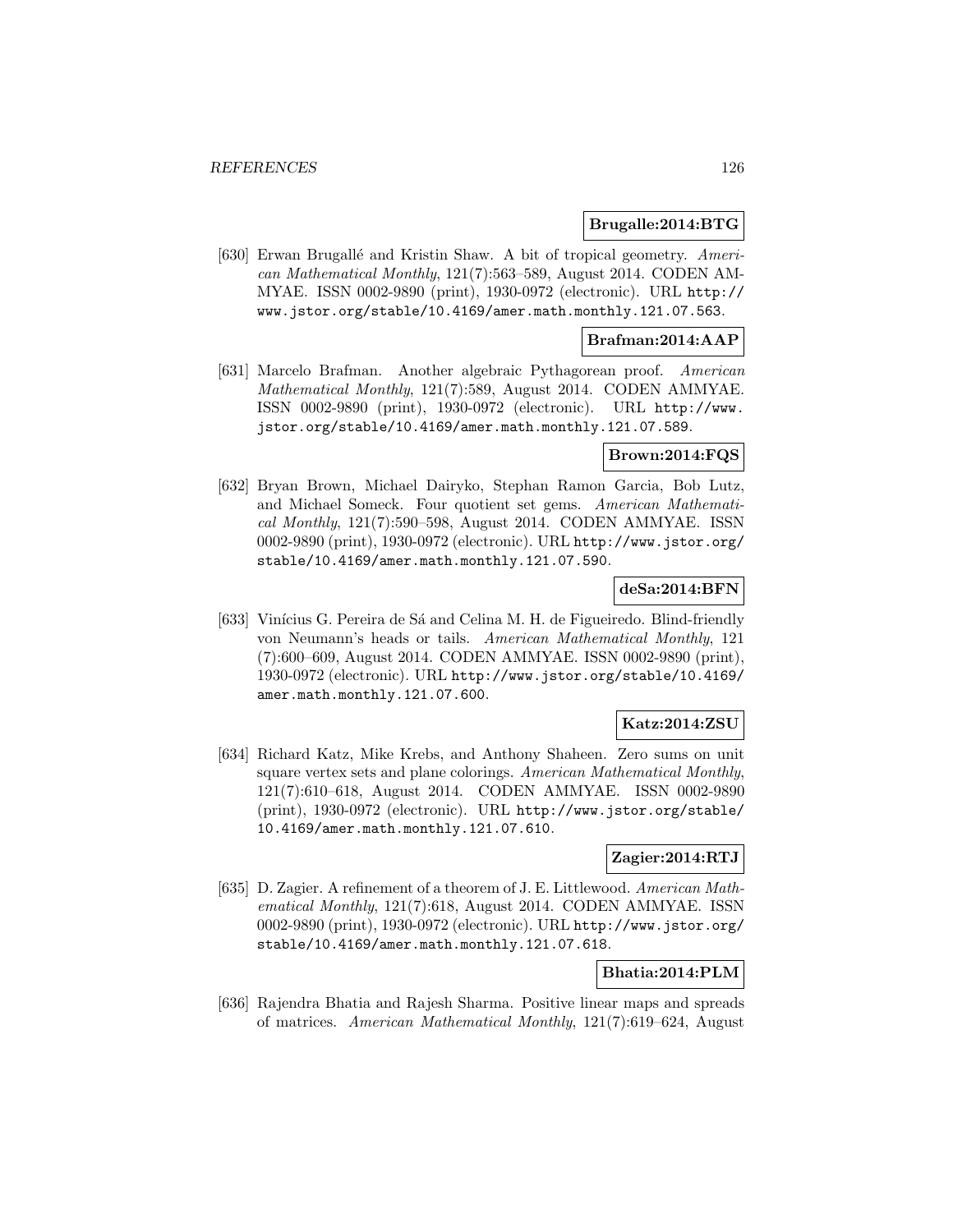2014. CODEN AMMYAE. ISSN 0002-9890 (print), 1930-0972 (electronic). URL http://www.jstor.org/stable/10.4169/amer.math. monthly.121.07.619.

# **Chang:2014:TAP**

[637] Wen D. Chang and Russell A. Gordon. Trisecting angles in Pythagorean triangles. American Mathematical Monthly, 121(7):625–631, August 2014. CODEN AMMYAE. ISSN 0002-9890 (print), 1930-0972 (electronic). URL http://www.jstor.org/stable/10.4169/amer.math. monthly.121.07.625.

### **Marques:2014:YAD**

[638] Diego Marques. Yet another direct proof of the uncountability of the transcendental numbers. American Mathematical Monthly, 121 (7):631, August 2014. CODEN AMMYAE. ISSN 0002-9890 (print), 1930-0972 (electronic). URL http://www.jstor.org/stable/10.4169/ amer.math.monthly.121.07.631.

### **Pinchasi:2014:PCO**

[639] Rom Pinchasi. Points covered an odd number of times by translates. American Mathematical Monthly, 121(7):632–636, August 2014. CODEN AMMYAE. ISSN 0002-9890 (print), 1930-0972 (electronic). URL http: //www.jstor.org/stable/10.4169/amer.math.monthly.121.07.632.

### **Geck:2014:CGE**

[640] Meinolf Geck. On the characterization of Galois extensions. American Mathematical Monthly, 121(7):637–639, August 2014. CODEN AM-MYAE. ISSN 0002-9890 (print), 1930-0972 (electronic). URL http:// www.jstor.org/stable/10.4169/amer.math.monthly.121.07.637.

#### **Moreno:2014:SRS**

[641] Samuel G. Moreno and Esther M. García-Caballero. Simpson's rule and sums of powers. American Mathematical Monthly, 121(7):639, August 2014. CODEN AMMYAE. ISSN 0002-9890 (print), 1930-0972 (electronic). URL http://www.jstor.org/stable/10.4169/amer.math. monthly.121.07.639.

## **Dreher:2014:CIC**

[642] F. Dreher and T. Samuel. Continuous images of Cantor's ternary set. American Mathematical Monthly, 121(7):640–643, August 2014. CODEN AMMYAE. ISSN 0002-9890 (print), 1930-0972 (electronic). URL http: //www.jstor.org/stable/10.4169/amer.math.monthly.121.07.640.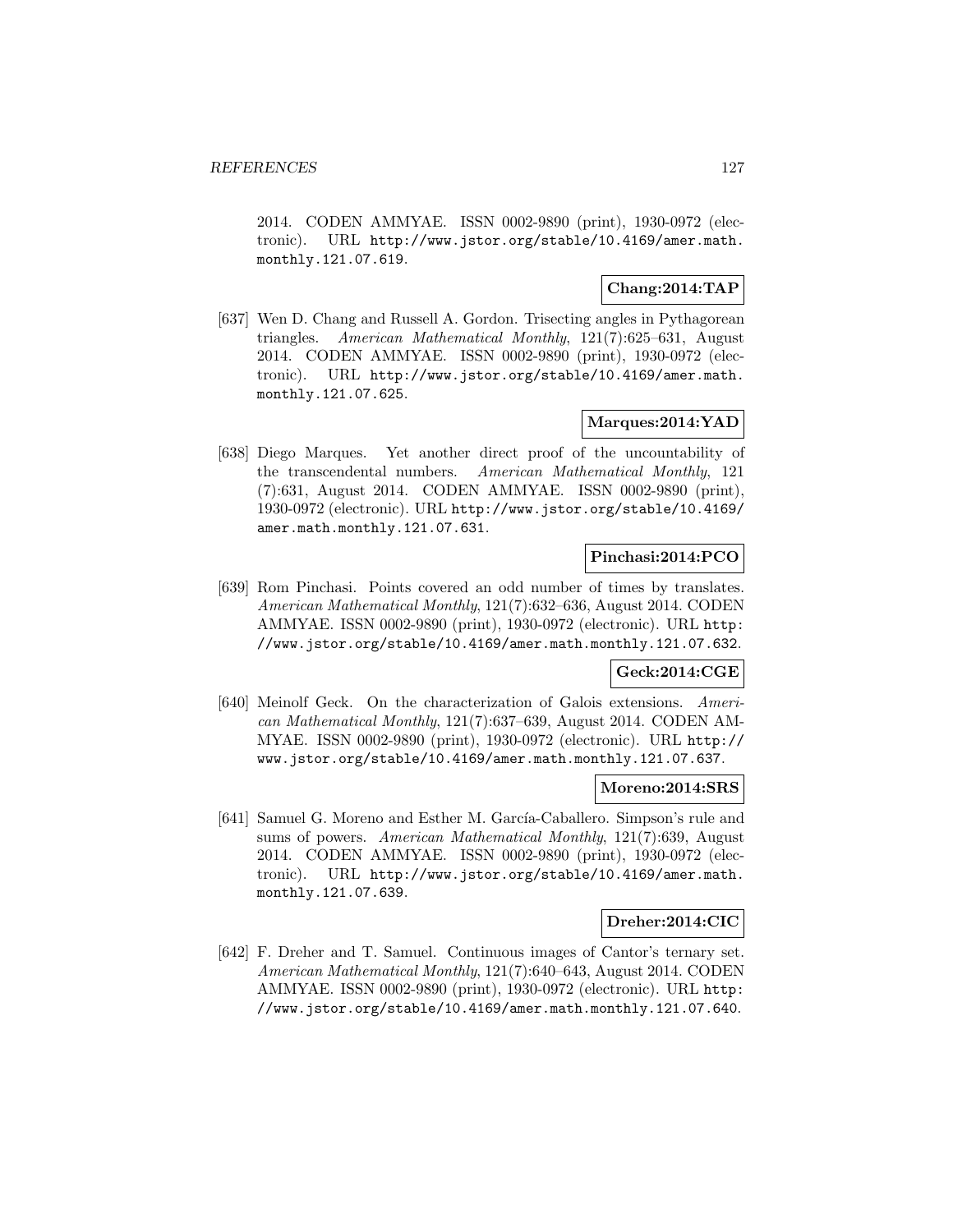#### **Beezer:2014:EEF**

[643] Robert A. Beezer. Extended echelon form and four subspaces. American Mathematical Monthly, 121(7):644–647, August 2014. CODEN AM-MYAE. ISSN 0002-9890 (print), 1930-0972 (electronic). URL http:// www.jstor.org/stable/10.4169/amer.math.monthly.121.07.644.

#### **Anonymous:2014:PSg**

[644] Anonymous. Problems and solutions. American Mathematical Monthly, 121(7):648–657, August 2014. CODEN AMMYAE. ISSN 0002-9890 (print), 1930-0972 (electronic). URL http://www.jstor.org/stable/ 10.4169/amer.math.monthly.121.07.648.

### **Barr:2014:BRB**

[645] Michael Barr. Book review: The Outer Limits of Reason, Noson Yanofsky. MIT Press, Cambridge, MA and London, England,  $2013$ ,  $xiv + 403$ pp., ISBN 978-0-262-01935-4, \$29.95. American Mathematical Monthly, 121(7):658–660, August 2014. CODEN AMMYAE. ISSN 0002-9890 (print), 1930-0972 (electronic). URL http://www.jstor.org/stable/ 10.4169/amer.math.monthly.121.07.658.

### **Anonymous:2014:BMg**

[646] Anonymous. Back matter. American Mathematical Monthly, 121 (7):??, August 2014. CODEN AMMYAE. ISSN 0002-9890 (print), 1930-0972 (electronic). URL http://www.jstor.org/stable/10.4169/ amer.math.monthly.121.07.bm.

#### **Anonymous:2014:FMh**

[647] Anonymous. Front matter. American Mathematical Monthly, 121(8): 659–662, October 2014. CODEN AMMYAE. ISSN 0002-9890 (print), 1930-0972 (electronic). URL http://www.jstor.org/stable/10.4169/ amer.math.monthly.121.08.fm.

### **Klosinski:2014:SFW**

[648] Leonard F. Klosinski, Gerald L. Alexanderson, and Mark Krusemeyer. The Seventy-Fourth William Lowell Putnam Mathematical Competition. American Mathematical Monthly, 121(8):663–673, October 2014. CODEN AMMYAE. ISSN 0002-9890 (print), 1930-0972 (electronic). URL http://www.jstor.org/stable/10.4169/amer.math. monthly.121.08.663.

## **Diaconis:2014:CGT**

[649] Persi Diaconis, Xuancheng Shao, and Kannan Soundararajan. Carries, group theory, and additive combinatorics. American Mathemati-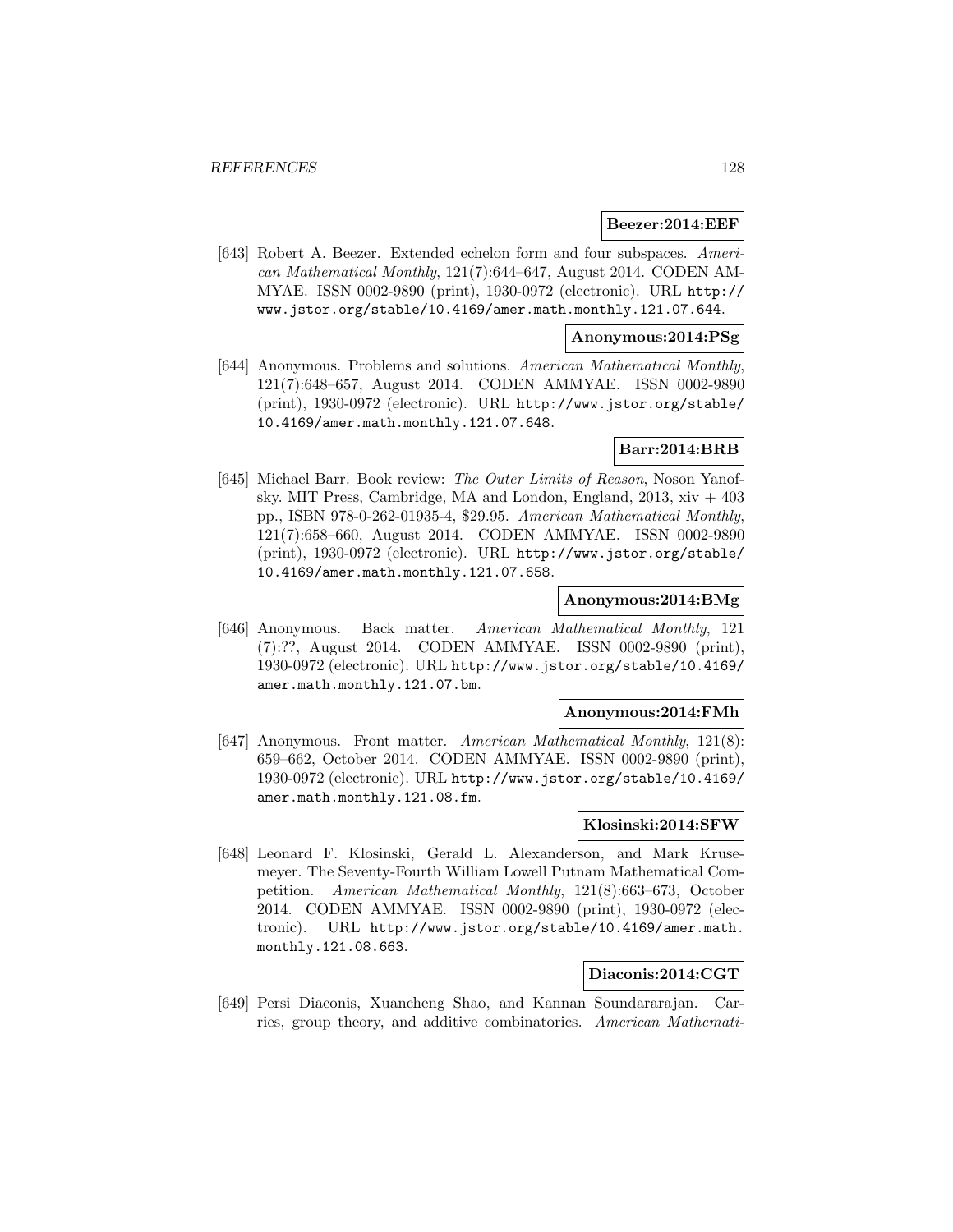cal Monthly, 121(8):674–688, October 2014. CODEN AMMYAE. ISSN 0002-9890 (print), 1930-0972 (electronic). URL http://www.jstor.org/ stable/10.4169/amer.math.monthly.121.08.674.

# **Deleglise:2014:MAL**

[650] Marc Deléglise and Andrew Markoe. On the maximum arc length of monotonic functions. American Mathematical Monthly, 121(8):689– 699, October 2014. CODEN AMMYAE. ISSN 0002-9890 (print), 1930-0972 (electronic). URL http://www.jstor.org/stable/10.4169/ amer.math.monthly.121.08.689.

### **Borwein:2014:DNS**

[651] David Borwein and Jonathan Borwein. Deriving new sinc results from old. American Mathematical Monthly, 121(8):700–705, October 2014. CODEN AMMYAE. ISSN 0002-9890 (print), 1930-0972 (electronic). URL http://www.jstor.org/stable/10.4169/amer.math. monthly.121.08.700.

# **Joswig:2014:FTL**

[652] Michael Joswig and G¨unter M. Ziegler. Foldable triangulations of lattice polygons. American Mathematical Monthly, 121(8):706–710, October 2014. CODEN AMMYAE. ISSN 0002-9890 (print), 1930-0972 (electronic). URL http://www.jstor.org/stable/10.4169/amer.math. monthly.121.08.706.

### **Novak:2014:PRW**

[653] Jonathan Novak. Pólya's random walk theorem. American Mathematical Monthly, 121(8):711–716, October 2014. CODEN AMMYAE. ISSN 0002-9890 (print), 1930-0972 (electronic). URL http://www.jstor.org/ stable/10.4169/amer.math.monthly.121.08.711.

#### **Schramm:2014:SAS**

[654] Michael Schramm, John Troutman, and Daniel Waterman. Segmentally alternating series. American Mathematical Monthly, 121(8):717– 722, October 2014. CODEN AMMYAE. ISSN 0002-9890 (print), 1930-0972 (electronic). URL http://www.jstor.org/stable/10.4169/ amer.math.monthly.121.08.717.

#### **Molokach:2014:LCP**

[655] John Molokach. Law of cosines — a proof without words. American Mathematical Monthly, 121(8):722, October 2014. CODEN AM-MYAE. ISSN 0002-9890 (print), 1930-0972 (electronic). URL http:// www.jstor.org/stable/10.4169/amer.math.monthly.121.08.722.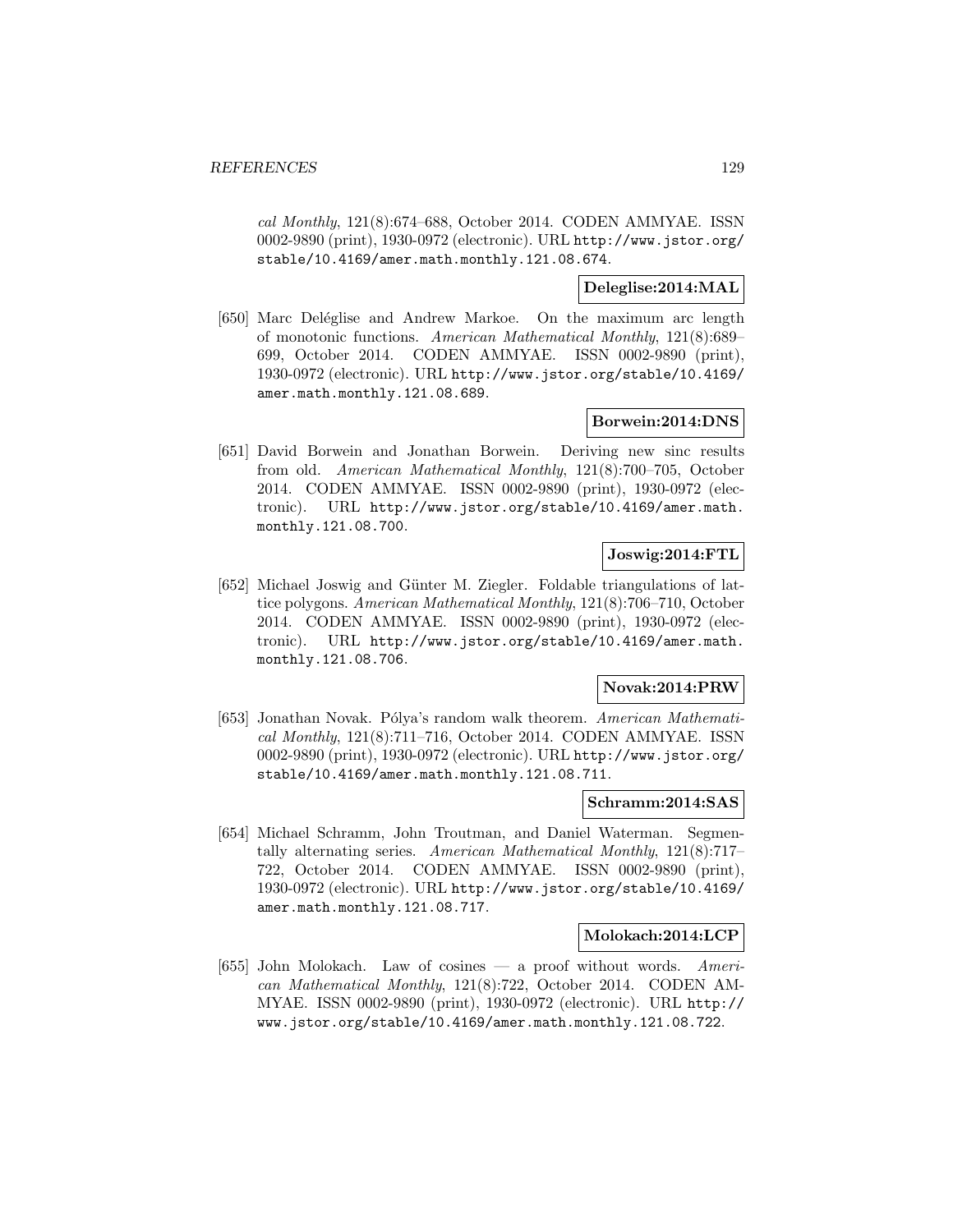#### **Holmes:2014:CBC**

[656] Mark H. Holmes. Connections between cubic splines and quadrature rules. American Mathematical Monthly, 121(8):723–726, October 2014. CODEN AMMYAE. ISSN 0002-9890 (print), 1930-0972 (electronic). URL http://www.jstor.org/stable/10.4169/amer.math. monthly.121.08.723.

#### **Osborne:2014:HS**

[657] M. Scott Osborne. Hausdorffization and such. American Mathematical Monthly, 121(8):727–733, October 2014. CODEN AMMYAE. ISSN 0002-9890 (print), 1930-0972 (electronic). URL http://www.jstor.org/ stable/10.4169/amer.math.monthly.121.08.727.

#### **Davis:2014:BCI**

[658] Donald M. Davis. Binomial coefficients involving infinite powers of primes. American Mathematical Monthly, 121(8):734–737, October 2014. CODEN AMMYAE. ISSN 0002-9890 (print), 1930-0972 (electronic). URL http://www.jstor.org/stable/10.4169/amer.math. monthly.121.08.734.

### **Anonymous:2014:PSh**

[659] Anonymous. Problems and solutions. American Mathematical Monthly, 121(8):738–745, October 2014. CODEN AMMYAE. ISSN 0002-9890 (print), 1930-0972 (electronic).

### **Loft:2014:BRB**

[660] Brian M. Loft. Book review: The Cult of Pythagorus: Math and Myths, by Alberto A. Mart´ınez. University of Pittsburgh Press, Pittsburgh, PA, 2012, xxii + 264 pp., ISBN 978-0-8229-4418-8, \$27.95. American Mathematical Monthly, 121(8):746–748, October 2014. CODEN AM-MYAE. ISSN 0002-9890 (print), 1930-0972 (electronic). URL http:// www.jstor.org/stable/10.4169/amer.math.monthly.121.08.746.

#### **Anonymous:2014:BMh**

[661] Anonymous. Back matter. American Mathematical Monthly, 121 (8):??, October 2014. CODEN AMMYAE. ISSN 0002-9890 (print), 1930-0972 (electronic). URL http://www.jstor.org/stable/10.4169/ amer.math.monthly.121.08.bm.

# **Anonymous:2014:FMi**

[662] Anonymous. Front matter. American Mathematical Monthly, 121(9): 747–750, November 2014. CODEN AMMYAE. ISSN 0002-9890 (print),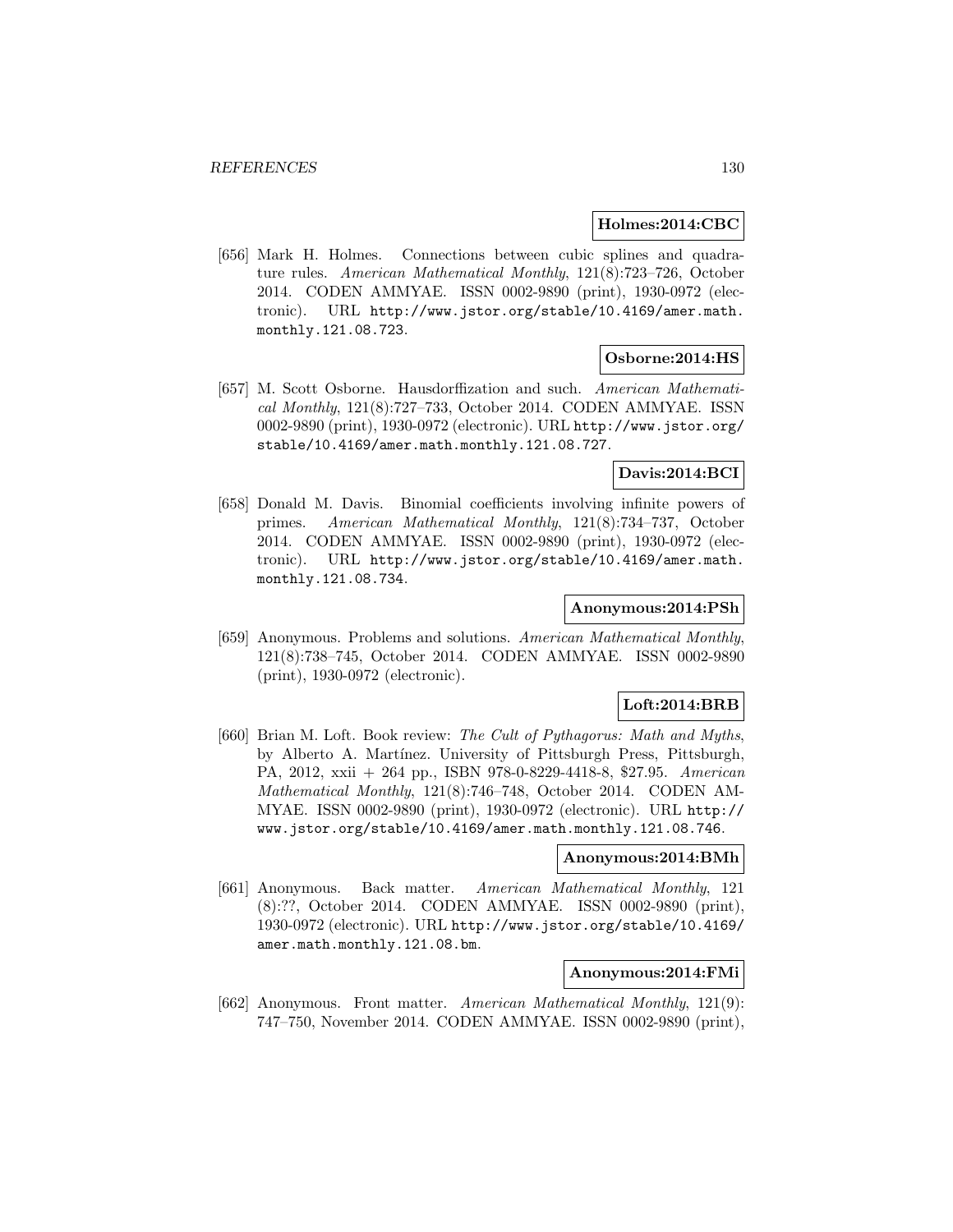1930-0972 (electronic). URL http://www.jstor.org/stable/10.4169/ amer.math.monthly.121.09.fm.

#### **Anonymous:2014:FMj**

[663] Anonymous. Front matter. American Mathematical Monthly, 121(9): 747–750, November 2014. CODEN AMMYAE. ISSN 0002-9890 (print), 1930-0972 (electronic). URL http://www.jstor.org/stable/10.4169/ amer.math.monthly.121.09.fm.

# **Adler:2014:LGE**

[664] Fred Adler, Elizabeth S. Allman, and Lisette G. de Pillis. A letter from the Guest Editors. American Mathematical Monthly, 121(9):751– 753, November 2014. CODEN AMMYAE. ISSN 0002-9890 (print), 1930-0972 (electronic). URL http://www.jstor.org/stable/10.4169/ amer.math.monthly.121.09.751.

# **Potts:2014:MAT**

[665] Jonathan R. Potts and Mark A. Lewis. A mathematical approach to territorial pattern formation. American Mathematical Monthly, 121(9): 754–770, November 2014. CODEN AMMYAE. ISSN 0002-9890 (print), 1930-0972 (electronic). URL http://www.jstor.org/stable/10.4169/ amer.math.monthly.121.09.754.

### **Steel:2014:TEL**

[666] Mike Steel. Tracing evolutionary links between species. American Mathematical Monthly, 121(9):771–792, November 2014. CODEN AM-MYAE. ISSN 0002-9890 (print), 1930-0972 (electronic). URL http:// www.jstor.org/stable/10.4169/amer.math.monthly.121.09.771.

## **Edwards:2014:DGN**

[667] Roderick Edwards and Leon Glass. Dynamics in genetic networks. American Mathematical Monthly, 121(9):793–809, November 2014. CODEN AMMYAE. ISSN 0002-9890 (print), 1930-0972 (electronic). URL http: //www.jstor.org/stable/10.4169/amer.math.monthly.121.09.793.

### **Nguyen:2014:CFA**

[668] Hoa Nguyen, Ricardo Cortez, and Lisa Fauci. Computing flows around microorganisms: Slender-body theory and beyond. American Mathematical Monthly, 121(9):810–823, November 2014. CODEN AMMYAE. ISSN 0002-9890 (print), 1930-0972 (electronic). URL http://www.jstor.org/ stable/10.4169/amer.math.monthly.121.09.810.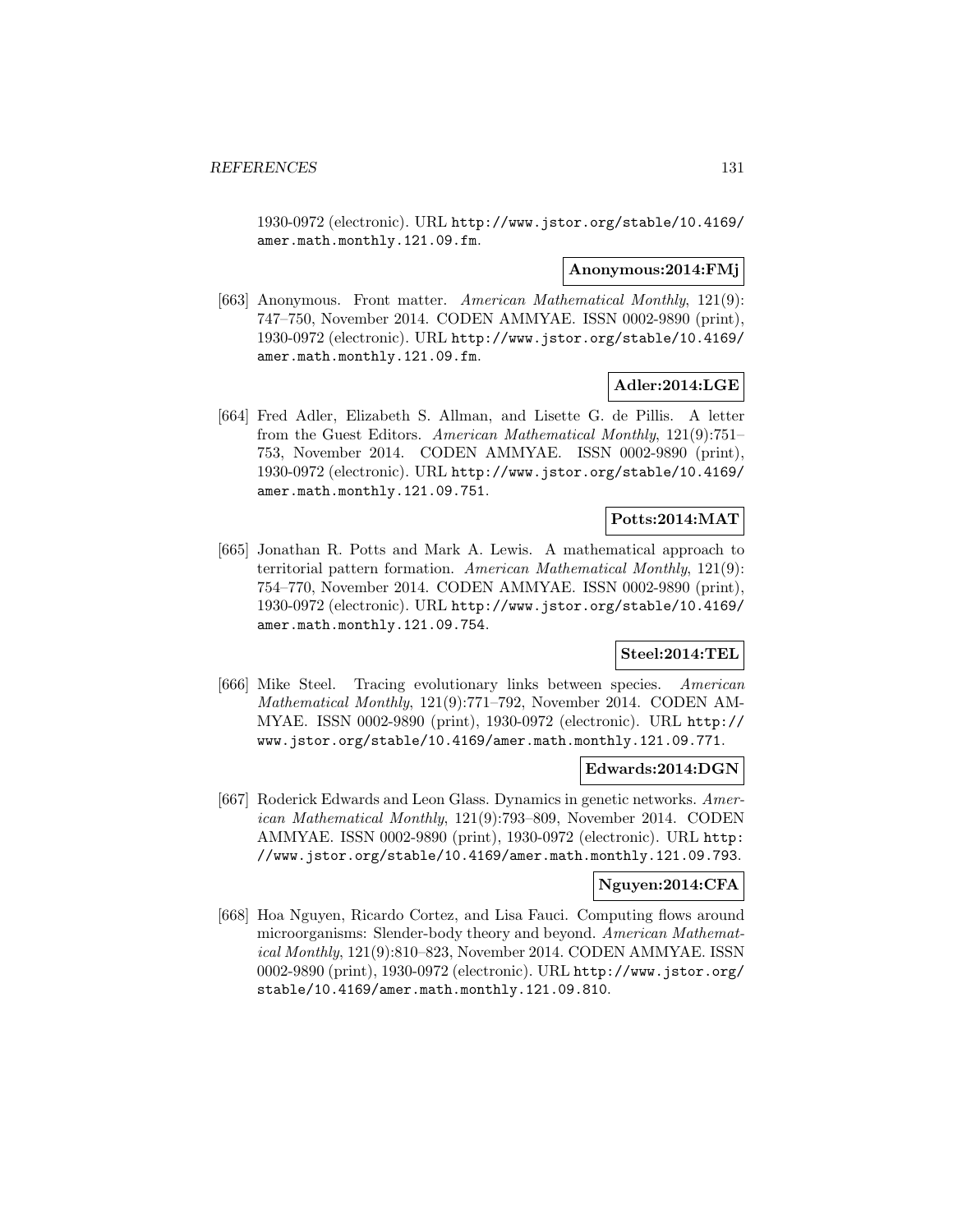#### **Terman:2014:MN**

[669] David Terman. Mathematical neuroscience. American Mathematical Monthly, 121(9):824–839, November 2014. CODEN AMMYAE. ISSN 0002-9890 (print), 1930-0972 (electronic). URL http://www.jstor.org/ stable/10.4169/amer.math.monthly.121.09.824.

### **Jackson:2014:MOU**

[670] Trachette Jackson, Natalia Komarova, and Kristin Swanson. Mathematical oncology: Using mathematics to enable cancer discoveries. American Mathematical Monthly, 121(9):840–856, November 2014. CODEN AMMYAE. ISSN 0002-9890 (print), 1930-0972 (electronic). URL http: //www.jstor.org/stable/10.4169/amer.math.monthly.121.09.840.

#### **Heyer:2014:SBN**

[671] Laurie J. Heyer and Jeffrey L. Poet. Synthetic biology: A new frontier. American Mathematical Monthly, 121(9):857–867, November 2014. CODEN AMMYAE. ISSN 0002-9890 (print), 1930-0972 (electronic). URL http://www.jstor.org/stable/10.4169/amer.math. monthly.121.09.857.

#### **Anonymous:2014:BMi**

[672] Anonymous. Back matter. American Mathematical Monthly, 121(9): ??, November 2014. CODEN AMMYAE. ISSN 0002-9890 (print), 1930-0972 (electronic). URL http://www.jstor.org/stable/10.4169/ amer.math.monthly.121.09.bm.

#### **Anonymous:2014:BMj**

[673] Anonymous. Back matter. American Mathematical Monthly, 121(9): ??, November 2014. CODEN AMMYAE. ISSN 0002-9890 (print), 1930-0972 (electronic). URL http://www.jstor.org/stable/10.4169/ amer.math.monthly.121.09.bm.

#### **Anonymous:2014:FMk**

[674] Anonymous. Front matter. American Mathematical Monthly, 121(10): 867–870, December 2014. CODEN AMMYAE. ISSN 0002-9890 (print), 1930-0972 (electronic). URL http://www.jstor.org/stable/10.4169/ amer.math.monthly.121.10.fm.

#### **Anonymous:2014:FMl**

[675] Anonymous. Front matter. American Mathematical Monthly, 121(10): 867–870, December 2014. CODEN AMMYAE. ISSN 0002-9890 (print),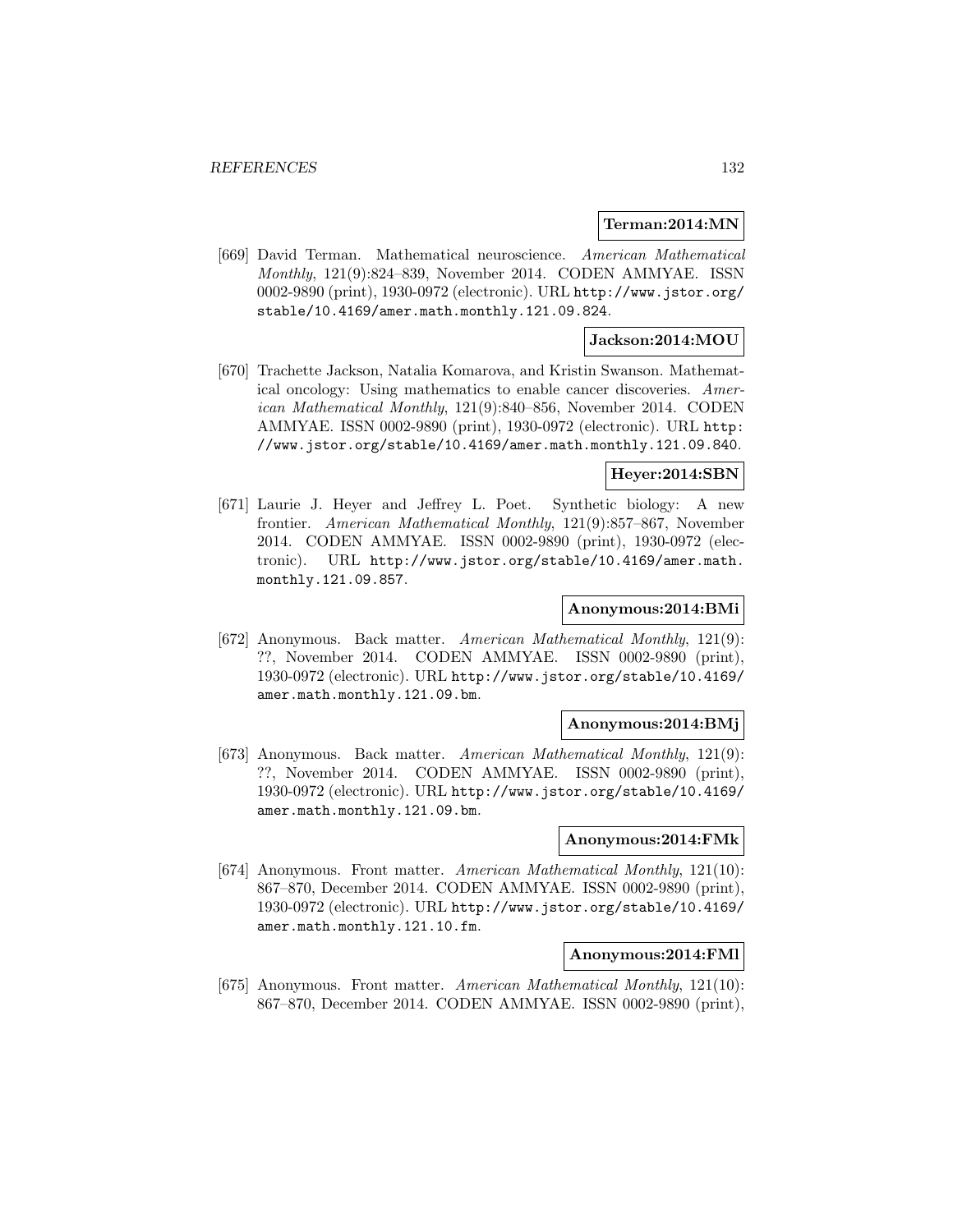1930-0972 (electronic). URL http://www.jstor.org/stable/10.4169/ amer.math.monthly.121.10.fm.

# **Giblin:2014:EE**

[676] Peter J. Giblin and J. Paul Warder. Evolving evolutoids. American Mathematical Monthly, 121(10):871–889, December 2014. CODEN AM-MYAE. ISSN 0002-9890 (print), 1930-0972 (electronic). URL http:// www.jstor.org/stable/10.4169/amer.math.monthly.121.10.871.

### **Moree:2014:NSC**

[677] Pieter Moree. Numerical semigroups, cyclotomic polynomials, and Bernoulli numbers. American Mathematical Monthly, 121(10):890– 902, December 2014. CODEN AMMYAE. ISSN 0002-9890 (print), 1930-0972 (electronic). URL http://www.jstor.org/stable/10.4169/ amer.math.monthly.121.10.890.

# **Ni:2014:PTT**

[678] Lei Ni. A Perron-type theorem on the principal eigenvalue of nonsymmetric elliptic operators. American Mathematical Monthly, 121(10): 903–908, December 2014. CODEN AMMYAE. ISSN 0002-9890 (print), 1930-0972 (electronic). URL http://www.jstor.org/stable/10.4169/ amer.math.monthly.121.10.903.

# **Clark:2014:ACO**

[679] Pete L. Clark and Niels J. Diepeveen. Absolute convergence in ordered fields. American Mathematical Monthly, 121(10):909–916, December 2014. CODEN AMMYAE. ISSN 0002-9890 (print), 1930-0972 (electronic). URL http://www.jstor.org/stable/10.4169/amer.math. monthly.121.10.909.

### **Trench:2014:UCS**

[680] William F. Trench. An unnoticed consequence of Szegő's distribution theorem. American Mathematical Monthly, 121(10):917–921, December 2014. CODEN AMMYAE. ISSN 0002-9890 (print), 1930-0972 (electronic). URL http://www.jstor.org/stable/10.4169/amer.math. monthly.121.10.917.

#### **Button:2014:CIG**

[681] Jack Button, Maurice Chiodo, and Mariano Zeron-Medina Laris. Coset intersection graphs for groups. American Mathematical Monthly, 121(10): 922–926, December 2014. CODEN AMMYAE. ISSN 0002-9890 (print), 1930-0972 (electronic). URL http://www.jstor.org/stable/10.4169/ amer.math.monthly.121.10.922.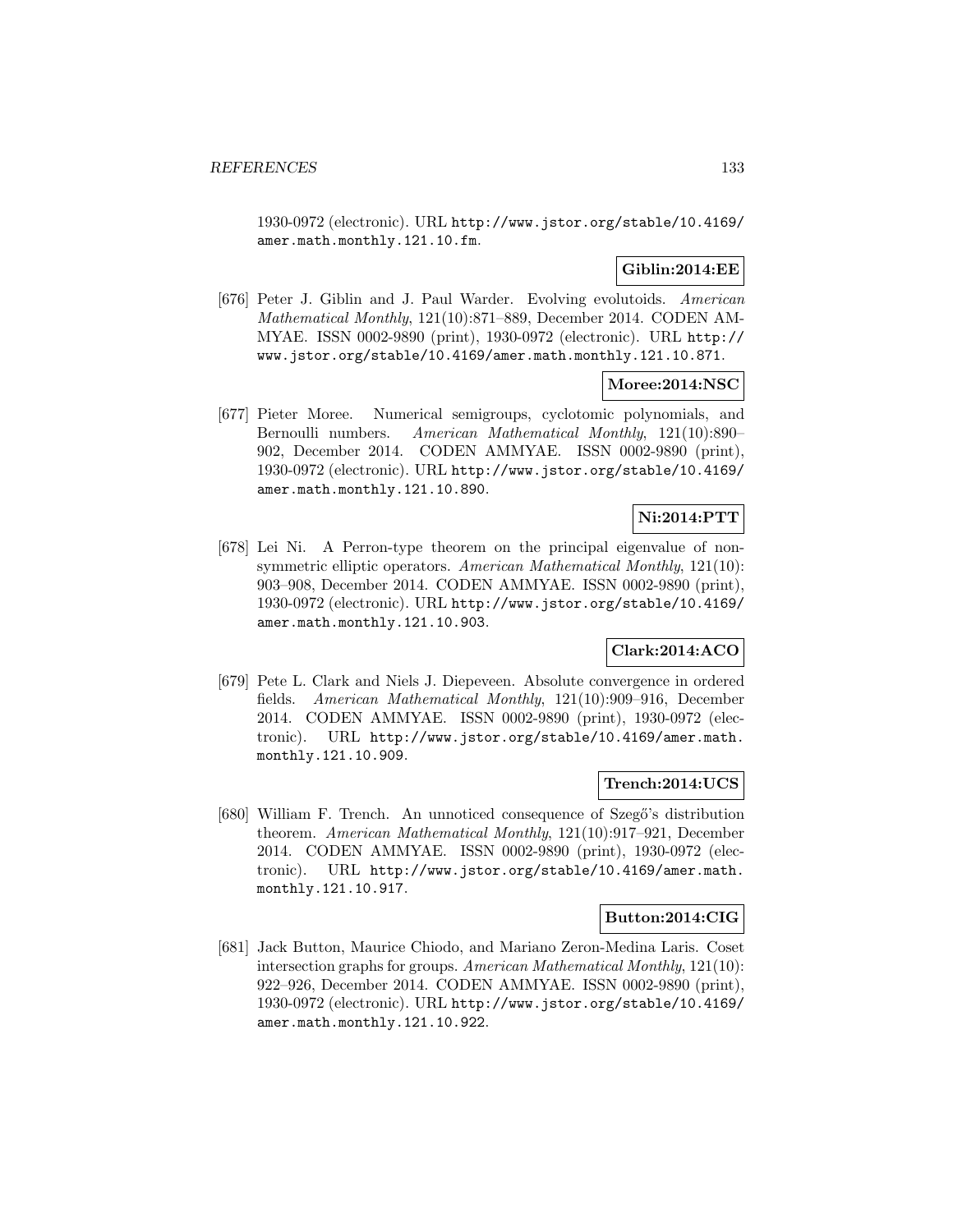#### **Northshield:2014:CDC**

[682] Sam Northshield. Complex Descartes circle theorem. American Mathematical Monthly, 121(10):927–931, December 2014. CODEN AMMYAE. ISSN 0002-9890 (print), 1930-0972 (electronic). URL http://www. jstor.org/stable/10.4169/amer.math.monthly.121.10.927.

# **Dey:2014:LAP**

[683] Pallab Kanti Dey and R. Thangadurai. The length of an arithmetic progression represented by a binary quadratic form. American Mathematical Monthly, 121(10):932–936, December 2014. CODEN AMMYAE. ISSN 0002-9890 (print), 1930-0972 (electronic). URL http://www.jstor.org/ stable/10.4169/amer.math.monthly.121.10.932.

### **Hampton:2014:CCT**

[684] Marshall Hampton. Cosines and Cayley, triangles and tetrahedra. American Mathematical Monthly, 121(10):937–941, December 2014. CODEN AMMYAE. ISSN 0002-9890 (print), 1930-0972 (electronic). URL http: //www.jstor.org/stable/10.4169/amer.math.monthly.121.10.937.

### **Acker:2014:NST**

[685] Felipe Acker. A note on the spectral theorem in the finite-dimensional real case. American Mathematical Monthly, 121(10):942–945, December 2014. CODEN AMMYAE. ISSN 0002-9890 (print), 1930-0972 (electronic). URL http://www.jstor.org/stable/10.4169/amer.math. monthly.121.10.942.

#### **Anonymous:2014:PSi**

[686] Anonymous. Problems and solutions. American Mathematical Monthly, 121(10):946–953, December 2014. CODEN AMMYAE. ISSN 0002-9890 (print), 1930-0972 (electronic). URL http://www.jstor.org/stable/ 10.4169/amer.math.monthly.121.10.946.

#### **Anonymous:2014:PSj**

[687] Anonymous. Problems and solutions. American Mathematical Monthly, 121(10):946–953, December 2014. CODEN AMMYAE. ISSN 0002-9890 (print), 1930-0972 (electronic). URL http://www.jstor.org/stable/ 10.4169/amer.math.monthly.121.10.946.

### **Walsh:2014:BRB**

[688] Genevieve S. Walsh. Book review: Mostly Surfaces, By Richard Evan Schwartz. American Mathematical Society, Providence, RI, 2010, xiii + 314 pp., ISBN 978-0-8218-5368-9, \$47.00. American Mathematical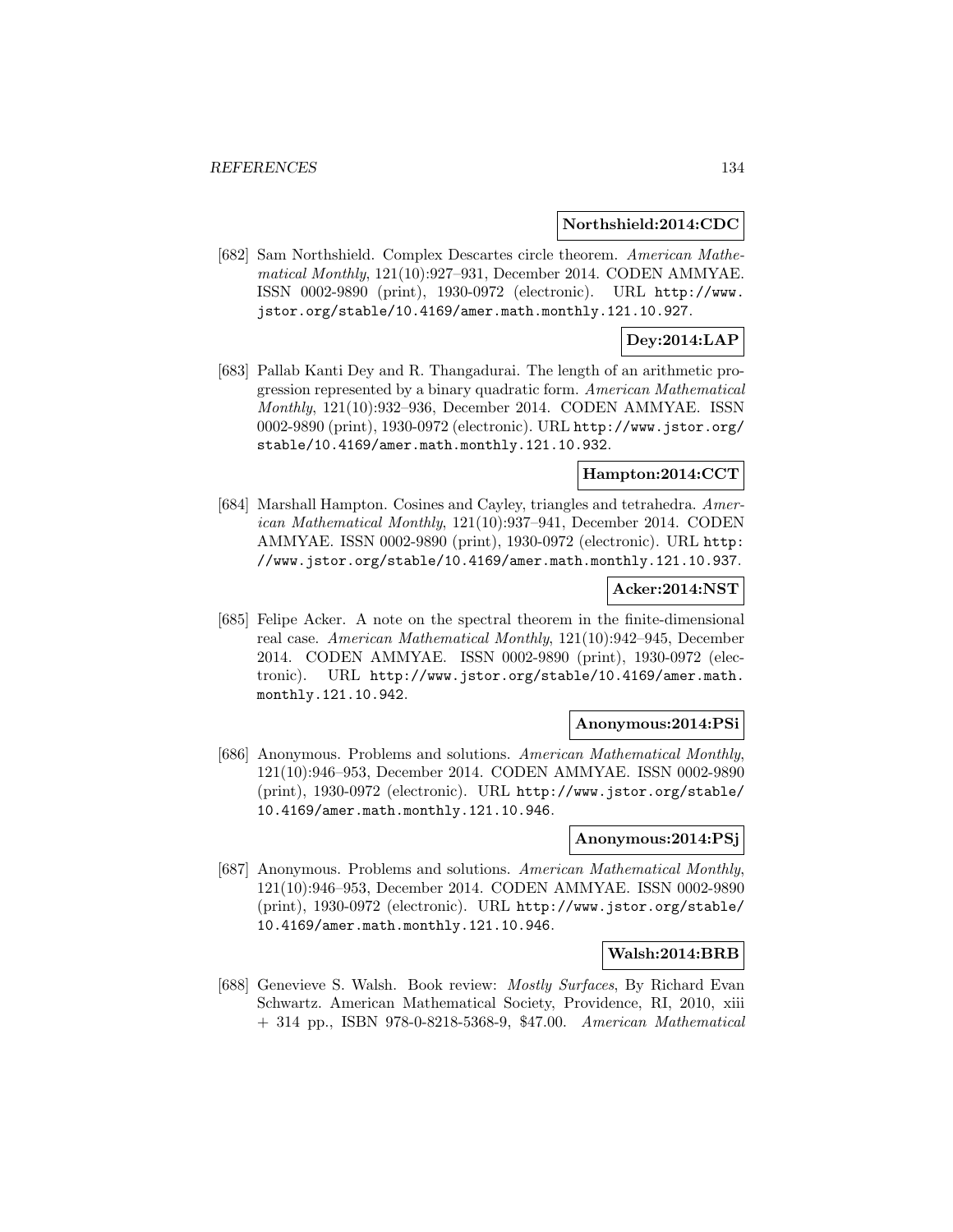Monthly, 121(10):954–956, December 2014. CODEN AMMYAE. ISSN 0002-9890 (print), 1930-0972 (electronic). URL http://www.jstor.org/ stable/10.4169/amer.math.monthly.121.10.954.

### **Anonymous:2014:EEb**

[689] Anonymous. Editor's endnotes. American Mathematical Monthly, 121 (10):957–959, December 2014. CODEN AMMYAE. ISSN 0002-9890 (print), 1930-0972 (electronic). URL http://www.jstor.org/stable/ 10.4169/amer.math.monthly.121.10.957.

#### **Anonymous:2014:MR**

[690] Anonymous. Monthly referees for 2014. American Mathematical Monthly, 121(10):960–962, December 2014. CODEN AMMYAE. ISSN 0002-9890 (print), 1930-0972 (electronic). URL http://www.jstor.org/ stable/10.4169/amer.math.monthly.121.10.960.

### **Sondow:2014:BYA**

[691] Jonathan Sondow. From the Monthly over 100 years ago ... . American Mathematical Monthly, 121(10):963, December 2014. CODEN AM-MYAE. ISSN 0002-9890 (print), 1930-0972 (electronic). URL http:// www.jstor.org/stable/10.4169/amer.math.monthly.121.10.963.

### **Sondow:2014:MYA**

[692] Jonathan Sondow. From the Monthly over 100 years ago... . American Mathematical Monthly, 121(10):963, December 2014. CODEN AM-MYAE. ISSN 0002-9890 (print), 1930-0972 (electronic). URL http:// www.jstor.org/stable/10.4169/amer.math.monthly.121.10.963.

# **Nimbran:2014:OMP**

[693] Amrik Singh Nimbran. One more proof of the irrationality of  $\sqrt{2}$ . American Mathematical Monthly, 121(10):964, December 2014. CODEN AM-MYAE. ISSN 0002-9890 (print), 1930-0972 (electronic). URL http:// www.jstor.org/stable/10.4169/amer.math.monthly.121.10.964.

# **Anonymous:2014:BMk**

[694] Anonymous. Back matter. American Mathematical Monthly, 121(10): ??, December 2014. CODEN AMMYAE. ISSN 0002-9890 (print), 1930-0972 (electronic). URL http://www.jstor.org/stable/10.4169/ amer.math.monthly.121.10.bm.

# **Anonymous:2014:BMl**

[695] Anonymous. Back matter. American Mathematical Monthly, 121(10): ??, December 2014. CODEN AMMYAE. ISSN 0002-9890 (print),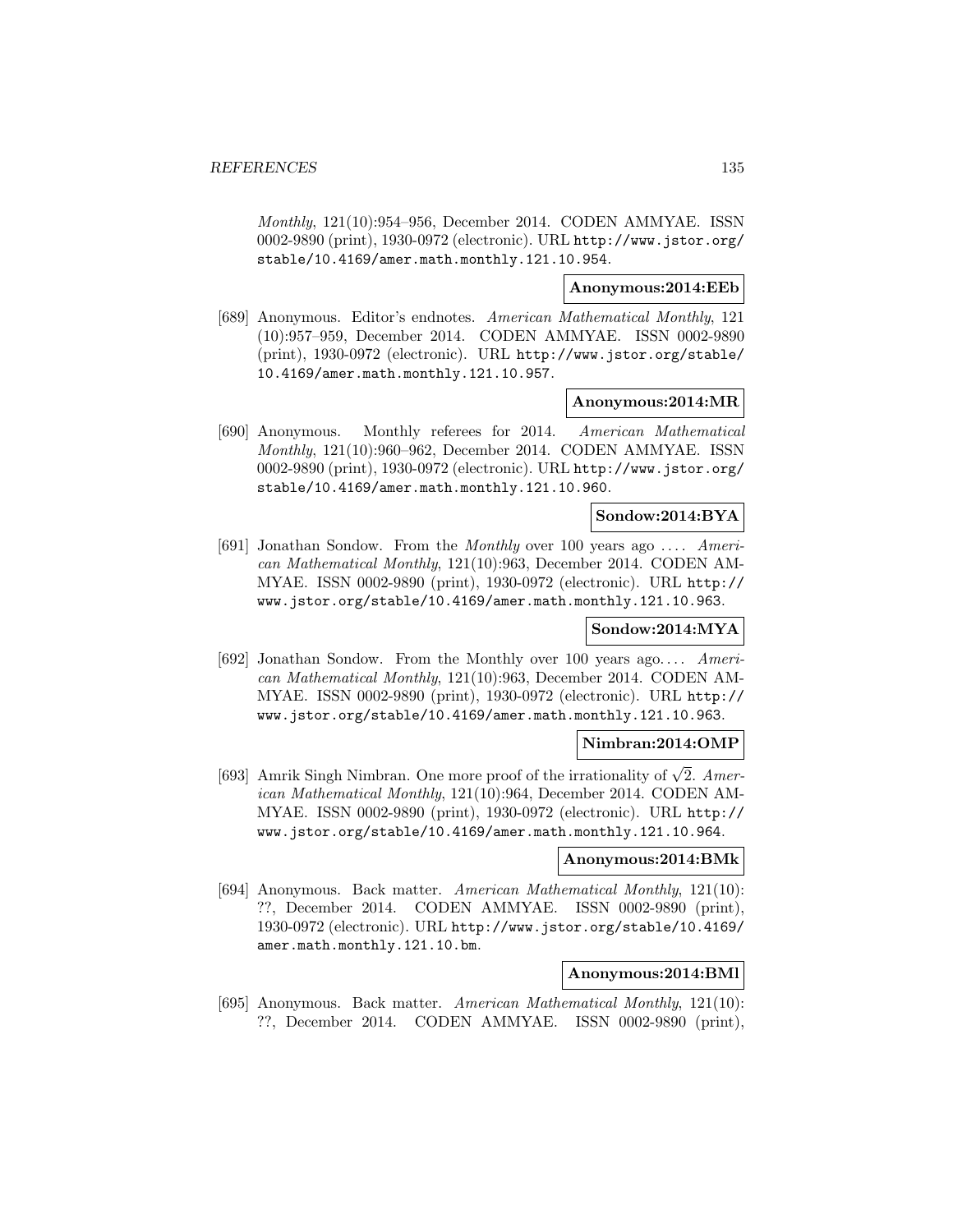1930-0972 (electronic). URL http://www.jstor.org/stable/10.4169/ amer.math.monthly.121.10.bm.

#### **Anonymous:2015:FMa**

[696] Anonymous. Front matter. American Mathematical Monthly, 122(1): 1–2, January 2015. CODEN AMMYAE. ISSN 0002-9890 (print), 1930-0972 (electronic). URL http://www.jstor.org/stable/10.4169/ amer.math.monthly.122.01.fm.

#### **Chapman:2015:LEC**

[697] Scott T. Chapman. A letter from the Editor: 2015 is the centennial year of the MAA. American Mathematical Monthly, 122(1):3, January 2015. CODEN AMMYAE. ISSN 0002-9890 (print), 1930-0972 (electronic). URL http://www.jstor.org/stable/10.4169/amer.math. monthly.122.01.3.

# **Zitarelli:2015:FYM**

[698] David E. Zitarelli. The first 100 years of the MAA. American Mathematical Monthly, 122(1):4–23, January 2015. CODEN AMMYAE. ISSN 0002-9890 (print), 1930-0972 (electronic). URL http://www.jstor.org/ stable/10.4169/amer.math.monthly.122.01.4.

#### **Swenton:2015:SPF**

[699] Frank Swenton. Simultaneous proof of the first fundamental theorem of calculus and integrability of continuous functions. American Mathematical Monthly, 122(1):23, January 2015. CODEN AMMYAE. ISSN 0002-9890 (print), 1930-0972 (electronic). URL http://www.jstor.org/ stable/10.4169/amer.math.monthly.122.01.23.

#### **Andreescu:2015:NP**

[700] Titu Andreescu, Vladimir Georgiev, Oleg Mushkarov, Vladimir Georgiev, and Oleg Mushkarov. Napoleon polygons. American Mathematical Monthly, 122(1):24–29, January 2015. CODEN AMMYAE. ISSN 0002-9890 (print), 1930-0972 (electronic). URL http://www.jstor.org/ stable/10.4169/amer.math.monthly.122.01.24.

# **Williams:2015:HRR**

[701] Kenneth S. Williams. Historical remark on Ramanujan's tau function. American Mathematical Monthly, 122(1):30–35, January 2015. CODEN AMMYAE. ISSN 0002-9890 (print), 1930-0972 (electronic). URL http: //www.jstor.org/stable/10.4169/amer.math.monthly.122.01.30.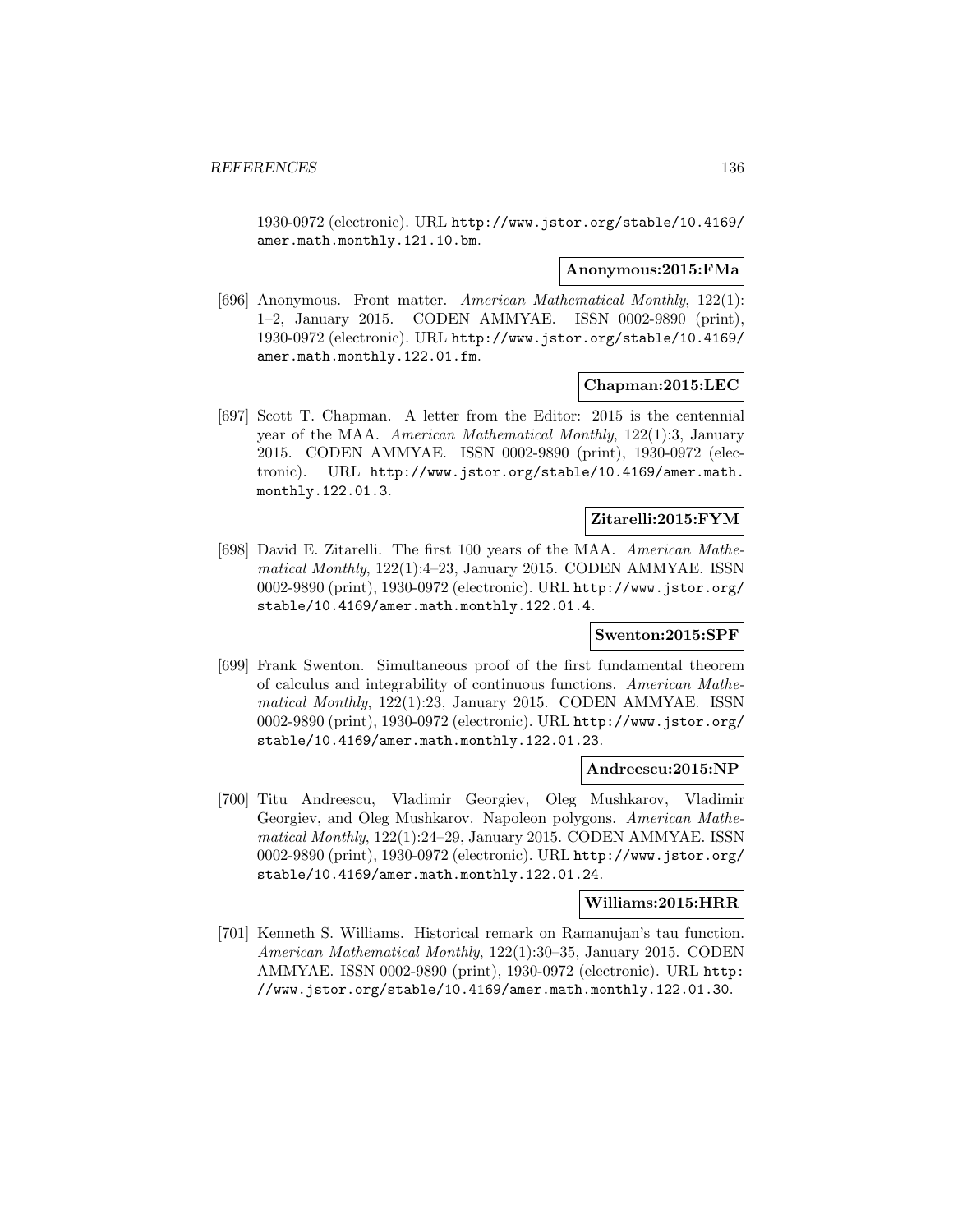#### **Curgus:2015:SSM**

[702] Branko Curgus, Robert I. Jewett, and Robert I. Jewett. Somewhat ´ stochastic matrices. American Mathematical Monthly, 122(1):36–42, January 2015. CODEN AMMYAE. ISSN 0002-9890 (print), 1930-0972 (electronic). URL http://www.jstor.org/stable/10.4169/amer.math. monthly.122.01.36.

# **Hardy:2015:STI**

[703] Michael Hardy. Stereographic trigonometric identities. American Mathematical Monthly, 122(1):43–47, January 2015. CODEN AMMYAE. ISSN 0002-9890 (print), 1930-0972 (electronic). URL http://www.jstor.org/ stable/10.4169/amer.math.monthly.122.01.43.

# **Lin:2015:IMP**

[704] Xianzu Lin. Infinitely many primes in the arithmetic progression  $kn-1$ . American Mathematical Monthly, 122(1):48–51, January 2015. CODEN AMMYAE. ISSN 0002-9890 (print), 1930-0972 (electronic). URL http: //www.jstor.org/stable/10.4169/amer.math.monthly.122.01.48.

# **Kayll:2015:DME**

[705] P. Mark Kayll. Deranged matchings: Enumeration by integration!! American Mathematical Monthly, 122(1):51, January 2015. CODEN AM-MYAE. ISSN 0002-9890 (print), 1930-0972 (electronic). URL http:// www.jstor.org/stable/10.4169/amer.math.monthly.122.01.51.

### **Motta:2015:PTB**

[706] Francis C. Motta, Patrick D. Shipman, and Bethany Springer. A point of tangency between combinatorics and differential geometry. American Mathematical Monthly, 122(1):52–55, January 2015. CODEN AM-MYAE. ISSN 0002-9890 (print), 1930-0972 (electronic). URL http:// www.jstor.org/stable/10.4169/amer.math.monthly.122.01.52.

# **Giv:2015:ACW**

[707] Hossein Hosseini Giv. The axiom of choice, well-ordering, and wellclassification. American Mathematical Monthly, 122(1):56–59, January 2015. CODEN AMMYAE. ISSN 0002-9890 (print), 1930-0972 (electronic). URL http://www.jstor.org/stable/10.4169/amer.math. monthly.122.01.56.

# **Ehrenhorg:2015:UMT**

[708] R. Ehrenhorg. An unbiased marriage theorem. American Mathematical Monthly, 122(1):59, January 2015. CODEN AMMYAE. ISSN 0002-9890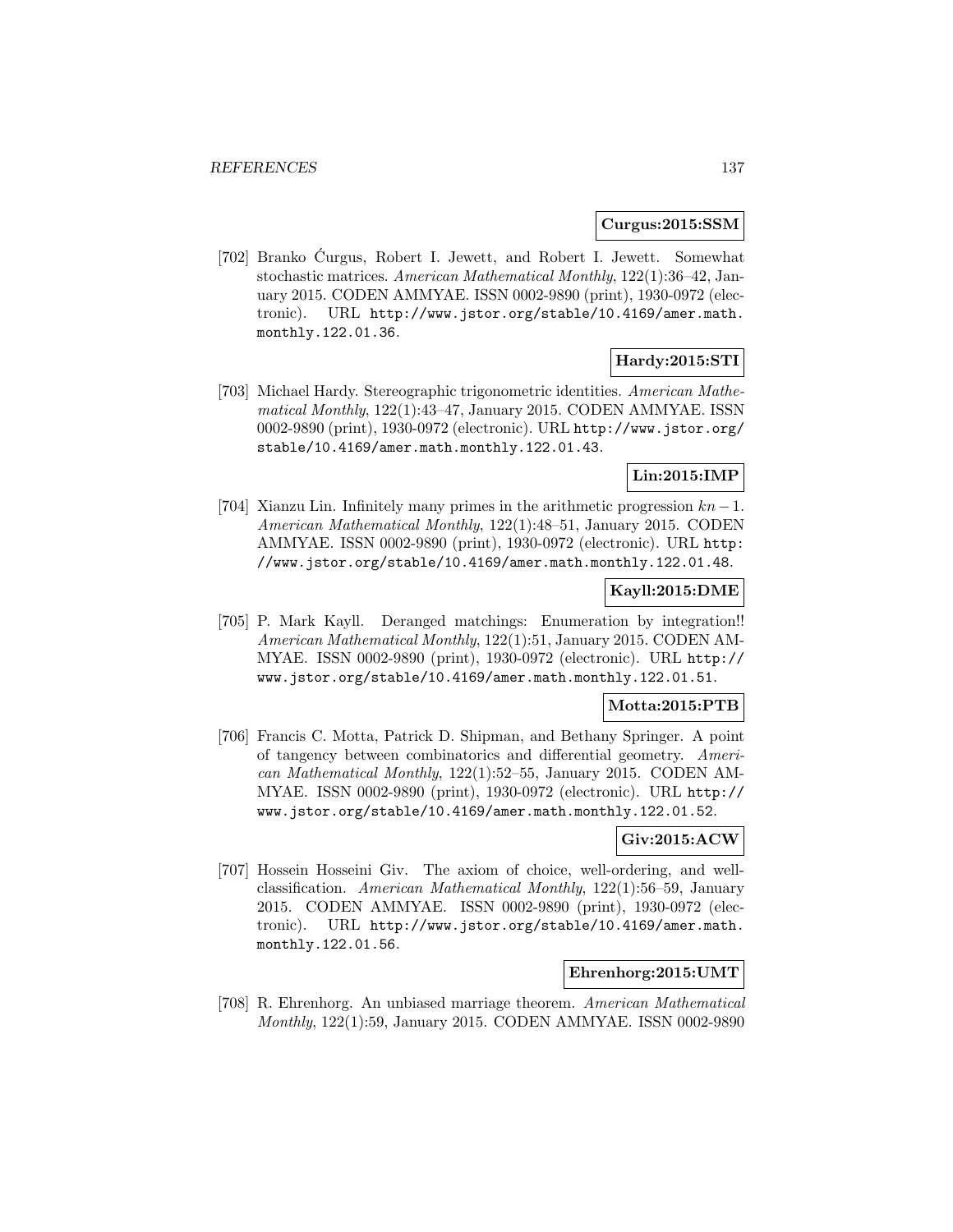(print), 1930-0972 (electronic). URL http://www.jstor.org/stable/ 10.4169/amer.math.monthly.122.01.59.

# **Ojeda:2015:KSR**

[709] Ignacio Ojeda. Kronecker square roots and the block vec matrix. American Mathematical Monthly, 122(1):60–64, January 2015. CODEN AM-MYAE. ISSN 0002-9890 (print), 1930-0972 (electronic). URL http:// www.jstor.org/stable/10.4169/amer.math.monthly.122.01.60.

### **Panzone:2015:FR**

[710] Pablo A. Panzone. On a formula of S. Ramanujan. American Mathematical Monthly, 122(1):65–69, January 2015. CODEN AMMYAE. ISSN 0002-9890 (print), 1930-0972 (electronic). URL http://www.jstor.org/ stable/10.4169/amer.math.monthly.122.01.65.

## **Letzter:2015:CAF**

[711] Edward S. Letzter. Continuity is an adjoint functor. American Mathematical Monthly, 122(1):70–74, January 2015. CODEN AMMYAE. ISSN 0002-9890 (print), 1930-0972 (electronic). URL http://www.jstor.org/ stable/10.4169/amer.math.monthly.122.01.70.

# **Anonymous:2015:PSa**

[712] Anonymous. Problems and solutions. American Mathematical Monthly, 122(1):75–82, January 2015. CODEN AMMYAE. ISSN 0002-9890 (print), 1930-0972 (electronic). URL http://www.jstor.org/stable/ 10.4169/amer.math.monthly.122.01.75.

### **Schaefer:2015:BRB**

[713] Edward F. Schaefer. Book review: The Mathematics of Encryption: An Elementary Introduction, Reviewed work(s): The Mathematics of Encryption: An Elementary Introduction. By Margaret Cozzens and Steven J. Miller. American Mathematical Society, Providence, RI, 2013, xviii + 332 pp., ISBN 978-0-8218-8321-1, \$49.00. American Mathematical Monthly, 122(1):83–88, January 2015. CODEN AMMYAE. ISSN 0002-9890 (print), 1930-0972 (electronic). URL http://www.jstor.org/ stable/10.4169/amer.math.monthly.122.01.83.

#### **Anonymous:2015:BMa**

[714] Anonymous. Back matter. American Mathematical Monthly, 122 (1):??, January 2015. CODEN AMMYAE. ISSN 0002-9890 (print), 1930-0972 (electronic). URL http://www.jstor.org/stable/10.4169/ amer.math.monthly.122.01.bm.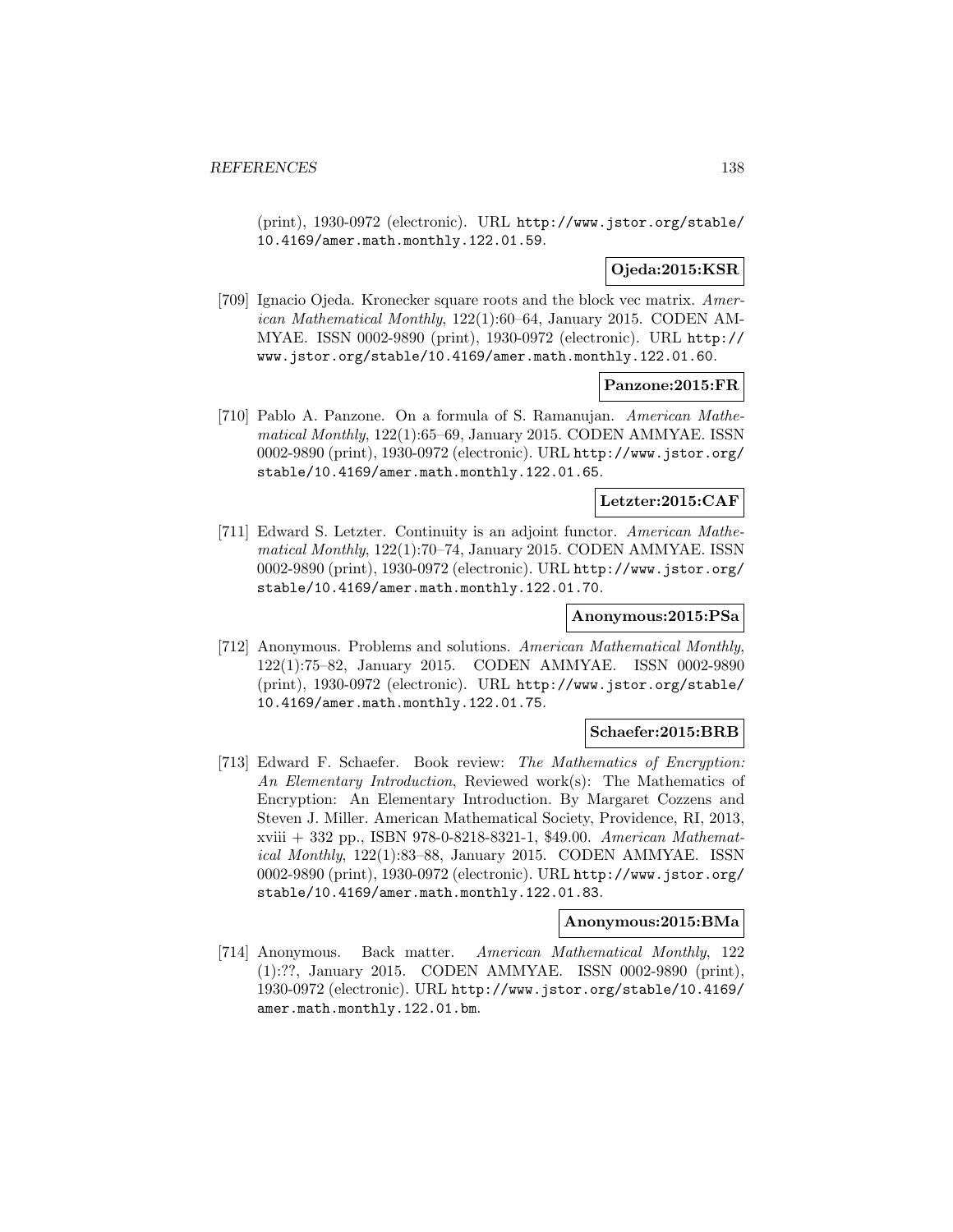#### **Anonymous:2015:FMb**

[715] Anonymous. Front matter. American Mathematical Monthly, 122(2): 87–90, February 2015. CODEN AMMYAE. ISSN 0002-9890 (print), 1930-0972 (electronic). URL http://www.jstor.org/stable/10.4169/ amer.math.monthly.122.02.fm.

# **Nievergelt:2015:BAE**

[716] Yves Nievergelt. Backward analysis explained with monthly payments. American Mathematical Monthly, 122(2):91–120, February 2015. CODEN AMMYAE. ISSN 0002-9890 (print), 1930-0972 (electronic). URL http://www.jstor.org/stable/10.4169/amer.math. monthly.122.02.91.

# **ONeill:2015:HDY**

[717] Christopher O'Neill, Roberto Pelayo, and Roberto Pelayo. How do you measure primality? American Mathematical Monthly, 122(2):121– 137, February 2015. CODEN AMMYAE. ISSN 0002-9890 (print), 1930-0972 (electronic). URL http://www.jstor.org/stable/10.4169/ amer.math.monthly.122.02.121.

## **Shukurov:2015:PSN**

[718] Aydin Shukurov. The power system is never a basis in the space of continuous functions. American Mathematical Monthly, 122(2):137, February 2015. CODEN AMMYAE. ISSN 0002-9890 (print), 1930-0972 (electronic). URL http://www.jstor.org/stable/10.4169/amer.math. monthly.122.02.137.

#### **delaTorre:2015:NPS**

[719] Carlos A. Catal´a de la Torre. A new proof for a sharp van der Corput's lemma. American Mathematical Monthly, 122(2):138–142, February 2015. CODEN AMMYAE. ISSN 0002-9890 (print), 1930-0972 (electronic). URL http://www.jstor.org/stable/10.4169/amer.math. monthly.122.02.138.

## **Kocak:2015:DAR**

[720] S. Koçak. Dihedral angles of the regular *n*-simplex. American Mathematical Monthly, 122(2):143, February 2015. CODEN AMMYAE. ISSN 0002-9890 (print), 1930-0972 (electronic). URL http://www.jstor.org/ stable/10.4169/amer.math.monthly.122.02.143.

## **Akopyan:2015:GC**

[721] Arseniy V. Akopyan. Geometry of the cardioid. American Mathematical Monthly, 122(2):144–150, February 2015. CODEN AMMYAE. ISSN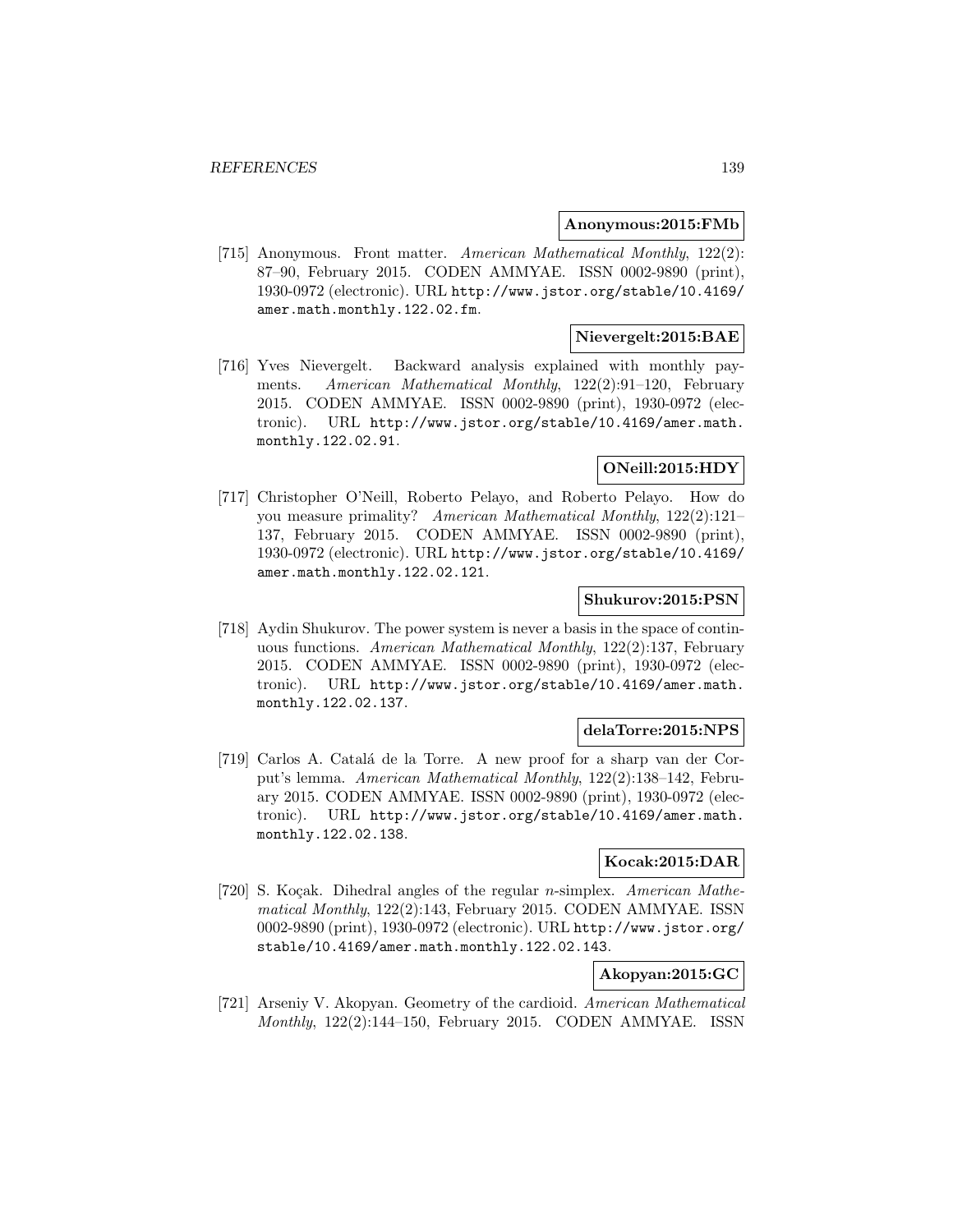0002-9890 (print), 1930-0972 (electronic). URL http://www.jstor.org/ stable/10.4169/amer.math.monthly.122.02.144.

### **Brafman:2015:AAP**

[722] Marcelo Brafman. Another algebraic Pythagorean proof. American Mathematical Monthly, 122(2):150, February 2015. CODEN AMMYAE. ISSN 0002-9890 (print), 1930-0972 (electronic). URL http://www. jstor.org/stable/10.4169/amer.math.monthly.122.02.150.

### **Molinari:2015:EPI**

[723] G. Molinari. Elementary prime identities. American Mathematical Monthly, 122(2):151–154, February 2015. CODEN AMMYAE. ISSN 0002-9890 (print), 1930-0972 (electronic). URL http://www.jstor.org/ stable/10.4169/amer.math.monthly.122.02.151.

# **Grater:2015:EBI**

[724] Joachim Gräter, Karl-Joachim Wirths, and Karl-Joachim Wirths. On elementary bounds for  $\sum_{k=n}^{\infty} k^{-s}$ . American Mathematical Monthly, 122(2):155–158, February 2015. CODEN AMMYAE. ISSN 0002-9890 (print), 1930-0972 (electronic). URL http://www.jstor.org/stable/ 10.4169/amer.math.monthly.122.02.155.

#### **Pollack:2015:EGE**

[725] Paul Pollack. An easy generalization of Euler's theorem on the series of prime reciprocals. American Mathematical Monthly, 122(2):159– 163, February 2015. CODEN AMMYAE. ISSN 0002-9890 (print), 1930-0972 (electronic). URL http://www.jstor.org/stable/10.4169/ amer.math.monthly.122.02.159.

## **Drucker:2015:CPT**

[726] Daniel Drucker. A comprehensive Pythagorean theorem for all dimensions. American Mathematical Monthly, 122(2):164–168, February 2015. CODEN AMMYAE. ISSN 0002-9890 (print), 1930-0972 (electronic). URL http://www.jstor.org/stable/10.4169/amer.math. monthly.122.02.164.

## **Moreno:2015:GPMa**

[727] Samuel G. Moreno and Esther M. García-Caballero. A geometric proof of Morrie's Law. American Mathematical Monthly, 122(2):168, February 2015. CODEN AMMYAE. ISSN 0002-9890 (print), 1930-0972 (electronic). URL http://www.jstor.org/stable/10.4169/amer.math. monthly.122.02.168.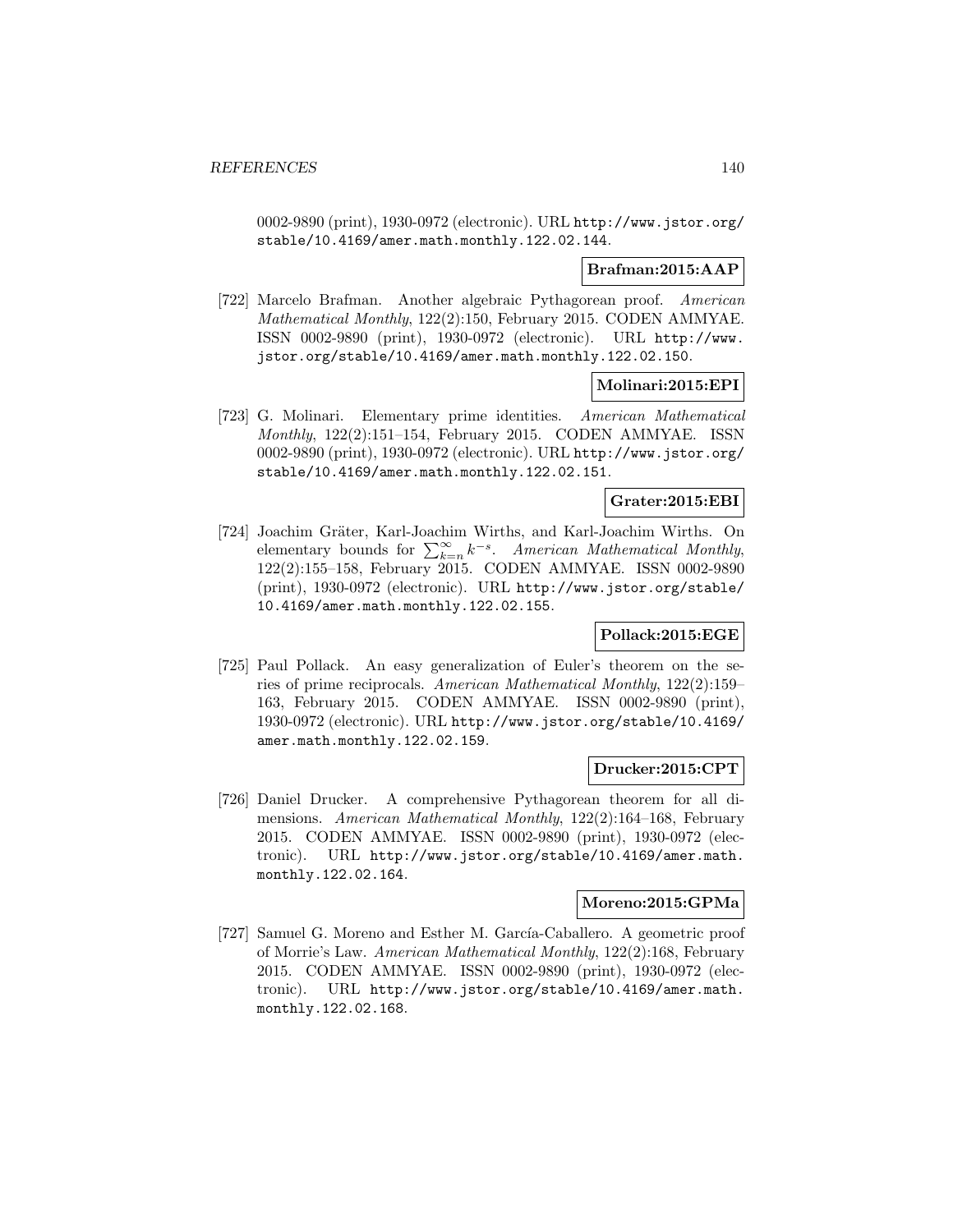# **Li:2015:TEP**

[728] Bao Qin Li. Two elementary properties of entire functions. American Mathematical Monthly, 122(2):169–172, February 2015. CODEN AM-MYAE. ISSN 0002-9890 (print), 1930-0972 (electronic). URL http:// www.jstor.org/stable/10.4169/amer.math.monthly.122.02.169.

# **Dai:2015:FBC**

[729] Xiongping Dai. From the first Borel–Cantelli lemma to Poincaré's recurrence theorem. American Mathematical Monthly, 122(2):173–174, February 2015. CODEN AMMYAE. ISSN 0002-9890 (print), 1930-0972 (electronic). URL http://www.jstor.org/stable/10.4169/amer.math. monthly.122.02.173.

#### **Anonymous:2015:PSb**

[730] Anonymous. Problems and solutions. American Mathematical Monthly, 122(2):175–182, February 2015. CODEN AMMYAE. ISSN 0002-9890 (print), 1930-0972 (electronic). URL http://www.jstor.org/stable/ 10.4169/amer.math.monthly.122.02.175.

#### **Folland:2015:BRBa**

[731] Gerald B. Folland. Book review: Hidden Harmony—Geometric Fantasies: The Rise of Complex Function Theory, By Umberto Bottazzini and Jeremy Gray. Springer, New York, 2013, xvii + 848 pp., ISBN 978- 1-4614-5724-4, \$189.00 (hardcover), ISBN 978-1-4614-5725-1, \$149.00 (eBook). American Mathematical Monthly, 122(2):183–188, February 2015. CODEN AMMYAE. ISSN 0002-9890 (print), 1930-0972 (electronic). URL http://www.jstor.org/stable/10.4169/amer.math. monthly.122.02.183.

#### **Anonymous:2015:BMb**

[732] Anonymous. Back matter. American Mathematical Monthly, 122(2): ??, February 2015. CODEN AMMYAE. ISSN 0002-9890 (print), 1930-0972 (electronic). URL http://www.jstor.org/stable/10.4169/ amer.math.monthly.122.02.bm.

# **Anonymous:2015:FMc**

[733] Anonymous. Front matter. American Mathematical Monthly, 122(3): 189–190, March 2015. CODEN AMMYAE. ISSN 0002-9890 (print), 1930-0972 (electronic). URL http://www.jstor.org/stable/10.4169/ amer.math.monthly.122.03.fm.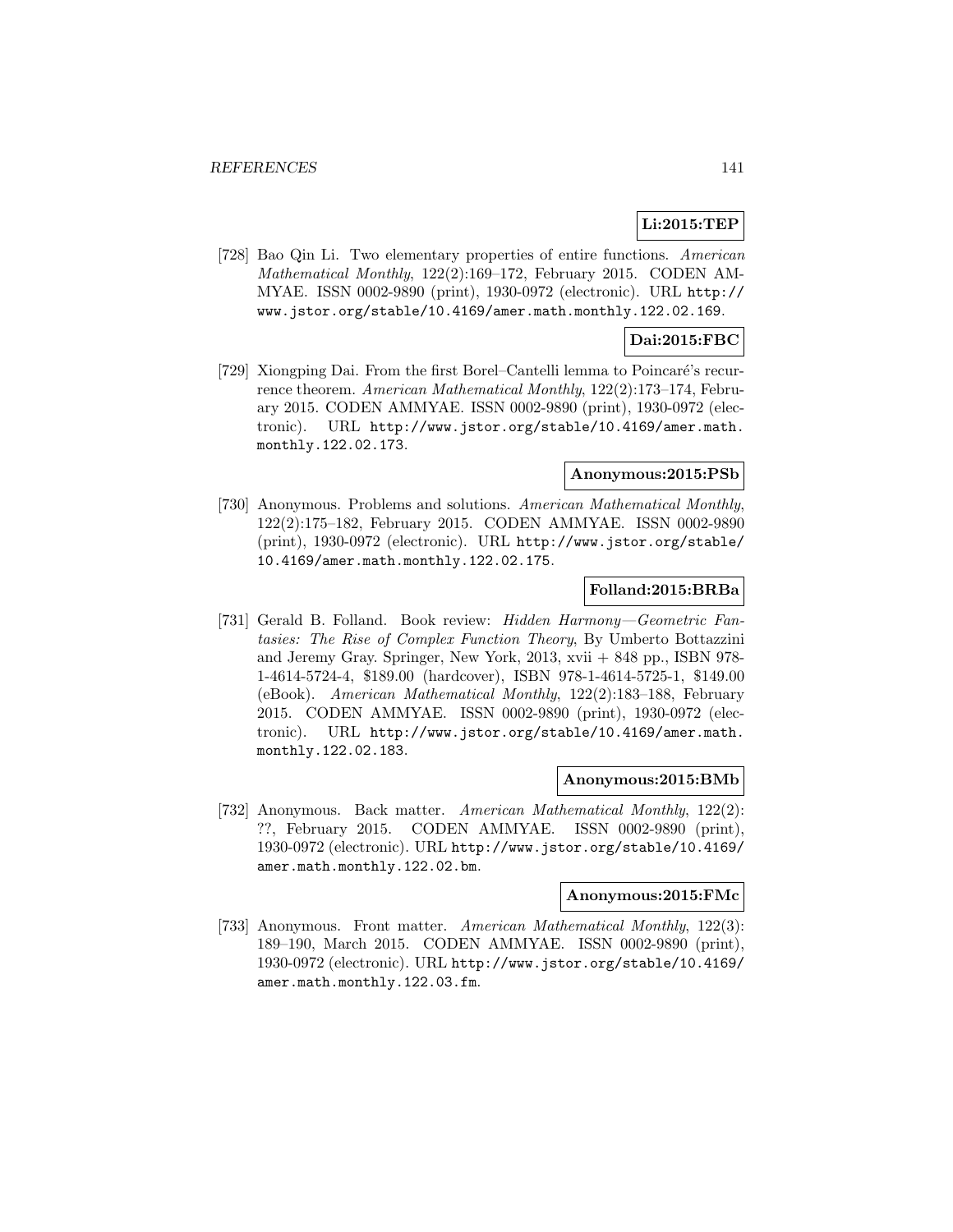## **Quinn:2015:YGG**

[734] Jennifer J. Quinn. Yueh-Gin Gung and Dr. Charles Y. Hu Award for 2015 to W. James Lewis for distinguished service to mathematics. American Mathematical Monthly, 122(3):191–194, March 2015. CODEN AM-MYAE. ISSN 0002-9890 (print), 1930-0972 (electronic). URL http:// www.jstor.org/stable/10.4169/amer.math.monthly.122.03.191.

# **Borwein:2015:PPB**

[735] Jonathan M. Borwein and Scott T. Chapman. I prefer pi: A brief history and anthology of articles in the American Mathematical Monthly. American Mathematical Monthly, 122(3):195–216, March 2015. CODEN AMMYAE. ISSN 0002-9890 (print), 1930-0972 (electronic). URL http: //www.jstor.org/stable/10.4169/amer.math.monthly.122.03.195.

### **Peifer:2015:MDO**

[736] David Peifer. Max Dehn and the origins of topology and infinite group theory. American Mathematical Monthly, 122(3):217–233, March 2015. CODEN AMMYAE. ISSN 0002-9890 (print), 1930-0972 (electronic). URL http://www.jstor.org/stable/10.4169/amer.math. monthly.122.03.217.

### **Moreno:2015:GPMb**

[737] Samuel G. Moreno and Esther M. García-Caballero. A geometric proof of Morrie's Law. American Mathematical Monthly, 122(3):233, March 2015. CODEN AMMYAE. ISSN 0002-9890 (print), 1930-0972 (electronic). URL http://www.jstor.org/stable/10.4169/amer.math. monthly.122.03.233.

### **Eising:2015:SAG**

[738] Jaap Eising, David Radcliffe, and Jaap Top. A simple answer to Gelfand's question. American Mathematical Monthly, 122(3):234–245, March 2015. CODEN AMMYAE. ISSN 0002-9890 (print), 1930-0972 (electronic). URL http://www.jstor.org/stable/10.4169/amer.math. monthly.122.03.234.

# **DeLeon:2015:UUC**

[739] Doreen De Leon. Using undetermined coefficients to solve certain classes of variable-coefficient equations. American Mathematical Monthly, 122 (3):246–255, March 2015. CODEN AMMYAE. ISSN 0002-9890 (print), 1930-0972 (electronic). URL http://www.jstor.org/stable/10.4169/ amer.math.monthly.122.03.246.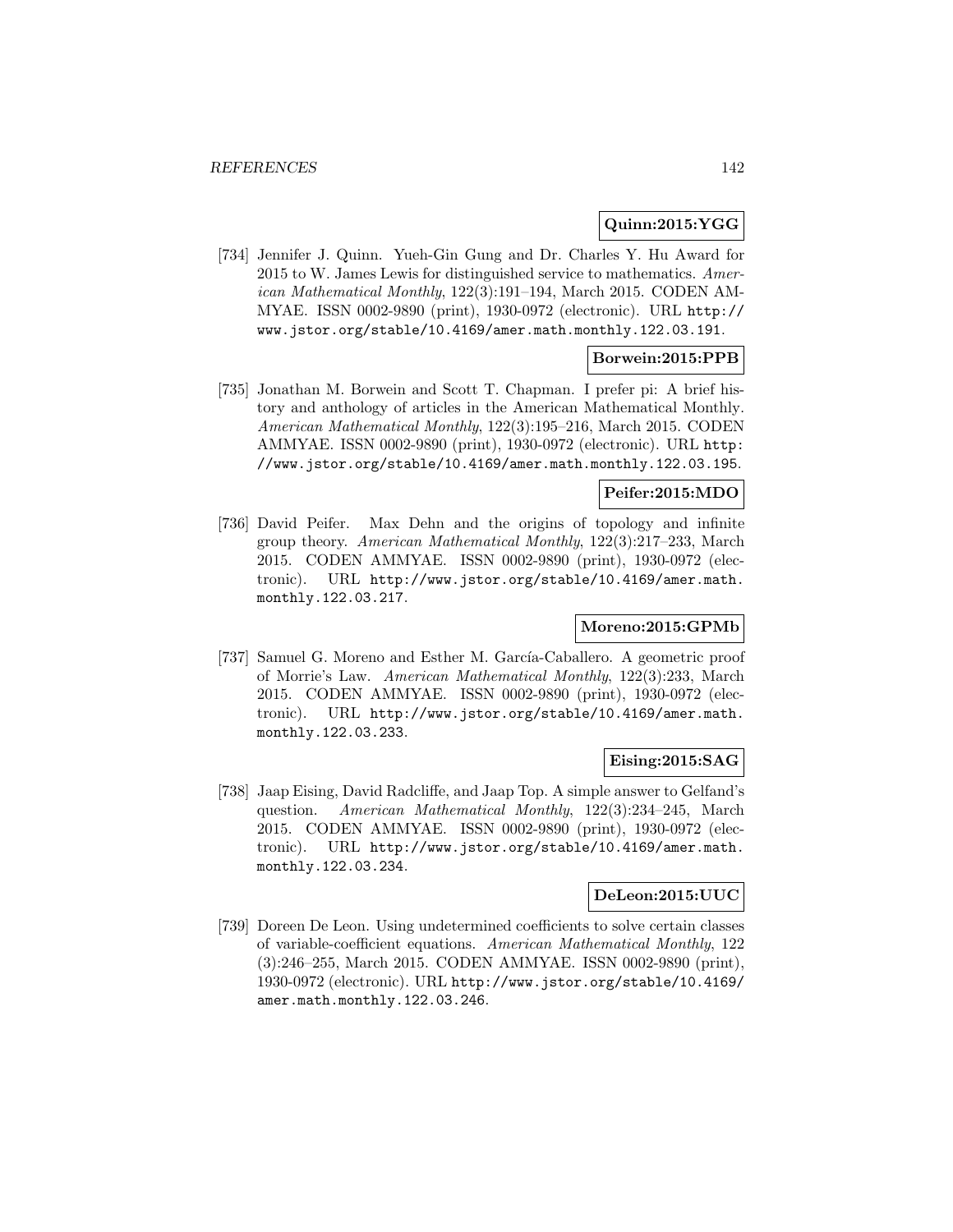# **Beck:2015:VGF**

[740] Matthias Beck and Neville Robbins. Variations on a generating-function theme: Enumerating compositions with parts avoiding an arithmetic sequence. American Mathematical Monthly, 122(3):256–263, March 2015. CODEN AMMYAE. ISSN 0002-9890 (print), 1930-0972 (electronic). URL http://www.jstor.org/stable/10.4169/amer.math. monthly.122.03.256.

# **Petrunin:2015:AMP**

[741] Anton Petrunin. Area minimizing polyhedral surfaces are saddle. American Mathematical Monthly, 122(3):264–267, March 2015. CODEN AM-MYAE. ISSN 0002-9890 (print), 1930-0972 (electronic). URL http:// www.jstor.org/stable/10.4169/amer.math.monthly.122.03.264.

# **Bloch:2015:ODM**

[742] William Goldbloom Bloch. Open discontinuous maps from  $\mathbb{R}^n$  onto  $\mathbb{R}^n$ . American Mathematical Monthly, 122(3):268–271, March 2015. CODEN AMMYAE. ISSN 0002-9890 (print), 1930-0972 (electronic). URL http: //www.jstor.org/stable/10.4169/amer.math.monthly.122.03.268.

## **Khan:2015:AMH**

[743] Mizan R. Khan and Richard Magner. An application of modular hyperbolas to quadratic residues. American Mathematical Monthly, 122 (3):272–274, March 2015. CODEN AMMYAE. ISSN 0002-9890 (print), 1930-0972 (electronic). URL http://www.jstor.org/stable/10.4169/ amer.math.monthly.122.03.272.

#### **Tarnauceanu:2015:FGC**

[744] Marius Tarnauceanu. Finite groups with a certain number of cyclic subgroups. American Mathematical Monthly, 122(3):275–276, March 2015. CODEN AMMYAE. ISSN 0002-9890 (print), 1930-0972 (electronic). URL http://www.jstor.org/stable/10.4169/amer.math. monthly.122.03.275.

### **Konvalina:2015:PMA**

[745] John Konvalina. Powers of matrices and algebraic centrosymmetry. American Mathematical Monthly, 122(3):277–279, March 2015. CODEN AMMYAE. ISSN 0002-9890 (print), 1930-0972 (electronic). URL http: //www.jstor.org/stable/10.4169/amer.math.monthly.122.03.277.

# **Horak:2015:PCC**

[746] Peter Horak. Partitioning  $\mathbb{R}^n$  into connected components. American Mathematical Monthly, 122(3):280–283, March 2015. CODEN AM-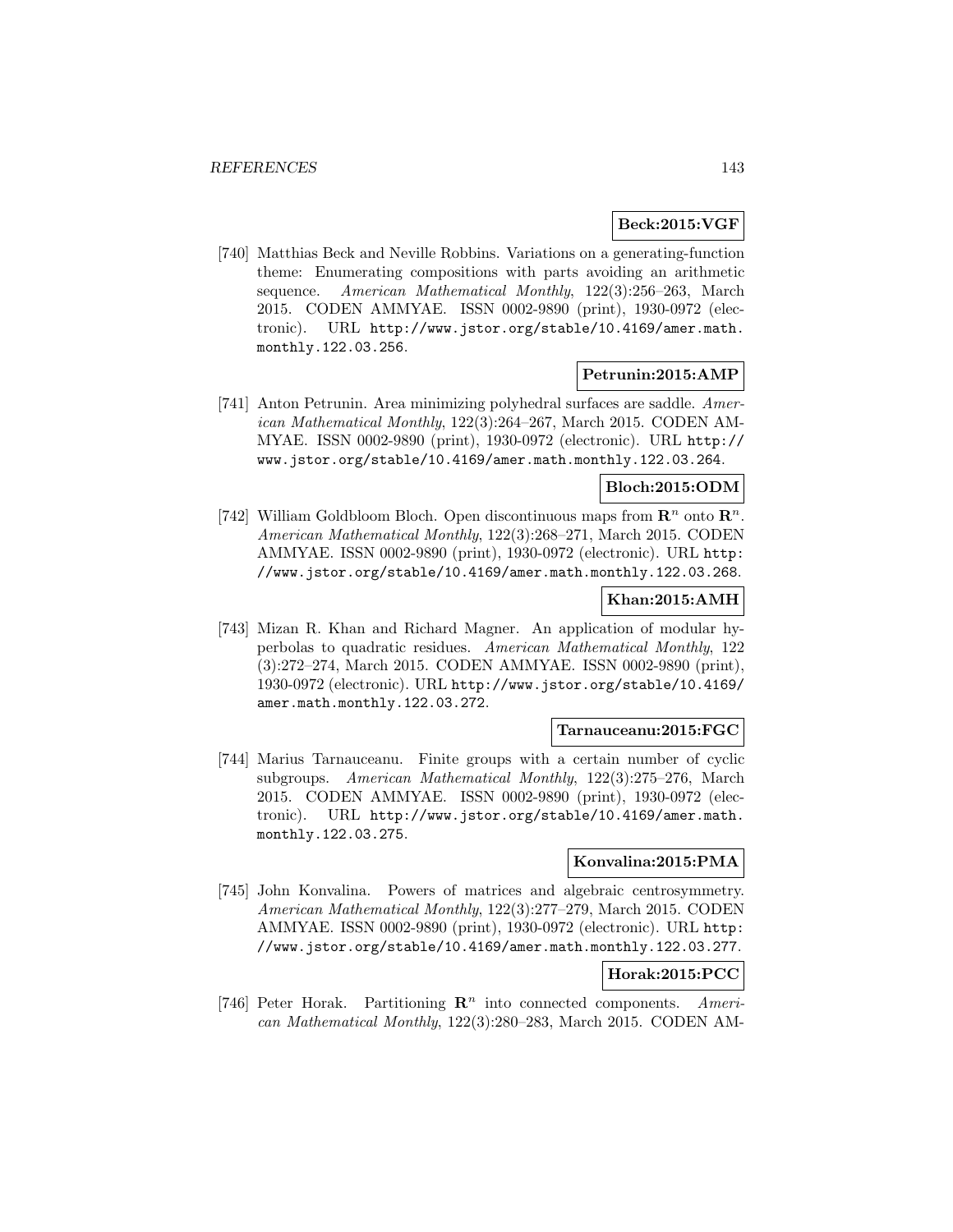MYAE. ISSN 0002-9890 (print), 1930-0972 (electronic). URL http:// www.jstor.org/stable/10.4169/amer.math.monthly.122.03.280.

#### **Gaitanas:2015:EFP**

[747] Konstantinos Gaitanas. An explicit formula for the prime counting function which is valid infinitely often. American Mathematical Monthly, 122(3):283, March 2015. CODEN AMMYAE. ISSN 0002-9890 (print), 1930-0972 (electronic). URL http://www.jstor.org/stable/10.4169/ amer.math.monthly.122.03.283.

#### **Anonymous:2015:PSc**

[748] Anonymous. Problems and solutions. American Mathematical Monthly, 122(3):284–291, March 2015. CODEN AMMYAE. ISSN 0002-9890 (print), 1930-0972 (electronic). URL http://www.jstor.org/stable/ 10.4169/amer.math.monthly.122.03.284.

## **Hersh:2015:BRB**

[749] Reuben Hersh. Book review: How Humans Learn to Think Mathematically. Exploring the Three Worlds of Mathematics. American Mathematical Monthly, 122(3):292–296, March 2015. CODEN AMMYAE. ISSN 0002-9890 (print), 1930-0972 (electronic). URL http://www.jstor.org/ stable/10.4169/amer.math.monthly.122.03.292.

### **Anonymous:2015:BMc**

[750] Anonymous. Back matter. American Mathematical Monthly, 122 (3):??, March 2015. CODEN AMMYAE. ISSN 0002-9890 (print), 1930-0972 (electronic). URL http://www.jstor.org/stable/10.4169/ amer.math.monthly.122.03.bm.

#### **Anonymous:2015:FMd**

[751] Anonymous. Front matter. American Mathematical Monthly, 122(4): 297–298, April 2015. CODEN AMMYAE. ISSN 0002-9890 (print), 1930-0972 (electronic). URL http://www.jstor.org/stable/10.4169/ amer.math.monthly.122.04.fm.

#### **Montgomery:2015:TBP**

[752] Richard Montgomery. The three-body problem and the shape sphere. American Mathematical Monthly, 122(4):299–321, April 2015. CODEN AMMYAE. ISSN 0002-9890 (print), 1930-0972 (electronic). URL http: //www.jstor.org/stable/10.4169/amer.math.monthly.122.04.299.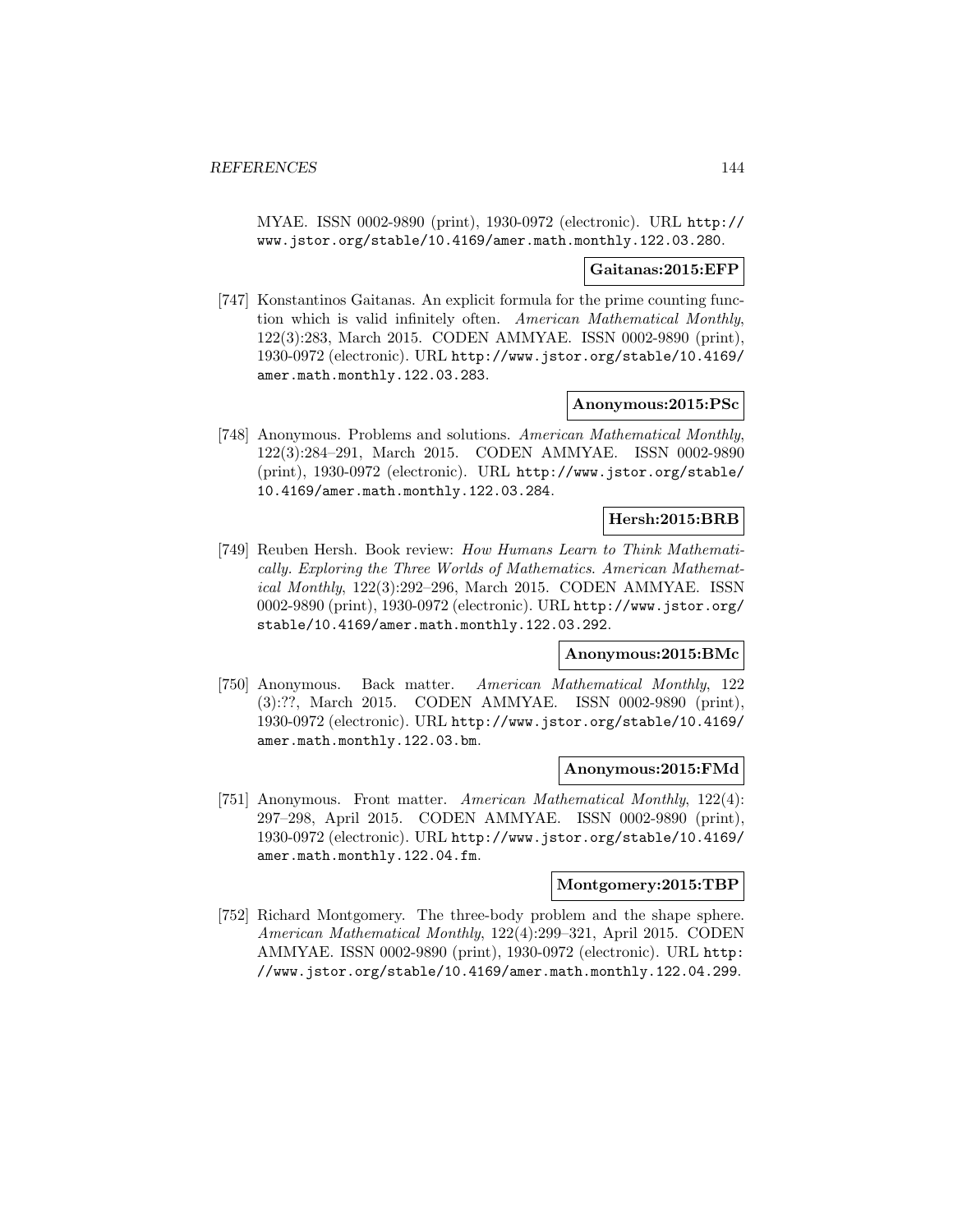## **Gilbert:2015:FR**

[753] Rebekah Ann Gilbert. A fine rediscovery. American Mathematical Monthly, 122(4):322–331, April 2015. CODEN AMMYAE. ISSN 0002- 9890 (print), 1930-0972 (electronic). URL http://www.jstor.org/ stable/10.4169/amer.math.monthly.122.04.322.

# **Cufi:2015:CP**

[754] Juli´a Cuf´ı, Agust´ı Revent´o, and Carlos J. Rodr´Iz. Curvature for polygons. American Mathematical Monthly, 122(4):332–337, April 2015. CODEN AMMYAE. ISSN 0002-9890 (print), 1930-0972 (electronic). URL http://www.jstor.org/stable/10.4169/amer.math. monthly.122.04.332.

# **Dilcher:2015:PMR**

[755] Karl Dilcher and Larry Ericksen. The polynomials of Mahler and roots of unity. American Mathematical Monthly, 122(4):338–353, April 2015. CODEN AMMYAE. ISSN 0002-9890 (print), 1930-0972 (electronic). URL http://www.jstor.org/stable/10.4169/amer.math. monthly.122.04.338.

## **Santos:2015:NMS**

[756] Altino F. Santos. A new metric on spherical f-tilings. American Mathematical Monthly, 122(4):354–361, April 2015. CODEN AMMYAE. ISSN 0002-9890 (print), 1930-0972 (electronic). URL http://www.jstor.org/ stable/10.4169/amer.math.monthly.122.04.354.

## **Fitzpatrick:2015:ACF**

[757] Patrick M. Fitzpatrick and Brian R. Hunt. Absolute continuity of a function and uniform integrability of its divided differences. American Mathematical Monthly, 122(4):362–366, April 2015. CODEN AMMYAE. ISSN 0002-9890 (print), 1930-0972 (electronic). URL http://www.jstor.org/ stable/10.4169/amer.math.monthly.122.04.362.

## **Ponomarenko:2015:BCS**

[758] Vadim Ponomarenko. A base conversion surprise. American Mathematical Monthly, 122(4):366 402–366, April 2015. CODEN AMMYAE. ISSN 0002-9890 (print), 1930-0972 (electronic). URL http://www.jstor.org/ stable/10.4169/amer.math.monthly.122.04.366.

# **Adamaszek:2015:FNS**

[759] Michal Adamaszek. Face numbers of down-sets. American Mathematical Monthly, 122(4):367–370, April 2015. CODEN AMMYAE. ISSN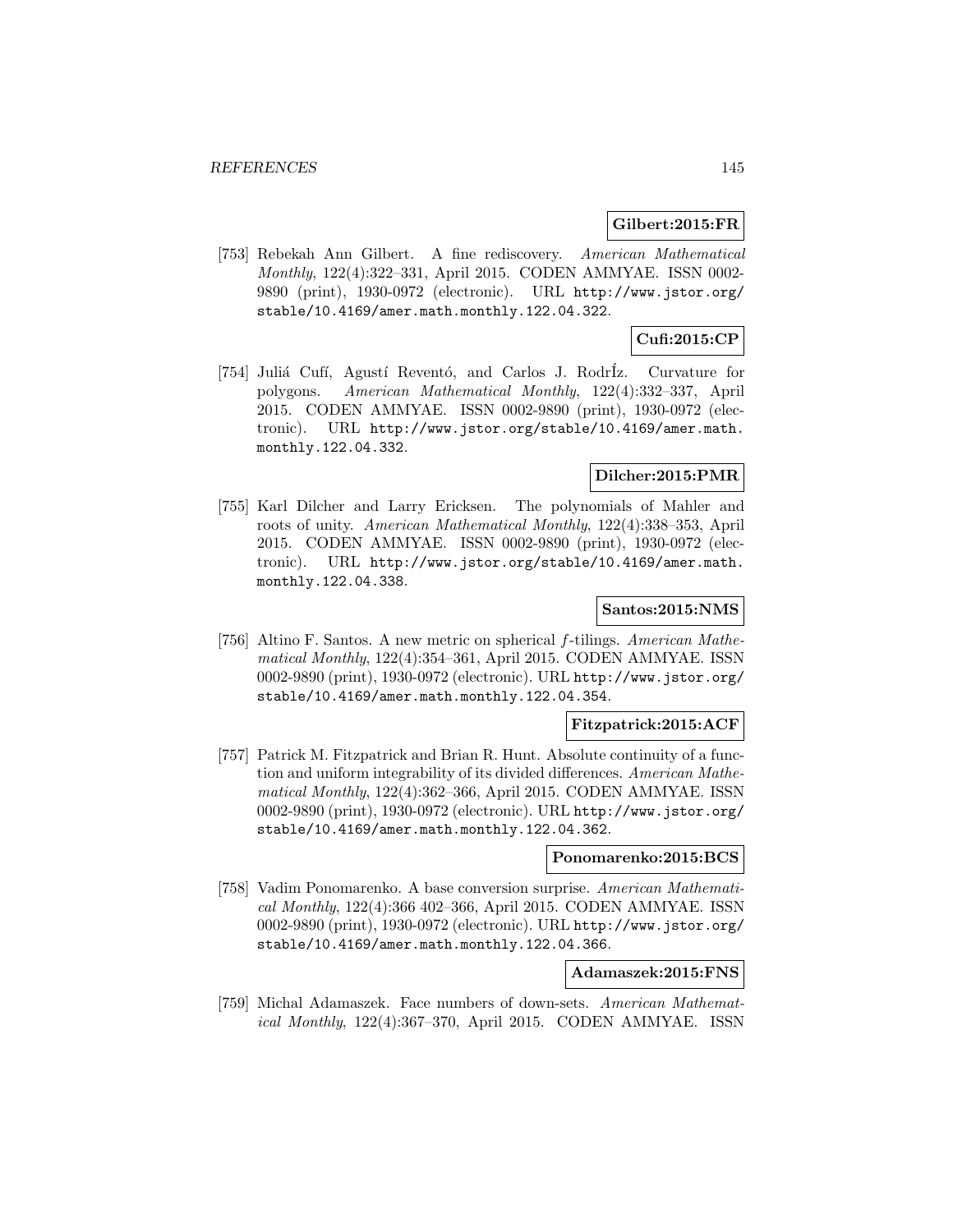0002-9890 (print), 1930-0972 (electronic). URL http://www.jstor.org/ stable/10.4169/amer.math.monthly.122.04.367.

# **Huylebrouck:2015:GWF**

[760] Dirk Huylebrouck. Generalizing Wallis' formula. American Mathematical Monthly, 122(4):371–372, April 2015. CODEN AMMYAE. ISSN 0002-9890 (print), 1930-0972 (electronic). URL http://www.jstor.org/ stable/10.4169/amer.math.monthly.122.04.371.

# **Kilic:2015:NGP**

[761] Mehmet Kilic. A new geometric proof for Morley's Theorem. American Mathematical Monthly, 122(4):373–376, April 2015. CODEN AM-MYAE. ISSN 0002-9890 (print), 1930-0972 (electronic). URL http:// www.jstor.org/stable/10.4169/amer.math.monthly.122.04.373.

#### **Katsuura:2015:NIS**

[762] Hidefumi Katsuura. A new infinite series representation of  $\ln k$ . American Mathematical Monthly, 122(4):376, April 2015. CODEN AMMYAE. ISSN 0002-9890 (print), 1930-0972 (electronic). URL http://www. jstor.org/stable/10.4169/amer.math.monthly.122.04.376.

## **Arnold:2015:CET**

[763] Maxim Arnold and Vadim Zharnitsky. Cyclic evasion in the three bug problem. American Mathematical Monthly, 122(4):377–380, April 2015. CODEN AMMYAE. ISSN 0002-9890 (print), 1930-0972 (electronic). URL http://www.jstor.org/stable/10.4169/amer.math. monthly.122.04.377.

## **Baralic:2015:SPB**

[764] orde Baralić. A short proof of the Bradley Theorem. American Mathematical Monthly, 122(4):381–385, April 2015. CODEN AMMYAE. ISSN 0002-9890 (print), 1930-0972 (electronic). URL http://www.jstor.org/ stable/10.4169/amer.math.monthly.122.04.381.

## **Schmuland:2015:LRP**

[765] Byron Schmuland. Linear recurrences via probability. American Mathematical Monthly, 122(4):386–389, April 2015. CODEN AMMYAE. ISSN 0002-9890 (print), 1930-0972 (electronic). URL http://www.jstor.org/ stable/10.4169/amer.math.monthly.122.04.386.

# **Anonymous:2015:PSd**

[766] Anonymous. Problems and solutions. American Mathematical Monthly, 122(4):390–397, April 2015. CODEN AMMYAE. ISSN 0002-9890 (print),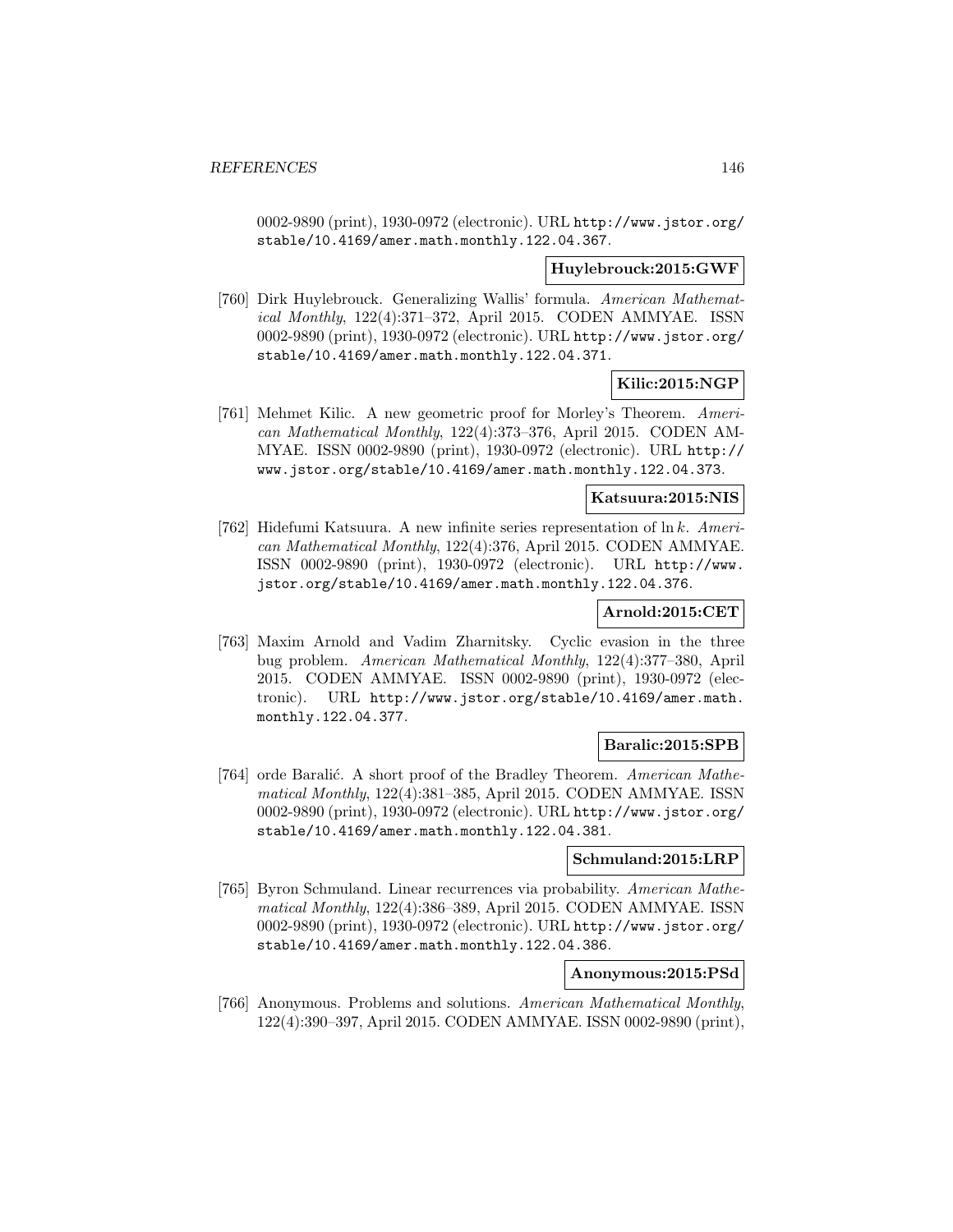1930-0972 (electronic). URL http://www.jstor.org/stable/10.4169/ amer.math.monthly.122.04.390.

### **Traves:2015:BRB**

[767] Will Traves. Book review: Perspectives in Projective Geometry. A Guided Tour Through Real and Complex Geometry. American Mathematical Monthly, 122(4):398–402, April 2015. CODEN AMMYAE. ISSN 0002-9890 (print), 1930-0972 (electronic). URL http://www.jstor.org/ stable/10.4169/amer.math.monthly.122.04.398.

#### **Anonymous:2015:BMd**

[768] Anonymous. Back matter. American Mathematical Monthly, 122 (4):??, April 2015. CODEN AMMYAE. ISSN 0002-9890 (print), 1930-0972 (electronic). URL http://www.jstor.org/stable/10.4169/ amer.math.monthly.122.04.bm.

#### **Anonymous:2015:FMe**

[769] Anonymous. Front matter. American Mathematical Monthly, 122(5): 405–406, May 2015. CODEN AMMYAE. ISSN 0002-9890 (print), 1930-0972 (electronic). URL http://www.jstor.org/stable/10.4169/ amer.math.monthly.122.5.fm.

#### **Saari:2015:MDM**

[770] Donald G. Saari. Mathematics and the "dark matter" puzzle. American Mathematical Monthly, 122(5):407–423, May 2015. CODEN AM-MYAE. ISSN 0002-9890 (print), 1930-0972 (electronic). URL http:// www.jstor.org/stable/10.4169/amer.math.monthly.122.5.407.

#### **Chin:2015:PTT**

[771] Alex Chin, Gary Gordon, Kellie MacPhee, and Charles Vincent. Pick a tree — any tree. American Mathematical Monthly,  $122(5):424-432$ , May 2015. CODEN AMMYAE. ISSN 0002-9890 (print), 1930-0972 (electronic). URL http://www.jstor.org/stable/10.4169/amer.math. monthly.122.5.424.

## **Aebi:2015:GWT**

[772] Christian Aebi and Grant Cairns. Generalizations of Wilson's Theorem for double-, hyper-, sub- and superfactorials. American Mathematical Monthly, 122(5):433–443, May 2015. CODEN AMMYAE. ISSN 0002-9890 (print), 1930-0972 (electronic). URL http://www.jstor.org/ stable/10.4169/amer.math.monthly.122.5.433.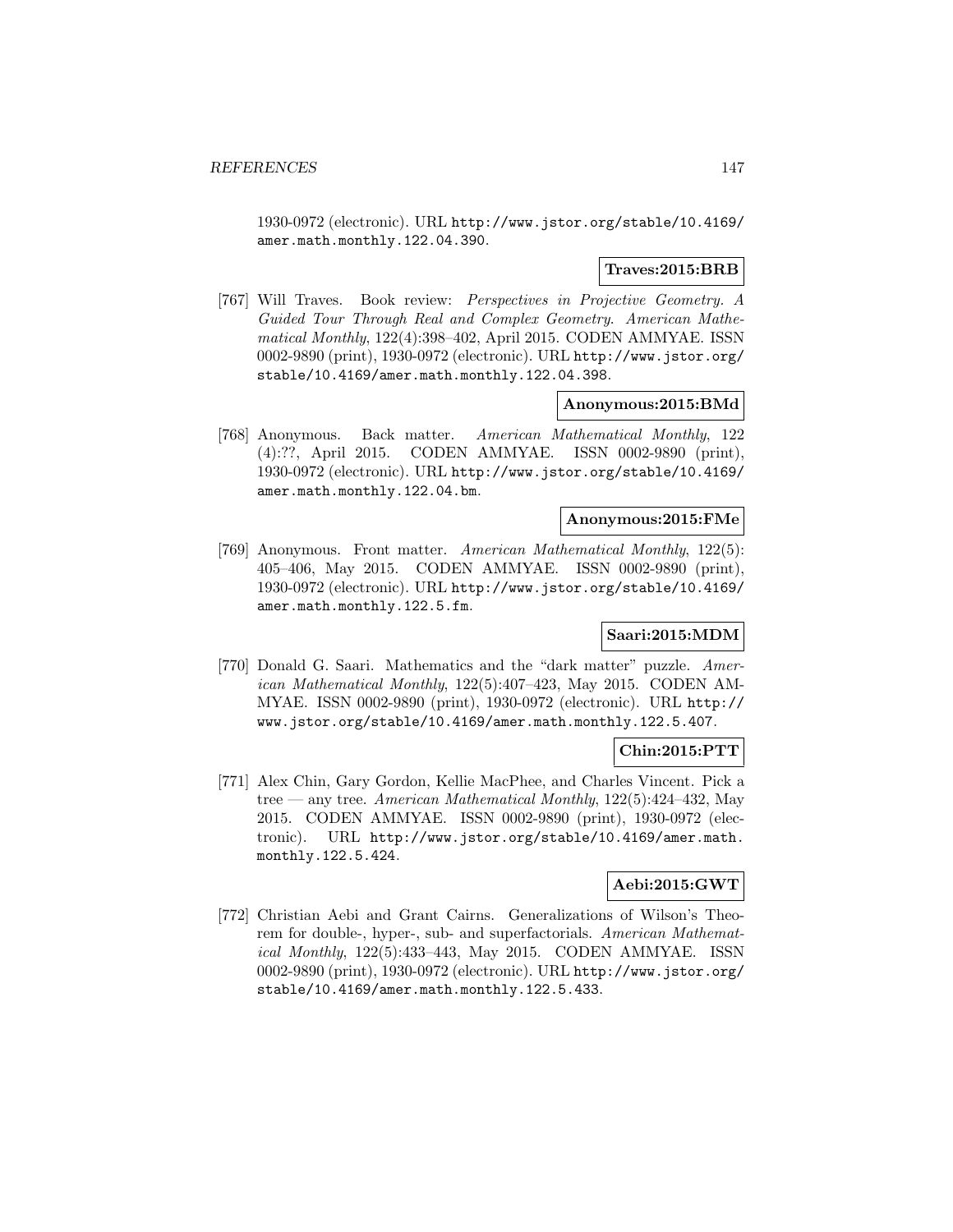### **Ciaurri:2015:SCK**

[773] Óscar Ciaurri, Luis M. Navas, Francisco J. Ruiz, and Juan L. Varona. A simple computation of  $\zeta(2k)$ . American Mathematical Monthly, 122 (5):444–451, May 2015. CODEN AMMYAE. ISSN 0002-9890 (print), 1930-0972 (electronic). URL http://www.jstor.org/stable/10.4169/ amer.math.monthly.122.5.444.

# **Heo:2015:NPP**

[774] Nam Gu Heo. A new proof of the Pythagorean theorem. American Mathematical Monthly, 122(5):451, May 2015. CODEN AMMYAE. ISSN 0002-9890 (print), 1930-0972 (electronic). URL http://www.jstor.org/ stable/10.4169/amer.math.monthly.122.5.451.

# **Boyle:2015:URC**

[775] Jeffrey A. Boyle. Using rolling circles to generate caustic envelopes resulting from reflected light. American Mathematical Monthly, 122(5): 452–466, May 2015. CODEN AMMYAE. ISSN 0002-9890 (print), 1930-0972 (electronic). URL http://www.jstor.org/stable/10.4169/ amer.math.monthly.122.5.452.

#### **Northshield:2015:OLP**

[776] Sam Northshield. A one-line proof of the infinitude of primes. American Mathematical Monthly, 122(5):466, May 2015. CODEN AMMYAE. ISSN 0002-9890 (print), 1930-0972 (electronic). URL http://www.jstor.org/ stable/10.4169/amer.math.monthly.122.5.466.

## **Izmestiev:2015:PCQ**

[777] Ivan Izmestiev. A porism for cyclic quadrilaterals, butterfly theorems, and hyperbolic geometry. American Mathematical Monthly, 122(5): 467–475, May 2015. CODEN AMMYAE. ISSN 0002-9890 (print), 1930-0972 (electronic). URL http://www.jstor.org/stable/10.4169/ amer.math.monthly.122.5.467.

#### **Bras-Amoros:2015:SLE**

[778] Maria Bras-Amorós and Marta Pujol. Side lengths of equiangular polygons (as seen by a coding theorist). American Mathematical Monthly, 122(5):476–478, May 2015. CODEN AMMYAE. ISSN 0002-9890 (print), 1930-0972 (electronic). URL http://www.jstor.org/stable/10.4169/ amer.math.monthly.122.5.476.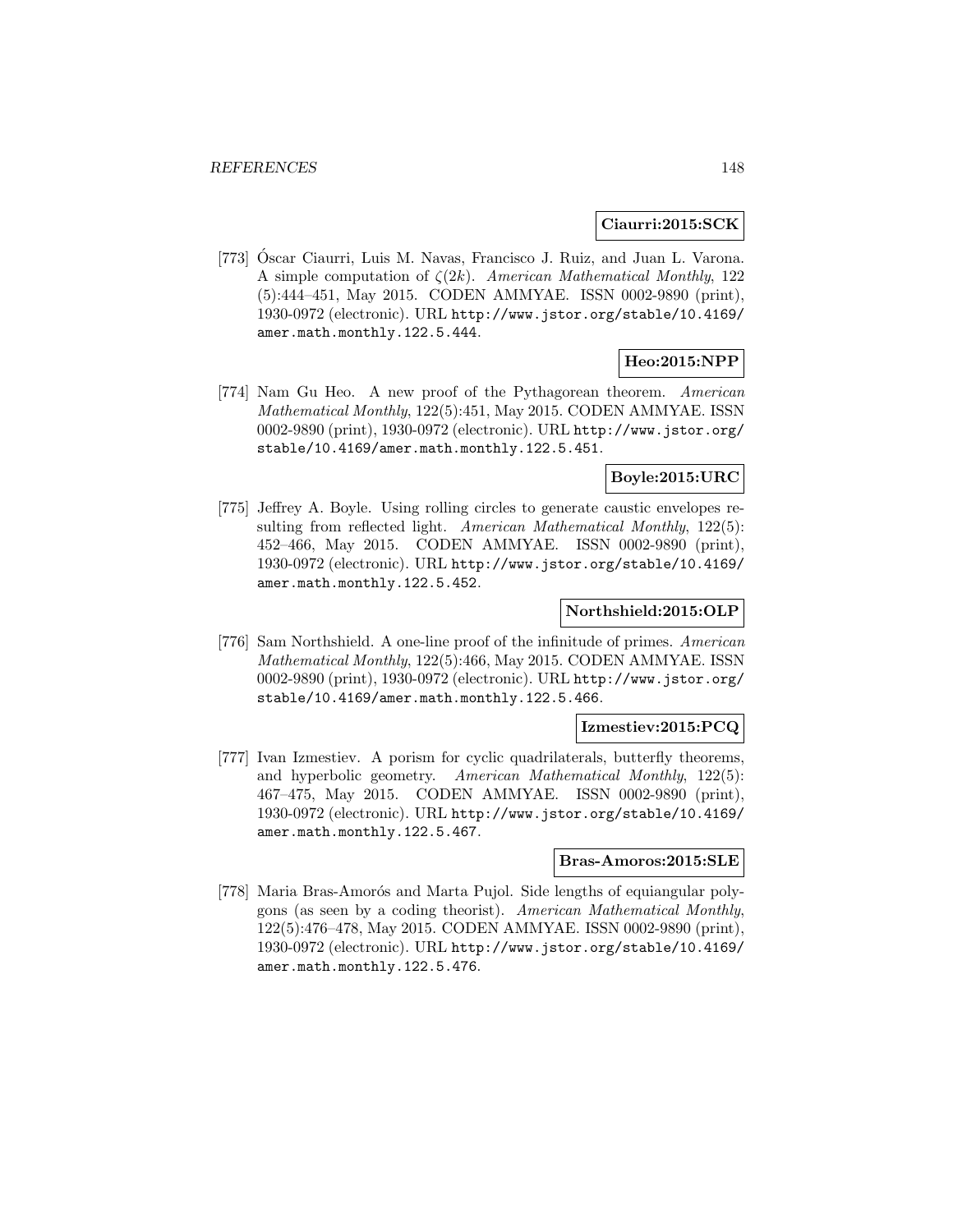#### **Pinelis:2015:RBF**

[779] Iosif Pinelis. Relationships between the first four moments. American Mathematical Monthly, 122(5):479–481, May 2015. CODEN AM-MYAE. ISSN 0002-9890 (print), 1930-0972 (electronic). URL http:// www.jstor.org/stable/10.4169/amer.math.monthly.122.5.479.

#### **Januszewski:2015:UBS**

[780] Janusz Januszewski. An upper bound for some coloring problem. American Mathematical Monthly, 122(5):481, May 2015. CODEN AMMYAE. ISSN 0002-9890 (print), 1930-0972 (electronic). URL http://www. jstor.org/stable/10.4169/amer.math.monthly.122.5.481.

#### **Geck:2015:ERS**

[781] Meinolf Geck. Eigenvalues of real symmetric matrices. American Mathematical Monthly, 122(5):482–483, May 2015. CODEN AMMYAE. ISSN 0002-9890 (print), 1930-0972 (electronic). URL http://www.jstor.org/ stable/10.4169/amer.math.monthly.122.5.482.

## **Veklych:2015:OFP**

[782] Bogdan Veklych. A one-formula proof of the nonvanishing of L-functions of real characters at 1. American Mathematical Monthly, 122(5):484–485, May 2015. CODEN AMMYAE. ISSN 0002-9890 (print), 1930-0972 (electronic). URL http://www.jstor.org/stable/10.4169/amer.math. monthly.122.5.484.

## **Castro:2015:VCH**

[783] Jesús Jerónimo Castro. The volume of the convex hull of a body and its homothetic copies. American Mathematical Monthly, 122(5): 486–489, May 2015. CODEN AMMYAE. ISSN 0002-9890 (print), 1930-0972 (electronic). URL http://www.jstor.org/stable/10.4169/ amer.math.monthly.122.5.486.

# **Steele:2015:EMM**

[784] J. Michael Steele. Explaining a mysterious maximal inequality — and a path to the law of large numbers. American Mathematical Monthly, 122(5):490–494, May 2015. CODEN AMMYAE. ISSN 0002-9890 (print), 1930-0972 (electronic). URL http://www.jstor.org/stable/10.4169/ amer.math.monthly.122.5.490.

# **Hardy:2015:UID**

[785] Michael Hardy. Using infinitesimals to differentiate secant and tangent. American Mathematical Monthly, 122(5):494, May 2015. CODEN AM-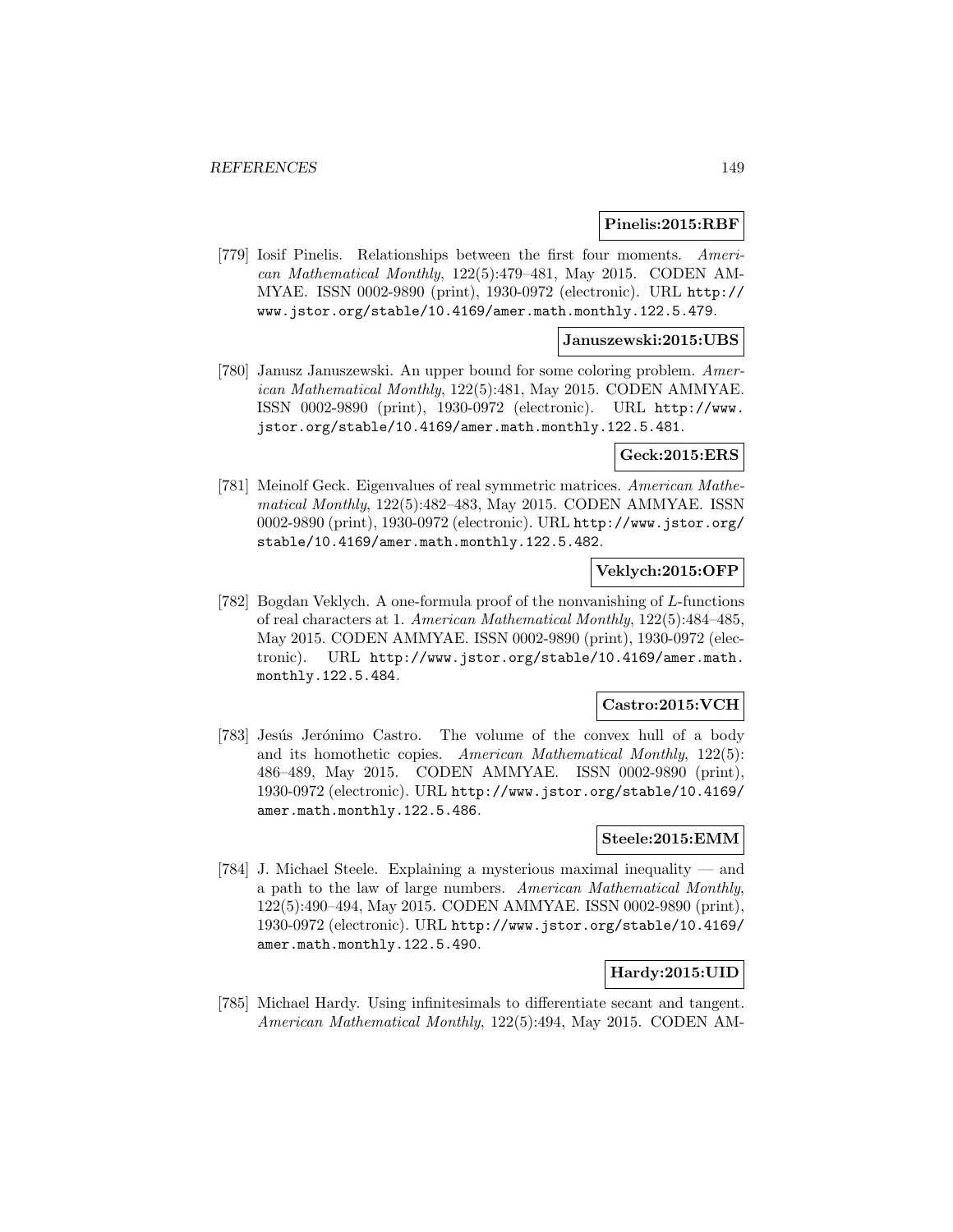MYAE. ISSN 0002-9890 (print), 1930-0972 (electronic). URL http:// www.jstor.org/stable/10.4169/amer.math.monthly.122.5.494.

#### **Besenyei:2015:BAG**

[786] Adám Besenyei. The Brocard angle and a geometrical gem from Dmitriev and Dynkin. American Mathematical Monthly, 122(5):495–499, May 2015. CODEN AMMYAE. ISSN 0002-9890 (print), 1930-0972 (electronic). URL http://www.jstor.org/stable/10.4169/amer.math. monthly.122.5.495.

#### **Anonymous:2015:PSe**

[787] Anonymous. Problems and solutions. American Mathematical Monthly, 122(5):500–507, May 2015. CODEN AMMYAE. ISSN 0002-9890 (print), 1930-0972 (electronic). URL http://www.jstor.org/stable/10.4169/ amer.math.monthly.122.5.500.

## **Folland:2015:BRBb**

[788] Gerald B. Folland. Book review: A History in Sum: 150 Years of Mathematics at Harvard (1825–1975), By Steve Nadis and Shing-Tung Yau. Harvard University Press, Cambridge, 2013, xviii + 249 pp., ISBN 978-0-674-72500-3, \$39.95. American Mathematical Monthly, 122(5): 508–510, May 2015. CODEN AMMYAE. ISSN 0002-9890 (print), 1930-0972 (electronic). URL http://www.jstor.org/stable/10.4169/ amer.math.monthly.122.5.508.

# **Anonymous:2015:EEa**

[789] Anonymous. Editor's endnotes. American Mathematical Monthly, 122 (5):511–512, May 2015. CODEN AMMYAE. ISSN 0002-9890 (print), 1930-0972 (electronic). URL http://www.jstor.org/stable/10.4169/ amer.math.monthly.122.5.511.

#### **Anonymous:2015:BMe**

[790] Anonymous. Back matter. American Mathematical Monthly, 122(5):??, May 2015. CODEN AMMYAE. ISSN 0002-9890 (print), 1930-0972 (electronic). URL http://www.jstor.org/stable/10.4169/amer.math. monthly.122.5.bm.

# **Anonymous:2015:FMf**

[791] Anonymous. Front matter. American Mathematical Monthly, 122(6): 513–514, June 2015. CODEN AMMYAE. ISSN 0002-9890 (print), 1930-0972 (electronic). URL http://www.jstor.org/stable/10.4169/ amer.math.monthly.122.6.fm.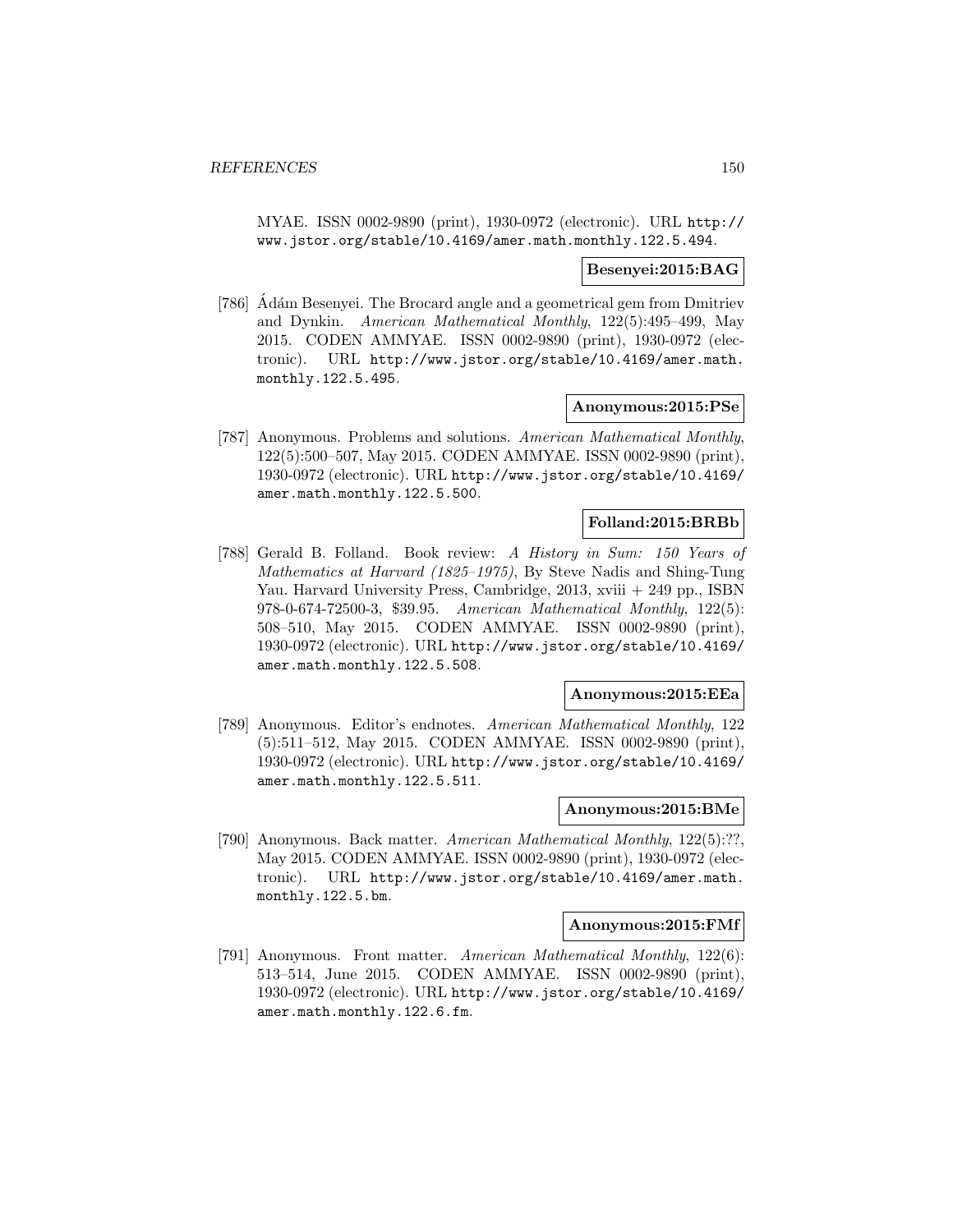# **Epple:2015:CFS**

[792] Dennis D. A. Epple and Jason Siefken. Collapse: A Fibonacci and Sturmian game. American Mathematical Monthly, 122(6):515–527, June 2015. CODEN AMMYAE. ISSN 0002-9890 (print), 1930-0972 (electronic). URL http://www.jstor.org/stable/10.4169/amer.math. monthly.122.6.515.

# **Williams:2015:FIT**

[793] Kenneth S. Williams. A "four integers" theorem and a "five integers" theorem. American Mathematical Monthly, 122(6):528–536, June 2015. CODEN AMMYAE. ISSN 0002-9890 (print), 1930-0972 (electronic). URL http://www.jstor.org/stable/10.4169/amer.math. monthly.122.6.528.

# **Halbeisen:2015:SPP**

[794] Lorenz Halbeisen and Norbert Hungerb¨uhler. A simple proof of Poncelet's theorem (on the occasion of its bicentennial). American Mathematical Monthly, 122(6):537–551, June 2015. CODEN AMMYAE. ISSN 0002-9890 (print), 1930-0972 (electronic). URL http://www.jstor.org/ stable/10.4169/amer.math.monthly.122.6.537.

## **Salgarkar:2015:ADP**

[795] Aaditya Salgarkar and Rishi Mehta. Alternate derivation for the parity of the  $n<sup>th</sup>$  triangular number. American Mathematical Monthly, 122(6):551, June 2015. CODEN AMMYAE. ISSN 0002-9890 (print), 1930-0972 (electronic). URL http://www.jstor.org/stable/10.4169/ amer.math.monthly.122.6.551.

## **Werner:2015:CNF**

[796] Nicholas J. Werner. Covering numbers of finite rings. American Mathematical Monthly, 122(6):552–566, June 2015. CODEN AMMYAE. ISSN 0002-9890 (print), 1930-0972 (electronic). URL http://www.jstor.org/ stable/10.4169/amer.math.monthly.122.6.552.

# **Rooin:2015:GPB**

[797] J. Rooin and A. Alikhani. A geometric proof of the Beppo–Levi inequality. American Mathematical Monthly, 122(6):566, June 2015. CODEN AMMYAE. ISSN 0002-9890 (print), 1930-0972 (electronic). URL http: //www.jstor.org/stable/10.4169/amer.math.monthly.122.6.566.

## **Haynes:2015:DAC**

[798] Alan Haynes and Sara Munday. Diophantine approximation and coloring. American Mathematical Monthly, 122(6):567–580, June 2015. CODEN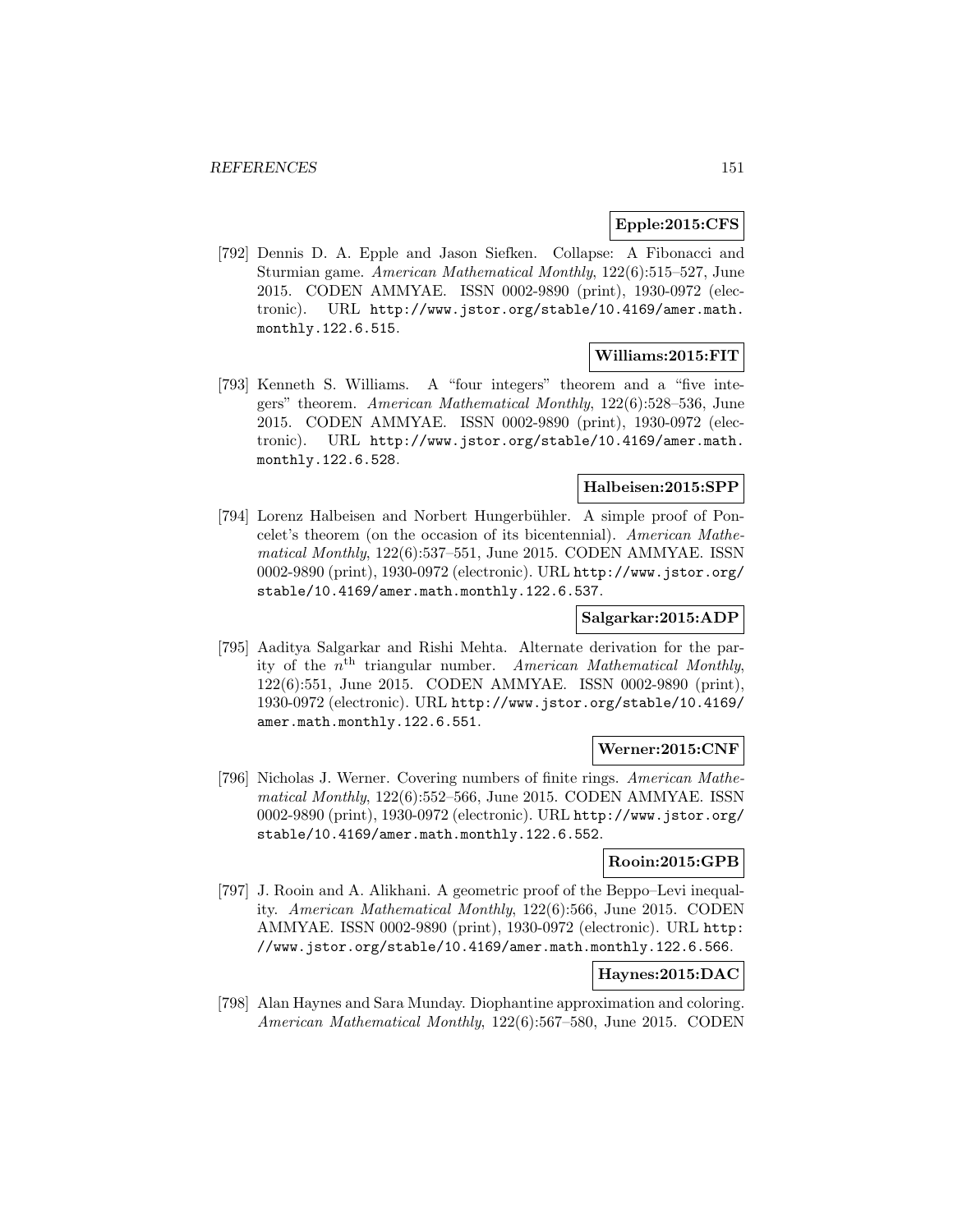AMMYAE. ISSN 0002-9890 (print), 1930-0972 (electronic). URL http: //www.jstor.org/stable/10.4169/amer.math.monthly.122.6.567.

### **Tandra:2015:PRT**

[799] Haryono Tandra. A proof of the replacement theorem by the notion of maximal elements. American Mathematical Monthly, 122(6):580, June 2015. CODEN AMMYAE. ISSN 0002-9890 (print), 1930-0972 (electronic). URL http://www.jstor.org/stable/10.4169/amer.math. monthly.122.6.580.

#### **Murakami:2015:PPS**

[800] Satomi Murakami and Hiroki Ohwa. Periodic points of some discontinuous mappings. American Mathematical Monthly, 122(6):581–586, June 2015. CODEN AMMYAE. ISSN 0002-9890 (print), 1930-0972 (electronic). URL http://www.jstor.org/stable/10.4169/amer.math. monthly.122.6.581.

# **Ponomarenko:2015:AFX**

[801] Vadim Ponomarenko. Asymptotic formula for  $(1 + 1/x)^x$ , revisited. American Mathematical Monthly, 122(6):587, June 2015. CODEN AM-MYAE. ISSN 0002-9890 (print), 1930-0972 (electronic). URL http:// www.jstor.org/stable/10.4169/amer.math.monthly.122.6.587.

# **Barnard:2015:PQR**

[802] Virgil Barnard. A proof of quadratic reciprocity. American Mathematical Monthly, 122(6):588–592, June 2015. CODEN AMMYAE. ISSN 0002-9890 (print), 1930-0972 (electronic). URL http://www.jstor.org/ stable/10.4169/amer.math.monthly.122.6.588.

### **Daners:2015:UCC**

[803] Daniel Daners. Uniform continuity of continuous functions on compact metric spaces. American Mathematical Monthly, 122(6):592, June 2015. CODEN AMMYAE. ISSN 0002-9890 (print), 1930-0972 (electronic). URL http://www.jstor.org/stable/10.4169/amer.math. monthly.122.6.592.

## **Pinelis:2015:HCS**

[804] Iosif Pinelis. On the Hölder and Cauchy–Schwarz inequalities. American Mathematical Monthly, 122(6):593–595, June 2015. CODEN AM-MYAE. ISSN 0002-9890 (print), 1930-0972 (electronic). URL http:// www.jstor.org/stable/10.4169/amer.math.monthly.122.6.593.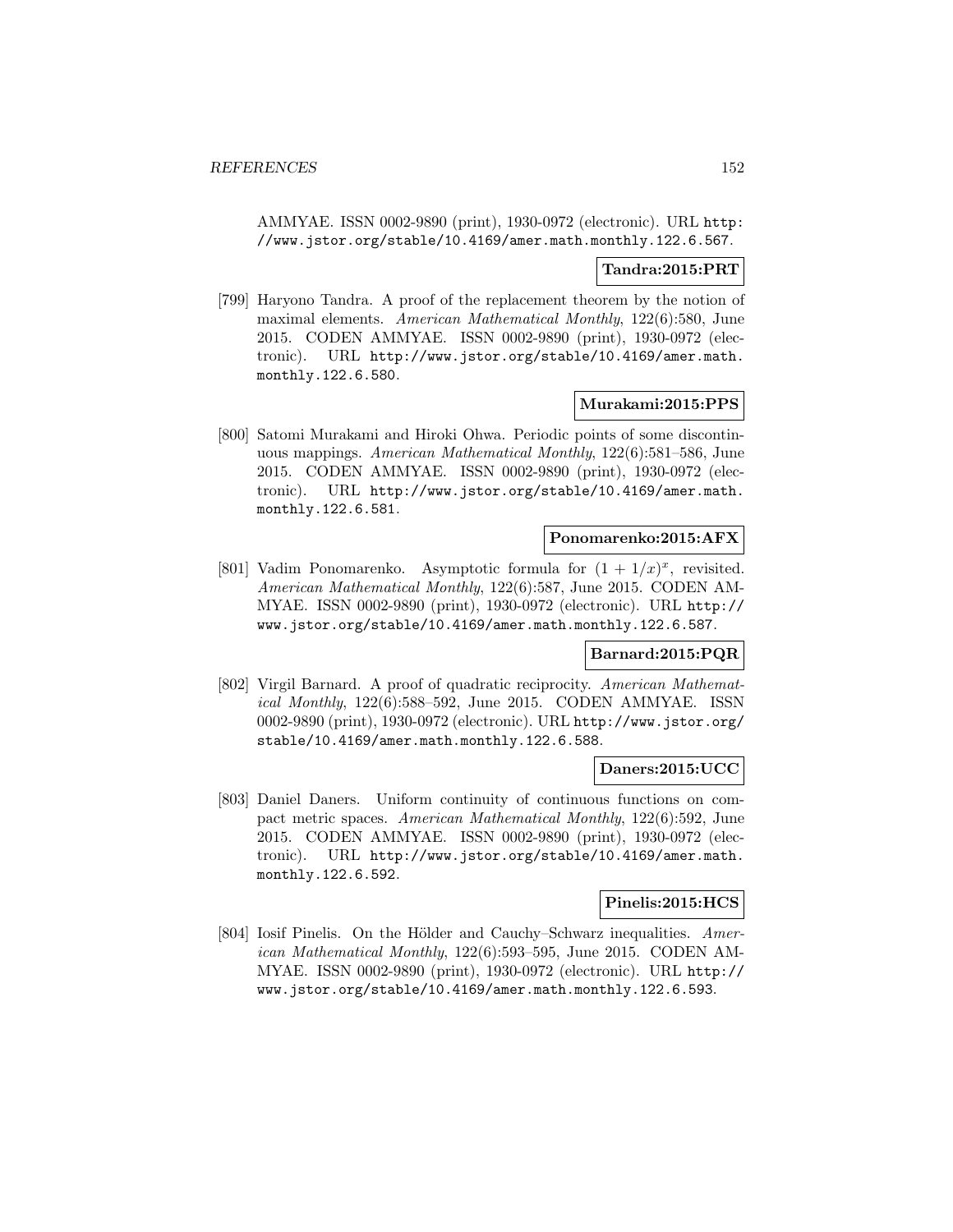#### **Gascon:2015:APR**

[805] José Gascón. Another proof that the real numbers  $\bf{R}$  are uncountable. American Mathematical Monthly, 122(6):596–597, June 2015. CODEN AMMYAE. ISSN 0002-9890 (print), 1930-0972 (electronic). URL http: //www.jstor.org/stable/10.4169/amer.math.monthly.122.6.596.

### **Tandra:2015:SMV**

[806] Haryono Tandra. A simple modified version for Ferguson's proof of the extreme value theorem. American Mathematical Monthly, 122(6):598, June 2015. CODEN AMMYAE. ISSN 0002-9890 (print), 1930-0972 (electronic). URL http://www.jstor.org/stable/10.4169/amer.math. monthly.122.6.598.

#### **Merca:2015:AFF**

[807] Mircea Merca. An alternative to Faulhaber's formula. American Mathematical Monthly, 122(6):599–601, June 2015. CODEN AMMYAE. ISSN 0002-9890 (print), 1930-0972 (electronic). URL http://www.jstor.org/ stable/10.4169/amer.math.monthly.122.6.599.

#### **Drammatico:2015:NPE**

[808] Tommaso Drammatico. A new proof of the equality of mixed second partial derivatives. American Mathematical Monthly, 122(6):602–603, June 2015. CODEN AMMYAE. ISSN 0002-9890 (print), 1930-0972 (electronic). URL http://www.jstor.org/stable/10.4169/amer.math. monthly.122.6.602.

#### **Anonymous:2015:PSf**

[809] Anonymous. Problems and solutions. American Mathematical Monthly, 122(6):604–612, June 2015. CODEN AMMYAE. ISSN 0002-9890 (print), 1930-0972 (electronic). URL http://www.jstor.org/stable/10.4169/ amer.math.monthly.122.6.604.

# **Cohen:2015:BRB**

[810] Marion Cohen. Book review: Mathematicians on Creativity. Edited by Peter Borwein, Peter Liljedahl, and Helen Zhai, The Mathematical Association of America, Washington DC, 2014, xviii + 199 pp, ISBN 978-0-88385-574-4, \$30.00. American Mathematical Monthly, 122 (6):613–616, June 2015. CODEN AMMYAE. ISSN 0002-9890 (print), 1930-0972 (electronic). URL http://www.jstor.org/stable/10.4169/ amer.math.monthly.122.6.613.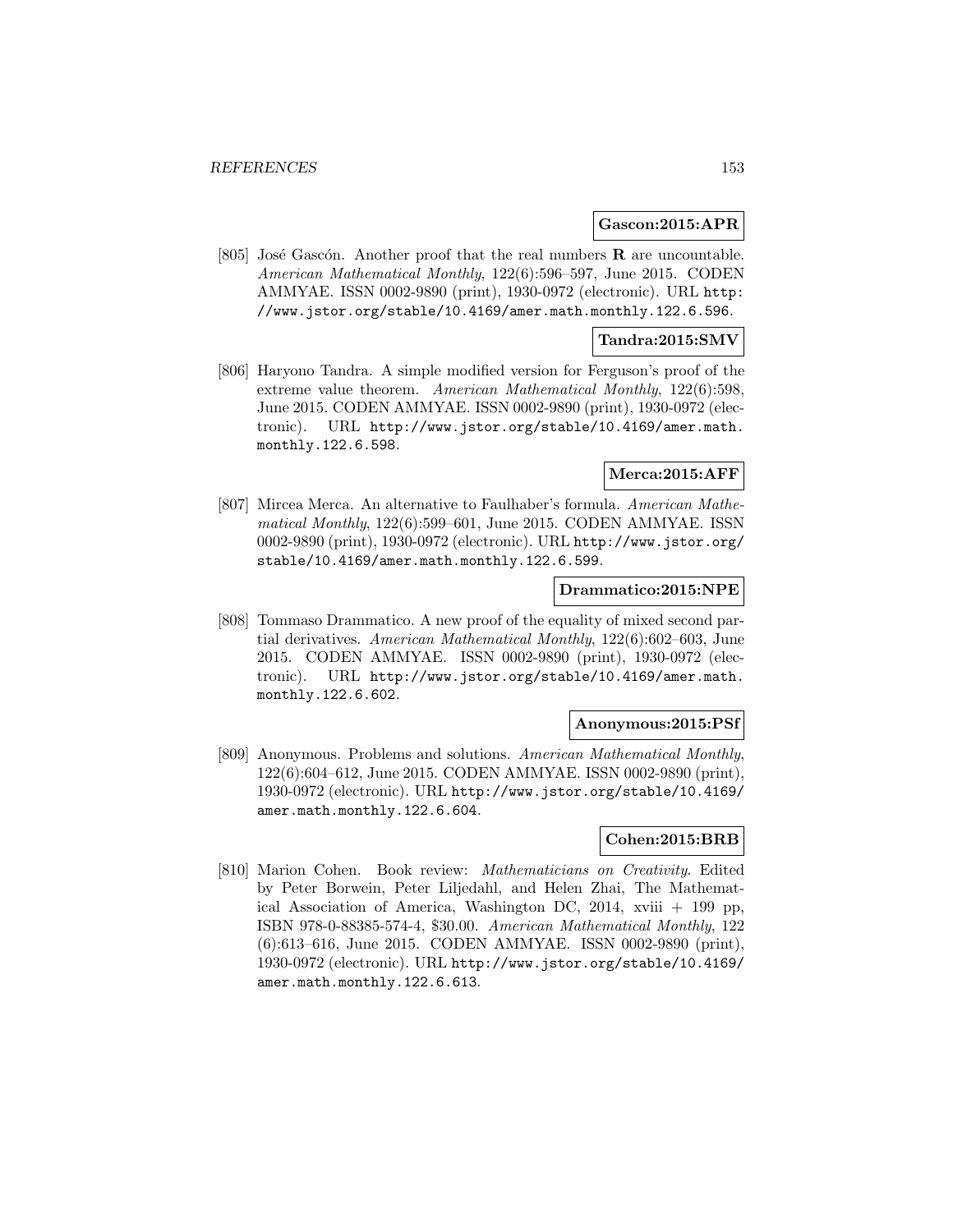#### **Anonymous:2015:BMf**

[811] Anonymous. Back matter. American Mathematical Monthly, 122(6):??, June 2015. CODEN AMMYAE. ISSN 0002-9890 (print), 1930-0972 (electronic). URL http://www.jstor.org/stable/10.4169/amer.math. monthly.122.6.bm.

## **Anonymous:2015:FMg**

[812] Anonymous. Front matter. American Mathematical Monthly, 122(7): 616–618, August 2015. CODEN AMMYAE. ISSN 0002-9890 (print), 1930-0972 (electronic). URL http://www.jstor.org/stable/10.4169/ amer.math.monthly.122.7.fm.

#### **Raman-Sundstrom:2015:PHC**

[813] Manya Raman-Sundström. A pedagogical history of compactness. American Mathematical Monthly, 122(7):619–635, August 2015. CODEN AM-MYAE. ISSN 0002-9890 (print), 1930-0972 (electronic). URL http:// www.jstor.org/stable/10.4169/amer.math.monthly.122.7.619.

#### **Pomerance:2015:DMB**

[814] Carl Pomerance. Divisors of the middle binomial coefficient. American Mathematical Monthly, 122(7):636–644, August 2015. CODEN AM-MYAE. ISSN 0002-9890 (print), 1930-0972 (electronic). URL http:// www.jstor.org/stable/10.4169/amer.math.monthly.122.7.636.

## **Ashby:2015:IPR**

[815] Neil Ashby. Isosynchronous paths on a rotating surface. American Mathematical Monthly, 122(7):645–659, August 2015. CODEN AM-MYAE. ISSN 0002-9890 (print), 1930-0972 (electronic). URL http:/ /www.jstor.org/stable/10.4169/amer.math.monthly.122.7.645.

#### **Beck:2015:PFS**

[816] Matthias Beck, Ana Berrizbeitia, Michael Dairyko, Claudia Rodriguez, Amanda Ruiz, and Schuyler Veeneman. Parking functions, Shi arrangements, and mixed graphs. American Mathematical Monthly, 122(7): 660–673, August 2015. CODEN AMMYAE. ISSN 0002-9890 (print), 1930-0972 (electronic). URL http://www.jstor.org/stable/10.4169/ amer.math.monthly.122.7.660.

#### **Barrientos:2015:FEE**

[817] Pablo G. Barrientos. A family of eventually expanding piecewise linear maps of the interval. American Mathematical Monthly, 122(7): 674–680, August 2015. CODEN AMMYAE. ISSN 0002-9890 (print),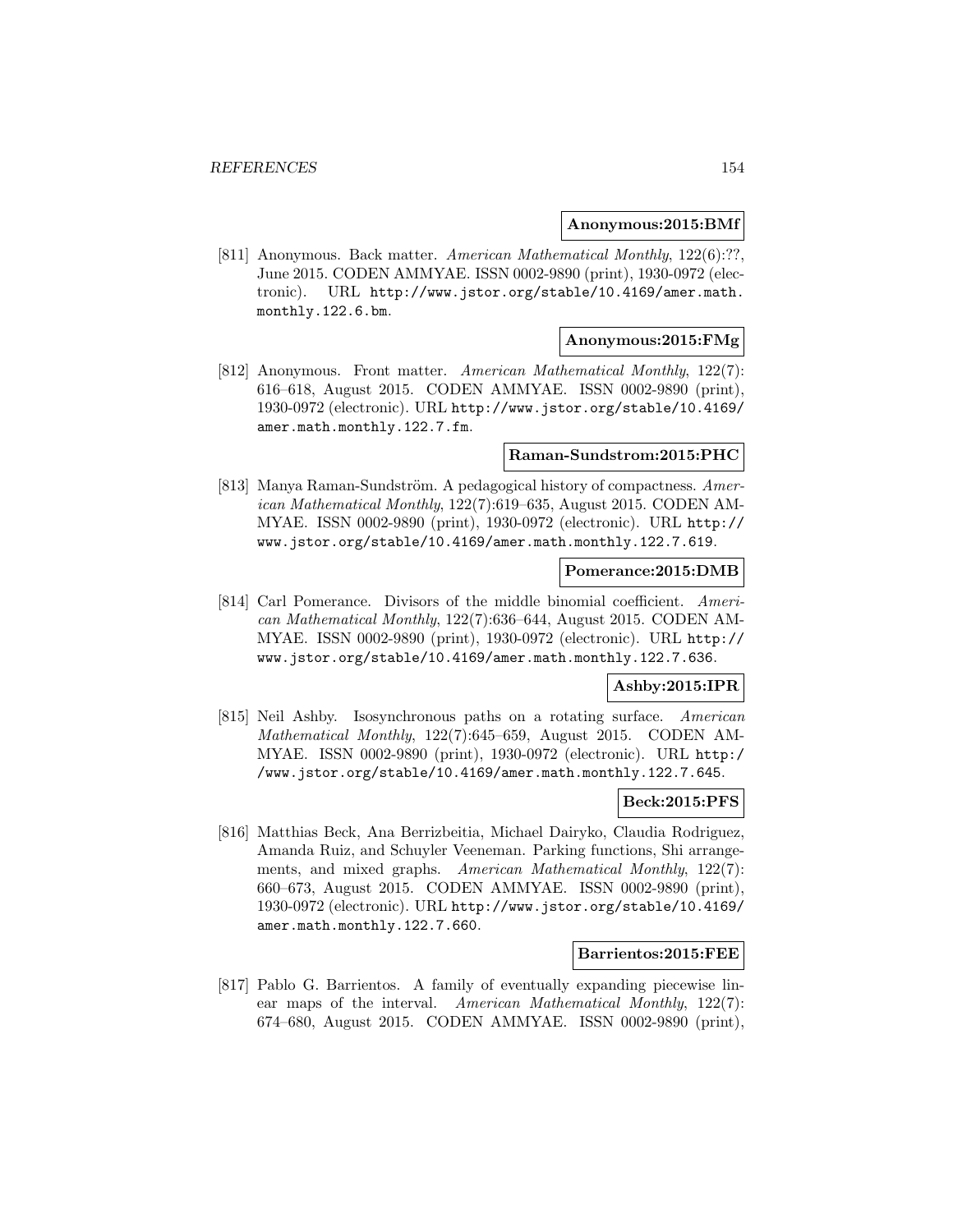1930-0972 (electronic). URL http://www.jstor.org/stable/10.4169/ amer.math.monthly.122.7.674.

## **Cowen:2015:DER**

[818] Robert Cowen. Deleting edges from Ramsey minimal examples. American Mathematical Monthly, 122(7):681–683, August 2015. CODEN AM-MYAE. ISSN 0002-9890 (print), 1930-0972 (electronic). URL http:// www.jstor.org/stable/10.4169/amer.math.monthly.122.7.681.

# **Marques:2015:NFL**

[819] Diego Marques. A new Fibonacci–Lucas relation. American Mathematical Monthly, 122(7):683, August 2015. CODEN AMMYAE. ISSN 0002-9890 (print), 1930-0972 (electronic). URL http://www.jstor.org/ stable/10.4169/amer.math.monthly.122.7.683.

# **Tuenter:2015:DBS**

[820] Hans J. H. Tuenter. A double binomial sum: Putnam 35-a4 revisited. American Mathematical Monthly, 122(7):684–689, August 2015. CODEN AMMYAE. ISSN 0002-9890 (print), 1930-0972 (electronic). URL http: //www.jstor.org/stable/10.4169/amer.math.monthly.122.7.684.

# **Hirschhorn:2015:WPC**

[821] Michael D. Hirschhorn. Wallis's product and the central binomial coefficient. American Mathematical Monthly, 122(7):689, August 2015. CODEN AMMYAE. ISSN 0002-9890 (print), 1930-0972 (electronic). URL http://www.jstor.org/stable/10.4169/amer.math. monthly.122.7.689.

## **McClure:2015:ETC**

[822] James E. McClure and Alec McGail. An elementary treatment of the construction of the free product of groups. American Mathematical Monthly, 122(7):690–692, August 2015. CODEN AMMYAE. ISSN 0002-9890 (print), 1930-0972 (electronic). URL http://www.jstor.org/stable/ 10.4169/amer.math.monthly.122.7.690.

## **Ciaurri:2015:EPE**

[823] Oscar Ciaurri. Euler's product expansion for the sine: An elementary proof. American Mathematical Monthly, 122(7):693–695, August 2015. CODEN AMMYAE. ISSN 0002-9890 (print), 1930-0972 (electronic). URL http://www.jstor.org/stable/10.4169/amer.math. monthly.122.7.693.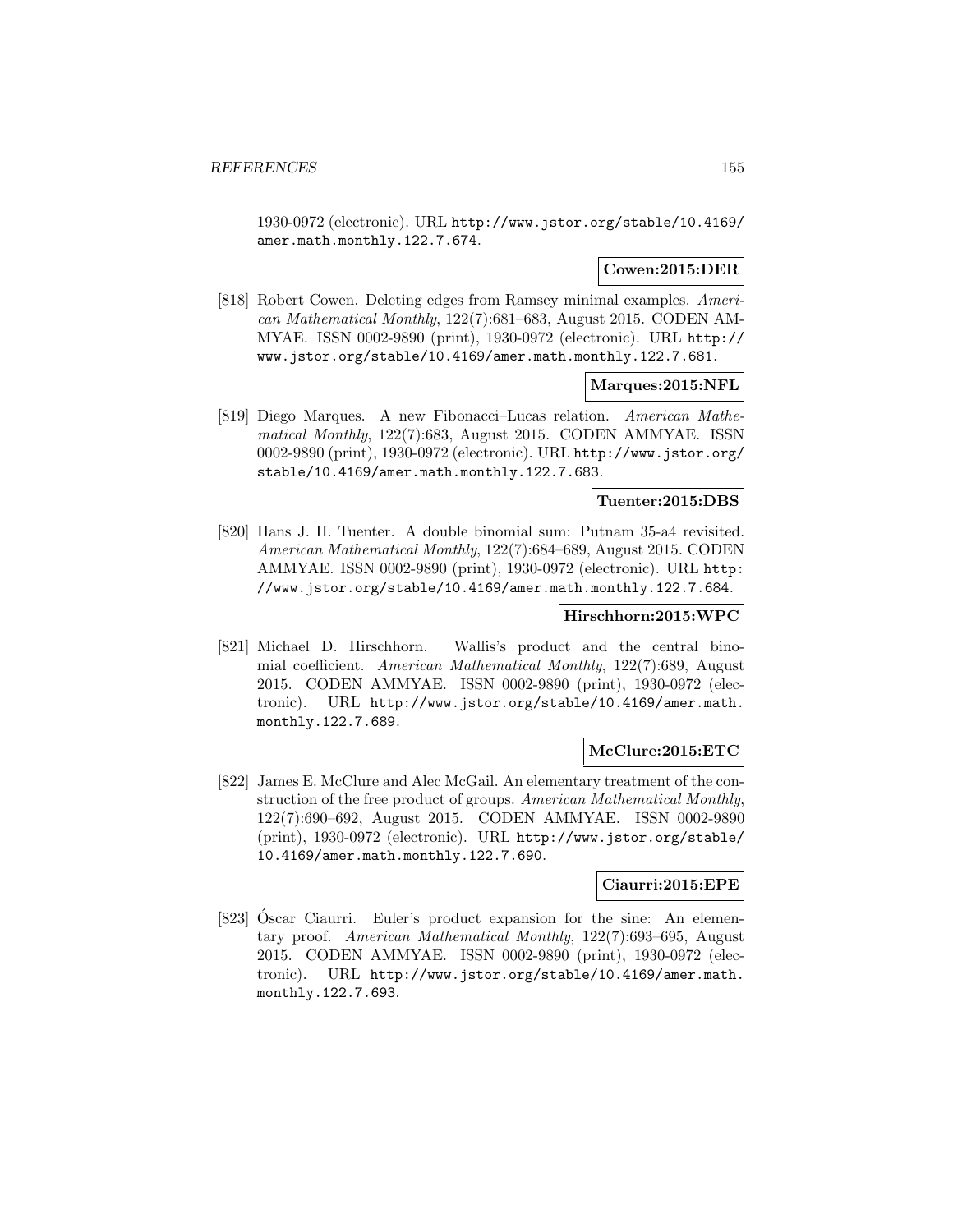### **Omey:2015:XOC**

[824] Edward Omey. On Xiang's observations concerning the Cauchy–Schwarz inequality. American Mathematical Monthly, 122(7):696–698, August 2015. CODEN AMMYAE. ISSN 0002-9890 (print), 1930-0972 (electronic). URL http://www.jstor.org/stable/10.4169/amer.math. monthly.122.7.696.

## **Moreno:2015:DUS**

[825] Samuel G. Moreno. The dramatic and ultimate shortening of a doctoral dissertation in mathematics. American Mathematical Monthly, 122 (7):699, August 2015. CODEN AMMYAE. ISSN 0002-9890 (print), 1930-0972 (electronic). URL http://www.jstor.org/stable/10.4169/ amer.math.monthly.122.7.699.

## **Anonymous:2015:PSg**

[826] Anonymous. Problems and solutions. American Mathematical Monthly, 122(7):700–707, August 2015. CODEN AMMYAE. ISSN 0002-9890 (print), 1930-0972 (electronic). URL http://www.jstor.org/stable/ 10.4169/amer.math.monthly.122.7.700.

#### **Malkevitch:2015:BRB**

[827] Joseph Malkevitch. Book review: The Mathematical Coloring Book. American Mathematical Monthly, 122(7):708–712, August 2015. CODEN AMMYAE. ISSN 0002-9890 (print), 1930-0972 (electronic). URL http: //www.jstor.org/stable/10.4169/amer.math.monthly.122.7.708.

#### **Anonymous:2015:BMg**

[828] Anonymous. Back matter. American Mathematical Monthly, 122 (7):??, August 2015. CODEN AMMYAE. ISSN 0002-9890 (print), 1930-0972 (electronic). URL http://www.jstor.org/stable/10.4169/ amer.math.monthly.122.7.bm.

#### **Anonymous:2015:FMh**

[829] Anonymous. Front matter. American Mathematical Monthly, 122(8): 713–714, October 2015. CODEN AMMYAE. ISSN 0002-9890 (print), 1930-0972 (electronic). URL http://www.jstor.org/stable/10.4169/ amer.math.monthly.122.8.fm.

#### **Klosinski:2015:SFW**

[830] Leonard F. Klosinski, Gerald L. Alexanderson, and Mark Krusemeyer. The Seventy-Fifth William Lowell Putnam Mathematical Competition. American Mathematical Monthly, 122(8):715–725, October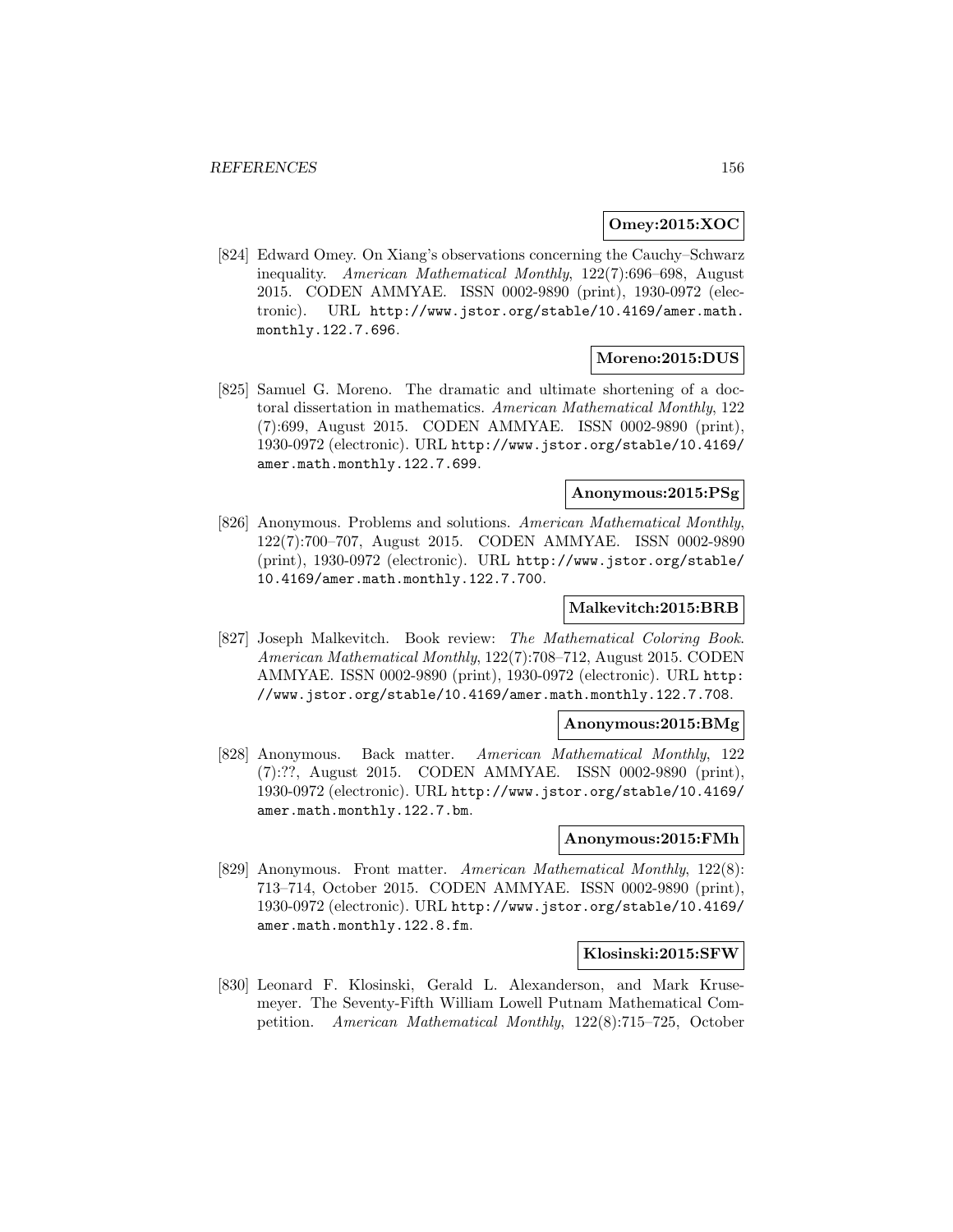2015. CODEN AMMYAE. ISSN 0002-9890 (print), 1930-0972 (electronic). URL http://www.jstor.org/stable/10.4169/amer.math. monthly.122.8.715.

# **Cassidy:2015:ERB**

[831] California Jack Cassidy. Early round bluffing in poker. American Mathematical Monthly, 122(8):726–744, October 2015. CODEN AM-MYAE. ISSN 0002-9890 (print), 1930-0972 (electronic). URL http:// www.jstor.org/stable/10.4169/amer.math.monthly.122.8.726.

# **Apostol:2015:VSA**

[832] Tom M. Apostol and Mamikon A. Mnatsakanian. Volume/surface area relations for n-dimensional spheres, pseudospheres, and catenoids. American Mathematical Monthly, 122(8):745–756, October 2015. CODEN AMMYAE. ISSN 0002-9890 (print), 1930-0972 (electronic). URL http: //www.jstor.org/stable/10.4169/amer.math.monthly.122.8.745.

## **Pollack:2015:BBN**

[833] P. Pollack and J. Vandehey. Besicovitch, bisection, and the normality of  $0.1()(4)(9)(16)(25)$ . American Mathematical Monthly, 122(8): 757–765, October 2015. CODEN AMMYAE. ISSN 0002-9890 (print), 1930-0972 (electronic). URL http://www.jstor.org/stable/10.4169/ amer.math.monthly.122.8.757.

# **Hou:2015:RFR**

[834] Shui-Hung Hou and Edwin Hou. On a recursion formula related to confluent Vandermonde. American Mathematical Monthly, 122(8):766– 772, October 2015. CODEN AMMYAE. ISSN 0002-9890 (print), 1930-0972 (electronic). URL http://www.jstor.org/stable/10.4169/ amer.math.monthly.122.8.766.

#### **Dzul-Kifli:2015:DCD**

[835] Syahida Che Dzul-Kifli and Chris Good. On Devaney chaos and dense periodic points: Period 3 and higher implies chaos. American Mathematical Monthly, 122(8):773–780, October 2015. CODEN AMMYAE. ISSN 0002-9890 (print), 1930-0972 (electronic). URL http://www.jstor.org/ stable/10.4169/amer.math.monthly.122.8.773.

## **Mortici:2015:FFM**

[836] Cristinel Mortici. Funny forms of the Mean Value Theorem. American Mathematical Monthly, 122(8):780, October 2015. CODEN AM-MYAE. ISSN 0002-9890 (print), 1930-0972 (electronic). URL http:// www.jstor.org/stable/10.4169/amer.math.monthly.122.8.780.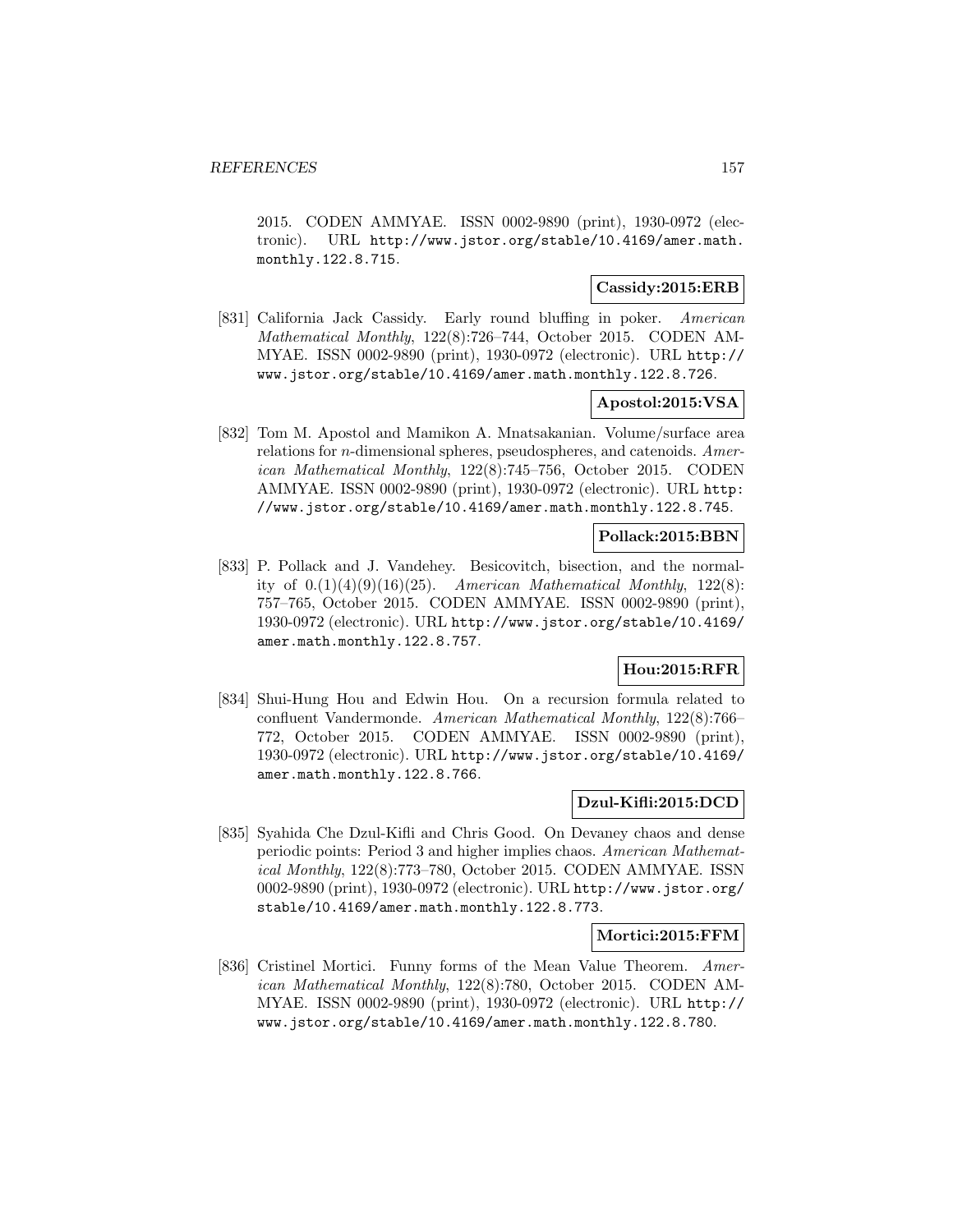#### **Tokieda:2015:VPC**

[837] Tadashi Tokieda. A viscosity proof of the Cauchy–Schwarz inequality. American Mathematical Monthly, 122(8):781, October 2015. CODEN AMMYAE. ISSN 0002-9890 (print), 1930-0972 (electronic). URL http: //www.jstor.org/stable/10.4169/amer.math.monthly.122.8.781.

## **Kania:2015:SPF**

[838] Tomasz Kania. A short proof of the fact that the matrix trace is the expectation of the numerical values. American Mathematical Monthly, 122(8):782–783, October 2015. CODEN AMMYAE. ISSN 0002-9890 (print), 1930-0972 (electronic). URL http://www.jstor.org/stable/ 10.4169/amer.math.monthly.122.8.782.

## **Alpoge:2015:VWP**

[839] Levent Alpoge. van der Waerden and the primes. American Mathematical Monthly, 122(8):784–785, October 2015. CODEN AMMYAE. ISSN 0002-9890 (print), 1930-0972 (electronic). URL http://www.jstor.org/ stable/10.4169/amer.math.monthly.122.8.784.

# **Cerf:2015:EIS**

[840] Raphaël Cerf and Matthias Gorny. An exponential inequality for symmetric random variables. American Mathematical Monthly, 122(8):786– 789, October 2015. CODEN AMMYAE. ISSN 0002-9890 (print), 1930-0972 (electronic). URL http://www.jstor.org/stable/10.4169/ amer.math.monthly.122.8.786.

## **Nathanson:2015:PMR**

[841] Melvyn B. Nathanson. Pairs of matrices in  $GL_2(R_{\geq 0})$  that freely generate. American Mathematical Monthly, 122(8):790–792, October 2015. CODEN AMMYAE. ISSN 0002-9890 (print), 1930-0972 (electronic). URL http://www.jstor.org/stable/10.4169/amer.math. monthly.122.8.790.

#### **Lengvarszky:2015:PI**

[842] Zsolt Lengvárszky. Pythagoras by integral. American Mathematical Monthly, 122(8):792, October 2015. CODEN AMMYAE. ISSN 0002-9890 (print), 1930-0972 (electronic). URL http://www.jstor.org/stable/ 10.4169/amer.math.monthly.122.8.792.

#### **Titkos:2015:SPL**

[843] Tamás Titkos. A simple proof of the Lebesgue decomposition theorem. American Mathematical Monthly, 122(8):793–794, October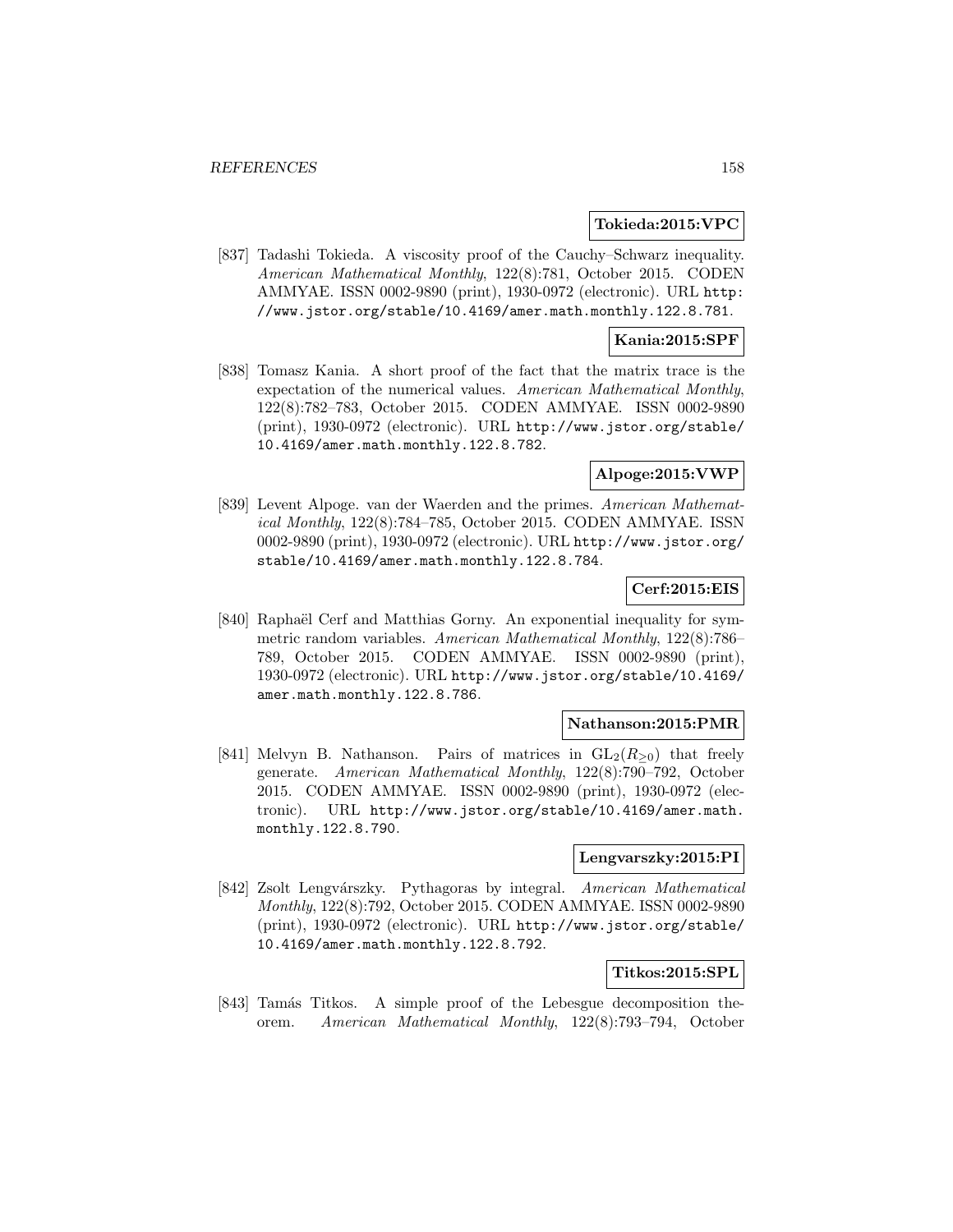2015. CODEN AMMYAE. ISSN 0002-9890 (print), 1930-0972 (electronic). URL http://www.jstor.org/stable/10.4169/amer.math. monthly.122.8.793.

# **Tandra:2015:NPC**

[844] Haryono Tandra. A new proof of the change of variable theorem for the Riemann integral. American Mathematical Monthly, 122(8):795– 799, October 2015. CODEN AMMYAE. ISSN 0002-9890 (print), 1930-0972 (electronic). URL http://www.jstor.org/stable/10.4169/ amer.math.monthly.122.8.795. See corrigendum [1045].

# **Borwein:2015:PPA**

[845] Jonathan Borwein and Scott Chapman. I prefer pi: Addenda. American Mathematical Monthly, 122(8):800, October 2015. CODEN AM-MYAE. ISSN 0002-9890 (print), 1930-0972 (electronic). URL http:// www.jstor.org/stable/10.4169/amer.math.monthly.122.8.800. See [735].

#### **Anonymous:2015:PSh**

[846] Anonymous. Problems and solutions. American Mathematical Monthly, 122(8):801–808, October 2015. CODEN AMMYAE. ISSN 0002-9890 (print), 1930-0972 (electronic). URL http://www.jstor.org/stable/ 10.4169/amer.math.monthly.122.8.801.

## **Tunno:2015:BRR**

[847] Ferebee Tunno. Book review: Reviews. American Mathematical Monthly, 122(8):809–812, October 2015. CODEN AMMYAE. ISSN 0002-9890 (print), 1930-0972 (electronic). URL http://www.jstor.org/stable/ 10.4169/amer.math.monthly.122.8.809.

#### **Titkos:2015:HME**

[848] Tamás Titkos. How to make equivalent measures? American Mathematical Monthly, 122(8):812, October 2015. CODEN AMMYAE. ISSN 0002-9890 (print), 1930-0972 (electronic). URL http://www.jstor.org/ stable/10.4169/amer.math.monthly.122.8.812.

#### **Anonymous:2015:BMh**

[849] Anonymous. Back matter. American Mathematical Monthly, 122 (8):??, October 2015. CODEN AMMYAE. ISSN 0002-9890 (print), 1930-0972 (electronic). URL http://www.jstor.org/stable/10.4169/ amer.math.monthly.122.8.bm.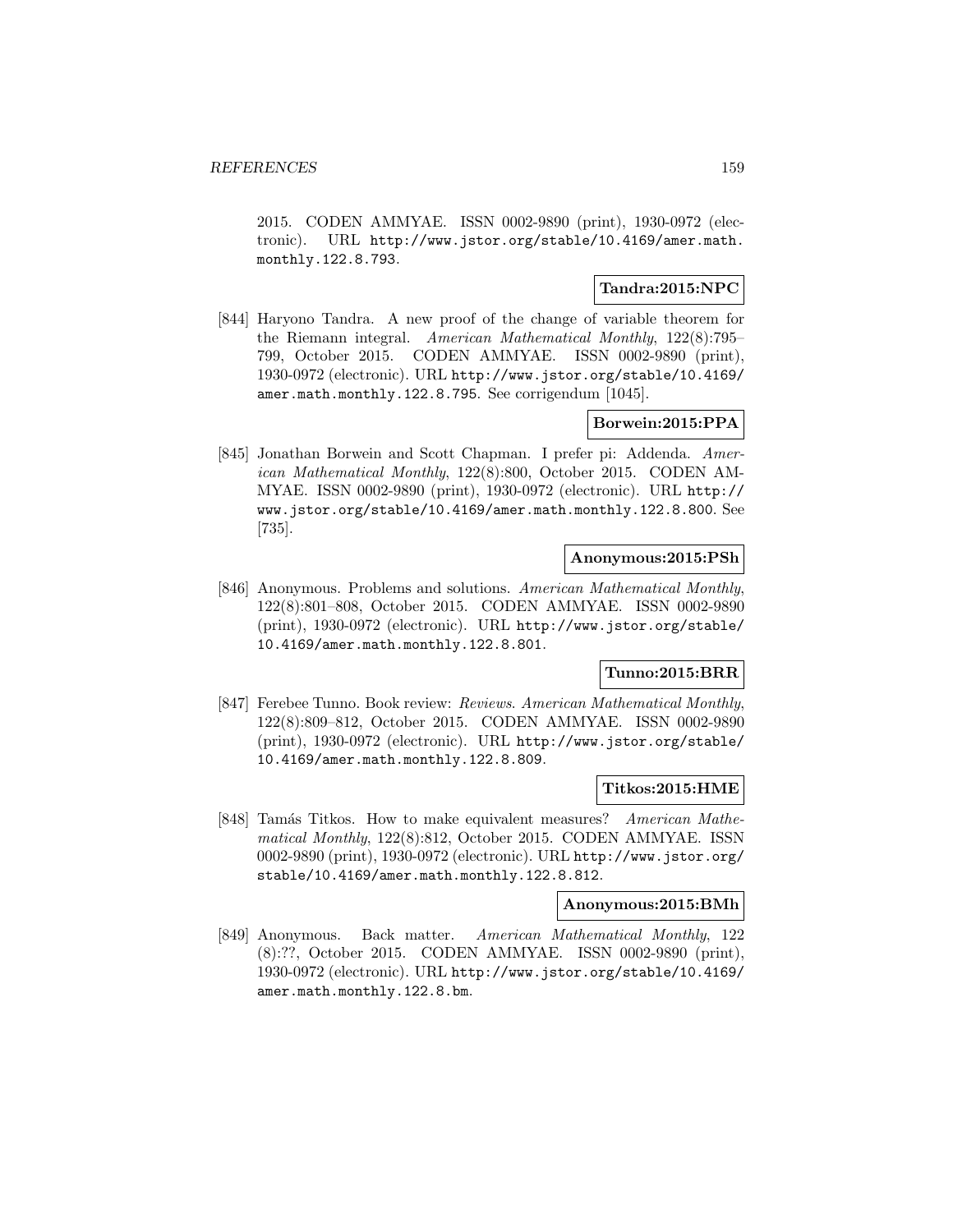#### **Anonymous:2015:FMi**

[850] Anonymous. Front matter. American Mathematical Monthly, 122(9): 813–814, November 2015. CODEN AMMYAE. ISSN 0002-9890 (print), 1930-0972 (electronic). URL http://www.jstor.org/stable/10.4169/ amer.math.monthly.122.9.fm.

# **Lu:2015:SS**

[851] Zhiqin Lu and Julie Rowlett. The sound of symmetry. American Mathematical Monthly, 122(9):815–835, November 2015. CODEN AM-MYAE. ISSN 0002-9890 (print), 1930-0972 (electronic). URL http:// www.jstor.org/stable/10.4169/amer.math.monthly.122.9.815.

# **Hajnal:2015:CPC**

[852] Péter Hajnal, László I. Szabó, and Vilmos Totik. Convex polygons and common transversals. American Mathematical Monthly, 122(9): 836–844, November 2015. CODEN AMMYAE. ISSN 0002-9890 (print), 1930-0972 (electronic). URL http://www.jstor.org/stable/10.4169/ amer.math.monthly.122.9.836.

### **Andreescu:2015:CNP**

[853] Titu Andreescu, Vladimir Georgiev, and Oleg Mushkarov. Correction to "Napoleon Polygons". American Mathematical Monthly, 122 (9):844, November 2015. CODEN AMMYAE. ISSN 0002-9890 (print), 1930-0972 (electronic). URL http://www.jstor.org/stable/10.4169/ amer.math.monthly.122.9.844.

## **Ren:2015:CBF**

[854] Qingchun Ren, Jürgen Richter-Gebert, and Bernd Sturmfels. Cayley– Bacharach formulas. American Mathematical Monthly, 122(9):845– 854, November 2015. CODEN AMMYAE. ISSN 0002-9890 (print), 1930-0972 (electronic). URL http://www.jstor.org/stable/10.4169/ amer.math.monthly.122.9.845.

## **Hasfura-Buenaga:2015:KDA**

[855] J. Roberto Hasfura-Buenaga. Kronecker's Diophantine approximation and the asymptotics of solutions of difference equations. American Mathematical Monthly, 122(9):855–861, November 2015. CODEN AM-MYAE. ISSN 0002-9890 (print), 1930-0972 (electronic). URL http:// www.jstor.org/stable/10.4169/amer.math.monthly.122.9.855.

#### **Nitecki:2015:CSS**

[856] Zbigniew Nitecki. Cantorvals and subsum sets of null sequences. American Mathematical Monthly, 122(9):862–870, November 2015. CODEN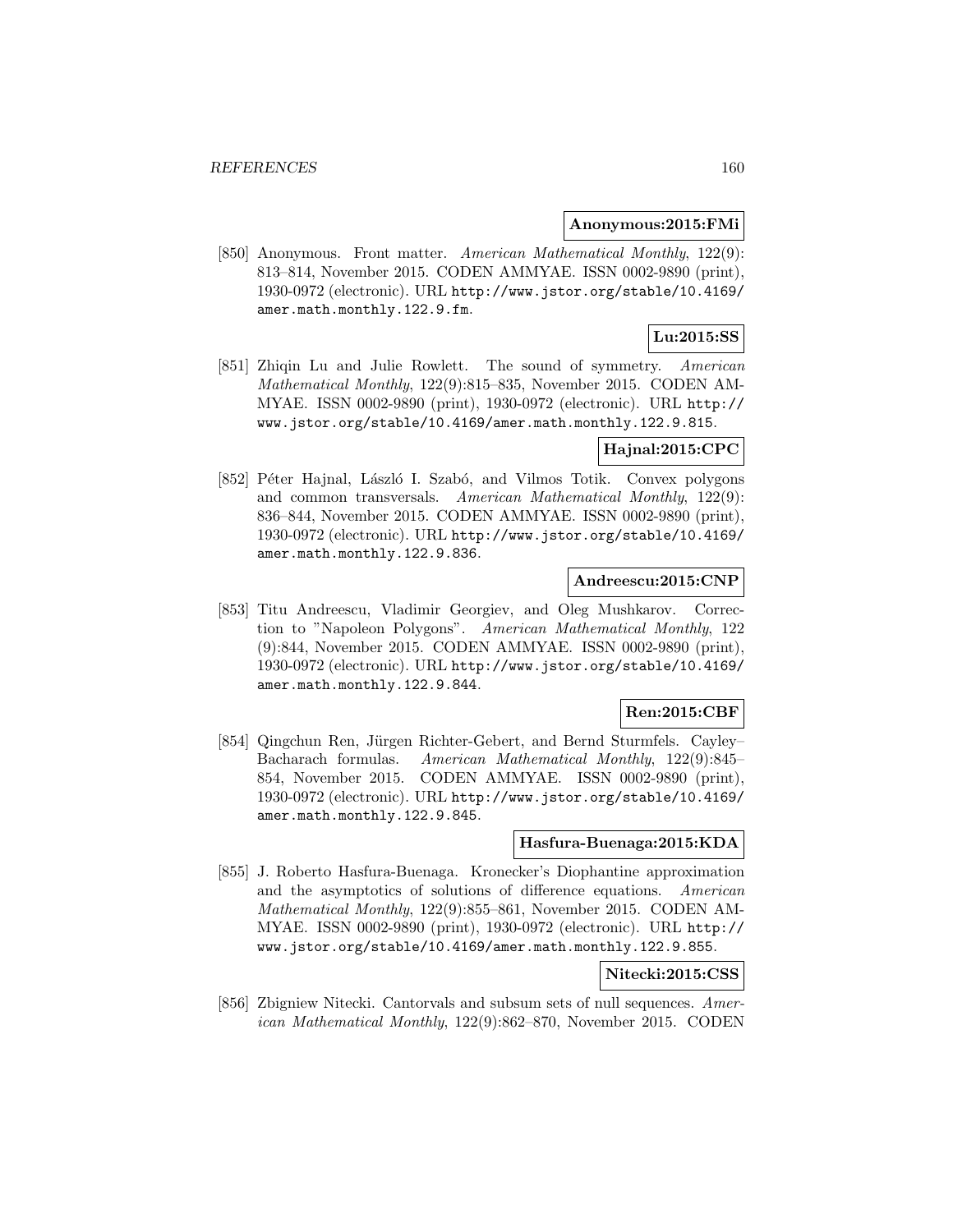AMMYAE. ISSN 0002-9890 (print), 1930-0972 (electronic). URL http: //www.jstor.org/stable/10.4169/amer.math.monthly.122.9.862.

### **Stanton:2015:SCU**

[857] Robert O. Stanton. Sets closed under the division algorithm. American Mathematical Monthly, 122(9):871–879, November 2015. CODEN AMMYAE. ISSN 0002-9890 (print), 1930-0972 (electronic). URL http: //www.jstor.org/stable/10.4169/amer.math.monthly.122.9.871.

#### **Andrews:2015:CNA**

[858] George E. Andrews, Aviezri S. Fraenkel, and James A. Sellers. Characterizing the number of  $m$ -ary partitions modulo  $m$ . American Mathematical Monthly, 122(9):880–885, November 2015. CODEN AMMYAE. ISSN 0002-9890 (print), 1930-0972 (electronic). URL http://www.jstor.org/ stable/10.4169/amer.math.monthly.122.9.880.

### **Osler:2015:PNR**

[859] Thomas J. Osler. A product of nested radicals for the AGM. American Mathematical Monthly, 122(9):886–887, November 2015. CODEN AMMYAE. ISSN 0002-9890 (print), 1930-0972 (electronic). URL http: //www.jstor.org/stable/10.4169/amer.math.monthly.122.9.886.

#### **delaLlave:2015:CSI**

[860] Rafael de la Llave. Computing some integrals by computing derivatives. American Mathematical Monthly, 122(9):888–889, November 2015. CODEN AMMYAE. ISSN 0002-9890 (print), 1930-0972 (electronic). URL http://www.jstor.org/stable/10.4169/amer.math. monthly.122.9.888.

## **Ryabogin:2015:LNS**

[861] Dmitry Ryabogin. A lemma of Nakajima and Süss on convex bodies. American Mathematical Monthly, 122(9):890–892, November 2015. CODEN AMMYAE. ISSN 0002-9890 (print), 1930-0972 (electronic). URL http://www.jstor.org/stable/10.4169/amer.math. monthly.122.9.890.

# **Lampakis:2015:NPE**

[862] Elias Lampakis. A new proof of Euler's inequality. American Mathematical Monthly, 122(9):892, November 2015. CODEN AMMYAE. ISSN 0002-9890 (print), 1930-0972 (electronic). URL http://www.jstor.org/ stable/10.4169/amer.math.monthly.122.9.892.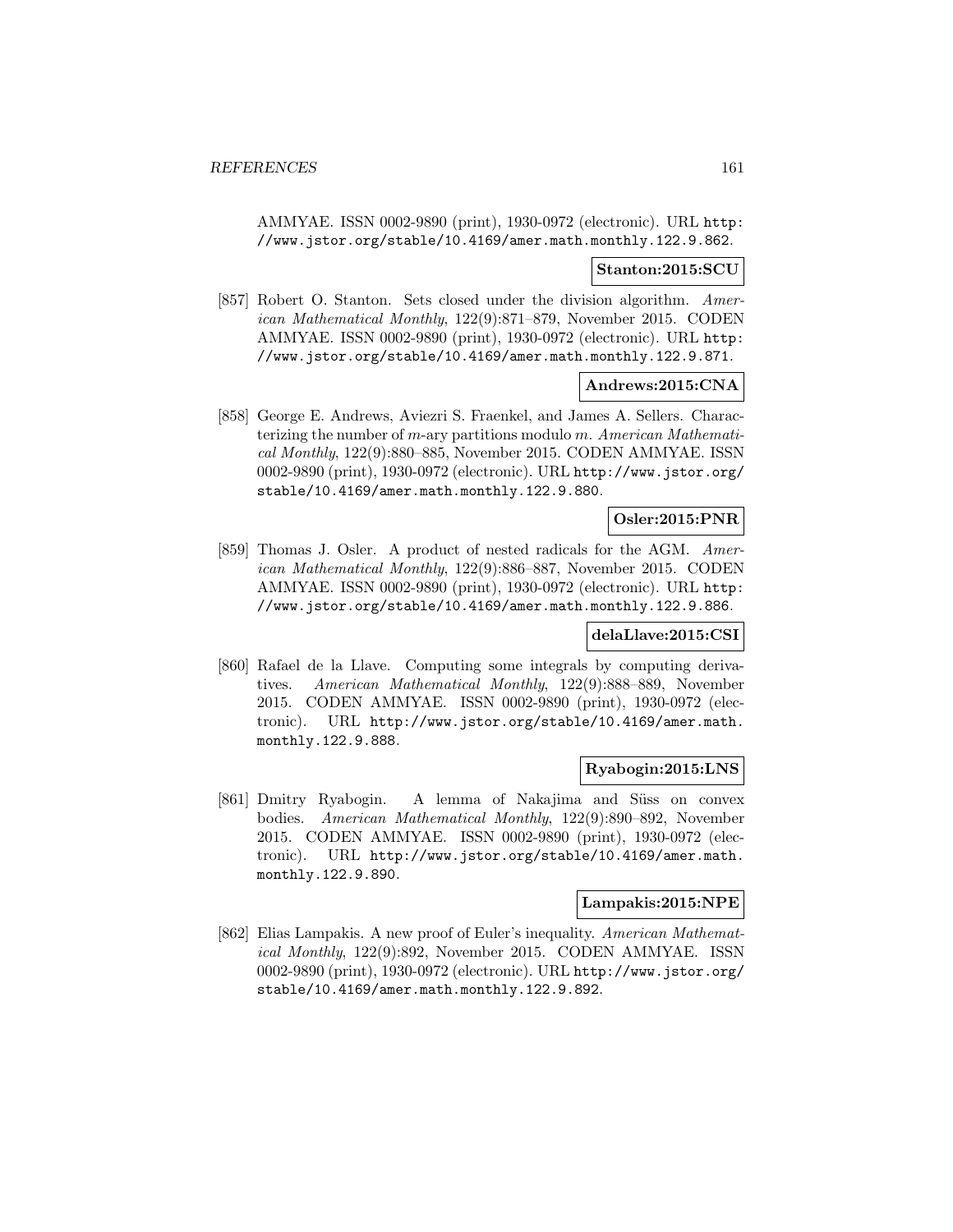#### **Hoang:2015:LCT**

[863] Nguyen S. Hoang. A limit comparison test for general series. American Mathematical Monthly, 122(9):893–896, November 2015. CODEN AMMYAE. ISSN 0002-9890 (print), 1930-0972 (electronic). URL http: //www.jstor.org/stable/10.4169/amer.math.monthly.122.9.893.

#### **Daneshpajouh:2015:NPR**

[864] Hamid Reza Daneshpajouh. A new proof of  $\aleph_0$ -resolvability of a metric space without an isolated point. American Mathematical Monthly, 122(9):897–898, November 2015. CODEN AMMYAE. ISSN 0002-9890 (print), 1930-0972 (electronic). URL http://www.jstor.org/stable/ 10.4169/amer.math.monthly.122.9.897.

#### **Anonymous:2015:PSi**

[865] Anonymous. Problems and solutions. American Mathematical Monthly, 122(9):899–906, November 2015. CODEN AMMYAE. ISSN 0002-9890 (print), 1930-0972 (electronic). URL http://www.jstor.org/stable/ 10.4169/amer.math.monthly.122.9.899.

### **Hartshorne:2015:BRR**

[866] Robin Hartshorne. Book review: Reviews. American Mathematical Monthly, 122(9):907–911, November 2015. CODEN AMMYAE. ISSN 0002-9890 (print), 1930-0972 (electronic). URL http://www.jstor.org/ stable/10.4169/amer.math.monthly.122.9.907.

## **Henle:2015:BRR**

[867] Michael Henle. Book review: Reviews. American Mathematical Monthly, 122(9):912–915, November 2015. CODEN AMMYAE. ISSN 0002-9890 (print), 1930-0972 (electronic). URL http://www.jstor.org/stable/ 10.4169/amer.math.monthly.122.9.912.

## **Anonymous:2015:SO**

[868] Anonymous. Statement of ownership. American Mathematical Monthly, 122(9):916, November 2015. CODEN AMMYAE. ISSN 0002-9890 (print), 1930-0972 (electronic). URL http://www.jstor.org/stable/ 10.4169/amer.math.monthly.122.9.916.

#### **Anonymous:2015:BMi**

[869] Anonymous. Back matter. American Mathematical Monthly, 122(9): ??, November 2015. CODEN AMMYAE. ISSN 0002-9890 (print), 1930-0972 (electronic). URL http://www.jstor.org/stable/10.4169/ amer.math.monthly.122.9.bm.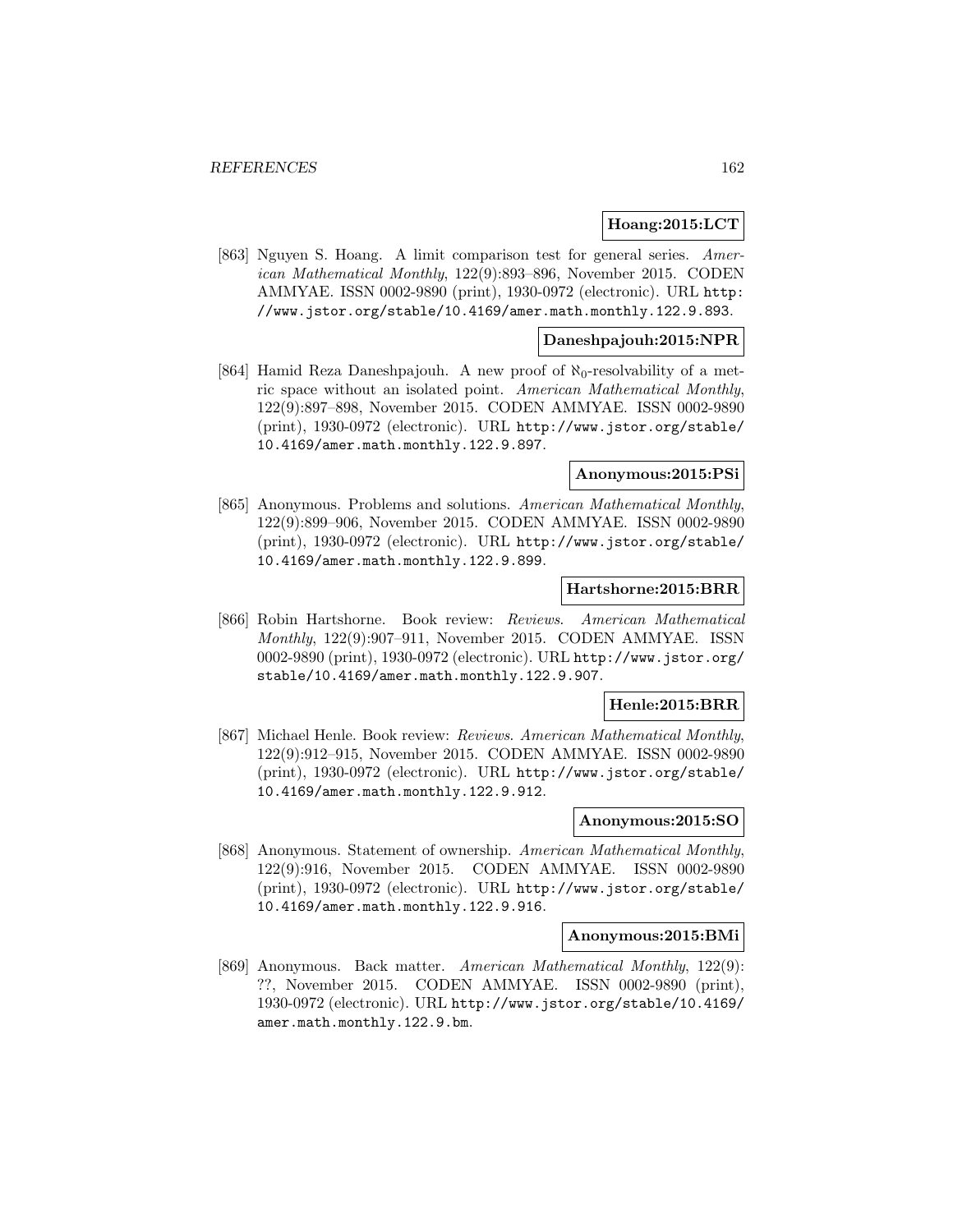### **Anonymous:2015:FMj**

[870] Anonymous. Front matter. American Mathematical Monthly, 122(10): 917–918, December 2015. CODEN AMMYAE. ISSN 0002-9890 (print), 1930-0972 (electronic). URL http://www.jstor.org/stable/10.4169/ amer.math.monthly.122.10.fm.

# **Shen:2015:EMC**

[871] Zhaiming Shen and Lasse Rempe-Gillen. The exponential map is chaotic: An invitation to transcendental dynamics. American Mathematical Monthly, 122(10):919–940, December 2015. CODEN AMMYAE. ISSN 0002-9890 (print), 1930-0972 (electronic). URL http://www.jstor.org/ stable/10.4169/amer.math.monthly.122.10.919.

#### **Kuczmarski:2015:HAN**

[872] Fred Kuczmarski and James Kuczmarski. Hanging around in nonuniform fields. American Mathematical Monthly, 122(10):941–957, December 2015. CODEN AMMYAE. ISSN 0002-9890 (print), 1930- 0972 (electronic). URL http://www.jstor.org/stable/10.4169/ amer.math.monthly.122.10.941.

## **Nowicki:2015:SDL**

[873] Andrzej Nowicki. Strong divisibility and LCM-sequences. American Mathematical Monthly, 122(10):958–966, December 2015. CODEN AM-MYAE. ISSN 0002-9890 (print), 1930-0972 (electronic). URL http:// www.jstor.org/stable/10.4169/amer.math.monthly.122.10.958.

### **Castro:2015:CCW**

[874] Jesús Jerónimo Castro. On convex curves which have many inscribed triangles of maximum area. American Mathematical Monthly, 122(10): 967–971, December 2015. CODEN AMMYAE. ISSN 0002-9890 (print), 1930-0972 (electronic). URL http://www.jstor.org/stable/10.4169/ amer.math.monthly.122.10.967.

#### **Cioaba:2015:GPP**

[875] Sebastian M. Cioaba and Peter J. Cameron. A graph partition problem. American Mathematical Monthly, 122(10):972–982, December 2015. CODEN AMMYAE. ISSN 0002-9890 (print), 1930-0972 (electronic). URL http://www.jstor.org/stable/10.4169/amer.math. monthly.122.10.972.

## **Gaspar:2015:ATO**

[876] Jaime Gaspar. All triangles at once. American Mathematical Monthly, 122(10):982, December 2015. CODEN AMMYAE. ISSN 0002-9890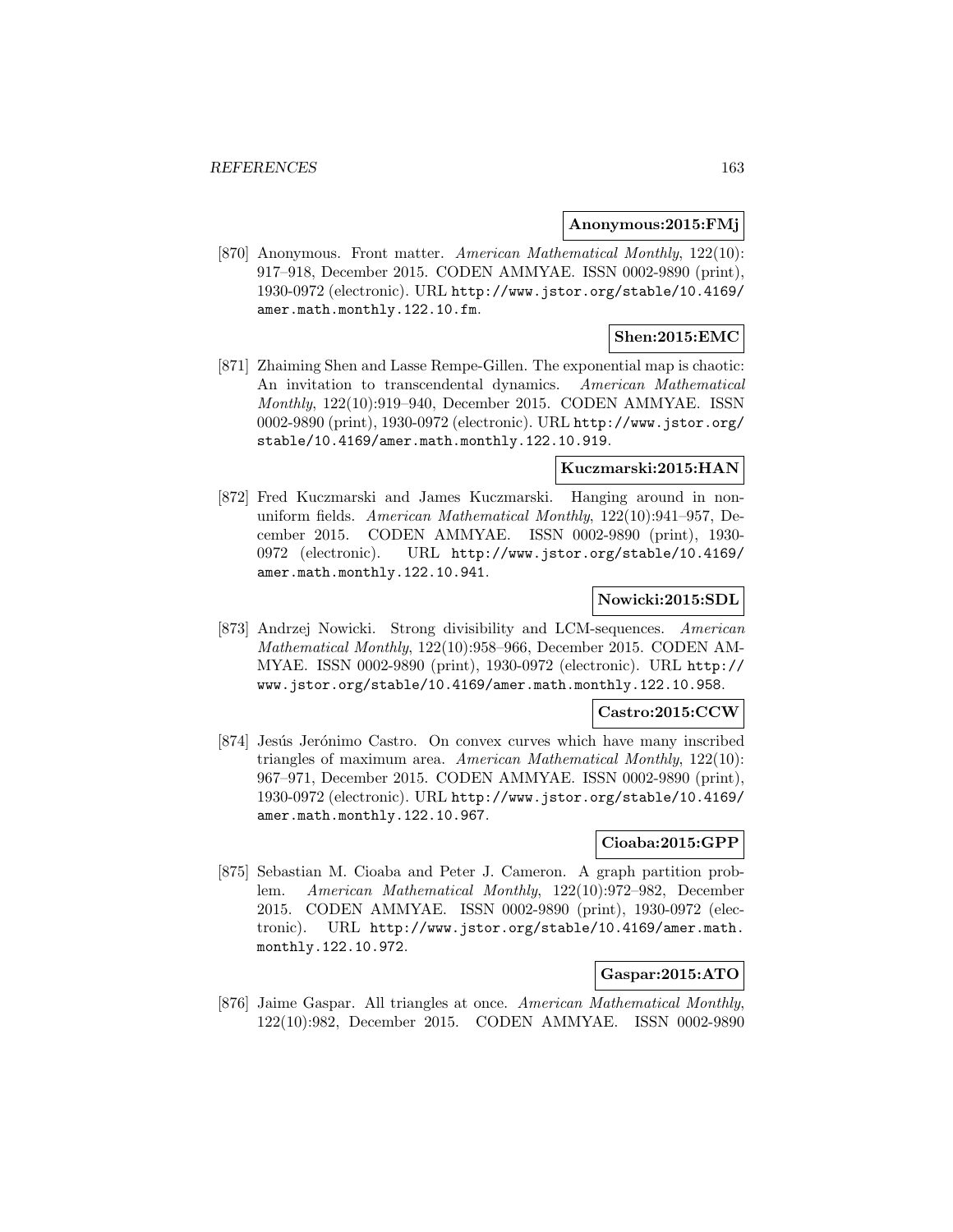(print), 1930-0972 (electronic). URL http://www.jstor.org/stable/ 10.4169/amer.math.monthly.122.10.982.

#### **Bezhanishvili:2015:WDL**

[877] Guram Bezhanishvili and David Pengelley. What does "less than or equal" really mean? American Mathematical Monthly, 122(10):983– 989, December 2015. CODEN AMMYAE. ISSN 0002-9890 (print), 1930-0972 (electronic). URL http://www.jstor.org/stable/10.4169/ amer.math.monthly.122.10.983.

### **Tandra:2015:SPU**

[878] Haryono Tandra. A simple proof of the uniform continuity of realvalued continuous functions on compact intervals. American Mathematical Monthly, 122(10):989, December 2015. CODEN AMMYAE. ISSN 0002-9890 (print), 1930-0972 (electronic). URL http://www.jstor.org/ stable/10.4169/amer.math.monthly.122.10.989.

# **Kilic:2015:PUG**

[879] Mehmet Kiliç and Sahin Koçak. On products of uniquely geodesic spaces. American Mathematical Monthly, 122(10):990–994, December 2015. CODEN AMMYAE. ISSN 0002-9890 (print), 1930-0972 (electronic). URL http://www.jstor.org/stable/10.4169/amer.math. monthly.122.10.990.

# **Hajja:2015:EPT**

[880] Sadi Abu-Saymeh, Mowaffaq Hajja, and Hellmuth Stachel. Equicevian points of a triangle. American Mathematical Monthly, 122(10):995– 1000, December 2015. CODEN AMMYAE. ISSN 0002-9890 (print), 1930-0972 (electronic). URL http://www.jstor.org/stable/10.4169/ amer.math.monthly.122.10.995.

## **Peng:2015:GLT**

[881] Weimin Peng. A generalized Liouville theorem for entire functions. American Mathematical Monthly, 122(10):1001–1002, December 2015. CODEN AMMYAE. ISSN 0002-9890 (print), 1930-0972 (electronic). URL http://www.jstor.org/stable/10.4169/amer.math. monthly.122.10.1001.

#### **Yamamori:2015:YAP**

[882] Atsushi Yamamori. Yet another proof of Poincaré's theorem. American Mathematical Monthly, 122(10):1003–1004, December 2015. CODEN AMMYAE. ISSN 0002-9890 (print), 1930-0972 (electronic). URL http:/ /www.jstor.org/stable/10.4169/amer.math.monthly.122.10.1003.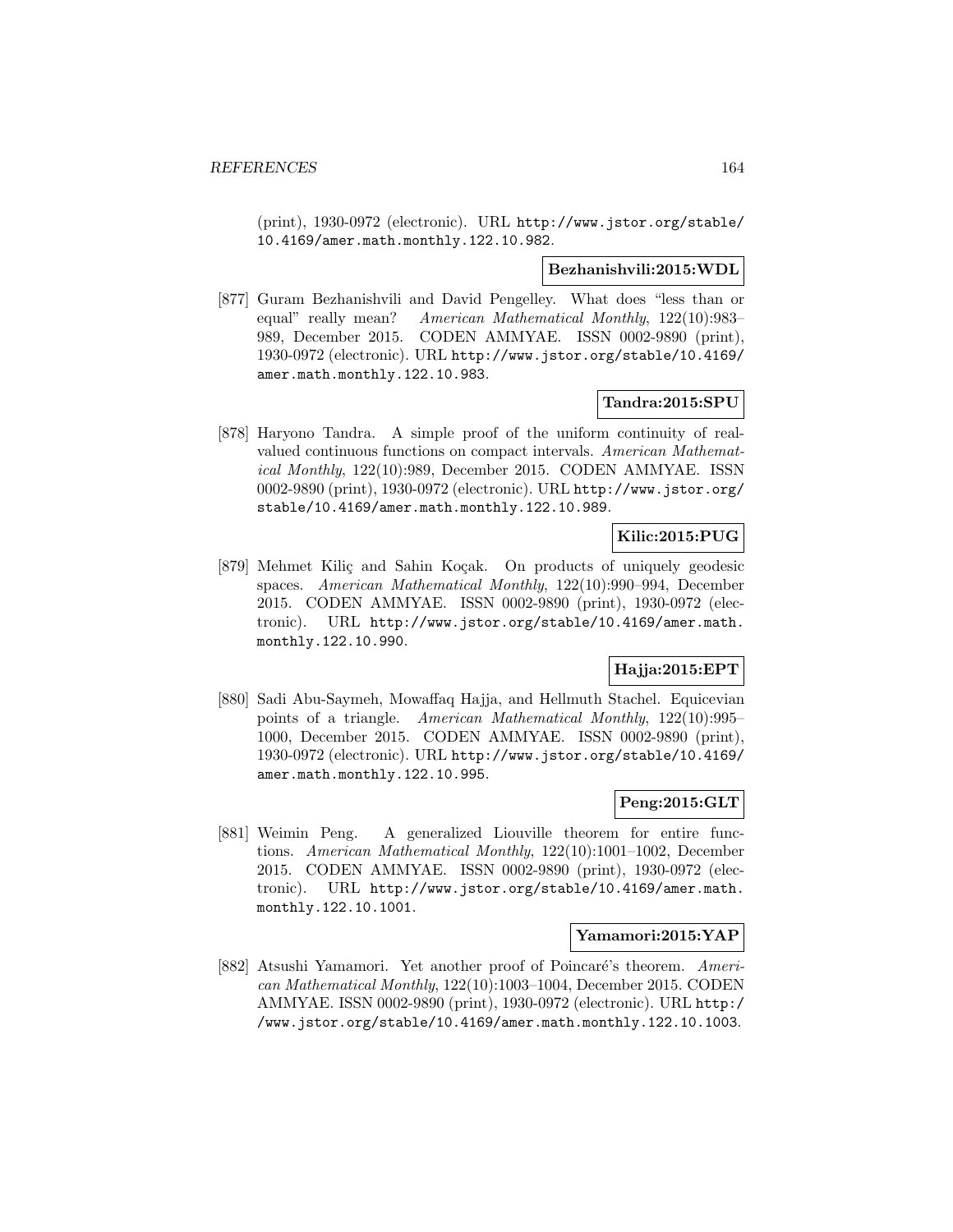#### **Lange:2015:PRW**

[883] Kenneth Lange. Polya's random walk theorem revisited. American Mathematical Monthly, 122(10):1005–1007, December 2015. CODEN AM-MYAE. ISSN 0002-9890 (print), 1930-0972 (electronic). URL http:// www.jstor.org/stable/10.4169/amer.math.monthly.122.10.1005.

#### **Cereceda:2015:NIP**

[884] José Luis Cereceda. Newton's interpolation polynomial for the sums of powers of integers. American Mathematical Monthly, 122(10): 1007, December 2015. CODEN AMMYAE. ISSN 0002-9890 (print), 1930-0972 (electronic). URL http://www.jstor.org/stable/10.4169/ amer.math.monthly.122.10.1007.

## **Zhu:2015:SFP**

[885] Jun-Ming Zhu. A semi-finite proof of Jacobi's triple product identity. American Mathematical Monthly, 122(10):1008–1009, December 2015. CODEN AMMYAE. ISSN 0002-9890 (print), 1930-0972 (electronic). URL http://www.jstor.org/stable/10.4169/amer.math. monthly.122.10.1008.

## **Anonymous:2015:PSj**

[886] Anonymous. Problems and solutions. American Mathematical Monthly, 122(10):1010–1017, December 2015. CODEN AMMYAE. ISSN 0002- 9890 (print), 1930-0972 (electronic). URL http://www.jstor.org/ stable/10.4169/amer.math.monthly.122.10.1010.

#### **Harris:2015:BRR**

[887] Michael Harris. Book review: Reviews. American Mathematical Monthly, 122(10):1018–1022, December 2015. CODEN AMMYAE. ISSN 0002- 9890 (print), 1930-0972 (electronic). URL http://www.jstor.org/ stable/10.4169/amer.math.monthly.122.10.1018.

#### **Anonymous:2015:EEb**

[888] Anonymous. Editor's endnotes. American Mathematical Monthly, 122 (10):1023–1025, December 2015. CODEN AMMYAE. ISSN 0002-9890 (print), 1930-0972 (electronic). URL http://www.jstor.org/stable/ 10.4169/amer.math.monthly.122.10.1023.

#### **Anonymous:2015:MR**

[889] Anonymous. Monthly referees for 2015. American Mathematical Monthly, 122(10):1026–1028, December 2015. CODEN AMMYAE. ISSN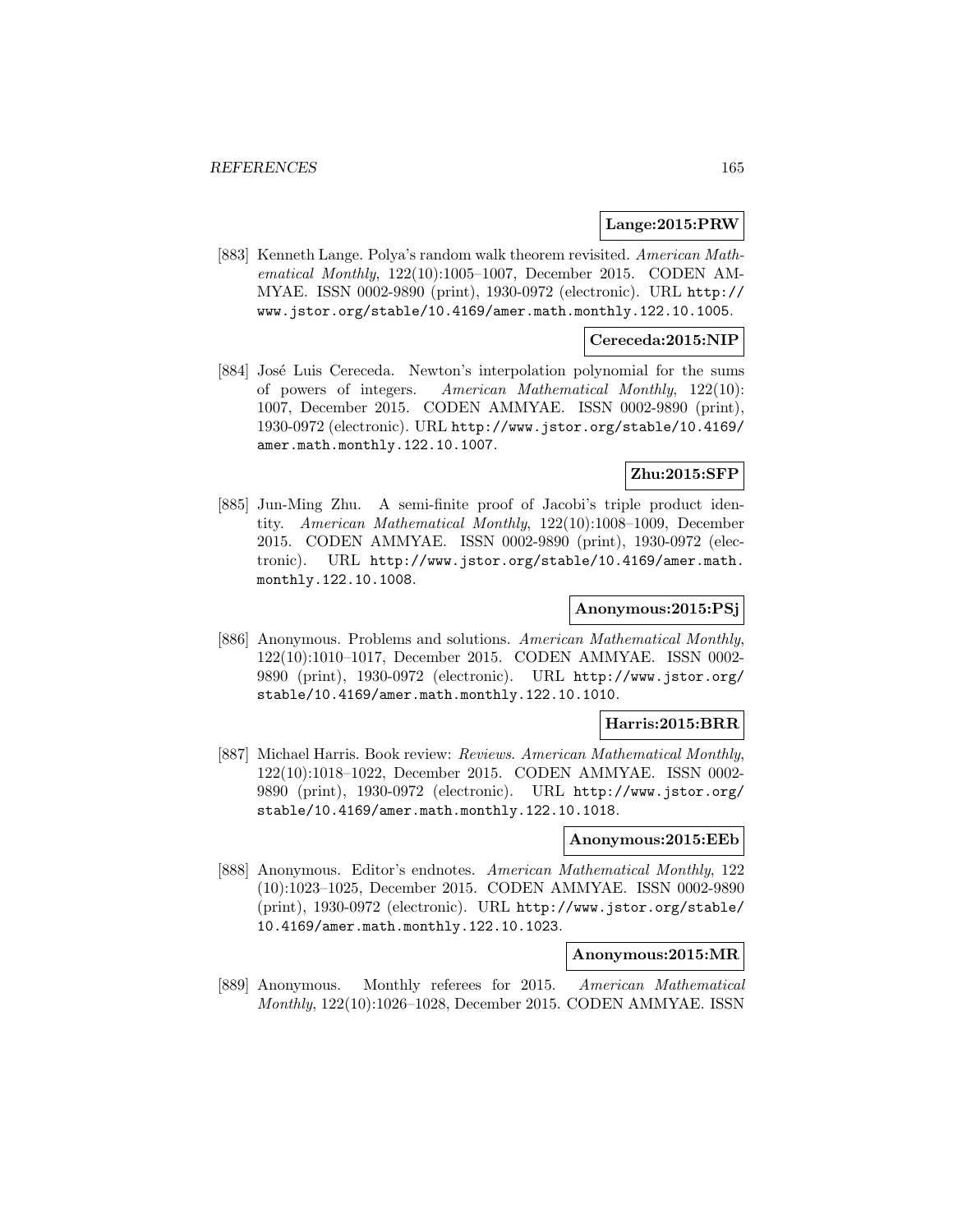0002-9890 (print), 1930-0972 (electronic). URL http://www.jstor.org/ stable/10.4169/amer.math.monthly.122.10.1026.

#### **Anonymous:2015:BMj**

[890] Anonymous. Back matter. American Mathematical Monthly, 122(10): ??, December 2015. CODEN AMMYAE. ISSN 0002-9890 (print), 1930-0972 (electronic). URL http://www.jstor.org/stable/10.4169/ amer.math.monthly.122.10.bm.

### **Anonymous:2016:FMa**

[891] Anonymous. Front matter. American Mathematical Monthly, 123(1): 1–2, January 2016. CODEN AMMYAE. ISSN 0002-9890 (print), 1930-0972 (electronic). URL http://www.jstor.org/stable/10.4169/ amer.math.monthly.123.1.fm.

## **Neidinger:2016:FBG**

[892] Richard D. Neidinger. A fair-bold gambling function is simply singular. American Mathematical Monthly, 123(1):3–18, January 2016. CODEN AMMYAE. ISSN 0002-9890 (print), 1930-0972 (electronic). URL http: //www.jstor.org/stable/10.4169/amer.math.monthly.123.1.3.

## **Kassel:2016:LRS**

[893] Adrien Kassel and David B. Wilson. The looping rate and sandpile density of planar graphs. American Mathematical Monthly, 123(1): 19–39, January 2016. CODEN AMMYAE. ISSN 0002-9890 (print), 1930-0972 (electronic). URL http://www.jstor.org/stable/10.4169/ amer.math.monthly.123.1.19.

## **Cid:2016:IPS**

[894] J. Angel Cid and Rodrigo López Pouso. Integration by parts and by substitution unified with applications to Green's theorem and uniqueness for ODEs. American Mathematical Monthly, 123(1):40–52, January 2016. CODEN AMMYAE. ISSN 0002-9890 (print), 1930-0972 (electronic). URL http://www.jstor.org/stable/10.4169/amer.math. monthly.123.1.40.

## **Murty:2016:GET**

[895] M. Ram Murty and Chester Weatherby. A generalization of Euler's theorem for  $\zeta(2k)$ . American Mathematical Monthly, 123(1):53–65, January 2016. CODEN AMMYAE. ISSN 0002-9890 (print), 1930-0972 (electronic). URL http://www.jstor.org/stable/10.4169/amer.math. monthly.123.1.53.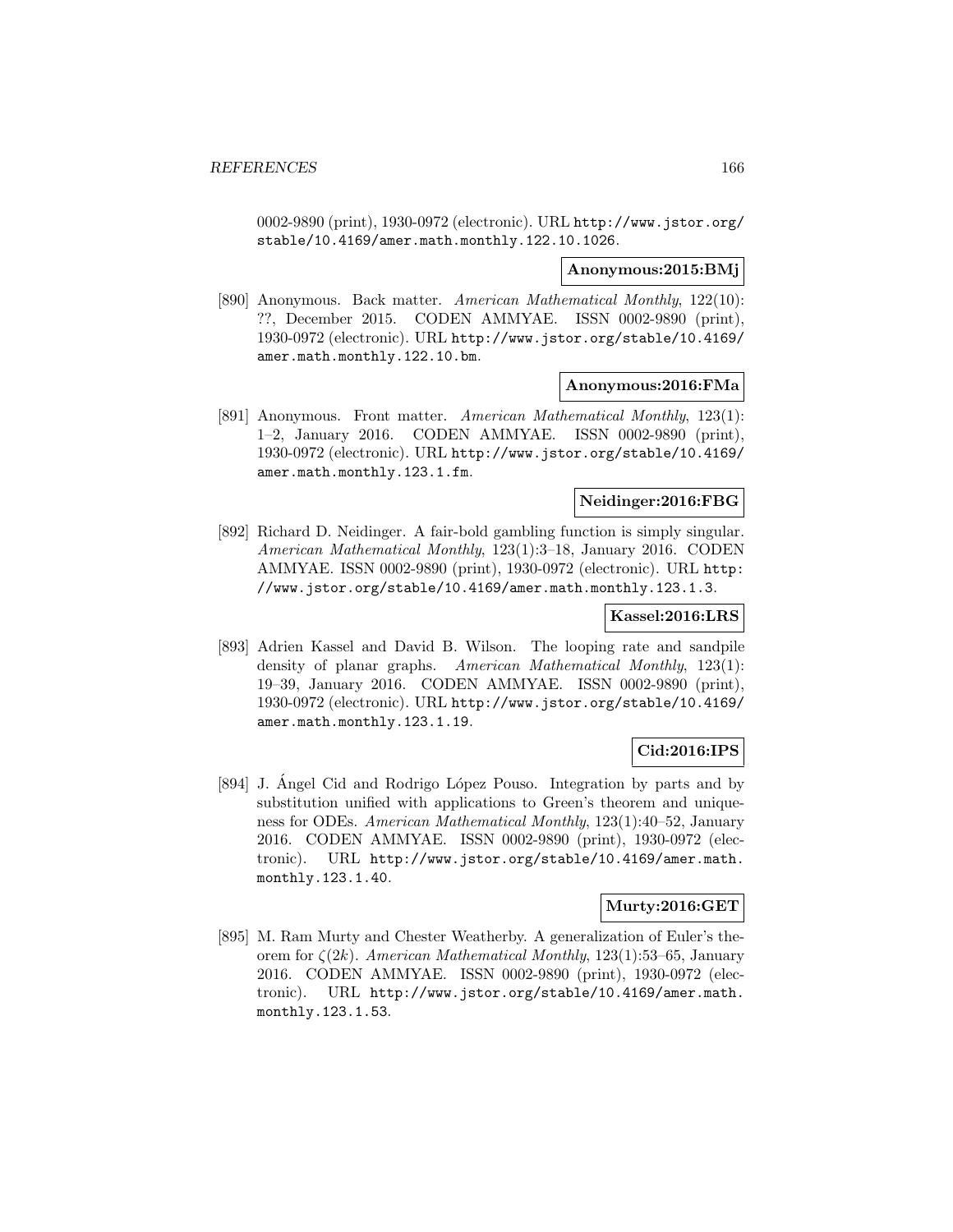#### **Shivarajkumar:2016:BSC**

[896] Shivarajkumar. Beyond Schur's conjecture. American Mathematical Monthly, 123(1):66–70, January 2016. CODEN AMMYAE. ISSN 0002- 9890 (print), 1930-0972 (electronic). URL http://www.jstor.org/ stable/10.4169/amer.math.monthly.123.1.66.

# **Shitov:2016:DCG**

[897] Yaroslav Shitov. The diameter of chess grows exponentially. American Mathematical Monthly, 123(1):71–77, January 2016. CODEN AM-MYAE. ISSN 0002-9890 (print), 1930-0972 (electronic). URL http:// www.jstor.org/stable/10.4169/amer.math.monthly.123.1.71.

#### **Velleman:2016:MG**

[898] Daniel J. Velleman. Monthly gems. American Mathematical Monthly, 123(1):77, January 2016. CODEN AMMYAE. ISSN 0002-9890 (print), 1930-0972 (electronic). URL http://www.jstor.org/stable/10.4169/ amer.math.monthly.123.1.77.

# **Slattery:2016:PMG**

[899] Michael C. Slattery. On a property motivated by groups with a specified number of subgroups. American Mathematical Monthly, 123(1): 78–81, January 2016. CODEN AMMYAE. ISSN 0002-9890 (print), 1930-0972 (electronic). URL http://www.jstor.org/stable/10.4169/ amer.math.monthly.123.1.78.

## **Viro:2016:PCI**

[900] Oleg Viro. Pictorial calculus for isometries. American Mathematical Monthly, 123(1):82–87, January 2016. CODEN AMMYAE. ISSN 0002-9890 (print), 1930-0972 (electronic). URL http://www.jstor.org/ stable/10.4169/amer.math.monthly.123.1.82.

#### **Gaitanas:2016:PSR**

[901] Konstantinos Gaitanas. A partial solution of representing 1 as a sum of n distinct unit fractions. American Mathematical Monthly, 123 (1):87, January 2016. CODEN AMMYAE. ISSN 0002-9890 (print), 1930-0972 (electronic). URL http://www.jstor.org/stable/10.4169/ amer.math.monthly.123.1.87.

## **Radcliffe:2016:FSE**

[902] David G. Radcliffe. A function that is surjective on every interval. American Mathematical Monthly, 123(1):88–89, January 2016. CODEN AM-MYAE. ISSN 0002-9890 (print), 1930-0972 (electronic). URL http:// www.jstor.org/stable/10.4169/amer.math.monthly.123.1.88.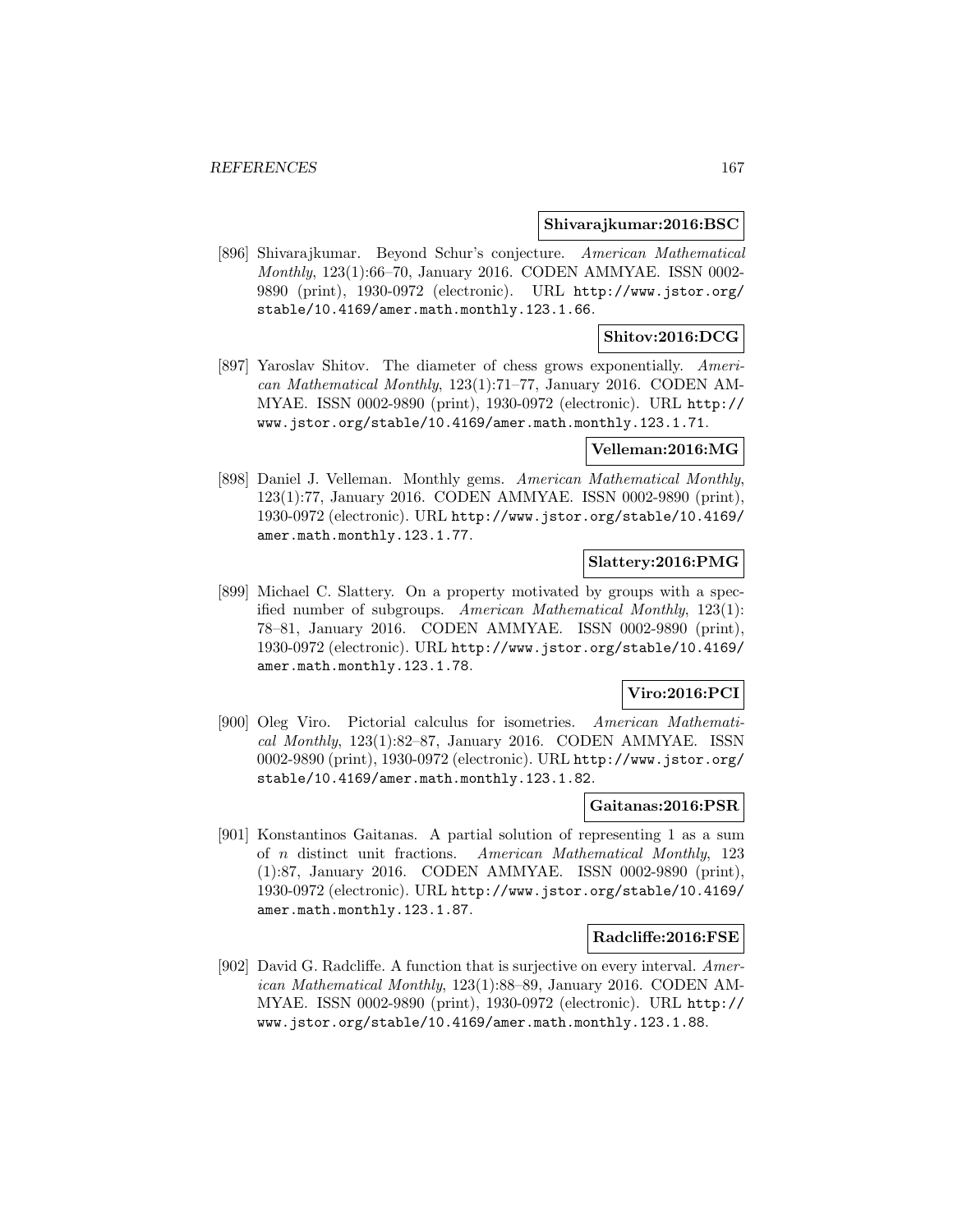# **Osler:2016:ILC**

[903] Thomas Osler. Iterations for the lemniscate constant resembling the Archimedean algorithm for pi. American Mathematical Monthly, 123 (1):90–93, January 2016. CODEN AMMYAE. ISSN 0002-9890 (print), 1930-0972 (electronic). URL http://www.jstor.org/stable/10.4169/ amer.math.monthly.123.1.90.

# **Kataria:2016:PPM**

[904] Kuldeep Kumar Kataria. A probabilistic proof of the multinomial theorem. American Mathematical Monthly, 123(1):94–96, January 2016. CODEN AMMYAE. ISSN 0002-9890 (print), 1930-0972 (electronic). URL http://www.jstor.org/stable/10.4169/amer.math. monthly.123.1.94.

# **Li:2016:SAU**

[905] Xiaoxue Li. A synthetic approach to a USAMO problem. American Mathematical Monthly, 123(1):96, January 2016. CODEN AM-MYAE. ISSN 0002-9890 (print), 1930-0972 (electronic). URL http:/ /www.jstor.org/stable/10.4169/amer.math.monthly.123.1.96.

## **Anonymous:2016:PSa**

[906] Anonymous. Problems and solutions. American Mathematical Monthly, 123(1):97–105, January 2016. CODEN AMMYAE. ISSN 0002-9890 (print), 1930-0972 (electronic). URL http://www.jstor.org/stable/ 10.4169/amer.math.monthly.123.1.97.

## **Glass:2016:BRR**

[907] Darren B. Glass. Book review: Reviews. American Mathematical Monthly, 123(1):106–112, January 2016. CODEN AMMYAE. ISSN 0002-9890 (print), 1930-0972 (electronic). URL http://www.jstor.org/ stable/10.4169/amer.math.monthly.123.1.106.

#### **Sandor:2016:NLM**

[908] József Sándor. A note on the logarithmic mean. American Mathematical Monthly, 123(1):112, January 2016. CODEN AMMYAE. ISSN 0002-9890 (print), 1930-0972 (electronic). URL http://www.jstor.org/stable/ 10.4169/amer.math.monthly.123.1.112.

#### **Anonymous:2016:BMa**

[909] Anonymous. Back matter. American Mathematical Monthly, 123 (1):??, January 2016. CODEN AMMYAE. ISSN 0002-9890 (print),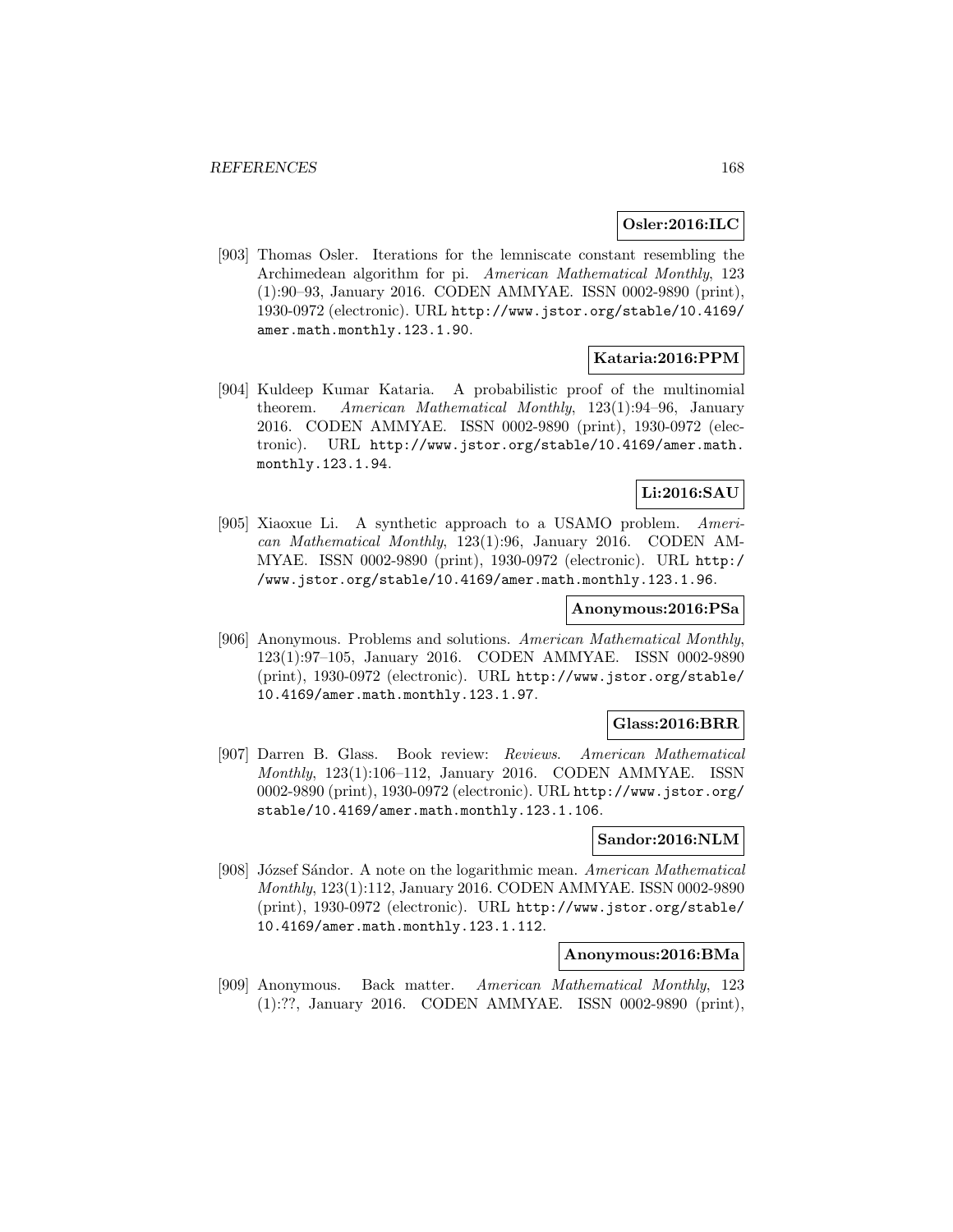1930-0972 (electronic). URL http://www.jstor.org/stable/10.4169/ amer.math.monthly.123.1.bm.

#### **Anonymous:2016:FMb**

[910] Anonymous. Front matter. American Mathematical Monthly, 123(2): 113–114, February 2016. CODEN AMMYAE. ISSN 0002-9890 (print), 1930-0972 (electronic). URL http://www.jstor.org/stable/10.4169/ amer.math.monthly.123.2.fm.

## **Motta:2016:OTT**

[911] Francis C. Motta, Patrick D. Shipman, and Bethany D. Springer. Optimally topologically transitive orbits in discrete dynamical systems. American Mathematical Monthly, 123(2):115–135, February 2016. CODEN AMMYAE. ISSN 0002-9890 (print), 1930-0972 (electronic). URL http://www.jstor.org/stable/10.4169/amer.math. monthly.123.2.115.

## **Morrison:2016:CYP**

[912] Ian Morrison and David Swinarski. Can you play a fair game of craps with a loaded pair of dice? American Mathematical Monthly, 123(2): 136–148, February 2016. CODEN AMMYAE. ISSN 0002-9890 (print), 1930-0972 (electronic). URL http://www.jstor.org/stable/10.4169/ amer.math.monthly.123.2.136.

## **Kent:2016:GSC**

[913] Deborah A. Kent and David J. Muraki. A geometric solution of a cubic by Omar Khayyam ... in which colored diagrams are used instead of letters for the greater ease of learners. American Mathematical Monthly, 123(2):149–160, February 2016. CODEN AMMYAE. ISSN 0002-9890 (print), 1930-0972 (electronic). URL http://www.jstor.org/stable/ 10.4169/amer.math.monthly.123.2.149.

#### **Suarez-Alvarez:2016:CER**

[914] Mariano Suárez-Álvarez. Cyclic extensions are radical. American Mathematical Monthly, 123(2):160, February 2016. CODEN AMMYAE. ISSN 0002-9890 (print), 1930-0972 (electronic). URL http://www.jstor.org/ stable/10.4169/amer.math.monthly.123.2.160.

## **Hiller:2016:OFU**

[915] Josh Hiller. Old friends in unexpected places: Pascal (and other) matrices in  $GL_n(C)$ . American Mathematical Monthly, 123(2):161-167, February 2016. CODEN AMMYAE. ISSN 0002-9890 (print),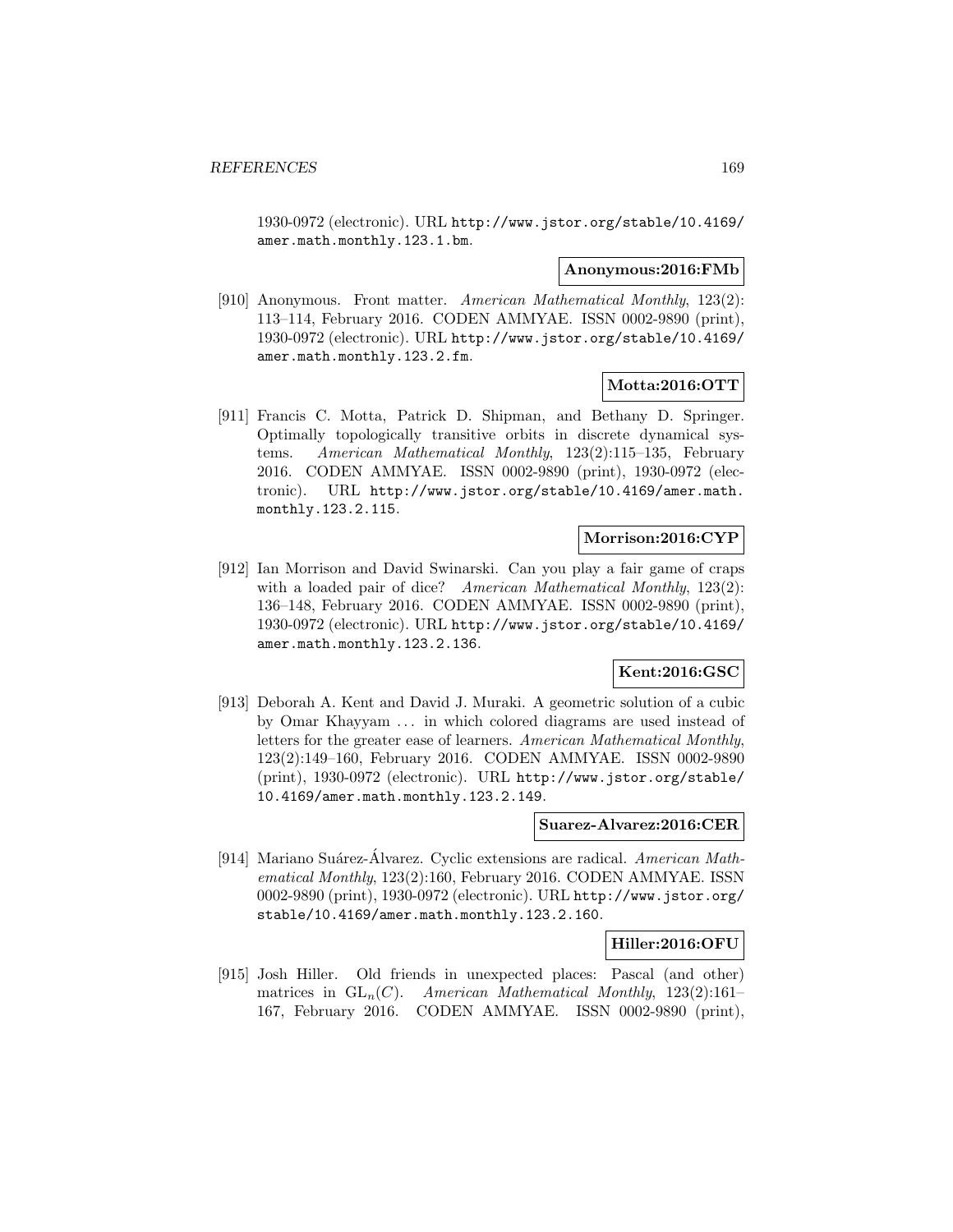1930-0972 (electronic). URL http://www.jstor.org/stable/10.4169/ amer.math.monthly.123.2.161.

# **Brillhart:2016:UCS**

[916] John Brillhart, Richard Blecksmith, and Mike Decaro. Using conic sections to factor integers. American Mathematical Monthly, 123(2): 168–174, February 2016. CODEN AMMYAE. ISSN 0002-9890 (print), 1930-0972 (electronic). URL http://www.jstor.org/stable/10.4169/ amer.math.monthly.123.2.168.

## **Spivey:2016:PPB**

[917] Michael Z. Spivey. Probabilistic proofs of a binomial identity, its inverse, and generalizations. American Mathematical Monthly, 123(2): 175–180, February 2016. CODEN AMMYAE. ISSN 0002-9890 (print), 1930-0972 (electronic). URL http://www.jstor.org/stable/10.4169/ amer.math.monthly.123.2.175.

# **Dekking:2016:HKS**

[918] E. W. Dekking and F. M. Dekking. Helge von Koch's snowflake curve revisited. American Mathematical Monthly, 123(2):181–184, February 2016. CODEN AMMYAE. ISSN 0002-9890 (print), 1930-0972 (electronic). URL http://www.jstor.org/stable/10.4169/amer.math. monthly.123.2.181.

# **Baker:2016:SCD**

[919] Jonathan Baker. Strong convexity does not imply radial unboundedness. American Mathematical Monthly, 123(2):185–188, February 2016. CODEN AMMYAE. ISSN 0002-9890 (print), 1930-0972 (electronic). URL http://www.jstor.org/stable/10.4169/amer.math. monthly.123.2.185.

## **Sun:2016:STP**

[920] Xin-Jie Sun. On sums of three pentagonal numbers. American Mathematical Monthly, 123(2):189–191, February 2016. CODEN AMMYAE. ISSN 0002-9890 (print), 1930-0972 (electronic). URL http://www. jstor.org/stable/10.4169/amer.math.monthly.123.2.189.

#### **Lutgen:2016:CPA**

[921] Jeffrey Lutgen. A combinatorial proof of an alternating convolution identity for multichoose numbers. American Mathematical Monthly, 123(2): 192–196, February 2016. CODEN AMMYAE. ISSN 0002-9890 (print), 1930-0972 (electronic). URL http://www.jstor.org/stable/10.4169/ amer.math.monthly.123.2.192.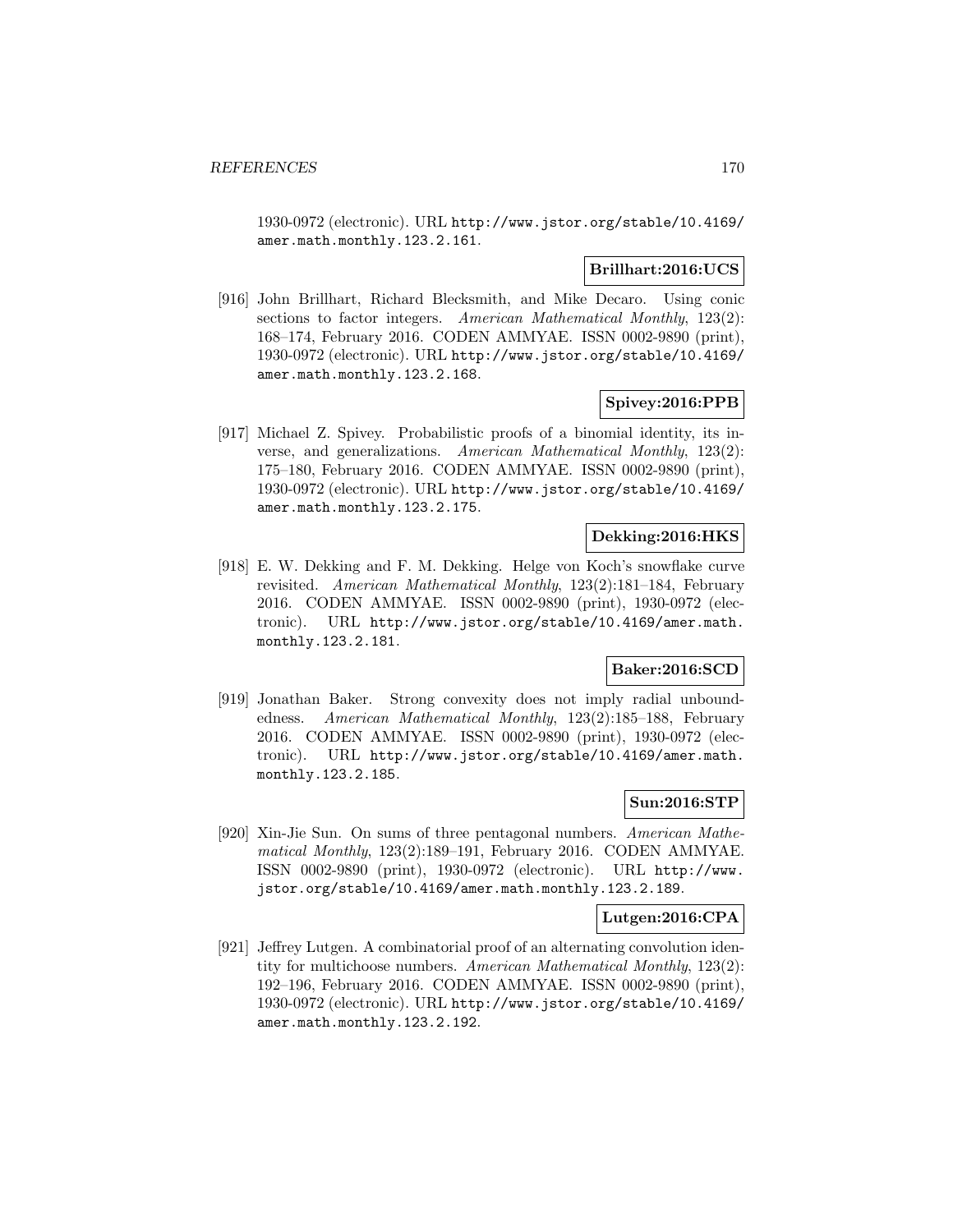#### **Anonymous:2016:PSb**

[922] Anonymous. Problems and solutions. American Mathematical Monthly, 123(2):197–204, February 2016. CODEN AMMYAE. ISSN 0002-9890 (print), 1930-0972 (electronic). URL http://www.jstor.org/stable/ 10.4169/amer.math.monthly.123.2.197.

## **Nunemacher:2016:BRR**

[923] Jeffrey Nunemacher. Book review: Reviews. American Mathematical Monthly, 123(2):205–208, February 2016. CODEN AMMYAE. ISSN 0002-9890 (print), 1930-0972 (electronic). URL http://www.jstor.org/ stable/10.4169/amer.math.monthly.123.2.205.

#### **Anonymous:2016:BMb**

[924] Anonymous. Back matter. American Mathematical Monthly, 123(2): ??, February 2016. CODEN AMMYAE. ISSN 0002-9890 (print), 1930-0972 (electronic). URL http://www.jstor.org/stable/10.4169/ amer.math.monthly.123.2.bm.

## **Anonymous:2016:FMc**

[925] Anonymous. Front matter. American Mathematical Monthly, 123(3): 209–210, March 2016. CODEN AMMYAE. ISSN 0002-9890 (print), 1930-0972 (electronic). URL http://www.jstor.org/stable/10.4169/ amer.math.monthly.123.3.fm.

## **Quinn:2016:YGG**

[926] Jennifer J. Quinn. Yueh-Gin Gung and Dr. Charles Y. Hu Award for 2016 to George Berzsenyi for distinguished service to mathematics. American Mathematical Monthly, 123(3):211–213, March 2016. CODEN AM-MYAE. ISSN 0002-9890 (print), 1930-0972 (electronic). URL http:// www.jstor.org/stable/10.4169/amer.math.monthly.123.3.211.

# **Parshall:2016:MPR**

[927] Karen Hunger Parshall. Mathematics and the politics of race: The case of William Claytor (Ph.D., University of Pennsylvania, 1933). American Mathematical Monthly, 123(3):214–240, March 2016. CODEN AM-MYAE. ISSN 0002-9890 (print), 1930-0972 (electronic). URL http:// www.jstor.org/stable/10.4169/amer.math.monthly.123.3.214.

# **Boyd:2016:CTE**

[928] John P. Boyd. Correcting three errors in Kantorovich & Krylov's approximate methods of higher analysis. American Mathematical Monthly, 123 (3):241–257, March 2016. CODEN AMMYAE. ISSN 0002-9890 (print),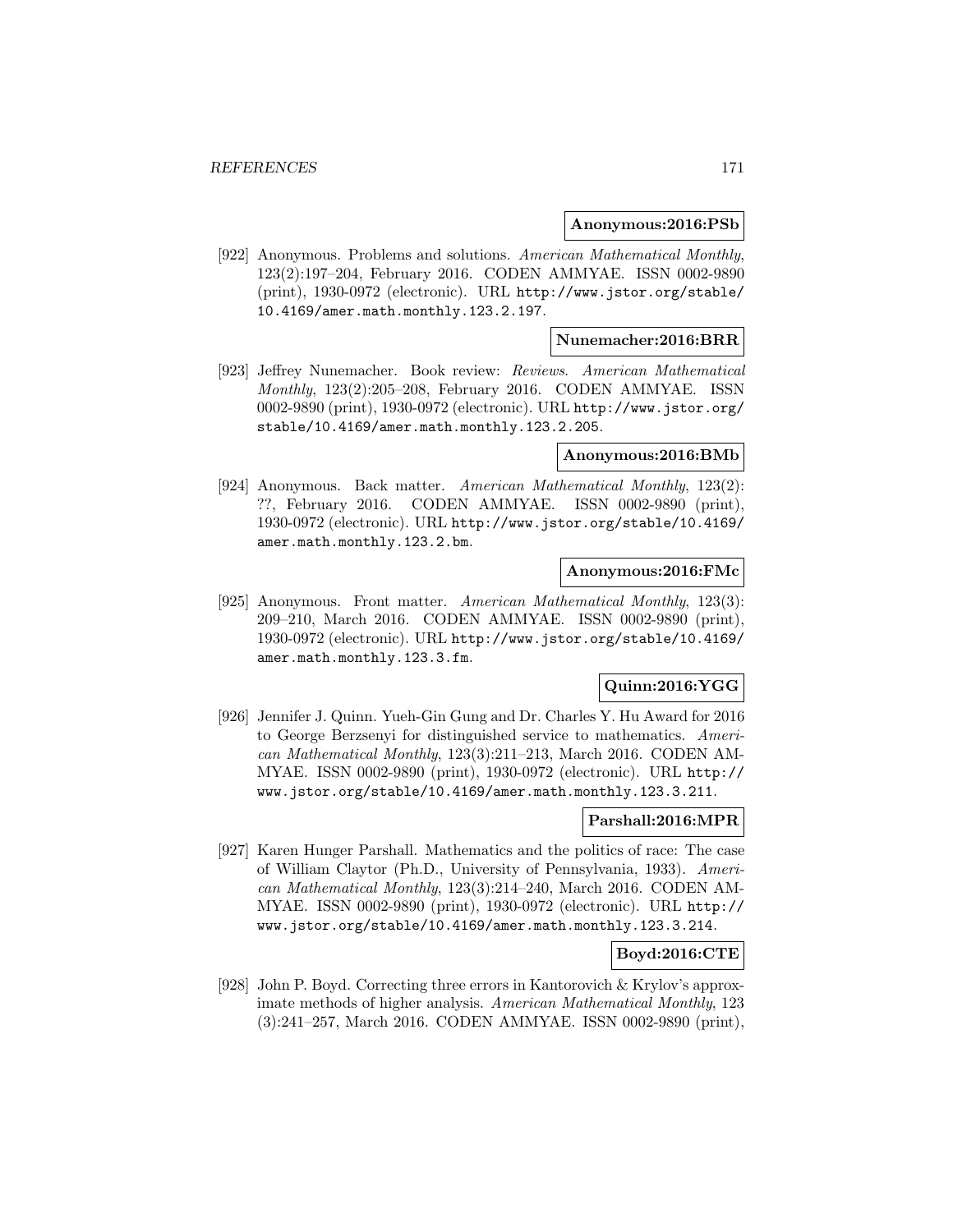1930-0972 (electronic). URL http://www.jstor.org/stable/10.4169/ amer.math.monthly.123.3.241.

## **Bekker:2016:MLN**

[929] Boris M. Bekker, Oleg A. Ivanov, and Alexander S. Merkurjev. Milnor's lemma, Newton's method, and continued fractions. American Mathematical Monthly, 123(3):258–266, March 2016. CODEN AMMYAE. ISSN 0002-9890 (print), 1930-0972 (electronic). URL http://www.jstor.org/ stable/10.4169/amer.math.monthly.123.3.258.

## **Kimberling:2016:SBS**

[930] Clark Kimberling and Kenneth B. Stolarsky. Slow Beatty sequences, devious convergence, and partitional divergence. American Mathematical Monthly, 123(3):267–273, March 2016. CODEN AMMYAE. ISSN 0002-9890 (print), 1930-0972 (electronic). URL http://www.jstor.org/ stable/10.4169/amer.math.monthly.123.3.267.

# **Butler:2016:IPS**

[931] Steve Butler, Ron Graham, and Richard Stong. Inserting plus signs and adding. American Mathematical Monthly, 123(3):274–279, March 2016. CODEN AMMYAE. ISSN 0002-9890 (print), 1930-0972 (electronic). URL http://www.jstor.org/stable/10.4169/amer.math. monthly.123.3.274.

## **Mertens:2016:EMU**

[932] Tom Mertens and Jeff Weeks. Electromagnetism in a multiconnected universe. American Mathematical Monthly, 123(3):280–286, March 2016. CODEN AMMYAE. ISSN 0002-9890 (print), 1930-0972 (electronic). URL http://www.jstor.org/stable/10.4169/amer.math. monthly.123.3.280.

## **Ovall:2016:LME**

[933] Jeffrey S. Ovall. The Laplacian and mean and extreme values. American Mathematical Monthly, 123(3):287–291, March 2016. CODEN AM-MYAE. ISSN 0002-9890 (print), 1930-0972 (electronic). URL http:// www.jstor.org/stable/10.4169/amer.math.monthly.123.3.287.

## **McGrath:2016:SJB**

[934] Peter McGrath. On the smooth Jordan Brouwer separation theorem. American Mathematical Monthly, 123(3):292–295, March 2016. CODEN AMMYAE. ISSN 0002-9890 (print), 1930-0972 (electronic). URL http: //www.jstor.org/stable/10.4169/amer.math.monthly.123.3.292.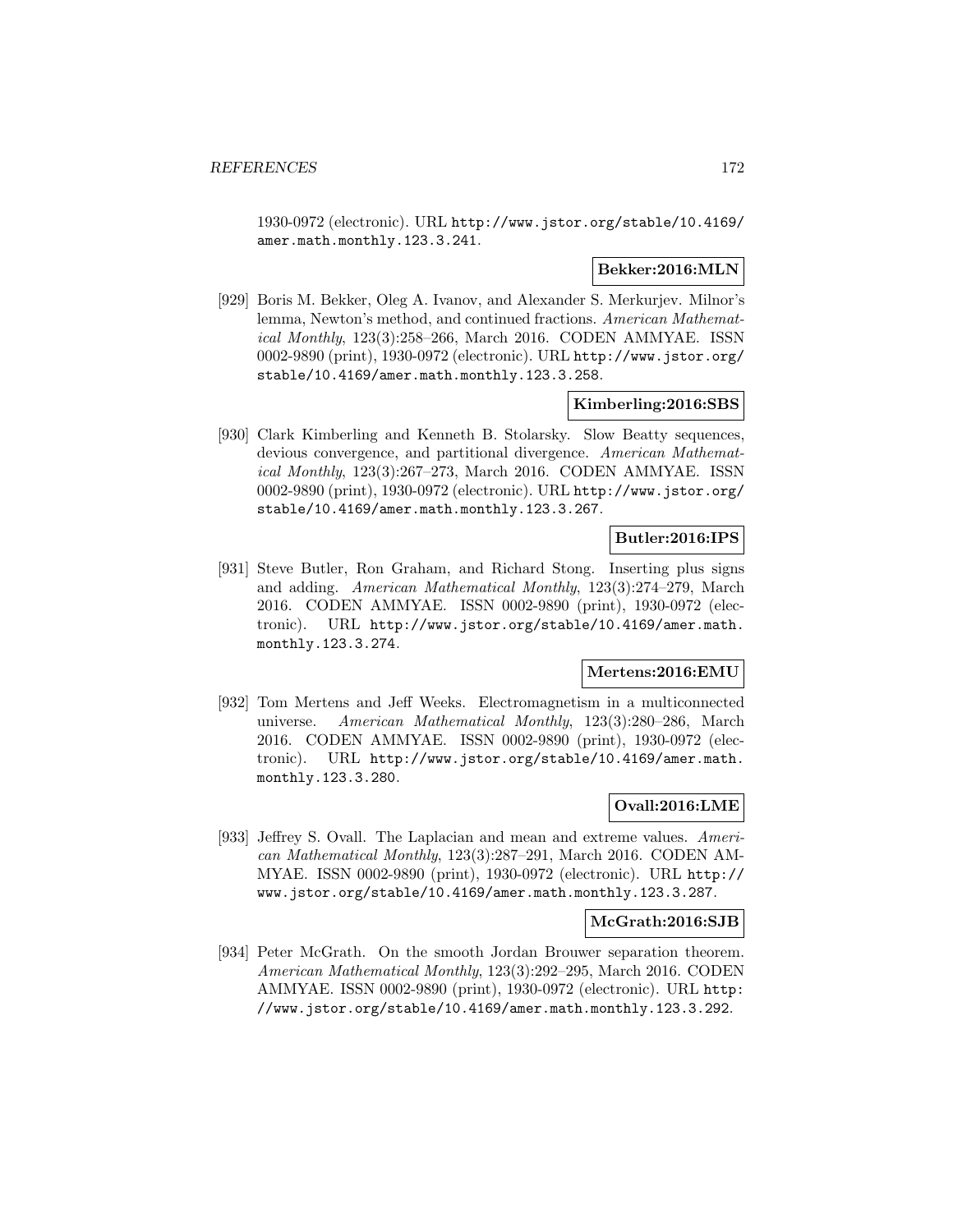#### **Ramirez:2016:ICG**

[935] José L. Ramírez. An identity of Carlitz and its generalization. American Mathematical Monthly, 123(3):295, March 2016. CODEN AM-MYAE. ISSN 0002-9890 (print), 1930-0972 (electronic). URL http:/ /www.jstor.org/stable/10.4169/amer.math.monthly.123.3.295.

#### **Anonymous:2016:PSc**

[936] Anonymous. Problems and solutions. American Mathematical Monthly, 123(3):296–303, March 2016. CODEN AMMYAE. ISSN 0002-9890 (print), 1930-0972 (electronic). URL http://www.jstor.org/stable/ 10.4169/amer.math.monthly.123.3.296.

#### **Jackson:2016:BRR**

[937] Craig H. Jackson. Book review: Reviews. American Mathematical Monthly, 123(3):304–308, March 2016. CODEN AMMYAE. ISSN 0002-9890 (print), 1930-0972 (electronic). URL http://www.jstor.org/ stable/10.4169/amer.math.monthly.123.3.304.

# **Anonymous:2016:BMc**

[938] Anonymous. Back matter. American Mathematical Monthly, 123 (3):??, March 2016. CODEN AMMYAE. ISSN 0002-9890 (print), 1930-0972 (electronic). URL http://www.jstor.org/stable/10.4169/ amer.math.monthly.123.3.bm.

#### **Anonymous:2016:FMd**

[939] Anonymous. Front matter. American Mathematical Monthly, 123(4): 309–310, April 2016. CODEN AMMYAE. ISSN 0002-9890 (print), 1930-0972 (electronic). URL http://www.jstor.org/stable/10.4169/ amer.math.monthly.123.4.fm.

#### **Cahen:2016:WYS**

[940] Paul-Jean Cahen and Jean-Luc Chabert. What you should know about integer-valued polynomials. American Mathematical Monthly, 123(4): 311–337, April 2016. CODEN AMMYAE. ISSN 0002-9890 (print), 1930-0972 (electronic). URL http://www.jstor.org/stable/10.4169/ amer.math.monthly.123.4.311.

#### **Johnson:2016:RPT**

[941] Keith Johnson and Kira Scheibelhut. Rational polynomials that take integer values at the Fibonacci numbers. American Mathematical Monthly, 123(4):338–346, April 2016. CODEN AMMYAE. ISSN 0002-9890 (print),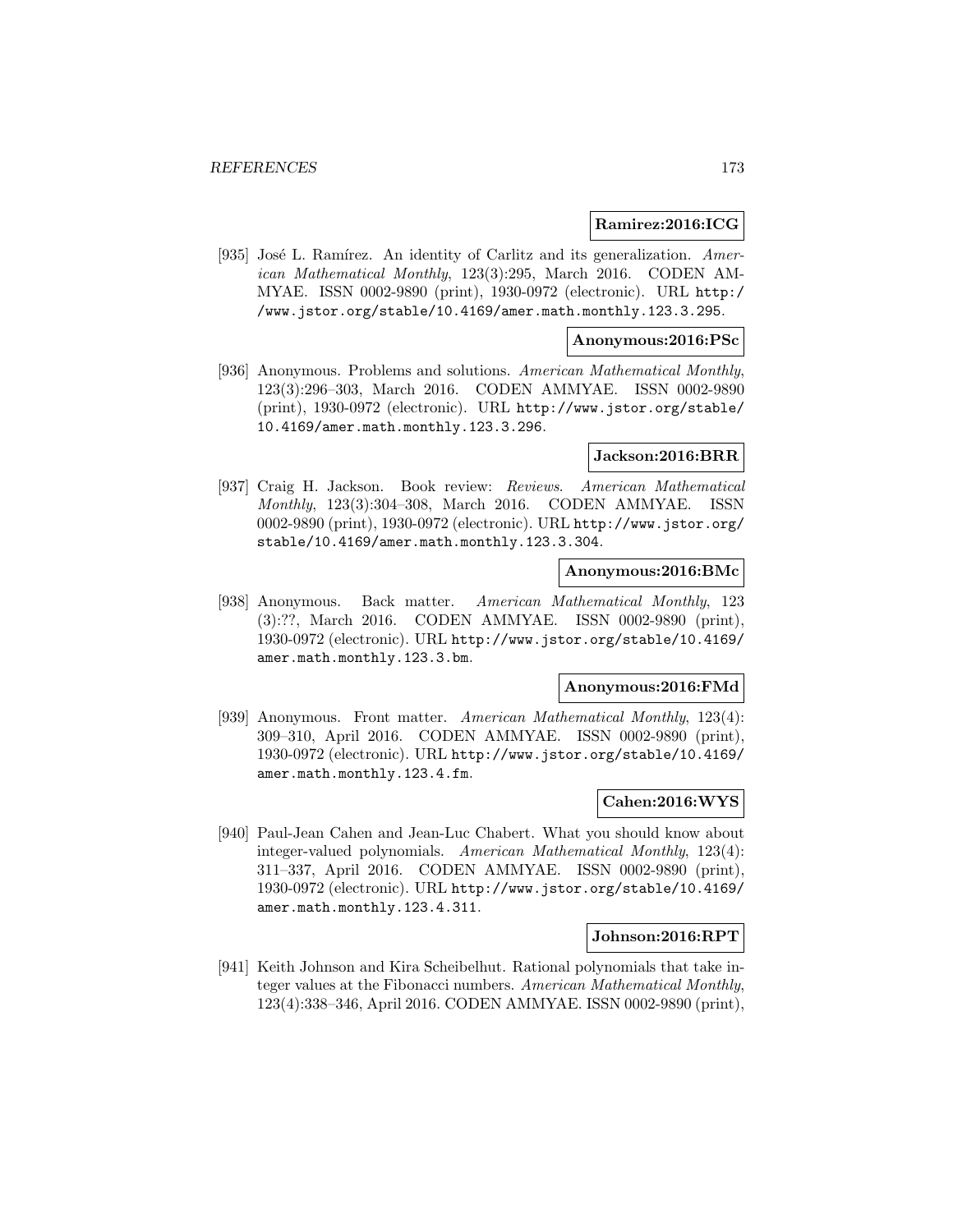1930-0972 (electronic). URL http://www.jstor.org/stable/10.4169/ amer.math.monthly.123.4.338.

### **Brookfield:2016:FF**

[942] Gary Brookfield. Factoring forms. American Mathematical Monthly, 123 (4):347–362, April 2016. CODEN AMMYAE. ISSN 0002-9890 (print), 1930-0972 (electronic). URL http://www.jstor.org/stable/10.4169/ amer.math.monthly.123.4.347.

## **Cairns:2016:CLP**

[943] Grant Cairns, Yuri Nikolayevsky, and Gavin Rossiter. Conewise linear periodic maps of the plane with integer coefficients. American Mathematical Monthly, 123(4):363–375, April 2016. CODEN AMMYAE. ISSN 0002-9890 (print), 1930-0972 (electronic). URL http://www.jstor.org/ stable/10.4169/amer.math.monthly.123.4.363.

## **Ayad:2016:WDG**

[944] Mohamed Ayad, Omar Kihel, and Jesse Larone. When does a given polynomial with integer coefficients divide another? American Mathematical Monthly, 123(4):376–381, April 2016. CODEN AMMYAE. ISSN 0002-9890 (print), 1930-0972 (electronic). URL http://www.jstor.org/ stable/10.4169/amer.math.monthly.123.4.376.

# **Calkin:2016:WMC**

[945] Neil J. Calkin, Beth Novick, and Hayato Ushijima-Mwesigwa. What Moser could have asked: Counting Hamilton cycles in tournaments. American Mathematical Monthly, 123(4):382–386, April 2016. CODEN AMMYAE. ISSN 0002-9890 (print), 1930-0972 (electronic). URL http: //www.jstor.org/stable/10.4169/amer.math.monthly.123.4.382.

## **Luzia:2016:PPT**

[946] Nuno Luzia. A proof of the Pythagorean Theorem after Descartes. American Mathematical Monthly, 123(4):386, April 2016. CODEN AM-MYAE. ISSN 0002-9890 (print), 1930-0972 (electronic). URL http:// www.jstor.org/stable/10.4169/amer.math.monthly.123.4.386.

#### **Costin:2016:SGR**

[947] Ovidiu Costin, Neil Falkner, and Jeffery D. McNeal. Some generalizations of the Riemann–Lebesgue lemma. American Mathematical Monthly, 123 (4):387–391, April 2016. CODEN AMMYAE. ISSN 0002-9890 (print), 1930-0972 (electronic). URL http://www.jstor.org/stable/10.4169/ amer.math.monthly.123.4.387.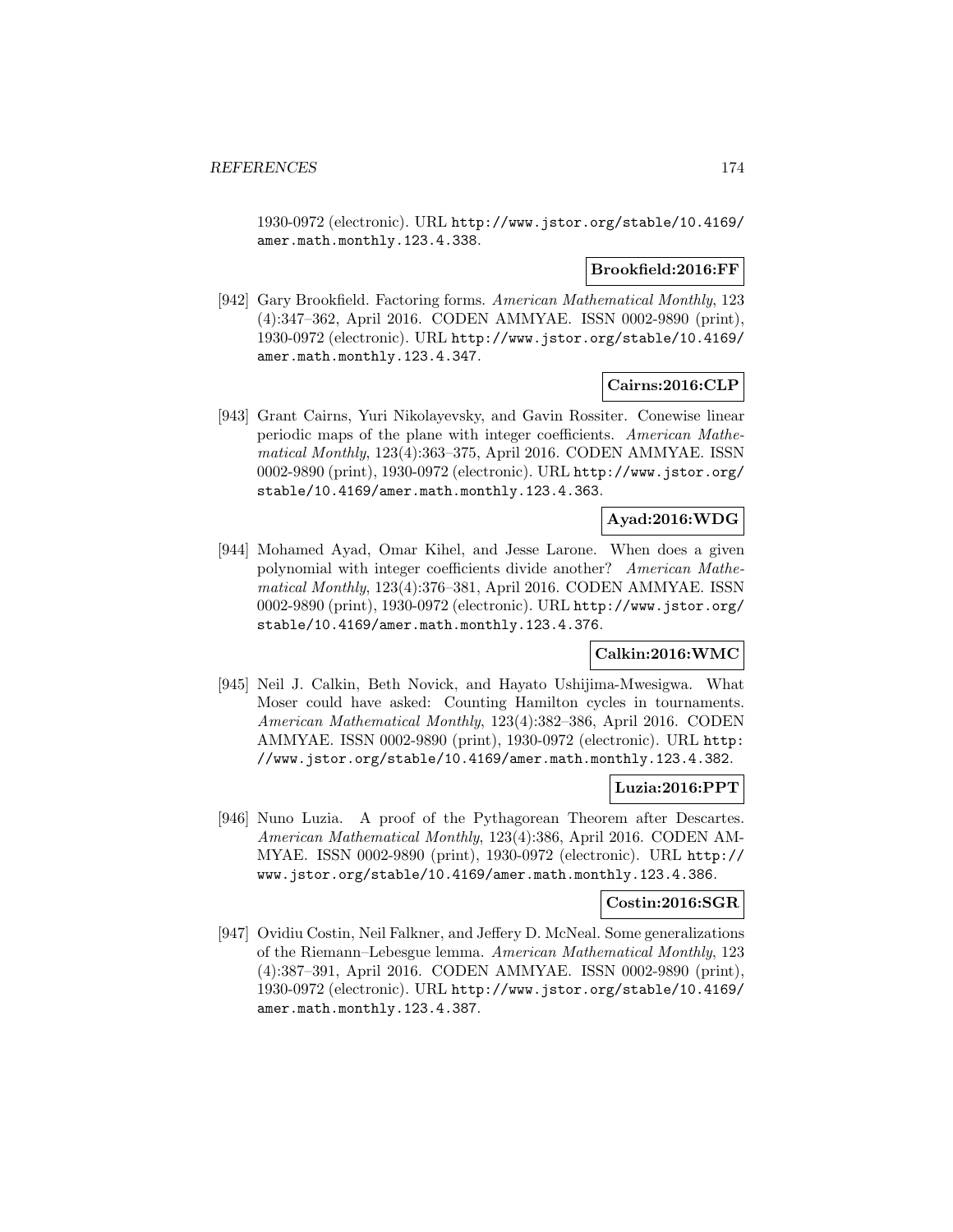#### **Landweber:2016:FDC**

[948] Peter S. Landweber, Emanuel A. Lazar, and Neel Patel. On fiber diameters of continuous maps. American Mathematical Monthly, 123(4): 392–397, April 2016. CODEN AMMYAE. ISSN 0002-9890 (print), 1930-0972 (electronic). URL http://www.jstor.org/stable/10.4169/ amer.math.monthly.123.4.392.

#### **Lopez-Aguayo:2016:IM**

[949] Daniel L´opez-Aguayo. Irrationality via maximality. American Mathematical Monthly, 123(4):397, April 2016. CODEN AMMYAE. ISSN 0002-9890 (print), 1930-0972 (electronic). URL http://www.jstor.org/ stable/10.4169/amer.math.monthly.123.4.397.

#### **Bernstein:2016:LSS**

[950] Dennis S. Bernstein, Khaled F. Aljanaideh, and Arthur E. Frazho. Laurent series and  $l^p$  sequences. American Mathematical Monthly, 123 (4):398, April 2016. CODEN AMMYAE. ISSN 0002-9890 (print), 1930-0972 (electronic). URL http://www.jstor.org/stable/10.4169/ amer.math.monthly.123.4.398.

#### **Anonymous:2016:PSd**

[951] Anonymous. Problems and solutions. American Mathematical Monthly, 123(4):399–406, April 2016. CODEN AMMYAE. ISSN 0002-9890 (print), 1930-0972 (electronic). URL http://www.jstor.org/stable/10.4169/ amer.math.monthly.123.4.399.

#### **Garrity:2016:BRR**

[952] Thomas Garrity. Book review: Reviews. American Mathematical Monthly, 123(4):407–412, April 2016. CODEN AMMYAE. ISSN 0002- 9890 (print), 1930-0972 (electronic). URL http://www.jstor.org/ stable/10.4169/amer.math.monthly.123.4.407.

#### **Anonymous:2016:BMd**

[953] Anonymous. Back matter. American Mathematical Monthly, 123 (4):??, April 2016. CODEN AMMYAE. ISSN 0002-9890 (print), 1930-0972 (electronic). URL http://www.jstor.org/stable/10.4169/ amer.math.monthly.123.4.bm.

#### **Anonymous:2016:FMe**

[954] Anonymous. Front matter. American Mathematical Monthly, 123(5): 413–414, May 2016. CODEN AMMYAE. ISSN 0002-9890 (print),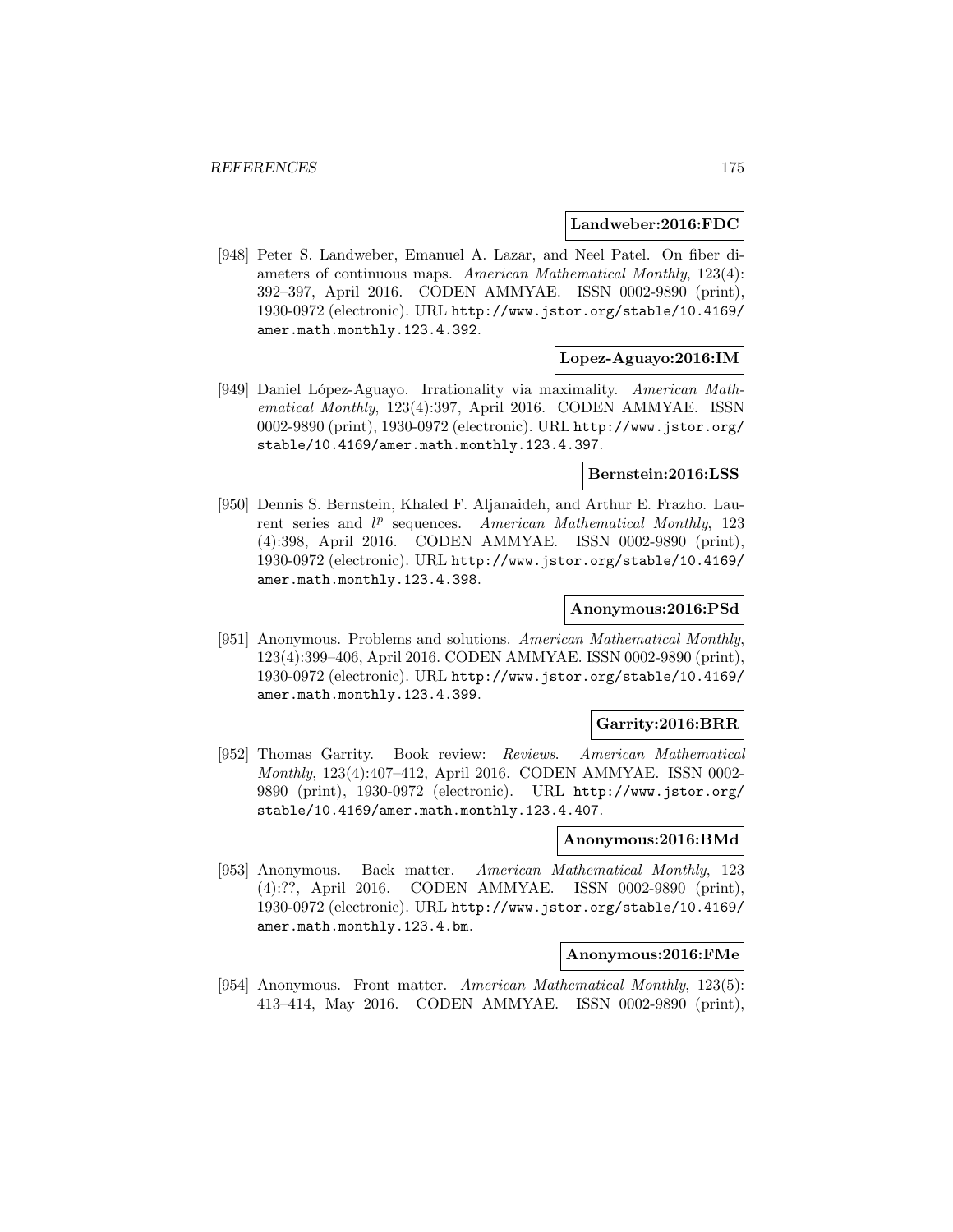1930-0972 (electronic). URL http://www.jstor.org/stable/10.4169/ amer.math.monthly.123.5.fm.

# **Eilers:2016:LCP**

[955] Søren Eilers. The LEGO counting problem. American Mathematical Monthly, 123(5):415–426, May 2016. CODEN AMMYAE. ISSN 0002-9890 (print), 1930-0972 (electronic). URL http://www.jstor.org/ stable/10.4169/amer.math.monthly.123.5.415.

# **Boas:2016:MF**

[956] Harold P. Boas. Mocposite functions. American Mathematical Monthly, 123(5):427–438, May 2016. CODEN AMMYAE. ISSN 0002-9890 (print), 1930-0972 (electronic). URL http://www.jstor.org/stable/10.4169/ amer.math.monthly.123.5.427.

## **Apostol:2016:NLS**

[957] Tom M. Apostol and Mamikon A. Mnatsakanian. A new look at surfaces of constant curvature. American Mathematical Monthly, 123(5): 439–447, May 2016. CODEN AMMYAE. ISSN 0002-9890 (print), 1930-0972 (electronic). URL http://www.jstor.org/stable/10.4169/ amer.math.monthly.123.5.439.

## **Cruz-Sampedro:2016:HRC**

[958] Jaime Cruz-Sampedro and Margarita Tetlalmatzi-Montiel. Hardy's reduction for a class of Liouville integrals of elementary functions. American Mathematical Monthly, 123(5):448–470, May 2016. CODEN AM-MYAE. ISSN 0002-9890 (print), 1930-0972 (electronic). URL http:// www.jstor.org/stable/10.4169/amer.math.monthly.123.5.448.

## **Josevich:2016:AAP**

[959] Piotr Josevich. An alternative approach to the product rule. American Mathematical Monthly, 123(5):470, May 2016. CODEN AMMYAE. ISSN 0002-9890 (print), 1930-0972 (electronic). URL http://www.jstor.org/ stable/10.4169/amer.math.monthly.123.5.470.

## **Mullen:2016:FSM**

[960] G. L. Mullen, D. Panario, and D. Thomson. Fast and simple modular interpolation using factorial representation. American Mathematical Monthly, 123(5):471–480, May 2016. CODEN AMMYAE. ISSN 0002-9890 (print), 1930-0972 (electronic). URL http://www.jstor.org/ stable/10.4169/amer.math.monthly.123.5.471.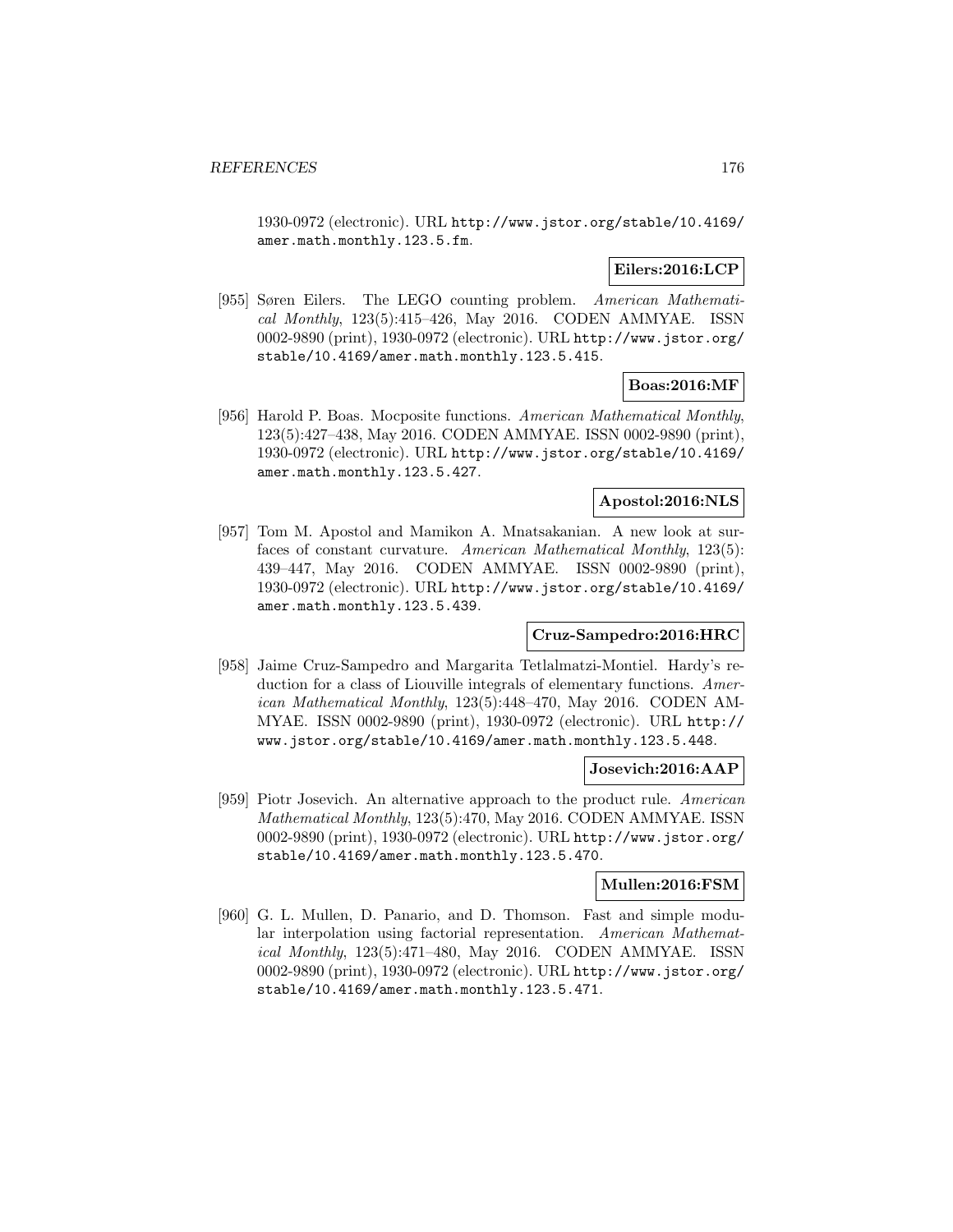#### **Pinelis:2016:MSR**

[961] Iosif Pinelis. On measurable semigroups in R. American Mathematical Monthly, 123(5):481, May 2016. CODEN AMMYAE. ISSN 0002-9890 (print), 1930-0972 (electronic). URL http://www.jstor.org/stable/ 10.4169/amer.math.monthly.123.5.481.

## **Sheydvasser:2016:CUS**

[962] Arseniy Sheydvasser. A corrigendum to unreasonable slightness. American Mathematical Monthly, 123(5):482–485, May 2016. CODEN AM-MYAE. ISSN 0002-9890 (print), 1930-0972 (electronic). URL http:// www.jstor.org/stable/10.4169/amer.math.monthly.123.5.482. See [200].

## **Dilcher:2016:ESL**

[963] Karl Dilcher and Christophe Vignat. Euler and the strong law of small numbers. American Mathematical Monthly, 123(5):486–490, May 2016. CODEN AMMYAE. ISSN 0002-9890 (print), 1930-0972 (electronic). URL http://www.jstor.org/stable/10.4169/amer.math. monthly.123.5.486.

# **Hsu:2016:RNP**

[964] Tim Hsu and San José. Rational nonaxis points on the unit circle have irrational angles. American Mathematical Monthly, 123(5):490, May 2016. CODEN AMMYAE. ISSN 0002-9890 (print), 1930-0972 (electronic). URL http://www.jstor.org/stable/10.4169/amer.math. monthly.123.5.490.

# **Pinelis:2016:EAD**

[965] Iosif Pinelis. Explicit additive decomposition of norms on  $R^2$ . American Mathematical Monthly, 123(5):491–496, May 2016. CODEN AM-MYAE. ISSN 0002-9890 (print), 1930-0972 (electronic). URL http:// www.jstor.org/stable/10.4169/amer.math.monthly.123.5.491.

## **Gaul:2016:PAP**

[966] Michael Gaul and Fred Kuczmarski. Parabolas and Archimedes' 2/3-property. American Mathematical Monthly, 123(5):497–501, May 2016. CODEN AMMYAE. ISSN 0002-9890 (print), 1930-0972 (electronic). URL http://www.jstor.org/stable/10.4169/amer.math. monthly.123.5.497.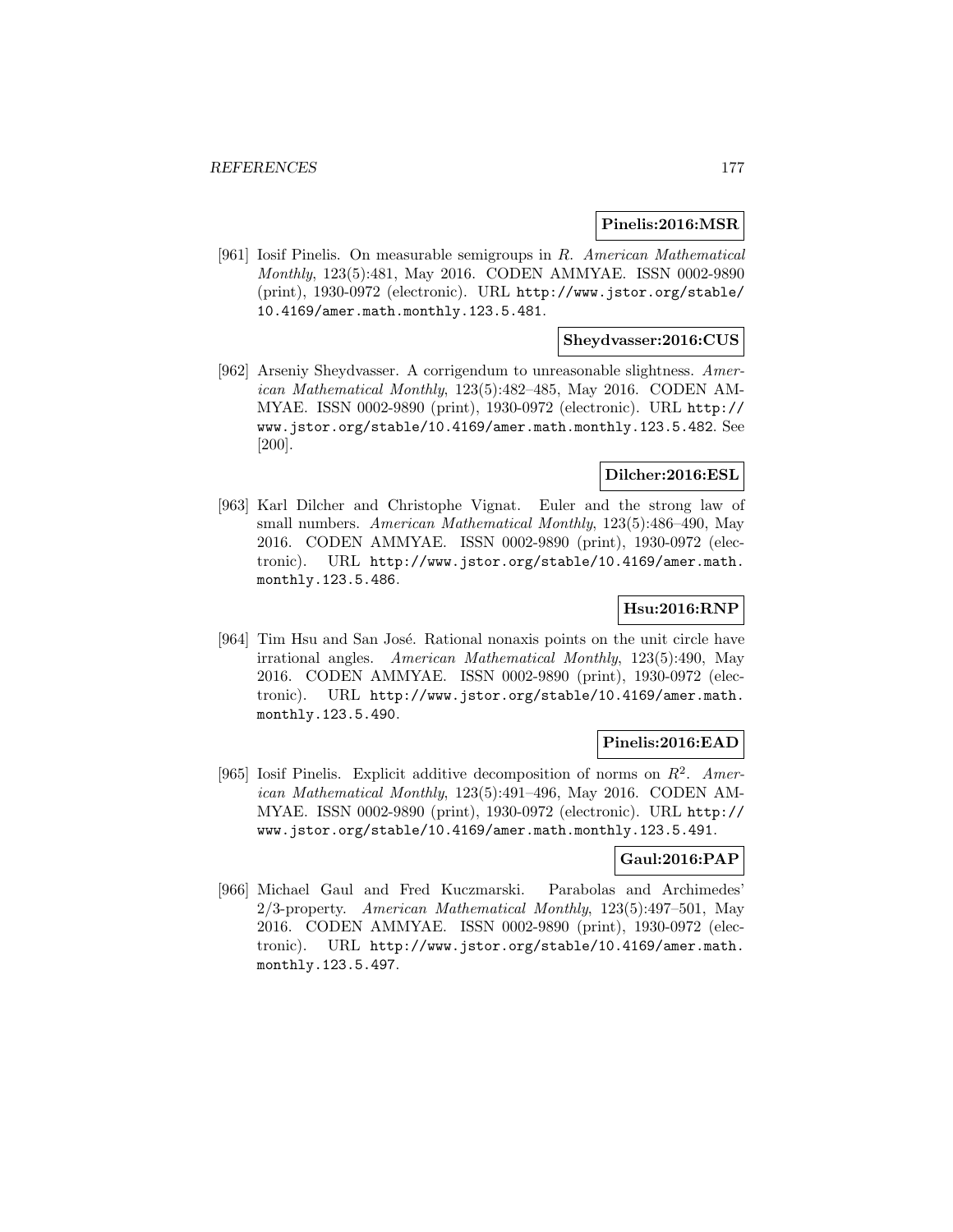#### **McGrath:2016:ESP**

[967] Peter McGrath. An extremely short proof of the hairy ball theorem. American Mathematical Monthly, 123(5):502–503, May 2016. CODEN AMMYAE. ISSN 0002-9890 (print), 1930-0972 (electronic). URL http: //www.jstor.org/stable/10.4169/amer.math.monthly.123.5.502.

#### **Anonymous:2016:PSe**

[968] Anonymous. Problems and solutions. American Mathematical Monthly, 123(5):504–511, May 2016. CODEN AMMYAE. ISSN 0002-9890 (print), 1930-0972 (electronic). URL http://www.jstor.org/stable/10.4169/ amer.math.monthly.123.5.504.

#### **Alexanderson:2016:BRR**

[969] Gerald L. Alexanderson. Book review: Reviews. American Mathematical Monthly, 123(5):512–514, May 2016. CODEN AMMYAE. ISSN 0002-9890 (print), 1930-0972 (electronic). URL http://www.jstor.org/ stable/10.4169/amer.math.monthly.123.5.512.

### **Anonymous:2016:EEN**

[970] Anonymous. Editor's end notes. American Mathematical Monthly, 123 (5):515–516, May 2016. CODEN AMMYAE. ISSN 0002-9890 (print), 1930-0972 (electronic). URL http://www.jstor.org/stable/10.4169/ amer.math.monthly.123.5.515.

#### **Anonymous:2016:BMe**

[971] Anonymous. Back matter. American Mathematical Monthly, 123(5):??, May 2016. CODEN AMMYAE. ISSN 0002-9890 (print), 1930-0972 (electronic). URL http://www.jstor.org/stable/10.4169/amer.math. monthly.123.5.bm.

#### **Anonymous:2016:FMf**

[972] Anonymous. Front matter. American Mathematical Monthly, 123(6): 517–518, June 2016. CODEN AMMYAE. ISSN 0002-9890 (print), 1930-0972 (electronic). URL http://www.jstor.org/stable/10.4169/ amer.math.monthly.123.6.fm.

#### **Johnson:2016:A**

[973] Jennifer M. Johnson and János Kollár. Arcology. American Mathematical Monthly, 123(6):519–541, June 2016. CODEN AMMYAE. ISSN 0002-9890 (print), 1930-0972 (electronic). URL http://www.jstor.org/ stable/10.4169/amer.math.monthly.123.6.519.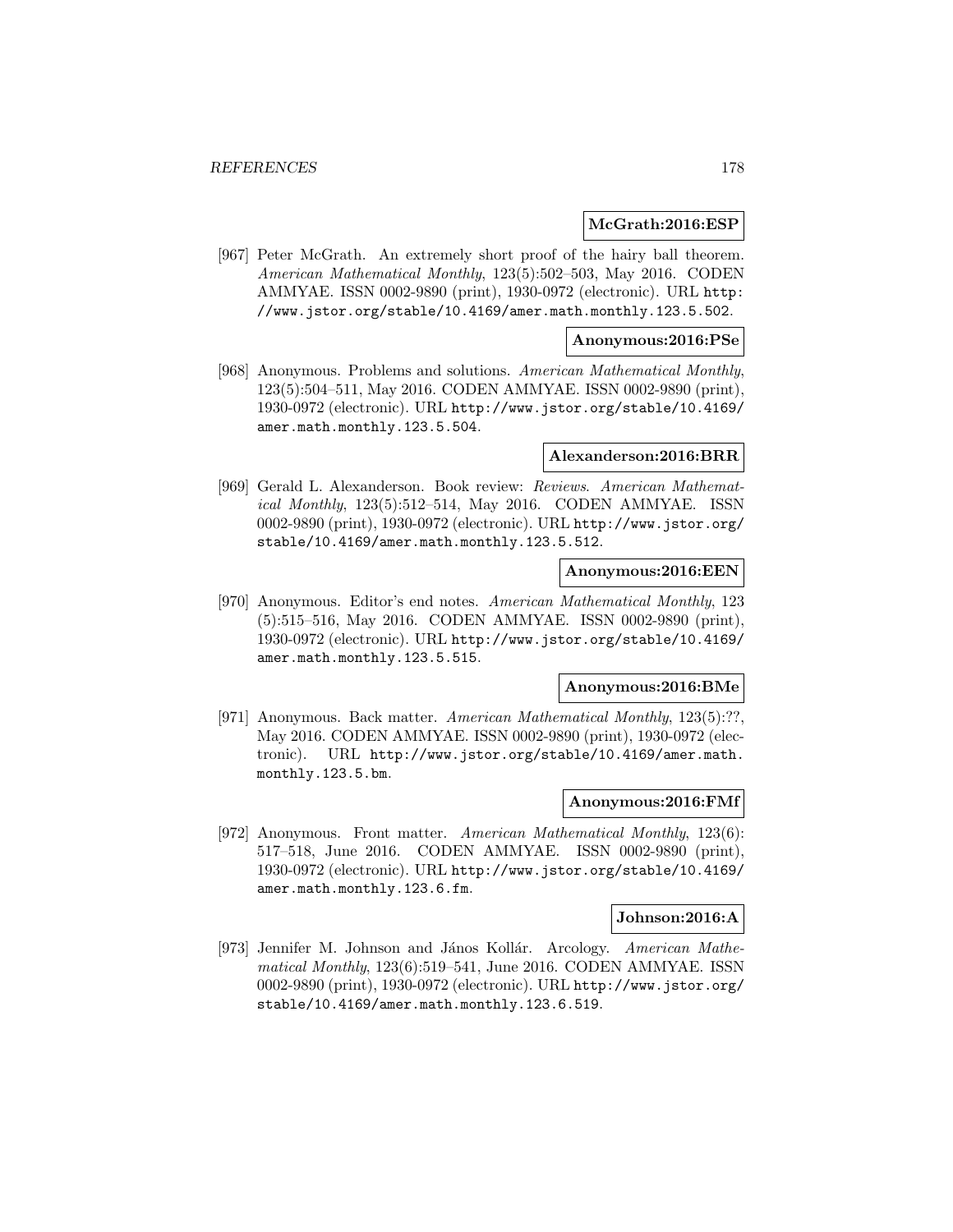## **Butler:2016:MFH**

[974] Steve Butler, Persi Diaconis, and Ron Graham. The mathematics of the flip and horseshoe shuffles. American Mathematical Monthly, 123 (6):542–556, June 2016. CODEN AMMYAE. ISSN 0002-9890 (print), 1930-0972 (electronic). URL http://www.jstor.org/stable/10.4169/ amer.math.monthly.123.6.542.

# **Angelis:2016:WC**

[975] Valerio De Angelis and Dominic Marcello. Wilf's conjecture. American Mathematical Monthly, 123(6):557–573, June 2016. CODEN AM-MYAE. ISSN 0002-9890 (print), 1930-0972 (electronic). URL http:// www.jstor.org/stable/10.4169/amer.math.monthly.123.6.557.

# **Tojo:2016:HAP**

[976] F. Adrián F. Tojo. A hyperbolic analog of the phasor addition formula. American Mathematical Monthly, 123(6):574–582, June 2016. CODEN AMMYAE. ISSN 0002-9890 (print), 1930-0972 (electronic). URL http: //www.jstor.org/stable/10.4169/amer.math.monthly.123.6.574.

## **Panzone:2016:TPD**

[977] Pablo A. Panzone. Tiling the plane with different hexagons and triangles. American Mathematical Monthly, 123(6):583–591, June 2016. CODEN AMMYAE. ISSN 0002-9890 (print), 1930-0972 (electronic). URL http: //www.jstor.org/stable/10.4169/amer.math.monthly.123.6.583.

## **Kenter:2016:HWY**

[978] Franklin H. J. Kenter. How to win your betting pool with Jensen's inequality and the law of large numbers. American Mathematical Monthly, 123(6):592–596, June 2016. CODEN AMMYAE. ISSN 0002-9890 (print), 1930-0972 (electronic). URL http://www.jstor.org/stable/10.4169/ amer.math.monthly.123.6.592.

# **Gurel:2016:OPS**

[979] Erhan Gürel. On the occurrence of perfect squares among values of certain polynomial products. American Mathematical Monthly, 123(6): 597–599, June 2016. CODEN AMMYAE. ISSN 0002-9890 (print), 1930-0972 (electronic). URL http://www.jstor.org/stable/10.4169/ amer.math.monthly.123.6.597.

# **Swan:2016:ENV**

[980] Hunter Swan. Expected number of vertices of a hypercube slice. American Mathematical Monthly, 123(6):600–604, June 2016. CODEN AM-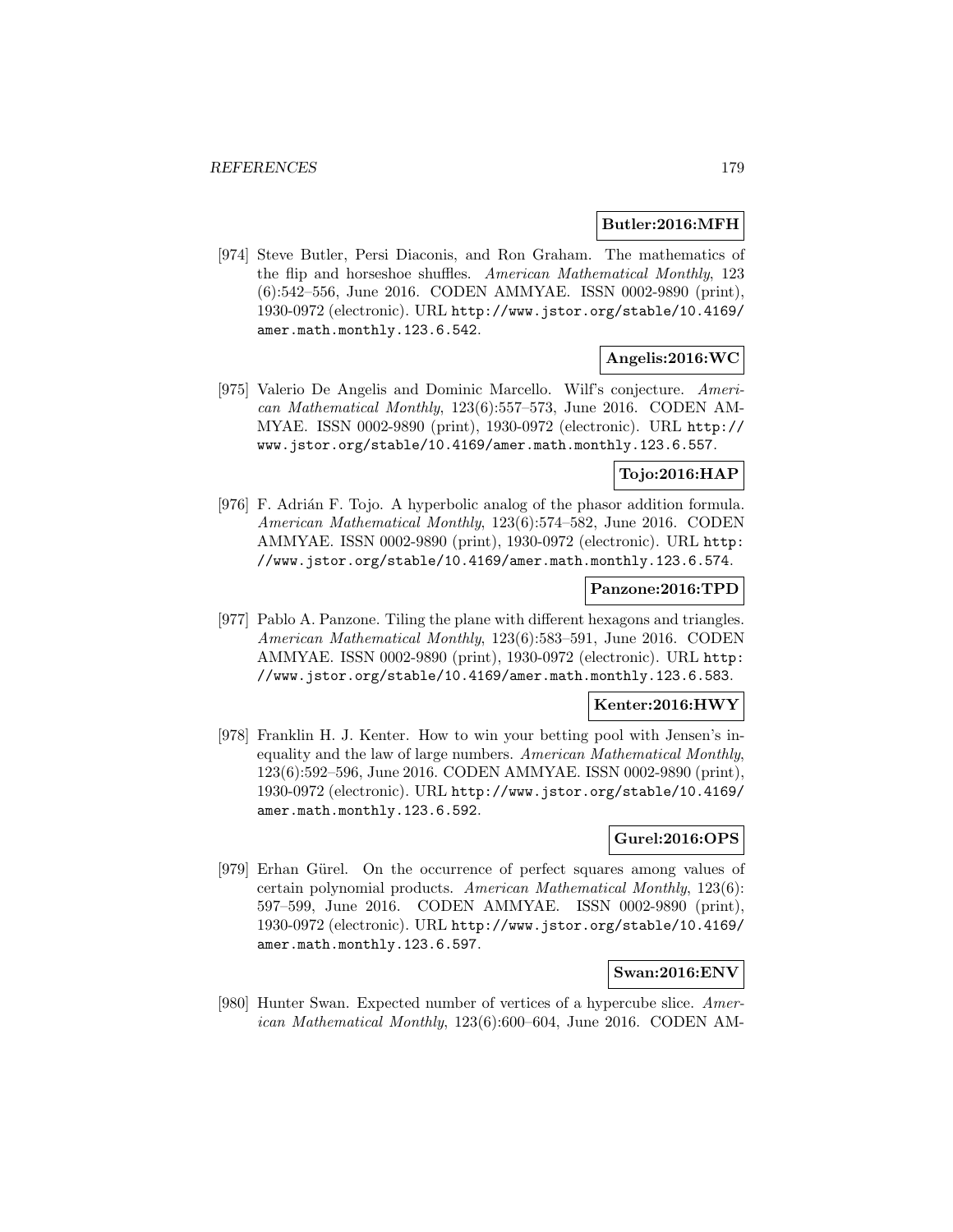MYAE. ISSN 0002-9890 (print), 1930-0972 (electronic). URL http:// www.jstor.org/stable/10.4169/amer.math.monthly.123.6.600.

## **McCauley:2016:PUL**

[981] Peter McCauley. Proofs without using limits of both calculus power rules. American Mathematical Monthly, 123(6):604, June 2016. CODEN AMMYAE. ISSN 0002-9890 (print), 1930-0972 (electronic). URL http: //www.jstor.org/stable/10.4169/amer.math.monthly.123.6.604.

## **Khanh:2016:QLP**

[982] Pham Duy Khanh and Marc Lassonde. Quasiconvex linear perturbations and convexity. American Mathematical Monthly, 123(6):605–608, June 2016. CODEN AMMYAE. ISSN 0002-9890 (print), 1930-0972 (electronic). URL http://www.jstor.org/stable/10.4169/amer.math. monthly.123.6.605.

## **Amir:2016:SNE**

[983] Ariel Amir, Mikhail Lemeshko, and Tadashi Tokieda. Surprises in numerical expressions of physical constants. American Mathematical Monthly, 123(6):609–612, June 2016. CODEN AMMYAE. ISSN 0002-9890 (print), 1930-0972 (electronic). URL http://www.jstor.org/stable/10.4169/ amer.math.monthly.123.6.609.

## **Anonymous:2016:PSf**

[984] Anonymous. Problems and solutions. American Mathematical Monthly, 123(6):613–620, June 2016. CODEN AMMYAE. ISSN 0002-9890 (print), 1930-0972 (electronic). URL http://www.jstor.org/stable/10.4169/ amer.math.monthly.123.6.613.

## **Hogben:2016:BRR**

[985] Leslie Hogben and Mark Hunacek. Book review: Reviews. American Mathematical Monthly, 123(6):621–624, June 2016. CODEN AM-MYAE. ISSN 0002-9890 (print), 1930-0972 (electronic). URL http:// www.jstor.org/stable/10.4169/amer.math.monthly.123.6.621.

#### **Anonymous:2016:BMf**

[986] Anonymous. Back matter. American Mathematical Monthly, 123(6):??, June 2016. CODEN AMMYAE. ISSN 0002-9890 (print), 1930-0972 (electronic). URL http://www.jstor.org/stable/10.4169/amer.math. monthly.123.6.bm.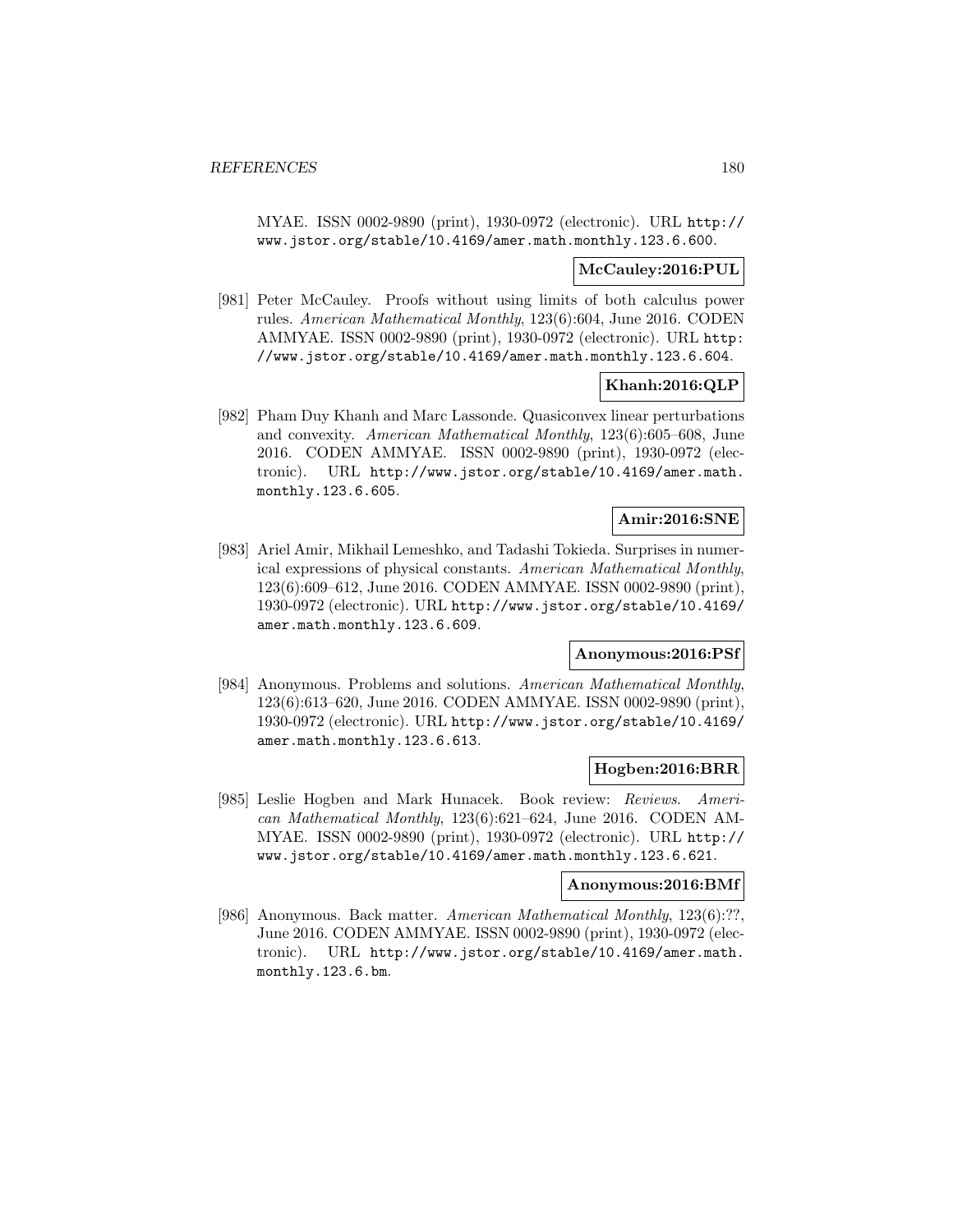### **Anonymous:2016:FMg**

[987] Anonymous. Front matter. American Mathematical Monthly, 123(7): 625–626, August 2016. CODEN AMMYAE. ISSN 0002-9890 (print), 1930-0972 (electronic). URL http://www.jstor.org/stable/10.4169/ amer.math.monthly.123.7.fm.

# **Florescu:2016:RRW**

[988] Laura Florescu, Lionel Levine, and Yuval Peres. The range of a rotor walk. American Mathematical Monthly, 123(7):627–642, August 2016. CODEN AMMYAE. ISSN 0002-9890 (print), 1930-0972 (electronic). URL http://www.jstor.org/stable/10.4169/amer.math. monthly.123.7.627.

# **Zalcman:2016:TTT**

[989] Lawrence Zalcman. A tale of three theorems. American Mathematical Monthly, 123(7):643–656, August 2016. CODEN AMMYAE. ISSN 0002-9890 (print), 1930-0972 (electronic). URL http://www.jstor.org/ stable/10.4169/amer.math.monthly.123.7.643.

# **Balazs:2016:ENN**

[990] Márton Balázs and Áron Folly. An electric network for nonreversible Markov chains. American Mathematical Monthly, 123(7):657–682, August 2016. CODEN AMMYAE. ISSN 0002-9890 (print), 1930-0972 (electronic). URL http://www.jstor.org/stable/10.4169/amer.math. monthly.123.7.657.

# **Coll:2016:CAP**

[991] Vincent E. Coll and Jeff Dodd. A characteristic averaging property of the catenary. American Mathematical Monthly, 123(7):683–688, August 2016. CODEN AMMYAE. ISSN 0002-9890 (print), 1930-0972 (electronic). URL http://www.jstor.org/stable/10.4169/amer.math. monthly.123.7.683.

# **Ivanov:2016:SCT**

[992] Dennis Ivanov and Serge Tabachnikov. The six circles theorem revisited. American Mathematical Monthly, 123(7):689–698, August 2016. CODEN AMMYAE. ISSN 0002-9890 (print), 1930-0972 (electronic). URL http: //www.jstor.org/stable/10.4169/amer.math.monthly.123.7.689.

# **Avron:2016:CFP**

[993] Arnon Avron and Nachum Dershowitz. Cayley's formula: A page from the book. American Mathematical Monthly, 123(7):699–700, August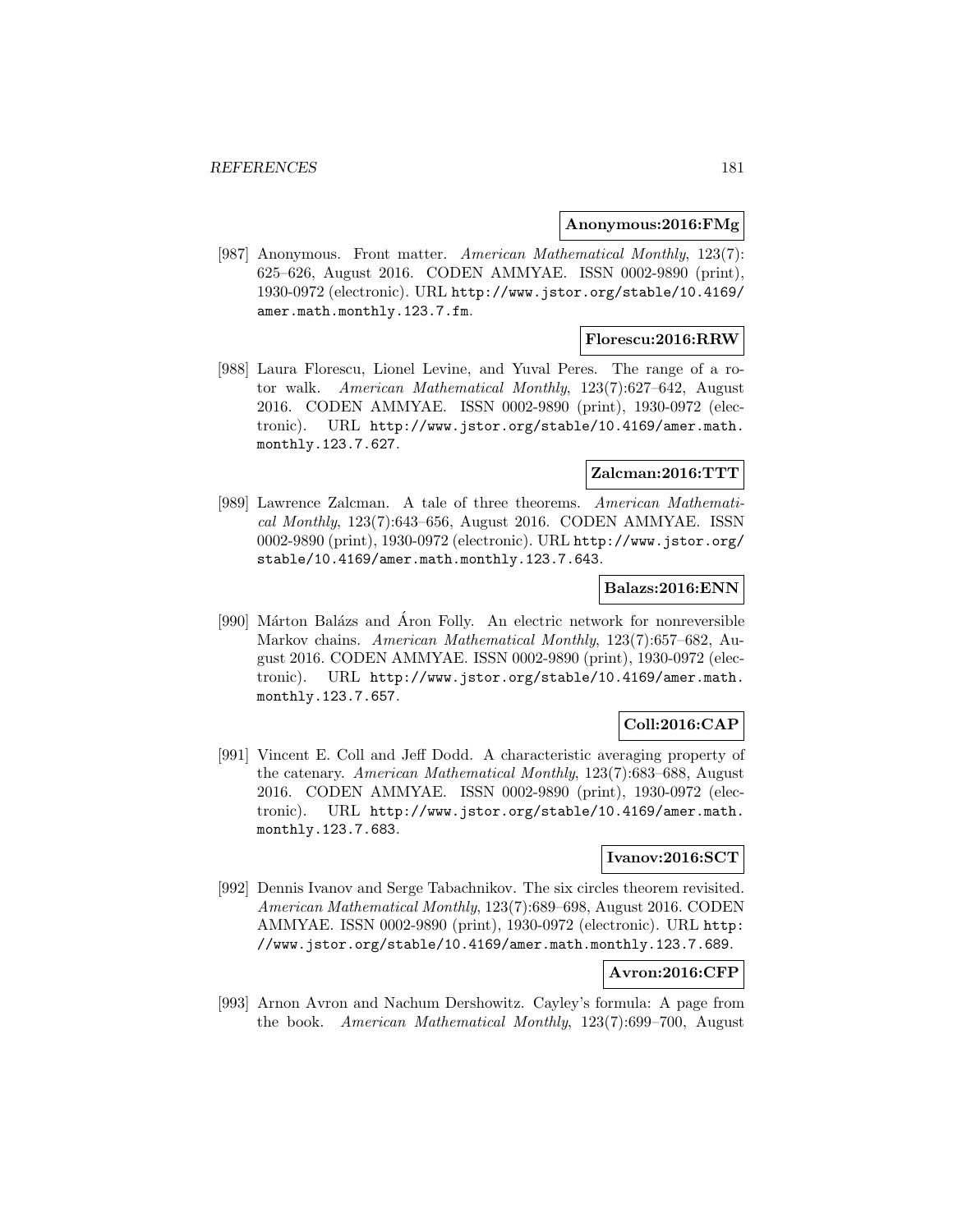2016. CODEN AMMYAE. ISSN 0002-9890 (print), 1930-0972 (electronic). URL http://www.jstor.org/stable/10.4169/amer.math. monthly.123.7.699.

# **Hardy:2016:TSI**

[994] Michael Hardy. On tangents and secants of infinite sums. American Mathematical Monthly, 123(7):701–703, August 2016. CODEN AM-MYAE. ISSN 0002-9890 (print), 1930-0972 (electronic). URL http:/ /www.jstor.org/stable/10.4169/amer.math.monthly.123.7.701.

### **Kasman:2016:FMD**

[995] Alex Kasman. Factorization of a matrix differential operator using functions in its kernel. American Mathematical Monthly, 123(7):704–709, August 2016. CODEN AMMYAE. ISSN 0002-9890 (print), 1930-0972 (electronic). URL http://www.jstor.org/stable/10.4169/amer.math. monthly.123.7.704.

# **Sittinger:2016:CUT**

[996] Brian D. Sittinger. Computing  $\zeta(2m)$  by using telescoping sums. American Mathematical Monthly, 123(7):710–715, August 2016. CODEN AM-MYAE. ISSN 0002-9890 (print), 1930-0972 (electronic). URL http:// www.jstor.org/stable/10.4169/amer.math.monthly.123.7.710.

### **Yao:2016:GIF**

[997] Yuanyuan Yao and Wenxia Li. Generating iterated function systems for the Vicsek snowflake and the Koch curve. American Mathematical Monthly, 123(7):716–721, August 2016. CODEN AMMYAE. ISSN 0002-9890 (print), 1930-0972 (electronic). URL http://www.jstor.org/ stable/10.4169/amer.math.monthly.123.7.716.

### **Anonymous:2016:PSg**

[998] Anonymous. Problems and solutions. American Mathematical Monthly, 123(7):722–730, August 2016. CODEN AMMYAE. ISSN 0002-9890 (print), 1930-0972 (electronic). URL http://www.jstor.org/stable/ 10.4169/amer.math.monthly.123.7.722.

# **Richey:2016:BR**

[999] Matthew Richey. Book review. American Mathematical Monthly, 123 (7):731–736, August 2016. CODEN AMMYAE. ISSN 0002-9890 (print), 1930-0972 (electronic). URL http://www.jstor.org/stable/10.4169/ amer.math.monthly.123.7.731.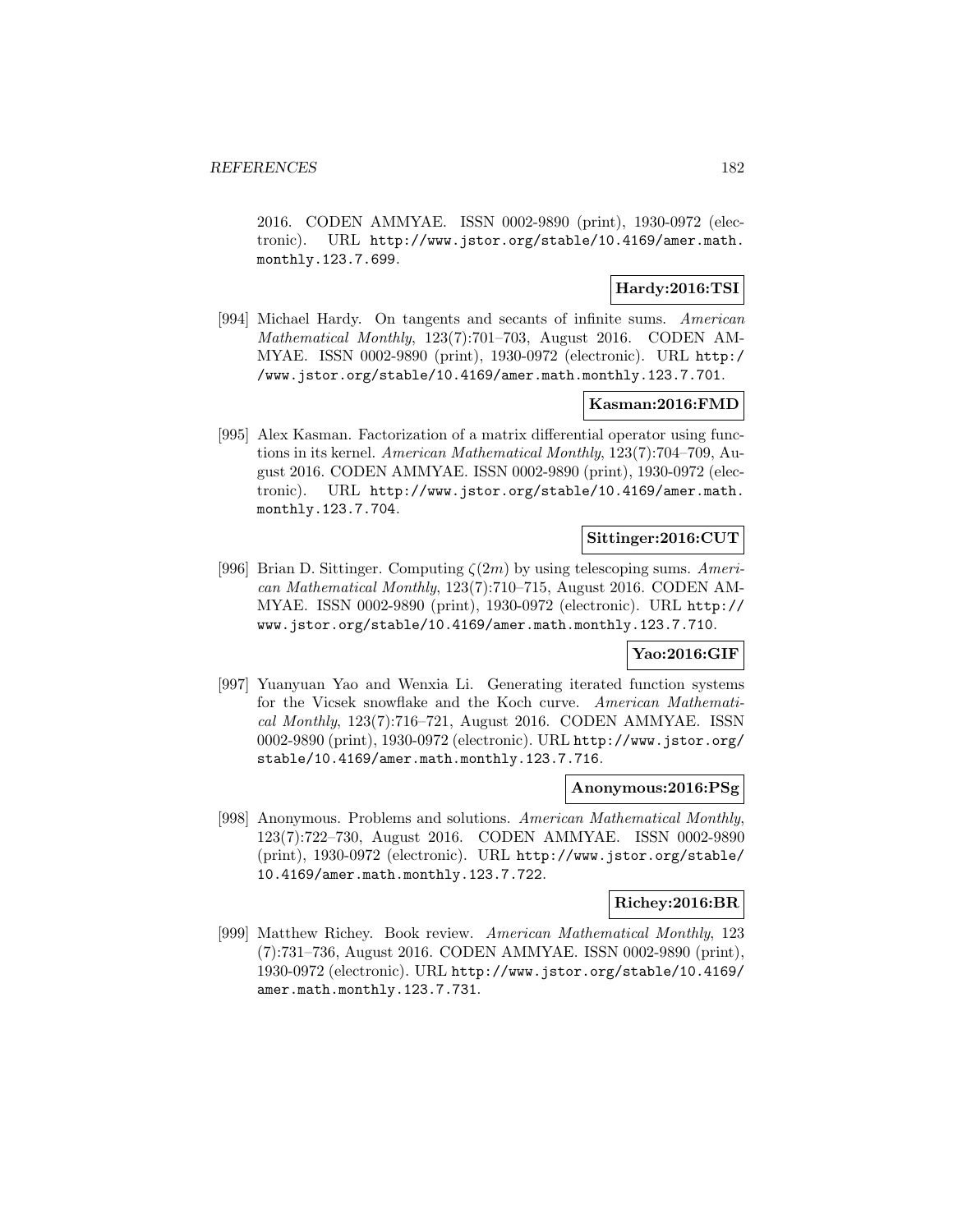### **Anonymous:2016:BMg**

[1000] Anonymous. Back matter. American Mathematical Monthly, 123 (7):??, August 2016. CODEN AMMYAE. ISSN 0002-9890 (print), 1930-0972 (electronic). URL http://www.jstor.org/stable/10.4169/ amer.math.monthly.123.7.bm.

## **Anonymous:2016:FMh**

[1001] Anonymous. Front matter. American Mathematical Monthly, 123(8): 737–738, October 2016. CODEN AMMYAE. ISSN 0002-9890 (print), 1930-0972 (electronic). URL http://www.jstor.org/stable/10.4169/ amer.math.monthly.123.8.fm.

### **Klosinski:2016:SSW**

[1002] Leonard F. Klosinski, Gerald L. Alexanderson, and Mark Krusemeyer. The Seventy-Sixth William Lowell Putnam Mathematical Competition. American Mathematical Monthly, 123(8):739–752, October 2016. CODEN AMMYAE. ISSN 0002-9890 (print), 1930-0972 (electronic). URL http://www.jstor.org/stable/10.4169/amer.math. monthly.123.8.739.

# **Lagarias:2016:EKP**

[1003] Jeffrey C. Lagarias. Erdős, Klarner, and the  $3x + 1$  problem. American Mathematical Monthly, 123(8):753–776, October 2016. CODEN AM-MYAE. ISSN 0002-9890 (print), 1930-0972 (electronic). URL http:// www.jstor.org/stable/10.4169/amer.math.monthly.123.8.753.

### **Bajpai:2016:APF**

[1004] Dvij Bajpai and Daniel J. Velleman. Anonymity in predicting the future. American Mathematical Monthly, 123(8):777–788, October 2016. CODEN AMMYAE. ISSN 0002-9890 (print), 1930-0972 (electronic). URL http://www.jstor.org/stable/10.4169/amer.math. monthly.123.8.777.

## **Caldero:2016:ETF**

[1005] Philippe Caldero and Jérôme Germoni. Equilateral triangles and the Fano plane. American Mathematical Monthly, 123(8):789–801, October 2016. CODEN AMMYAE. ISSN 0002-9890 (print), 1930-0972 (electronic). URL http://www.jstor.org/stable/10.4169/amer.math. monthly.123.8.789.

# **Michael:2016:AGT**

[1006] T. S. Michael and Val Pinciu. The art gallery theorem, revisited. American Mathematical Monthly, 123(8):802–807, October 2016. CODEN AM-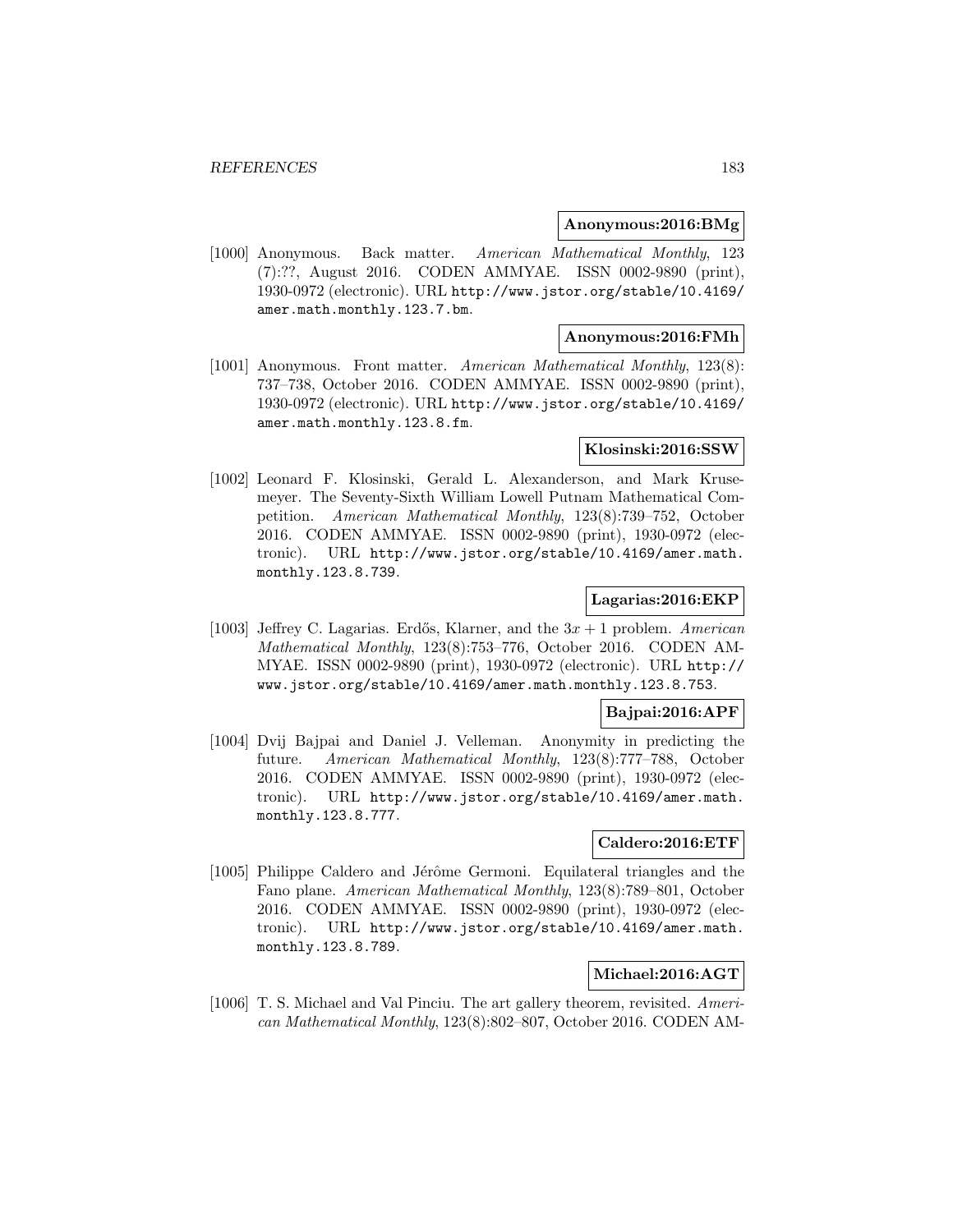MYAE. ISSN 0002-9890 (print), 1930-0972 (electronic). URL http:// www.jstor.org/stable/10.4169/amer.math.monthly.123.8.802.

### **Mitchell:2016:ANA**

[1007] Lon Mitchell, Michael A. Jones, and Brittany Shelton. Abelian and non-Abelian triangle mysteries. American Mathematical Monthly, 123(8): 808–813, October 2016. CODEN AMMYAE. ISSN 0002-9890 (print), 1930-0972 (electronic). URL http://www.jstor.org/stable/10.4169/ amer.math.monthly.123.8.808.

# **Kong:2016:AAP**

[1008] Yong Kong and Shaowei Zhang. The adventitious angles problem: The lonely fractional derived angle. American Mathematical Monthly, 123(8): 814–816, October 2016. CODEN AMMYAE. ISSN 0002-9890 (print), 1930-0972 (electronic). URL http://www.jstor.org/stable/10.4169/ amer.math.monthly.123.8.814.

### **Jeronimo-Castro:2016:MIC**

[1009] J. Jerónimo-Castro and C. Yee-Romero. Maximal isoptic chords of convex curves. American Mathematical Monthly, 123(8):817–820, October 2016. CODEN AMMYAE. ISSN 0002-9890 (print), 1930-0972 (electronic). URL http://www.jstor.org/stable/10.4169/amer.math. monthly.123.8.817.

# **deLaGrandville:2016:ADE**

[1010] Olivier de La Grandville. An alternate derivation of the Euler–Poisson equation. American Mathematical Monthly, 123(8):821–824, October 2016. CODEN AMMYAE. ISSN 0002-9890 (print), 1930-0972 (electronic). URL http://www.jstor.org/stable/10.4169/amer.math. monthly.123.8.821.

## **Grzesik:2016:YAA**

[1011] J. A. Grzesik. Yet another analytic proof of Napoleon's Theorem. American Mathematical Monthly, 123(8):824, October 2016. CODEN AM-MYAE. ISSN 0002-9890 (print), 1930-0972 (electronic). URL http:// www.jstor.org/stable/10.4169/amer.math.monthly.123.8.824.

#### **Farkas:2016:VBL**

[1012] Bálint Farkas and Sven-Ake Wegner. Variations on Barbalat's Lemma. American Mathematical Monthly, 123(8):825–830, October 2016. CO-DEN AMMYAE. ISSN 0002-9890 (print), 1930-0972 (electronic). URL http://www.jstor.org/stable/10.4169/amer.math.monthly. 123.8.825.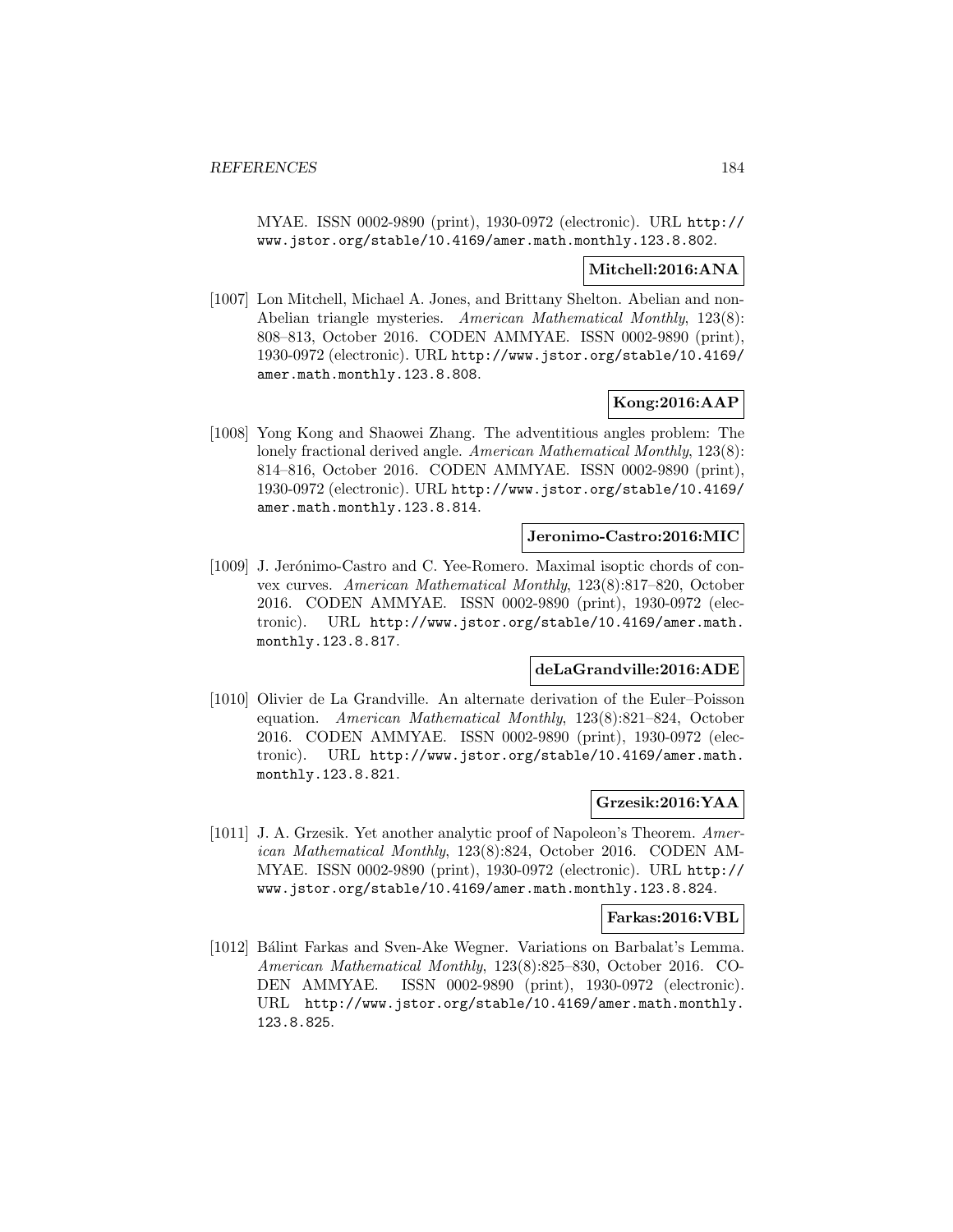### **Anonymous:2016:PSh**

[1013] Anonymous. Problems and solutions. American Mathematical Monthly, 123(8):831–839, October 2016. CODEN AMMYAE. ISSN 0002-9890 (print), 1930-0972 (electronic). URL http://www.jstor.org/stable/ 10.4169/amer.math.monthly.123.8.831.

## **Kidwell:2016:BR**

[1014] Mark Kidwell. Book review. American Mathematical Monthly, 123(8): 840–843, October 2016. CODEN AMMYAE. ISSN 0002-9890 (print), 1930-0972 (electronic). URL http://www.jstor.org/stable/10.4169/ amer.math.monthly.123.8.840.

### **Mutuk:2016:PPC**

[1015] Halil Mutuk. A physical proof for Cauchy's inequality. American Mathematical Monthly, 123(8):843, October 2016. CODEN AMMYAE. ISSN 0002-9890 (print), 1930-0972 (electronic). URL http://www.jstor.org/ stable/10.4169/amer.math.monthly.123.8.843.

## **Anonymous:2016:BMh**

[1016] Anonymous. Back matter. American Mathematical Monthly, 123 (8):??, October 2016. CODEN AMMYAE. ISSN 0002-9890 (print), 1930-0972 (electronic). URL http://www.jstor.org/stable/10.4169/ amer.math.monthly.123.8.bm.

#### **Anonymous:2016:FMi**

[1017] Anonymous. Front matter. American Mathematical Monthly, 123(9): 845–846, November 2016. CODEN AMMYAE. ISSN 0002-9890 (print), 1930-0972 (electronic). URL http://www.jstor.org/stable/10.4169/ amer.math.monthly.123.9.fm.

## **Chapman:2016:LEJ**

[1018] Scott T. Chapman. A letter from the Editor: Jonathan M. Borwein (1951–2016). American Mathematical Monthly, 123(9):847–848, November 2016. CODEN AMMYAE. ISSN 0002-9890 (print), 1930-0972 (electronic). URL http://www.jstor.org/stable/10.4169/amer.math. monthly.123.9.847.

### **Baginski:2016:FEG**

[1019] Paul Baginski, Ryan Rodriguez, George J. Schaeffer, and Yiwei She. Finding elements with given factorization lengths and multiplicities. American Mathematical Monthly, 123(9):849–870, November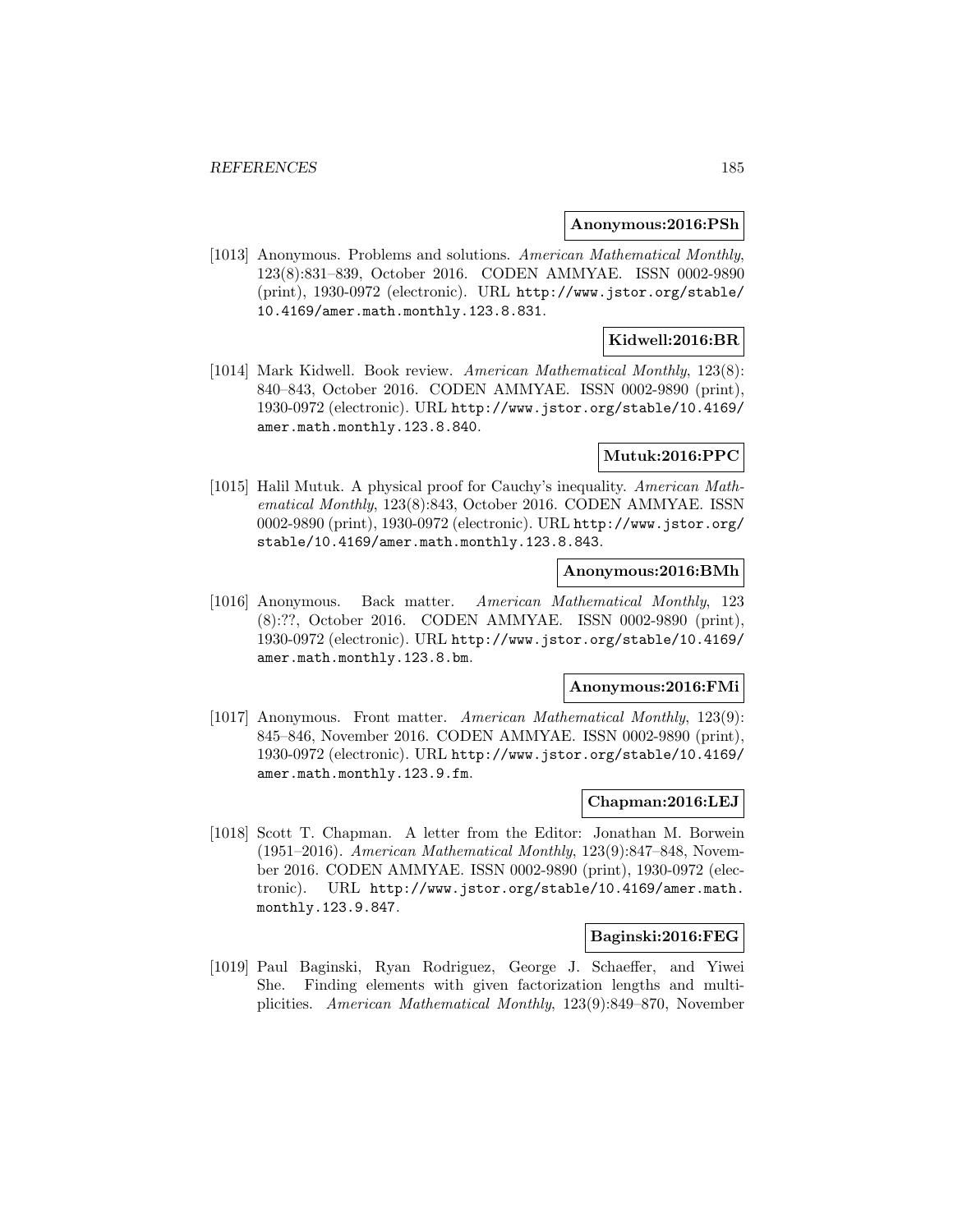2016. CODEN AMMYAE. ISSN 0002-9890 (print), 1930-0972 (electronic). URL http://www.jstor.org/stable/10.4169/amer.math. monthly.123.9.849.

# **Ramshaw:2016:SHE**

[1020] Lyle Ramshaw. Stråhle's equal-tempered triumph. American Mathematical Monthly, 123(9):871–883, November 2016. CODEN AMMYAE. ISSN 0002-9890 (print), 1930-0972 (electronic). URL http://www.jstor.org/ stable/10.4169/amer.math.monthly.123.9.871.

### **Cortissoz:2016:NHF**

[1021] Jean C. Cortissoz. A note on harmonic functions on surfaces. American Mathematical Monthly, 123(9):884–893, November 2016. CODEN AMMYAE. ISSN 0002-9890 (print), 1930-0972 (electronic). URL http: //www.jstor.org/stable/10.4169/amer.math.monthly.123.9.884.

# **Ninjbat:2016:AMM**

[1022] Uuganbaatar Ninjbat. Another memorable mongolian Olympiad problem: A two-colored rectangular lattice. American Mathematical Monthly, 123(9):894–899, November 2016. CODEN AMMYAE. ISSN 0002-9890 (print), 1930-0972 (electronic). URL http://www.jstor.org/stable/ 10.4169/amer.math.monthly.123.9.894.

## **Kramer:2016:MFP**

[1023] Josh Brown Kramer, Jonathan Cutler, and A. J. Radcliffe. The multistep friendship paradox. American Mathematical Monthly, 123(9):900– 908, November 2016. CODEN AMMYAE. ISSN 0002-9890 (print), 1930-0972 (electronic). URL http://www.jstor.org/stable/10.4169/ amer.math.monthly.123.9.900.

### **Eastman:2016:VSR**

[1024] Sean Eastman, Selwyn Hollis, Kawee Numpacharoen, and Jared Schlieper. The volume of the spatial region corresponding to  $n \times n$ correlation matrices. American Mathematical Monthly, 123(9):909– 918, November 2016. CODEN AMMYAE. ISSN 0002-9890 (print), 1930-0972 (electronic). URL http://www.jstor.org/stable/10.4169/ amer.math.monthly.123.9.909.

#### **Martinjak:2016:TES**

[1025] Ivica Martinjak. Two extensions of the Sury's identity. American Mathematical Monthly, 123(9):919, November 2016. CODEN AMMYAE. ISSN 0002-9890 (print), 1930-0972 (electronic). URL http://www.jstor.org/ stable/10.4169/amer.math.monthly.123.9.919.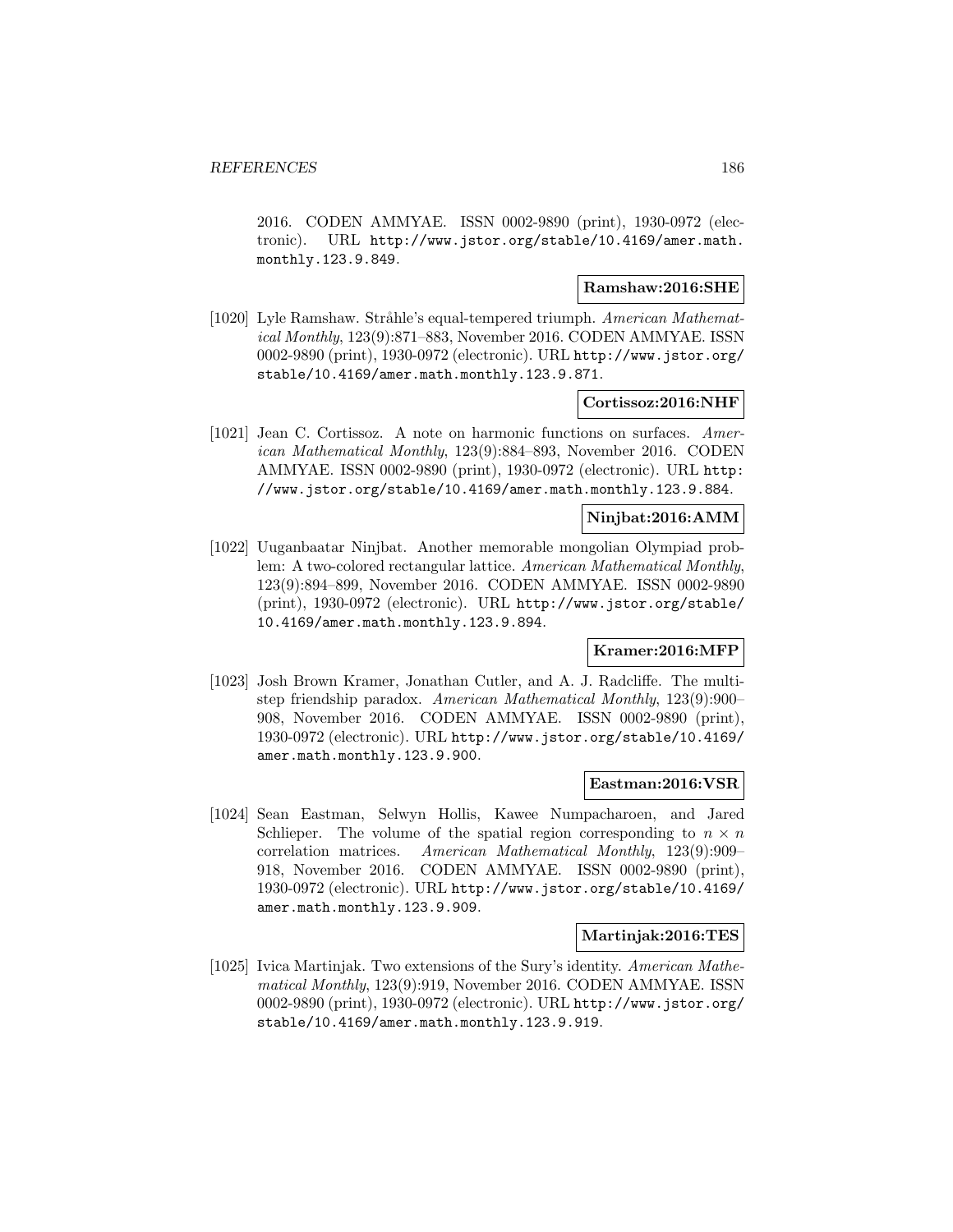### **Schomburg:2016:POD**

[1026] Bernd Schomburg. Primitivity and orbit decomposition. American Mathematical Monthly, 123(9):920–923, November 2016. CODEN AM-MYAE. ISSN 0002-9890 (print), 1930-0972 (electronic). URL http:// www.jstor.org/stable/10.4169/amer.math.monthly.123.9.920.

### **Dudek:2016:SME**

[1027] Adrian W. Dudek. On the success of mishandling Euclid's lemma. American Mathematical Monthly, 123(9):924–927, November 2016. CODEN AMMYAE. ISSN 0002-9890 (print), 1930-0972 (electronic). URL http: //www.jstor.org/stable/10.4169/amer.math.monthly.123.9.924.

#### **Hoffman:2016:SPG**

[1028] Alan J. Hoffman and Chai Wah Wu. A simple proof of a generalized Cauchy–Binet theorem. American Mathematical Monthly, 123(9):928– 930, November 2016. CODEN AMMYAE. ISSN 0002-9890 (print), 1930-0972 (electronic). URL http://www.jstor.org/stable/10.4169/ amer.math.monthly.123.9.928.

### **Anghel:2016:OBR**

[1029] Nicolae Anghel. Optimal bounds for the roots of polynomials. American Mathematical Monthly, 123(9):931–935, November 2016. CODEN AMMYAE. ISSN 0002-9890 (print), 1930-0972 (electronic). URL http: //www.jstor.org/stable/10.4169/amer.math.monthly.123.9.931.

#### **Bevelacqua:2016:FNE**

[1030] Anthony J. Bevelacqua. A family of non-Euclidean PIDs. American Mathematical Monthly, 123(9):936–939, November 2016. CODEN AM-MYAE. ISSN 0002-9890 (print), 1930-0972 (electronic). URL http:// www.jstor.org/stable/10.4169/amer.math.monthly.123.9.936.

# **Kataria:2016:APB**

[1031] Kuldeep Kumar Kataria. An alternate proof of the binomial theorem. American Mathematical Monthly, 123(9):940, November 2016. CODEN AMMYAE. ISSN 0002-9890 (print), 1930-0972 (electronic). URL http: //www.jstor.org/stable/10.4169/amer.math.monthly.123.9.940.

#### **Anonymous:2016:PSi**

[1032] Anonymous. Problems and solutions. American Mathematical Monthly, 123(9):941–948, November 2016. CODEN AMMYAE. ISSN 0002-9890 (print), 1930-0972 (electronic). URL http://www.jstor.org/stable/ 10.4169/amer.math.monthly.123.9.941.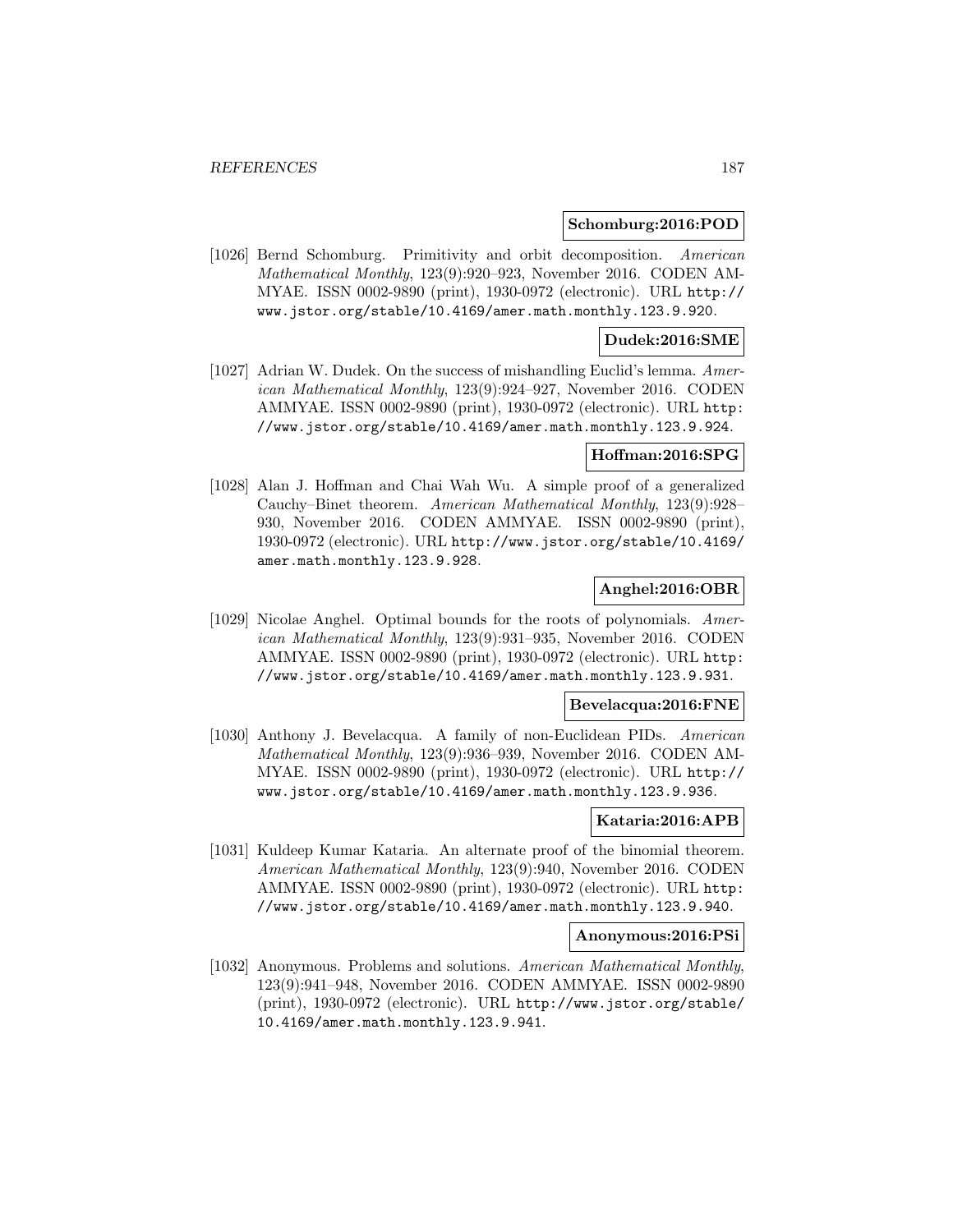### **Folland:2016:BRR**

[1033] Gerald B. Folland. Book review. American Mathematical Monthly, 123 (9):949–952, November 2016. CODEN AMMYAE. ISSN 0002-9890 (print), 1930-0972 (electronic). URL http://www.jstor.org/stable/ 10.4169/amer.math.monthly.123.9.949.

# **Anonymous:2016:BMi**

[1034] Anonymous. Back matter. American Mathematical Monthly, 123(9): ??, November 2016. CODEN AMMYAE. ISSN 0002-9890 (print), 1930-0972 (electronic). URL http://www.jstor.org/stable/10.4169/ amer.math.monthly.123.9.bm.

#### **Anonymous:2016:FM**

[1035] Anonymous. Front matter. American Mathematical Monthly, 123(10): 953–954, December 2016. CODEN AMMYAE. ISSN 0002-9890 (print), 1930-0972 (electronic). URL http://www.jstor.org/stable/10.4169/ amer.math.monthly.123.10.fm.

## **Chapman:2016:LEL**

[1036] Scott T. Chapman. A letter from the Editor: The long and winding road. American Mathematical Monthly, 123(10):955–958, December 2016. CODEN AMMYAE. ISSN 0002-9890 (print), 1930-0972 (electronic). URL http://www.jstor.org/stable/10.4169/amer.math. monthly.123.10.955.

## **Bradshaw:2016:SDN**

[1037] Franco Bradshaw. Single digit NFL scores. American Mathematical Monthly, 123(10):959, December 2016. CODEN AMMYAE. ISSN 0002-9890 (print), 1930-0972 (electronic). URL http://www.jstor.org/ stable/10.4169/amer.math.monthly.123.10.959.

### **Geroldinger:2016:SL**

[1038] Alfred Geroldinger. Sets of lengths. American Mathematical Monthly, 123(10):960–988, December 2016. CODEN AMMYAE. ISSN 0002-9890 (print), 1930-0972 (electronic). URL http://www.jstor.org/stable/ 10.4169/amer.math.monthly.123.10.960.

#### **Klyachko:2016:BF**

[1039] Anton A. Klyachko and Anton N. Vassilyev. Balanced factorizations. American Mathematical Monthly, 123(10):989–1000, December 2016. CODEN AMMYAE. ISSN 0002-9890 (print), 1930-0972 (electronic). URL http://www.jstor.org/stable/10.4169/amer.math. monthly.123.10.989.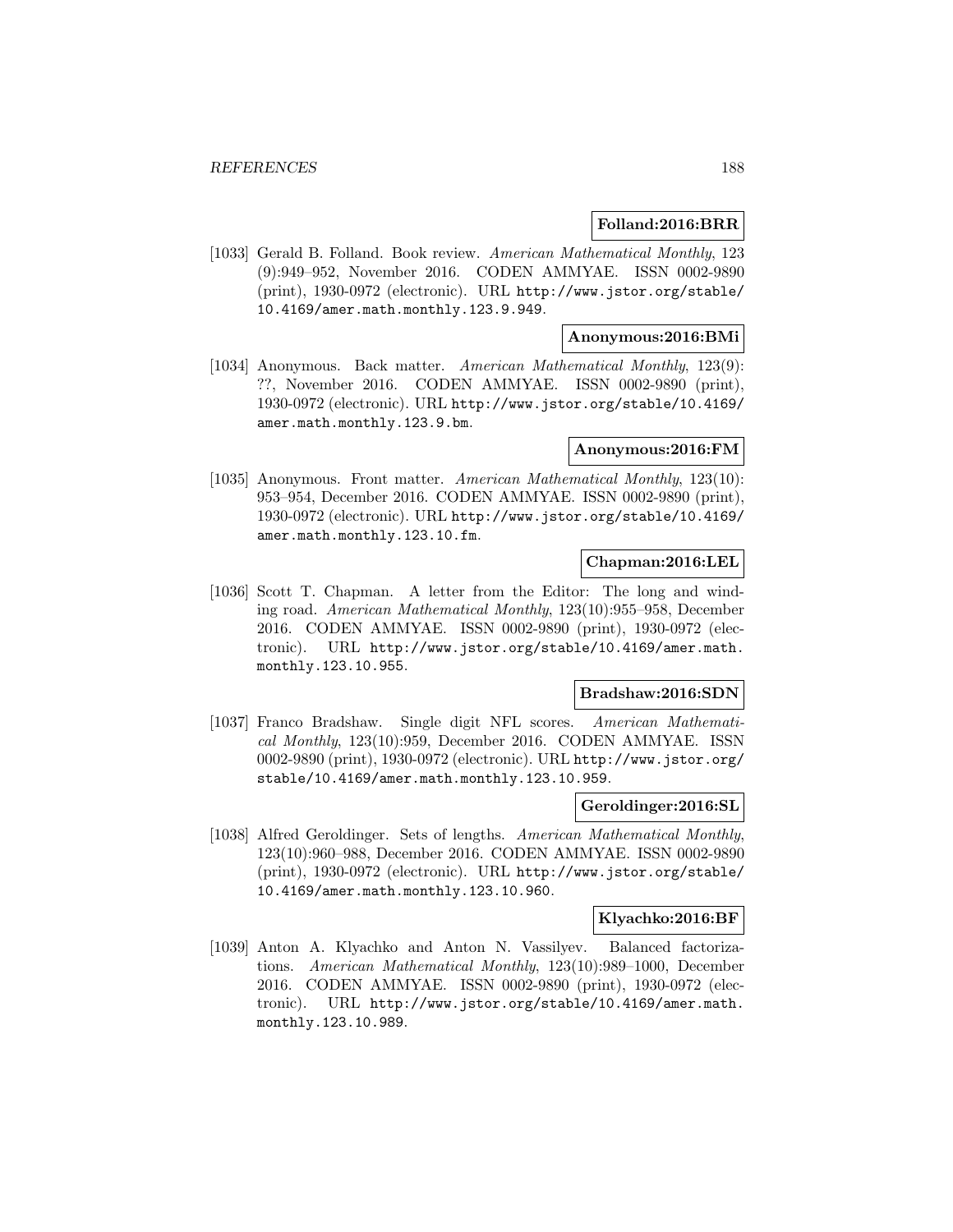#### **Nathanson:2016:CPF**

[1040] Melvyn B. Nathanson. Cantor polynomials and the Fueter–Pólya theorem. American Mathematical Monthly, 123(10):1001–1012, December 2016. CODEN AMMYAE. ISSN 0002-9890 (print), 1930-0972 (electronic). URL http://www.jstor.org/stable/10.4169/amer.math. monthly.123.10.1001.

# **Broussard:2016:OVG**

[1041] Aaron M. Broussard, Martin E. Malandro, and Abagayle Serreyn. Optimizing the video game multi-jump: Player strategy, AI, and level design. American Mathematical Monthly, 123(10):1013–1032, December 2016. CODEN AMMYAE. ISSN 0002-9890 (print), 1930-0972 (electronic). URL http://www.jstor.org/stable/10.4169/amer.math. monthly.123.10.1013.

# **Lagarias:2016:DFF**

[1042] Jeffrey C. Lagarias, Takumi Murayama, and D. Harry Richman. Dilated floor functions that commute. American Mathematical Monthly, 123(10): 1033–1038, December 2016. CODEN AMMYAE. ISSN 0002-9890 (print), 1930-0972 (electronic). URL http://www.jstor.org/stable/10.4169/ amer.math.monthly.123.10.1033.

# **Garcia:2016:QFN**

[1043] Stephan Ramon Garcia and Florian Luca. Quotients of Fibonacci numbers. American Mathematical Monthly, 123(10):1039–1044, December 2016. CODEN AMMYAE. ISSN 0002-9890 (print), 1930-0972 (electronic). URL http://www.jstor.org/stable/10.4169/amer.math. monthly.123.10.1039.

### **Ehrenborg:2016:PCD**

[1044] Richard Ehrenborg and Alex Happ. Parking cars of different sizes. American Mathematical Monthly, 123(10):1045–1048, December 2016. CODEN AMMYAE. ISSN 0002-9890 (print), 1930-0972 (electronic). URL http:/ /www.jstor.org/stable/10.4169/amer.math.monthly.123.10.1045.

# **Anonymous:2016:CNP**

[1045] Anonymous. Corrigendum to "A New Proof of the Change of Variable Theorem for the Riemann Integral". American Mathematical Monthly, 123(10):1049, December 2016. CODEN AMMYAE. ISSN 0002-9890 (print), 1930-0972 (electronic). URL http://www.jstor.org/stable/ 10.4169/amer.math.monthly.123.10.1049. See [844].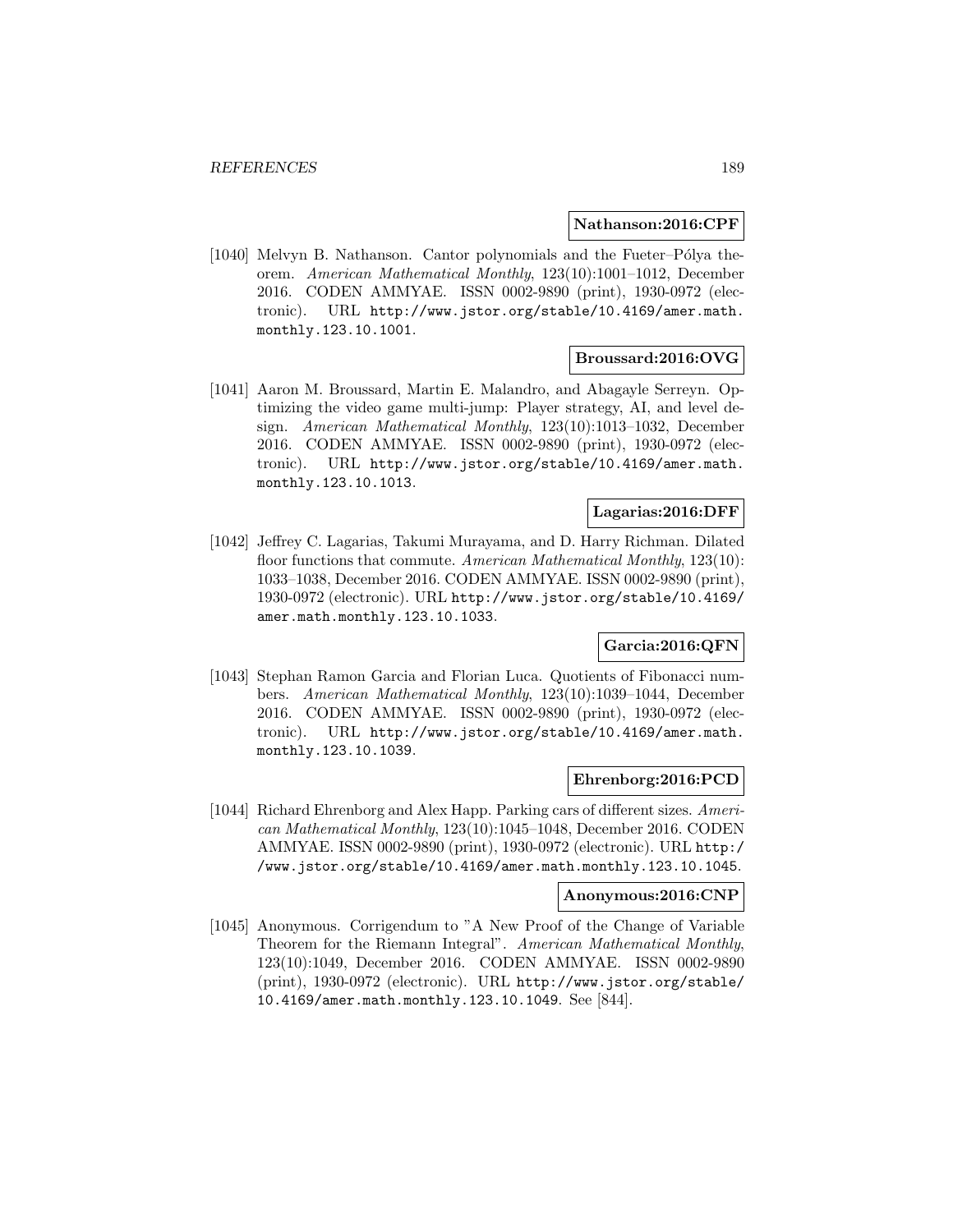#### **Anonymous:2016:PS**

[1046] Anonymous. Problems and solutions. American Mathematical Monthly, 123(10):1050–1057, December 2016. CODEN AMMYAE. ISSN 0002- 9890 (print), 1930-0972 (electronic). URL http://www.jstor.org/ stable/10.4169/amer.math.monthly.123.10.1050.

# **Marx:2016:BRF**

[1047] Chris A. Marx. Book review: A First Course in the Calculus of Variations. By Mark Kot. Student Mathematical Library Vol 72, American Mathematical Society, Providence, Rhode Island, 2014,  $x + 298$  pp., ISBN 978-1-4704-1495-5, \$50. American Mathematical Monthly, 123(10): 1058–1061, December 2016. CODEN AMMYAE. ISSN 0002-9890 (print), 1930-0972 (electronic). URL http://www.jstor.org/stable/10.4169/ amer.math.monthly.123.10.1058.

### **Anonymous:2016:MR**

[1048] Anonymous. Monthly referees for 2016. American Mathematical Monthly, 123(10):1062–1066, December 2016. CODEN AMMYAE. ISSN 0002-9890 (print), 1930-0972 (electronic). URL http://www.jstor.org/ stable/10.4169/amer.math.monthly.123.10.1062.

### **Anonymous:2016:BM**

[1049] Anonymous. Back matter. American Mathematical Monthly, 123(10): ??, December 2016. CODEN AMMYAE. ISSN 0002-9890 (print), 1930-0972 (electronic). URL http://www.jstor.org/stable/10.4169/ amer.math.monthly.123.10.bm.

# **Anonymous:2017:FMa**

[1050] Anonymous. Front matter. American Mathematical Monthly, 124(1): 1–2, January 2017. CODEN AMMYAE. ISSN 0002-9890 (print), 1930-0972 (electronic). URL http://www.jstor.org/stable/10.4169/ amer.math.monthly.124.1.fm.

## **Colley:2017:LE**

[1051] Susan Jane Colley. Letter from the Editor. American Mathematical Monthly, 124(1):3, January 2017. CODEN AMMYAE. ISSN 0002-9890 (print), 1930-0972 (electronic). URL http://www.jstor.org/stable/ 10.4169/amer.math.monthly.124.1.3.

### **Blair:2017:NKG**

[1052] Ryan Blair, Marion Campisi, Jesse Johnson, Scott A. Taylor, and Maggy Tomova. Neighbors of knots in the Gordian graph. American Mathematical Monthly, 124(1):4–23, January 2017. CODEN AMMYAE. ISSN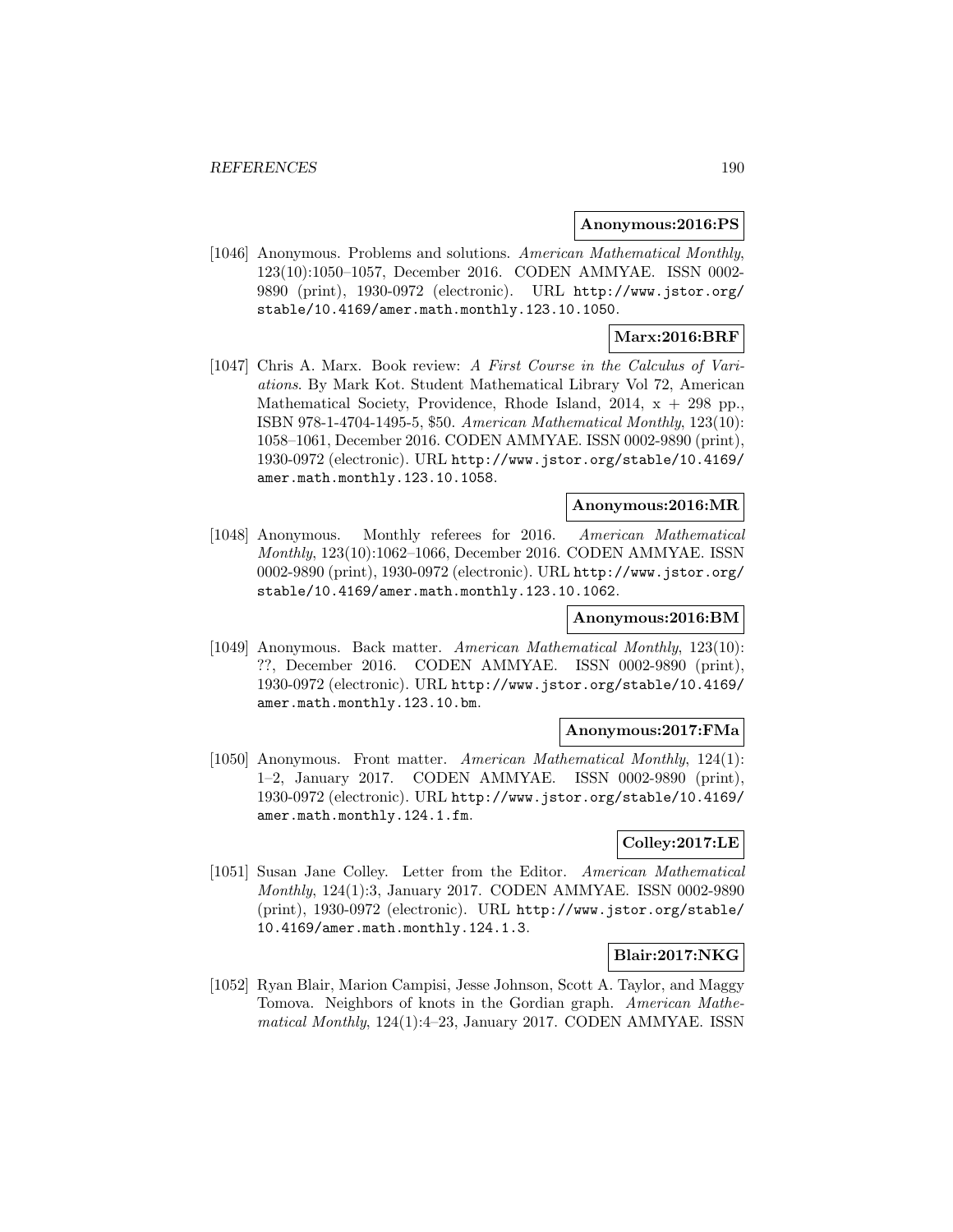0002-9890 (print), 1930-0972 (electronic). URL http://www.jstor.org/ stable/10.4169/amer.math.monthly.124.1.4.

### **Vanderbei:2017:FS**

[1053] Robert J. Vanderbei. The falling slinky. American Mathematical Monthly, 124(1):24–36, January 2017. CODEN AMMYAE. ISSN 0002- 9890 (print), 1930-0972 (electronic). URL http://www.jstor.org/ stable/10.4169/amer.math.monthly.124.1.24.

# **Cafure:2017:ICR**

[1054] Antonio Cafure and Eda Cesaratto. Irreducibility criteria for reciprocal polynomials and applications. American Mathematical Monthly, 124 (1):37–53, January 2017. CODEN AMMYAE. ISSN 0002-9890 (print), 1930-0972 (electronic). URL http://www.jstor.org/stable/10.4169/ amer.math.monthly.124.1.37.

# **Gallian:2017:SFY**

[1055] Joseph A. Gallian. Seventy-five years of the Putnam mathematical competition\*. American Mathematical Monthly, 124(1):54–59, January 2017. CODEN AMMYAE. ISSN 0002-9890 (print), 1930-0972 (electronic). URL http://www.jstor.org/stable/10.4169/amer.math. monthly.124.1.54.

## **Ustuzhanin:2017:NWP**

[1056] Saveliy Ustuzhanin. A novel way to prove the irrationality of  $\sqrt{2}$ . American Mathematical Monthly, 124(1):59, January 2017. CODEN AM-MYAE. ISSN 0002-9890 (print), 1930-0972 (electronic). URL http:/ /www.jstor.org/stable/10.4169/amer.math.monthly.124.1.59.

## **Anghel:2017:PPR**

[1057] Nicolae Anghel. On a 2015 Putnam problem related to a double recursion. American Mathematical Monthly, 124(1):60–69, January 2017. CODEN AMMYAE. ISSN 0002-9890 (print), 1930-0972 (electronic). URL http://www.jstor.org/stable/10.4169/amer.math. monthly.124.1.60.

## **Stewart:2017:WDA**

[1058] Ian Stewart. Why do all triangles form a triangle? American Mathematical Monthly, 124(1):70–73, January 2017. CODEN AMMYAE. ISSN 0002-9890 (print), 1930-0972 (electronic). URL http://www.jstor.org/ stable/10.4169/amer.math.monthly.124.1.70.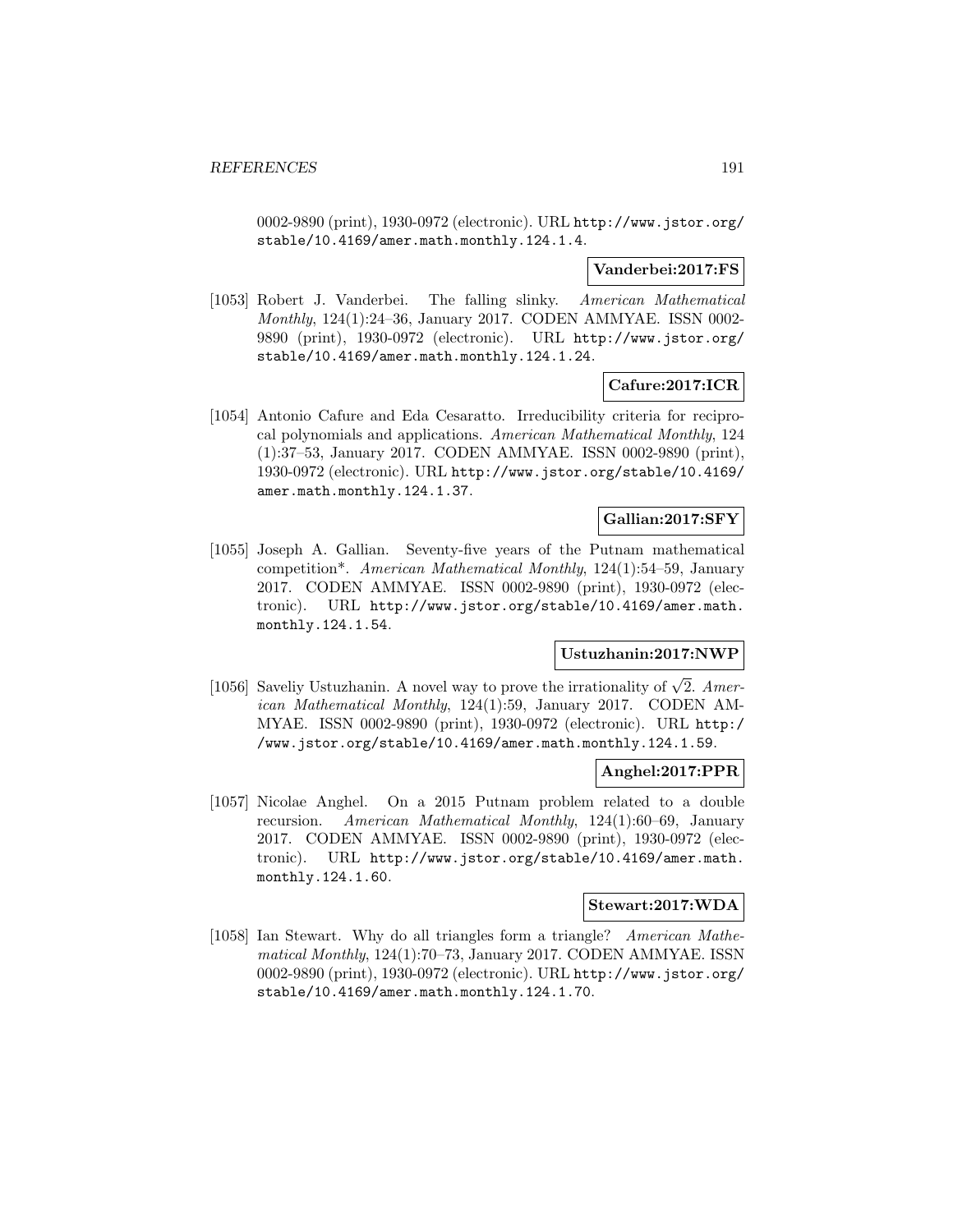### **Lupu:2017:NPF**

[1059] Cezar Lupu. A new proof of the Finsler–Hadwiger inequality. American Mathematical Monthly, 124(1):73, January 2017. CODEN AM-MYAE. ISSN 0002-9890 (print), 1930-0972 (electronic). URL http:/ /www.jstor.org/stable/10.4169/amer.math.monthly.124.1.73.

### **Gurtas:2017:CPM**

[1060] Yusuf Z. Gürtas. Chebyshev polynomials and the minimal polynomial of  $\cos(2\pi/n)$ . American Mathematical Monthly, 124(1):74–78, January 2017. CODEN AMMYAE. ISSN 0002-9890 (print), 1930-0972 (electronic). URL http://www.jstor.org/stable/10.4169/amer.math. monthly.124.1.74.

### **Shamir:2017:TSU**

[1061] Eli Shamir and Benny Sudakov. Two-sided, unbiased version of Hall's marriage theorem. American Mathematical Monthly, 124(1):79–80, January 2017. CODEN AMMYAE. ISSN 0002-9890 (print), 1930-0972 (electronic). URL http://www.jstor.org/stable/10.4169/amer.math. monthly.124.1.79.

### **vanMunster:2017:HH**

[1062] Bart van Munster. Hausdorffization and homotopy. American Mathematical Monthly, 124(1):81–82, January 2017. CODEN AMMYAE. ISSN 0002-9890 (print), 1930-0972 (electronic). URL http://www.jstor.org/ stable/10.4169/amer.math.monthly.124.1.81.

#### **Anonymous:2017:PSa**

[1063] Anonymous. Problems and solutions. American Mathematical Monthly, 124(1):83–91, January 2017. CODEN AMMYAE. ISSN 0002-9890 (print), 1930-0972 (electronic). URL http://www.jstor.org/stable/ 10.4169/amer.math.monthly.124.1.83.

#### **Rosenhouse:2017:R**

[1064] Jason Rosenhouse. Reviews. American Mathematical Monthly, 124(1): 92–95, January 2017. CODEN AMMYAE. ISSN 0002-9890 (print), 1930-0972 (electronic). URL http://www.jstor.org/stable/10.4169/ amer.math.monthly.124.1.92.

### **Anonymous:2017:BMa**

[1065] Anonymous. Back matter. American Mathematical Monthly, 124 (1):??, January 2017. CODEN AMMYAE. ISSN 0002-9890 (print),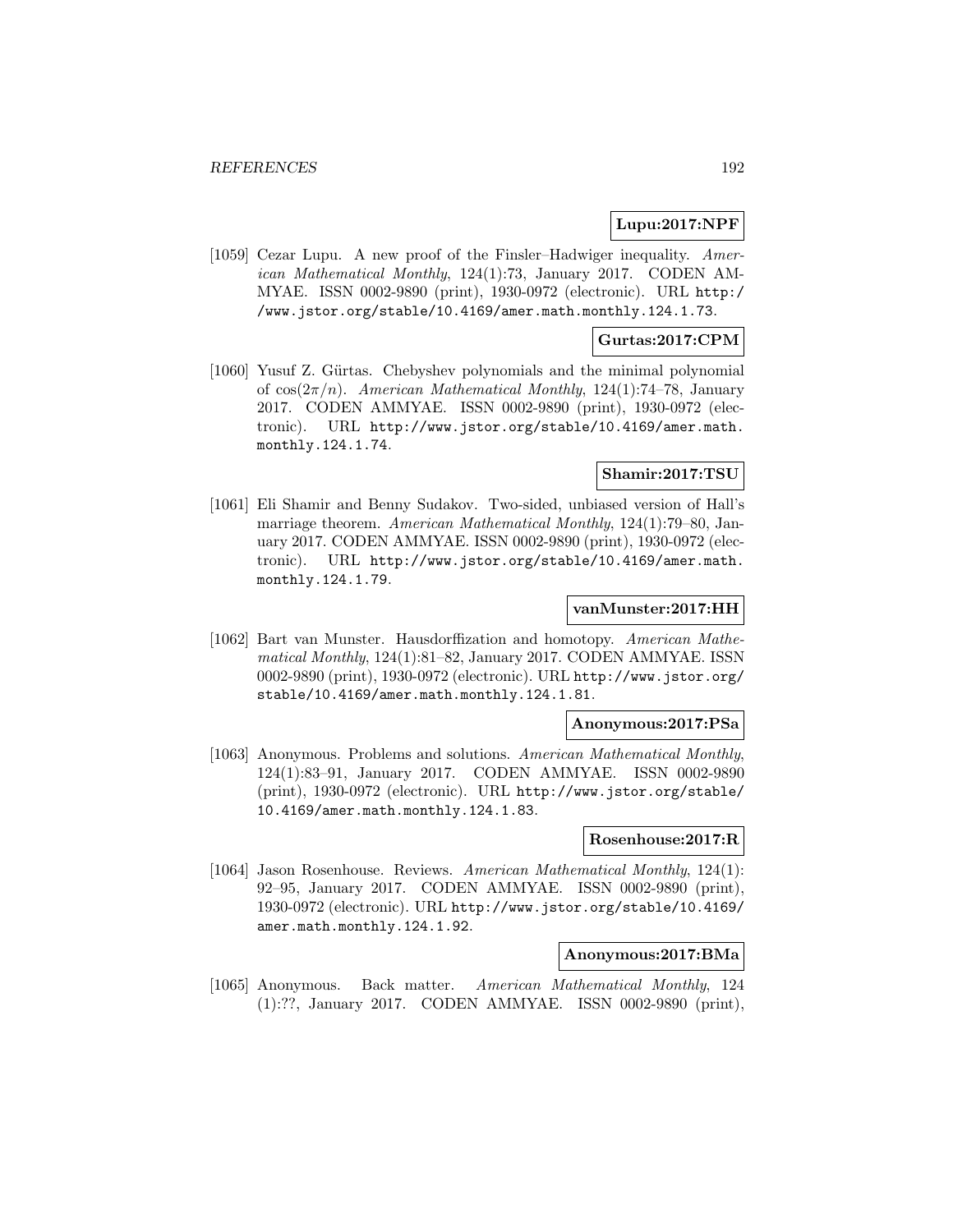1930-0972 (electronic). URL http://www.jstor.org/stable/10.4169/ amer.math.monthly.124.1.bm.

#### **Anonymous:2017:FMb**

[1066] Anonymous. Front matter. American Mathematical Monthly, 124(2): 98, February 2017. CODEN AMMYAE. ISSN 0002-9890 (print), 1930-0972 (electronic). URL http://www.jstor.org/stable/10.4169/ amer.math.monthly.124.2.fm.

### **Crannell:2017:IS**

[1067] Annalisa Crannell, Marc Frantz, and Fumiko Futamura. The image of a square. American Mathematical Monthly, 124(2):99–115, February 2017. CODEN AMMYAE. ISSN 0002-9890 (print), 1930-0972 (electronic). URL http://www.jstor.org/stable/10.4169/amer.math. monthly.124.2.99.

### **Stenger:2017:EMM**

[1068] Allen Stenger. Experimental math for math monthly problems. American Mathematical Monthly, 124(2):116–131, February 2017. CODEN AMMYAE. ISSN 0002-9890 (print), 1930-0972 (electronic). URL http: //www.jstor.org/stable/10.4169/amer.math.monthly.124.2.116.

#### **Maltenfort:2017:CAS**

[1069] Michael Maltenfort. Characterizing additive systems. American Mathematical Monthly, 124(2):132–148, February 2017. CODEN AMMYAE. ISSN 0002-9890 (print), 1930-0972 (electronic). URL http://www. jstor.org/stable/10.4169/amer.math.monthly.124.2.132.

### **Libbus:2017:RMS**

[1070] Bisharah Libbus, Gordon Simons, and Yi-Ching Yao. Rotating multiple sets of labeled points to bring them into close coincidence: A generalized Wahba problem. American Mathematical Monthly, 124(2): 149–160, February 2017. CODEN AMMYAE. ISSN 0002-9890 (print), 1930-0972 (electronic). URL http://www.jstor.org/stable/10.4169/ amer.math.monthly.124.2.149.

## **Ginebaugh:2017:GIP**

[1071] Scott Ginebaugh. Generalized infinite products for powers of  $e^{1/k}$ . American Mathematical Monthly, 124(2):161–165, February 2017. CODEN AMMYAE. ISSN 0002-9890 (print), 1930-0972 (electronic). URL http: //www.jstor.org/stable/10.4169/amer.math.monthly.124.2.161.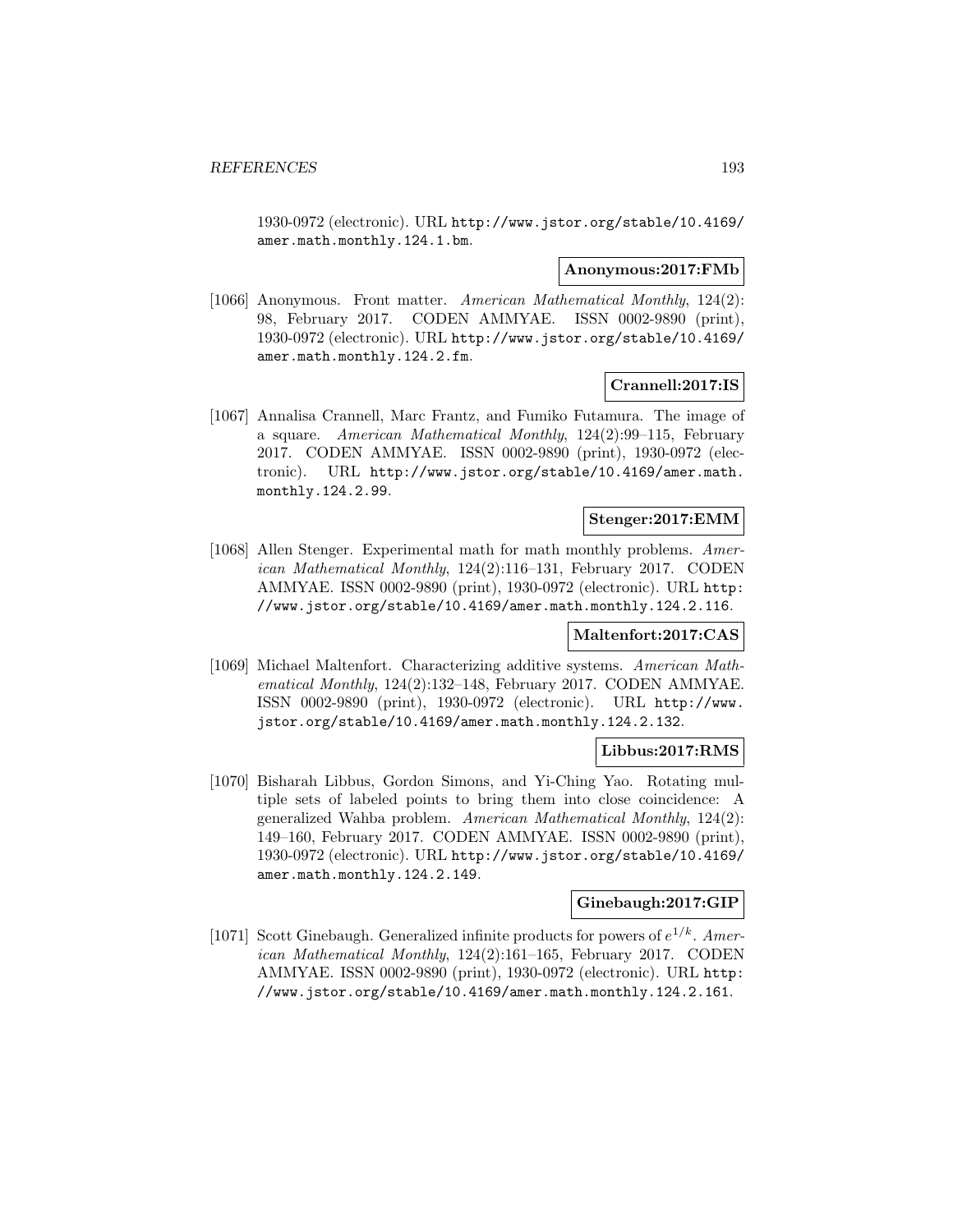# **Aebi:2017:SQR**

[1072] Christian Aebi and Grant Cairns. Sums of quadratic residues and nonresidues. American Mathematical Monthly, 124(2):166–169, February 2017. CODEN AMMYAE. ISSN 0002-9890 (print), 1930-0972 (electronic). URL http://www.jstor.org/stable/10.4169/amer.math. monthly.124.2.166.

### **Mercer:2017:APT**

[1073] Idris Mercer. Another proof that there are infinitely many primes. American Mathematical Monthly, 124(2):169, February 2017. CODEN AM-MYAE. ISSN 0002-9890 (print), 1930-0972 (electronic). URL http:// www.jstor.org/stable/10.4169/amer.math.monthly.124.2.169.

#### **Panraksa:2017:NAR**

[1074] Chatchawan Panraksa and Pornrat Ruengrot. A note on average of roots of unity. American Mathematical Monthly, 124(2):170–174, February 2017. CODEN AMMYAE. ISSN 0002-9890 (print), 1930-0972 (electronic). URL http://www.jstor.org/stable/10.4169/amer.math. monthly.124.2.170.

# **Audet:2017:MAE**

[1075] Charles Audet. Maximal area of equilateral small polygons. American Mathematical Monthly, 124(2):175–178, February 2017. CODEN AM-MYAE. ISSN 0002-9890 (print), 1930-0972 (electronic). URL http:// www.jstor.org/stable/10.4169/amer.math.monthly.124.2.175.

#### **Anonymous:2017:PSb**

[1076] Anonymous. Problems and solutions. American Mathematical Monthly, 124(2):179–187, February 2017. CODEN AMMYAE. ISSN 0002-9890 (print), 1930-0972 (electronic). URL http://www.jstor.org/stable/ 10.4169/amer.math.monthly.124.2.179.

#### **Baker:2017:PM**

[1077] Alan Baker. The philosophies of mathematics. American Mathematical Monthly, 124(2):188–192, February 2017. CODEN AMMYAE. ISSN 0002-9890 (print), 1930-0972 (electronic). URL http://www.jstor.org/ stable/10.4169/amer.math.monthly.124.2.188.

#### **Anonymous:2017:BMb**

[1078] Anonymous. Back matter. American Mathematical Monthly, 124(2): ??, February 2017. CODEN AMMYAE. ISSN 0002-9890 (print),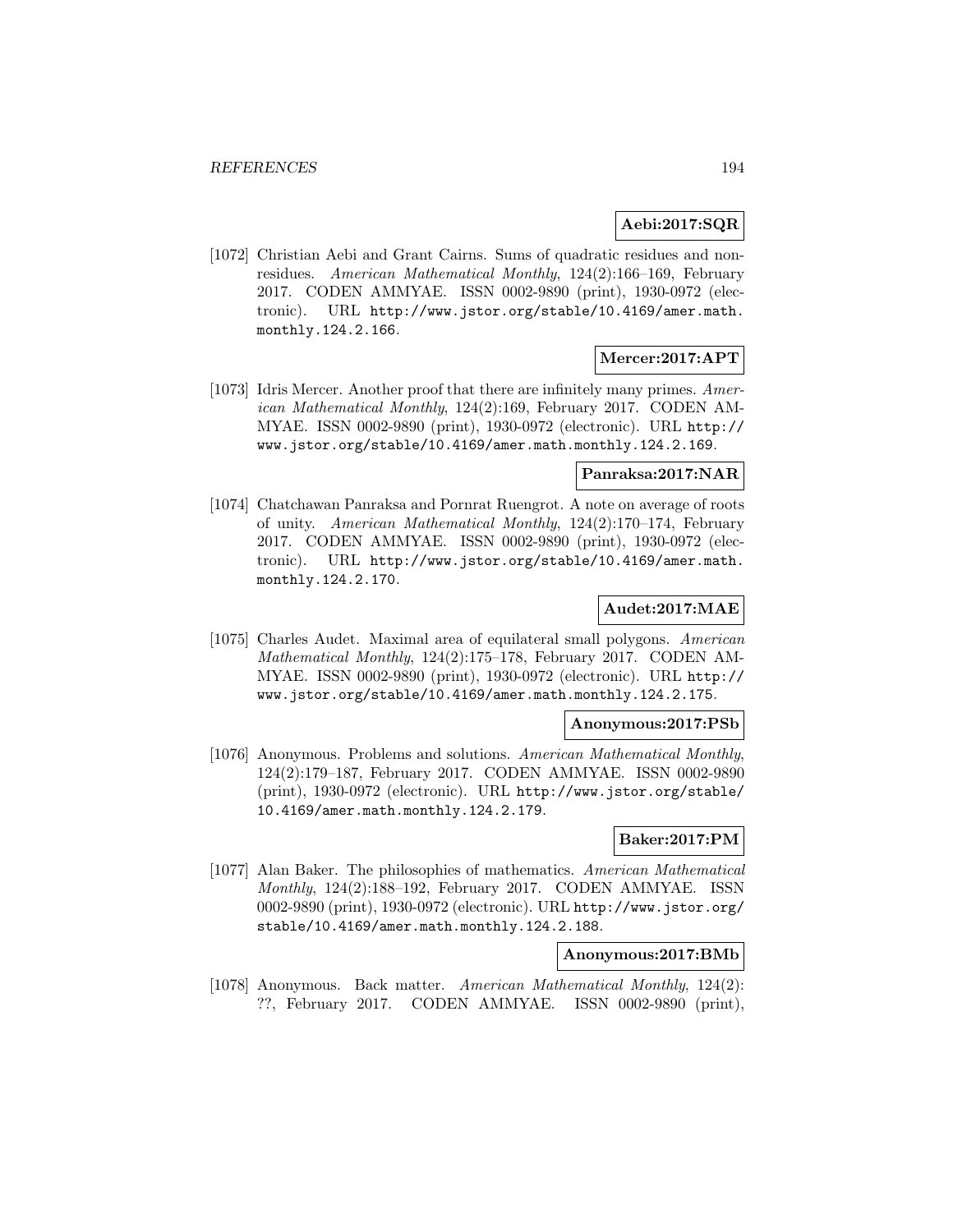1930-0972 (electronic). URL http://www.jstor.org/stable/10.4169/ amer.math.monthly.124.2.bm.

#### **Anonymous:2017:FMc**

[1079] Anonymous. Front matter. American Mathematical Monthly, 124 (3):194, March 2017. CODEN AMMYAE. ISSN 0002-9890 (print), 1930-0972 (electronic). URL http://www.jstor.org/stable/10.4169/ amer.math.monthly.124.3.fm.

### **Crannell:2017:YGG**

[1080] Annalisa Crannell and Doug Ensley. Yueh-Gin Gung and Dr. Charles Y. Hu Award for 2017 to Martha Siegel for Distinguished Service to Mathematics. American Mathematical Monthly, 124(3):195–197, March 2017. CODEN AMMYAE. ISSN 0002-9890 (print), 1930-0972 (electronic). URL http://www.jstor.org/stable/10.4169/amer.math. monthly.124.3.195.

# **Clark:2017:ECI**

[1081] Pete L. Clark. The Euclidean criterion for irreducibles. American Mathematical Monthly, 124(3):198–216, March 2017. CODEN AMMYAE. ISSN 0002-9890 (print), 1930-0972 (electronic). URL http://www. jstor.org/stable/10.4169/amer.math.monthly.124.3.198.

### **Bak:2017:ECC**

[1082] Joseph Bak and Strashimir G. Popvassilev. The evolution of Cauchy's closed curve theorem and Newman's simple proof. American Mathematical Monthly, 124(3):217–231, March 2017. CODEN AMMYAE. ISSN 0002-9890 (print), 1930-0972 (electronic). URL http://www.jstor.org/ stable/10.4169/amer.math.monthly.124.3.217.

#### **Sondow:2017:PPN**

[1083] Jonathan Sondow and Kieren MacMillan. Primary pseudoperfect numbers, arithmetic progressions, and the Erdős–Moser equation. American Mathematical Monthly, 124(3):232–240, March 2017. CODEN AM-MYAE. ISSN 0002-9890 (print), 1930-0972 (electronic). URL http:// www.jstor.org/stable/10.4169/amer.math.monthly.124.3.232.

### **Momihara:2017:DSC**

[1084] Koji Momihara and Masashi Shinohara. Distance sets on circles. American Mathematical Monthly, 124(3):241–254, March 2017. CODEN AM-MYAE. ISSN 0002-9890 (print), 1930-0972 (electronic). URL http:// www.jstor.org/stable/10.4169/amer.math.monthly.124.3.241.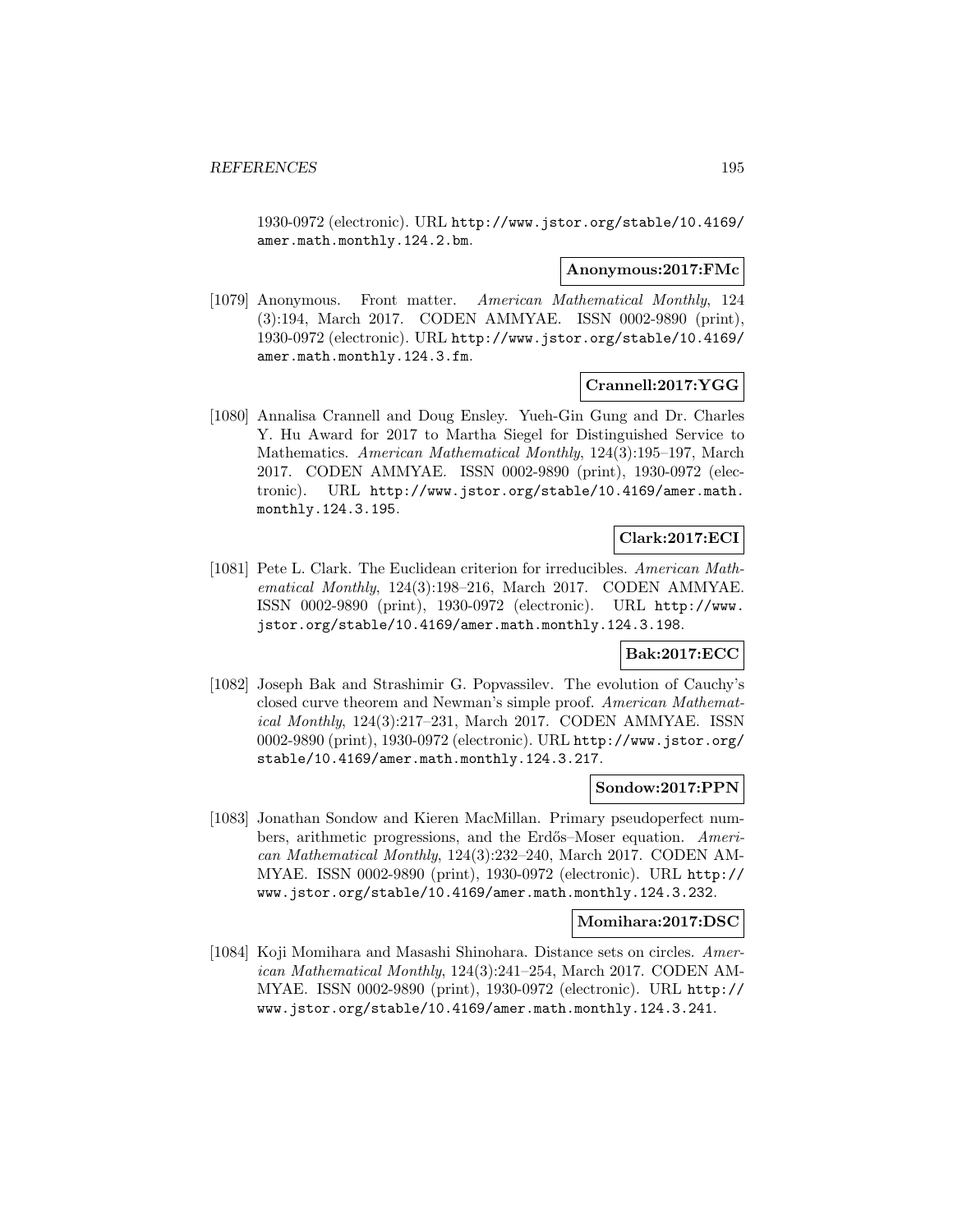### **Weiss:2017:WRS**

[1085] Michael Weiss. Where are the rational squares? American Mathematical Monthly, 124(3):255–259, March 2017. CODEN AMMYAE. ISSN 0002-9890 (print), 1930-0972 (electronic). URL http://www.jstor.org/ stable/10.4169/amer.math.monthly.124.3.255.

### **Mondal:2017:SMI**

[1086] Shubhodip Mondal. Surjectivity of maps induced on matrices by polynomials and entire functions. American Mathematical Monthly, 124(3): 260–264, March 2017. CODEN AMMYAE. ISSN 0002-9890 (print), 1930-0972 (electronic). URL http://www.jstor.org/stable/10.4169/ amer.math.monthly.124.3.260.

## **Huylebrouck:2017:NRC**

[1087] Dirk Huylebrouck. A new regular (compound) polyhedron (of infinite Kepler–Poinsot type). American Mathematical Monthly, 124(3): 265–268, March 2017. CODEN AMMYAE. ISSN 0002-9890 (print), 1930-0972 (electronic). URL http://www.jstor.org/stable/10.4169/ amer.math.monthly.124.3.265.

## **Plante:2017:PBV**

[1088] Joseph Plante. A proof of Bonnet's version of the mean value theorem by methods of Cauchy. American Mathematical Monthly, 124(3): 269–273, March 2017. CODEN AMMYAE. ISSN 0002-9890 (print), 1930-0972 (electronic). URL http://www.jstor.org/stable/10.4169/ amer.math.monthly.124.3.269.

# **Anonymous:2017:PSc**

[1089] Anonymous. Problems and solutions. American Mathematical Monthly, 124(3):274–281, March 2017. CODEN AMMYAE. ISSN 0002-9890 (print), 1930-0972 (electronic). URL http://www.jstor.org/stable/ 10.4169/amer.math.monthly.124.3.274.

# **Lanphier:2017:BRS**

[1090] Dominic Lanphier. Book review: Summing it Up: From One Plus One to Modern Number Theory. American Mathematical Monthly, 124(3): 282–288, March 2017. CODEN AMMYAE. ISSN 0002-9890 (print), 1930-0972 (electronic). URL http://www.jstor.org/stable/10.4169/ amer.math.monthly.124.3.282.

#### **Anonymous:2017:BMc**

[1091] Anonymous. Back matter. American Mathematical Monthly, 124 (3):??, March 2017. CODEN AMMYAE. ISSN 0002-9890 (print),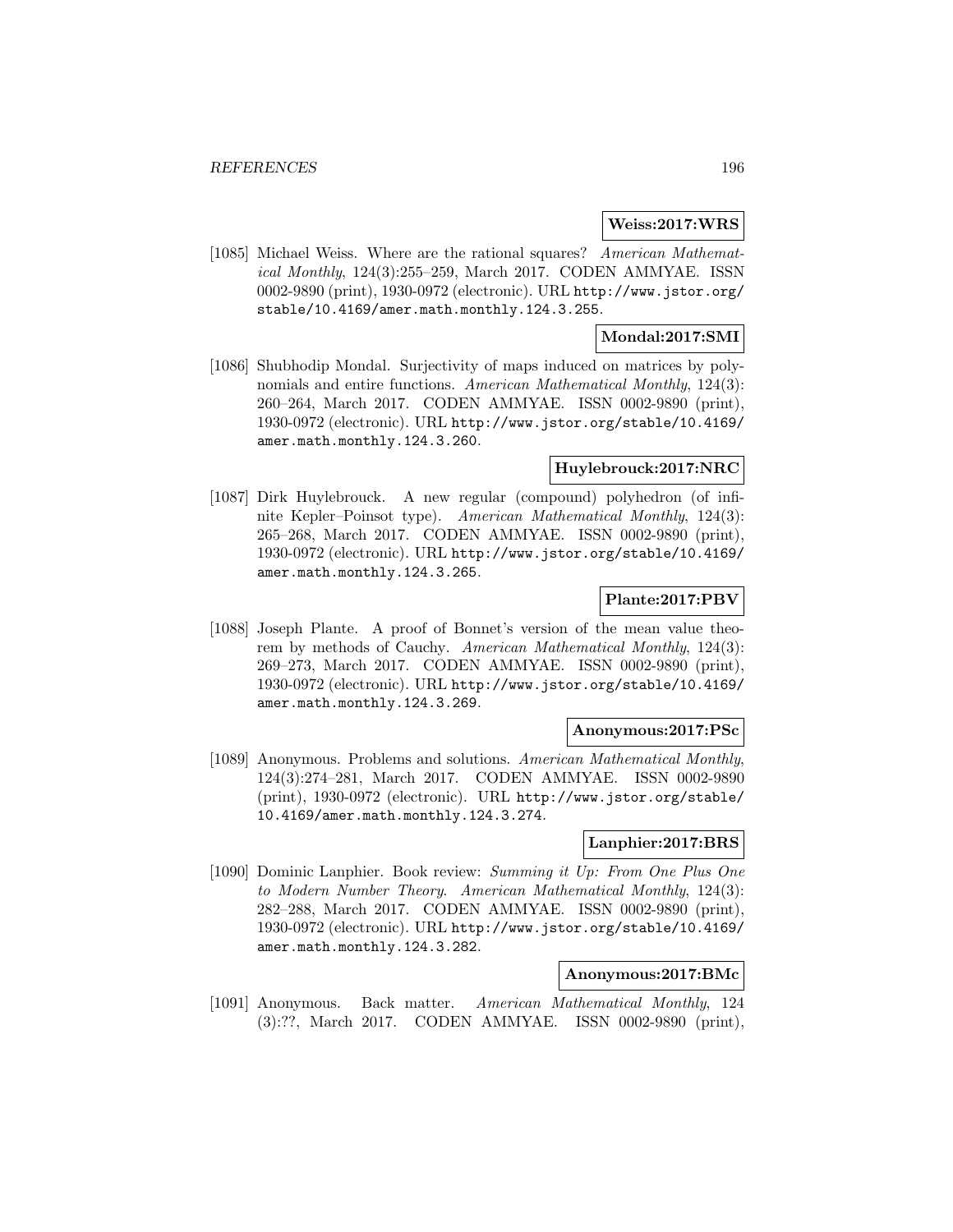1930-0972 (electronic). URL http://www.jstor.org/stable/10.4169/ amer.math.monthly.124.3.bm.

#### **Anonymous:2017:FMd**

[1092] Anonymous. Front matter. American Mathematical Monthly, 124 (4):290, April 2017. CODEN AMMYAE. ISSN 0002-9890 (print), 1930-0972 (electronic). URL http://www.jstor.org/stable/10.4169/ amer.math.monthly.124.4.fm.

**Becker:2017:BSG**

[1093] Paul E. Becker, Martin Derka, Sheridan Houghten, and Jennifer Ulrich. Build a sporadic group in your basement. American Mathematical Monthly, 124(4):291–305, April 2017. CODEN AMMYAE. ISSN 0002-9890 (print), 1930-0972 (electronic). URL http://www.jstor.org/ stable/10.4169/amer.math.monthly.124.4.291.

### **Boyd:2017:CPS**

[1094] John P. Boyd and Houjun Wang. Convergent power series for boundary value problems and eigenproblems with application to atmospheric and oceanic tides. American Mathematical Monthly, 124(4):306–323, April 2017. CODEN AMMYAE. ISSN 0002-9890 (print), 1930-0972 (electronic). URL http://www.jstor.org/stable/10.4169/amer.math. monthly.124.4.306.

# **Berger:2017:MGS**

[1095] Arno Berger. More grade school triangles. American Mathematical Monthly, 124(4):324–336, April 2017. CODEN AMMYAE. ISSN 0002- 9890 (print), 1930-0972 (electronic). URL http://www.jstor.org/ stable/10.4169/amer.math.monthly.124.4.324.

#### **Maehara:2017:LT**

[1096] Hiroshi Maehara and Horst Martini. On Lexell's Theorem. American Mathematical Monthly, 124(4):337–344, April 2017. CODEN AM-MYAE. ISSN 0002-9890 (print), 1930-0972 (electronic). URL http:// www.jstor.org/stable/10.4169/amer.math.monthly.124.4.337.

#### **Aviles:2017:LAA**

[1097] Antonio Avilés and Grzegorz Plebanek. A little ado about rectangles. American Mathematical Monthly, 124(4):345–350, April 2017. CODEN AMMYAE. ISSN 0002-9890 (print), 1930-0972 (electronic). URL http: //www.jstor.org/stable/10.4169/amer.math.monthly.124.4.345.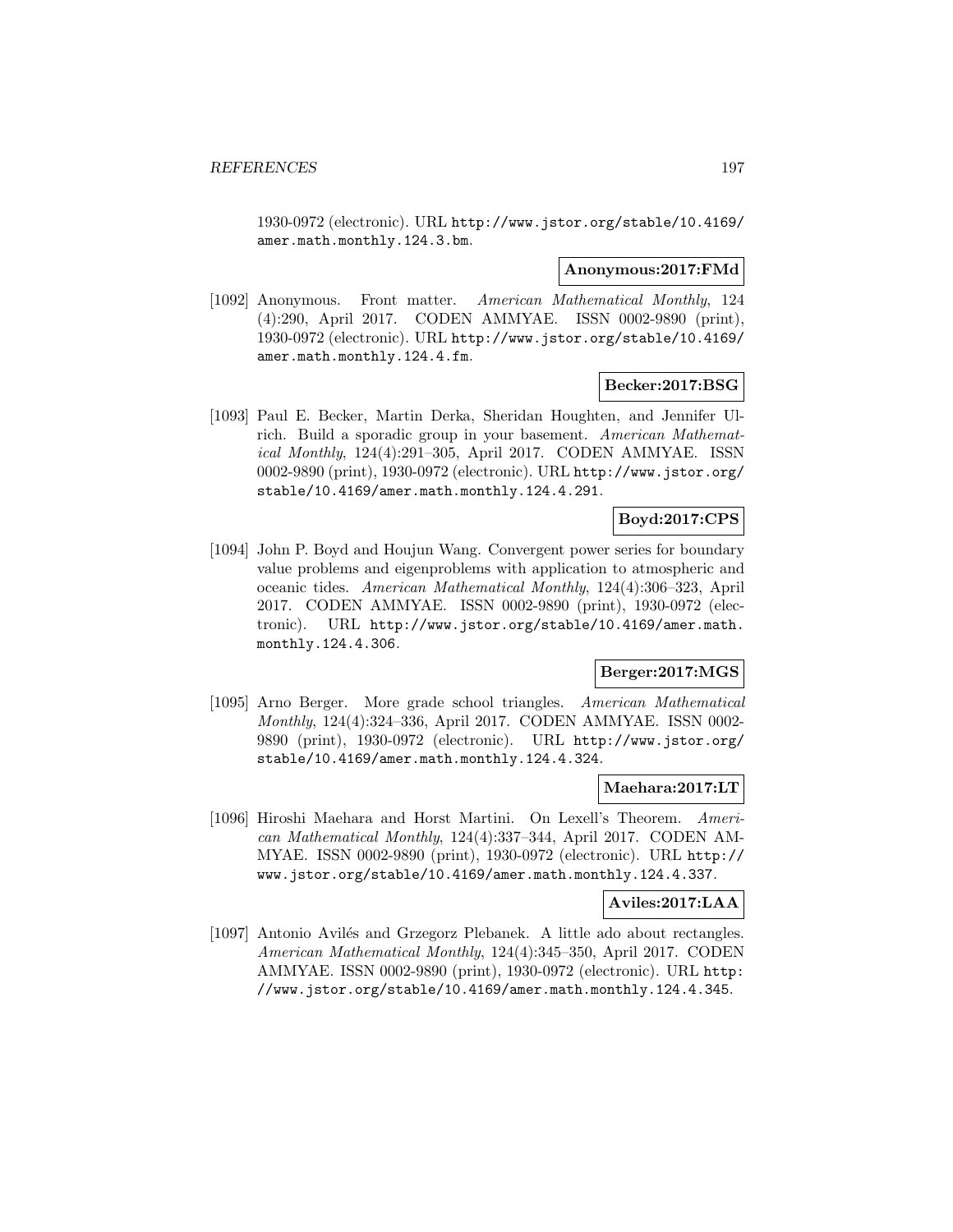#### **Wooley:2017:SEP**

[1098] Trevor D. Wooley. A superpowered Euclidean prime generator. American Mathematical Monthly, 124(4):351–352, April 2017. CODEN AM-MYAE. ISSN 0002-9890 (print), 1930-0972 (electronic). URL http:// www.jstor.org/stable/10.4169/amer.math.monthly.124.4.351.

### **McTague:2017:GCD**

[1099] Carl McTague. On the greatest common divisor of binomial coefficients. American Mathematical Monthly, 124(4):353–356, April 2017. CODEN AMMYAE. ISSN 0002-9890 (print), 1930-0972 (electronic). URL http: //www.jstor.org/stable/10.4169/amer.math.monthly.124.4.353.

# **Sawhney:2017:TPG**

[1100] Mehtaab S. Sawhney. A telescoping proof of the AM–GM inequality. American Mathematical Monthly, 124(4):356, April 2017. CODEN AM-MYAE. ISSN 0002-9890 (print), 1930-0972 (electronic). URL http:// www.jstor.org/stable/10.4169/amer.math.monthly.124.4.356.

### **Speyer:2017:CPT**

[1101] David E. Speyer. A counting proof of a theorem of Frobenius. American Mathematical Monthly, 124(4):357–359, April 2017. CODEN AM-MYAE. ISSN 0002-9890 (print), 1930-0972 (electronic). URL http:// www.jstor.org/stable/10.4169/amer.math.monthly.124.4.357.

### **Easdale:2017:CST**

[1102] Evelyn R. Easdale, Jolene E. Fleming, and Bogdan D. Suceava. Convergence for series with terms defined by a recurrence relation. American Mathematical Monthly, 124(4):360–364, April 2017. CODEN AM-MYAE. ISSN 0002-9890 (print), 1930-0972 (electronic). URL http:// www.jstor.org/stable/10.4169/amer.math.monthly.124.4.360.

## **Elsholtz:2017:GCP**

[1103] Christian Elsholtz. Golomb's conjecture on prime gaps. American Mathematical Monthly, 124(4):365–368, April 2017. CODEN AMMYAE. ISSN 0002-9890 (print), 1930-0972 (electronic). URL http://www.jstor.org/ stable/10.4169/amer.math.monthly.124.4.365.

#### **Anonymous:2017:PSd**

[1104] Anonymous. Problems and solutions. American Mathematical Monthly, 124(4):369–378, April 2017. CODEN AMMYAE. ISSN 0002-9890 (print), 1930-0972 (electronic). URL http://www.jstor.org/stable/10.4169/ amer.math.monthly.124.4.369.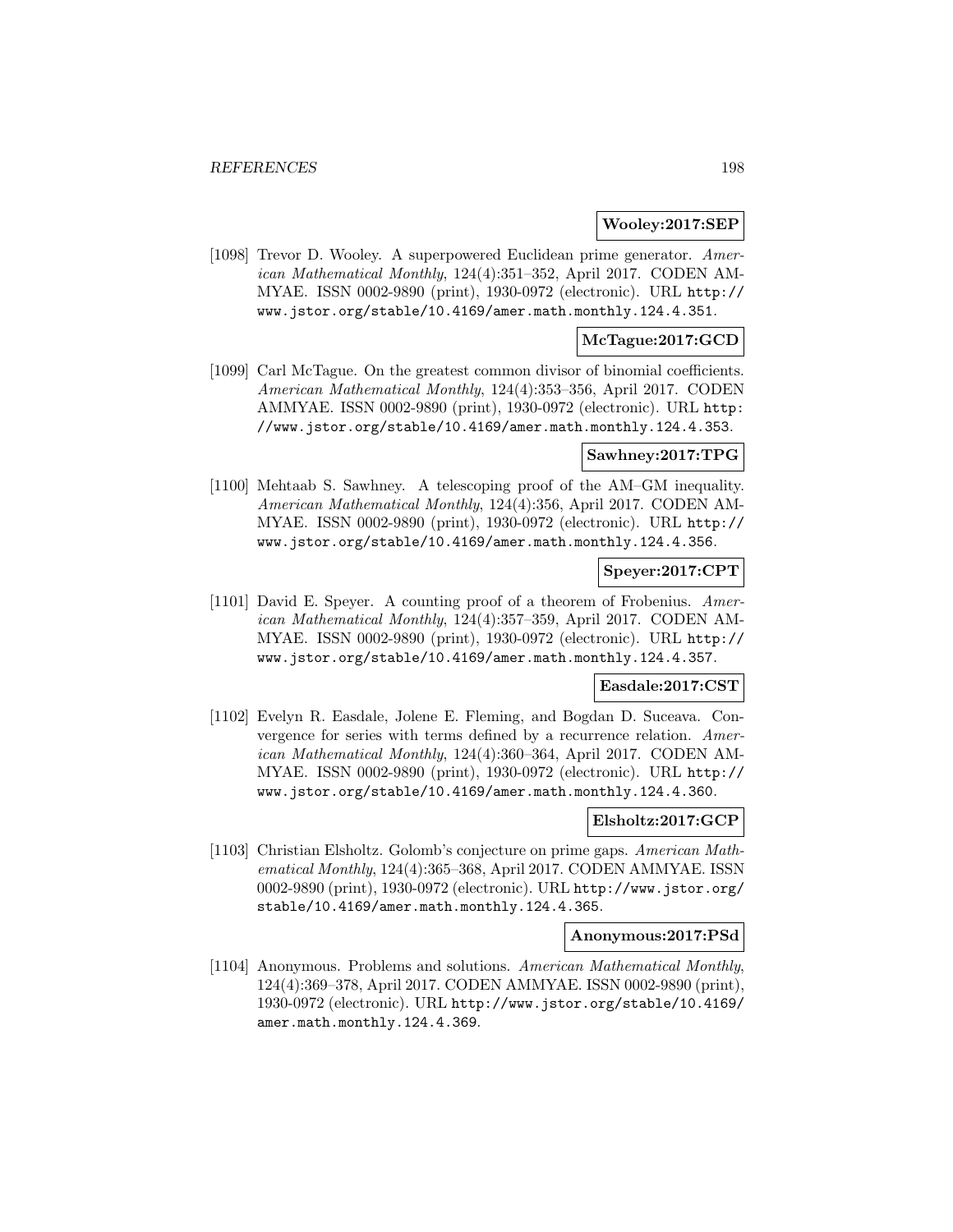## **Cohen:2017:BRM**

[1105] Marion Cohen. Book review: Mom the Chemistry Professor: Personal Accounts and Advice from Chemistry Professors Who Are Mothers. American Mathematical Monthly, 124(4):379–383, April 2017. CODEN AMMYAE. ISSN 0002-9890 (print), 1930-0972 (electronic). URL http: //www.jstor.org/stable/10.4169/amer.math.monthly.124.4.379.

### **Anonymous:2017:BMd**

[1106] Anonymous. Back matter. American Mathematical Monthly, 124 (4):??, April 2017. CODEN AMMYAE. ISSN 0002-9890 (print), 1930-0972 (electronic). URL http://www.jstor.org/stable/10.4169/ amer.math.monthly.124.4.bm.

# **Anonymous:2017:FMe**

[1107] Anonymous. Front matter. American Mathematical Monthly, 124(5):386, May 2017. CODEN AMMYAE. ISSN 0002-9890 (print), 1930-0972 (electronic). URL http://www.jstor.org/stable/10.4169/amer.math. monthly.124.5.fm.

# **Deijfen:2017:FFS**

[1108] Maria Deijfen, Alexander E. Holroyd, and James B. Martin. Friendly frogs, stable marriage, and the magic of invariance. American Mathematical Monthly, 124(5):387–402, May 2017. CODEN AMMYAE. ISSN 0002-9890 (print), 1930-0972 (electronic). URL http://www.jstor.org/ stable/10.4169/amer.math.monthly.124.5.387.

#### **Monterde:2017:HEU**

[1109] Juan Monterde and David Rochera. Holditch's ellipse unveiled. American Mathematical Monthly, 124(5):403–421, May 2017. CODEN AM-MYAE. ISSN 0002-9890 (print), 1930-0972 (electronic). URL http:// www.jstor.org/stable/10.4169/amer.math.monthly.124.5.403.

### **Marko:2017:SRT**

[1110] Frantisek Marko and Semyon Litvinov. On the Steiner–Routh theorem for simplices. American Mathematical Monthly, 124(5):422–435, May 2017. CODEN AMMYAE. ISSN 0002-9890 (print), 1930-0972 (electronic). URL http://www.jstor.org/stable/10.4169/amer.math. monthly.124.5.422.

## **Balcerzak:2017:LEN**

[1111] Marek Balcerzak, Michal Poplawski, and Julia Wódka. Local extrema and nonopenness points of continuous functions. American Mathematical Monthly, 124(5):436–443, May 2017. CODEN AMMYAE. ISSN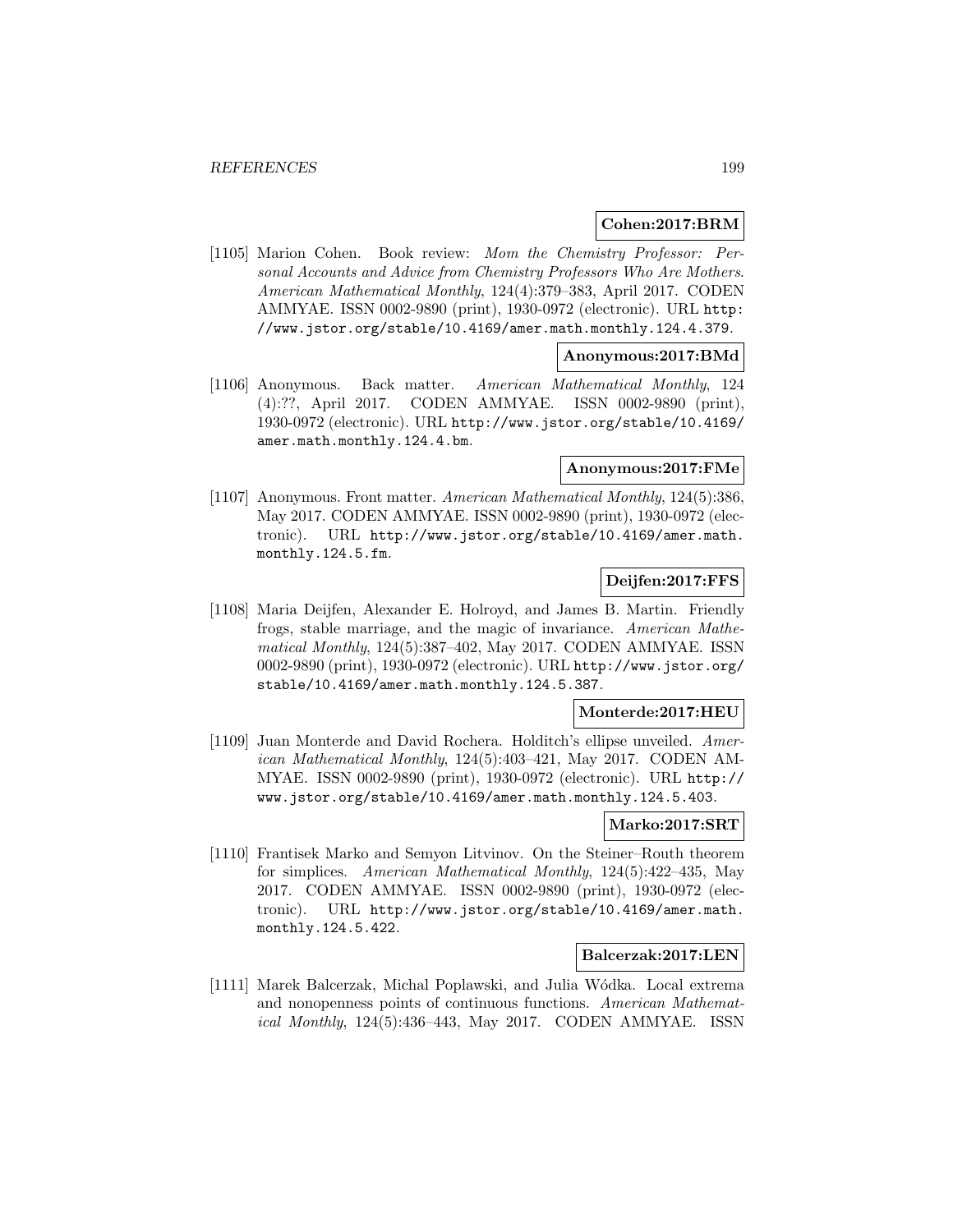0002-9890 (print), 1930-0972 (electronic). URL http://www.jstor.org/ stable/10.4169/amer.math.monthly.124.5.436.

# **Farrell:2017:ME**

[1112] Jeremiah Farrell and William Johnston. Mathematical evolution. American Mathematical Monthly, 124(5):444, May 2017. CODEN AMMYAE. ISSN 0002-9890 (print), 1930-0972 (electronic). URL http://www. jstor.org/stable/10.4169/amer.math.monthly.124.5.444.

### **Frenkel:2017:GCD**

[1113] Péter E. Frenkel and József Pelikán. On the greatest common divisor of the value of two polynomials. American Mathematical Monthly, 124 (5):446–450, May 2017. CODEN AMMYAE. ISSN 0002-9890 (print), 1930-0972 (electronic). URL http://www.jstor.org/stable/10.4169/ amer.math.monthly.124.5.446.

## **DeAngelis:2017:SDS**

[1114] Valerio De Angelis. The Stern diatomic sequence via generalized Chebyshev polynomials. American Mathematical Monthly, 124(5):451–455, May 2017. CODEN AMMYAE. ISSN 0002-9890 (print), 1930-0972 (electronic). URL http://www.jstor.org/stable/10.4169/amer.math. monthly.124.5.451.

### **Nathanson:2017:SPR**

[1115] Melvyn B. Nathanson. Subalgebras of a polynomial ring that are not finitely generated. American Mathematical Monthly, 124(5):456–458, May 2017. CODEN AMMYAE. ISSN 0002-9890 (print), 1930-0972 (electronic). URL http://www.jstor.org/stable/10.4169/amer.math. monthly.124.5.456.

### **Bogosel:2017:GPS**

[1116] Beniamin Bogosel. A geometric proof of the Siebeck–Marden theorem. American Mathematical Monthly, 124(5):459–463, May 2017. CODEN AMMYAE. ISSN 0002-9890 (print), 1930-0972 (electronic). URL http: //www.jstor.org/stable/10.4169/amer.math.monthly.124.5.459.

#### **Tandra:2017:MDP**

[1117] Haryono Tandra. A more direct proof of the extreme value theorem. American Mathematical Monthly, 124(5):464, May 2017. CODEN AM-MYAE. ISSN 0002-9890 (print), 1930-0972 (electronic). URL http:// www.jstor.org/stable/10.4169/amer.math.monthly.124.5.464.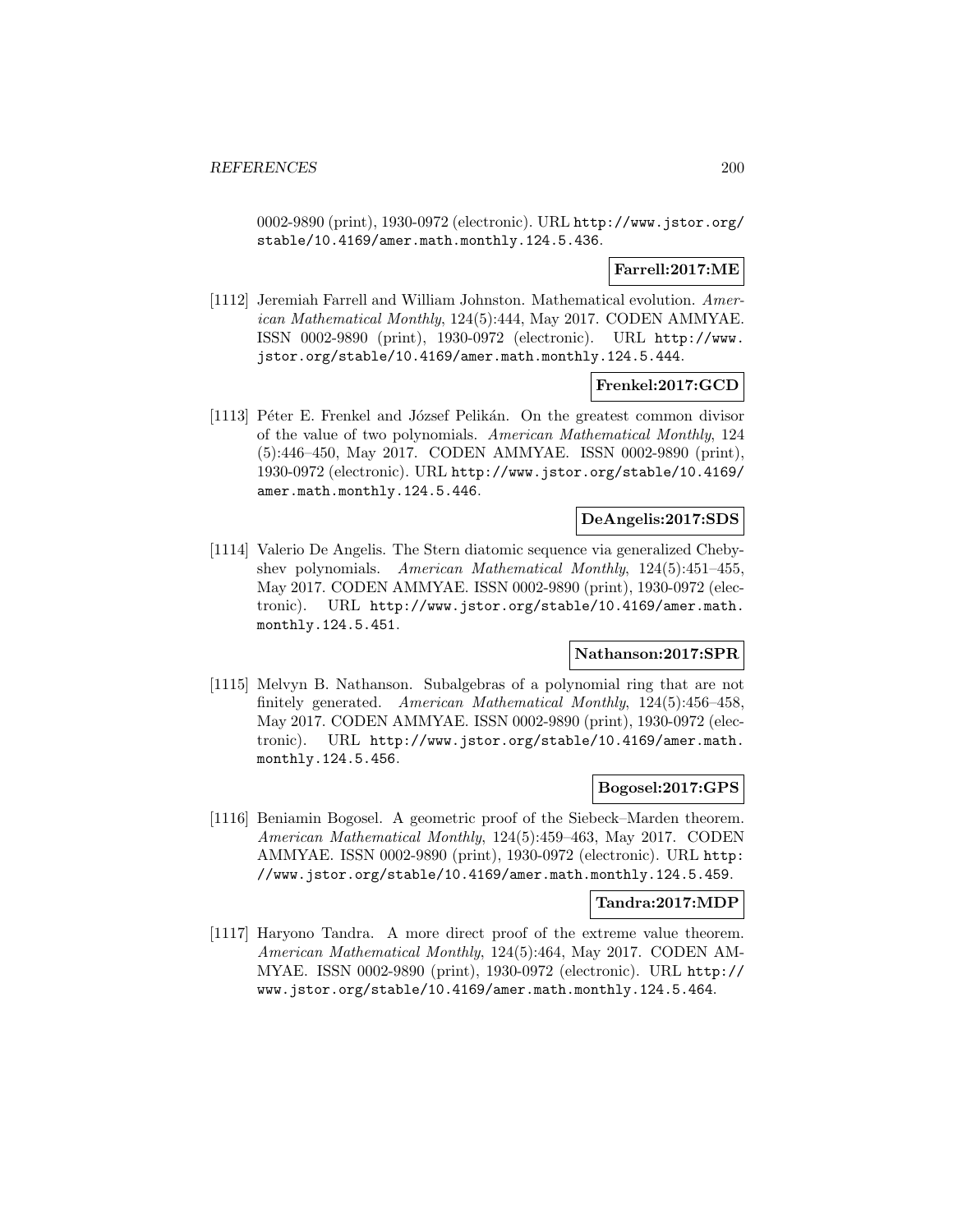#### **Anonymous:2017:PSe**

[1118] Anonymous. Problems and solutions. American Mathematical Monthly, 124(5):465–474, May 2017. CODEN AMMYAE. ISSN 0002-9890 (print), 1930-0972 (electronic). URL http://www.jstor.org/stable/10.4169/ amer.math.monthly.124.5.465.

### **Hersh:2017:BRE**

[1119] Reuben Hersh. Book review: Elements of Mathematics: From Euclid to Gödel. American Mathematical Monthly,  $124(5):475-478$ , May 2017. CODEN AMMYAE. ISSN 0002-9890 (print), 1930-0972 (electronic). URL http://www.jstor.org/stable/10.4169/amer.math. monthly.124.5.475.

#### **Anonymous:2017:EEa**

[1120] Anonymous. Editor's endnotes. American Mathematical Monthly, 124 (5):480, May 2017. CODEN AMMYAE. ISSN 0002-9890 (print), 1930-0972 (electronic). URL http://www.jstor.org/stable/10.4169/ amer.math.monthly.124.5.480.

#### **Anonymous:2017:BMe**

[1121] Anonymous. Back matter. American Mathematical Monthly, 124(5):??, May 2017. CODEN AMMYAE. ISSN 0002-9890 (print), 1930-0972 (electronic). URL http://www.jstor.org/stable/10.4169/amer.math. monthly.124.5.bm.

#### **Anonymous:2017:FMf**

[1122] Anonymous. Front matter. American Mathematical Monthly, 124(6): 481–482, June/July 2017. CODEN AMMYAE. ISSN 0002-9890 (print), 1930-0972 (electronic). URL http://www.jstor.org/stable/10.4169/ amer.math.monthly.124.6.fm.

# **Su:2017:MHF**

[1123] Francis Edward Su. Mathematics for human flourishing. American Mathematical Monthly, 124(6):483–493, June/July 2017. CODEN AM-MYAE. ISSN 0002-9890 (print), 1930-0972 (electronic). URL http:// www.jstor.org/stable/10.4169/amer.math.monthly.124.6.483.

### **Kupavskii:2017:TPP**

[1124] Andrey Kupavskii and János Pach. From Tarski's plank problem to simultaneous approximation. American Mathematical Monthly, 124(6): 494–505, June/July 2017. CODEN AMMYAE. ISSN 0002-9890 (print),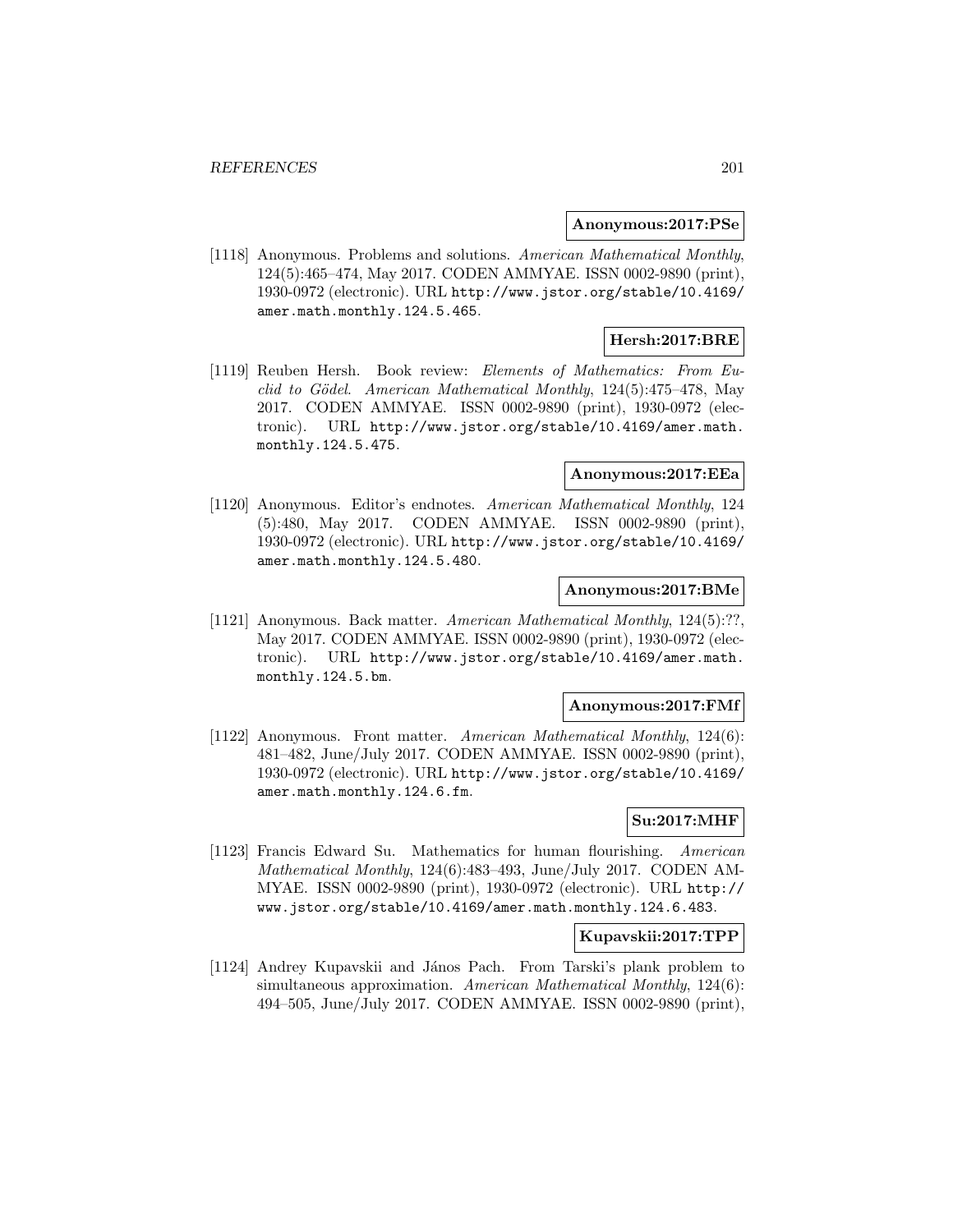1930-0972 (electronic). URL http://www.jstor.org/stable/10.4169/ amer.math.monthly.124.6.494.

# **Aldous:2017:INE**

[1125] David Aldous and Weijian Han. Introducing Nash equilibria via an online casual game that people actually play. American Mathematical Monthly, 124(6):506–517, June/July 2017. CODEN AMMYAE. ISSN 0002-9890 (print), 1930-0972 (electronic). URL http://www.jstor.org/stable/ 10.4169/amer.math.monthly.124.6.506.

### **Cairns:2017:ECS**

[1126] Grant Cairns. Equitable candy sharing. American Mathematical Monthly, 124(6):518–526, June/July 2017. CODEN AMMYAE. ISSN 0002-9890 (print), 1930-0972 (electronic). URL http://www.jstor.org/ stable/10.4169/amer.math.monthly.124.6.518.

### **Holland:2017:LBS**

[1127] Finbarr Holland. On the limiting behavior of solutions of linear difference equations. American Mathematical Monthly, 124(6):527–534, June/July 2017. CODEN AMMYAE. ISSN 0002-9890 (print), 1930-0972 (electronic). URL http://www.jstor.org/stable/10.4169/amer.math. monthly.124.6.527.

# **Carter:2017:FWM**

[1128] Paul Carter and David Lowry-Duda. On functions whose mean value abscissas are midpoints, with connections to harmonic functions. American Mathematical Monthly, 124(6):535–542, June/July 2017. CODEN AMMYAE. ISSN 0002-9890 (print), 1930-0972 (electronic). URL http: //www.jstor.org/stable/10.4169/amer.math.monthly.124.6.535.

### **Glass:2017:KFA**

[1129] Darren B. Glass. Klein four actions on graphs and sets. American Mathematical Monthly, 124(6):543–547, June/July 2017. CODEN AM-MYAE. ISSN 0002-9890 (print), 1930-0972 (electronic). URL http:// www.jstor.org/stable/10.4169/amer.math.monthly.124.6.543.

#### **Patrakeev:2017:DET**

[1130] Mikhail A. Patrakeev. Dissection of an equilateral triangle into five congruent open sets. American Mathematical Monthly, 124(6):547, June/ July 2017. CODEN AMMYAE. ISSN 0002-9890 (print), 1930-0972 (electronic). URL http://www.jstor.org/stable/10.4169/amer.math. monthly.124.6.547.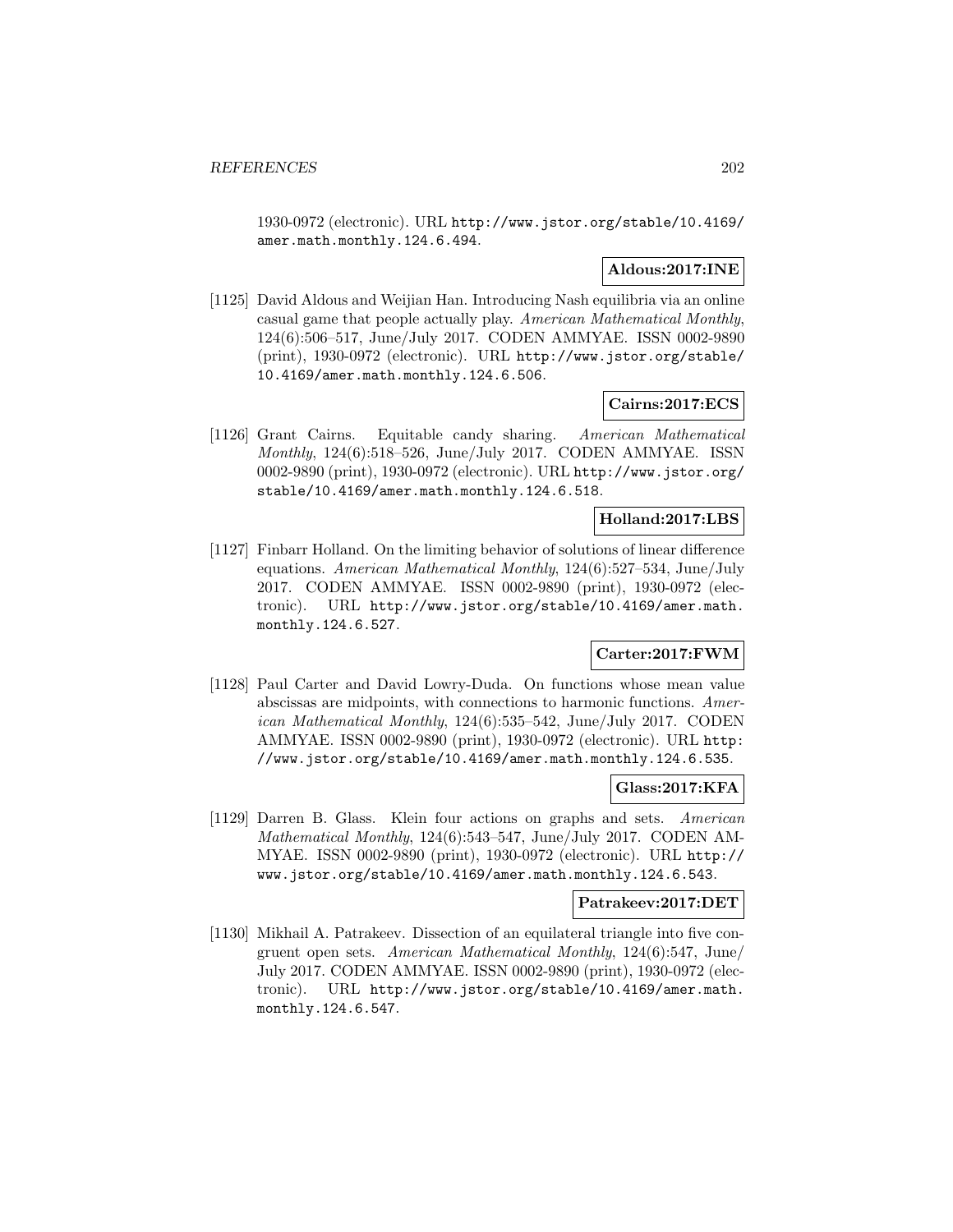### **Steinlein:2017:FLT**

[1131] Heinrich Steinlein. Fermat's Little Theorem and Gauss congruence: Matrix versions and cyclic permutations. American Mathematical Monthly, 124(6):548–553, June/July 2017. CODEN AMMYAE. ISSN 0002-9890 (print), 1930-0972 (electronic). URL http://www.jstor.org/stable/ 10.4169/amer.math.monthly.124.6.548.

### **Merca:2017:RZF**

[1132] Mircea Merca. The Riemann zeta function with even arguments as sums over integer partitions. American Mathematical Monthly, 124(6):554– 557, June/July 2017. CODEN AMMYAE. ISSN 0002-9890 (print), 1930-0972 (electronic). URL http://www.jstor.org/stable/10.4169/ amer.math.monthly.124.6.554.

# **Jones:2017:EDN**

[1133] Lee K. Jones. An elementary derivation of the numerical integration bounds in beginning calculus. American Mathematical Monthly, 124(6): 558–561, June/July 2017. CODEN AMMYAE. ISSN 0002-9890 (print), 1930-0972 (electronic). URL http://www.jstor.org/stable/10.4169/ amer.math.monthly.124.6.558.

# **Mestrovic:2017:VSP**

[1134] Romeo Mestrović. A very short proof of the infinitude of primes.  $Amer$ ican Mathematical Monthly, 124(6):562, June/July 2017. CODEN AM-MYAE. ISSN 0002-9890 (print), 1930-0972 (electronic). URL http:// www.jstor.org/stable/10.4169/amer.math.monthly.124.6.562.

#### **Anonymous:2017:PSf**

[1135] Anonymous. Problems and solutions. American Mathematical Monthly, 124(6):563–571, June/July 2017. CODEN AMMYAE. ISSN 0002-9890 (print), 1930-0972 (electronic). URL http://www.jstor.org/stable/ 10.4169/amer.math.monthly.124.6.563.

#### **Nunemacher:2017:BRV**

[1136] Jeffrey Nunemacher. Book review: Vector Calculus, Linear Algebra, and Differential Forms: A Unified Approach (5th Edition). American Mathematical Monthly, 124(6):572–575, June/July 2017. CODEN AM-MYAE. ISSN 0002-9890 (print), 1930-0972 (electronic). URL http:// www.jstor.org/stable/10.4169/amer.math.monthly.124.6.572.

# **Anonymous:2017:BMf**

[1137] Anonymous. Back matter. American Mathematical Monthly, 124(6): ??, June/July 2017. CODEN AMMYAE. ISSN 0002-9890 (print),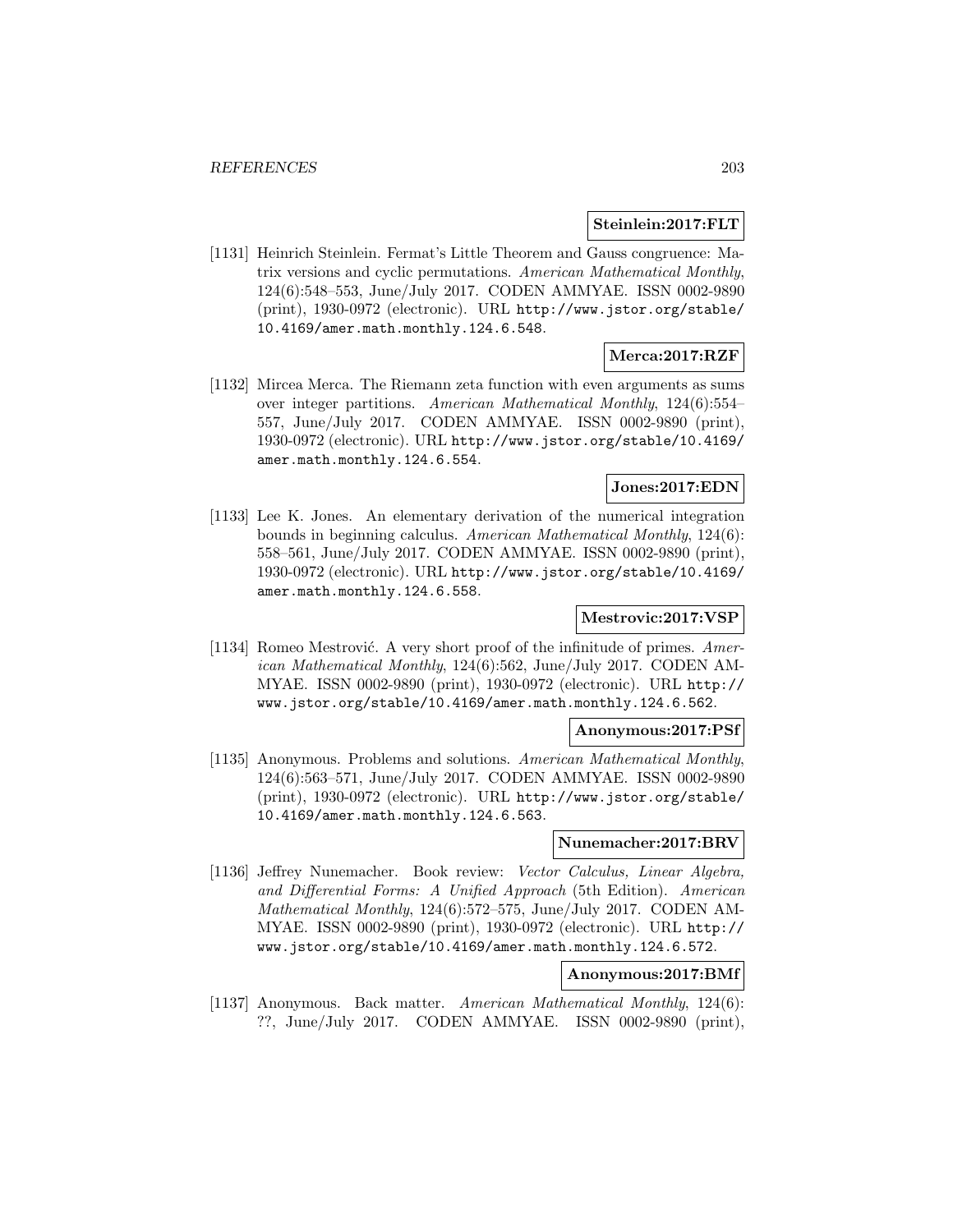1930-0972 (electronic). URL http://www.jstor.org/stable/10.4169/ amer.math.monthly.124.6.bm.

### **Anonymous:2017:FMg**

[1138] Anonymous. Front matter. American Mathematical Monthly, 124(7): 577–578, August/September 2017. CODEN AMMYAE. ISSN 0002-9890 (print), 1930-0972 (electronic). URL http://www.jstor.org/stable/ 10.4169/amer.math.monthly.124.7.fm.

### **Winkler:2017:SBC**

[1139] Peter Winkler. The Sleeping Beauty controversy. American Mathematical Monthly, 124(7):579–587, August/September 2017. CODEN AM-MYAE. ISSN 0002-9890 (print), 1930-0972 (electronic). URL http:// www.jstor.org/stable/10.4169/amer.math.monthly.124.7.579.

# **Akopyan:2017:LCP**

[1140] Arseniy Akopyan and Vladislav Vysotsky. On the lengths of curves passing through boundary points of a planar convex shape. American Mathematical Monthly, 124(7):588–596, August/September 2017. CODEN AMMYAE. ISSN 0002-9890 (print), 1930-0972 (electronic). URL http: //www.jstor.org/stable/10.4169/amer.math.monthly.124.7.588.

### **Apagodu:2017:UFD**

[1141] Moa Apagodu and Doron Zeilberger. Using the "freshman's dream" to prove combinatorial congruences. American Mathematical Monthly, 124(7):597–608, August/September 2017. CODEN AMMYAE. ISSN 0002-9890 (print), 1930-0972 (electronic). URL http://www.jstor.org/ stable/10.4169/amer.math.monthly.124.7.597.

## **West:2017:FSE**

[1142] Philip P. West and Brian D. Sittinger. A further stroll into the Eisenstein primes. American Mathematical Monthly, 124(7):609–620, August/September 2017. CODEN AMMYAE. ISSN 0002-9890 (print), 1930-0972 (electronic). URL http://www.jstor.org/stable/10.4169/ amer.math.monthly.124.7.609.

## **Bowers:2017:MRE**

[1143] John C. Bowers and Philip L. Bowers. A Menger redux: Embedding metric spaces isometrically in Euclidean space. American Mathematical Monthly, 124(7):621–636, August/September 2017. CODEN AM-MYAE. ISSN 0002-9890 (print), 1930-0972 (electronic). URL http:// www.jstor.org/stable/10.4169/amer.math.monthly.124.7.621.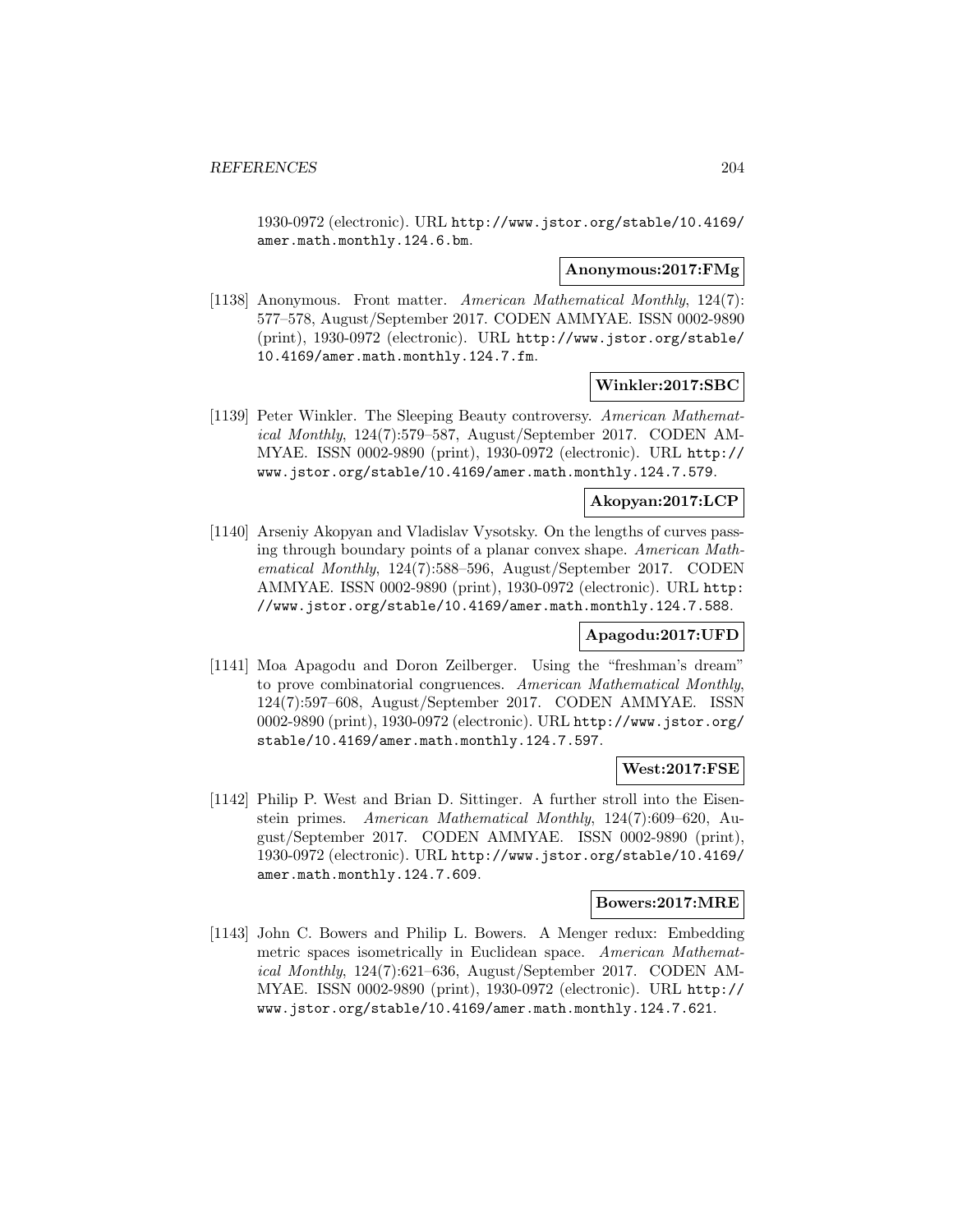### **Levin:2017:CWG**

[1144] David A. Levin and Yuval Peres. Counting walks and graph homomorphisms via Markov chains and importance sampling. American Mathematical Monthly, 124(7):637–641, August/September 2017. CODEN AMMYAE. ISSN 0002-9890 (print), 1930-0972 (electronic). URL http: //www.jstor.org/stable/10.4169/amer.math.monthly.124.7.637.

# **Anonymous:2017:OMM**

[1145] Anonymous. The other Moore method. American Mathematical Monthly, 124(7):641, August/September 2017. CODEN AMMYAE. ISSN 0002- 9890 (print), 1930-0972 (electronic). URL http://www.jstor.org/ stable/10.4169/amer.math.monthly.124.7.641.

# **Axler:2017:FRP**

[1146] Christian Axler and Thomas Leßmann. On the first k-Ramanujan prime. American Mathematical Monthly, 124(7):642–646, August/September 2017. CODEN AMMYAE. ISSN 0002-9890 (print), 1930-0972 (electronic). URL http://www.jstor.org/stable/10.4169/amer.math. monthly.124.7.642.

## **Nimbran:2017:IPS**

[1147] Amrik Singh Nimbran. An infinite product for the square root of an integer. American Mathematical Monthly, 124(7):647–650, August/September 2017. CODEN AMMYAE. ISSN 0002-9890 (print), 1930-0972 (electronic). URL http://www.jstor.org/stable/10.4169/ amer.math.monthly.124.7.647.

# **Kania:2017:BCU**

[1148] Tomasz Kania. On bases that are closed under multiplication. American Mathematical Monthly, 124(7):651–653, August/September 2017. CODEN AMMYAE. ISSN 0002-9890 (print), 1930-0972 (electronic). URL http://www.jstor.org/stable/10.4169/amer.math. monthly.124.7.651.

### **Ciaurri:2017:MGA**

[1149] Oscar Ciaurri. Maria Gaetana Agnesi meets Johannes Kepler.  $Amer$ ican Mathematical Monthly, 124(7):654–658, August/September 2017. CODEN AMMYAE. ISSN 0002-9890 (print), 1930-0972 (electronic). URL http://www.jstor.org/stable/10.4169/amer.math.monthly. 124.7.654.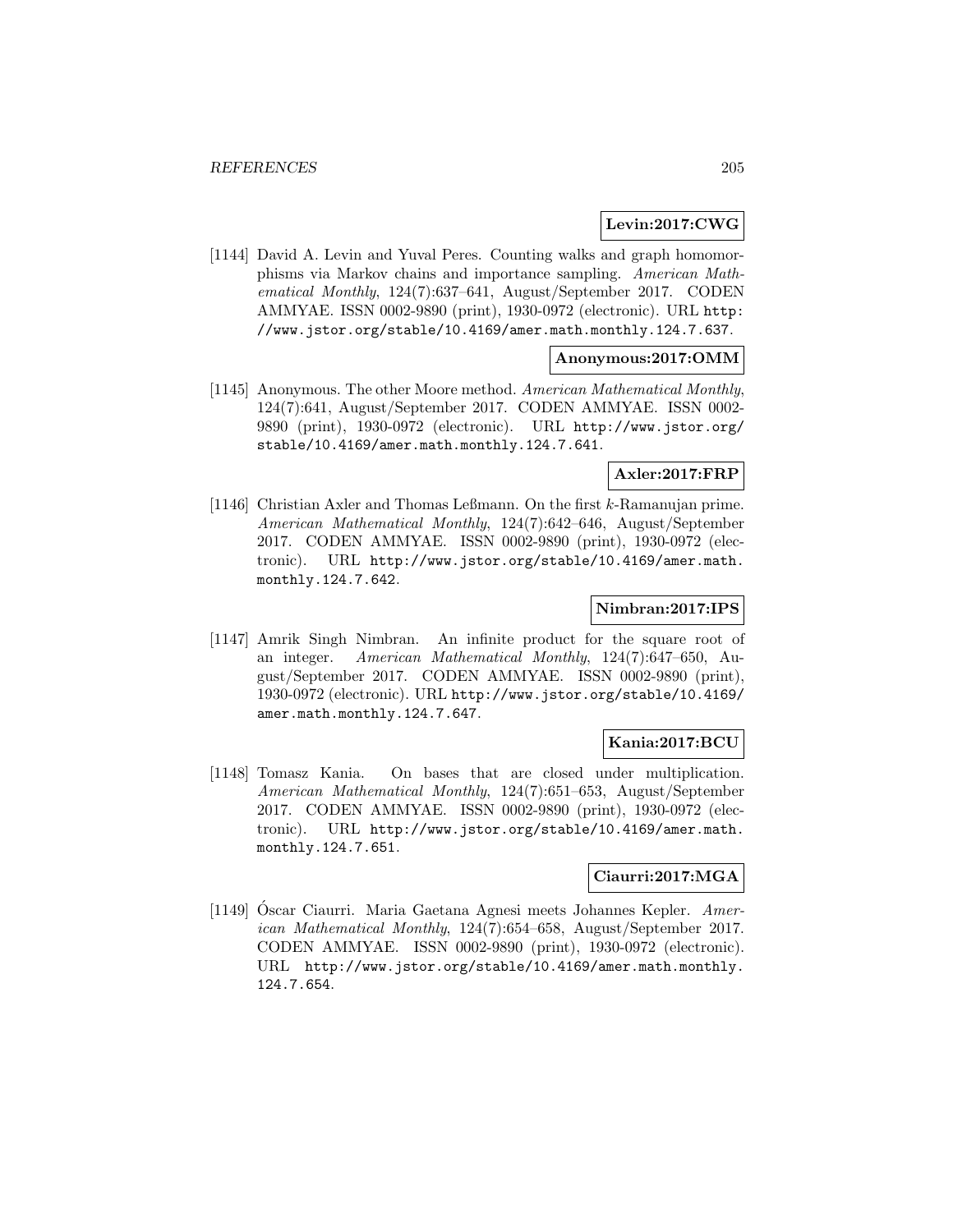## **Singh:2017:APB**

[1150] Jitender Singh. Another proof of the binomial theorem. American Mathematical Monthly, 124(7):658, August/September 2017. CODEN AM-MYAE. ISSN 0002-9890 (print), 1930-0972 (electronic). URL http:// www.jstor.org/stable/10.4169/amer.math.monthly.124.7.658.

### **Anonymous:2017:PSg**

[1151] Anonymous. Problems and solutions. American Mathematical Monthly, 124(7):659–666, August/September 2017. CODEN AMMYAE. ISSN 0002-9890 (print), 1930-0972 (electronic). URL http://www.jstor.org/ stable/10.4169/amer.math.monthly.124.7.659.

## **Jongsma:2017:BRS**

[1152] Calvin Jongsma. Book review: Sourcebook in the Mathematics of Medieval Europe and North Africa. American Mathematical Monthly, 124 (7):667–672, August/September 2017. CODEN AMMYAE. ISSN 0002- 9890 (print), 1930-0972 (electronic). URL http://www.jstor.org/ stable/10.4169/amer.math.monthly.124.7.667.

### **Anonymous:2017:BMg**

[1153] Anonymous. Back matter. American Mathematical Monthly, 124(7):??, August/September 2017. CODEN AMMYAE. ISSN 0002-9890 (print), 1930-0972 (electronic). URL http://www.jstor.org/stable/10.4169/ amer.math.monthly.124.7.bm.

#### **Anonymous:2017:FMh**

[1154] Anonymous. Front matter. American Mathematical Monthly, 124(8): 673–674, October 2017. CODEN AMMYAE. ISSN 0002-9890 (print), 1930-0972 (electronic). URL http://www.jstor.org/stable/10.4169/ amer.math.monthly.124.8.fm.

## **Klosinski:2017:SSW**

[1155] Leonard F. Klosinski, Gerald L. Alexanderson, and Mark Krusemeyer. The Seventy-Seventh William Lowell Putnam Mathematical Competition. American Mathematical Monthly, 124(8):675–687, October 2017. CODEN AMMYAE. ISSN 0002-9890 (print), 1930-0972 (electronic). URL http://www.jstor.org/stable/10.4169/amer.math. monthly.124.8.675.

### **Basu:2017:GFP**

[1156] Soham Basu and Daniel J. Velleman. On Gauss's first proof of the fundamental theorem of algebra. American Mathematical Monthly, 124(8):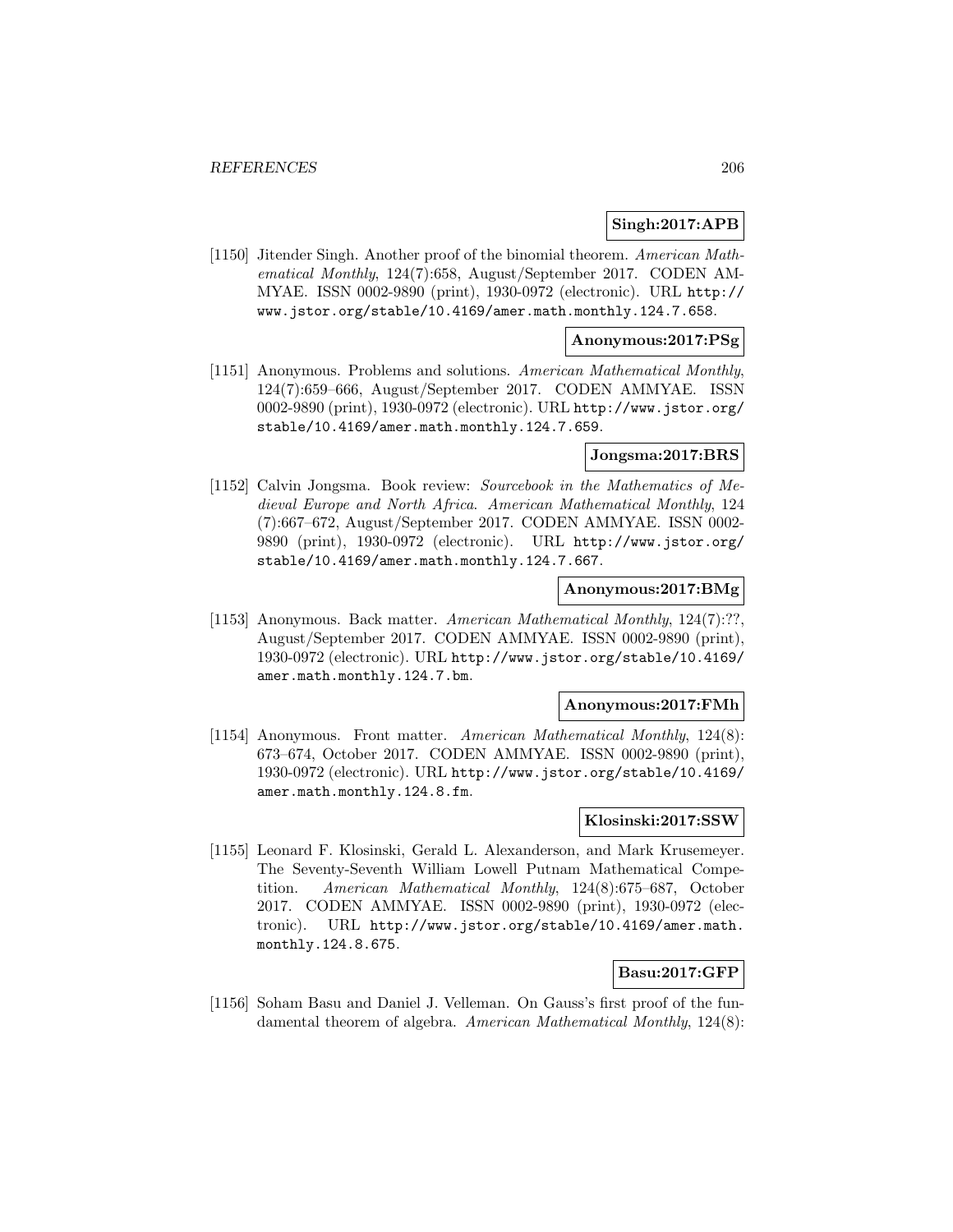688–694, October 2017. CODEN AMMYAE. ISSN 0002-9890 (print), 1930-0972 (electronic). URL http://www.jstor.org/stable/10.4169/ amer.math.monthly.124.8.688.

## **Kellner:2017:PSD**

[1157] Bernd C. Kellner and Jonathan Sondow. Power-sum denominators. American Mathematical Monthly, 124(8):695–709, October 2017. CO-DEN AMMYAE. ISSN 0002-9890 (print), 1930-0972 (electronic). URL http://www.jstor.org/stable/10.4169/amer.math.monthly. 124.8.695.

# **Parlier:2017:DDF**

[1158] Hugo Parlier and Samuel Zappa. Distances in domino flip graphs. American Mathematical Monthly, 124(8):710–722, October 2017. CODEN AM-MYAE. ISSN 0002-9890 (print), 1930-0972 (electronic). URL http:// www.jstor.org/stable/10.4169/amer.math.monthly.124.8.710.

# **Garcia:2017:LIS**

[1159] Stephan Ramon Garcia. Linearly independent spanning sets. American Mathematical Monthly, 124(8):722, October 2017. CODEN AM-MYAE. ISSN 0002-9890 (print), 1930-0972 (electronic). URL http:// www.jstor.org/stable/10.4169/amer.math.monthly.124.8.722.

## **Abel:2017:RCO**

[1160] Ulrich Abel, Linda Beukemann, and Vitaliy Kushnirevych. Rolling curves: An old proof of the roulette lemma. American Mathematical Monthly, 124(8):723–736, October 2017. CODEN AMMYAE. ISSN 0002-9890 (print), 1930-0972 (electronic). URL http://www.jstor.org/ stable/10.4169/amer.math.monthly.124.8.723.

### **Platt:2017:STS**

[1161] David J. Platt and Timothy S. Trudgian. On the sum of two squares and at most two powers of 2. American Mathematical Monthly, 124(8): 737–740, October 2017. CODEN AMMYAE. ISSN 0002-9890 (print), 1930-0972 (electronic). URL http://www.jstor.org/stable/10.4169/ amer.math.monthly.124.8.737.

### **Marklof:2017:TGT**

[1162] Jens Marklof and Andreas Strömbergsson. The three gap theorem and the space of lattices. American Mathematical Monthly, 124(8): 741–745, October 2017. CODEN AMMYAE. ISSN 0002-9890 (print), 1930-0972 (electronic). URL http://www.jstor.org/stable/10.4169/ amer.math.monthly.124.8.741.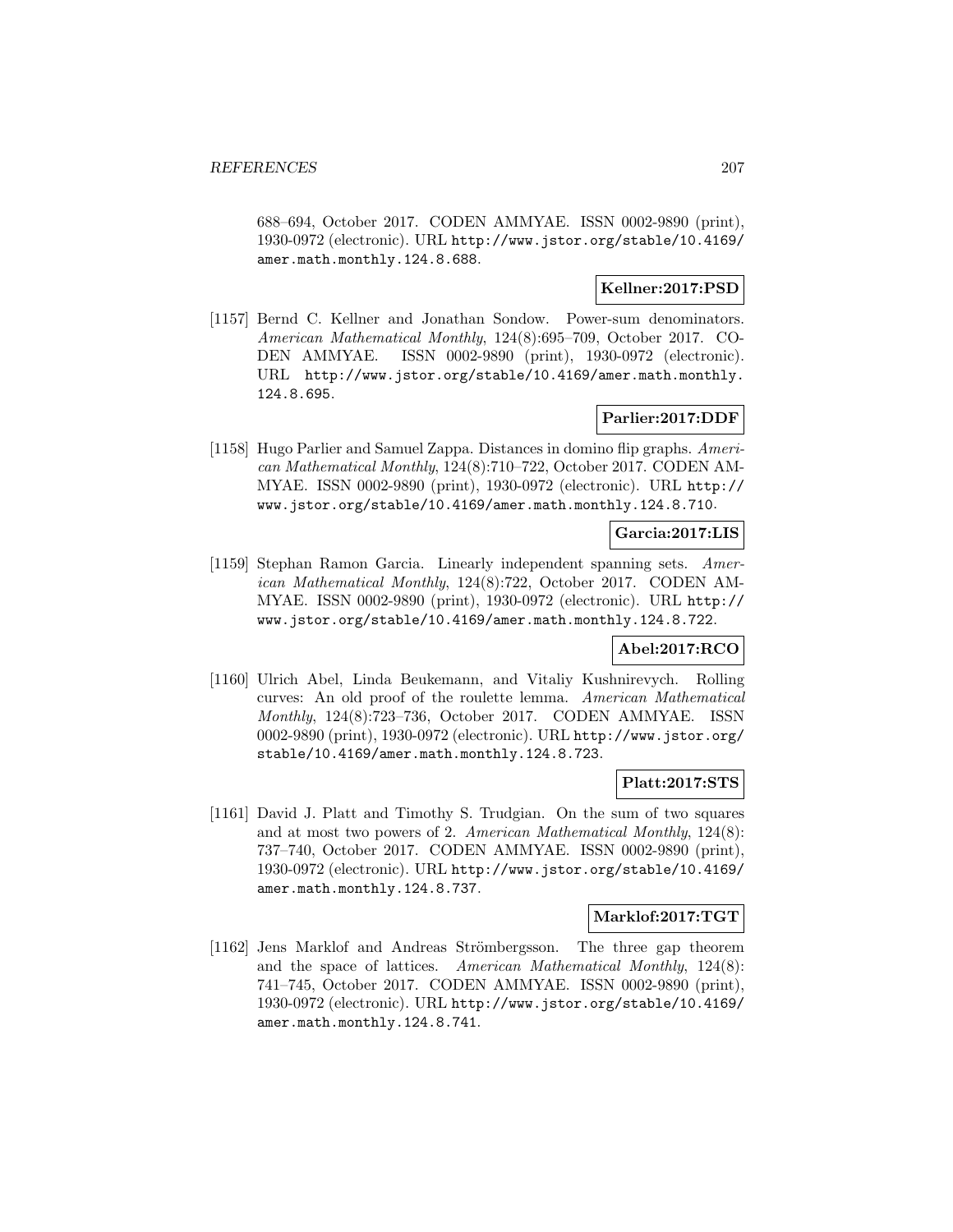### **Kannai:2017:OOP**

[1163] Zoltán Kánnai. A one-to-one popcorn function. American Mathematical Monthly, 124(8):746–748, October 2017. CODEN AMMYAE. ISSN 0002-9890 (print), 1930-0972 (electronic). URL http://www.jstor.org/ stable/10.4169/amer.math.monthly.124.8.746.

## **Jukna:2017:MCS**

[1164] Stasys Jukna. Minkowski complexity of sets: An easy lower bound. American Mathematical Monthly, 124(8):749–753, October 2017. CO-DEN AMMYAE. ISSN 0002-9890 (print), 1930-0972 (electronic). URL http://www.jstor.org/stable/10.4169/amer.math.monthly. 124.8.749.

# **Anonymous:2017:PSh**

[1165] Anonymous. Problems and solutions. American Mathematical Monthly, 124(8):754–762, October 2017. CODEN AMMYAE. ISSN 0002-9890 (print), 1930-0972 (electronic). URL http://www.jstor.org/stable/ 10.4169/amer.math.monthly.124.8.754.

#### **Anonymous:2017:PMC**

[1166] Anonymous. Problems for metagrobologists: A collection of puzzles with real mathematical, logical, or scientific content; one hundred prisoners and a light bulb. American Mathematical Monthly, 124(8):763– 768, October 2017. CODEN AMMYAE. ISSN 0002-9890 (print), 1930-0972 (electronic). URL http://www.jstor.org/stable/10.4169/ amer.math.monthly.124.8.763.

#### **Anonymous:2017:BMh**

[1167] Anonymous. Back matter. American Mathematical Monthly, 124 (8):??, October 2017. CODEN AMMYAE. ISSN 0002-9890 (print), 1930-0972 (electronic). URL http://www.jstor.org/stable/10.4169/ amer.math.monthly.124.8.bm.

# **Anonymous:2017:FMi**

[1168] Anonymous. Front matter. American Mathematical Monthly, 124(9): 769–770, November 2017. CODEN AMMYAE. ISSN 0002-9890 (print), 1930-0972 (electronic). URL http://www.jstor.org/stable/10.4169/ amer.math.monthly.124.9.fm.

#### **Chapman:2017:GE**

[1169] Scott T. Chapman and Joseph A. Gallian. From the Guest Editors. American Mathematical Monthly, 124(9):771, November 2017. CODEN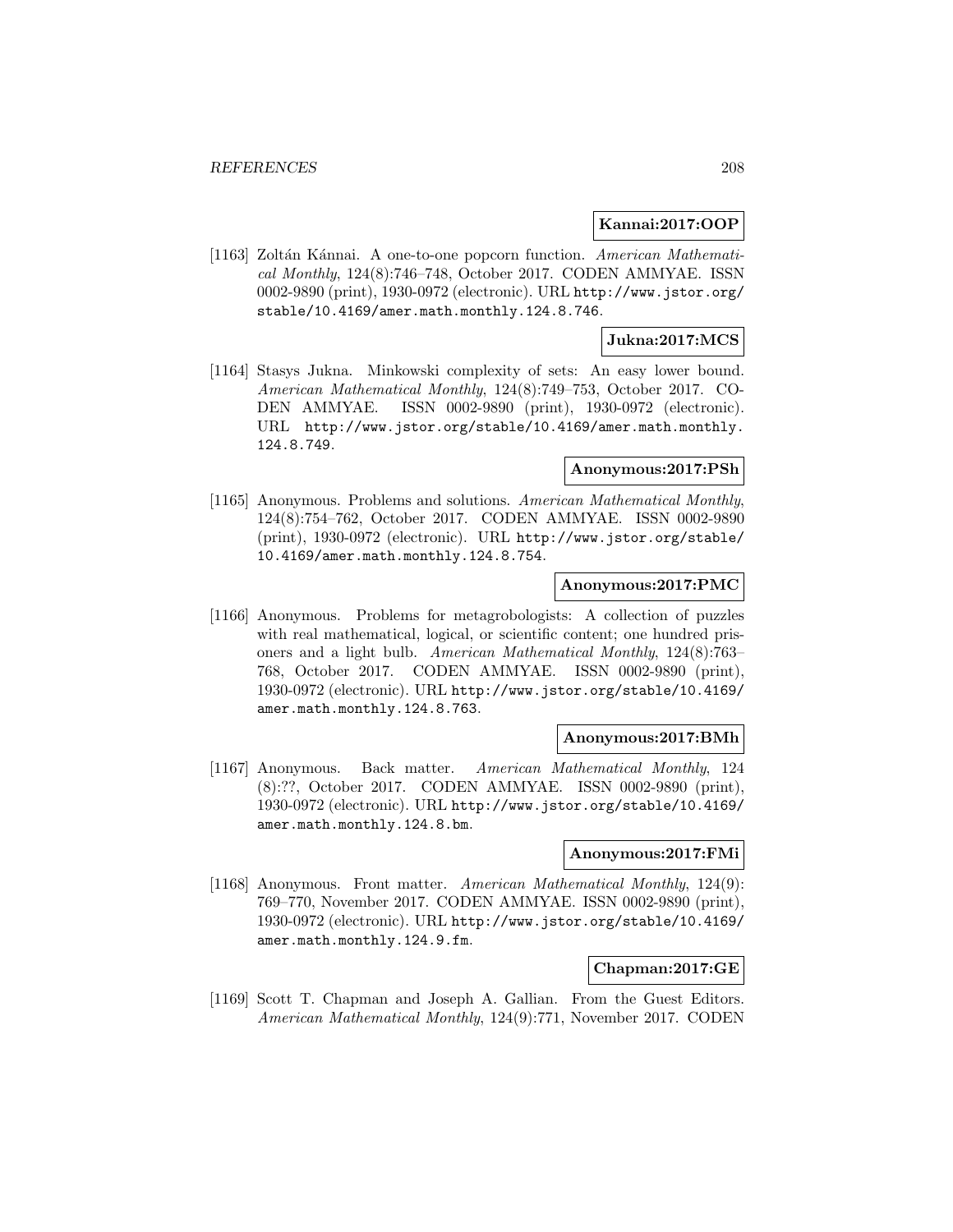AMMYAE. ISSN 0002-9890 (print), 1930-0972 (electronic). URL http: //www.jstor.org/stable/10.4169/amer.math.monthly.124.9.771.

#### **Anonymous:2017:AC**

[1170] Anonymous. About the cover. American Mathematical Monthly, 124 (9):772, November 2017. CODEN AMMYAE. ISSN 0002-9890 (print), 1930-0972 (electronic). URL http://www.jstor.org/stable/10.4169/ amer.math.monthly.124.9.772.

### **Cahen:2017:BEW**

[1171] Paul-Jean Cahen, Jean-Luc Chabert, and Kiran S. Kedlaya. Bhargava's early work: The Genesis of P-orderings. American Mathematical Monthly, 124(9):773–790, November 2017. CODEN AMMYAE. ISSN 0002-9890 (print), 1930-0972 (electronic). URL http://www.jstor.org/ stable/10.4169/amer.math.monthly.124.9.773.

### **Adams:2017:TKF**

[1172] Colin Adams. Turning knots into flowers and related undergraduate research. American Mathematical Monthly, 124(9):791–806, November 2017. CODEN AMMYAE. ISSN 0002-9890 (print), 1930-0972 (electronic). URL http://www.jstor.org/stable/10.4169/amer.math. monthly.124.9.791.

# **Silva:2017:MLN**

[1173] Cesar E. Silva. On mixing-like notions in infinite measure. American Mathematical Monthly, 124(9):807–825, November 2017. CODEN AM-MYAE. ISSN 0002-9890 (print), 1930-0972 (electronic). URL http:// www.jstor.org/stable/10.4169/amer.math.monthly.124.9.807.

# **Chu:2017:DAR**

[1174] Adrian Chun Pong Chu. Dihedral angle of the regular *n*-simplex via Menelaus' Theorem. American Mathematical Monthly, 124(9): 826, November 2017. CODEN AMMYAE. ISSN 0002-9890 (print), 1930-0972 (electronic). URL http://www.jstor.org/stable/10.4169/ amer.math.monthly.124.9.826.

## **Zhao:2017:ERG**

[1175] Yufei Zhao. Extremal regular graphs: Independent sets and graph homomorphisms. American Mathematical Monthly, 124(9):827–843, November 2017. CODEN AMMYAE. ISSN 0002-9890 (print), 1930-0972 (electronic). URL http://www.jstor.org/stable/10.4169/amer.math. monthly.124.9.827.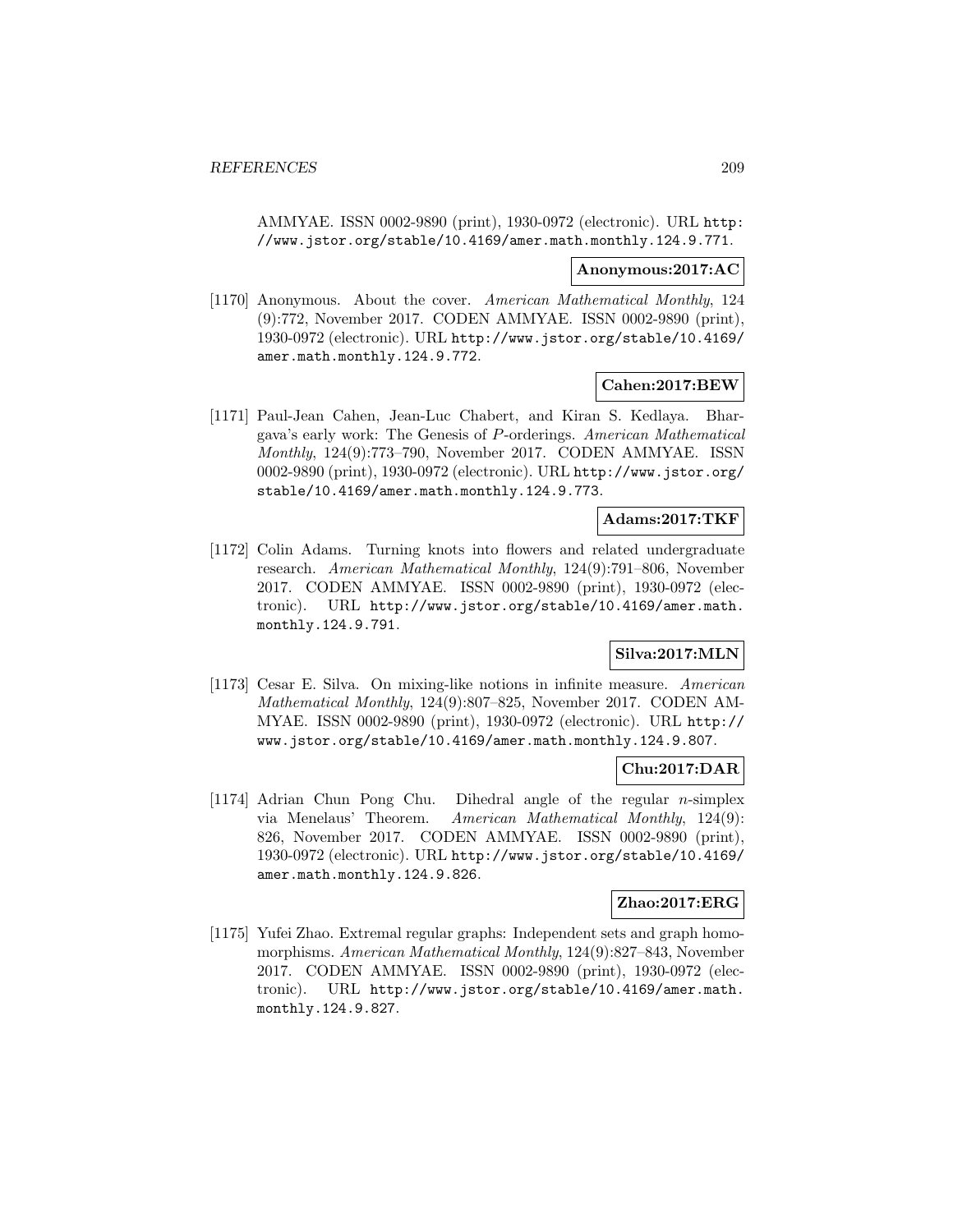# **Nath:2017:ATC**

[1176] Rishi Nath. Advances in the theory of cores and simultaneous core partitions. American Mathematical Monthly, 124(9):844–861, November 2017. CODEN AMMYAE. ISSN 0002-9890 (print), 1930-0972 (electronic). URL http://www.jstor.org/stable/10.4169/amer.math. monthly.124.9.844.

# **Kaplan:2017:CNS**

[1177] Nathan Kaplan. Counting numerical semigroups. American Mathematical Monthly, 124(9):862–875, November 2017. CODEN AMMYAE. ISSN 0002-9890 (print), 1930-0972 (electronic). URL http://www.jstor.org/ stable/10.4169/amer.math.monthly.124.9.862.

# **Castillo-Chavez:2017:SDR**

[1178] Carlos Castillo-Chavez, Christopher Kribs, and Benjamin Morin. Student-driven research at the Mathematical and Theoretical Biology Institute. American Mathematical Monthly, 124(9):876–892, November 2017. CODEN AMMYAE. ISSN 0002-9890 (print), 1930-0972 (electronic). URL http://www.jstor.org/stable/10.4169/amer.math. monthly.124.9.876.

## **Anonymous:2017:BMi**

[1179] Anonymous. Back matter. American Mathematical Monthly, 124(9): ??, November 2017. CODEN AMMYAE. ISSN 0002-9890 (print), 1930-0972 (electronic). URL http://www.jstor.org/stable/10.4169/ amer.math.monthly.124.9.bm.

#### **Anonymous:2017:FM**

[1180] Anonymous. Front matter. American Mathematical Monthly, 124(10): 893–894, December 2017. CODEN AMMYAE. ISSN 0002-9890 (print), 1930-0972 (electronic). URL http://www.jstor.org/stable/10.4169/ amer.math.monthly.124.10.fm.

## **Frankl:2017:DCN**

[1181] Peter Frankl, Amram Meir, and János Pach. Decomposition of a cube into nearly equal smaller cubes. American Mathematical Monthly, 124 (10):895–904, December 2017. CODEN AMMYAE. ISSN 0002-9890 (print), 1930-0972 (electronic). URL http://www.jstor.org/stable/ 10.4169/amer.math.monthly.124.10.895.

## **Barnsley:2017:SSP**

[1182] Michael Barnsley and Andrew Vince. Self-similar polygonal tiling. American Mathematical Monthly, 124(10):905–921, December 2017. CODEN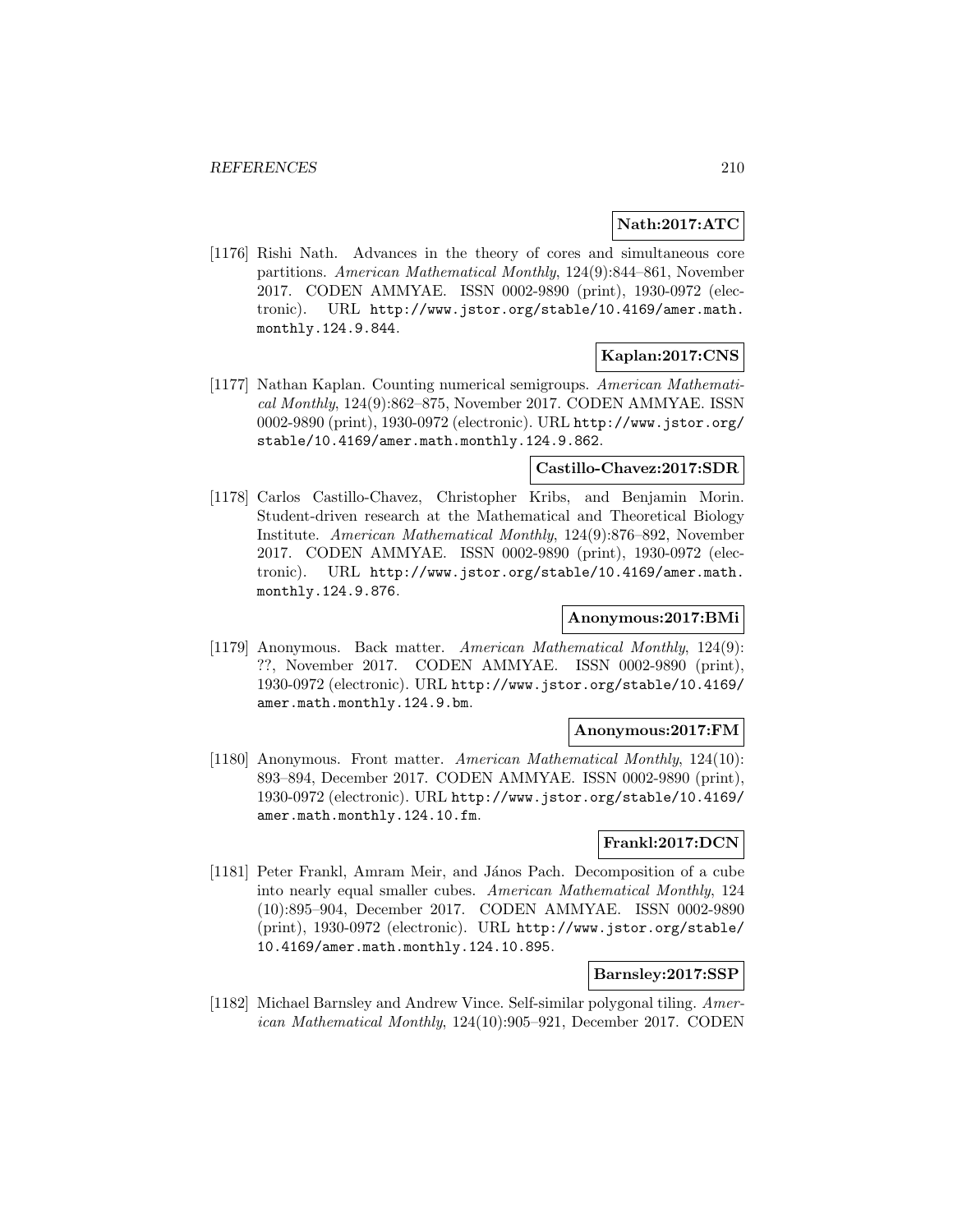AMMYAE. ISSN 0002-9890 (print), 1930-0972 (electronic). URL http: //www.jstor.org/stable/10.4169/amer.math.monthly.124.10.905.

#### **Tsukerman:2017:BMT**

[1183] Emmanuel Tsukerman and Ellen Veomett. Brunn–Minkowski theory and Cauchy's surface area formula. American Mathematical Monthly, 124(10):922–929, December 2017. CODEN AMMYAE. ISSN 0002-9890 (print), 1930-0972 (electronic). URL http://www.jstor.org/stable/ 10.4169/amer.math.monthly.124.10.922.

### **Bugeaud:2017:ARR**

[1184] Yann Bugeaud, Andrej Dujella, Tomislav Pejković, and Bruno Salvy. Absolute real root separation. American Mathematical Monthly, 124(10): 930–936, December 2017. CODEN AMMYAE. ISSN 0002-9890 (print), 1930-0972 (electronic). URL http://www.jstor.org/stable/10.4169/ amer.math.monthly.124.10.930.

# **Kreh:2017:LV**

[1185] Martin Kreh. "Lights out" and variants. American Mathematical Monthly, 124(10):937–950, December 2017. CODEN AMMYAE. ISSN 0002-9890 (print), 1930-0972 (electronic). URL http://www.jstor.org/ stable/10.4169/amer.math.monthly.124.10.937.

# **Granville:2017:SAP**

[1186] Andrew Granville. Squares in arithmetic progressions and infinitely many primes. American Mathematical Monthly, 124(10):951–954, December 2017. CODEN AMMYAE. ISSN 0002-9890 (print), 1930-0972 (electronic). URL http://www.jstor.org/stable/10.4169/amer.math. monthly.124.10.951.

### **Cooper:2017:TBF**

[1187] Joshua Cooper and Anton Swifton. Throwing a ball as far as possible, revisited. American Mathematical Monthly, 124(10):955–959, December 2017. CODEN AMMYAE. ISSN 0002-9890 (print), 1930-0972 (electronic). URL http://www.jstor.org/stable/10.4169/amer.math. monthly.124.10.955.

#### **Chebolu:2017:HMU**

[1188] Sunil K. Chebolu and Keir Lockridge. How many units can a commutative ring have? American Mathematical Monthly, 124(10):960– 965, December 2017. CODEN AMMYAE. ISSN 0002-9890 (print), 1930-0972 (electronic). URL http://www.jstor.org/stable/10.4169/ amer.math.monthly.124.10.960.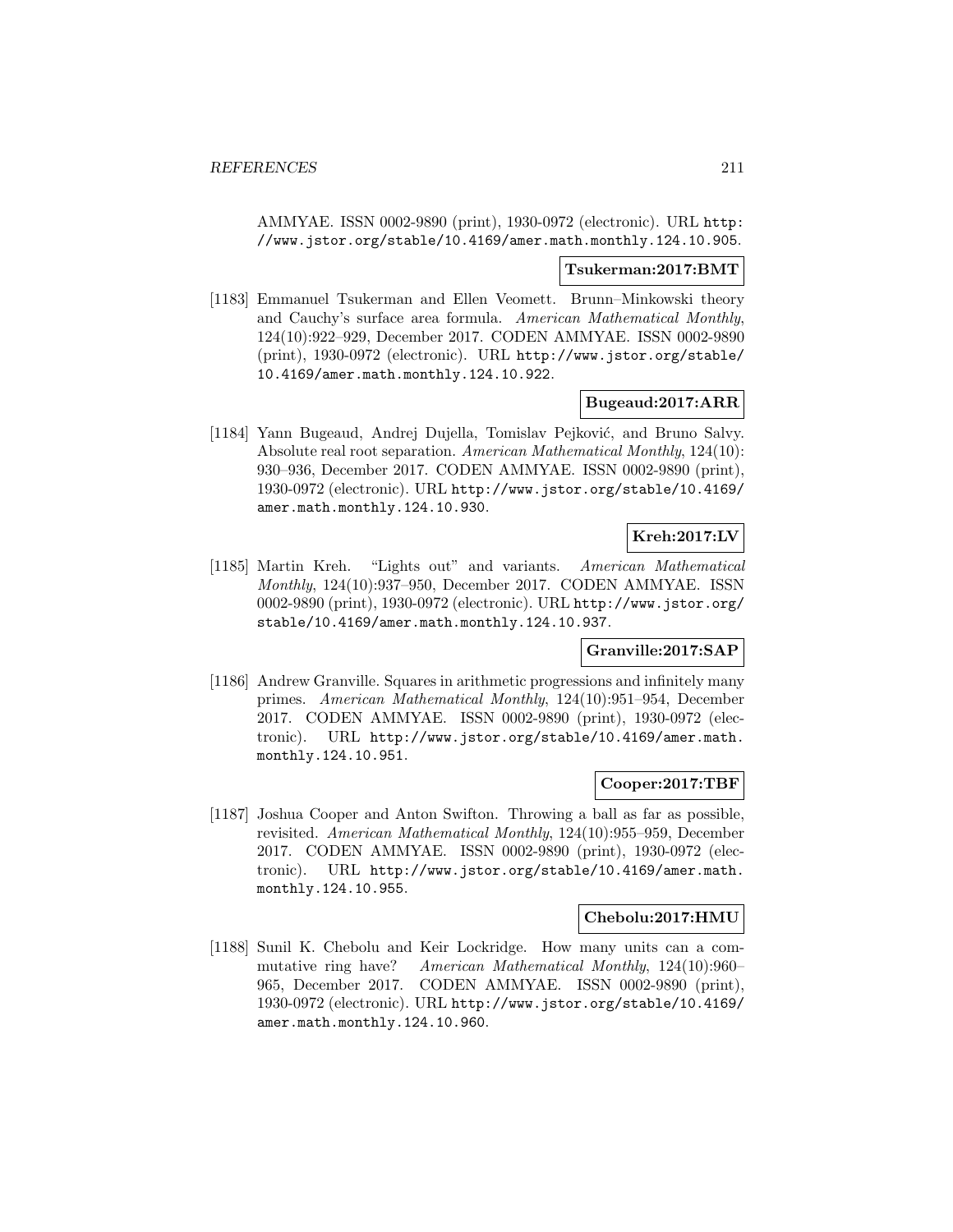### **Szigeti:2017:CEP**

[1189] Jenő Szigeti and Leon vanWyk. A constructive elementary proof of the Skolem–Noether theorem for matrix algebras. American Mathematical Monthly, 124(10):966–968, December 2017. CODEN AMMYAE. ISSN 0002-9890 (print), 1930-0972 (electronic). URL http://www.jstor.org/ stable/10.4169/amer.math.monthly.124.10.966.

# **Cerruti:2017:IPF**

[1190] Umberto Cerruti and Nadir Murru. If the primes are finite, then all of them divide the number one. American Mathematical Monthly, 124 (10):969, December 2017. CODEN AMMYAE. ISSN 0002-9890 (print), 1930-0972 (electronic). URL http://www.jstor.org/stable/10.4169/ amer.math.monthly.124.10.969.

## **Anonymous:2017:PS**

[1191] Anonymous. Problems and solutions. American Mathematical Monthly, 124(10):970–978, December 2017. CODEN AMMYAE. ISSN 0002-9890 (print), 1930-0972 (electronic). URL http://www.jstor.org/stable/ 10.4169/amer.math.monthly.124.10.970.

## **Anonymous:2017:BRM**

[1192] Anonymous. Book review: From Music to Mathematics: Exploring the Connections, Gareth E. Roberts. Johns Hopkins University Press, Baltimore, MD, 2016. Price: \$49.95 ISBN: 978-1-4214-1918-3. American Mathematical Monthly, 124(10):979–982, December 2017. CODEN AM-MYAE. ISSN 0002-9890 (print), 1930-0972 (electronic). URL http:// www.jstor.org/stable/10.4169/amer.math.monthly.124.10.979.

#### **Anonymous:2017:EEb**

[1193] Anonymous. Editor's endnotes. American Mathematical Monthly, 124 (10):983–985, December 2017. CODEN AMMYAE. ISSN 0002-9890 (print), 1930-0972 (electronic). URL http://www.jstor.org/stable/ 10.4169/amer.math.monthly.124.10.983.

#### **Anonymous:2017:MR**

[1194] Anonymous. Monthly referees for 2017. American Mathematical Monthly, 124(10):986–988, December 2017. CODEN AMMYAE. ISSN 0002-9890 (print), 1930-0972 (electronic). URL http://www.jstor.org/ stable/10.4169/amer.math.monthly.124.10.986.

### **Anonymous:2017:BM**

[1195] Anonymous. Back matter. American Mathematical Monthly, 124(10): ??, December 2017. CODEN AMMYAE. ISSN 0002-9890 (print),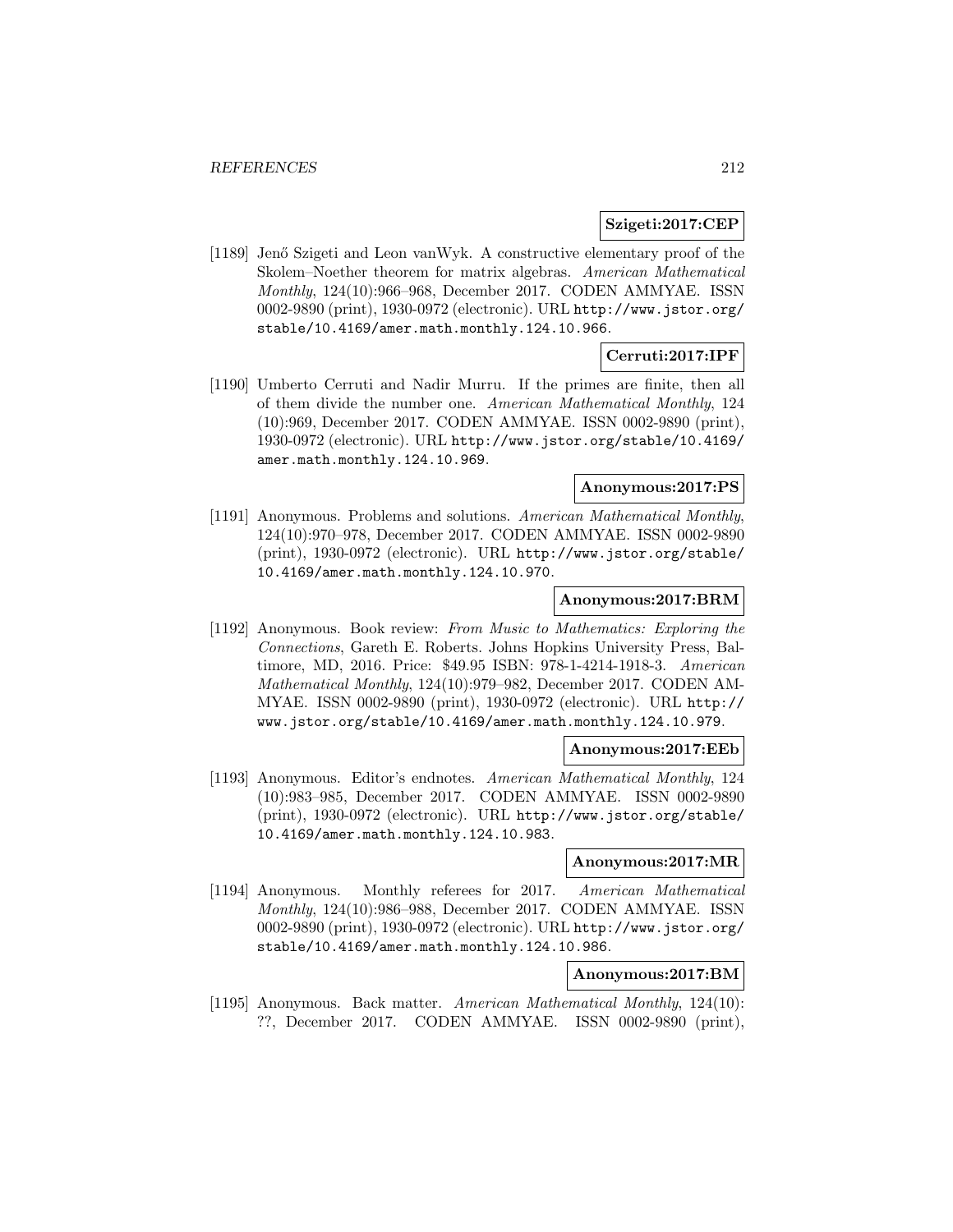1930-0972 (electronic). URL http://www.jstor.org/stable/10.4169/ amer.math.monthly.124.10.bm.

# **Rice:2018:PPP**

[1196] Adrian Rice. Partnership, partition, and proof: The path to the Hardy– Ramanujan partition formula. American Mathematical Monthly, 125(1): 3–15, 2018. CODEN AMMYAE. ISSN 0002-9890 (print), 1930-0972 (electronic).

### **Boas:2018:CRS**

[1197] Harold P. Boas. Cauchy's residue sore thumb. American Mathematical Monthly, 125(1):16–28, 2018. CODEN AMMYAE. ISSN 0002-9890 (print), 1930-0972 (electronic).

#### **Anonymous:2018:YAM**

[1198] Anonymous. 100 years ago this month in The American Mathematical Monthly, edited by Vadim Ponomarenko. American Mathematical Monthly, 125(1):28, 2018. CODEN AMMYAE. ISSN 0002-9890 (print), 1930-0972 (electronic).

# **Mazur:2018:AVP**

[1199] Kristen Mazur, Mutiara Sondjaja, Matthew Wright, and Carolyn Yarnall. Approval voting in product societies. American Mathematical Monthly, 125(1):29–43, 2018. CODEN AMMYAE. ISSN 0002-9890 (print), 1930-0972 (electronic).

## **Treeby:2018:FTP**

[1200] David Treeby. Further thoughts on a paradoxical tower. American Mathematical Monthly, 125(1):44–60, 2018. CODEN AMMYAE. ISSN 0002- 9890 (print), 1930-0972 (electronic).

#### **Meyer:2018:RMU**

[1201] Carl D. Meyer. Rank my update, please. American Mathematical Monthly, 125(1):61–64, 2018. CODEN AMMYAE. ISSN 0002-9890 (print), 1930-0972 (electronic).

### **Shukla:2018:SPC**

[1202] Alok Shukla. A short proof of Cayley's tree formula. American Mathematical Monthly, 125(1):65–68, 2018. CODEN AMMYAE. ISSN 0002- 9890 (print), 1930-0972 (electronic).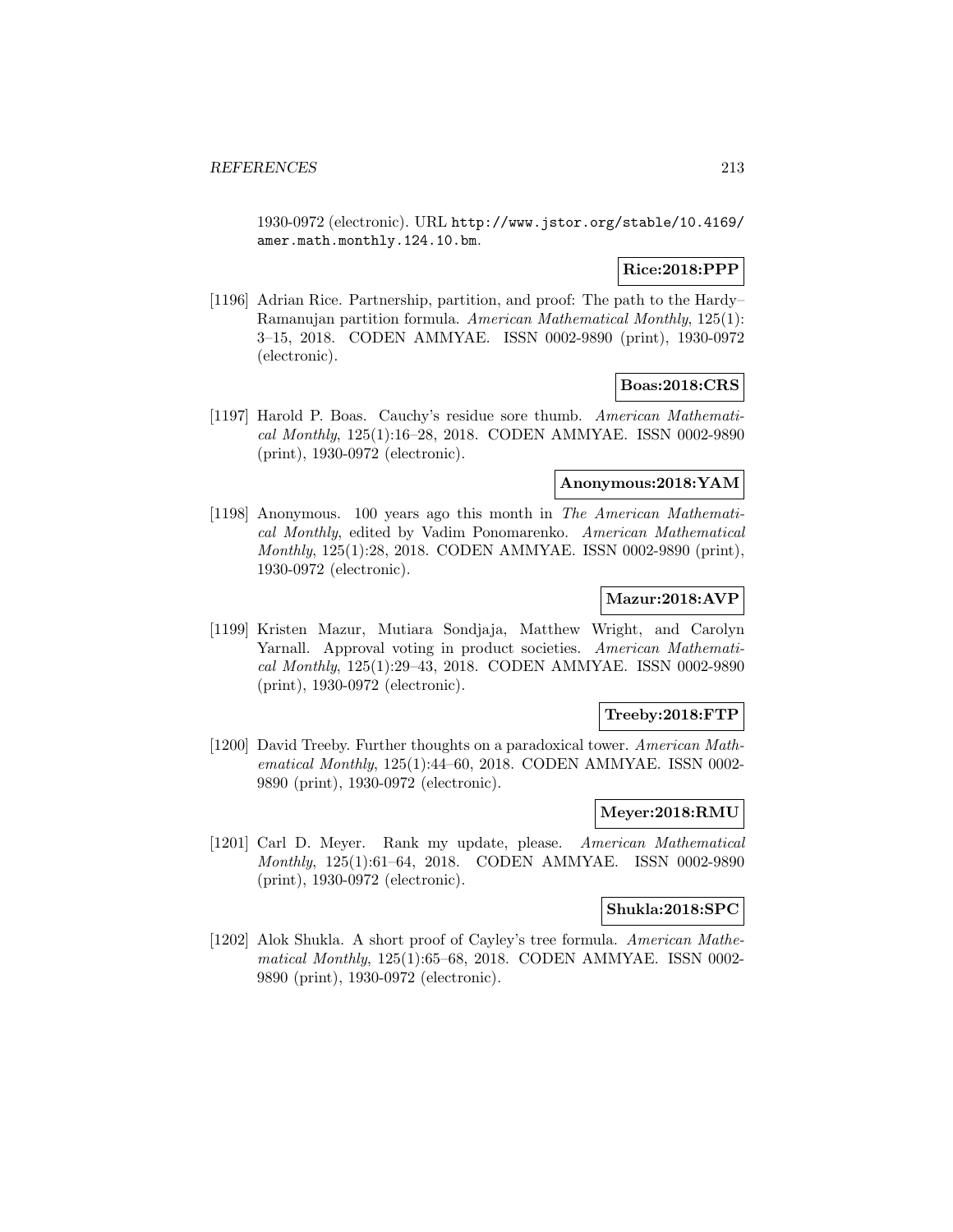### **Clifford:2018:PNR**

[1203] John Clifford, Kelly Jabbusch, and Michael Lachance. Preimages of the numerical range. American Mathematical Monthly, 125(1):69–74, 2018. CODEN AMMYAE. ISSN 0002-9890 (print), 1930-0972 (electronic).

### **Marco:2018:AEC**

[1204] Giuseppe De Marco. An almost everywhere constant function surjective on every interval. American Mathematical Monthly, 125(1):75–76, 2018. CODEN AMMYAE. ISSN 0002-9890 (print), 1930-0972 (electronic).

# **Titkos:2018:SPF**

[1205] Tamás Titkos. The singular part as fixed point. American Mathematical Monthly, 125(1):77–80, 2018. CODEN AMMYAE. ISSN 0002-9890 (print), 1930-0972 (electronic).

### **Singh:2018:NPM**

[1206] Jitender Singh. A noninductive proof of de Moivre's formula. American Mathematical Monthly, 125(1):80, 2018. CODEN AMMYAE. ISSN 0002- 9890 (print), 1930-0972 (electronic).

# **Edgar:2018:PSa**

[1207] Gerald A. Edgar, Daniel H. Ullman, and Douglas B. West. Problems and solutions. American Mathematical Monthly, 125(1):81–89, 2018. CODEN AMMYAE. ISSN 0002-9890 (print), 1930-0972 (electronic).

### **Dietz:2018:MLC**

[1208] Geoffrey Dietz. The mathematics Lover's companion: Masterpieces for everyone. American Mathematical Monthly, 125(1):90–95, 2018. CODEN AMMYAE. ISSN 0002-9890 (print), 1930-0972 (electronic).

#### **Berndt:2018:CPG**

[1209] Bruce C. Berndt, Sun Kim, and Alexandru Zaharescu. The circle problem of Gauss and the divisor problem of Dirichlet — still unsolved. American Mathematical Monthly, 125(2):99–114, 2018. CODEN AMMYAE. ISSN 0002-9890 (print), 1930-0972 (electronic).

### **Maltenfort:2018:PF**

[1210] Michael Maltenfort. Pascal functions. American Mathematical Monthly, 125(2):115–129, 2018. CODEN AMMYAE. ISSN 0002-9890 (print), 1930-0972 (electronic).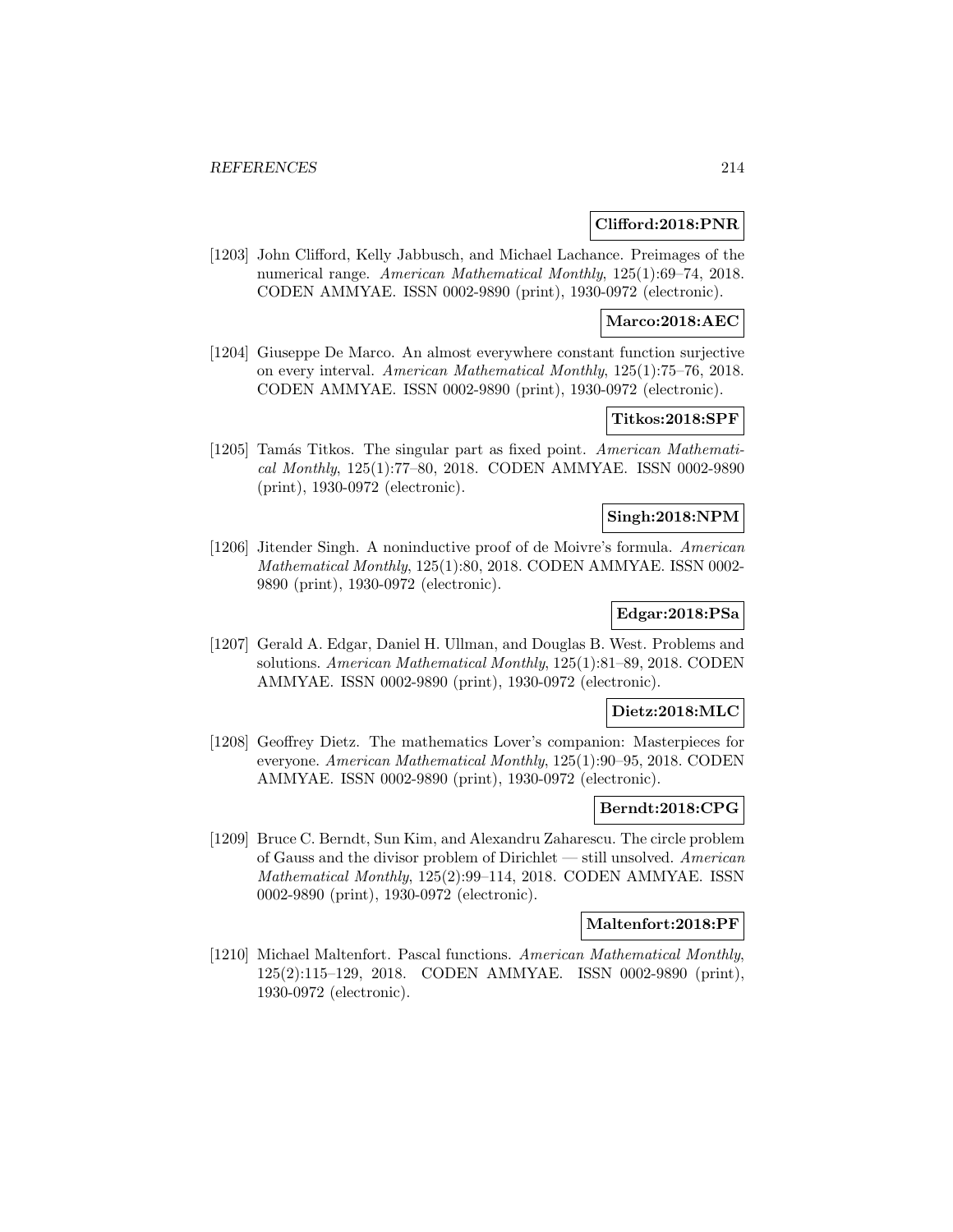### **Dawson:2018:NER**

[1211] C. Bryan Dawson. A new extension of the Riemann integral. American Mathematical Monthly, 125(2):130–140, 2018. CODEN AMMYAE. ISSN 0002-9890 (print), 1930-0972 (electronic).

### **Kulczycki:2018:ESS**

[1212] Marcin Kulczycki, Dominik Kwietniak, and Jian Li. Entropy of subordinate shift spaces. American Mathematical Monthly, 125(2):141–148, 2018. CODEN AMMYAE. ISSN 0002-9890 (print), 1930-0972 (electronic).

## **Brooks:2018:RCN**

[1213] Cara D. Brooks and Alberto A. Condori. A resolvent criterion for normality. American Mathematical Monthly, 125(2):149–156, 2018. CODEN AMMYAE. ISSN 0002-9890 (print), 1930-0972 (electronic).

### **Sondow:2018:LSG**

[1214] Jonathan Sondow. Lorentz Stöer's Geometria et Perspectiva. American Mathematical Monthly, 125(2):157, 2018. CODEN AMMYAE. ISSN 0002-9890 (print), 1930-0972 (electronic).

# **Melman:2018:OPM**

[1215] Aaron Melman. Optimality of a polynomial multiplier. American Mathematical Monthly, 125(2):158–163, 2018. CODEN AMMYAE. ISSN 0002- 9890 (print), 1930-0972 (electronic).

#### **Pinchasi:2018:TUS**

[1216] Rom Pinchasi. A theorem on unit segments on the real line. American Mathematical Monthly, 125(2):164–168, 2018. CODEN AMMYAE. ISSN 0002-9890 (print), 1930-0972 (electronic).

## **Howard:2018:FEC**

[1217] Ralph Howard, Virginia Johnson, and George F. McNulty. A functional equation characterization of Archimedean ordered fields. American Mathematical Monthly, 125(2):169–172, 2018. CODEN AMMYAE. ISSN 0002-9890 (print), 1930-0972 (electronic).

#### **Stuart:2018:IIS**

[1218] Christopher Stuart. An inequality involving  $sin(n)$ . American Mathematical Monthly, 125(2):173–174, 2018. CODEN AMMYAE. ISSN 0002-9890 (print), 1930-0972 (electronic).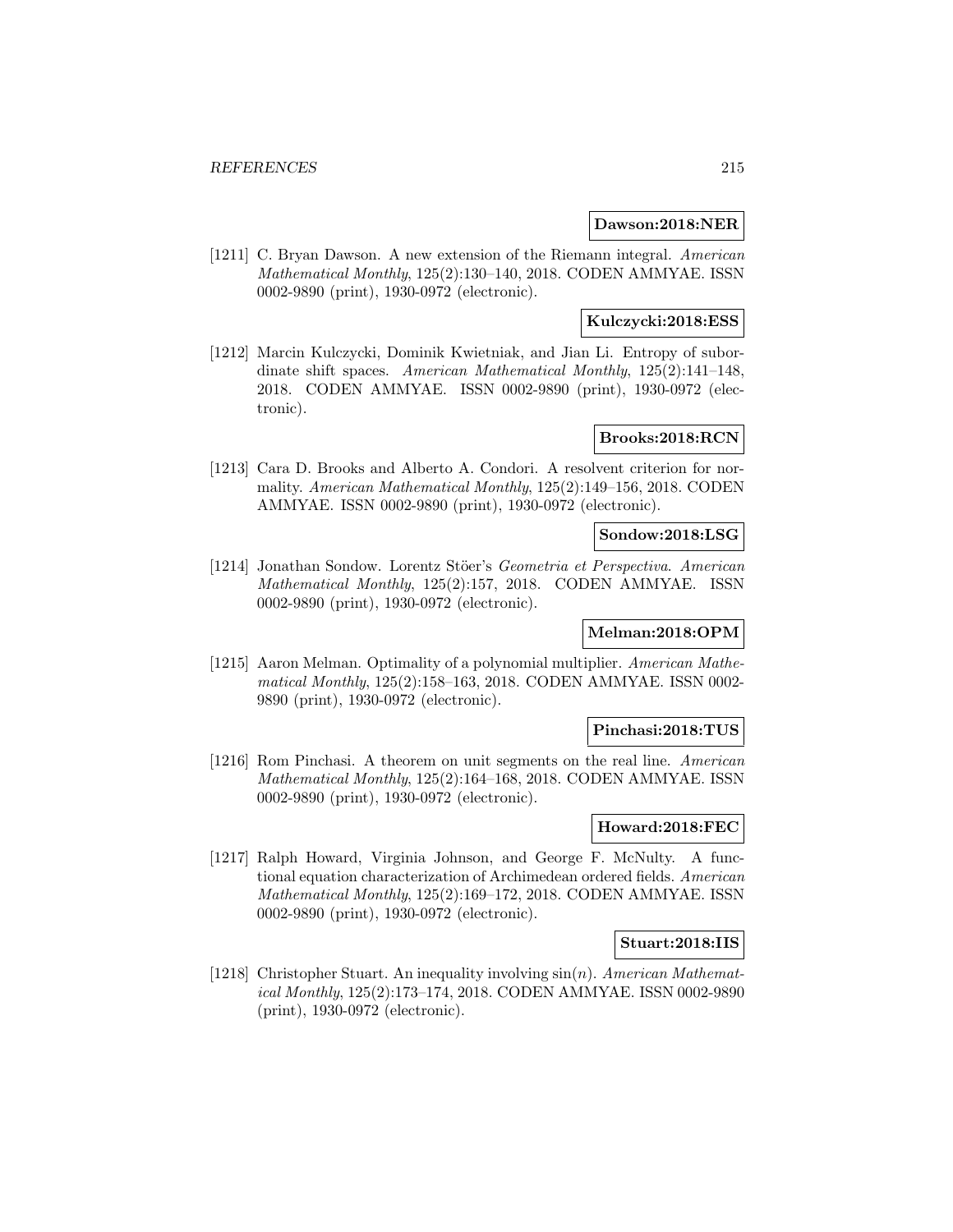# **Chu:2018:PFR**

[1219] Wenchang Chu. Partial fractions and Riesz' interpolation formula for trigonometric polynomials. American Mathematical Monthly, 125(2): 175–178, 2018. CODEN AMMYAE. ISSN 0002-9890 (print), 1930-0972 (electronic).

## **Anonymous:2018:PS**

[1220] Anonymous. Problems and solutions. American Mathematical Monthly, 125(2):179–187, 2018. CODEN AMMYAE. ISSN 0002-9890 (print), 1930-0972 (electronic).

# **Cowen:2018:BGM**

[1221] Robert Cowen. Review: A Beginner's Guide to Mathematical Logic, By Raymond M. Smullyan. Dover, Mineola, NY, 2014. vi + 284 pp. store.doverpublications.com/0486492370.html ISBN: 978-0-486-49237-7, \$19.95. A Beginner's Further Guide to Mathematical Logic. By Raymond M. Smullyan. World Scientific, Hackensack, NJ, 2017. x + 278 pp. worldscientific.com/worldscibooks/10.1142/9865 ISBN: 978-981- 4725-72-9, \$24.00 (paperback). American Mathematical Monthly, 125(2): 188–192, 2018. CODEN AMMYAE. ISSN 0002-9890 (print), 1930-0972 (electronic).

# **Crannell:2018:YGG**

[1222] Annalisa Crannell. Yueh-Gin Gung and Dr. Charles Y. Hu Award for 2018 to David Bressoud for distinguished service to mathematics. American Mathematical Monthly, 125(3):195–197, 2018. CODEN AMMYAE. ISSN 0002-9890 (print), 1930-0972 (electronic).

### **Vandervelde:2018:WNR**

[1223] Sam Vandervelde. The Worpitzky numbers revisited. American Mathematical Monthly, 125(3):198–206, 2018. CODEN AMMYAE. ISSN 0002- 9890 (print), 1930-0972 (electronic).

# **Gordon:2018:ICP**

[1224] Russell A. Gordon and José Carlos Santos. An interesting construction problem. American Mathematical Monthly, 125(3):207–221, 2018. CO-DEN AMMYAE. ISSN 0002-9890 (print), 1930-0972 (electronic).

#### **Plaza:2018:HSD**

[1225] Angel Plaza. The harmonic series diverges. American Mathematical Monthly, 125(3):222, 2018. CODEN AMMYAE. ISSN 0002-9890 (print), 1930-0972 (electronic).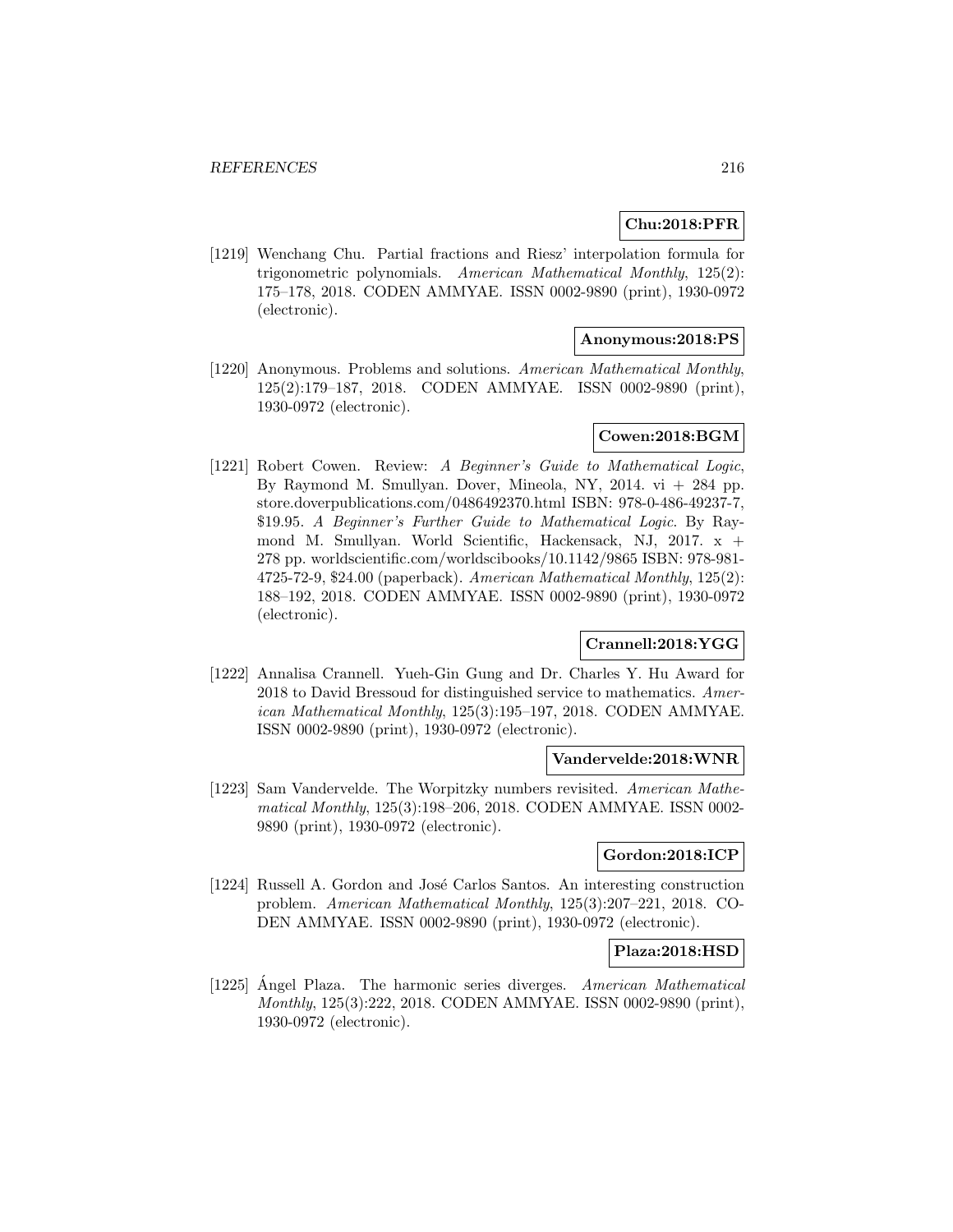### **Strang:2018:MFM**

[1226] Gilbert Strang. Multiplying and factoring matrices. American Mathematical Monthly, 125(3):223–230, 2018. CODEN AMMYAE. ISSN 0002- 9890 (print), 1930-0972 (electronic).

## **Salwinski:2018:CBC**

[1227] David Salwinski. The continuous binomial coefficient: an elementary approach. American Mathematical Monthly, 125(3):231–244, 2018. CO-DEN AMMYAE. ISSN 0002-9890 (print), 1930-0972 (electronic).

# **Gilula:2018:CSR**

[1228] Maxim Gilula. A class of simple rearrangements of the alternating harmonic series. American Mathematical Monthly, 125(3):245–256, 2018. CODEN AMMYAE. ISSN 0002-9890 (print), 1930-0972 (electronic).

### **Woods:2018:AGP**

[1229] Kevin Woods. AdaM and GrahaM play the stock market. American Mathematical Monthly, 125(3):257, 2018. CODEN AMMYAE. ISSN 0002-9890 (print), 1930-0972 (electronic).

## **Goldmakher:2018:RLF**

[1230] Leo Goldmakher and Paul Pollack. Refinements of Lagrange's Four-Square Theorem. American Mathematical Monthly, 125(3):258–263, 2018. CODEN AMMYAE. ISSN 0002-9890 (print), 1930-0972 (electronic).

## **Shiu:2018:FTG**

[1231] Peter Shiu. A footnote to the Three Gaps Theorem. American Mathematical Monthly, 125(3):264–266, 2018. CODEN AMMYAE. ISSN 0002-9890 (print), 1930-0972 (electronic).

## **Leahy:2018:MAS**

[1232] Andrew Leahy. The method of Archimedes in the Seventeenth Century. American Mathematical Monthly, 125(3):267–272, 2018. CODEN AM-MYAE. ISSN 0002-9890 (print), 1930-0972 (electronic).

### **Mazur:2018:IVT**

[1233] Marcin Mazur. An inequality for the volume of a tetrahedron. American Mathematical Monthly, 125(3):273–275, 2018. CODEN AMMYAE. ISSN 0002-9890 (print), 1930-0972 (electronic).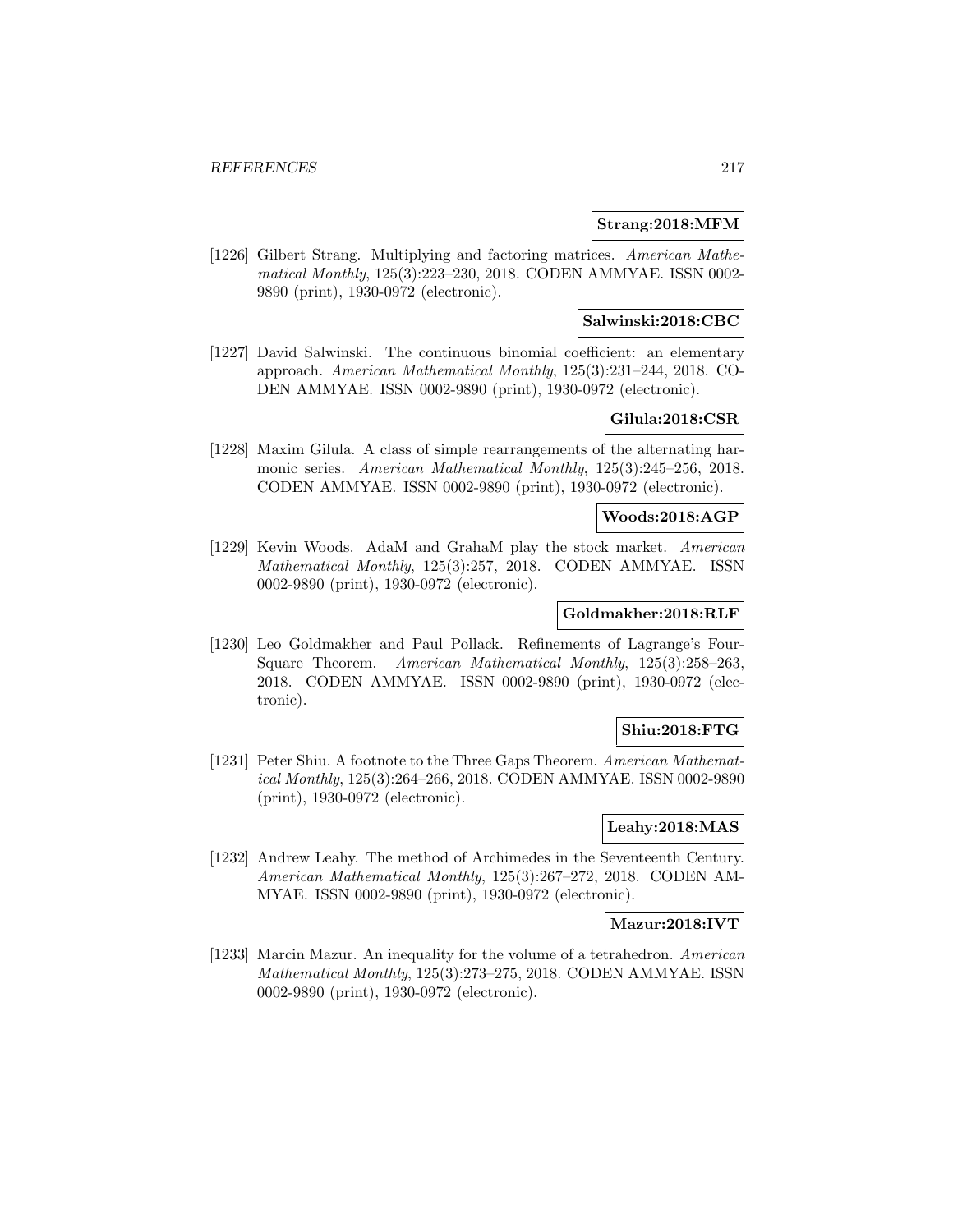### **Edgar:2018:PSb**

[1234] Gerald A. Edgar, Daniel H. Ullman, and Douglas B. West. Problems and solutions. American Mathematical Monthly, 125(3):276–283, 2018. CODEN AMMYAE. ISSN 0002-9890 (print), 1930-0972 (electronic).

### **Glass:2018:JS**

[1235] Darren Glass. The joy of SET. American Mathematical Monthly, 125(3): 284–288, 2018. CODEN AMMYAE. ISSN 0002-9890 (print), 1930-0972 (electronic).

# **Broaddus:2018:SCS**

[1236] David Broaddus, Stephen Lovett, Dawson Miller, and Caitlin Smith. Seeing curvature on specular surfaces. American Mathematical Monthly, 125 (4):291–305, 2018. CODEN AMMYAE. ISSN 0002-9890 (print), 1930- 0972 (electronic).

### **Carter:2018:MCI**

[1237] Larry Carter and Stan Wagon. The Mensa Correctional Institute. American Mathematical Monthly, 125(4):306–319, 2018. CODEN AMMYAE. ISSN 0002-9890 (print), 1930-0972 (electronic).

## **Bras-Amoros:2018:DAR**

[1238] Maria Bras-Amorós. A decoding approach to Reed–Solomon codes from their definition. American Mathematical Monthly, 125(4):320–338, 2018. CODEN AMMYAE. ISSN 0002-9890 (print), 1930-0972 (electronic).

## **Ho:2018:CDU**

[1239] Chungwu Ho and Seth Zimmerman. On certain dense, uncountable subsets of the real line. American Mathematical Monthly, 125(4):339–346, 2018. CODEN AMMYAE. ISSN 0002-9890 (print), 1930-0972 (electronic).

# **Leher:2018:AS**

[1240] Eli Leher. is not 1.41421356237 or anything of the sort. American Mathematical Monthly, 125(4):346, 2018. CODEN AMMYAE. ISSN 0002-9890 (print), 1930-0972 (electronic).

## **Keller:2018:IDH**

[1241] Matthias Keller, Yehuda Pinchover, and Felix Pogorzelski. An improved discrete Hardy inequality. American Mathematical Monthly, 125(4):347– 350, 2018. CODEN AMMYAE. ISSN 0002-9890 (print), 1930-0972 (electronic).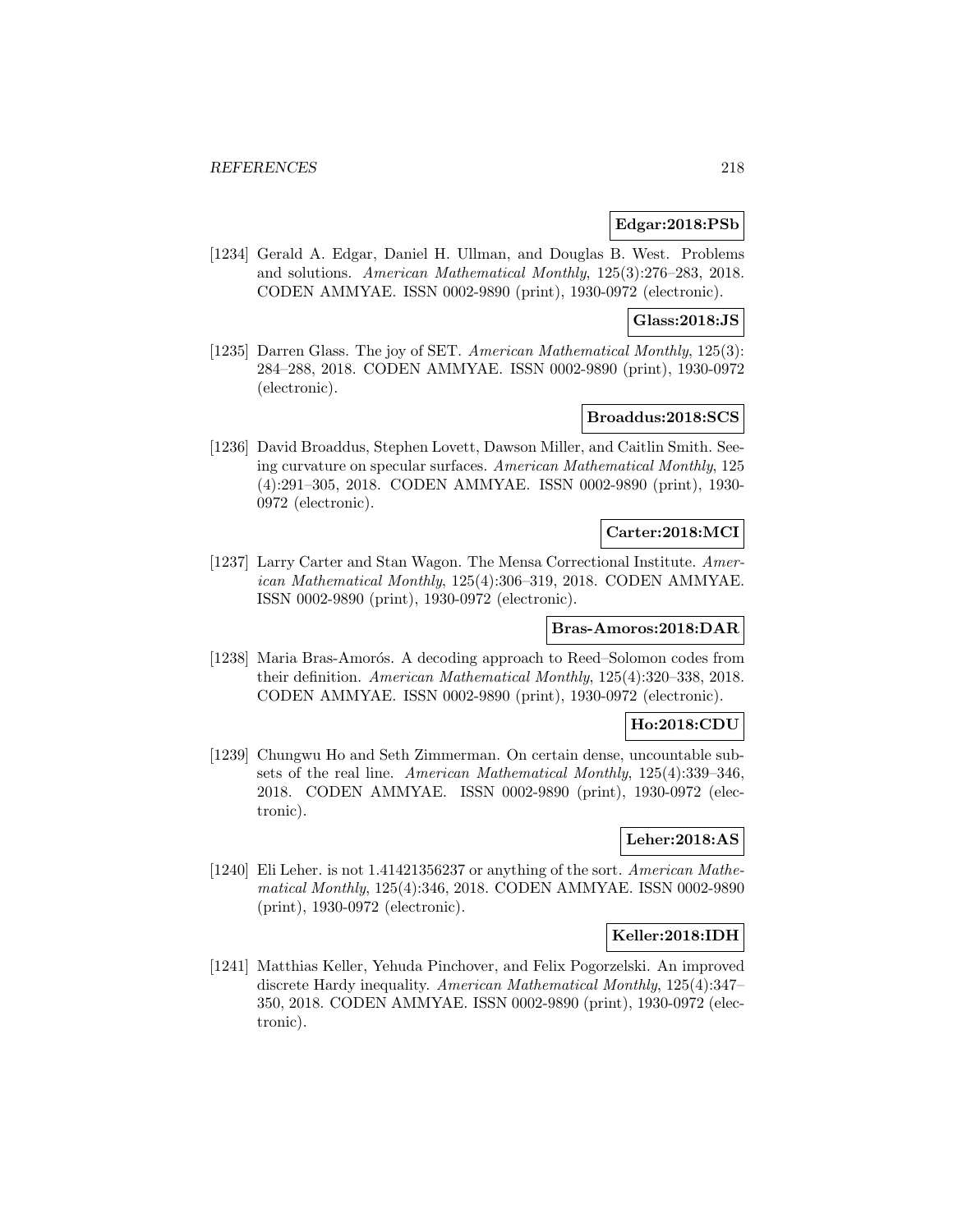### **Lubeck:2018:SHS**

[1242] Brian Lubeck and Vadim Ponomarenko. Subsums of the harmonic series. American Mathematical Monthly, 125(4):351–355, 2018. CODEN AMMYAE. ISSN 0002-9890 (print), 1930-0972 (electronic).

### **Pandey:2018:DDN**

[1243] Vaibhav Pandey, Sagar Shrivastava, and Balasubramanian Sury. A Dedekind domain with nontrivial class group. American Mathematical Monthly, 125(4):356–359, 2018. CODEN AMMYAE. ISSN 0002-9890 (print), 1930-0972 (electronic).

## **Villarino:2018:EAS**

[1244] Mark B. Villarino. The error in an alternating series. American Mathematical Monthly, 125(4):360–364, 2018. CODEN AMMYAE. ISSN 0002- 9890 (print), 1930-0972 (electronic).

## **Adell:2018:BIM**

[1245] José A. Adell and Alberto Lekuona. Binomial identities and moments of random variables. American Mathematical Monthly, 125(4):365–369, 2018. CODEN AMMYAE. ISSN 0002-9890 (print), 1930-0972 (electronic).

# **Edgar:2018:PSc**

[1246] Gerald A. Edgar, Daniel H. Ullman, and Douglas B. West. Problems and solutions. American Mathematical Monthly, 125(4):370–378, 2018. CODEN AMMYAE. ISSN 0002-9890 (print), 1930-0972 (electronic).

## **Taalman:2018:RVM**

[1247] Laura Taalman. Review: Visualizing Mathematics With 3D Printing by Henry Segerman and Pasta by Design by George Legendre. American Mathematical Monthly, 125(4):379–384, 2018. CODEN AMMYAE. ISSN 0002-9890 (print), 1930-0972 (electronic).

### **Buhler:2018:MND**

[1248] Joe Buhler, Ron Graham, and Al Hales. Maximally nontransitive dice. American Mathematical Monthly, 125(5):387–399, 2018. CODEN AM-MYAE. ISSN 0002-9890 (print), 1930-0972 (electronic).

#### **Borwein:2018:GFM**

[1249] Jonathan M. Borwein and Robert M. Corless. Gamma and factorial in the monthly. American Mathematical Monthly, 125(5):400–424, 2018. CODEN AMMYAE. ISSN 0002-9890 (print), 1930-0972 (electronic).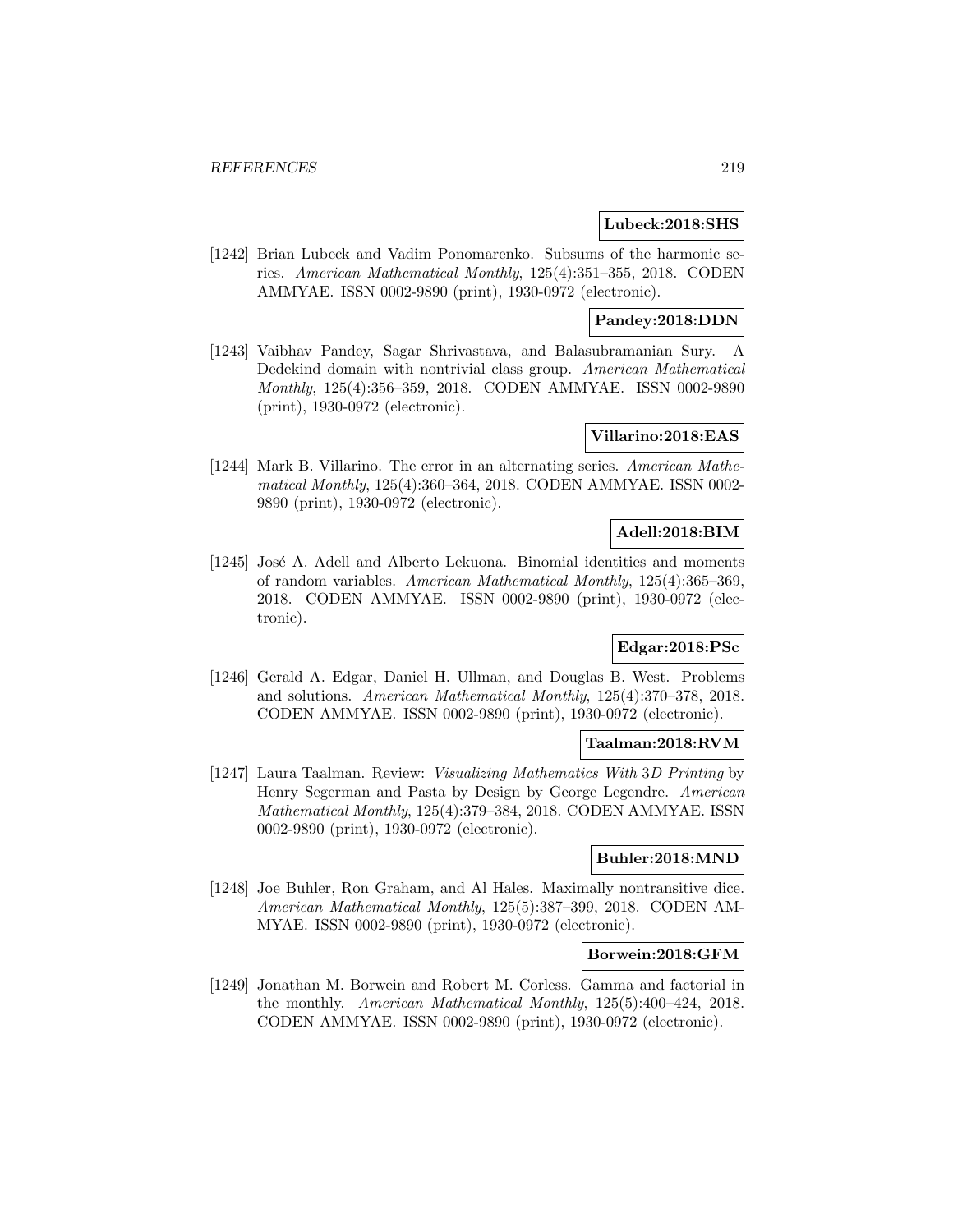### **Lemos:2018:SCP**

[1250] Abílio Lemos and Pedro H. A. de Oliveira. Suggested corrections for "A Principal Ideal Domain That Is Not a Euclidean Domain". American Mathematical Monthly, 125(5):425, 2018. CODEN AMMYAE. ISSN 0002-9890 (print), 1930-0972 (electronic).

## **delaFuente:2018:VML**

[1251] Daniel de la Fuente, Rafael Ramírez-Uclés, and Juan F. Ruiz-Hidalgo. A visual model of the Lorentz triangular moduli space. American Mathematical Monthly, 125(5):426–432, 2018. CODEN AMMYAE. ISSN 0002- 9890 (print), 1930-0972 (electronic).

### **daSilva:2018:OTG**

[1252] João Lita da Silva. On one type of generalized Vandermonde determinants. American Mathematical Monthly, 125(5):433–442, 2018. CODEN AMMYAE. ISSN 0002-9890 (print), 1930-0972 (electronic).

## **Lynd:2018:SGP**

[1253] Chris D. Lynd and James Wright Sharpe. Sequences generated by powers of the k-th-order Fibonacci recurrence relation. American Mathematical Monthly, 125(5):443–446, 2018. CODEN AMMYAE. ISSN 0002-9890 (print), 1930-0972 (electronic).

## **Munagi:2018:SPI**

[1254] Augustine O. Munagi. Set partitions with isolated singletons. American Mathematical Monthly, 125(5):447–452, 2018. CODEN AMMYAE. ISSN 0002-9890 (print), 1930-0972 (electronic).

#### **Smirnov:2018:GTT**

[1255] A. G. Smirnov. A Gronwall-type trigonometric inequality. American Mathematical Monthly, 125(5):453–456, 2018. CODEN AMMYAE. ISSN 0002-9890 (print), 1930-0972 (electronic).

## **Azouzi:2018:CPS**

[1256] Youssef Azouzi. Cluster points of slow sequences. American Mathematical Monthly, 125(5):457–461, 2018. CODEN AMMYAE. ISSN 0002-9890 (print), 1930-0972 (electronic).

## **Curtin:2018:ASP**

[1257] Eugene Curtin. Another short proof of the Hairy Ball Theorem. American Mathematical Monthly, 125(5):462–463, 2018. CODEN AMMYAE. ISSN 0002-9890 (print), 1930-0972 (electronic).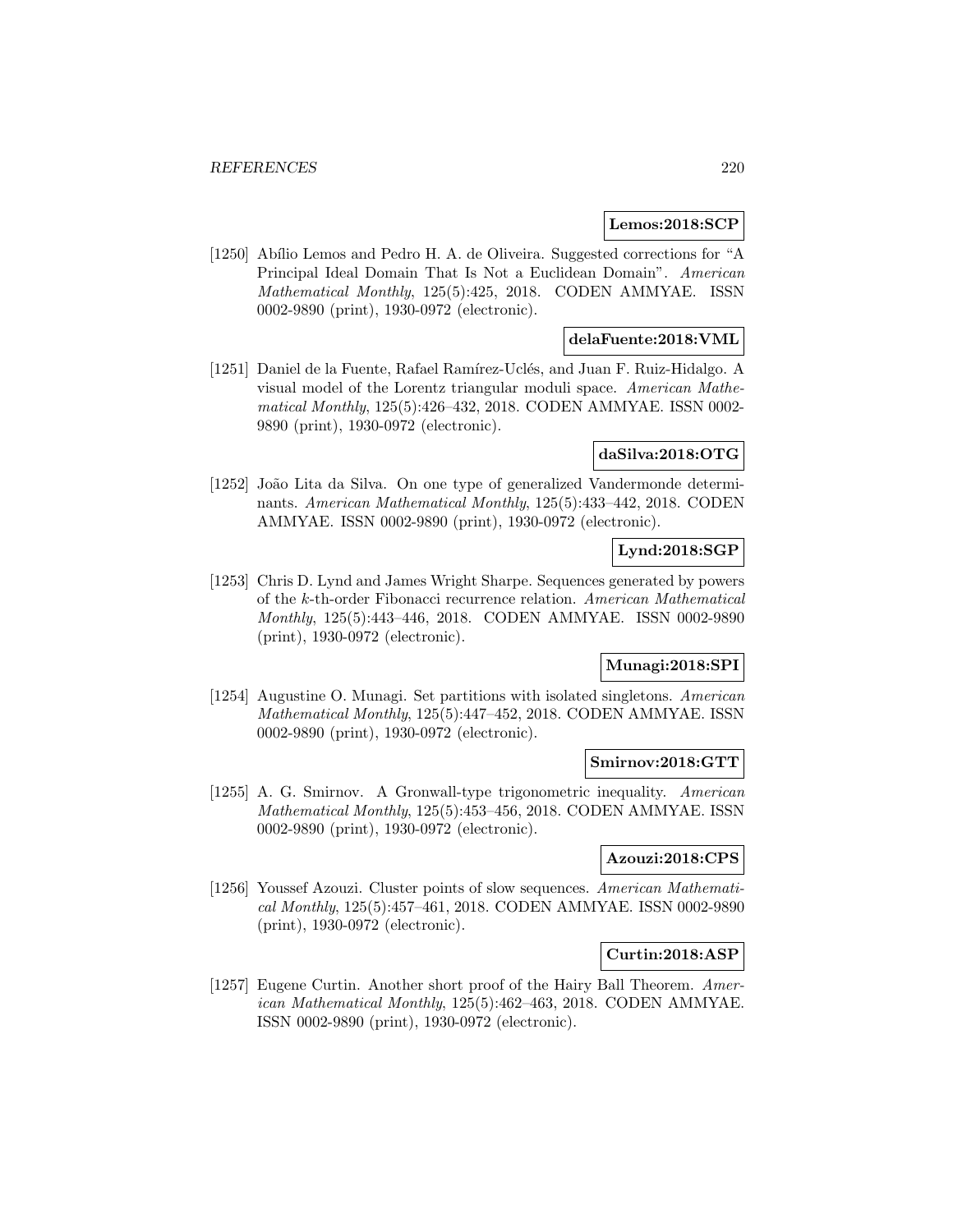### **Rodriguez-Quintana:2018:BCF**

[1258] Iago Rodríguez-Quintana. A beautiful continued fraction for  $\pi$ . American Mathematical Monthly, 125(5):463, 2018. CODEN AMMYAE. ISSN 0002-9890 (print), 1930-0972 (electronic).

## **Jakhar:2018:ICP**

[1259] Anuj Jakhar. An irreducibility criterion for polynomials with integer coefficients. American Mathematical Monthly, 125(5):464–465, 2018. CO-DEN AMMYAE. ISSN 0002-9890 (print), 1930-0972 (electronic).

# **Edgar:2018:PSd**

[1260] Gerald A. Edgar, Daniel H. Ullman, and Douglas B. West. Problems and solutions. American Mathematical Monthly, 125(5):466–475, 2018. CODEN AMMYAE. ISSN 0002-9890 (print), 1930-0972 (electronic).

# **Ash:2018:PNR**

[1261] Avner Ash. Review: Prime Numbers and the Riemann Hypothesis by Barry Mazur and William Stein. American Mathematical Monthly, 125 (5):476–480, 2018. CODEN AMMYAE. ISSN 0002-9890 (print), 1930- 0972 (electronic).

## **Granville:2018:UDS**

[1262] Andrew Granville. Using dynamical systems to construct infinitely many primes. American Mathematical Monthly, 125(6):483–496, 2018. CODEN AMMYAE. ISSN 0002-9890 (print), 1930-0972 (electronic).

#### **Chai:2018:RPA**

[1263] Ying Chai, Liping Yuan, and Tudor Zamfirescu. Rupert property of Archimedean solids. American Mathematical Monthly, 125(6):497–504, 2018. CODEN AMMYAE. ISSN 0002-9890 (print), 1930-0972 (electronic).

## **Huber:2018:CR**

[1264] Greg Huber, Kay Pechenick Shultz, and John E. Wetzel. The n-cube is Rupert. American Mathematical Monthly, 125(6):505–512, 2018. CO-DEN AMMYAE. ISSN 0002-9890 (print), 1930-0972 (electronic).

## **Villarino:2018:HPH**

[1265] Mark B. Villarino, William Gasarch, and Kenneth W. Regan. Hilbert's proof of his irreducibility theorem. American Mathematical Monthly, 125 (6):513–530, 2018. CODEN AMMYAE. ISSN 0002-9890 (print), 1930- 0972 (electronic).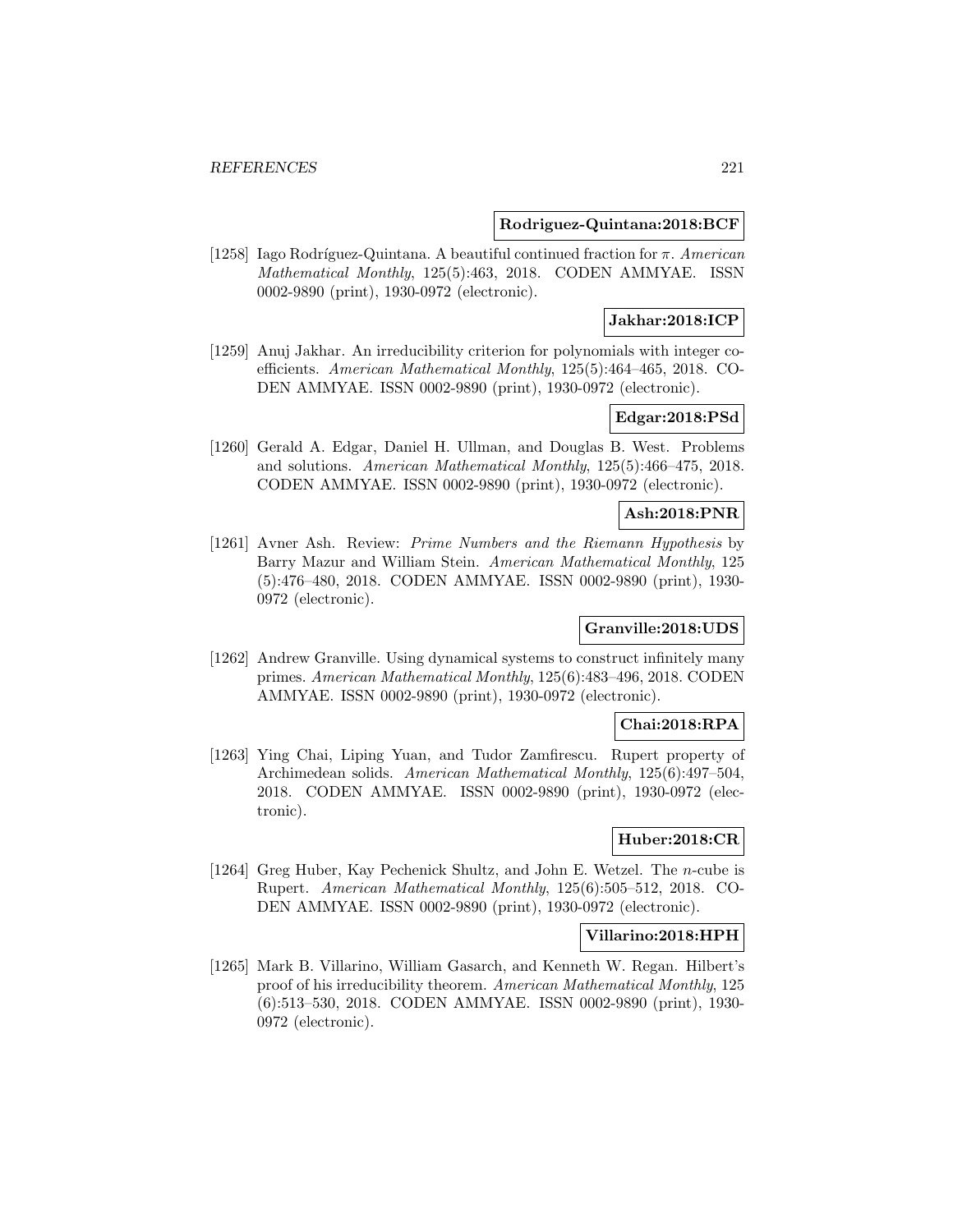#### **deCastro:2018:CBC**

[1266] Philip de Castro, Desiree Domini, Tom Edgar, Devon M. Johnson, Steven Klee, and Ranjani Sundaresan. Counting binomial coefficients divisible by a prime power. American Mathematical Monthly, 125(6):531–540, 2018. CODEN AMMYAE. ISSN 0002-9890 (print), 1930-0972 (electronic).

# **McGrath:2018:NRH**

[1267] Peter McGrath. A note regarding Hopf's Umlaufsatz. American Mathematical Monthly, 125(6):541–544, 2018. CODEN AMMYAE. ISSN 0002- 9890 (print), 1930-0972 (electronic).

### **Chin:2018:FRO**

[1268] Angelina Y. M. Chin. Finite rings of odd order with few nilpotent and idempotent elements. American Mathematical Monthly, 125(6):545–548, 2018. CODEN AMMYAE. ISSN 0002-9890 (print), 1930-0972 (electronic).

# **Asgarli:2018:NPW**

[1269] Shamil Asgarli. A new proof of Warning's Second Theorem. American Mathematical Monthly, 125(6):549–553, 2018. CODEN AMMYAE. ISSN 0002-9890 (print), 1930-0972 (electronic).

# **Singh:2018:SPL**

[1270] Jitender Singh. A short proof that Lebesgue outer measure of an interval is its length. American Mathematical Monthly, 125(6):553, 2018. CODEN AMMYAE. ISSN 0002-9890 (print), 1930-0972 (electronic).

## **Coudene:2018:SIC**

[1271] Yves Coudène. A strange inequality concerning alternating series.  $A$ merican Mathematical Monthly, 125(6):554–557, 2018. CODEN AMMYAE. ISSN 0002-9890 (print), 1930-0972 (electronic).

### **Pause:2018:BPS**

[1272] Kapil R. Shenvi Pause. Basel Problem: a solution motivated by the power of a point. American Mathematical Monthly, 125(6):558–560, 2018. CODEN AMMYAE. ISSN 0002-9890 (print), 1930-0972 (electronic).

## **Moreno:2018:CBD**

[1273] Samuel G. Moreno and Esther M. García-Caballero. A characterization of Bernoulli differential equations. American Mathematical Monthly, 125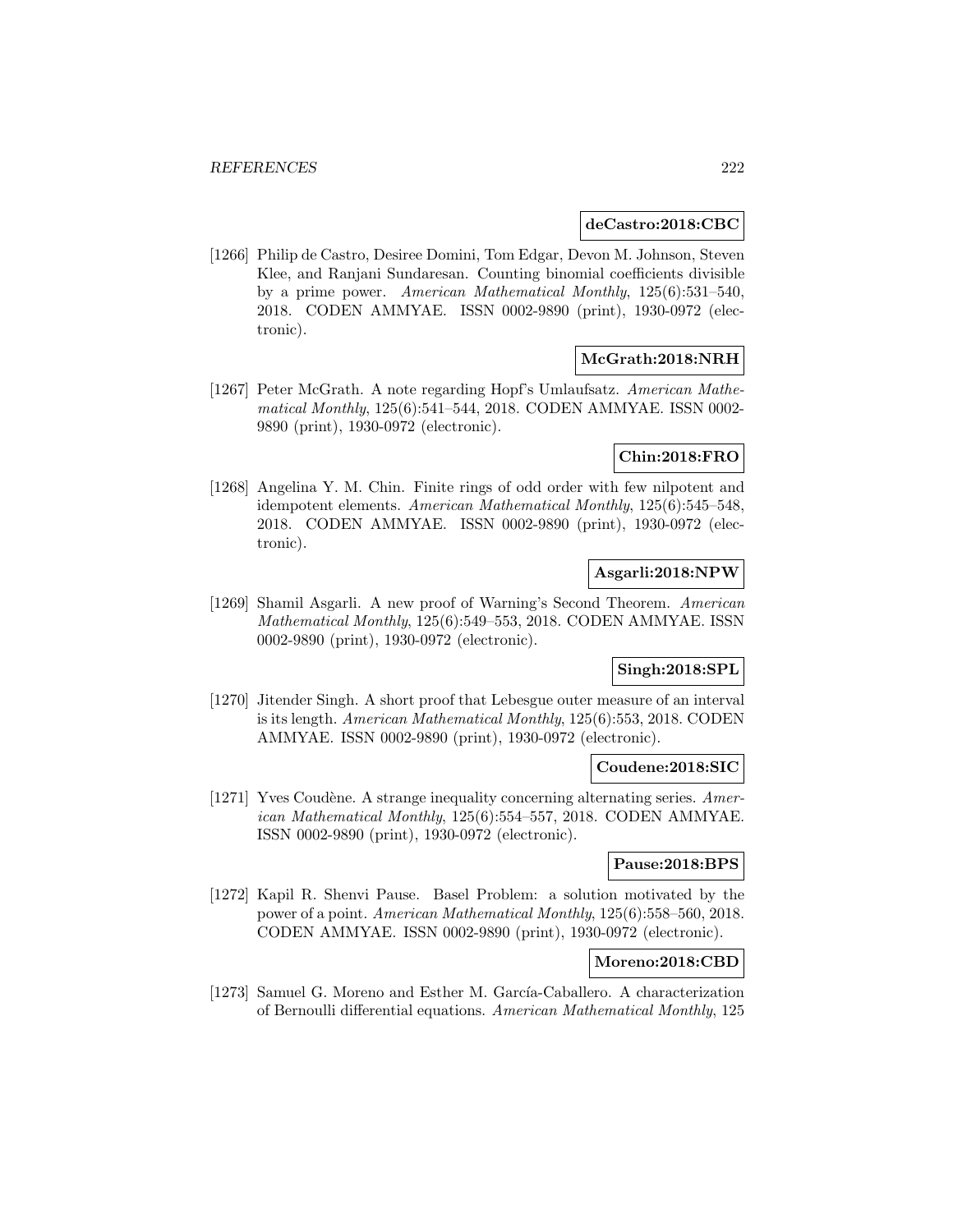(6):561, 2018. CODEN AMMYAE. ISSN 0002-9890 (print), 1930-0972 (electronic).

## **Edgar:2018:PSe**

[1274] Gerald A. Edgar, Daniel H. Ullman, and Douglas B. West. Problems and solutions. American Mathematical Monthly, 125(6):562–570, 2018. CODEN AMMYAE. ISSN 0002-9890 (print), 1930-0972 (electronic).

### **Rosenhouse:2018:R**

[1275] Jason Rosenhouse. Reviews. American Mathematical Monthly, 125(6): 571–576, 2018. CODEN AMMYAE. ISSN 0002-9890 (print), 1930-0972 (electronic).

# **Morrison:2018:SDF**

[1276] Ian Morrison. Sacks of dice with fair totals. American Mathematical Monthly, 125(7):579–592, 2018. CODEN AMMYAE. ISSN 0002-9890 (print), 1930-0972 (electronic).

# **Goins:2018:LPV**

[1277] Edray H. Goins, Pamela E. Harris, Bethany Kubik, and Aba Mbirika. Lattice point visibility on generalized lines of sight. American Mathematical Monthly, 125(7):593–601, 2018. CODEN AMMYAE. ISSN 0002-9890 (print), 1930-0972 (electronic).

## **Gard:2018:WGC**

[1278] Andrew Gard. The wild goose chase problem. American Mathematical Monthly, 125(7):602–611, 2018. CODEN AMMYAE. ISSN 0002-9890 (print), 1930-0972 (electronic).

## **Al-Afifi:2018:ADG**

[1279] Ghada Al-Afifi, Mowaffaq Hajja, and Ahmad Hamdan. Another ndimensional generalization of Pompeiu's Theorem. American Mathematical Monthly, 125(7):612–622, 2018. CODEN AMMYAE. ISSN 0002-9890 (print), 1930-0972 (electronic).

## **Nathanson:2018:EPK**

[1280] Melvyn B. Nathanson. An elementary proof for the Krull dimension of a polynomial ring. American Mathematical Monthly, 125(7):623–637, 2018. CODEN AMMYAE. ISSN 0002-9890 (print), 1930-0972 (electronic).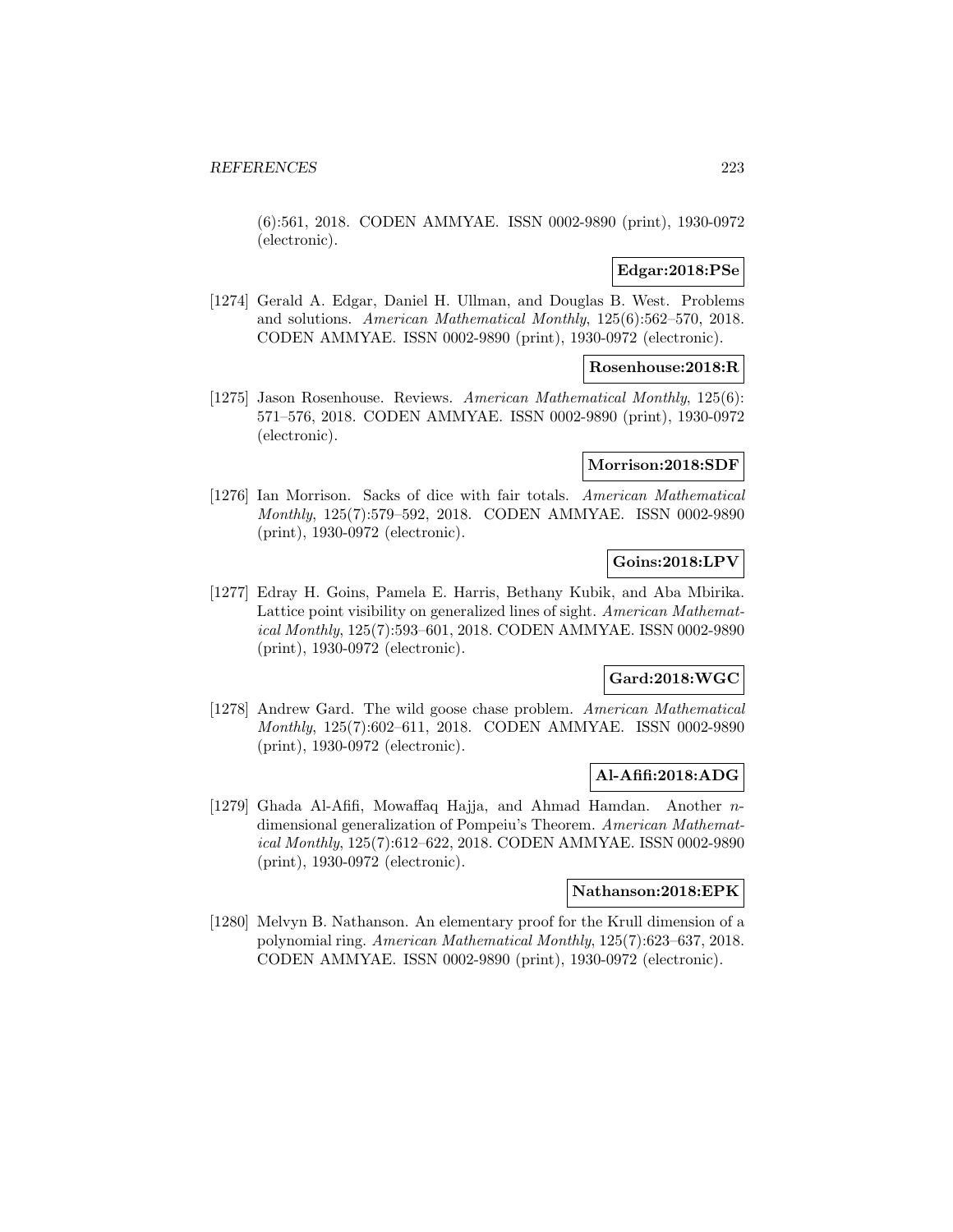### **Berele:2018:NSP**

[1281] Allan Berele and Stefan Catoiu. Nonuniqueness of sixpartite points. American Mathematical Monthly, 125(7):638–642, 2018. CODEN AM-MYAE. ISSN 0002-9890 (print), 1930-0972 (electronic).

## **Chapman:2018:WHW**

[1282] Scott T. Chapman. What happens when the division algorithm "almost" works. American Mathematical Monthly, 125(7):643–647, 2018. CODEN AMMYAE. ISSN 0002-9890 (print), 1930-0972 (electronic).

## **Stoica:2018:WMF**

[1283] George Stoica. When must a flat function be identically 0? American Mathematical Monthly, 125(7):648–649, 2018. CODEN AMMYAE. ISSN 0002-9890 (print), 1930-0972 (electronic).

### **Gencev:2018:PIB**

[1284] Marian Gencev. On a proof of the inequality between the arithmetic and geometric means. American Mathematical Monthly, 125(7):650–652, 2018. CODEN AMMYAE. ISSN 0002-9890 (print), 1930-0972 (electronic).

## **Reinholz:2018:PFL**

[1285] Daniel L. Reinholz. Peer feedback for learning mathematics. American Mathematical Monthly, 125(7):653–658, 2018. CODEN AMMYAE. ISSN 0002-9890 (print), 1930-0972 (electronic).

#### **Trevino:2018:SPS**

[1286] Enrique Treviño. A short proof of a sum of powers formula. American Mathematical Monthly, 125(7):659, 2018. CODEN AMMYAE. ISSN 0002-9890 (print), 1930-0972 (electronic).

## **Edgar:2018:PSf**

[1287] Gerald A. Edgar, Daniel Ullman, and Douglas B. West. Problems and solutions. American Mathematical Monthly, 125(7):660–668, 2018. CO-DEN AMMYAE. ISSN 0002-9890 (print), 1930-0972 (electronic).

# **Meadows:2018:R**

[1288] Alex Meadows. Reviews. American Mathematical Monthly, 125(7):669– 672, 2018. CODEN AMMYAE. ISSN 0002-9890 (print), 1930-0972 (electronic).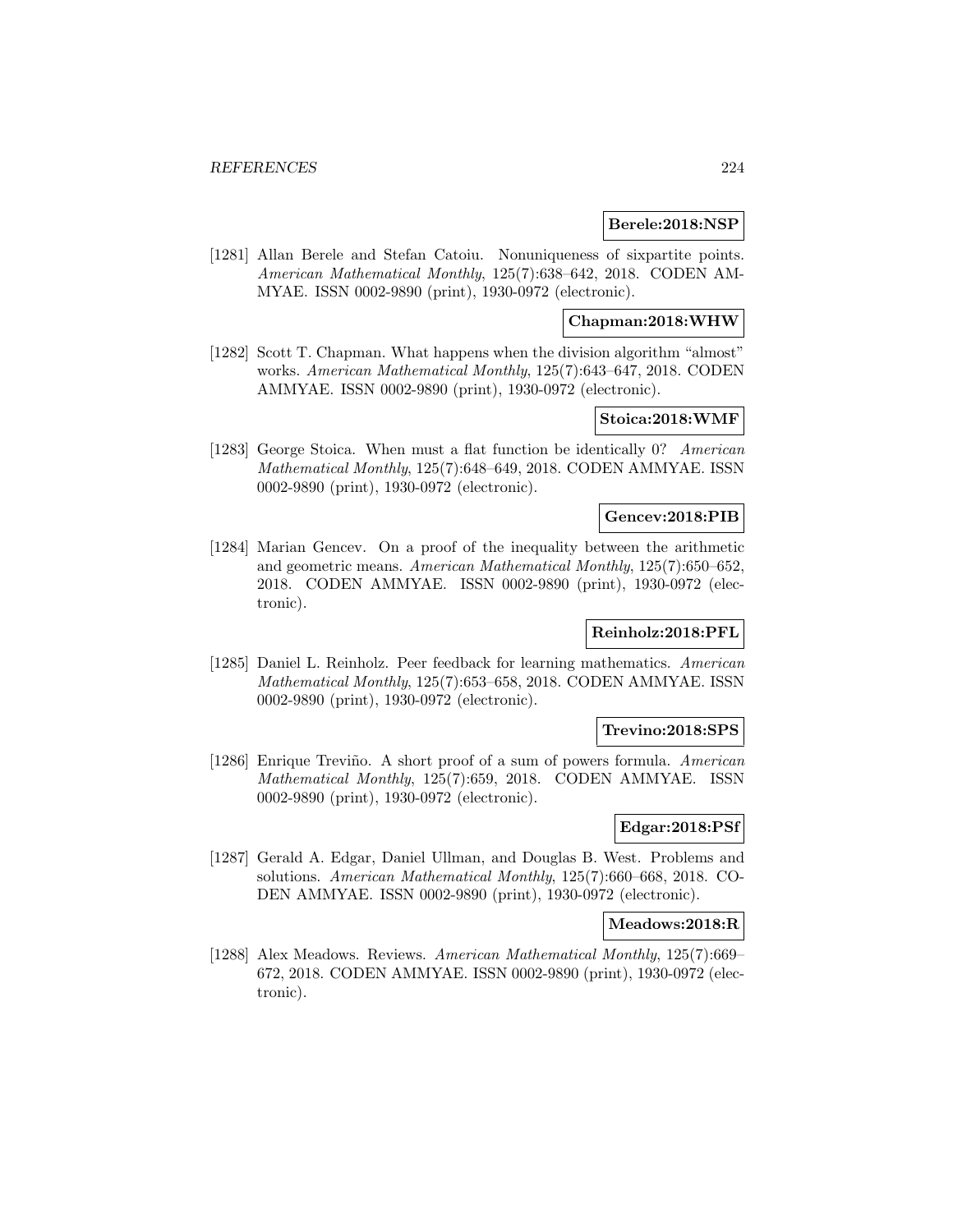#### **Krusemeyer:2018:SEW**

[1289] Mark Krusemeyer and Daniel H. Ullman. The Seventy-Eighth William Lowell Putnam Mathematical Competition. American Mathematical Monthly, 125(8):675–688, 2018. CODEN AMMYAE. ISSN 0002-9890 (print), 1930-0972 (electronic).

## **Chan:2018:RRT**

[1290] Stephanie Chan. Rational right triangles of a given area. American Mathematical Monthly, 125(8):689–703, 2018. CODEN AMMYAE. ISSN 0002-9890 (print), 1930-0972 (electronic).

## **Pearson:2018:VFK**

[1291] John Pearson. Viète's formula, Knar's formula, and the geometry of the gamma function. American Mathematical Monthly, 125(8):704–714, 2018. CODEN AMMYAE. ISSN 0002-9890 (print), 1930-0972 (electronic).

## **Talvila:2018:YKY**

[1292] Erik Talvila. You know you're a mathematician if ... . American Mathematical Monthly, 125(8):714, 2018. CODEN AMMYAE. ISSN 0002-9890 (print), 1930-0972 (electronic).

# **Morales:2018:WPL**

[1293] Alejandro H. Morales, Igor Pak, and Greta Panova. Why is pi less than twice phi? American Mathematical Monthly, 125(8):715–723, 2018. CO-DEN AMMYAE. ISSN 0002-9890 (print), 1930-0972 (electronic).

### **Veerman:2018:SBB**

[1294] J. J. P. Veerman. Social balance and the Bernoulli equation. American Mathematical Monthly, 125(8):724–732, 2018. CODEN AMMYAE. ISSN 0002-9890 (print), 1930-0972 (electronic).

### **Shioji:2018:SPU**

[1295] Naoki Shioji. Simple proofs of the uniform convexity of  $L^p$  and the Riesz representation theorem for  $L^p$ . American Mathematical Monthly, 125(8): 733–738, 2018. CODEN AMMYAE. ISSN 0002-9890 (print), 1930-0972 (electronic).

#### **Ciesielski:2018:MC**

[1296] Krzysztof Chris Ciesielski. Monsters in calculus. American Mathematical Monthly, 125(8):739–744, 2018. CODEN AMMYAE. ISSN 0002-9890 (print), 1930-0972 (electronic).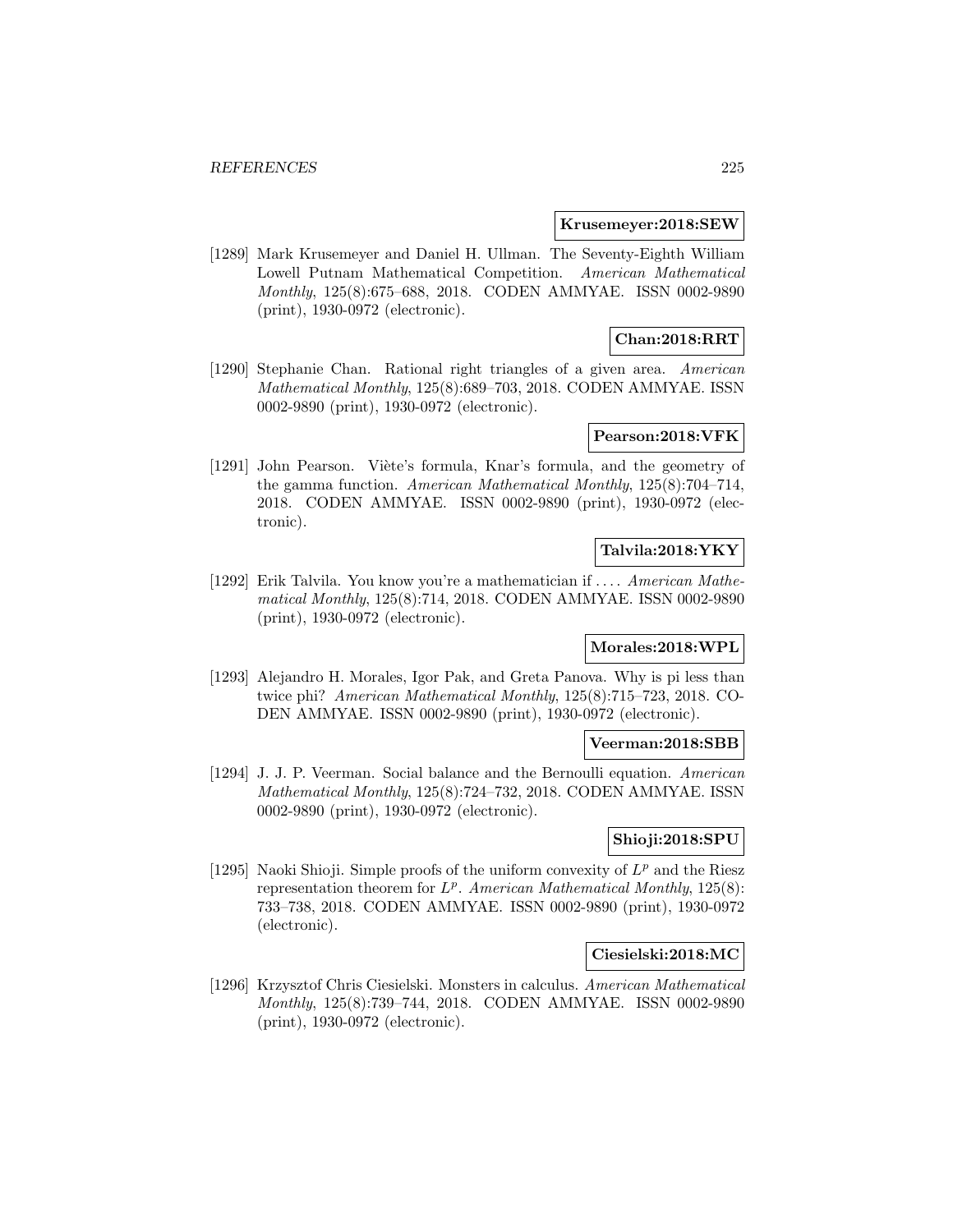### **Thakkar:2018:IPU**

[1297] Aalok Thakkar. Infinitude of primes using formal languages. American Mathematical Monthly, 125(8):745–749, 2018. CODEN AMMYAE. ISSN 0002-9890 (print), 1930-0972 (electronic).

## **Patterson:2018:SCS**

[1298] T. N. L. Patterson. Sines, cosines, square roots, and binary bits. American Mathematical Monthly, 125(8):750–754, 2018. CODEN AMMYAE. ISSN 0002-9890 (print), 1930-0972 (electronic).

## **Stander:2018:SSW**

[1299] Mark Stander. The smallest solution to  $AB = C$ , where A, B, and C are square matrices composed of distinct primes. American Mathematical Monthly, 125(8):754, 2018. CODEN AMMYAE. ISSN 0002-9890 (print), 1930-0972 (electronic).

## **Edgar:2018:PSg**

[1300] Gerald A. Edgar, Daniel H. Ullman, and Douglas B. West. Problems and solutions. American Mathematical Monthly, 125(8):755–763, 2018. CODEN AMMYAE. ISSN 0002-9890 (print), 1930-0972 (electronic).

## **Merris:2018:R**

[1301] Russell Merris. Reviews. American Mathematical Monthly, 125(8):764– 768, 2018. CODEN AMMYAE. ISSN 0002-9890 (print), 1930-0972 (electronic).

#### **Brams:2018:CRM**

[1302] Steven J. Brams, Mehmet S. Ismail, D. Marc Kilgour, and Walter Stromquist. Catch-up: a rule that makes service sports more competitive. American Mathematical Monthly, 125(9):771–796, 2018. CODEN AMMYAE. ISSN 0002-9890 (print), 1930-0972 (electronic).

# **Williams:2018:EYW**

[1303] Kenneth S. Williams. Everything you wanted to know about  $ax^2 + by^2 +$  $cz^2+dt^2$  but were afraid to ask. American Mathematical Monthly, 125(9): 797–810, 2018. CODEN AMMYAE. ISSN 0002-9890 (print), 1930-0972 (electronic).

#### **Andreescu:2018:QFC**

[1304] Titu Andreescu and Oleg Mushkarov. Quadratic forms, Chebyshev polynomials, and geometric inequalities. American Mathematical Monthly,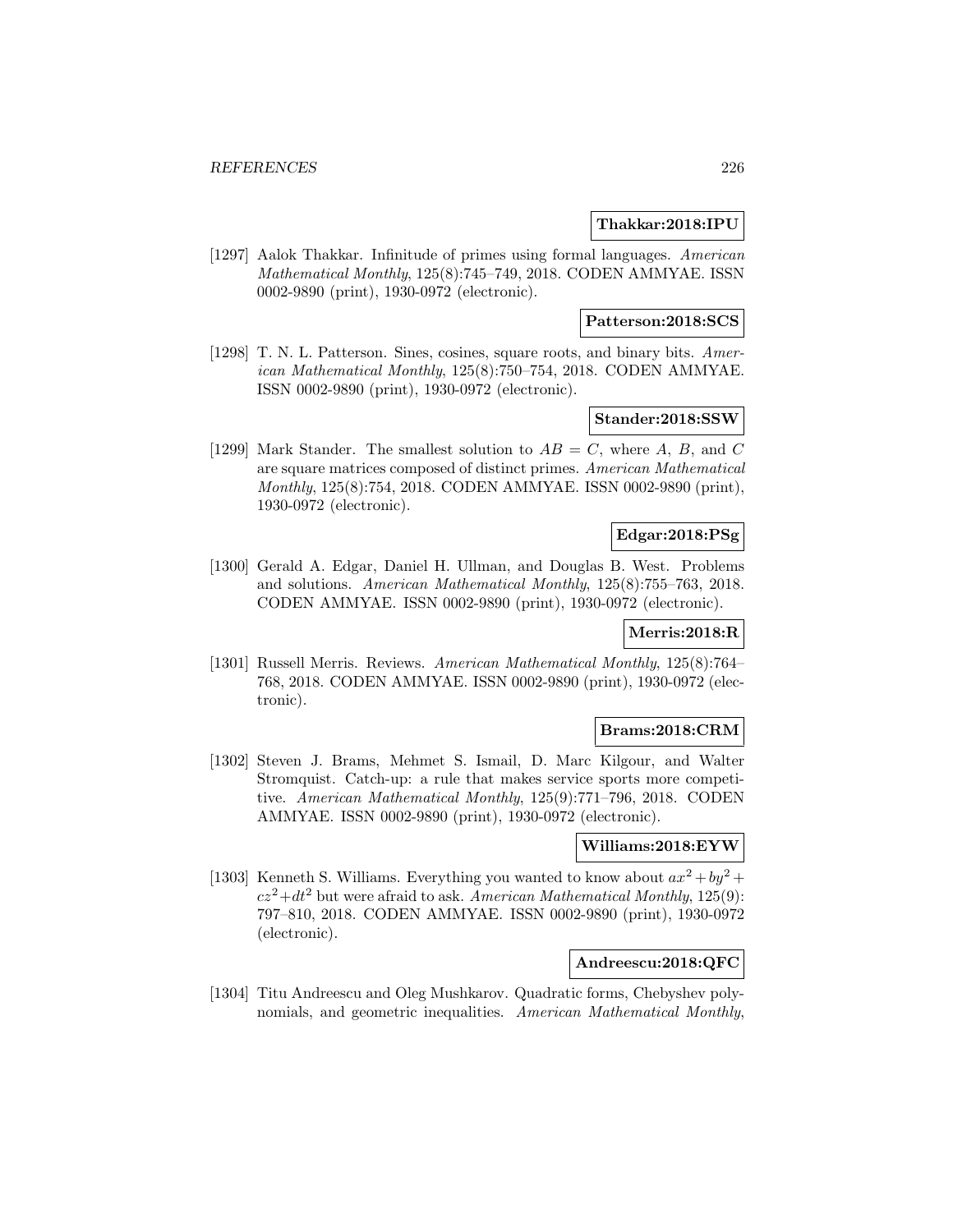125(9):811–819, 2018. CODEN AMMYAE. ISSN 0002-9890 (print), 1930-0972 (electronic).

## **Tointon:2018:MCT**

[1305] Matthew C. H. Tointon. The Mahler conjecture in two dimensions via the probabilistic method. American Mathematical Monthly, 125(9):820–828, 2018. CODEN AMMYAE. ISSN 0002-9890 (print), 1930-0972 (electronic).

## **Sallows:2018:SDC**

[1306] Lee Sallows. A self-descriptive crossword puzzle. American Mathematical Monthly, 125(9):829, 2018. CODEN AMMYAE. ISSN 0002-9890 (print), 1930-0972 (electronic).

### **Baryshnikov:2018:STD**

[1307] Yuliy Baryshnikov and Robert Ghrist. Stokes's Theorem, data, and the polar ice caps. American Mathematical Monthly, 125(9):830–834, 2018. CODEN AMMYAE. ISSN 0002-9890 (print), 1930-0972 (electronic).

## **Harutyunyan:2018:WCI**

[1308] Davit Harutyunyan. When the Cauchy inequality becomes a formula. American Mathematical Monthly, 125(9):835–838, 2018. CODEN AM-MYAE. ISSN 0002-9890 (print), 1930-0972 (electronic).

## **Ribeiro:2018:APF**

[1309] Pedro Ribeiro. Another proof of the famous formula for the zeta function at positive even integers. American Mathematical Monthly, 125(9): 839–841, 2018. CODEN AMMYAE. ISSN 0002-9890 (print), 1930-0972 (electronic).

## **Leonetti:2018:CCF**

[1310] Paolo Leonetti. A characterization of convex functions. American Mathematical Monthly, 125(9):842–844, 2018. CODEN AMMYAE. ISSN 0002- 9890 (print), 1930-0972 (electronic).

## **Plante:2018:CEA**

[1311] Joseph Plante. Cubic equations from an analytic point of view. American Mathematical Monthly, 125(9):845–849, 2018. CODEN AMMYAE. ISSN 0002-9890 (print), 1930-0972 (electronic).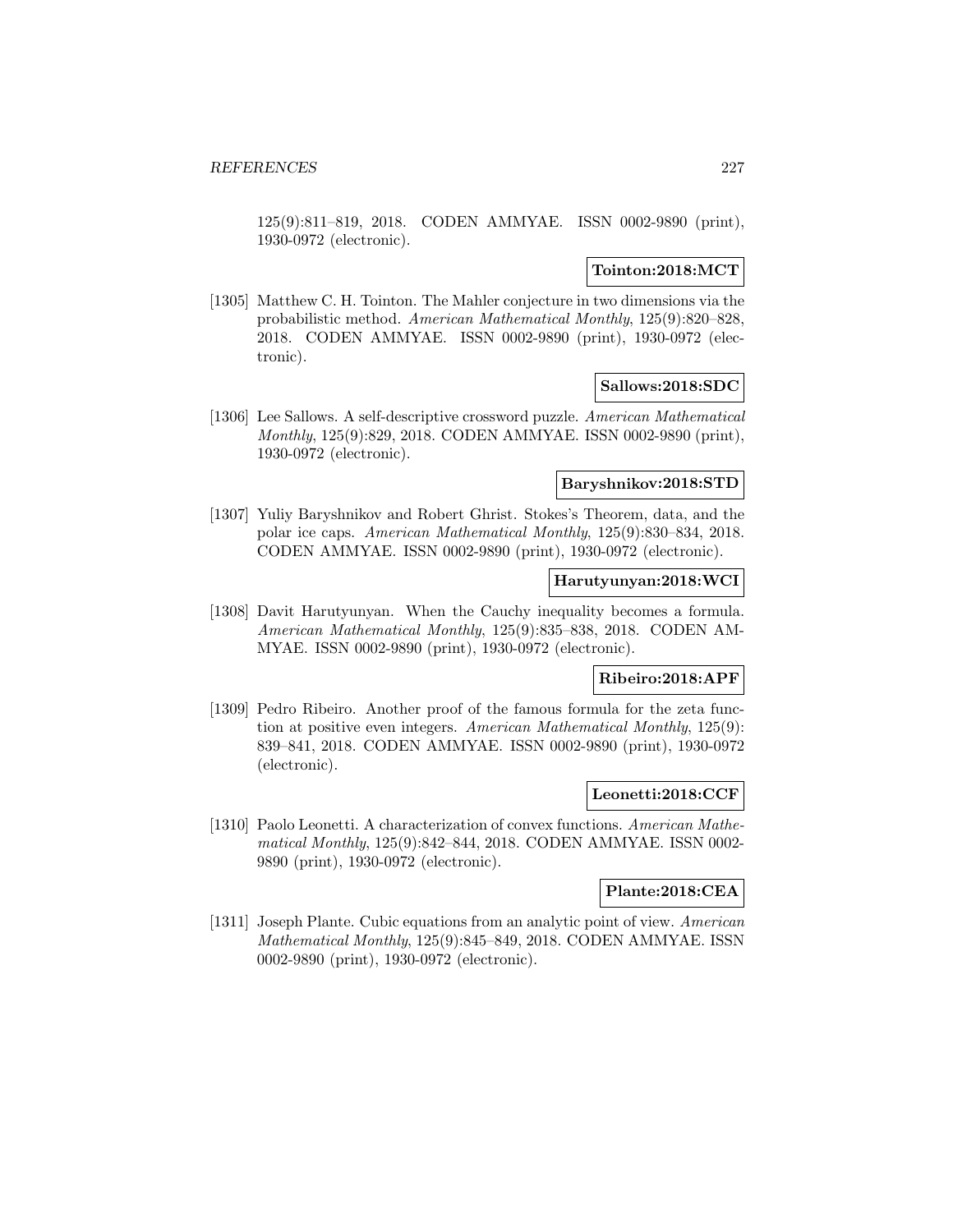## **Park:2018:DPH**

[1312] Bryan Park. On the divergence of the prime harmonic series. American Mathematical Monthly, 125(9):850, 2018. CODEN AMMYAE. ISSN 0002-9890 (print), 1930-0972 (electronic).

## **Edgar:2018:PSh**

[1313] Gerald A. Edgar, Daniel H. Ullman, and Douglas B. West. Problems and solutions. American Mathematical Monthly, 125(9):851–859, 2018. CODEN AMMYAE. ISSN 0002-9890 (print), 1930-0972 (electronic).

# **Cohen:2018:R**

[1314] Marion Cohen. Reviews. American Mathematical Monthly, 125(9):860– 864, 2018. CODEN AMMYAE. ISSN 0002-9890 (print), 1930-0972 (electronic).

### **Sallows:2018:SSD**

[1315] Lee Sallows. Solution to the self-descriptive crossword puzzle. American Mathematical Monthly, 125(9):864, 2018. CODEN AMMYAE. ISSN 0002-9890 (print), 1930-0972 (electronic).

## **Giansiracusa:2018:GC**

[1316] Noah Giansiracusa and Cameron Ricciardi. Geometry in the courtroom. American Mathematical Monthly, 125(10):867–877, 2018. CODEN AM-MYAE. ISSN 0002-9890 (print), 1930-0972 (electronic).

### **Alexeev:2018:ITG**

[1317] Boris Alexeev and Dustin G. Mixon. An impossibility theorem for gerrymandering. American Mathematical Monthly, 125(10):878–884, 2018. CODEN AMMYAE. ISSN 0002-9890 (print), 1930-0972 (electronic).

## **Ding:2018:LLC**

[1318] Pisheng Ding. On the lengths of level curves. American Mathematical Monthly, 125(10):885–900, 2018. CODEN AMMYAE. ISSN 0002-9890 (print), 1930-0972 (electronic).

## **Clausing:2018:DM**

[1319] Achim Clausing. Ducci matrices. American Mathematical Monthly, 125 (10):901–921, 2018. CODEN AMMYAE. ISSN 0002-9890 (print), 1930- 0972 (electronic).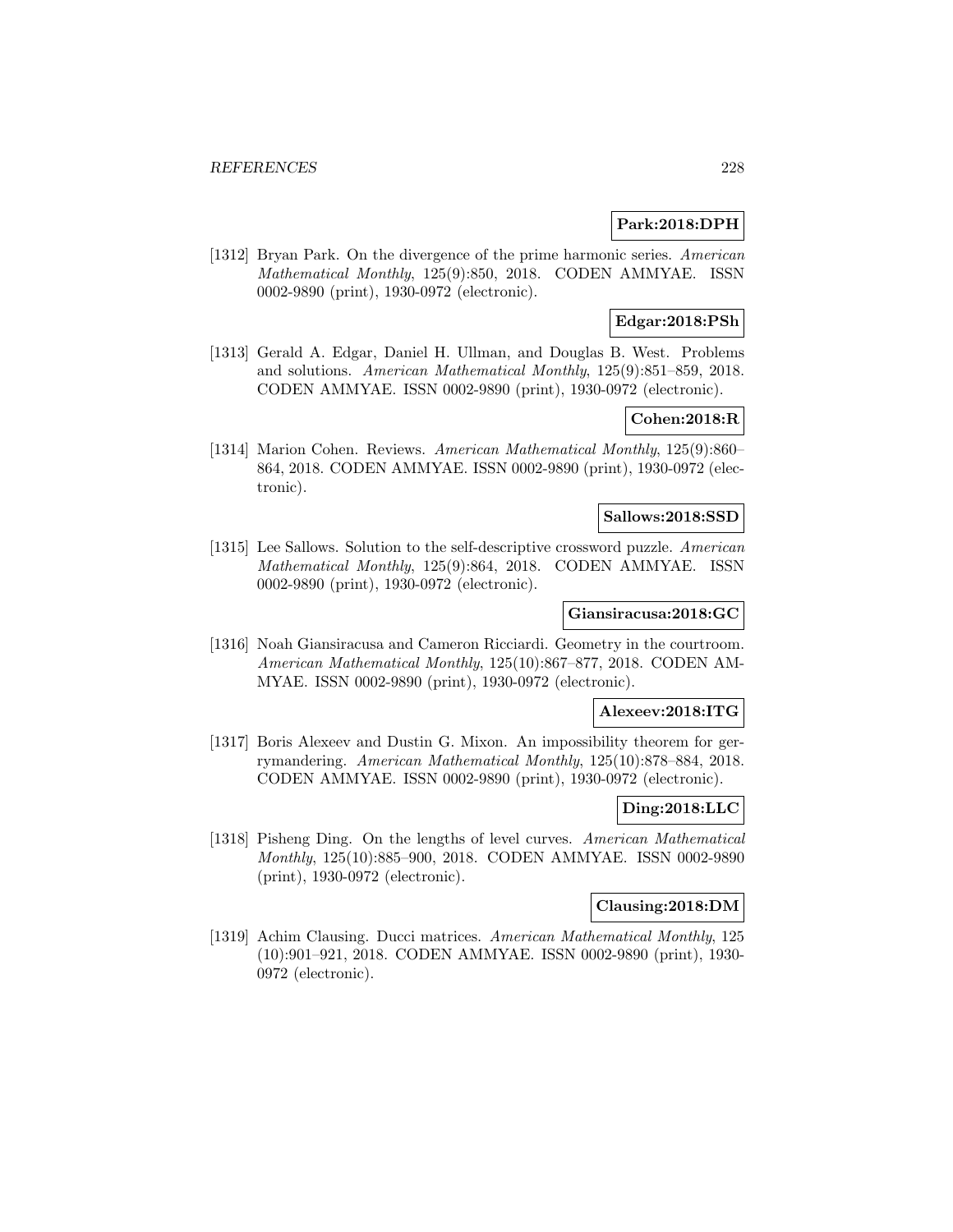## **Zheng:2018:GMP**

[1320] Chen Zheng and Zhijun Zhou. A generalization of a Monthly problem. American Mathematical Monthly, 125(10):922, 2018. CODEN AM-MYAE. ISSN 0002-9890 (print), 1930-0972 (electronic).

## **Hocutt:2018:EDN**

[1321] J. A. Hocutt and P. L. Robinson. Everywhere differentiable, nowhere continuous functions. American Mathematical Monthly, 125(10):923–928, 2018. CODEN AMMYAE. ISSN 0002-9890 (print), 1930-0972 (electronic).

## **Merca:2018:PIR**

[1322] Mircea Merca and Maxie D. Schmidt. A partition identity related to Stanley's Theorem. American Mathematical Monthly, 125(10):929–933, 2018. CODEN AMMYAE. ISSN 0002-9890 (print), 1930-0972 (electronic).

### **Bary-Soroker:2018:RPD**

[1323] Lior Bary-Soroker and Ofir Gorodetsky. Roots of polynomials and the derangement problem. American Mathematical Monthly, 125(10):934–938, 2018. CODEN AMMYAE. ISSN 0002-9890 (print), 1930-0972 (electronic).

# **Torne:2018:LTM**

[1324] José Antonio Torné and Juan Luis Varona. The Lindemann Theorem for matrices. American Mathematical Monthly, 125(10):939–940, 2018. CODEN AMMYAE. ISSN 0002-9890 (print), 1930-0972 (electronic).

## **Liu:2018:SSM**

[1325] Peng Liu and Shibo Liu. On the surjectivity of smooth maps into Euclidean spaces and the fundamental theorem of algebra. American Mathematical Monthly, 125(10):941–943, 2018. CODEN AMMYAE. ISSN 0002-9890 (print), 1930-0972 (electronic).

### **Edgar:2018:PSi**

[1326] Gerald A. Edgar, Daniel H. Ullman, and Douglas B. West. Problems and solutions. American Mathematical Monthly, 125(10):944–952, 2018. CODEN AMMYAE. ISSN 0002-9890 (print), 1930-0972 (electronic).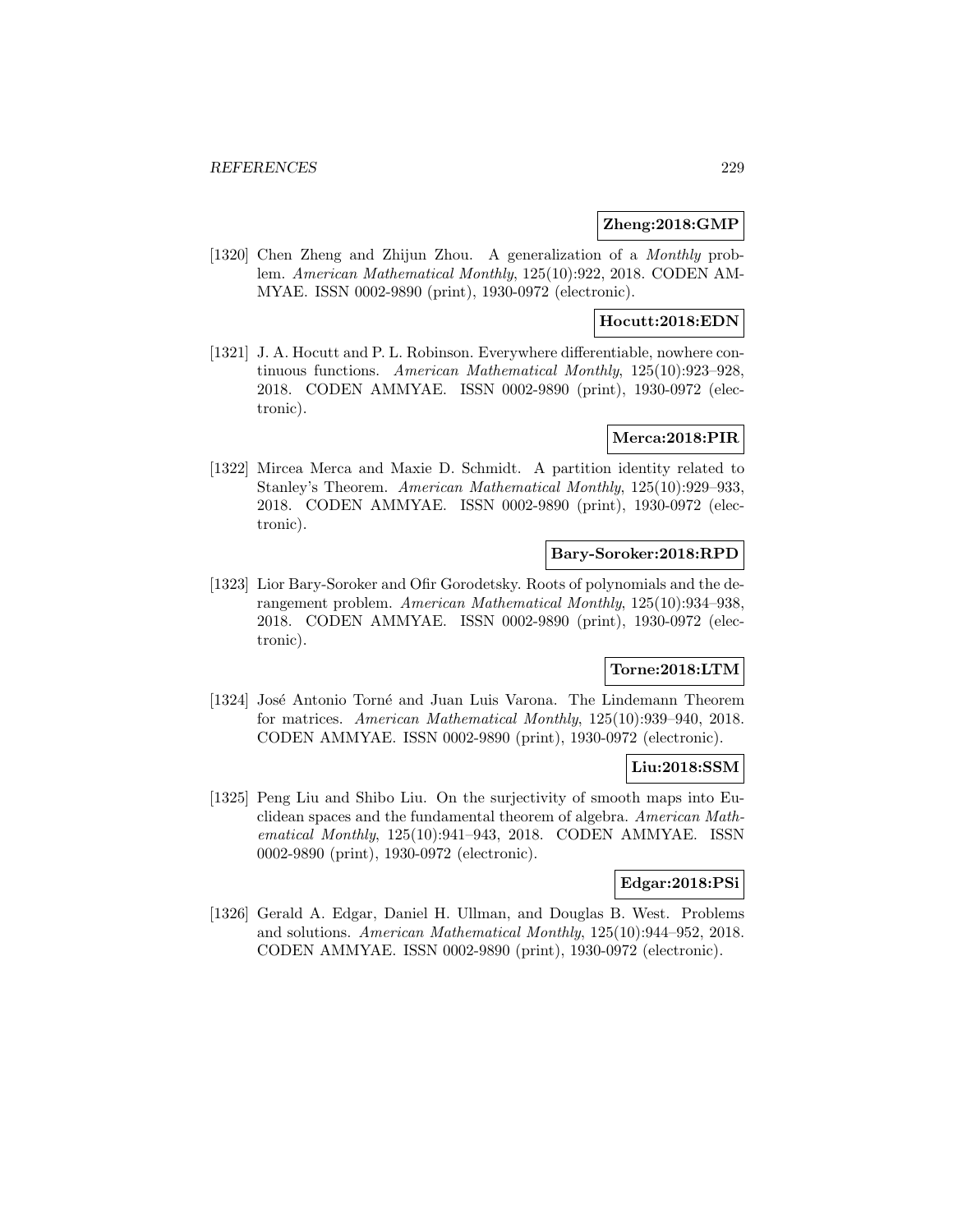## **Guralnick:2018:R**

[1327] Robert M. Guralnick and Gary M. Seitz. Reviews. American Mathematical Monthly, 125(10):953–955, 2018. CODEN AMMYAE. ISSN 0002-9890 (print), 1930-0972 (electronic).

## **Editor:2018:EE**

[1328] Susan Jane Colley Editor. Editor's endnotes. American Mathematical Monthly, 125(10):956–957, 2018. CODEN AMMYAE. ISSN 0002-9890 (print), 1930-0972 (electronic).

## **Anonymous:2018:MR**

[1329] Anonymous. Monthly referees for 2018. American Mathematical Monthly, 125(10):958–960, 2018. CODEN AMMYAE. ISSN 0002-9890 (print), 1930-0972 (electronic).

## **Colley:2019:LE**

[1330] Susan Jane Colley. Letter from the Editor. American Mathematical Monthly, 126(1):3, 2019. CODEN AMMYAE. ISSN 0002-9890 (print), 1930-0972 (electronic).

# **Athreya:2019:CSA**

[1331] Jayadev S. Athreya, Bruce Reznick, and Jeremy T. Tyson. Cantor set arithmetic. American Mathematical Monthly, 126(1):4–17, 2019. CO-DEN AMMYAE. ISSN 0002-9890 (print), 1930-0972 (electronic).

## **Frick:2019:ARH**

[1332] Florian Frick, Kelsey Houston-Edwards, and Frédéric Meunier. Achieving rental harmony with a secretive roommate. American Mathematical Monthly, 126(1):18–32, 2019. CODEN AMMYAE. ISSN 0002-9890 (print), 1930-0972 (electronic).

#### **Sanchez-Reyes:2019:JMR**

[1333] Javier Sánchez-Reyes. The Joukowsky map reveals the cubic equation. American Mathematical Monthly, 126(1):33–40, 2019. CODEN AM-MYAE. ISSN 0002-9890 (print), 1930-0972 (electronic).

### **Bossaller:2019:AIM**

[1334] Daniel P. Bossaller and Sergio R. López-Permouth. On the associativity of infinite matrix multiplication. American Mathematical Monthly, 126 (1):41–52, 2019. CODEN AMMYAE. ISSN 0002-9890 (print), 1930-0972 (electronic).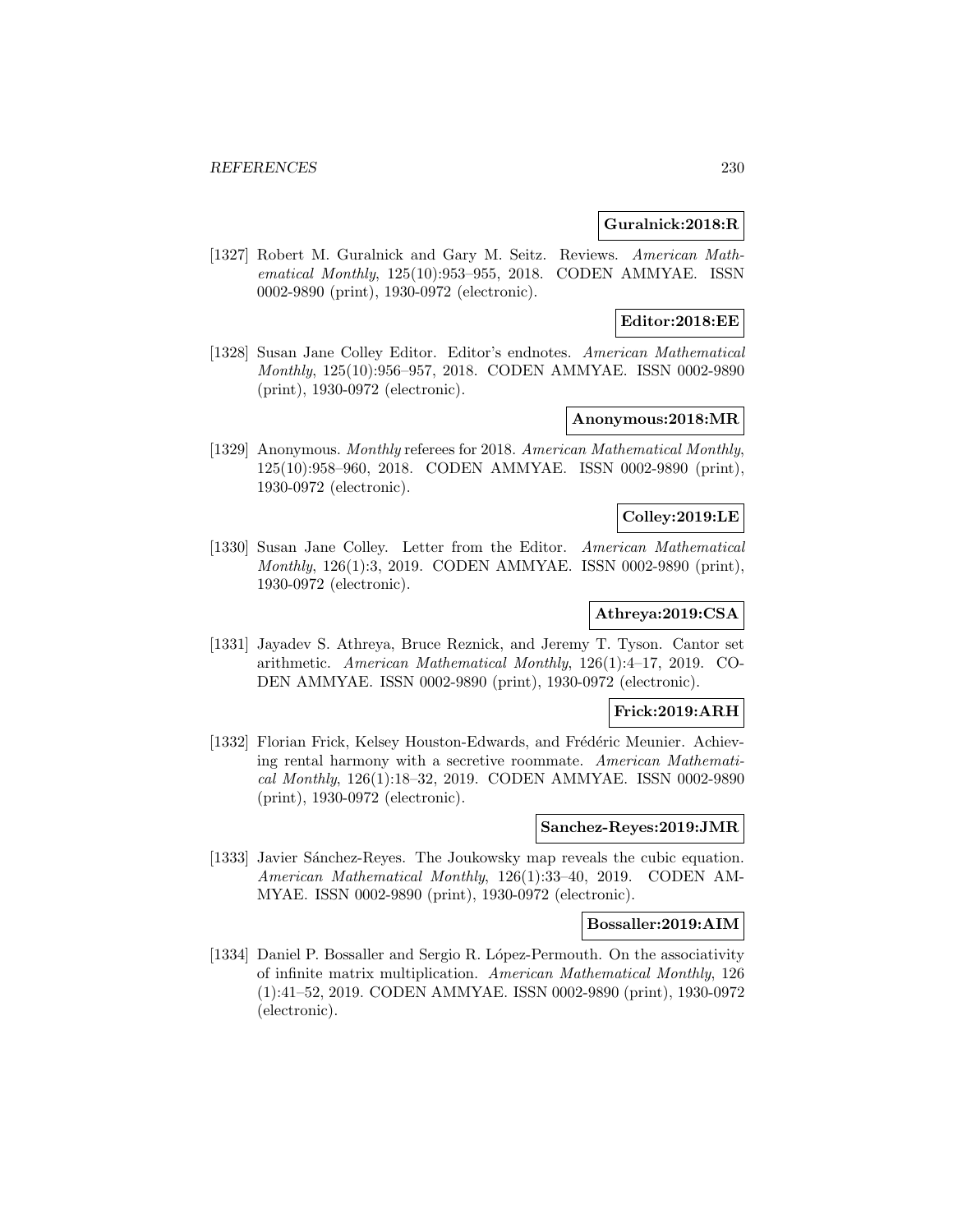## **Pompe:2019:CLN**

[1335] Waldemar Pompe. Concurrent lines in the Napoleon-style configurations. American Mathematical Monthly, 126(1):53–59, 2019. CODEN AMMYAE. ISSN 0002-9890 (print), 1930-0972 (electronic).

### **Sambale:2019:PSN**

[1336] Benjamin Sambale. Pseudo Sylow numbers. American Mathematical Monthly, 126(1):60–65, 2019. CODEN AMMYAE. ISSN 0002-9890 (print), 1930-0972 (electronic).

# **Cocke:2019:NEM**

[1337] William Cocke and Geetha Venkataraman. On the number of elements of maximal order in a group. American Mathematical Monthly, 126(1): 66–69, 2019. CODEN AMMYAE. ISSN 0002-9890 (print), 1930-0972 (electronic).

### **Fridman:2019:PRC**

[1338] Dylan Fridman, Juli Garbulsky, Bruno Glecer, James Grime, and Massi Tron Florentin. A prime-representing constant. American Mathematical Monthly, 126(1):70–73, 2019. CODEN AMMYAE. ISSN 0002- 9890 (print), 1930-0972 (electronic).

## **Caballero:2019:CHP**

[1339] José Manuel Rodríguez Caballero. A characterization of the hypotenuses of primitive Pythagorean triangles using partitions into consecutive parts. American Mathematical Monthly, 126(1):74–77, 2019. CODEN AMMYAE. ISSN 0002-9890 (print), 1930-0972 (electronic).

#### **Ponomarenko:2019:HJ**

[1340] Vadim Ponomarenko. Help with the jumble. American Mathematical Monthly, 126(1):77, 2019. CODEN AMMYAE. ISSN 0002-9890 (print), 1930-0972 (electronic).

## **Donnelly:2019:CF**

[1341] John Donnelly. On a conjecture of Fickett. American Mathematical Monthly, 126(1):78–80, 2019. CODEN AMMYAE. ISSN 0002-9890 (print), 1930-0972 (electronic).

# **Kuhapatanakul:2019:GFL**

[1342] K. Kuhapatanakul and K. Thongsing. Generalizations of the Fibonacci– Lucas relations. American Mathematical Monthly, 126(1):81, 2019. CO-DEN AMMYAE. ISSN 0002-9890 (print), 1930-0972 (electronic).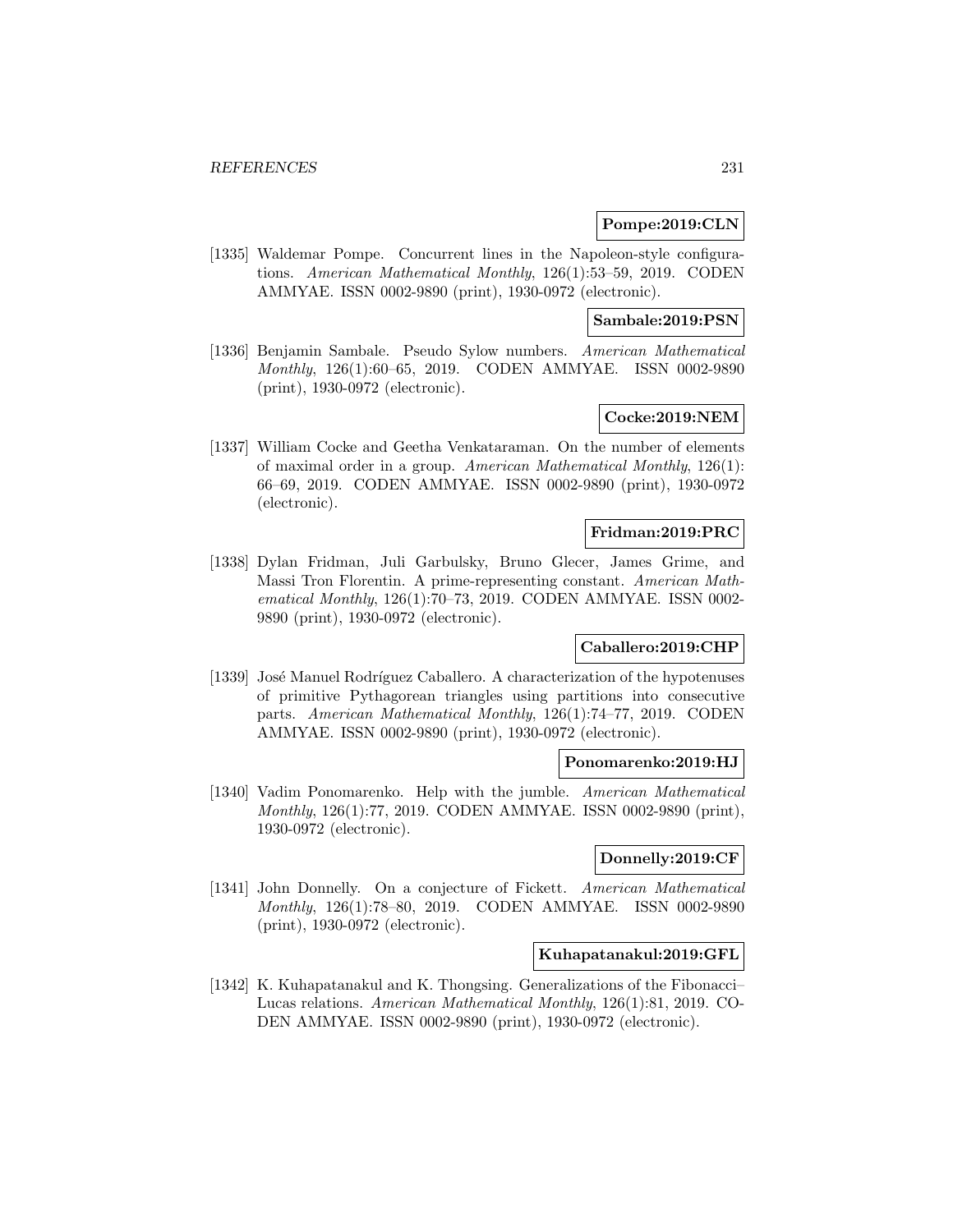## **Edgar:2019:PSa**

[1343] Gerald A. Edgar, Daniel H. Ullman, and Douglas B. West. Problems and solutions. American Mathematical Monthly, 126(1):82–90, 2019. CODEN AMMYAE. ISSN 0002-9890 (print), 1930-0972 (electronic).

## **by:2019:R**

[1344] Tullia Dymarz Reviewed by. Reviews. American Mathematical Monthly, 126(1):91–96, 2019. CODEN AMMYAE. ISSN 0002-9890 (print), 1930- 0972 (electronic).

# **Gorkin:2019:FTT**

[1345] Pamela Gorkin. Four theorems with their foci on ellipses. American Mathematical Monthly, 126(2):99–111, 2019. CODEN AMMYAE. ISSN 0002-9890 (print), 1930-0972 (electronic).

## **Sadhukhan:2019:SCP**

[1346] Arpan Sadhukhan. A simple construction to prove Mycielski's theorem. American Mathematical Monthly, 126(2):112, 2019. CODEN AMMYAE. ISSN 0002-9890 (print), 1930-0972 (electronic).

### **Cantarella:2019:RTP**

[1347] Jason Cantarella, Tom Needham, Clayton Shonkwiler, and Gavin Stewart. Random triangles and polygons in the plane. American Mathematical Monthly, 126(2):113–134, 2019. CODEN AMMYAE. ISSN 0002-9890 (print), 1930-0972 (electronic).

# **Hajja:2019:NQA**

[1348] Mowaffaq Hajja and Jonathan Sondow. Newton quadrilaterals, the associated cubic equations, and their rational solutions. American Mathematical Monthly, 126(2):135–150, 2019. CODEN AMMYAE. ISSN 0002-9890 (print), 1930-0972 (electronic).

## **Jeronimo-Castro:2019:CEB**

[1349] J. Jerónimo-Castro and C. Yee-Romero. Characterizations of the Euclidean ball by intersections with planes and slabs. American Mathematical Monthly, 126(2):151–157, 2019. CODEN AMMYAE. ISSN 0002-9890 (print), 1930-0972 (electronic).

#### **Arnold:2019:MPT**

[1350] Maxim Arnold and Anatoly Eydelzon. On matrix Pythagorean triples. American Mathematical Monthly, 126(2):158–160, 2019. CODEN AM-MYAE. ISSN 0002-9890 (print), 1930-0972 (electronic).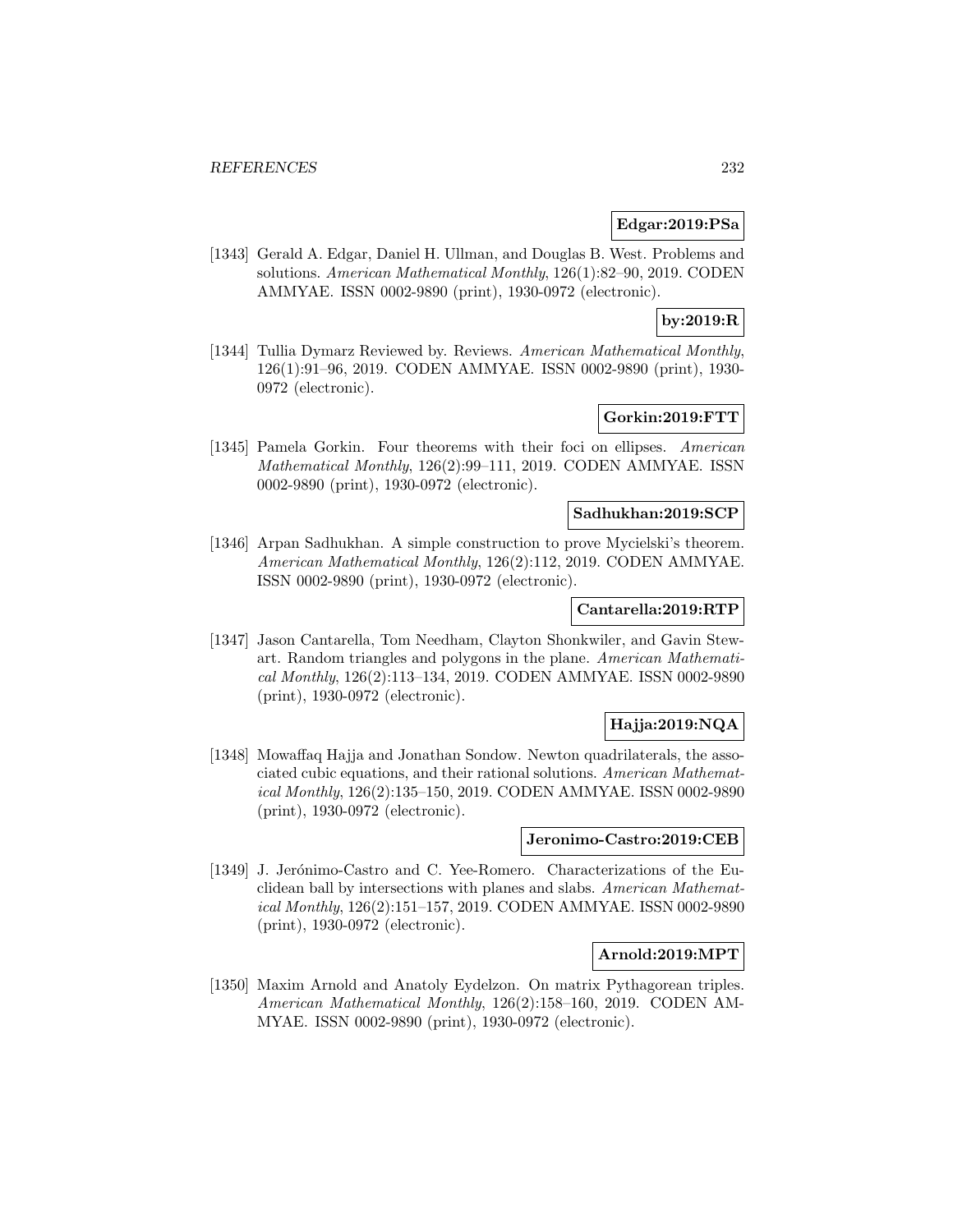## **Athreya:2019:TVI**

[1351] Jayadev S. Athreya and David Aulicino. A trajectory from a vertex to itself on the dodecahedron. American Mathematical Monthly, 126(2): 161–162, 2019. CODEN AMMYAE. ISSN 0002-9890 (print), 1930-0972 (electronic).

## **Leonetti:2019:CRS**

[1352] Paolo Leonetti. Convergence rates of subseries. American Mathematical Monthly, 126(2):163–167, 2019. CODEN AMMYAE. ISSN 0002-9890 (print), 1930-0972 (electronic).

## **Sury:2019:RTA**

[1353] B. Sury. A ring-theoretic approach to bound the totient function. American Mathematical Monthly, 126(2):167, 2019. CODEN AMMYAE. ISSN 0002-9890 (print), 1930-0972 (electronic).

## **Nguyen:2019:NCI**

[1354] Nicholas Phat Nguyen. A note on cyclotomic integers. American Mathematical Monthly, 126(2):168–172, 2019. CODEN AMMYAE. ISSN 0002- 9890 (print), 1930-0972 (electronic).

## **Andrica:2019:SNS**

[1355] Dorin Andrica and Vlad Crisan. The smallest nontrivial solution to  $x_k \equiv$ 1(modn) and related sequences. American Mathematical Monthly, 126 (2):173–178, 2019. CODEN AMMYAE. ISSN 0002-9890 (print), 1930- 0972 (electronic).

## **Donnelly:2019:GAT**

[1356] Robert G. Donnelly and Molly W. Dunkum. The group action tri-cycle theorem. American Mathematical Monthly, 126(2):179, 2019. CODEN AMMYAE. ISSN 0002-9890 (print), 1930-0972 (electronic).

## **Edgar:2019:PSb**

[1357] Edited by Gerald A. Edgar, Daniel H. Ullman, Douglas B. West, and with the collaboration of Paul Bracken. Problems and solutions. American Mathematical Monthly, 126(2):180–188, 2019. CODEN AMMYAE. ISSN 0002-9890 (print), 1930-0972 (electronic).

#### **Berndt:2019:R**

[1358] Reviewed by Bruce Berndt. Reviews. American Mathematical Monthly, 126(2):189–192, 2019. CODEN AMMYAE. ISSN 0002-9890 (print), 1930-0972 (electronic).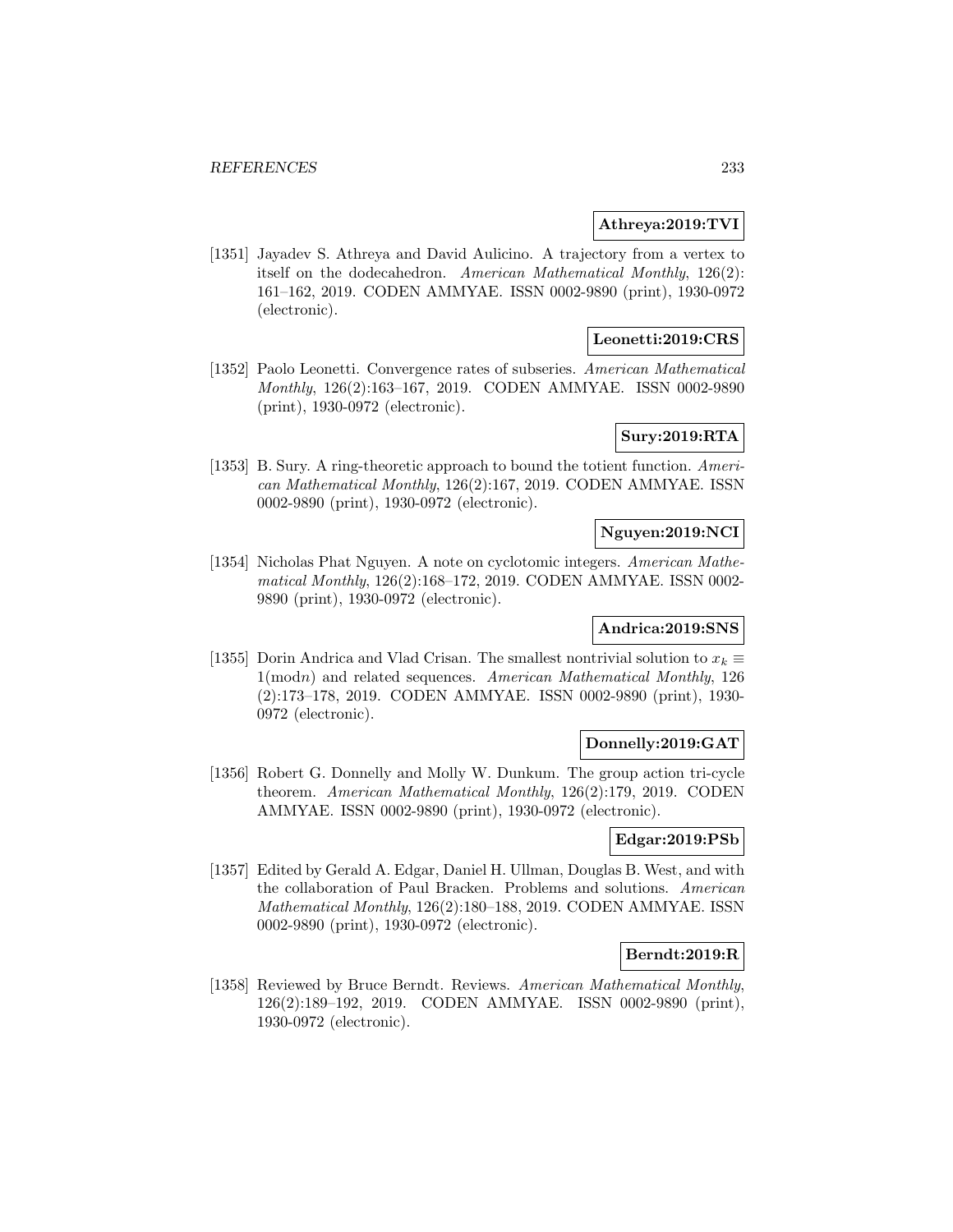### **Peeples:2019:YGG**

[1359] Joanne Peeples, James Alvarez, Ruth Charney, John Harris, Jim Lewis, ´ and Nancy Neudauer. Yueh-Gin Gung and Dr. Charles Y. Hu Award for 2019 to Philip Uri Treisman for distinguished service to mathematics. American Mathematical Monthly, 126(3):195–198, 2019. CODEN AMMYAE. ISSN 0002-9890 (print), 1930-0972 (electronic).

## **Ullman:2019:DB**

[1360] Daniel H. Ullman and Daniel J. Velleman. Differences of bijections. American Mathematical Monthly, 126(3):199–216, 2019. CODEN AM-MYAE. ISSN 0002-9890 (print), 1930-0972 (electronic).

# **Allouche:2019:TBI**

[1361] J.-P. Allouche. Two binomial identities of ruehr revisited. American Mathematical Monthly, 126(3):217–225, 2019. CODEN AMMYAE. ISSN 0002-9890 (print), 1930-0972 (electronic).

#### **Soundararajan:2019:EZP**

[1362] K. Soundararajan. Equidistribution of zeros of polynomials. American Mathematical Monthly, 126(3):226–236, 2019. CODEN AMMYAE. ISSN 0002-9890 (print), 1930-0972 (electronic).

## **Perdomo:2019:RTM**

[1363] Oscar M. Perdomo. The round Taylor method. American Mathematical Monthly, 126(3):237–251, 2019. CODEN AMMYAE. ISSN 0002-9890 (print), 1930-0972 (electronic).

#### **Ramesh:2019:NGT**

[1364] V. P. Ramesh, R. Thangadurai, and R. Thatchaayini. A note on Gauss's Theorem on primitive roots. American Mathematical Monthly, 126(3): 252–254, 2019. CODEN AMMYAE. ISSN 0002-9890 (print), 1930-0972 (electronic).

## **Yap:2019:TC**

[1365] Shirley Llamado Yap. A Theodorus construction. American Mathematical Monthly, 126(3):255–259, 2019. CODEN AMMYAE. ISSN 0002-9890 (print), 1930-0972 (electronic).

### **Mawhin:2019:SPH**

[1366] Jean Mawhin. Simple proofs of the Hadamard and Poincaré–Miranda theorems using the Brouwer Fixed Point Theorem. American Mathemat-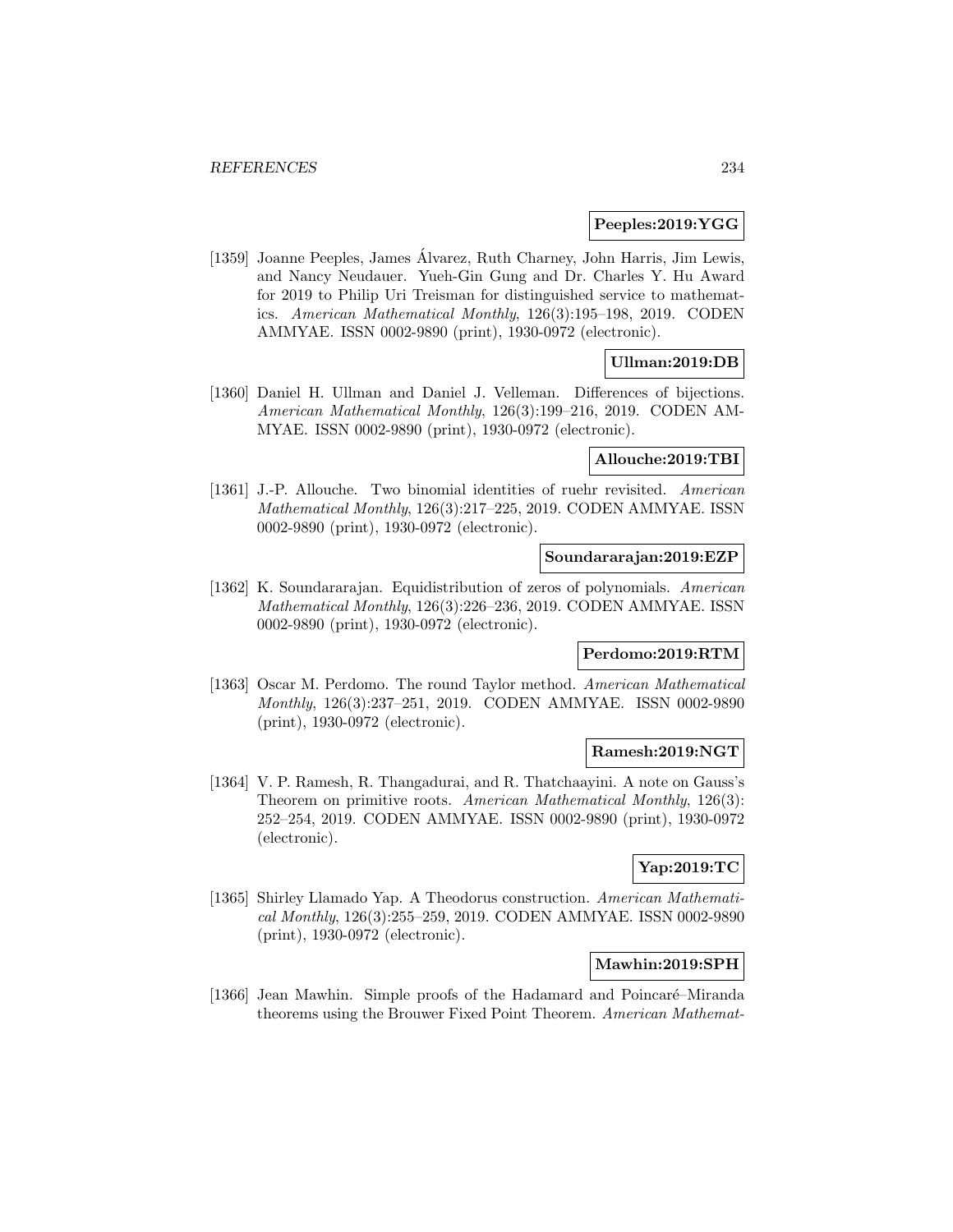ical Monthly, 126(3):260–263, 2019. CODEN AMMYAE. ISSN 0002-9890 (print), 1930-0972 (electronic).

## **Falkner:2019:HPH**

[1367] Neil Falkner. Hahn's proof of the Hahn decomposition theorem, and related matters. American Mathematical Monthly, 126(3):264–268, 2019. CODEN AMMYAE. ISSN 0002-9890 (print), 1930-0972 (electronic).

## **Forgacs:2019:NIS**

[1368] Tamás Forgács, Jack Luong, and Joshua Williamson. A note on infinite series with recursively defined terms. American Mathematical Monthly, 126(3):269–274, 2019. CODEN AMMYAE. ISSN 0002-9890 (print), 1930-0972 (electronic).

### **Rounds:2019:ELS**

[1369] Bill Rounds. Euclid's Lemma and the square root of 2. American Mathematical Monthly, 126(3):274, 2019. CODEN AMMYAE. ISSN 0002-9890 (print), 1930-0972 (electronic).

## **Gordon:2019:CSH**

[1370] Russell A. Gordon. Comments on "Subsums of the Harmonic Series". American Mathematical Monthly, 126(3):275–279, 2019. CODEN AM-MYAE. ISSN 0002-9890 (print), 1930-0972 (electronic).

## **Edgar:2019:PSc**

[1371] Edited by Gerald A. Edgar, Daniel H. Ullman, and Douglas B. West. Problems and solutions. American Mathematical Monthly, 126(3):280– 288, 2019. CODEN AMMYAE. ISSN 0002-9890 (print), 1930-0972 (electronic).

#### **Seacrest:2019:PSP**

[1372] Deborah E. Seacrest and Tyler Seacrest. The prisoner shouting puzzle and variations. American Mathematical Monthly, 126(4):291–305, 2019. CODEN AMMYAE. ISSN 0002-9890 (print), 1930-0972 (electronic).

## **Taylor:2019:PAE**

[1373] Alan D. Taylor and Stan Wagon. A paradox arising from the elimination of a paradox. American Mathematical Monthly, 126(4):306–318, 2019. CODEN AMMYAE. ISSN 0002-9890 (print), 1930-0972 (electronic).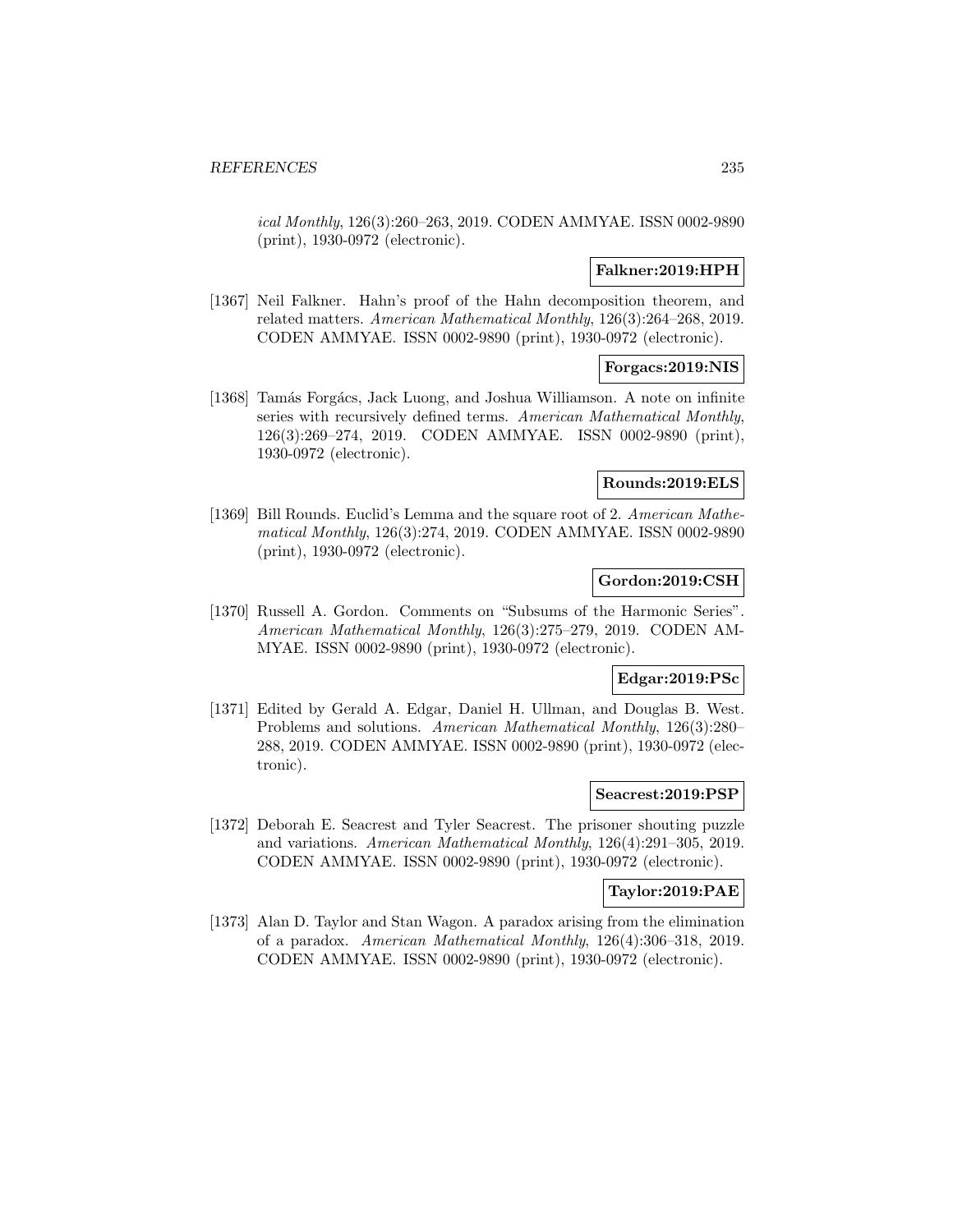## **Holland:2019:CSI**

[1374] Finbarr Holland and Roger Smyth. Cardioids and self-inversive cubic polynomials. American Mathematical Monthly, 126(4):319–329, 2019. CODEN AMMYAE. ISSN 0002-9890 (print), 1930-0972 (electronic).

## **Chapman:2019:WCN**

[1375] Scott T. Chapman. So what is class number 2? American Mathematical Monthly, 126(4):330–339, 2019. CODEN AMMYAE. ISSN 0002-9890 (print), 1930-0972 (electronic).

## **Mahmoudi:2019:GIS**

[1376] M. G. Mahmoudi. A geometric interpretation of the simplicity of SO(3). American Mathematical Monthly, 126(4):340–350, 2019. CODEN AM-MYAE. ISSN 0002-9890 (print), 1930-0972 (electronic).

#### **Demers:2019:SNC**

[1377] Simon Demers. The smallest number that cannot be collapsed using fewer than 6 plus signs is 3003344034004. American Mathematical Monthly, 126 (4):351, 2019. CODEN AMMYAE. ISSN 0002-9890 (print), 1930-0972 (electronic).

## **Ozawa:2019:TMP**

[1378] Makoto Ozawa and Scott A. Taylor. Two more proofs that the Kinoshita Graph is knotted. American Mathematical Monthly, 126(4):352– 357, 2019. CODEN AMMYAE. ISSN 0002-9890 (print), 1930-0972 (electronic).

## **Korus:2019:NPM**

[1379] Péter Kórus. Notes on projectile motion. American Mathematical Monthly, 126(4):358–360, 2019. CODEN AMMYAE. ISSN 0002-9890 (print), 1930-0972 (electronic).

## **Glasser:2019:NBR**

[1380] M. L. Glasser. A note on Beukers's and related double integrals. American Mathematical Monthly, 126(4):361–363, 2019. CODEN AMMYAE. ISSN 0002-9890 (print), 1930-0972 (electronic).

#### **Jukna:2019:CFC**

[1381] Stasys Jukna. Coin flipping cannot shorten arithmetic computations. American Mathematical Monthly, 126(4):364–366, 2019. CODEN AM-MYAE. ISSN 0002-9890 (print), 1930-0972 (electronic).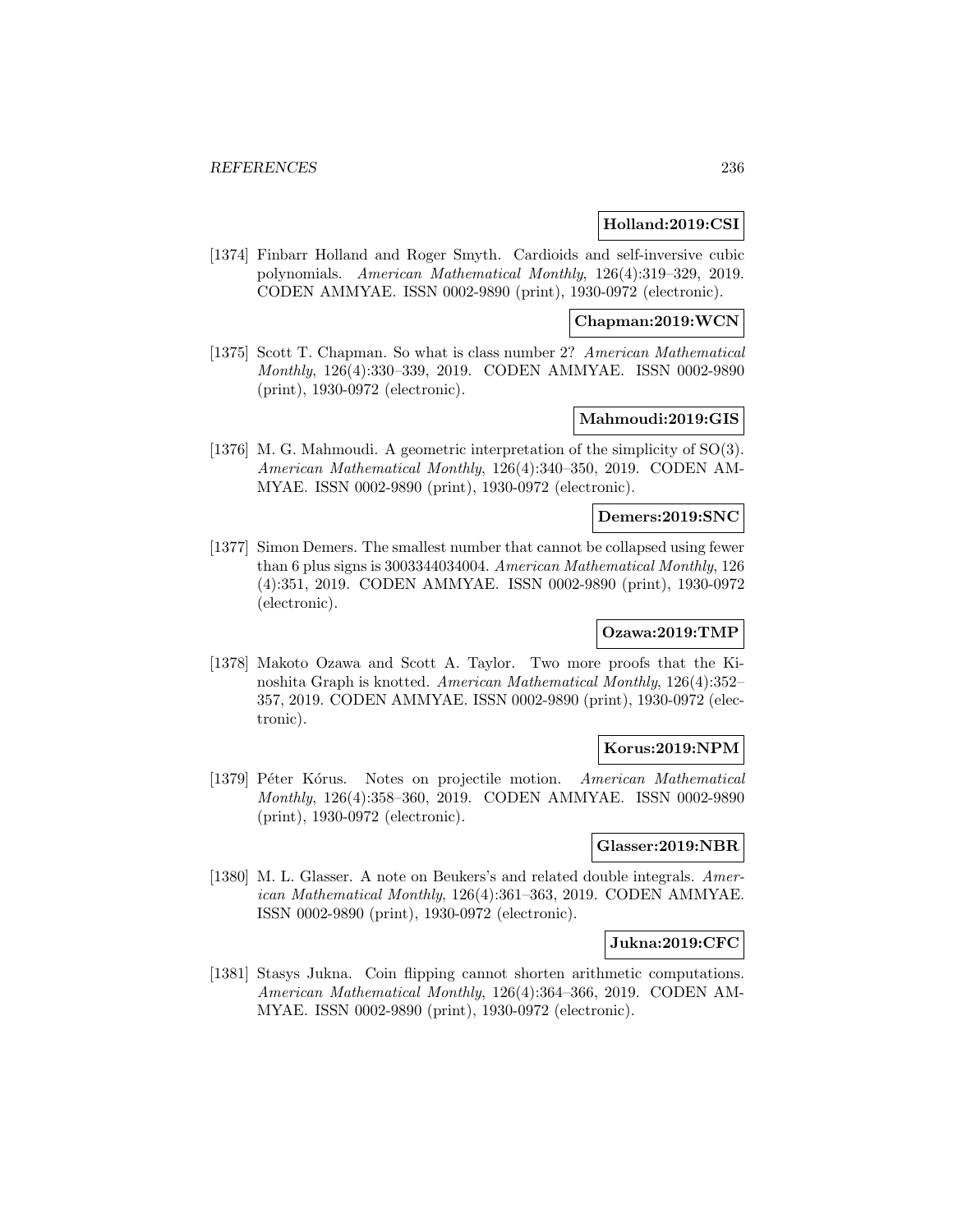## **Berendonk:2019:NTT**

[1382] Stephan Berendonk. A Napoleonic Theorem for trapezoids. American Mathematical Monthly, 126(4):367–369, 2019. CODEN AMMYAE. ISSN 0002-9890 (print), 1930-0972 (electronic).

## **Edgar:2019:PSd**

[1383] Edited by Gerald A. Edgar, Daniel H. Ullman, Douglas B. West, and with the collaboration of Paul Bracken. Problems and solutions. American Mathematical Monthly, 126(4):370–378, 2019. CODEN AMMYAE. ISSN 0002-9890 (print), 1930-0972 (electronic).

# **Beineke:2019:R**

[1384] Lowell Beineke. Reviews. American Mathematical Monthly, 126(4):379– 384, 2019. CODEN AMMYAE. ISSN 0002-9890 (print), 1930-0972 (electronic).

#### **Torrence:2019:PBF**

[1385] Bruce Torrence. Passing the buck and firing Fibonacci: Adventures with the stochastic abacus. American Mathematical Monthly, 126(5):387–399, 2019. CODEN AMMYAE. ISSN 0002-9890 (print), 1930-0972 (electronic).

## **Fomin:2019:MIU**

[1386] Dmitri V. Fomin. Is the multiset of n integers uniquely determined by the multiset of its s-sums? American Mathematical Monthly, 126(5): 400–417, 2019. CODEN AMMYAE. ISSN 0002-9890 (print), 1930-0972 (electronic).

## **Antonelli:2019:SLB**

[1387] Tim Antonelli. A surprising link between integer partitions and Euler's number e. American Mathematical Monthly, 126(5):418–429, 2019. CO-DEN AMMYAE. ISSN 0002-9890 (print), 1930-0972 (electronic).

## **Munch:2019:CTE**

[1388] Niels Juul Munch. A Chebyshev theorem for ellipses in the complex plane. American Mathematical Monthly, 126(5):430–436, 2019. CODEN AMMYAE. ISSN 0002-9890 (print), 1930-0972 (electronic).

## **Anonymous:2019:HJ**

[1389] Anonymous. The hardest jumbles. American Mathematical Monthly, 126 (5):436, 2019. CODEN AMMYAE. ISSN 0002-9890 (print), 1930-0972 (electronic).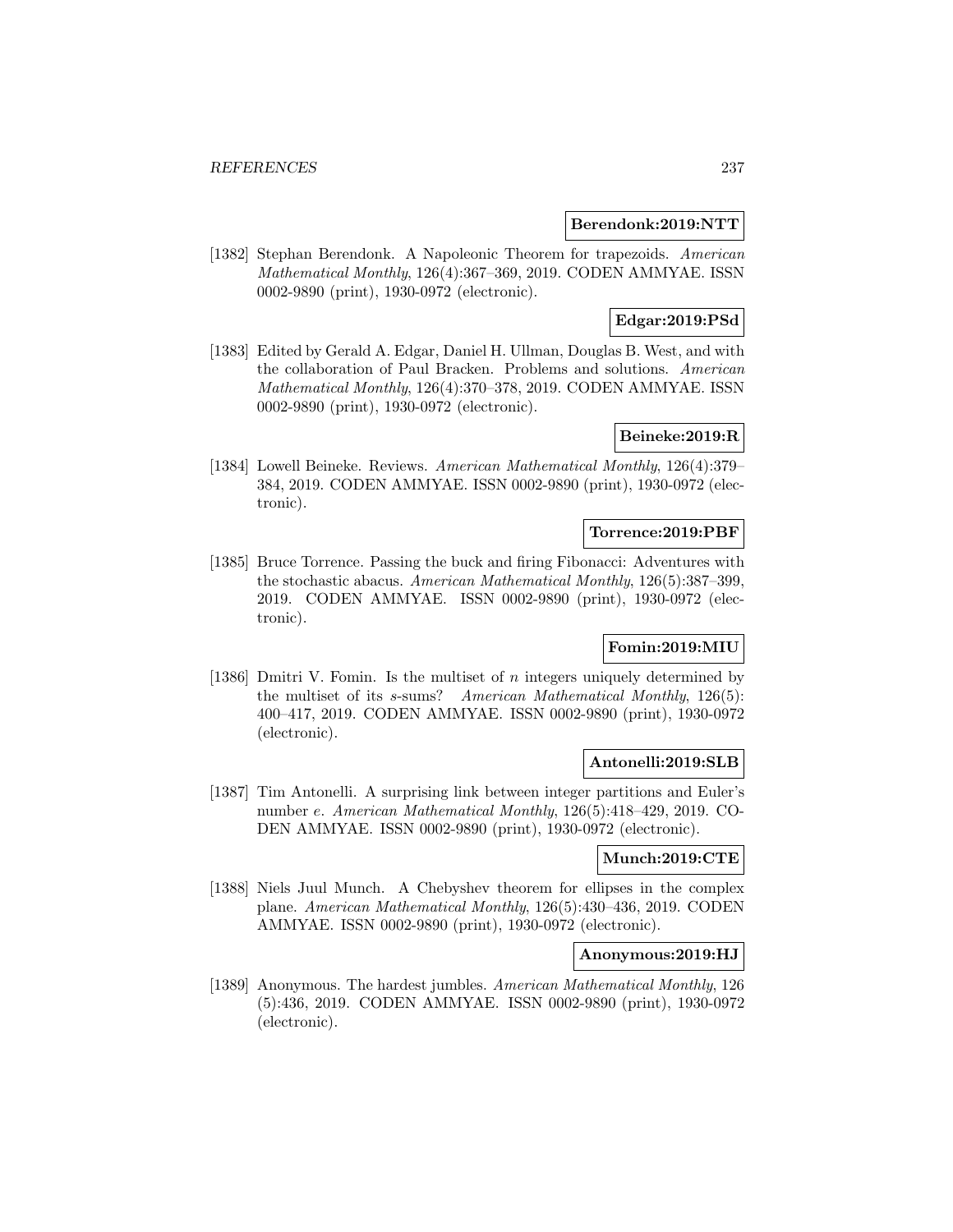### **Cameron:2019:DSV**

[1390] Thomas R. Cameron. The determinant from signed volume to the Laplace expansion. American Mathematical Monthly, 126(5):437–447, 2019. CODEN AMMYAE. ISSN 0002-9890 (print), 1930-0972 (electronic).

## **Schneegans:2019:HC**

[1391] Olivier Schneegans. How close to 10 is  $\pi^2$  ? American Mathematical Monthly, 126(5):448, 2019. CODEN AMMYAE. ISSN 0002-9890 (print), 1930-0972 (electronic).

## **Herzog:2019:KTF**

[1392] Gerd Herzog and Peer Chr. Kunstmann. Korovkin's theorem for functionals and limits for box integrals. American Mathematical Monthly, 126 (5):449–454, 2019. CODEN AMMYAE. ISSN 0002-9890 (print), 1930- 0972 (electronic).

#### **Ponomarenko:2019:YAM**

[1393] Edited by Vadim Ponomarenko. 100 years ago this month in The American Mathematical Monthly. American Mathematical Monthly, 126(5): 454, 2019. CODEN AMMYAE. ISSN 0002-9890 (print), 1930-0972 (electronic).

# **Andruszkiewicz:2019:CCS**

[1394] R. R. Andruszkiewicz and K. Pryszczepko. A curious characterization of subrings of the field **Q** and applications. American Mathematical Monthly, 126(5):455–458, 2019. CODEN AMMYAE. ISSN 0002-9890 (print), 1930-0972 (electronic).

#### **Mortini:2019:SPC**

[1395] Raymond Mortini. A simpler proof of Cohen's Factorization Theorem. American Mathematical Monthly, 126(5):459–463, 2019. CODEN AM-MYAE. ISSN 0002-9890 (print), 1930-0972 (electronic).

#### **Blaszczyk:2019:SPS**

[1396] Aleksander Błaszczyk. A simple proof of Sierpiński's Theorem. American Mathematical Monthly, 126(5):464–466, 2019. CODEN AMMYAE. ISSN 0002-9890 (print), 1930-0972 (electronic).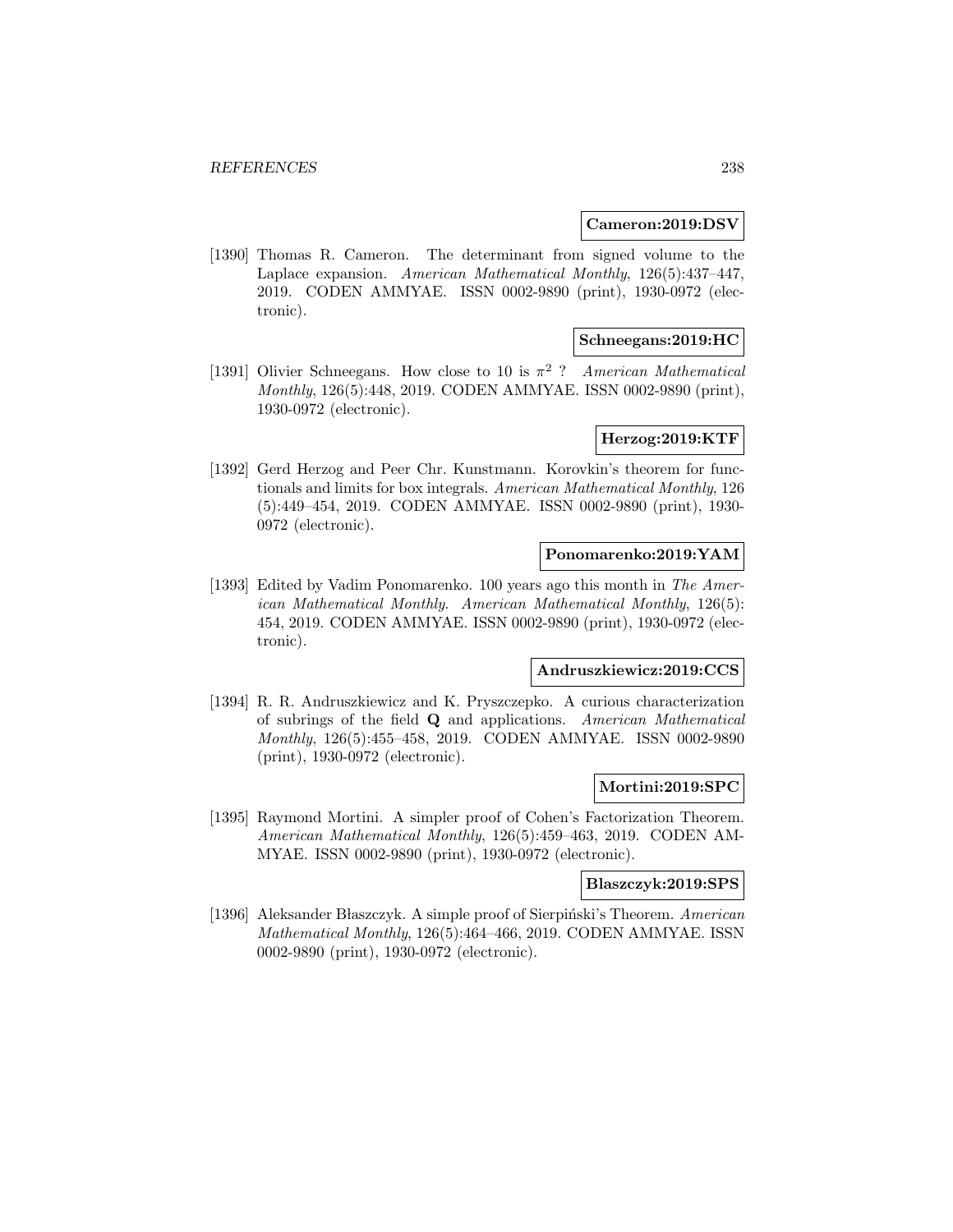## **Plaza:2019:TPP**

[1397] Angel Plaza. k-th power of a partial sum. American Mathematical Monthly, 126(5):467, 2019. CODEN AMMYAE. ISSN 0002-9890 (print), 1930-0972 (electronic).

## **Edgar:2019:PSe**

[1398] Edited by Gerald A. Edgar, Daniel H. Ullman, Douglas B. West, and with the collaboration of Paul Bracken. Problems and solutions. American Mathematical Monthly, 126(5):468–476, 2019. CODEN AMMYAE. ISSN 0002-9890 (print), 1930-0972 (electronic).

# **Ratliff:2019:R**

[1399] Reviewed by Thomas Ratliff. Reviews. American Mathematical Monthly, 126(5):477–479, 2019. CODEN AMMYAE. ISSN 0002-9890 (print), 1930-0972 (electronic).

### **Anonymous:2019:SHJ**

[1400] Anonymous. Solution to the hardest jumbles. American Mathematical Monthly, 126(5):479, 2019. CODEN AMMYAE. ISSN 0002-9890 (print), 1930-0972 (electronic).

# **Colley:2019:EEa**

[1401] Susan Jane Colley. Editor's endnotes. American Mathematical Monthly, 126(5):480, 2019. CODEN AMMYAE. ISSN 0002-9890 (print), 1930- 0972 (electronic).

## **Adams:2019:KRK**

[1402] Colin Adams, Allison Henrich, Kate Kearney, and Nicholas Scoville. Knots related by knotoids. American Mathematical Monthly, 126(6): 483–490, 2019. CODEN AMMYAE. ISSN 0002-9890 (print), 1930-0972 (electronic).

## **Garcia:2019:EBE**

[1403] Ronaldo Garcia. Elliptic billiards and ellipses associated to the 3-periodic orbits. American Mathematical Monthly, 126(6):491–504, 2019. CODEN AMMYAE. ISSN 0002-9890 (print), 1930-0972 (electronic).

## **Kolba:2019:NIS**

[1404] Tiffany Kolba, Anthony Coniglio, Sarah Sparks, and Daniel Weithers. Noise-induced stabilization of perturbed Hamiltonian systems. American Mathematical Monthly, 126(6):505–518, 2019. CODEN AMMYAE. ISSN 0002-9890 (print), 1930-0972 (electronic).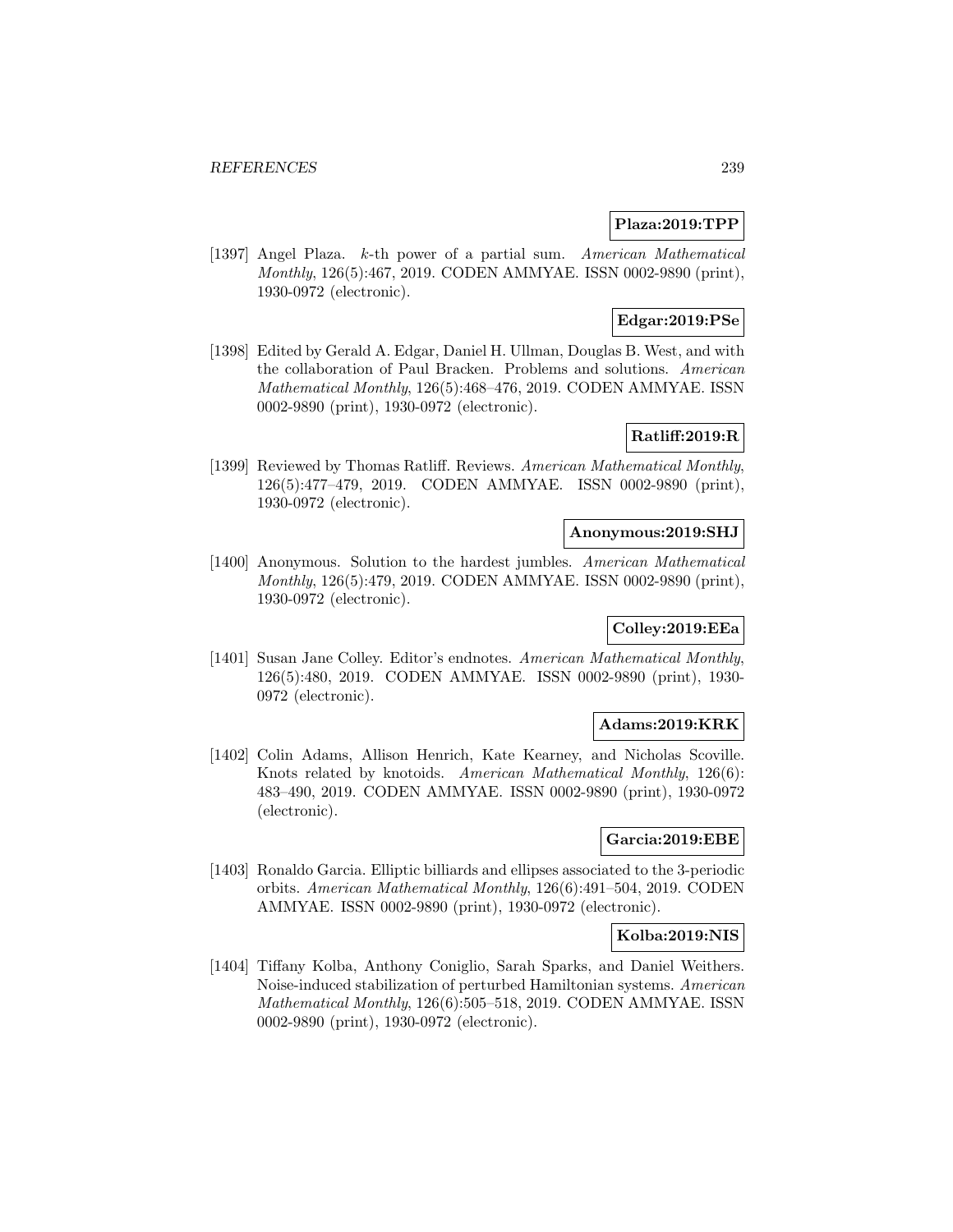### **Santiago:2019:GTA**

[1405] José Hernández Santiago. The group-theoretic analog of Kuratowski's closure-complement theorem. American Mathematical Monthly, 126(6): 519–526, 2019. CODEN AMMYAE. ISSN 0002-9890 (print), 1930-0972 (electronic).

## **Brooks:2019:IFS**

[1406] Jennifer Brooks. An interesting family of symmetric polynomials. American Mathematical Monthly, 126(6):527–540, 2019. CODEN AMMYAE. ISSN 0002-9890 (print), 1930-0972 (electronic).

## **Holdener:2019:PDP**

[1407] Judy Holdener and Emily Rachfal. Perfect and deficient perfect numbers. American Mathematical Monthly, 126(6):541–546, 2019. CODEN AMMYAE. ISSN 0002-9890 (print), 1930-0972 (electronic).

## **Treeby:2019:R**

[1408] David Treeby. Relativity. American Mathematical Monthly, 126(6):546, 2019. CODEN AMMYAE. ISSN 0002-9890 (print), 1930-0972 (electronic).

## **Ciesielski:2019:BCR**

[1409] K. C. Ciesielski, M. E. Martínez-Gómez, and J. B. Seoane-Sepúlveda. "Big" continuous restrictions of arbitrary functions. American Mathematical Monthly, 126(6):547–552, 2019. CODEN AMMYAE. ISSN 0002- 9890 (print), 1930-0972 (electronic).

## **Fraser:2019:AAP**

[1410] Jonathan M. Fraser. Almost arithmetic progressions in the primes and other large sets. American Mathematical Monthly, 126(6):553–558, 2019. CODEN AMMYAE. ISSN 0002-9890 (print), 1930-0972 (electronic).

## **Swan:2019:NES**

[1411] Hunter Swan. Nonnegative eigenvectors of symmetric matrices. American Mathematical Monthly, 126(6):559–560, 2019. CODEN AMMYAE. ISSN 0002-9890 (print), 1930-0972 (electronic).

#### **Gelinas:2019:IRD**

[1412] Jacques Gélinas and Alexander G. Smirnov. Integral representation for derivatives of  $cos(x)$ . American Mathematical Monthly, 126(6):561, 2019. CODEN AMMYAE. ISSN 0002-9890 (print), 1930-0972 (electronic).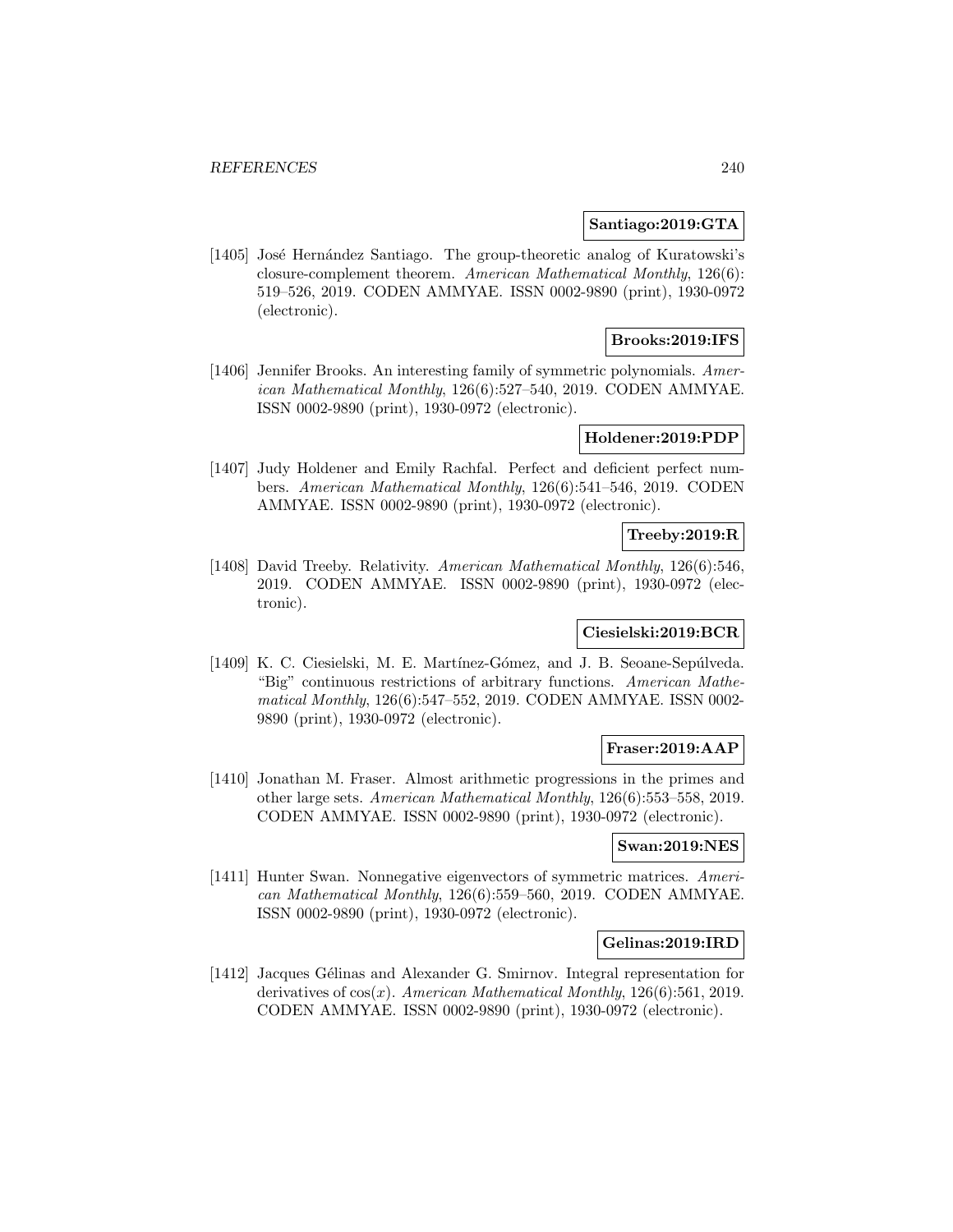### **Edgar:2019:PSf**

[1413] Edited by Gerald A. Edgar, Daniel H. Ullman, and Douglas B. West. Problems and solutions. American Mathematical Monthly, 126(6):562– 570, 2019. CODEN AMMYAE. ISSN 0002-9890 (print), 1930-0972 (electronic).

# **Lanphier:2019:R**

[1414] Dominic Lanphier. Reviews. American Mathematical Monthly, 126(6): 571–576, 2019. CODEN AMMYAE. ISSN 0002-9890 (print), 1930-0972 (electronic).

## **Little:2019:MLT**

[1415] John B. Little. The many lives of the twisted cubic. American Mathematical Monthly, 126(7):579–592, 2019. CODEN AMMYAE. ISSN 0002-9890 (print), 1930-0972 (electronic).

## **Tapp:2019:MPG**

[1416] Kristopher Tapp. Measuring political gerrymandering. American Mathematical Monthly, 126(7):593–609, 2019. CODEN AMMYAE. ISSN 0002- 9890 (print), 1930-0972 (electronic).

### **Papadopoulos:2019:TTM**

[1417] Athanase Papadopoulos. Three theorems of menelaus. American Mathematical Monthly, 126(7):610–619, 2019. CODEN AMMYAE. ISSN 0002- 9890 (print), 1930-0972 (electronic).

#### **Anonymous:2019:PRH**

[1418] Anonymous. The Paul R. Halmos-Lester R. Ford Awards for 2018. American Mathematical Monthly, 126(7):619, 2019. CODEN AMMYAE. ISSN 0002-9890 (print), 1930-0972 (electronic).

## **Grinshpan:2019:LAP**

[1419] Anatolii Grinshpan and Hugo J. Woerdeman. A linear-algebraic proof of Hilbert's Ternary Quartic Theorem. American Mathematical Monthly, 126(7):620–627, 2019. CODEN AMMYAE. ISSN 0002-9890 (print), 1930-0972 (electronic).

#### **Maltenfort:2019:DSF**

[1420] Michael Maltenfort. Decimal selection functions. American Mathematical Monthly, 126(7):628–634, 2019. CODEN AMMYAE. ISSN 0002-9890 (print), 1930-0972 (electronic).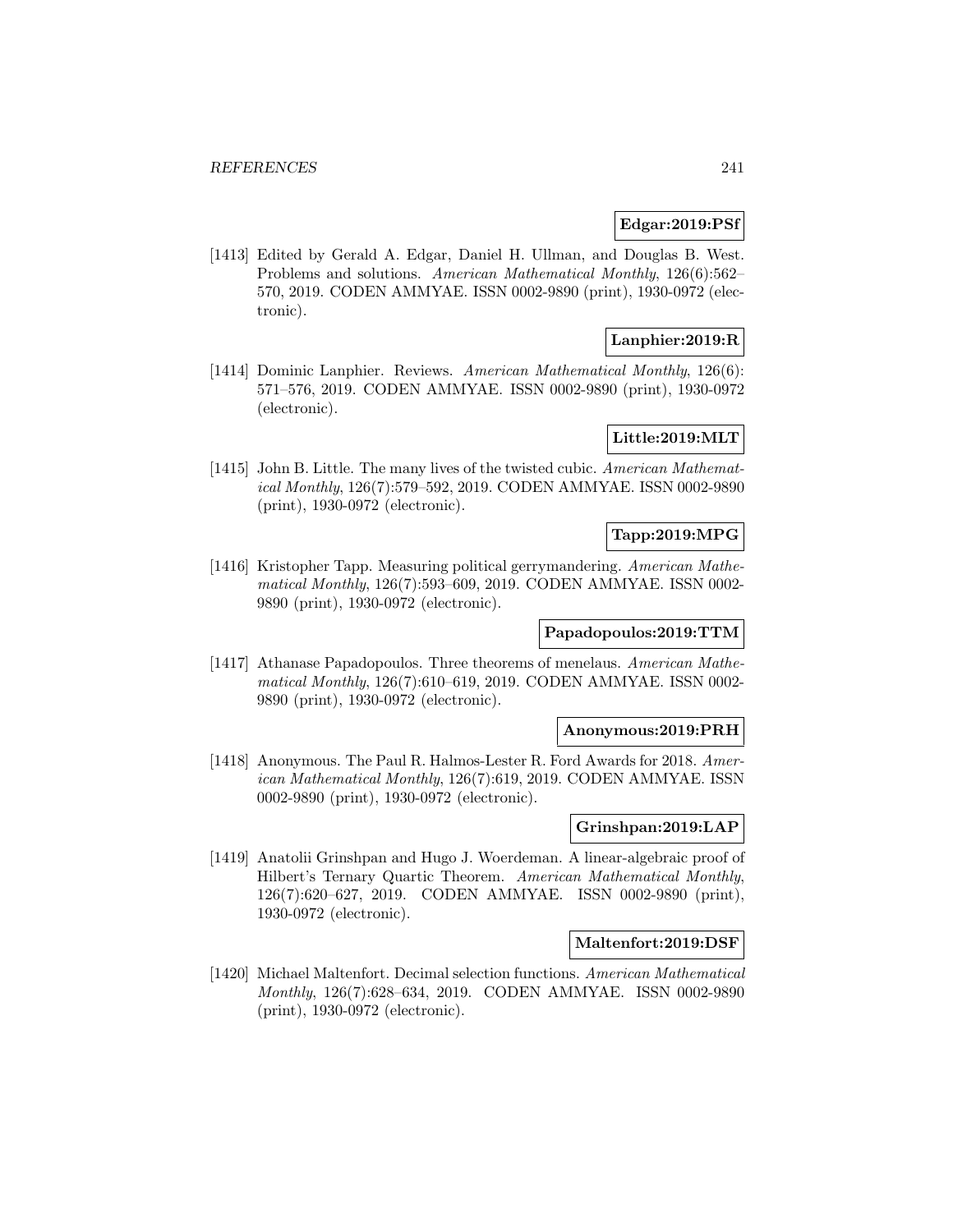## **Younsi:2019:PCC**

[1421] Malik Younsi. Peano curves in complex analysis. American Mathematical Monthly, 126(7):635–640, 2019. CODEN AMMYAE. ISSN 0002-9890 (print), 1930-0972 (electronic).

## **Jameson:2019:LMR**

[1422] Graham Jameson and Peter R. Mercer. The logarithmic mean revisited. American Mathematical Monthly, 126(7):641–645, 2019. CODEN AMMYAE. ISSN 0002-9890 (print), 1930-0972 (electronic).

## **Chamberland:2019:AFP**

[1423] Marc Chamberland and Eugene A. Herman. Arctangent formulas and pi. American Mathematical Monthly, 126(7):646–650, 2019. CODEN AMMYAE. ISSN 0002-9890 (print), 1930-0972 (electronic).

### **Baoulina:2019:IRC**

[1424] Ioulia N. Baoulina. Integer ratios of consecutive alternating power sums. American Mathematical Monthly, 126(7):651–654, 2019. CODEN AM-MYAE. ISSN 0002-9890 (print), 1930-0972 (electronic).

# **Lonke:2019:SCV**

[1425] Yossi Lonke. Shadows of cube vertices. American Mathematical Monthly, 126(7):655–656, 2019. CODEN AMMYAE. ISSN 0002-9890 (print), 1930-0972 (electronic).

## **Aebi:2019:SPS**

[1426] Christian Aebi. 53 is the smallest prime that is not the sum or difference of powers of the first two prime numbers. American Mathematical Monthly, 126(7):657, 2019. CODEN AMMYAE. ISSN 0002-9890 (print), 1930-0972 (electronic).

# **Edgar:2019:PSg**

[1427] Gerald A. Edgar, Daniel H. Ullman, and Douglas B. West. Problems and solutions. American Mathematical Monthly, 126(7):658–666, 2019. CODEN AMMYAE. ISSN 0002-9890 (print), 1930-0972 (electronic).

## **Crisman:2019:R**

[1428] Karl-Dieter Crisman. Reviews. American Mathematical Monthly, 126(7): 667–672, 2019. CODEN AMMYAE. ISSN 0002-9890 (print), 1930-0972 (electronic).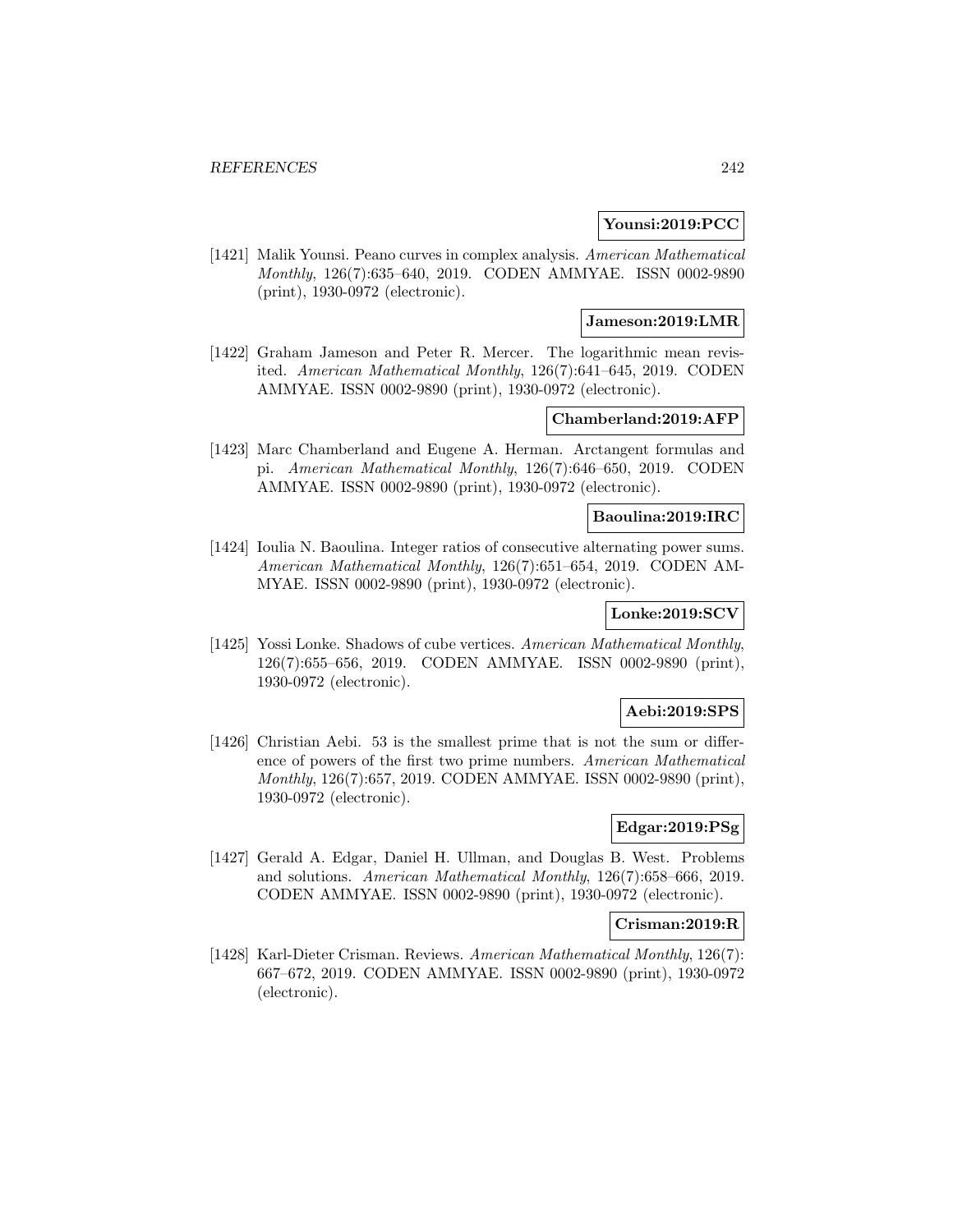#### **Krusemeyer:2019:SNW**

[1429] Mark Krusemeyer and Daniel H. Ullman. The Seventy-Ninth William Lowell Putnam Mathematical Competition. American Mathematical Monthly, 126(8):675–687, 2019. CODEN AMMYAE. ISSN 0002-9890 (print), 1930-0972 (electronic).

## **Pomerance:2019:PSC**

[1430] Carl Pomerance and Chris Spicer. Proof of the Sheldon Conjecture. American Mathematical Monthly, 126(8):688–698, 2019. CODEN AM-MYAE. ISSN 0002-9890 (print), 1930-0972 (electronic).

### **Lauritzen:2019:EAI**

[1431] Niels Lauritzen and Jesper Funch Thomsen. A Euclidean algorithm for integer matrices. American Mathematical Monthly, 126(8):699, 2019. CODEN AMMYAE. ISSN 0002-9890 (print), 1930-0972 (electronic).

# **Hegselmann:2019:CFO**

[1432] Rainer Hegselmann and Ulrich Krause. Consensus and fragmentation of opinions with a focus on bounded confidence. American Mathematical Monthly, 126(8):700–716, 2019. CODEN AMMYAE. ISSN 0002-9890 (print), 1930-0972 (electronic).

## **Talvila:2019:FTI**

[1433] Erik Talvila. Fourier transform inversion using an elementary differential equation and a contour integral. American Mathematical Monthly, 126 (8):717–727, 2019. CODEN AMMYAE. ISSN 0002-9890 (print), 1930- 0972 (electronic).

## **Luca:2019:PSC**

[1434] Florian Luca and Pantelimon Stanica. Perfect squares as concatenation of consecutive integers. American Mathematical Monthly, 126(8): 728–734, 2019. CODEN AMMYAE. ISSN 0002-9890 (print), 1930-0972 (electronic).

### **East:2019:ITG**

[1435] James East and Ron Niles. Integer triangles of given perimeter: a new approach via group theory. American Mathematical Monthly, 126(8): 735–739, 2019. CODEN AMMYAE. ISSN 0002-9890 (print), 1930-0972 (electronic).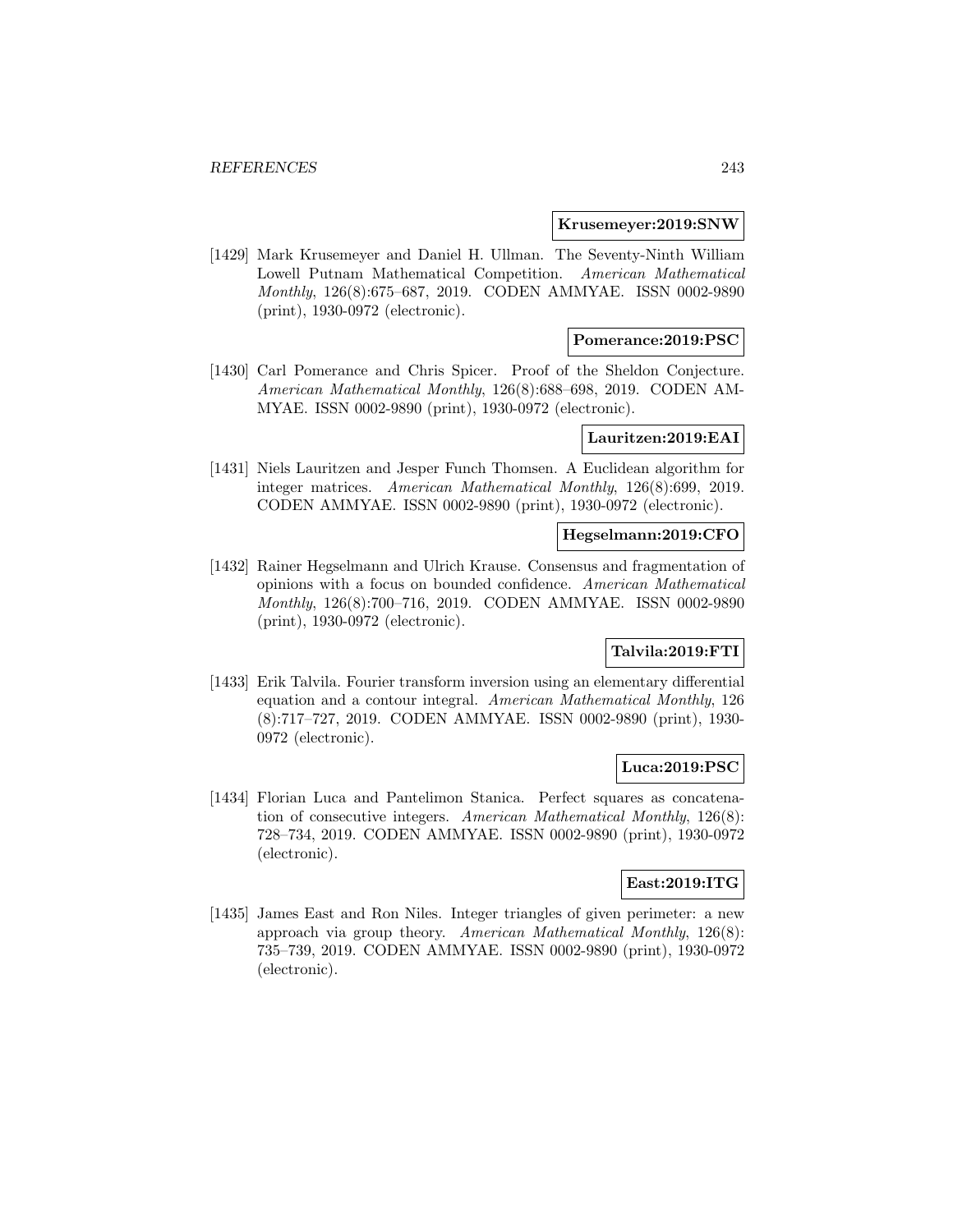## **Ellingsen:2019:FLH**

[1436] Harold W. Ellingsen Jr. A fresh look at highly composite numbers. American Mathematical Monthly, 126(8):740–741, 2019. CODEN AMMYAE. ISSN 0002-9890 (print), 1930-0972 (electronic).

# **Knox:2019:GRI**

[1437] Fiachra Knox, Bojan Mohar, and David R. Wood. A Golden ratio inequality for vertex degrees of graphs. American Mathematical Monthly, 126(8):742–747, 2019. CODEN AMMYAE. ISSN 0002-9890 (print), 1930-0972 (electronic).

## **Kutzman:2019:CSS**

[1438] Misha Kutzman and Vadim Ponomarenko. Count to six in six languages. American Mathematical Monthly, 126(8):747, 2019. CODEN AMMYAE. ISSN 0002-9890 (print), 1930-0972 (electronic).

# **Goyal:2019:PAF**

[1439] Ashish Goyal, Hemant Kalra, and Deepak Gumber. On the probability that an automorphism fixes a group element. American Mathematical Monthly, 126(8):748–753, 2019. CODEN AMMYAE. ISSN 0002-9890 (print), 1930-0972 (electronic).

## **deCamargo:2019:SAP**

[1440] André Pierro de Camargo. A straightforward approach to the product rule. American Mathematical Monthly, 126(8):754, 2019. CODEN AM-MYAE. ISSN 0002-9890 (print), 1930-0972 (electronic).

## **Edgar:2019:PSh**

[1441] Gerald A. Edgar, Daniel H. Ullman, and Douglas B. West. Problems and solutions. American Mathematical Monthly, 126(8):755–763, 2019. CODEN AMMYAE. ISSN 0002-9890 (print), 1930-0972 (electronic).

## **Bremser:2019:R**

[1442] Priscilla Bremser. Reviews. American Mathematical Monthly, 126(8): 764–768, 2019. CODEN AMMYAE. ISSN 0002-9890 (print), 1930-0972 (electronic).

#### **Ponton:2019:CWT**

[1443] Lionel Ponton. The Calkin–Wilf tree of a quadratic surd. American Mathematical Monthly, 126(9):771–785, 2019. CODEN AMMYAE. ISSN 0002-9890 (print), 1930-0972 (electronic).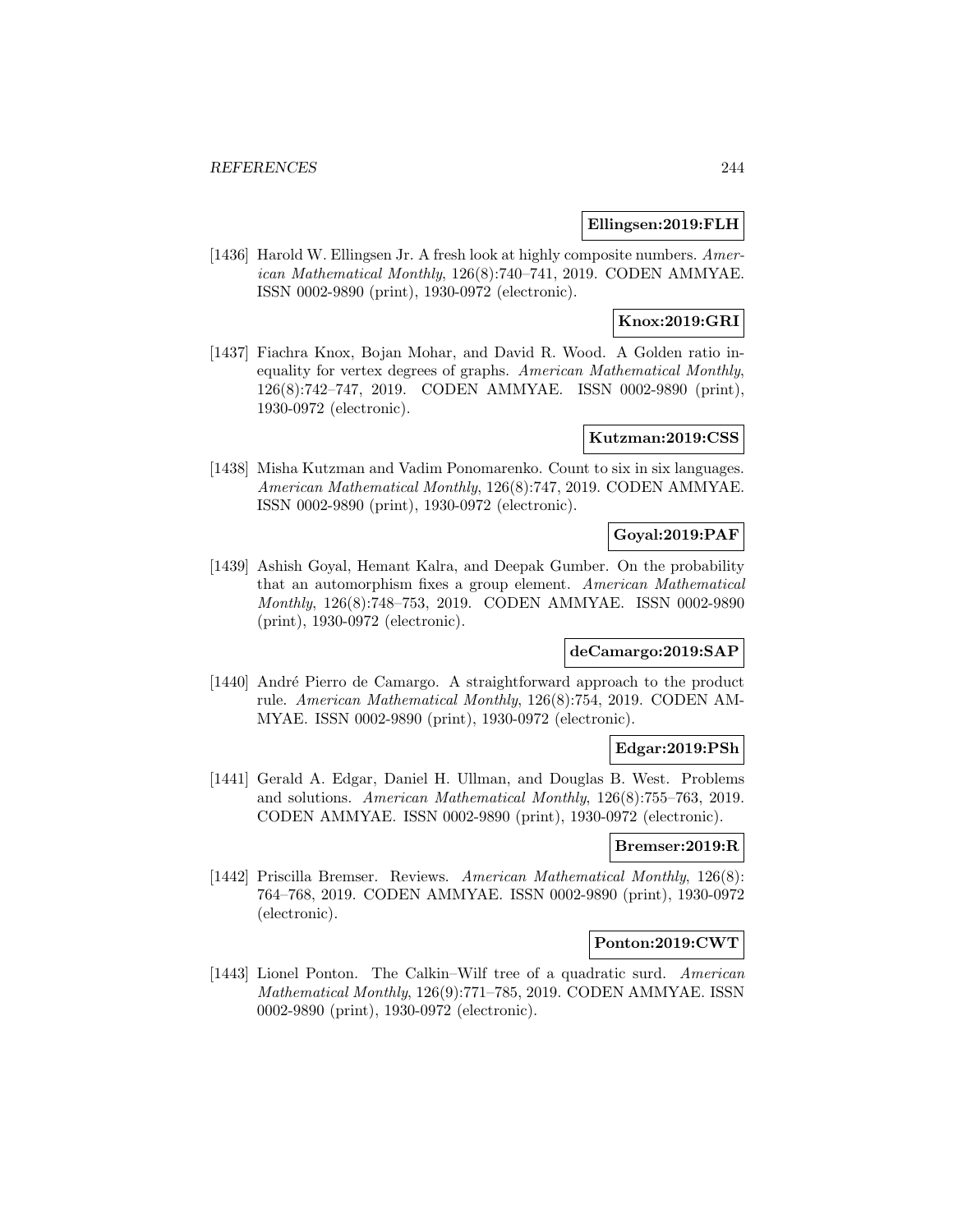## **Mabry:2019:FNI**

[1444] Rick Mabry. Fibonacci numbers, integer compositions, and nets of antiprisms. American Mathematical Monthly, 126(9):786–801, 2019. CO-DEN AMMYAE. ISSN 0002-9890 (print), 1930-0972 (electronic).

## **Shiu:2019:ELE**

[1445] Peter Shiu. On Erdős's last equation. American Mathematical Monthly, 126(9):802–808, 2019. CODEN AMMYAE. ISSN 0002-9890 (print), 1930-0972 (electronic).

## **Jameson:2019:OVE**

[1446] G. J. O. Jameson. Operator-valued extensions of matrix-norm inequalities. American Mathematical Monthly, 126(9):809–815, 2019. CODEN AMMYAE. ISSN 0002-9890 (print), 1930-0972 (electronic).

### **Ekstrom:2019:DRL**

[1447] Fredrik Ekström. Dimension of random limsup sets. American Mathematical Monthly, 126(9):816–824, 2019. CODEN AMMYAE. ISSN 0002- 9890 (print), 1930-0972 (electronic).

## **Zimmerman:2019:PRL**

[1448] Seth Zimmerman and Chungwu Ho. Partitioning the real line into an uncountable collection of everywhere uncountably dense sets. American Mathematical Monthly, 126(9):825–834, 2019. CODEN AMMYAE. ISSN 0002-9890 (print), 1930-0972 (electronic).

## **Slavik:2019:UVH**

[1449] Antonín Slavík. Unbiased version of Hall's Marriage Theorem in matrix form. American Mathematical Monthly, 126(9):835–837, 2019. CODEN AMMYAE. ISSN 0002-9890 (print), 1930-0972 (electronic).

## **Mendel:2019:SPJ**

[1450] Manor Mendel. A simple proof of the Johnson–Lindenstrauss extension theorem. American Mathematical Monthly, 126(9):838–840, 2019. CO-DEN AMMYAE. ISSN 0002-9890 (print), 1930-0972 (electronic).

# **Trevino:2019:PPN**

[1451] Enrique Treviño. Probabilistic proof that  $1 + 2 + \cdots + n = n(n + 1)/2$ . American Mathematical Monthly, 126(9):840, 2019. CODEN AMMYAE. ISSN 0002-9890 (print), 1930-0972 (electronic).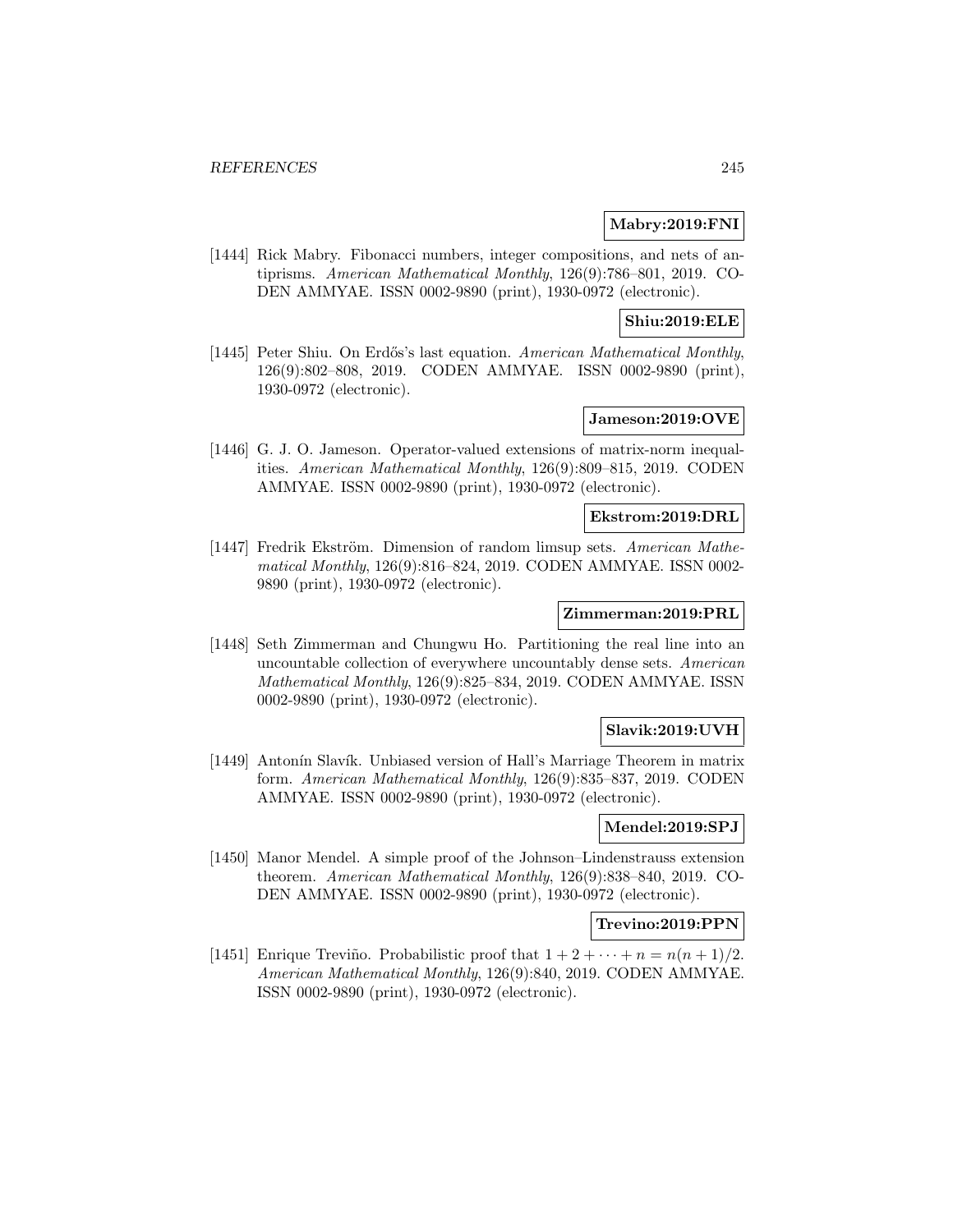### **Embacher:2019:NSH**

[1452] Franz Embacher and Hans Humenberger. A note on the Stammler hyperbola. American Mathematical Monthly, 126(9):841–844, 2019. CODEN AMMYAE. ISSN 0002-9890 (print), 1930-0972 (electronic).

## **Gaber:2019:IOT**

[1453] Iris Gaber, Arieh Lev, and Romina Zigdon. Insights and observations on teaching the Intermediate Value Theorem. American Mathematical Monthly, 126(9):845–849, 2019. CODEN AMMYAE. ISSN 0002-9890 (print), 1930-0972 (electronic).

## **Edgar:2019:PSi**

[1454] Gerald A. Edgar, Daniel H. Ullman, and Douglas B. West. Problems and solutions. American Mathematical Monthly, 126(9):850–858, 2019. CODEN AMMYAE. ISSN 0002-9890 (print), 1930-0972 (electronic).

### **Braun:2019:BR**

[1455] Benjamin Braun, Santiago de León, Kyle Franz, and Sami Sultan. Baseb representations. American Mathematical Monthly, 126(9):859, 2019. CODEN AMMYAE. ISSN 0002-9890 (print), 1930-0972 (electronic).

## **Scoville:2019:R**

[1456] Nicholas Scoville. Reviews. American Mathematical Monthly, 126(9): 860–864, 2019. CODEN AMMYAE. ISSN 0002-9890 (print), 1930-0972 (electronic).

### **Henze:2019:AMP**

[1457] Norbert Henze and Günter Last. Absent-minded passengers. American Mathematical Monthly, 126(10):867–875, 2019. CODEN AMMYAE. ISSN 0002-9890 (print), 1930-0972 (electronic).

## **Bergelson:2019:HSP**

[1458] Vitaly Bergelson and Joseph Vandehey. A hot spot proof of the Generalized Wall Theorem. American Mathematical Monthly, 126(10):876–890, 2019. CODEN AMMYAE. ISSN 0002-9890 (print), 1930-0972 (electronic).

## **Bellemare:2019:PCR**

[1459] Hugues Bellemare, Yves Langlois, and Thomas Ransford. A positivity conjecture related to the Riemann zeta function. American Mathematical Monthly, 126(10):891–904, 2019. CODEN AMMYAE. ISSN 0002-9890 (print), 1930-0972 (electronic).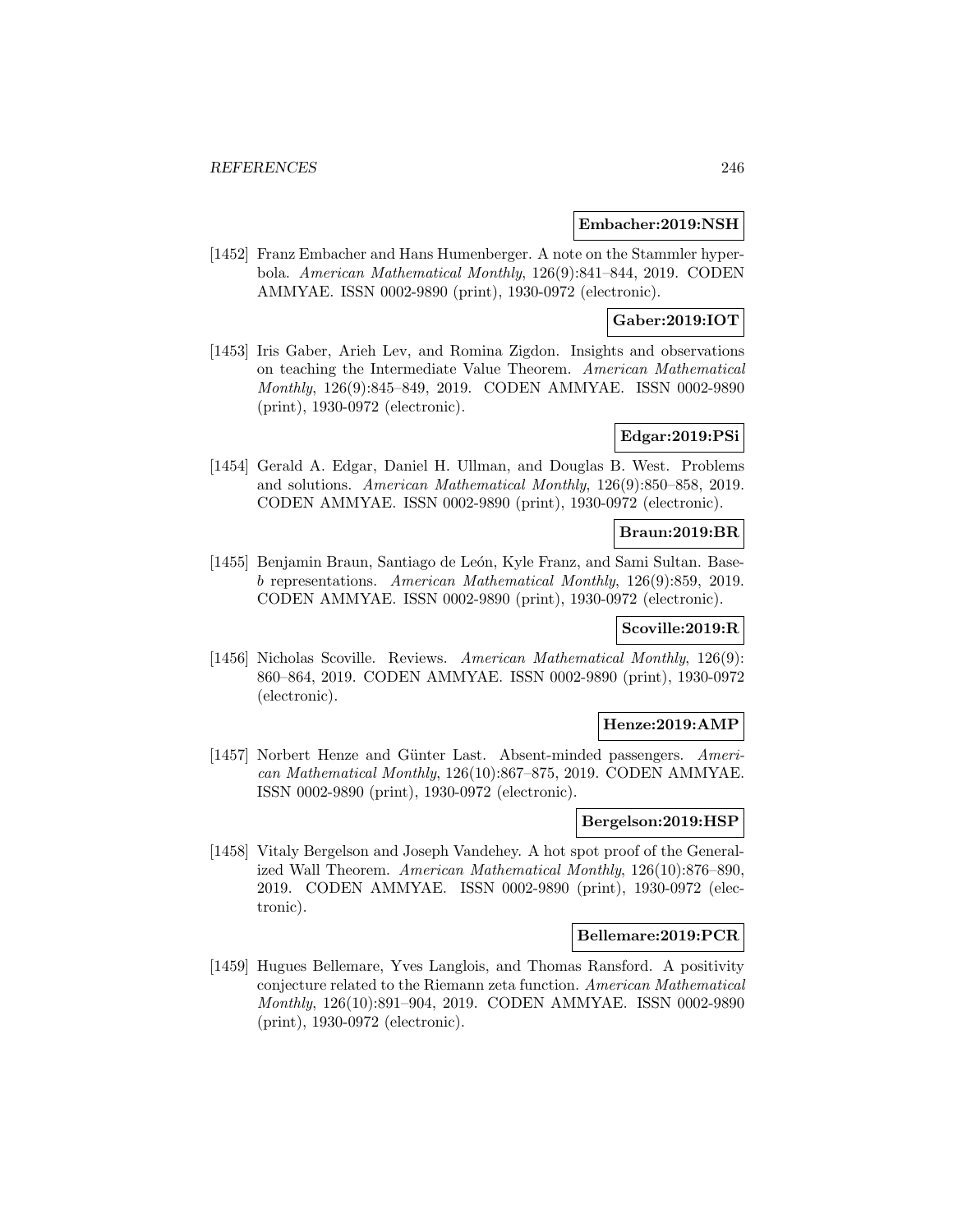### **Gerencser:2019:TAT**

[1460] Balázs Gerencsér and Viktor Harangi. Too acute to be true: The story of acute sets. American Mathematical Monthly, 126(10):905–914, 2019. CODEN AMMYAE. ISSN 0002-9890 (print), 1930-0972 (electronic).

## **Huber:2019:HBM**

[1461] Mark Huber. Halving the bounds for the Markov, Chebyshev, and Chernoff inequalities using smoothing. American Mathematical Monthly, 126 (10):915–927, 2019. CODEN AMMYAE. ISSN 0002-9890 (print), 1930- 0972 (electronic).

# **Veklych:2019:MPL**

[1462] Bogdan Veklych. A minimalist proof of the Law of Quadratic Reciprocity. American Mathematical Monthly, 126(10):928, 2019. CODEN AMMYAE. ISSN 0002-9890 (print), 1930-0972 (electronic).

## **Lavau:2019:TTR**

[1463] Gérard Lavau. The truncated tetrahedron is Rupert. American Mathematical Monthly, 126(10):929–932, 2019. CODEN AMMYAE. ISSN 0002-9890 (print), 1930-0972 (electronic).

# **Geck:2019:EPE**

[1464] Meinolf Geck. Eigenvalues and polynomial equations. American Mathematical Monthly, 126(10):933–935, 2019. CODEN AMMYAE. ISSN 0002-9890 (print), 1930-0972 (electronic).

#### **Ysern:2019:ASE**

[1465] Bernardo de la Calle Ysern. Asymptotically stable equilibria of gradient systems. American Mathematical Monthly, 126(10):936–939, 2019. CODEN AMMYAE. ISSN 0002-9890 (print), 1930-0972 (electronic).

## **Sury:2019:LBL**

[1466] B. Sury. Lower bound for the least common multiple. American Mathematical Monthly, 126(10):940–942, 2019. CODEN AMMYAE. ISSN 0002-9890 (print), 1930-0972 (electronic).

## **Huppe:2019:PV**

[1467] François Huppé and Vadim Ponomarenko. Primes in  $(0, n]$  vs.  $(n, m]$ . American Mathematical Monthly, 126(10):942, 2019. CODEN AM-MYAE. ISSN 0002-9890 (print), 1930-0972 (electronic).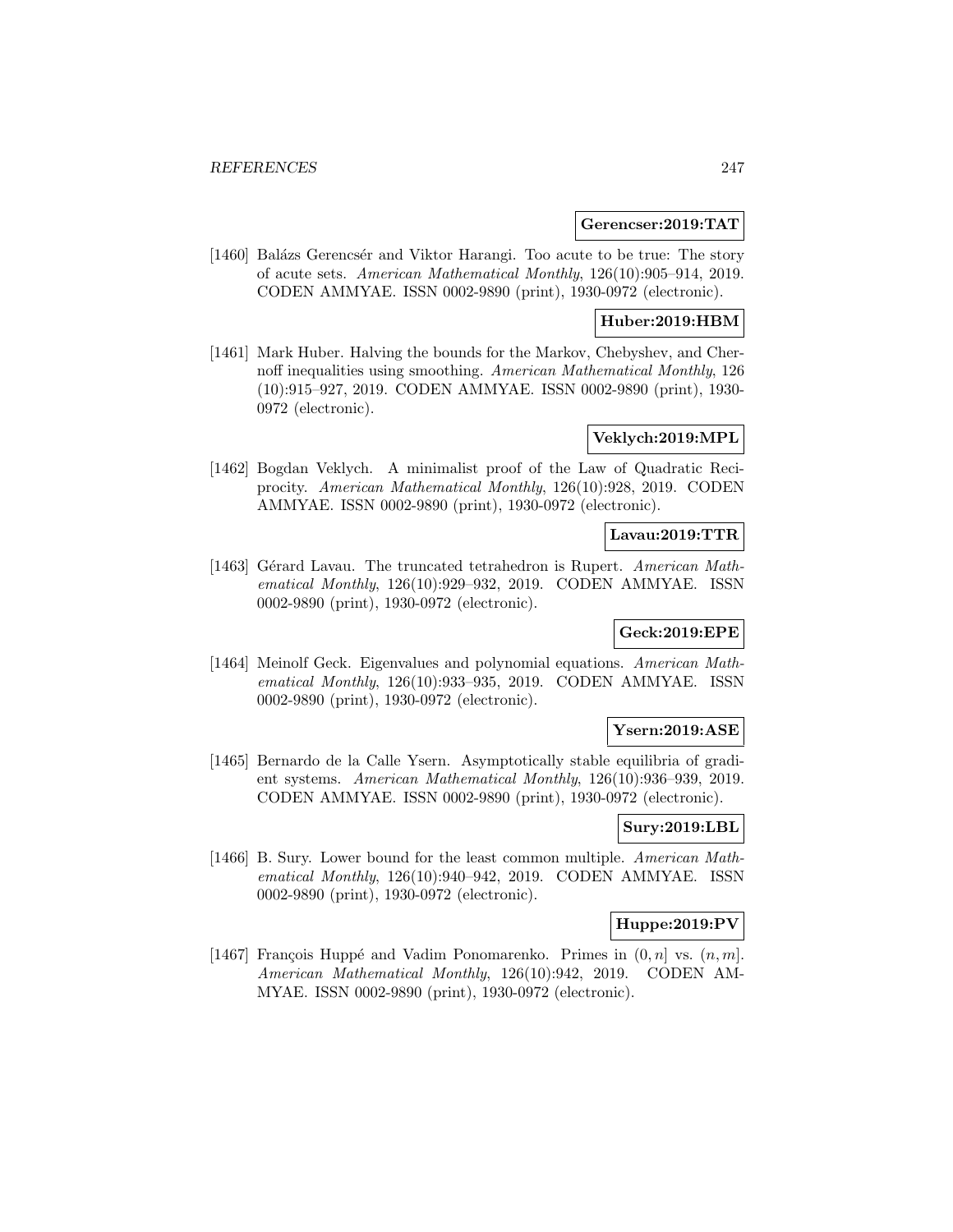## **Jakhar:2019:UIR**

[1468] Anuj Jakhar. A useful irreducibility result for integer polynomials. American Mathematical Monthly, 126(10):943–944, 2019. CODEN AMMYAE. ISSN 0002-9890 (print), 1930-0972 (electronic).

# **Lou:2019:RWM**

[1469] Hongwei Lou. Remark on "When Must a Flat Function be Identically 0?". American Mathematical Monthly, 126(10):945, 2019. CODEN AM-MYAE. ISSN 0002-9890 (print), 1930-0972 (electronic).

## **Edgar:2019:PSj**

[1470] Gerald A. Edgar, Daniel H. Ullman, and Douglas B. West. Problems and solutions. American Mathematical Monthly, 126(10):946–954, 2019. CODEN AMMYAE. ISSN 0002-9890 (print), 1930-0972 (electronic).

# **King:2019:R**

[1471] Dylan A. King, Thomas C. Martinez, Steven J. Miller, and Chenyang Sun. Reviews. American Mathematical Monthly, 126(10):955–958, 2019. CODEN AMMYAE. ISSN 0002-9890 (print), 1930-0972 (electronic).

# **Cohen:2019:E**

[1472] Marion Deutsche Cohen. End. American Mathematical Monthly, 126 (10):958, 2019. CODEN AMMYAE. ISSN 0002-9890 (print), 1930-0972 (electronic).

## **Colley:2019:EEb**

[1473] Susan Jane Colley. Editor's endnotes. American Mathematical Monthly, 126(10):959–960, 2019. CODEN AMMYAE. ISSN 0002-9890 (print), 1930-0972 (electronic).

#### **Anonymous:2019:MR**

[1474] Anonymous. Monthly referees for 2019. American Mathematical Monthly, 126(10):i–iv, 2019. CODEN AMMYAE. ISSN 0002-9890 (print), 1930- 0972 (electronic).

# **Isaacs:2001:GCS**

[1475] I. Martin Isaacs. Geometry for college students, volume 8 of Pure and applied undergraduate texts. American Mathematical Society, Providence, RI, USA, 2001. ISBN 0-8218-4794-5. 222 pp. LCCN ????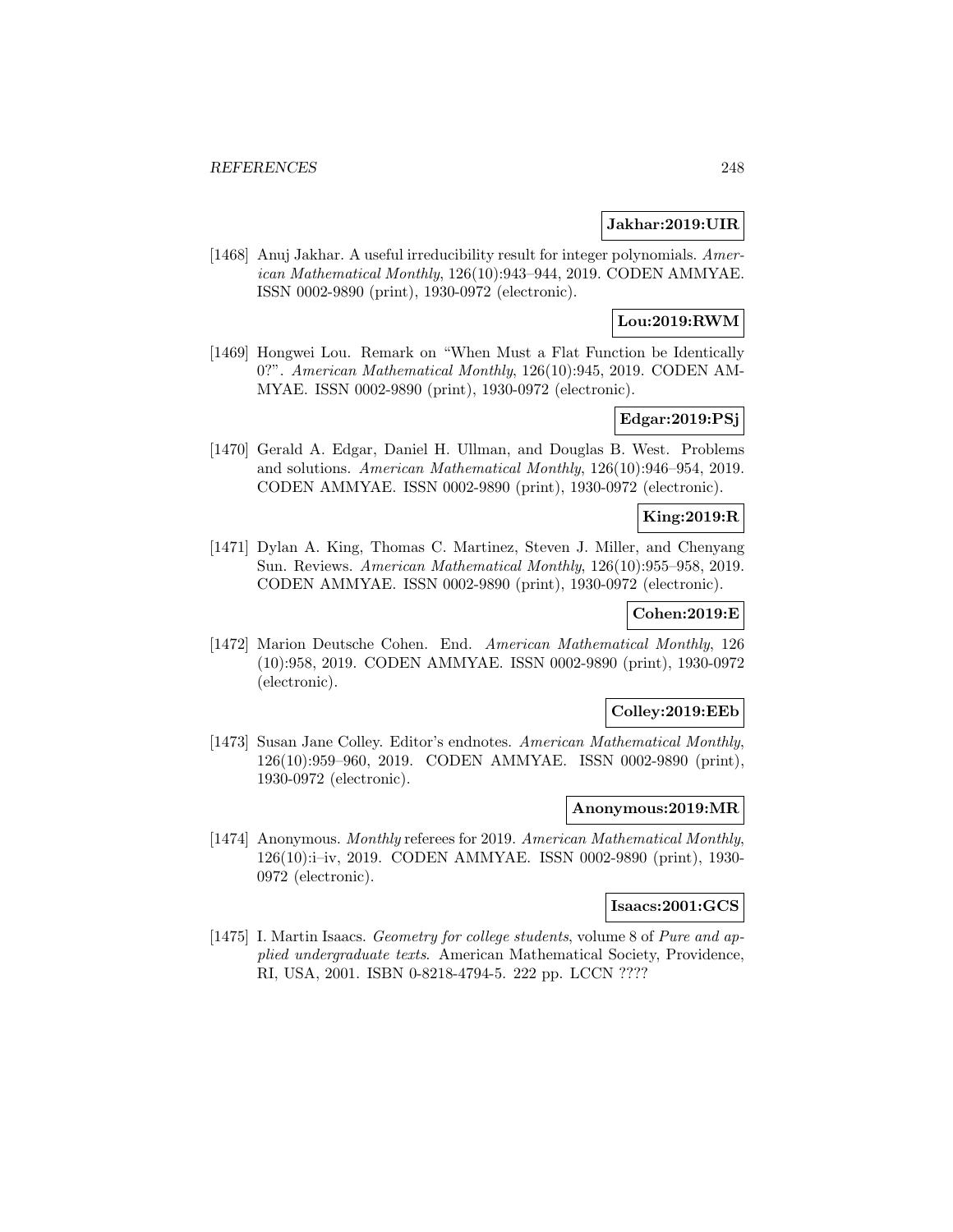#### **Kenschaft:2005:CPS**

[1476] Patricia C. Kenschaft. Change is possible: stories of women and minorities in mathematics. American Mathematical Society, Providence, RI, USA, 2005. ISBN 0-8218-3748-6. ix + 212 pp. LCCN QA10.5 .K46 2005. URL http://www.loc.gov/catdir/toc/fy0608/2005048105.html.

## **Cover:2006:EIT**

[1477] Thomas M. Cover and Joy A. Thomas. Elements of Information Theory. Wiley-Interscience, New York, NY, USA, second edition, 2006. ISBN 0-471-74881-1 (e-book), 0-471-24195-4 (print), 0-471-74882-X. xxiii + 748 pp. LCCN Q360 .C68 2006. URL http://www.loc. gov/catdir/enhancements/fy0624/2005047799-d.html; http:// www.loc.gov/catdir/enhancements/fy0624/2005047799-t.html; http://www.loc.gov/catdir/enhancements/fy0826/2005047799-b. html.

#### **Fuks:2007:MOT**

[1478] Dmitry B. Fuchs and Serge Tabachnikov. Mathematical omnibus: thirty lectures on classic mathematics. American Mathematical Society, Providence, RI, USA, 2007. ISBN 0-8218-4316-8. xv + 463 pp. LCCN QA37.3 .F83 2007.

### **Luenberger:2008:LNP**

[1479] David G. Luenberger and Yinyu Ye. Linear and Nonlinear Programming. International Series in Operations Research and Management Science Ser. Springer-Verlag, Berlin, Germany / Heidelberg, Germany / London, UK / etc., third edition, 2008. ISBN 0-387-74502-5. xiii + 547 pp. LCCN QA402.5.

### **Bergmann:2009:JMD**

[1480] Birgit Bergmann and Moritz Epple. Jüdische Mathematiker in der deutschsprachigen akademischen Kultur. (German) [Jewish Mathematicians in German-speaking academic culture. Springer-Verlag, Berlin, Germany / Heidelberg, Germany / London, UK / etc., 2009. ISBN 3-540-69250-9, 3-540-69252-5 (e-book). 236 pp. LCCN QA28 .J83 2009. URL http://link.springer.com/book/10. 1007/978-3-540-69252-2/page/1; http://www.loc.gov/catdir/ enhancements/fy1109/2009378585-d.html; http://www.loc.gov/ catdir/enhancements/fy1109/2009378585-t.html. See also English translation [1488].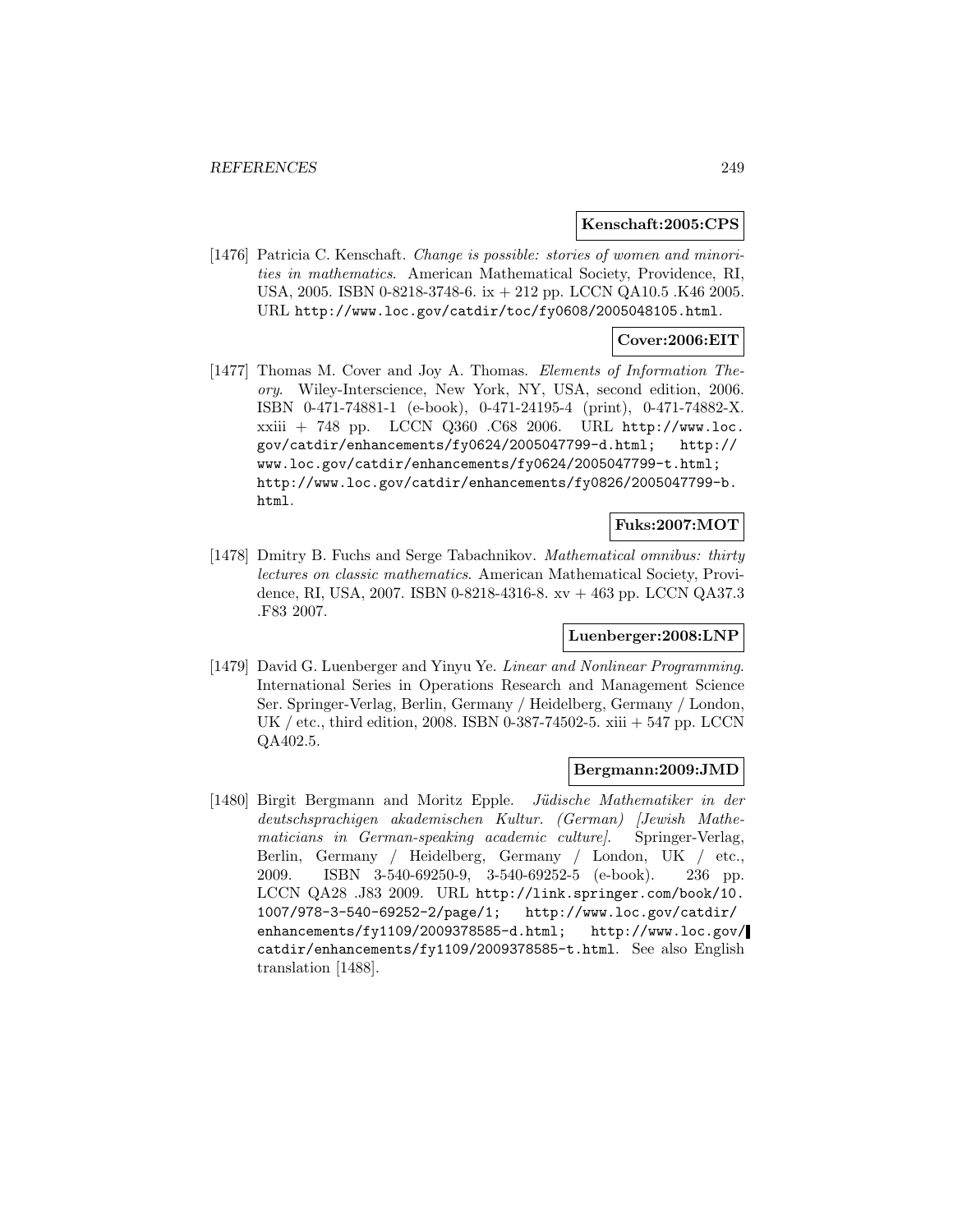### **Kung:2009:CRW**

[1481] Joseph P. S. Kung, Gian-Carlo Rota, and Catherine H. Yan. Combinatorics: the Rota way. Cambridge mathematical library. Cambridge University Press, Cambridge, UK, 2009. ISBN 0-511-50473-X (e-book), 1-139-12961-9 (e-book), 0-521-88389-X (hardcover), 0-521-73794-X (paperback), 0-511-80389-3 (e-book). xii + 396 pp. LCCN QA164 .K86 2009. URL http://www.loc.gov/catdir/toc/fy0904/2008037803.html.

### **Nillsen:2010:RRD**

[1482] Rodney Victor Nillsen. Randomness and recurrence in dynamical systems: a real analysis approach, volume 31 of The Carus mathematical monographs. Mathematical Association of America, Washington, DC, USA, 2010. ISBN 0-88385-043-5. xviii + 357 pp. LCCN QA614.8 .N55 2010. URL http://www.loc.gov/ catdir/enhancements/fy1212/2010924993-d.html; http://www. loc.gov/catdir/enhancements/fy1212/2010924993-t.html.

#### **Sandholm:2010:PGE**

[1483] William H. Sandholm. Population games and evolutionary dynamics. MIT Press, Cambridge, MA, USA, 2010. ISBN 0-262-19587-9. xxv + 589 pp. LCCN ????

## **Hersh:2011:LHM**

[1484] Reuben Hersh and Vera John-Steiner. Loving  $+$  hating mathematics: challenging the myths of mathematical life. Princeton University Press, Princeton, NJ, USA, 2011. ISBN 0-691-14247-5 (hardcover), 1-4008- 3611-5 (e-book). x + 416 pp. LCCN QA28 .H48 2011.

## **Lozano-Robledo:2011:ECM**

[1485] Alvaro Lozano-Robledo. Elliptic curves, modular forms, and their Lfunctions, volume 58 of Student mathematical library; IAS/Park City mathematical subseries. American Mathematical Society, Providence, RI, USA, 2011. ISBN 0-8218-5242-6 (paperback). xiv + 195 pp. LCCN QA567.2.E44 L69 2011.

#### **Sandholm:2011:PGE**

[1486] William H. Sandholm. Population games and evolutionary dynamics. Economic learning and social evolution. MIT Press, Cambridge, MA, USA, 2011. ISBN 0-262-19587-9. xxv + 589 pp. LCCN HB144 .S27 2011.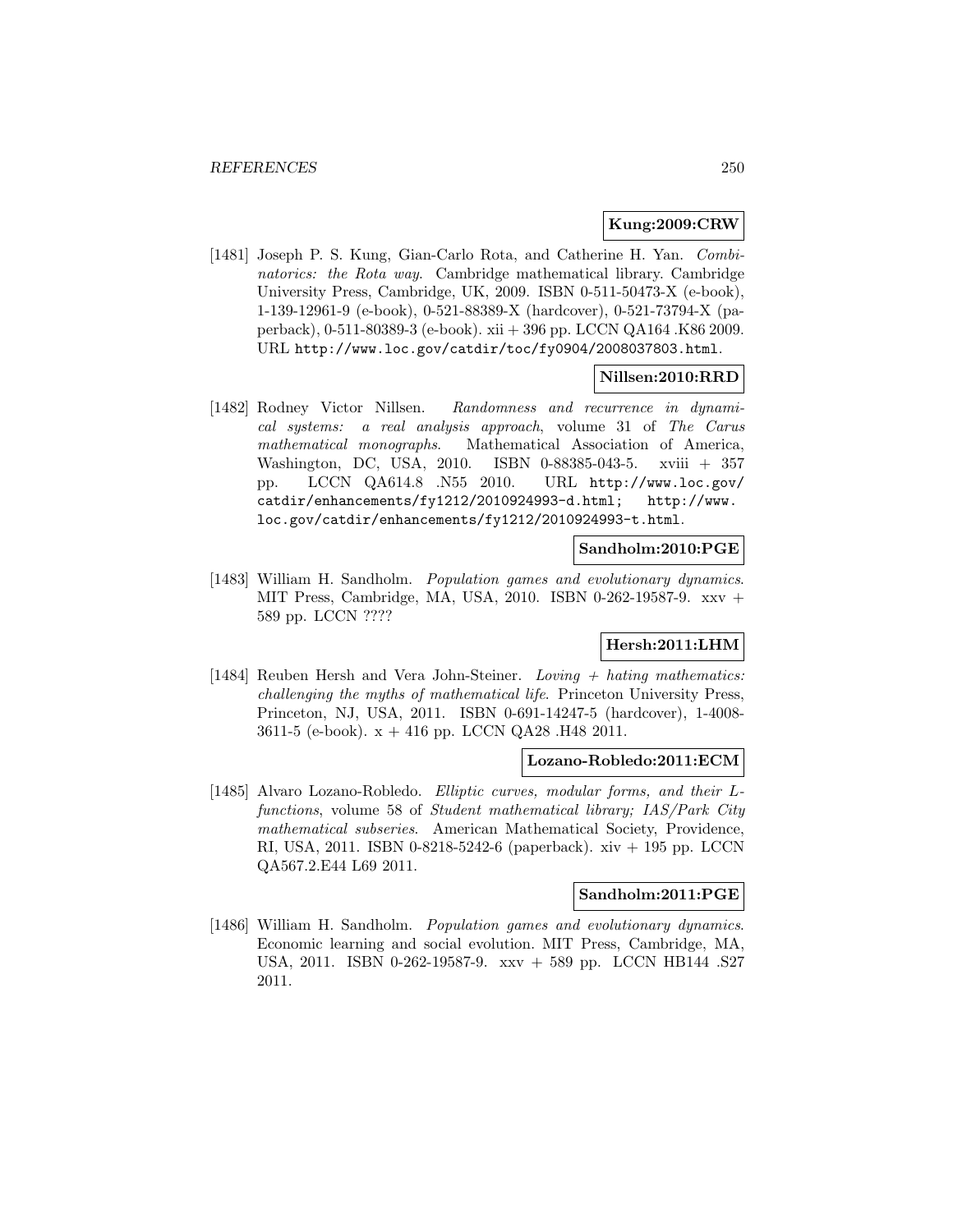### **Schwartz:2011:MS**

[1487] Richard Evan Schwartz. Mostly surfaces, volume 60 of Student mathematical library. American Mathematical Society, Providence, RI, USA, 2011. ISBN 0-8218-5368-6 (paperback). xiii + 314 pp. LCCN QA571 .S385 2011.

## **Bergmann:2012:TTJ**

[1488] Birgit Bergmann, Moritz Epple, and Ruti Ungar. Transcending tradition: Jewish mathematicians in German-speaking academic culture. Springer-Verlag, Berlin, Germany / Heidelberg, Germany / London, UK / etc., 2012. ISBN 3-642-22463-6 (hardcover), 3-642-22464-4 (e-book). 289 pp. LCCN QA28 .T73 2012. English translation by Susanne Bernhart, Staci von Boeckmann, Nicole Gentz, and Stefani Ross of [1480].

# **Cook:2012:PTS**

[1489] William Cook. In pursuit of the traveling salesman: mathematics at the limits of computation. Princeton University Press, Princeton, NJ, USA, 2012. ISBN 0-691-15270-5. xiii + 228 pp. LCCN QA164 .C69 2012.

## **Gulick:2012:ECF**

[1490] Denny Gulick. Encounters with chaos and fractals. CRC Press, 2000 N.W. Corporate Blvd., Boca Raton, FL 33431-9868, USA, second edition, 2012. ISBN 1-58488-517-3 (hardcover). xvi + 371 pp. LCCN Q172.5.C45 G85 2012.

## **Henle:2012:WNR**

[1491] Michael Henle. Which numbers are real? Classroom resource materials. Mathematical Association of America, Washington, DC, USA, 2012. ISBN 0-88385-777-4 (hardcover), 1-61444-107-3 (e-book).  $x + 219$  pp. LCCN  $QA255$  . H46 2012. URL http://www.loc. gov/catdir/enhancements/fy1212/2012937493-b.html; http:// www.loc.gov/catdir/enhancements/fy1212/2012937493-d.html; http://www.loc.gov/catdir/enhancements/fy1212/2012937493-t. html.

## **Martinez:2012:CPM**

[1492] Alberto A. Martinez. The cult of Pythagoras: math and myths. University of Pittsburgh Press, Pittsburgh, PA, USA, 2012. ISBN 0-8229-4418-9 (hardcover). 263 pp. LCCN QA21 .M335 2012.

# **Sklar:2012:MPC**

[1493] Jessica K. Sklar and Elizabeth Sherr Sklar, editors. Mathematics in popular culture: essays on appearances in film, fiction, games, television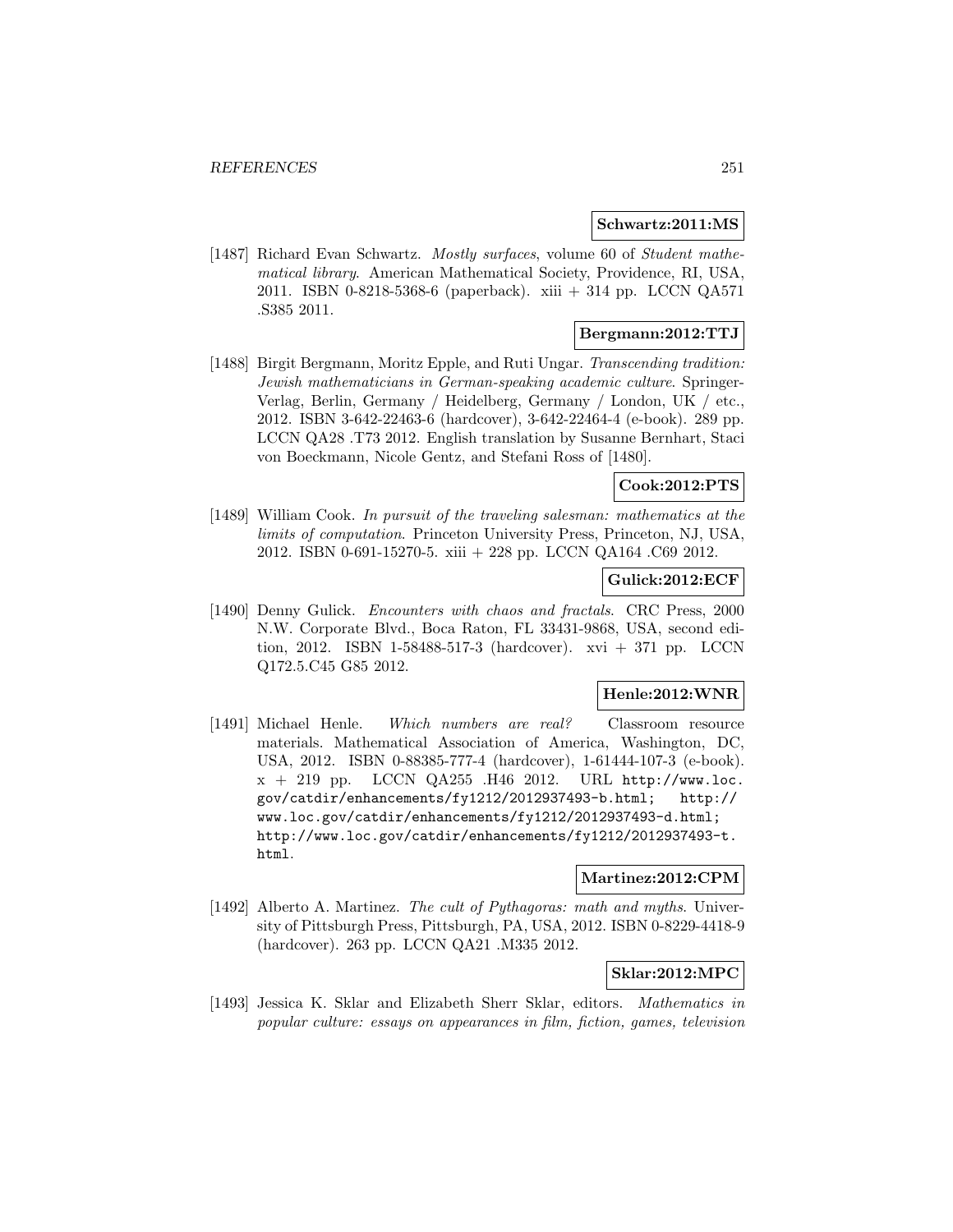and other media. McFarland, Jefferson, NC, USA, 2012. ISBN 0-7864- 4978-0 (softcover). viii + 345 pp. LCCN P96.M395 M38 2012. Foreword by Keith Devlin.

## **Tapp:2012:SME**

[1494] Kristopher Tapp. Symmetry: a mathematical exploration. Springer Science+Business Media, LLC, New York, NY, USA, 2012. ISBN 1-4614- 0298-0, 1-4614-0299-9 (e-book). xiv + 215 pp. LCCN QA174.7.S96 T36 2012.

## **Bottazzini:2013:HHG**

[1495] U. (Umberto) Bottazzini and Jeremy Gray. Hidden harmony  $\rightarrow$  geometric fantasies: the rise of complex function theory. Sources and studies in the history of mathematics and physical sciences. Springer-Verlag, Berlin, Germany / Heidelberg, Germany / London, UK / etc., 2013. ISBN 1-4614-5724-6. xvii + 848 pp. LCCN QA331.7 .B67 2013.

### **Cozzens:2013:MEE**

[1496] Margaret B. Cozzens and Steven J. Miller. The mathematics of encryption: an elementary introduction, volume 29 of Mathematical world. American Mathematical Society, Providence, RI, USA, 2013. ISBN 0- 8218-8321-6 (paperback). xvii + 332 pp. LCCN QA268 .C697 2013.

## **Schneps:2013:MTH**

[1497] Leila Schneps and Coralie Colmez. Math on trial: how numbers get used and abused in the courtroom. Basic Books, New York, NY, USA, 2013. ISBN 0-465-03292-3 (hardcover), 0-465-03794-1 (e-book). xi + 256 pp. LCCN K2290.S73 S36 2013.

## **Yanofsky:2013:OLR**

[1498] Noson S. Yanofsky. The outer limits of reason: what science, mathematics, and logic cannot tell us. MIT Press, Cambridge, MA, USA, 2013. ISBN 0-262-01935-3 (hardcover), 0-262-31676-5 (e-book). xiv + 403 pp. LCCN Q175.32.K45 Y36 2013.

# **Kot:2014:FCC**

[1499] Mark Kot. A first course in the calculus of variations, volume 72 of Student mathematical library. American Mathematical Society, Providence, RI, USA, 2014. ISBN 1-4704-1495-3. x + 298 pp. LCCN QA315 .K744 2014.

# **Schleicher:2011:IMC**

[1500] Dierk Schleicher and Malte Lackmann, editors. An Invitation to Mathematics: From Competitions to Research. Springer-Verlag, Berlin, Ger-